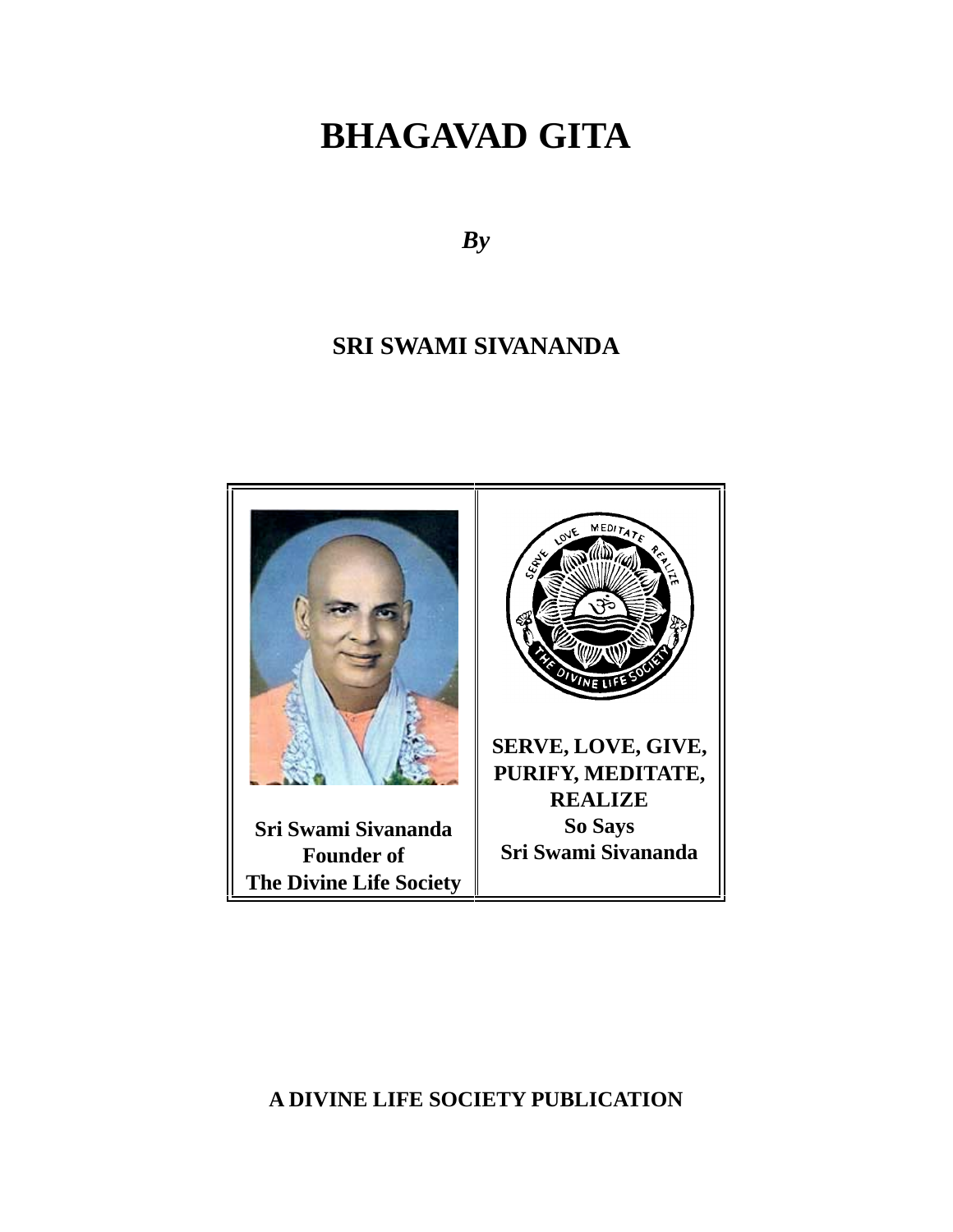World Wide Web (WWW) Edition: 2000

WWW site: http://www.SivanandaDlshq.org/

*This WWW reprint is for free distribution*

© The Divine Life Trust Society

*Published By* THE DIVINE LIFE SOCIETY P.O. SHIVANANDANAGAR—249 192 Distt. Tehri-Garhwal, Uttar Pradesh, Himalayas, India.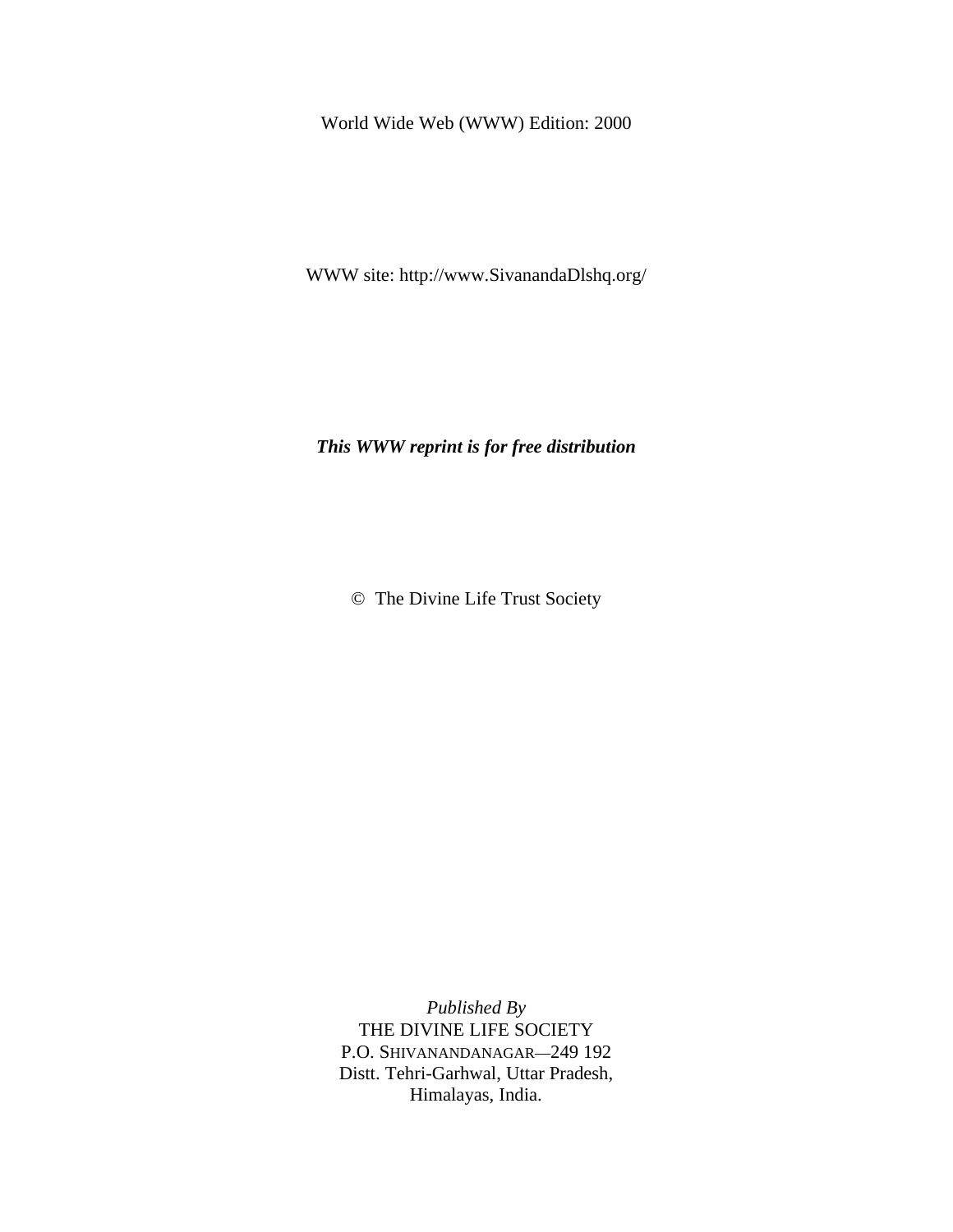*Dedicated to Bhagavan Vyasa and Lord Krishna Avatara of Lord Hari Flute-Bearer of Brindavan Joy of Devaki Beloved of Radha Redeemer of the Fallen Friend of Arjuna The Lakkshya of Devotees*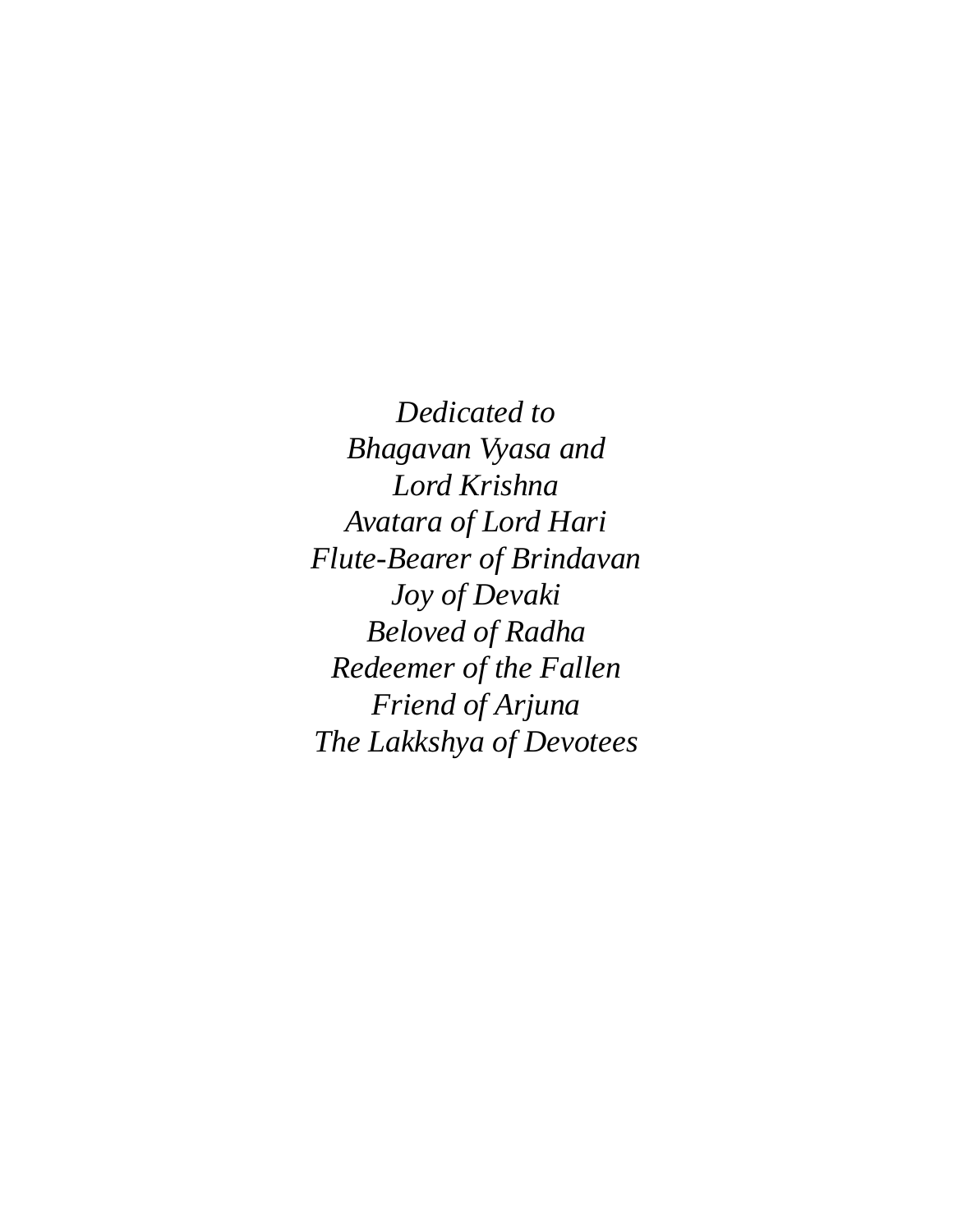# **PUBLISHERS' NOTE**

The *Bhagavad Gita* is one of the world-scriptures today. It guides the lives of people all over the world. Mahatma Gandhi regarded it as the "Mother", to whom the children (humanity) turned when in distress. Sri Swami Sivananda wants us to study daily at least one discourse of the scripture, so that its great lessons are ever fresh in our memory.

Each discourse has been preceded by a short summary giving the substance of that discourse in a nutshell.

We are extremely grateful to Sri Swami Chidananda, the World-President of the Divine Life Society, for his *Foreword* and assistance in the preparation of some of the summaries.

Divine Life Society Shivanandanagar Rishikesh, U.P.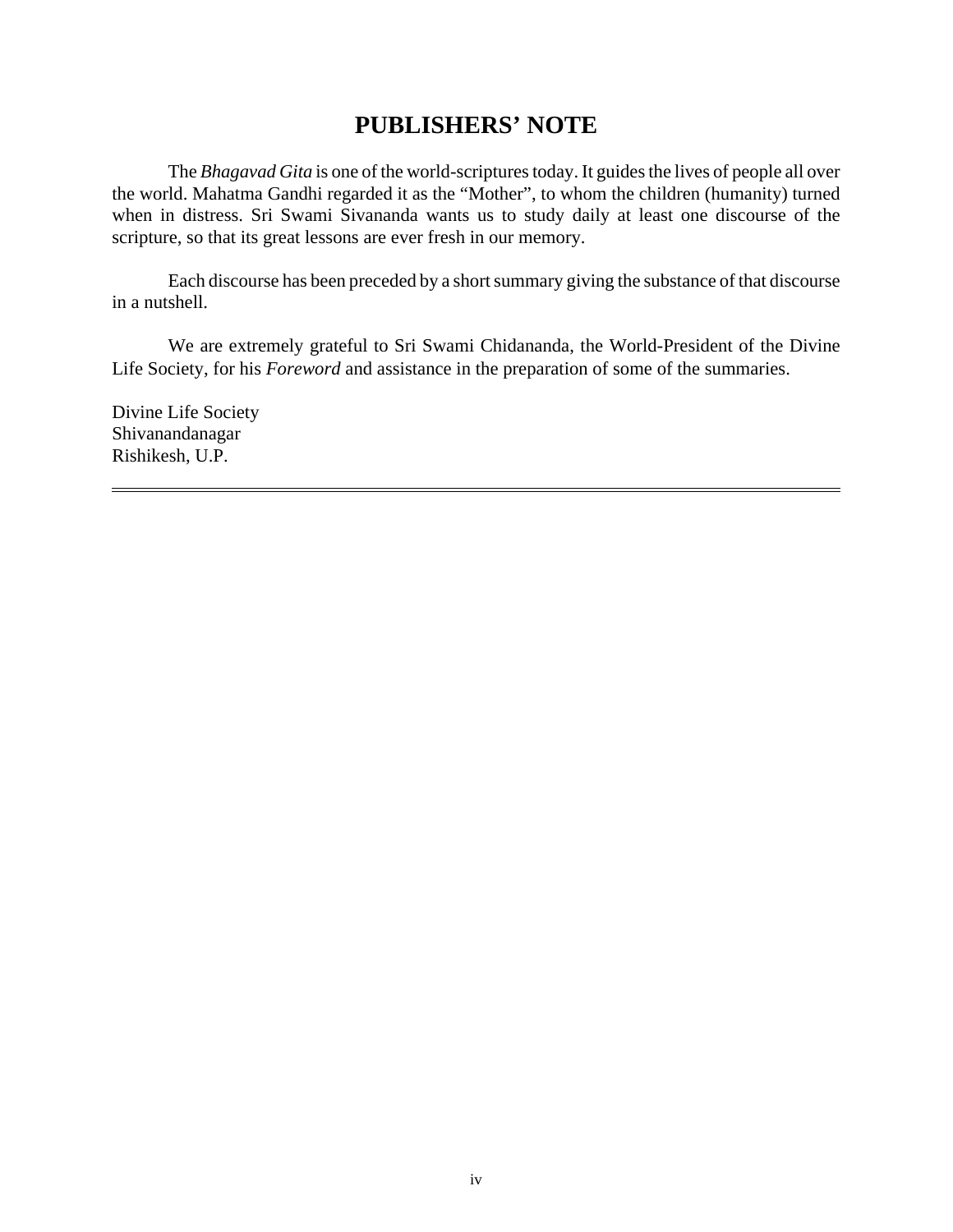# **CONTENTS**

| 12. The Yoga of Devotion $\ldots \ldots \ldots \ldots \ldots \ldots \ldots \ldots \ldots \ldots \ldots \ldots$ |
|----------------------------------------------------------------------------------------------------------------|
| 13. The Yoga of Distinction Between The Field & the Knower of the Field 99                                     |
|                                                                                                                |
|                                                                                                                |
| 16. The Yoga of the Division Between the Divine and the Demoniacal 115                                         |
|                                                                                                                |
|                                                                                                                |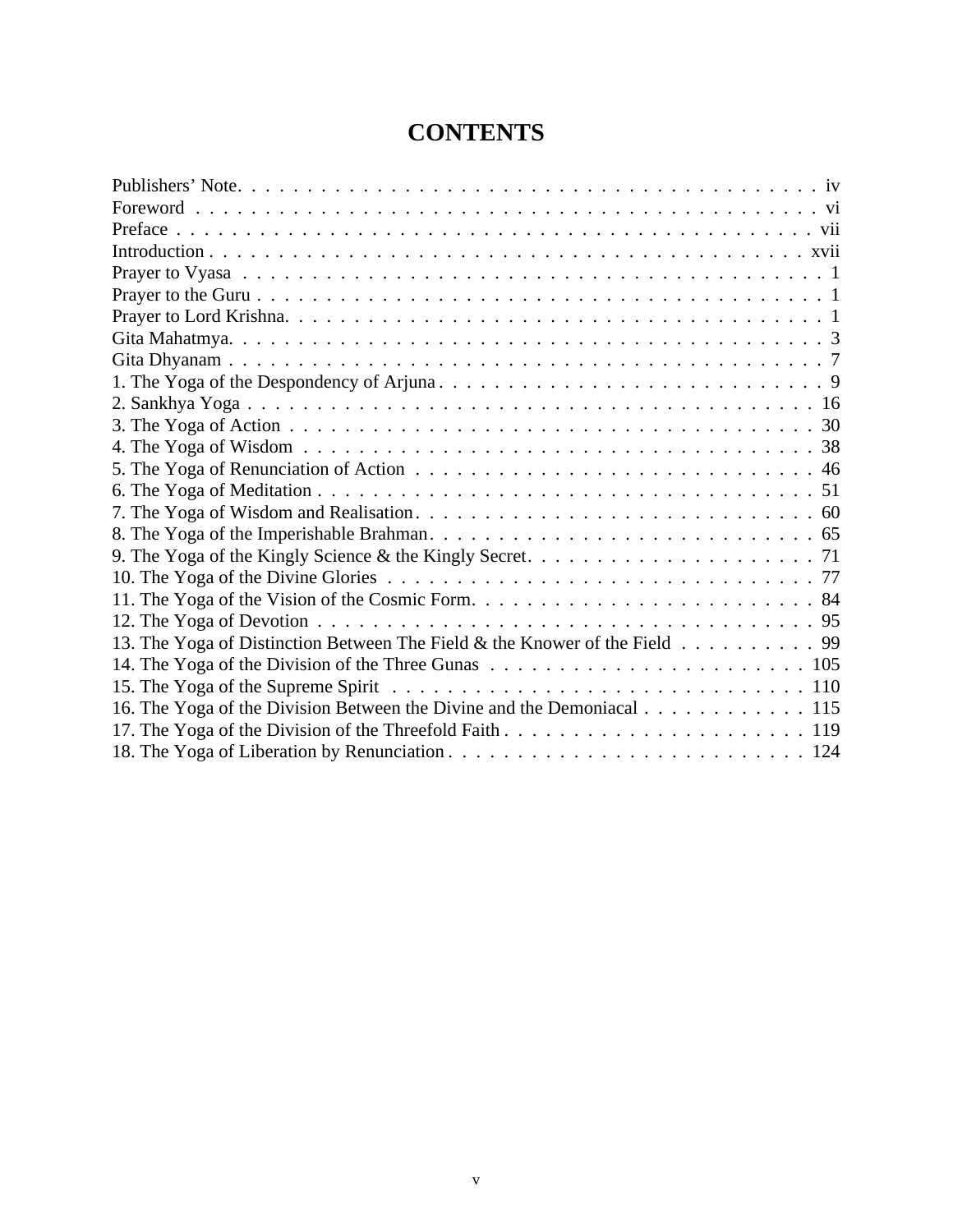# **FOREWORD**

The modern man in this present decade of the second half of the 20th century is greatly in need of an effective guide to light. He is groping. He sees only problems everywhere and no solutions are to be found anywhere. He does not know which way to turn, what course to adopt and how to move towards a better state of things. Therefore, his life is filled with restlessness, unhappiness and complication. The *Bhagavad Gita* contains words of wisdom and practical teachings that contain the answers to the above-mentioned condition of the present-day individual.

The *Bhagavad Gita* is a message addressed to each and every human individual to help him or her to solve the vexing problem of overcoming the present and progressing towards a bright future. This holy scripture is not just an "old scripture", nor is it just a book of "religious teachings", nor even a Hindu holy book. It transcends the bounds of any particular religion or race, and is actually divine wisdom addressed to mankind for all times, in order to help human beings face and solve the ever-present problems of birth and death, of pain, suffering, fear, bondage, love and hate. It enables man to liberate himself from all limiting factors and reach a state of perfect balance, inner stability and mental peace, complete freedom from grief, fear and anxiety. Within its eighteen chapters is revealed a human drama. This is the experience of everyone in this world, the drama of the ascent of man from a state of utter dejection, sorrow and total breakdown and hopelessness to a state of perfect understanding, clarity, renewed strength and triumph.

Each discourse holds for you an invaluable new lesson and imparts a new understanding of yourself in a marvellous way. The mystery of man, this world and God, is explained as perhaps nowhere else. The workings of your mind—the real problem to your welfare and happiness—how to overcome it, what the path to blessedness is, as also the path to perdition, the secret of self-mastery and the way to peace amidst your daily activities and duties—all these and more you will find in this great treasure. It is yours by which to enrich your life.

To the Western reader I would suggest that he carefully reads through the entire book once. Then he should commence it a second time. Upon the second reading he should adopt the method of selectivity, not in reading but in what he takes from it. Such things as seem to be particularly Hindu and therefore, perhaps, not acceptable to him as a person of another faith, he can just pass by without being perturbed. But everything else that is of a purely philosophical, psychological, ethical and psychical nature,—all these he can grasp and assimilate fully. He will be wonderfully enriched and supremely blessed. His life will become new from that moment. All clouds will vanish. Light will fill the heart and mind. I assure him of this. This is the *Gita.*

I commend this wonderful gift of God unto every man and woman, towards his or her supreme blessedness and highest welfare.

*Swami Chidananda 10th July, 1968 (Guru Purnima)*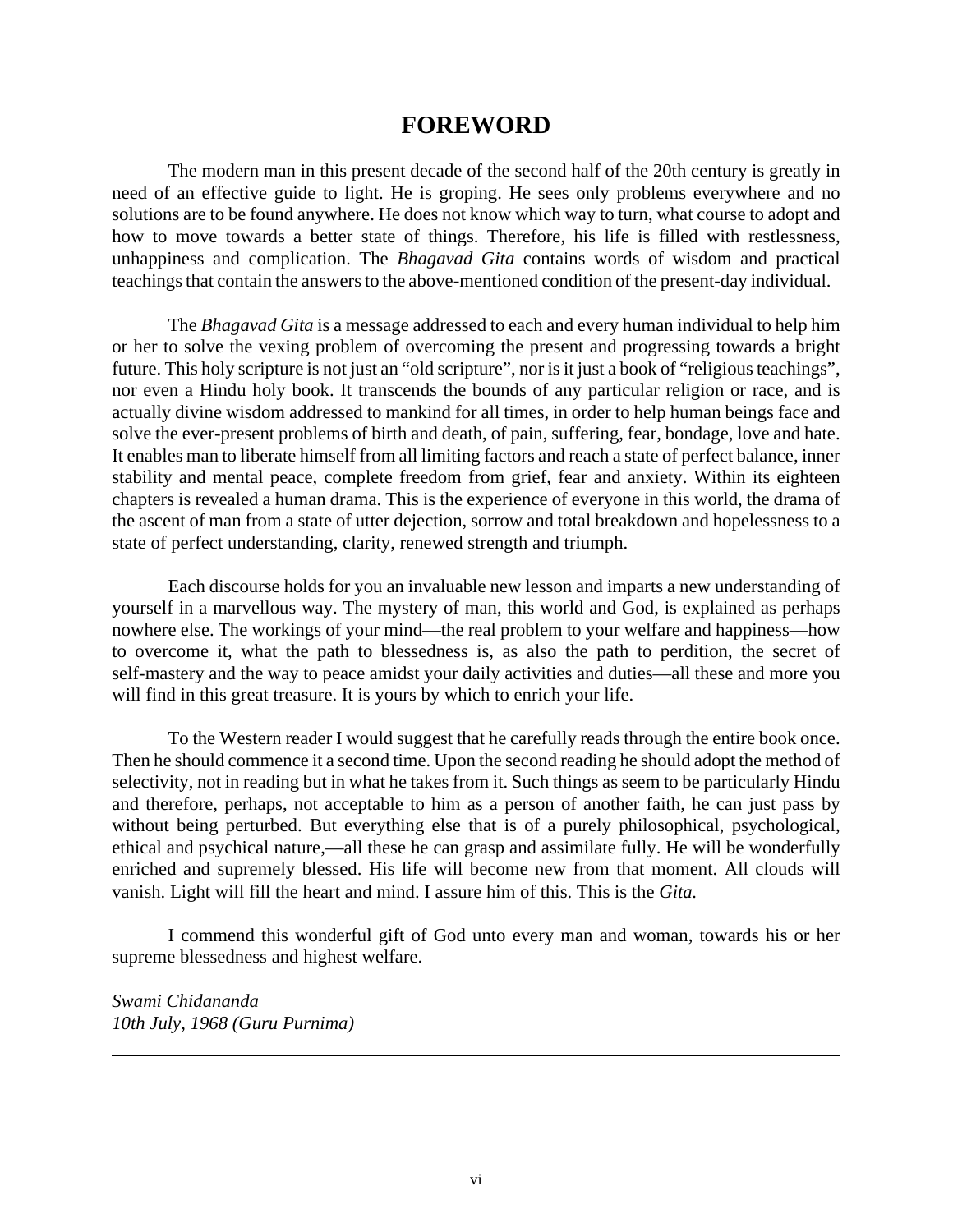### **PREFACE**

The *Srimad Bhagavad Gita* is a dialogue between Lord Krishna and Arjuna, narrated in the Bhishma Parva of the *Mahabharata.* It comprises eighteen discourses of a total of 701 Sanskrit verses. A considerable volume of material has been compressed within these verses. On the battlefield of Kurukshetra, Sri Krishna, during the course of His most instructive and interesting talk with Arjuna, revealed profound, sublime and soul-stirring spiritual truths, and expounded the rare secrets of Yoga, Vedanta, Bhakti and Karma.

All the teachings of Lord Krishna were subsequently recorded as the *Song Celestial* or *Srimad Bhagavad Gita* by Bhagavan Vyasa for the benefit of humanity at large. The world is under a great debt of gratitude to Bhagavan Vyasa who presented this *Song Celestial* to humanity for the guidance of their daily conduct of life, spiritual upliftment and Self-realisation. Those who are self-controlled and who are endowed with faith can reap the full benefit of the *Gita,* which is the science of the Soul.

The *Gita* Jayanti (birthdate of the *Gita)* is celebrated throughout India by the admirers and lovers of this unique book on the 11th day (Ekadashi) of the bright half of the month of Margasirsha according to the Hindu almanac. It was the day on which the scripture was revealed to the world by Sanjaya.

In all the spiritual literature of the world there is no book so elevating and inspiring as the *Gita.* It expounds very lucidly the cardinal principles or the fundamentals of the Hindu religion and Hindu Dharma. It is the source of all wisdom. It is your great guide. It is your supreme teacher. It is an inexhaustible spiritual treasure. It is a fountain of bliss. It is an ocean of knowledge. It is full of divine splendour and grandeur.

The *Gita* is the cream of the *Vedas.* It is the essence of the soul-elevating *Upanishads.* It is a universal scripture applicable to people of all temperaments and for all times. It is a wonderful book with sublime thoughts and practical instructions on Yoga, devotion, Vedanta and action. It is a marvellous book, profound in thought and sublime in heights of vision. It brings peace and solace to souls that are afflicted by the three fires of mortal existence, namely, afflictions caused by one's own body, those caused by beings around one, and those caused by the gods.

The *Gita* contains the divine nectar. It is the wish-fulfilling gem, tree and cow. You can milk anything from it. It is a book for eternity. It is not a catch-penny book, with life like that of a mushroom. It can be one's constant companion of life. It is a *vade-mecum* for all. Peace, bliss, wisdom, Brahman, Nirvana, Param Padam and *Gita* are all synonymous terms.

The *Gita* is a boundless ocean of nectar. It is the immortal celestial fruit of the Upanishadic tree. In this unique book you will find an unbiased exposition of the philosophy of action, devotion and knowledge, together with a wonderfully woven synthesis of these three. The *Gita* is a rare and splendid flower that wafts its sweet aroma throughout the world.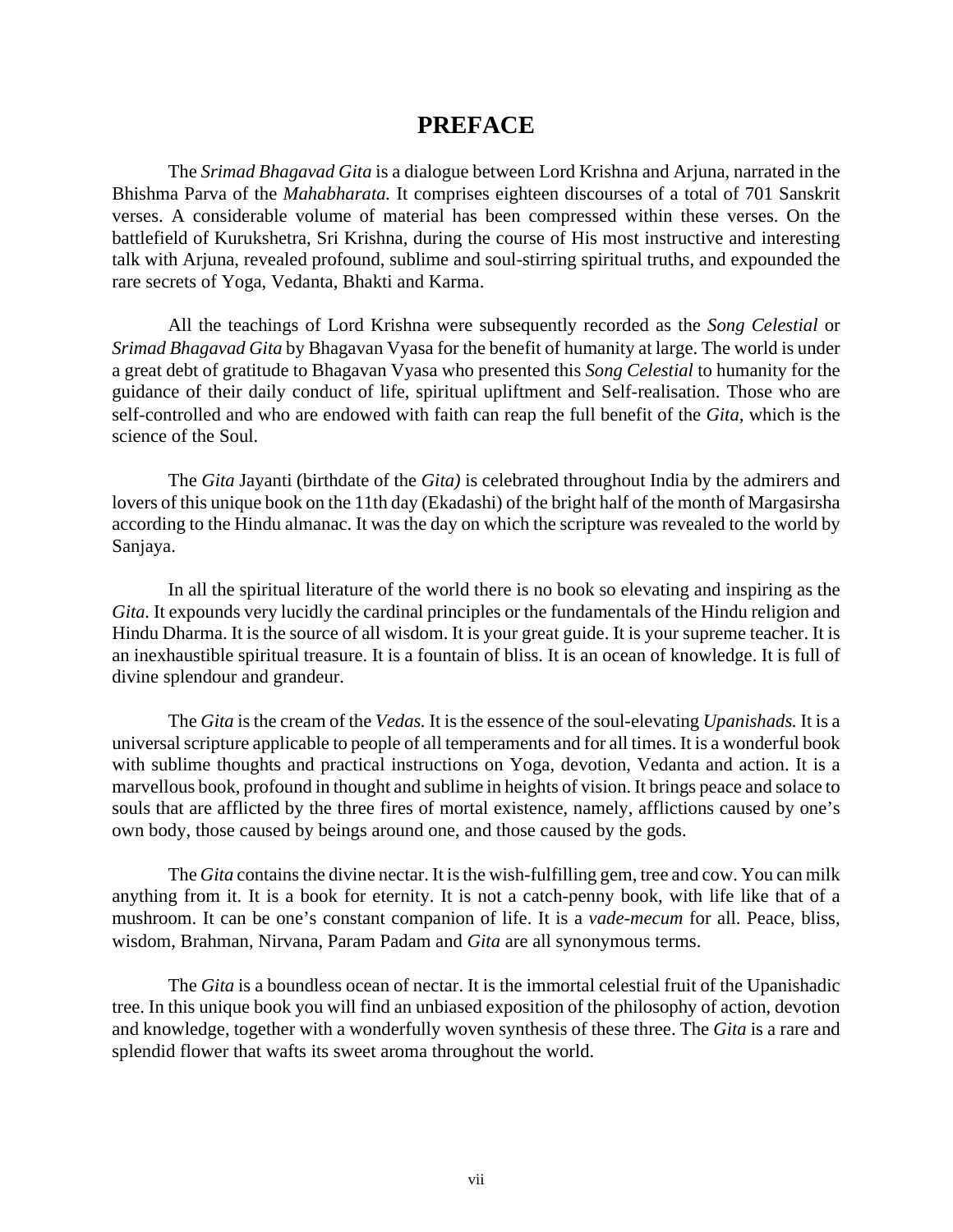If all the *Upanishads* should represent cows, Sri Krishna is their milker. Arjuna is the calf who first tasted that milk of wisdom of the Self, milked by the divine Cowherd for the benefit of all humanity. This milk is the *Bhagavad Gita.* It solves not only Arjuna's problems and doubts, but also the world's problems and those of every individual. Glory to Krishna, the friend of the cowherds of Gokula, the joy of Devaki! He who drinks the nectar of the *Gita* through purification of the heart and regular meditation, attains immortality, eternal bliss, everlasting peace and perennial joy. There is nothing more to be attained beyond this.

Just as the dark unfathomed depths of the ocean contain most precious pearls, so also the *Bhagavad Gita* contains spiritual gems of incalculable value. You will have to dive deep into its depths with a sincere attitude of reverence and faith. Only then will you be able to collect its spiritual pearls and comprehend its infinitely profound and subtle teachings.

The *Bhagavad Gita* is a unique book for all ages. It is one of the most authoritative books of the Hindu religion. It is the immortal song of the Soul, which bespeaks of the glory of life. The instructions given by Sri Krishna are for the whole world. It is a standard book on Yoga for all mankind. The language is as simple as could be. Even a man who has an elementary knowledge of Sanskrit can go through the book.

There are numerous commentaries on the *Gita* at the present time. A volume can be written on each verse. A busy man with an active temperament will be greatly benefited by the commentary of Sri Gangadhar Lokamanya Tilak, entitled *Gita Rahasya.* A man of devotional temperament will be attracted by Sri Sridhara's commentary, and a man of reason by that of Sri Shankara.

The *Gita* is like an ocean. Sri Shankara, Sri Ramanuja and Sri Madhava dived into it and gave accounts of their interpretation and established their own philosophy. Anyone can do the same and bring out the most precious pearls of divine knowledge and give their own interpretation. Glory to the *Gita!* Glory to the Lord of the *Gita!*

The teachings of the *Gita* are broad, universal and sublime. They do not belong to any cult, sect, creed, age or country. They are meant for the people of the whole world. Based on the soul-elevating *Upanishads*—the ancient wisdom of seers and saints—the *Gita* prescribes methods which are within the reach of all. It has a message of solace, freedom, salvation, perfection and peace for all human beings.

This sacred scripture is like the great Manasarovar lake for monks, renunciates and thirsting aspirants to sport in. It is the ocean of bliss in which seekers of Truth swim with joy and ecstasy. If the philosopher's stone touches a piece of iron even at one point, the whole of it is transformed into gold. Even so, if you live in the spirit of even one verse of the *Gita,* you will doubtless be transmuted into divinity. All your miseries will come to an end and you will attain the highest goal of life—immortality and eternal peace.

The study of the *Gita* alone is sufficient for daily Swadhyaya (scriptural study). You will find here a solution for all your doubts. The more you study it with devotion and faith, the more you will acquire deeper knowledge, penetrative insight and clear, right thinking.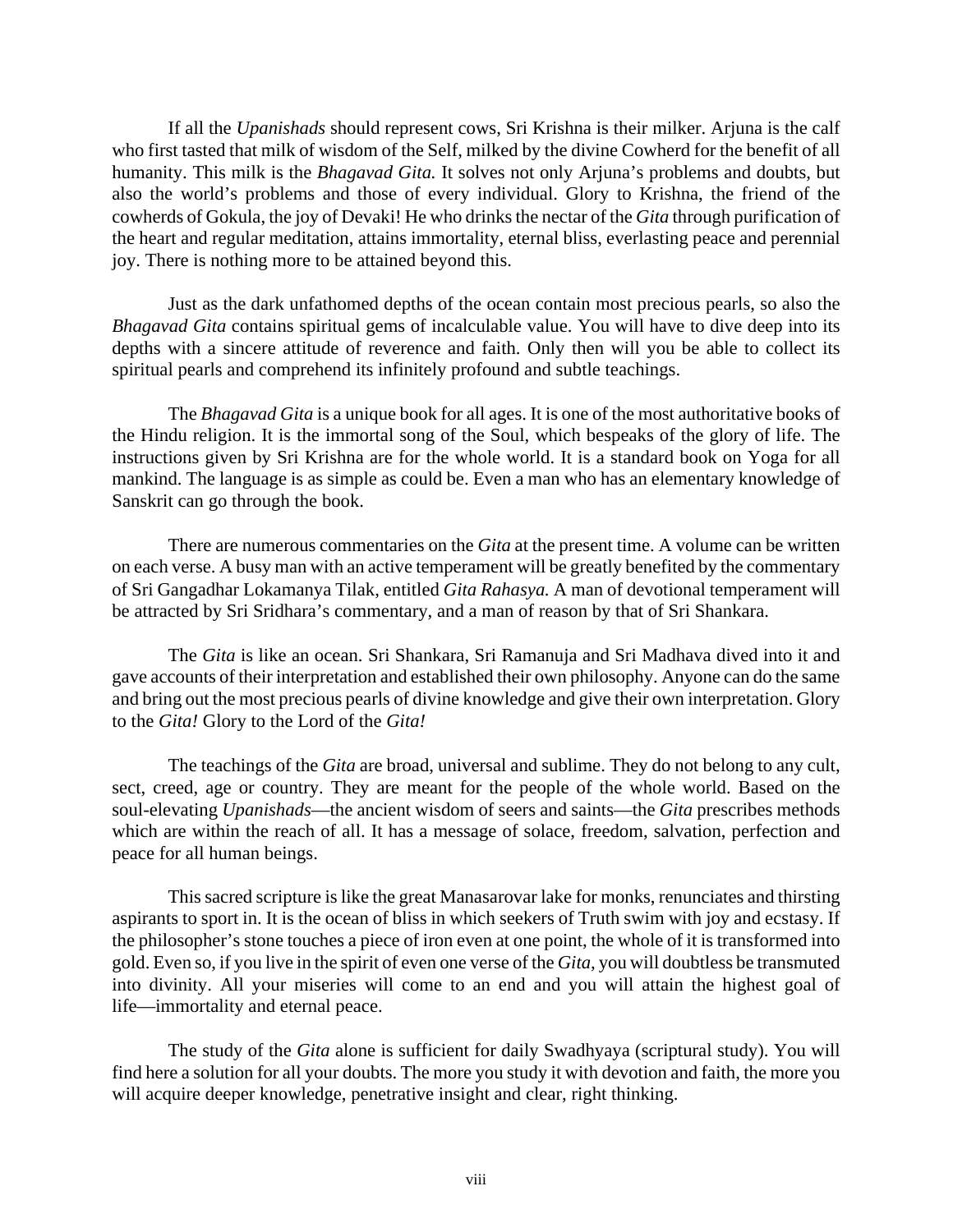The *Bhagavad Gita* is a gospel for the whole world. It is meant for the generality of mankind. It was given over five thousand years ago by Lord Krishna to Arjuna.

None but the Lord Himself can bring out such a marvellous and unprecedented book which gives peace to its readers, which helps and guides them in the attainment of supreme bliss, and which has survived up to the present time. This itself proves clearly that God exists, that He is an embodiment of knowledge, and that one can attain perfection or liberation only by realising God.

The world is one huge battlefield. The real Kurukshetra is within you. The battle of the Mahabharata is still raging within. Ignorance is Dhritarashtra; the individual soul is Arjuna; the indweller of your heart is Lord Krishna, the charioteer; the body is the chariot; the senses are the five horses; mind, egoism, mental impressions, senses, cravings, likes and dislikes, lust, jealousy, greed, pride and hypocrisy are your dire enemies.

### **Guide For Study**

As the *Gita* contains subtle and profound teachings, you should study it under a qualified teacher, one who is established in the Absolute. Only when studied with great and intense faith, single-minded devotion and purity, will the truths contained therein be revealed unto you like a fruit on the palm of your hand. Good commentaries written by realised sages will also be of immense help to you.

Worldly-minded individuals, however intellectual they may be, cannot grasp the essential teachings of the *Gita*. They enter into unnecessary discussions and useless debates. They cavil and carp at the teachings. Such ignorant people say: "There is no intimate connection between the verses. They are thrown in a disorderly manner. There is a great deal of repetition." If they study the book with reverence and faith under a qualified teacher all their doubts would vanish. They will realise that there is a close connection between the verses in all the chapters. Repetitions in the *Gita* and the *Upanishads* are useful repetitions. They are best calculated to create a deep and indelible impression in the mind of the aspirant.

Lord Krishna speaks from different levels of consciousness. In the *Gita* the word "Avyaktam" sometimes refers to primordial Nature and sometimes to the Absolute Para Brahman also. Therefore, the help of a teacher is necessary if you wish to know the right significance of the verses.

In the *Kathopanishad* the term "brick" is used to denote the gods. In the Hatha Yogic texts it is stated: "At the junction of the rivers Yamuna and Ganga there is a young virgin". The esoteric meaning of this is that there is the Sushumna Nadi between the Ida and the Pingala. So, without the help of a Guru, you will not be able to understand the proper meaning of the verses of the *Gita.* You will be like the man who brought a horse to one who asked for *saindava* while taking food. The word *saindava* means salt as well as horse!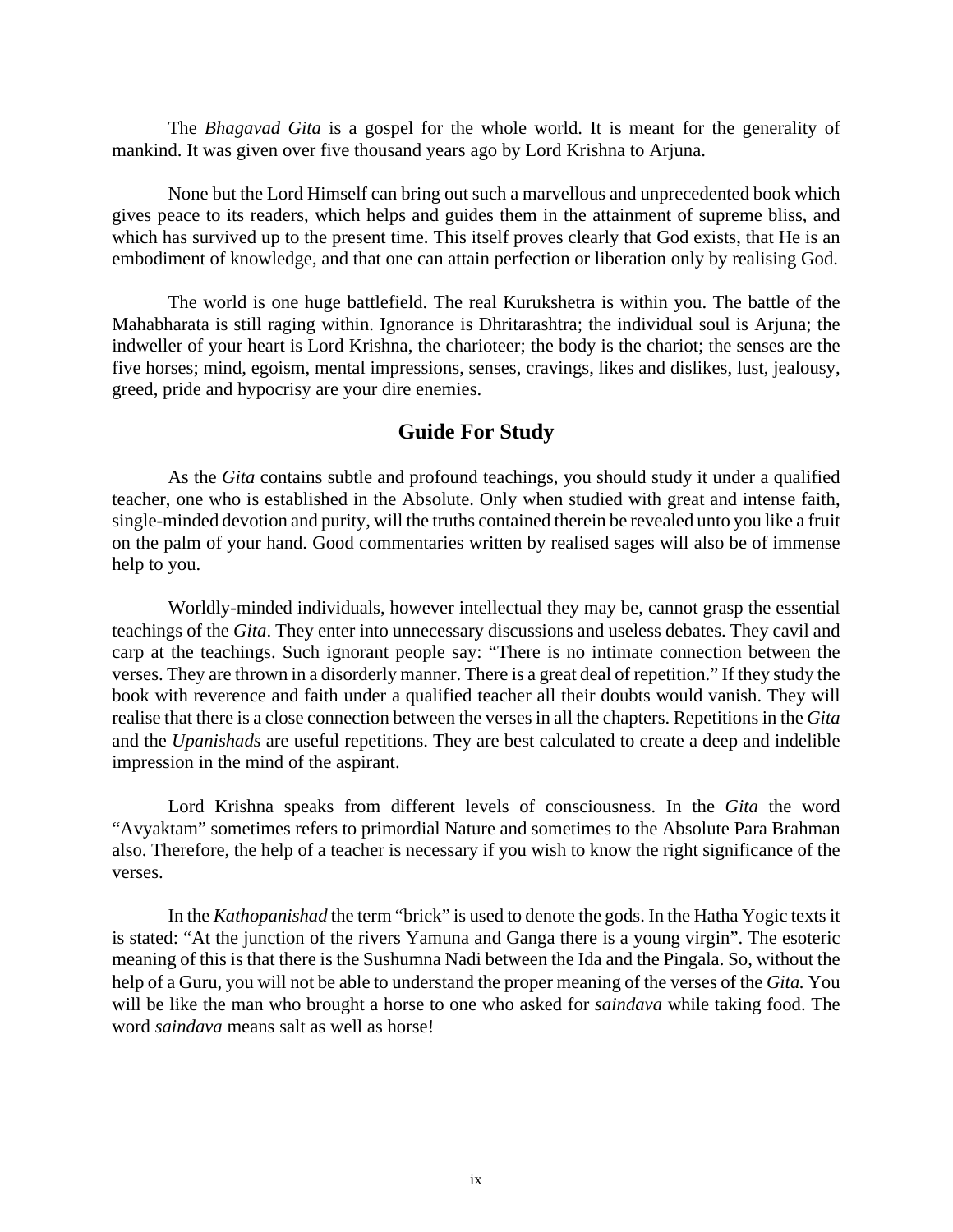### **Harmony in the Gita**

Man is a composite of three fundamental factors, namely, will, feeling and cognition. There are three kinds of temperament—the active, the emotional and the rational. Even so, there are three Yogas—Jnana Yoga for a person of enquiry and rational temperament, Bhakti Yoga for the emotional temperament, and Karma Yoga for a person of action. One Yoga is as efficacious as the other.

The *Bhagavad Gita* formulates the theories of the three paths without creating any conflict among them. It harmonises most wonderfully the philosophy of action, devotion and knowledge. All three must be harmoniously blended if you wish to attain perfection. You should have the head of Sri Shankara, the heart of Lord Buddha and the hand of King Janaka. The three horses of this body-chariot—action, emotion and intellect—should work in perfect harmony. Only then will it move smoothly and reach the destination safely and quickly. Only then can you rejoice in the Self, sing the song of Soham, be in tune with the Infinite, hear the soundless voice of the Soul and enjoy the sweet music of the eternal Self.

The central teaching of the *Gita* is the attainment of the final beatitude of life—perfection or eternal freedom. This may be achieved by doing one's prescribed duties of life. Lord Krishna says to Arjuna: "Therefore, without attachment, constantly perform action which is duty, for, by performing action without attachment, man verily reaches the Supreme".

The *Gita* is divided into three sections, illustrative of the three terms of the Mahavakya of the *Sama Veda*—"Tat Twam Asi—That Thou Art". In accordance with this view, the first six discourses deal with the path of action or Karma Yoga, that is, the nature of "Thou". It is called the Twam-pada. The next six discourses explain the path of devotion, the nature of "That". This is called the Tat-pada. The concluding six discourses treat of the path of knowledge, the nature of the middle term "Art". Hence, it is called the Asi-pada, which establishes the identity of the individual soul with the Supreme Soul.

The eighteen discourses are not woven in a discordant manner. Each one is intimately or vitally connected with its precedent.

Arjuna became very despondent. Lord Krishna's opening remarks in the second discourse, which bespeak of the immortality of the soul, open his eyes and give him strength and courage. Arjuna then learns the technique of Karma Yoga and renunciation of the fruits of actions. He learns the methods of controlling the senses and the mind and practising concentration and meditation. This is followed by a description of the various manifestations of the Lord in order to prepare him for the vision of the Cosmic Form. Arjuna experiences the magnificent Cosmic Vision and understands the glorious nature of a liberated being. He is then given knowledge of the Field and the Knower of the Field, the three Gunas and the Purushottama. His knowledge is completed by an explanation of the divine attributes, the three kinds of faith and the essence of the Yoga of renunciation.

Just as a student is coached in a university, Arjuna is coached by Krishna for the attainment of knowledge of the Self in the spiritual university. Arjuna had various kinds of doubts; Lord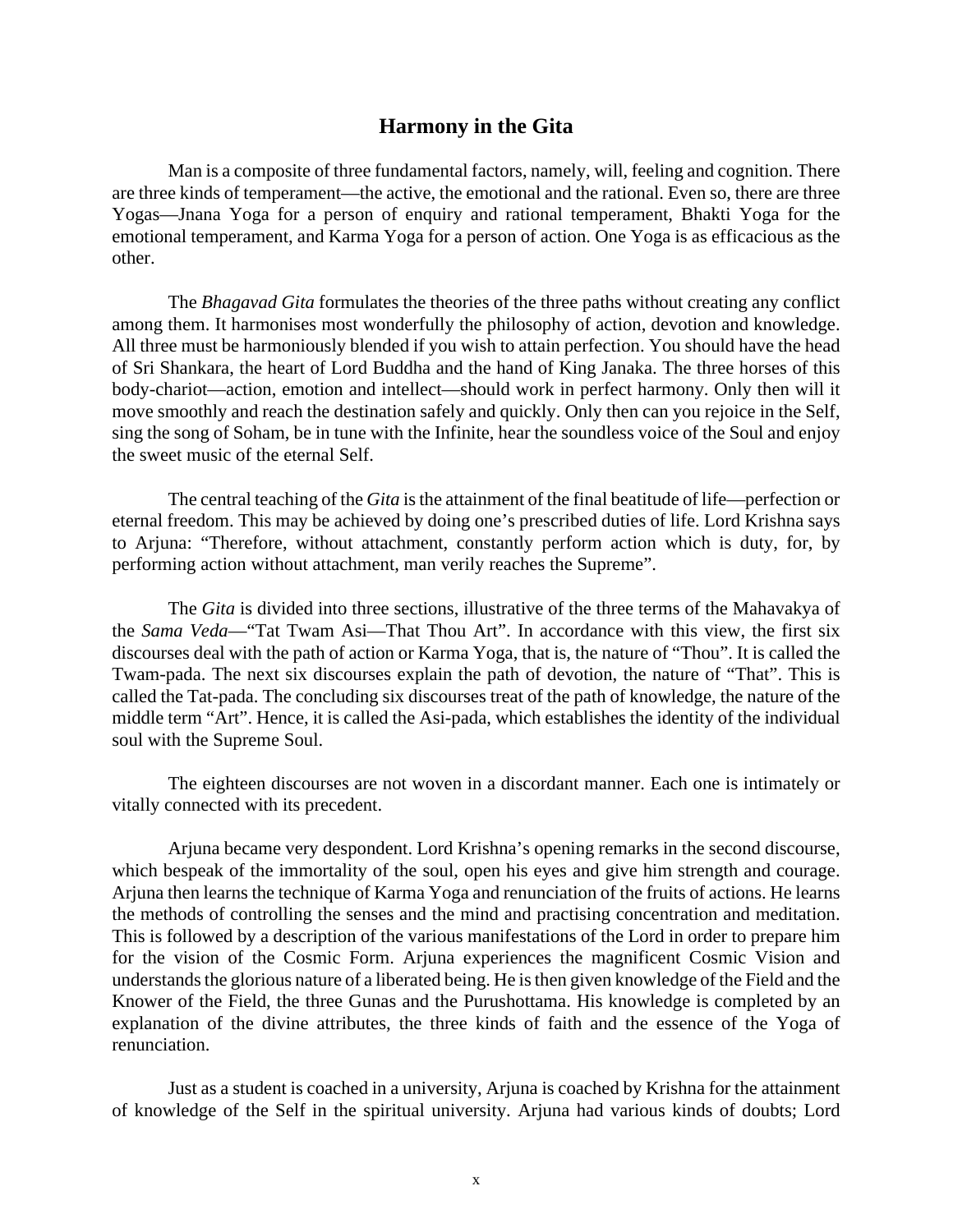Krishna cleared them one by one. He pushed Arjuna up the ladder of Yoga from one rung to the next. Eventually, Arjuna placed his foot on the highest rung, attained the supreme knowledge of the Self and exclaimed in joy: "O my Lord! my delusion has been destroyed. I have attained knowledge through Thy Grace. I am firm. All my doubts have now vanished *in toto*. I will act according to Thy word".

You can become a liberated sage by annihilating the ego and the currents of likes and dislikes; by annihilating desires and cravings and destroying their residual potencies. Thus, you can rest in your true essential nature as Existence-Knowledge-Bliss Absolute and still be active in the affairs of the world. Now you will not be bound by your actions since the idea of doership has been destroyed by the attainment of knowledge of the Self. This is the keynote of the *Gita.*

### **The Two Ways**

The seers of the *Upanishads* emphatically declare that the real man is the all-pervading, immortal Soul which is the substratum of this body, mind and world, which is behind the five sheaths, namely, the food, vital, mental, intellectual and bliss sheaths.

The goal of life is to directly cognise or realise this self-luminous Self which is hidden in this body as fire is hidden in wood or as butter in milk. This Self is the inner ruler, the unseen governor or hidden proprietor of this house, the body.

Real religion is the attainment of this transcendental, supreme, undying, undecaying Essence through constant and intense meditation. Real life is life in the eternal Soul. True life is identification with this Supreme Soul, which exists in the past, present and future, which has neither a beginning, middle nor end, which has neither parts nor limbs, which is neither subtle nor gross.

The sages of ancient times attained this mysterious and most marvellous state through the eye of intuition or the divine third eye. They then explained the things of this world in the light of their intuitive knowledge of the Self. This is the direct method of Self-realisation.

You can ascend the summit of the hill of knowledge through science, art, Nature, music, etc. This is the indirect method. From the effect you go to the cause and ultimately reach the causeless Cause or Para Brahman, the Truth which is transcendental. Our Western scientists will grope in utter darkness if their purpose is only to invent some things for our physical convenience. The goal of science is to discover the one ultimate Truth which is the substratum of the atoms, molecules, electrons, energy, motion and all physical and mental phenomena and laws of Nature by means of enquiry, observation, analysis, investigation and study of these laws in operation. A Vedantin is the real scientist. Only his mode of approach to the Truth is different.

The scientist who in the past proclaimed that there was nothing beyond this world now proclaims: "The more I know of phenomena, the more I am puzzled. Intellect is finite and cold. Behind these changing phenomena there is the unchanging noumenon. Behind the dynamic rotating electrons, there is the static, motionless something, or something beyond the intellect and the world".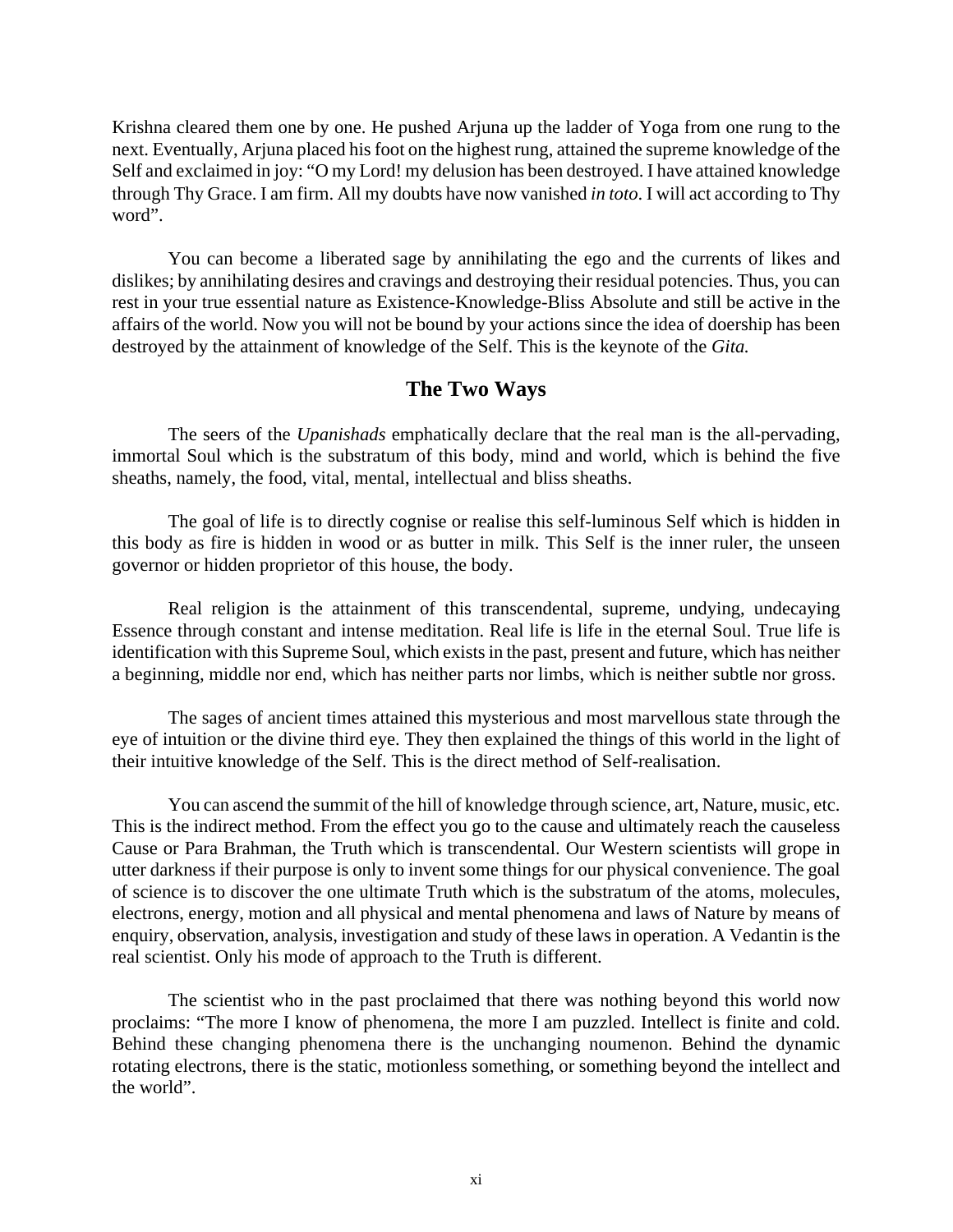### **Reconciliation of the Paths**

In the *Vishnu Purana,* Bhagavan Vishnu is highly eulogised and a secondary place is given to Lord Shiva. In the *Shiva Purana,* Lord Shiva is immensely praised whilst Lord Vishnu is secondary. In the *Devi Bhagavatam,* the Divine Mother is given prominence above Lord Shiva and Lord Vishnu. All this is done in order to create in the aspirant intense and unswerving faith in his favourite Deity. All Deities are one; they are different aspects of the Lord. It is simply absurd to believe that Shiva is inferior to Vishnu, or *vice versa.*

In the same manner, in one place in the *Gita,* Lord Krishna praises Karma Yoga: "The Yoga of action is superior to the renunciation of action"—V.2. In another place He praises Raja Yoga: "The Yogi is thought to be superior to the ascetics and even superior to men of knowledge; he is also superior to men of action. Therefore, be thou a Yogi, O Arjuna!"—VI.46. In yet another place Lord Krishna praises the path of Bhakti Yoga: "The highest Purusha, O Arjuna, is attainable by unswerving devotion to Him alone within whom all beings dwell and by whom all this is pervaded!"—VIII.22. In one place He praises Jnana Yoga: "Noble indeed are all these; but I deem the wise man as My very Self; for, steadfast in mind, he is established in Me alone as the supreme goal"—VII.18.

A beginner is confused when he comes across these seemingly contradictory verses. But, if you think deeply, there is no room for any confusion. Krishna praises each Yoga in order to create interest in the aspirant in his particular path. The *Gita* is a book for the people of the world at large. It was not meant for Arjuna alone. Each Yoga is as efficacious as the other.

### **Essence of the Gita**

The *Gita* again and again emphasises that one should cultivate an attitude of non-attachment or detachment. It urges repeatedly that an individual should live in the world like water on a lotus leaf. "He who does actions, offering them to Brahman and abandoning attachment, is not tainted by sin as a lotus leaf by water"—V.10.

Attachment is due to infatuation. It is the offspring of the quality of Rajas. Detachment is born of Sattwa. The former is a demoniacal attribute, the latter a divine one. Attachment is born of ignorance, selfishness and passion and brings with it death; detachment is wisdom and brings with it freedom. The practice of detachment is a rigorous discipline. You may stumble like a baby who is just learning to walk, but you will have to rise up again with a cheerful heart. Failures are not stumbling-blocks but steppingstones to success.

Try to dwell always in your own Self. Abide in your centre. Think of the Self constantly. Then all attachments will die automatically. Attachment to the Lord is a potent antidote to annihilate all worldly attachments. He who has no attachments can really love others, for his love is pure and divine. "Therefore, without attachment do thou always perform action which should be done; for, by performing action without attachment man reaches the Supreme"—III.19.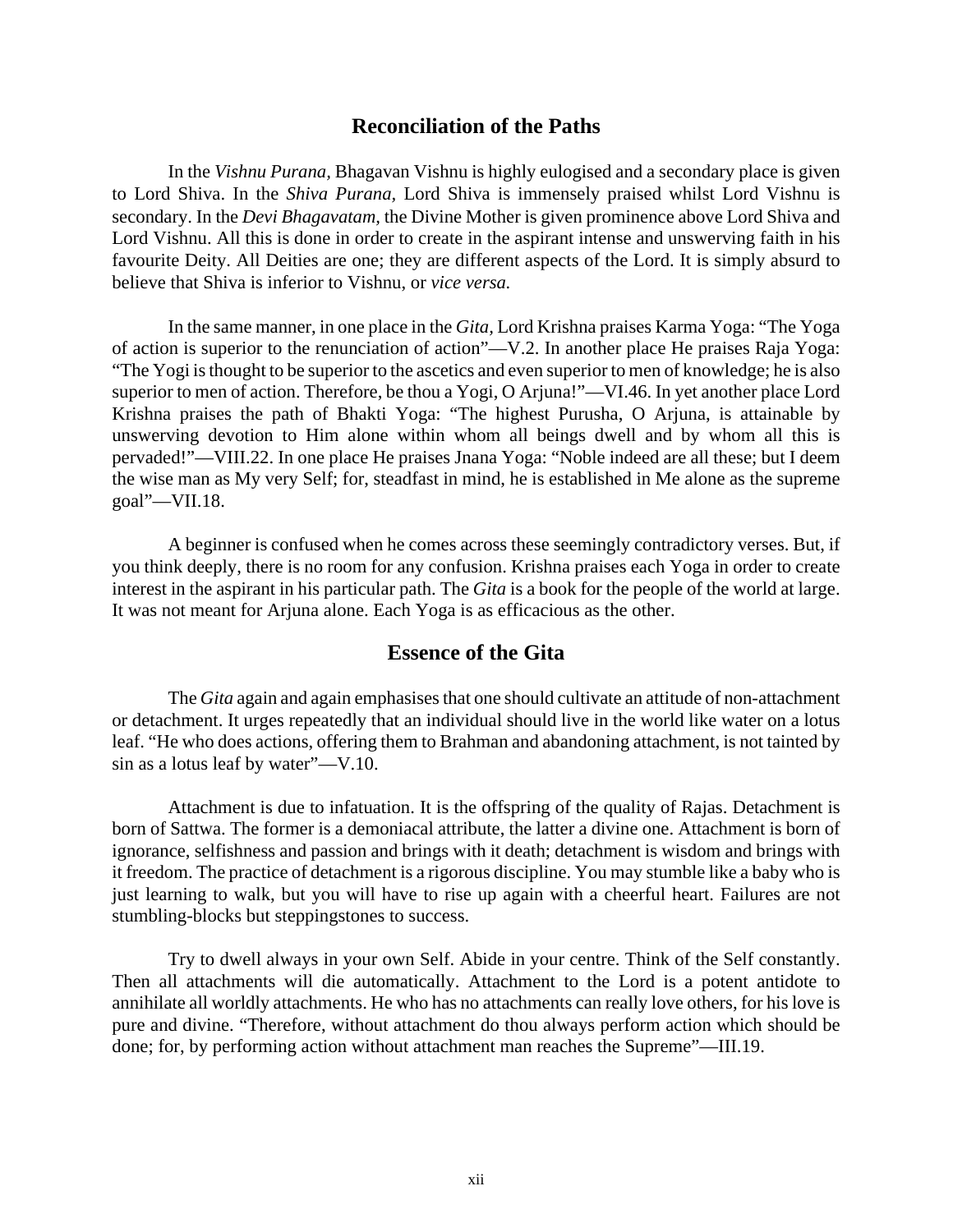### **In Defence**

Some people study the *Gita* in order to find loopholes and criticise the teachings contained in it. The teachings of the *Gita* can only be understood if you approach it with a reverential attitude of mind and with intense faith.

Recently someone wrote a criticism in the newspaper: "The *Gita* is not a sacred book at all. It teaches violence. Lord Krishna asked Arjuna to kill even his dear relations and preceptors". It is clear that this critic obviously has no real knowledge or understanding of the *Gita.* He is like Virochana who received spiritual instructions from Prajapati and took the body as being the Self on account of his perverted intellect. He is obviously a follower of the philosophy of the flesh. He cannot comprehend the depths of the *Gita* philosophy as his mind is callous and impervious to the reception of its truths. He has read the *Gita* not to gain spiritual knowledge but to attack it.

The answer to his criticism lies in a proper understanding of the following verses: "He who takes the Self to be the slayer and he who thinks He is slain, neither of them knows. He slays not nor is He slain"—II.19; "Therefore, stand up and obtain fame. Conquer the enemies and enjoy the unrivalled kingdom. Verily by Me have they been already slain; be thou a mere instrument, O Arjuna!"—XI.33; "He who is free from the egoistic notion, whose intellect is untainted (by good or evil), though he slays these people, he slayeth not, nor is he bound (by the action)"—XVIII.17.

Just as coloured dye stands out more clearly only when the original material is pure white, so also the instructions of a sage penetrate and settle down only in the hearts of aspirants whose minds are calm, who have no desire for enjoyments and whose impurities have been destroyed. For this reason an aspirant is expected to possess the qualifications of keen discrimination, dispassion, control of the mind and senses, and aversion to worldly attractions, before he can practise the threefold Sadhana of hearing the scriptures, reflecting upon them, and meditating upon their significance. Discipline and purification of the mind and the senses are the prerequisites for aspirants on the path of God-realisation.

Even when the nature of God is explained, those who have not been purged of their faults and impurities would either disbelieve or misbelieve it, as was the case with Indra and Virochana. Therefore, knowledge as inculcated arises only in him who has purified himself by austerity, performed either in this or in a previous birth.

The *Upanishads* declare: "To that high-souled man whose devotion to his preceptor is as great as that to the Lord, the secrets explained here become illumined".

Some people catch fish in the Ganges river to satisfy their palate. Then they quote the *Gita* in support of their evil actions: "Weapons cut It not, fire burns It not, water wets It not, wind dries It not"—II.23. Wonderful philosophy indeed! Devils can also quote scriptures. These people are the followers of the Virochana school. They are evil-doing, deluded and the vilest of men. They cannot hope to understand the teachings of the *Gita* as their wisdom has been destroyed by illusion and they have embraced the nature of demons. May the Lord grant them a subtle and pure intellect,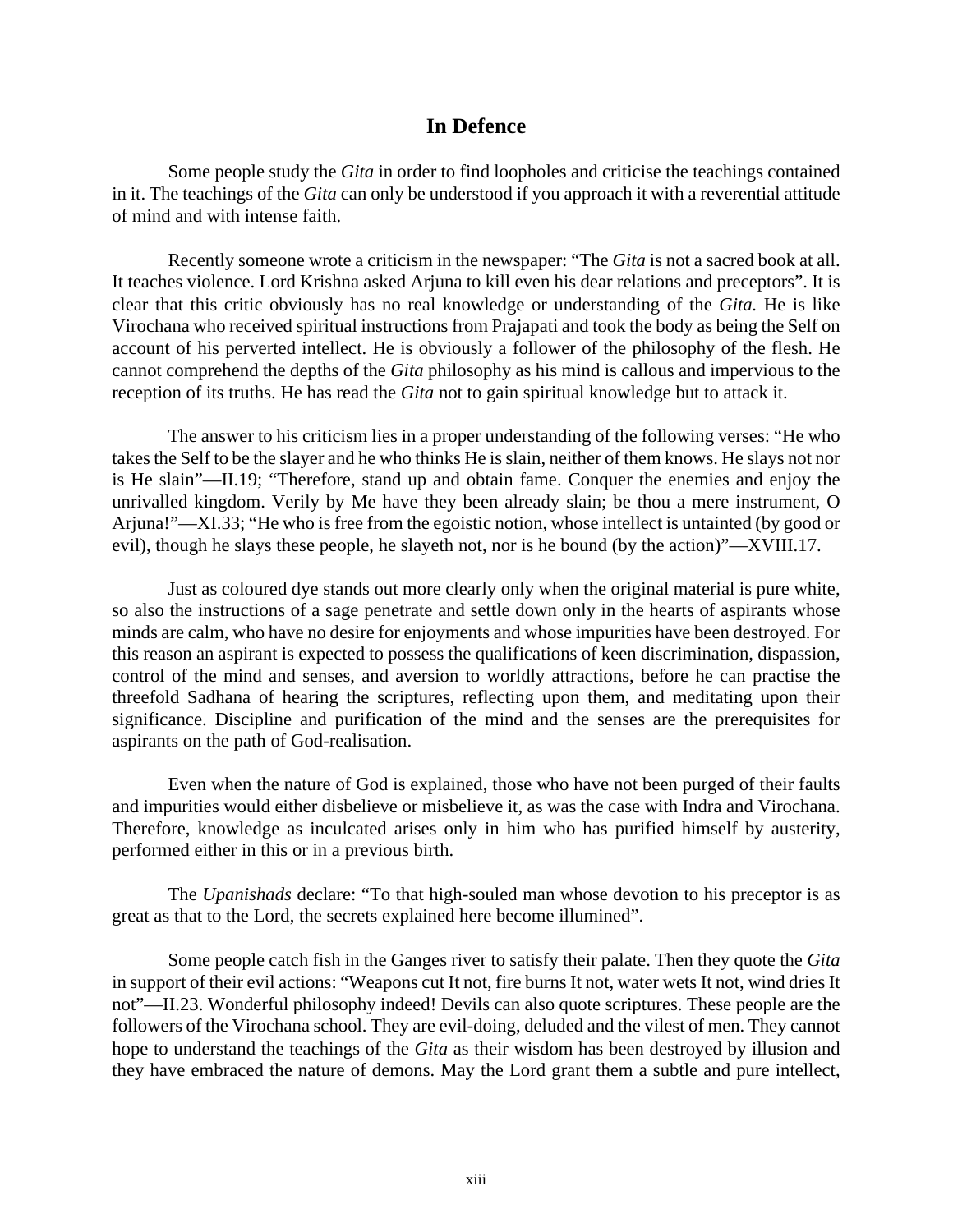inner spiritual strength and right understanding to comprehend the teachings of the *Gita* in their proper light and live in their spirit!

Some ignorant people say: "Lord Krishna was not God. He was not an Avatara or Incarnation. He was a passionate cowherd who lustfully played with the Gopis".

What was the age of Lord Krishna at that time? Was He not a boy of seven? Could there have been a tinge of passion in Him? Who can understand the secret of the Rasa Lila and Madhurya Bhava—the culmination of the highest state of devotion or total surrender to the Lord? It is only Narada, Sukadeva, Chaitanya, Mira, Ramananda and the Gopis who could understand the secret of the Rasa Lila. The Gopis only are qualified for this divine sport.

Did He not play miracles when He was a boy? Did He not show that He was the Avatara of Lord Hari? Did He not show His Cosmic Form to His mother when He was only a baby? Did He not subdue the serpent, Kaliya, by standing on its hood? Did He not multiply Himself as countless Krishnas for the satisfaction of the Gopis? Who were the Gopis? Were they not God-intoxicated beings who saw Krishna alone everywhere, even in themselves? The sound of the flute would throw them in a state of ecstasy or holy communion. They were above body-consciousness.

Just listen to the fate of such people who cavil and carp at the Lord: "The foolish think of Me, the Unmanifest, as having manifestation, knowing not My higher, immutable and most excellent form"—VII.24; "Fools disregard Me, clad in human form, not knowing My higher Being as the great Lord of all beings"; "Empty of hopes, of vain actions, of vain knowledge and senseless, they verily are possessed of the deceitful nature of demons and undivine beings"—IX.11-12; "These cruel haters—the worst among men in the world—I hurl these evil-doers into the womb of demons only"; "Entering into demoniacal wombs and deluded birth after birth, not attaining Me, they thus fall, O Arjuna, into a condition lower than that"-XVI.19-20.

Some thoughtless people begin to entertain a doubt and say: "How could the *Gita* have been taught to Arjuna on the battlefield in such a short time? It could not." This is wrong. It was all a revelation to Arjuna. The Lord gave Arjuna the divine eye of intuition. He can do anything. His Grace can make the dumb man eloquent and the cripple a climber of mountains.

### **Solutions to Conflicting Verses**

A critic says: "In the *Gita*, III.33, it is said, 'Even a wise man acts in accordance with his own nature; beings follow their nature; what can restraint do?' What then is the use of our attempt at controlling the senses and the mind when our nature is so powerful and overwhelming? How can our Sadhana overcome it?"

In the very next verse, Lord Krishna distinctly advises us to control likes and dislikes. Our nature can be subdued by Sadhana. When studying the *Gita* you should not confine the meaning to one verse exclusively, but see its connection with the previous and succeeding verses of the same discourse as well as of all the other discourses. You have to frequently make cross references before you get the right answer.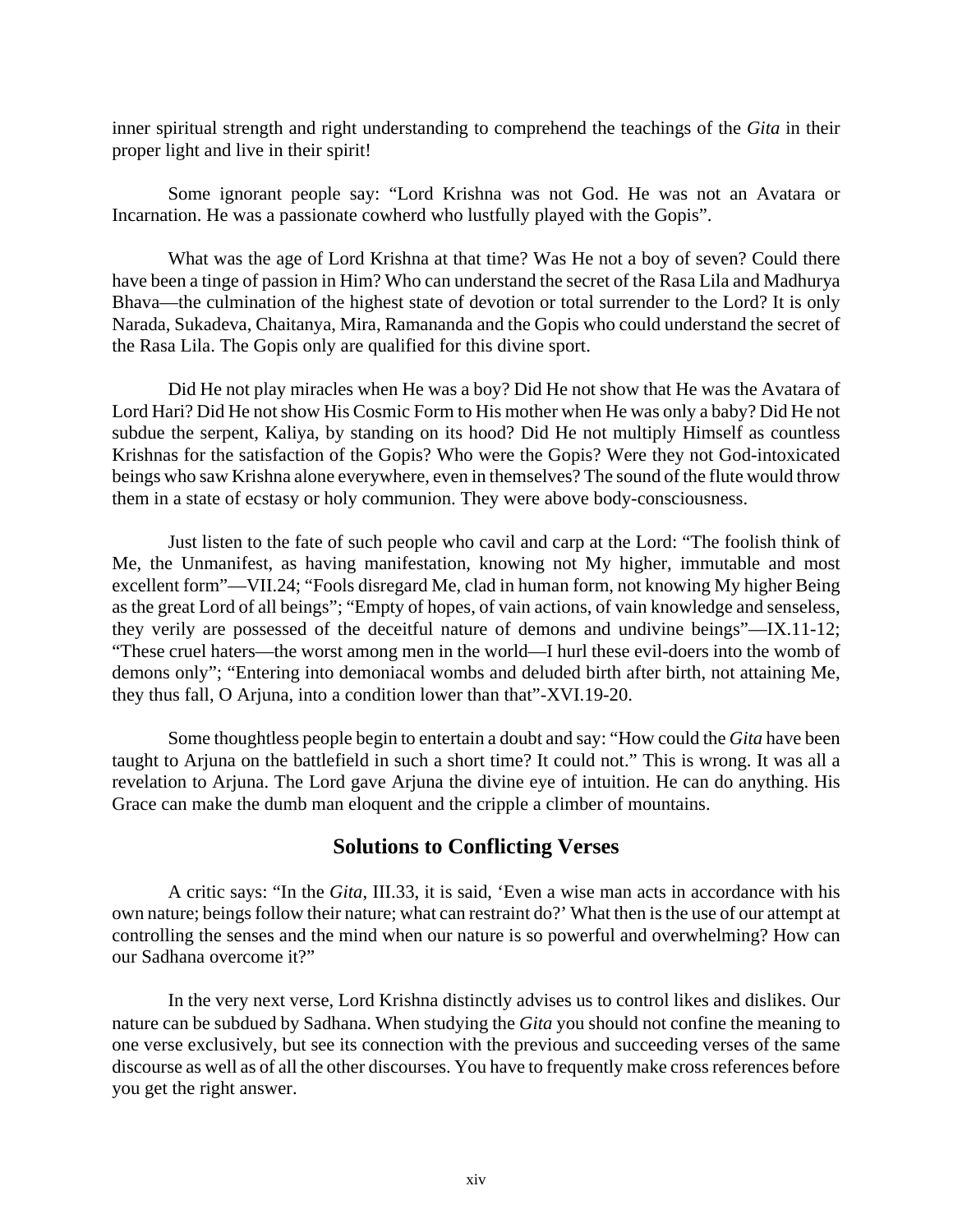Those who disregard the Lord's commandment: "Renouncing all actions in Me, with the mind centred in the Self free from hope and egoism and from mental fever, do thou fight", and who sit quiet, renouncing their own duty, will not derive any benefit by such renunciation. The power of Maya is invincible to even wise men; then how much more difficult it would be for worldly men to conquer it! For them, renunciation of work without attainment of knowledge is undesirable. They will be caught in the clutches of Maya. Of what avail is their effort to control the senses, or what can restraint do in their case? These worldly men cannot escape the clutches of likes and dislikes.

Even the residual good tendencies in the wise men work in accordance with the qualities of their nature, namely, Sattwa, Rajas and Tamas. The wise too are affected by the three Gunas when they are not actually in the state of Samadhi. But they have no attachment to the body and other objects of enjoyment and, therefore, are not affected mentally. They are ever serene, self-contented and self-satisfied. They do not long for objects not attained nor weep over things lost.

Another objector says: "In the *Gita,* XVIII.61, Lord Krishna says, 'The Lord dwells in the hearts of all beings, O Arjuna, causing all beings, by His illusive power, to revolve as if mounted on a machine!' Is man then a perfect slave? Is he like a straw tossed about here and there? Has he not any free will to act?"

Krishna tries His best to persuade Arjuna to do his duty. He wants to extract work from him. So He speaks of Arjuna's utter helplessness. In VI.5, Krishna preaches about right exertion: "Let a man lift himself by his own Self alone, let him not lower himself; for this self is the friend of oneself and this self alone is the enemy of oneself".

Being under the sway of one's nature, the natural duties can never be forsaken. One's duty should in no case be ignored. The Lord, the inner ruler, is the director of the individual soul. As long as one is not free from ignorance, one is bound to one's duty. Arjuna's duty as a Kshatriya was to fight; and Lord Krishna wanted him to do just that. The Lord has also said that "one's own duty is good".

Yet another critic says: "In XV.7, the Lord says: 'An eternal portion of Myself, having become a living soul in the world of life, draws to itself the five senses with the mind for the sixth, abiding in Nature'. It is quite clear that the individual soul is a part of Brahman, the Absolute. How can we say that it is identical with Brahman? The doctrine of Advaita is therefore wrong".

In VII.17, the Lord says: "Of them, the wise, ever steadfast and devoted to the One, excels; for I am exceedingly dear to the wise and he is dear to Me". Here He speaks of identity. The doctrine of non-dualism is quite correct. Non-dualism is the highest realisation. The Lord gives instructions according to the aspirant's qualification. Advaita philosophy can be grasped only by a microscopic few. So, He speaks of other philosophical doctrines in different places to suit different kinds of aspirants. From the absolute point of view there is neither the individual soul nor Self-realisation; Brahman alone exists. Dualism, qualified monism and pure monism are different rungs in the ladder of realisation. The truth is that the individual soul and Brahman are one in essence. All these schools eventually reach the Advaitic goal of oneness. Understand things in their proper light.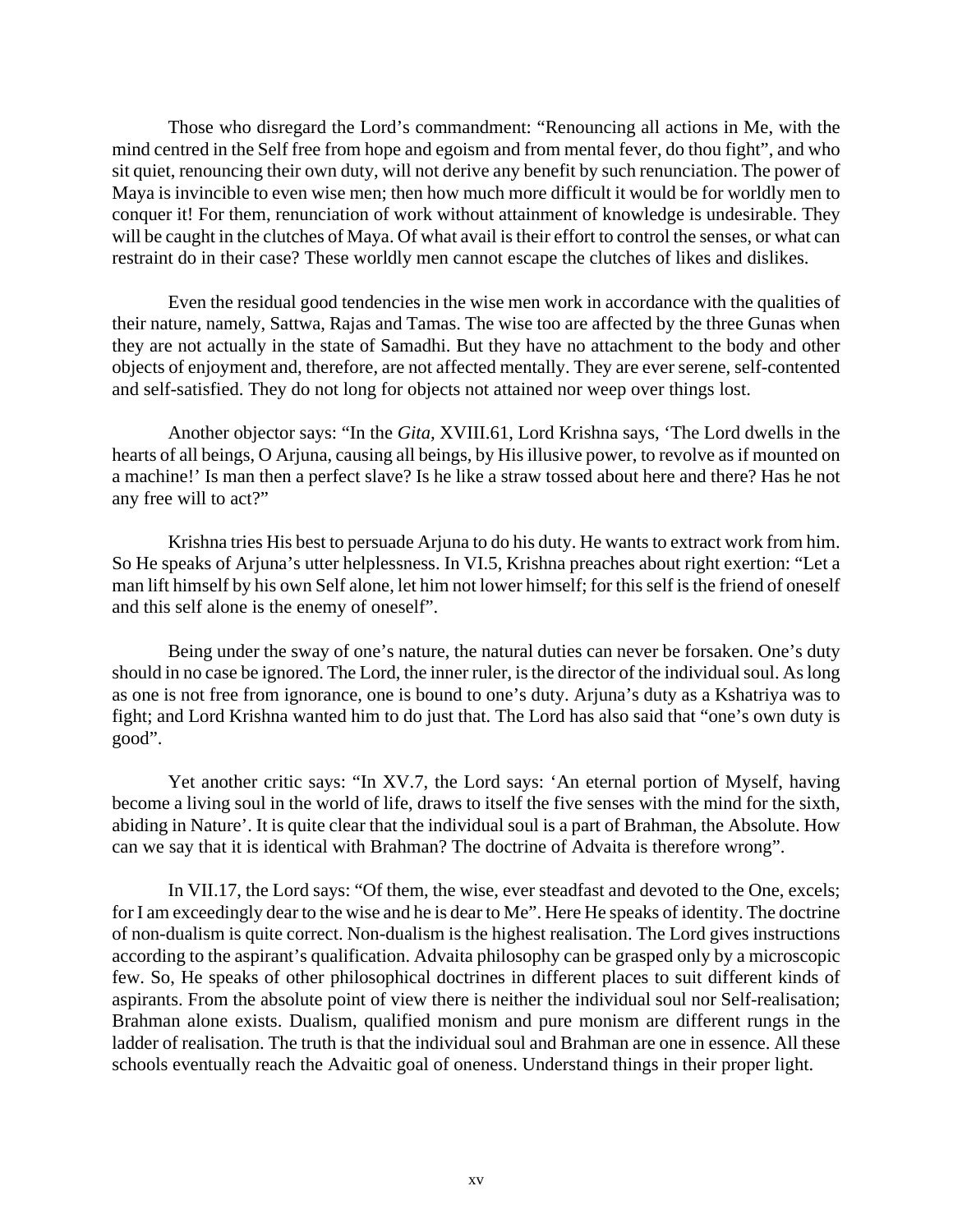### **Epilogue**

India is held in high esteem by the Westerners on account of the *Gita.* Gandhiji once visited one of the biggest libraries in London and asked the librarian which book was issued most frequently. The librarian said that it was the *Gita.* It is very popular throughout the world. All aspirants should try to get the whole eighteen discourses by heart. This can be achieved through daily study over a period of about one year at a rate of two verses a day.

Study of the *Gita* must be made compulsory in all schools and colleges of India; nay, of the whole world. It must become a textbook for students of schools and colleges. It should find a very important place in every scheme of education. Only that system of education wherein moral and spiritual training are imparted along with secular knowledge can be deemed sound, practical, sensible and perfect.

Hold the magnificent torch of faith. Float high the unique banner of peace. Wear the magnificent shield of dispassion. Put on the marvellous coat of arms of discrimination. Sing the immortal song of Soham, Shivoham, Radheshyam or Sitaram. March boldly with the band of Pranava. Blow the conch of courage. Kill the enemies of ignorance and egoism and enter the illimitable kingdom of God.

My silent adorations to Lord Ganesh, Lord Subramanya, Lord Rama, Sita Devi, Sri Saraswathi, Sri Shankara, Bhagavan Vyasa, Sri Padmapadacharya, Sri Hastamalakacharya, Sri Totakacharya, Sri Sureshvaracharya, Sri Jnana Dev, Sri Swami Visvananda, Sri Swami Vishnudevananda, and all the Brahma Vidya Gurus and commentators on the *Gita,* through whose Grace and blessings alone I was able to write this commentary! May their blessings be upon you all!

Glory, glory to the *Gita!* Glory to Lord Krishna, who placed the *Gita* before men of this world to attain liberation! May His blessings be upon you all! May the *Gita* be your centre, ideal and goal!

Blessed is the man who studies the *Gita* daily! Twice blessed is he who lives in the spirit of the *Gita!* Thrice blessed is he who has realised the knowledge of the *Gita* or attained Self-knowledge! Om Tat Sat! Om Shanti, Shanti, Shanti!

*Swami Sivananda 4th July, 1942*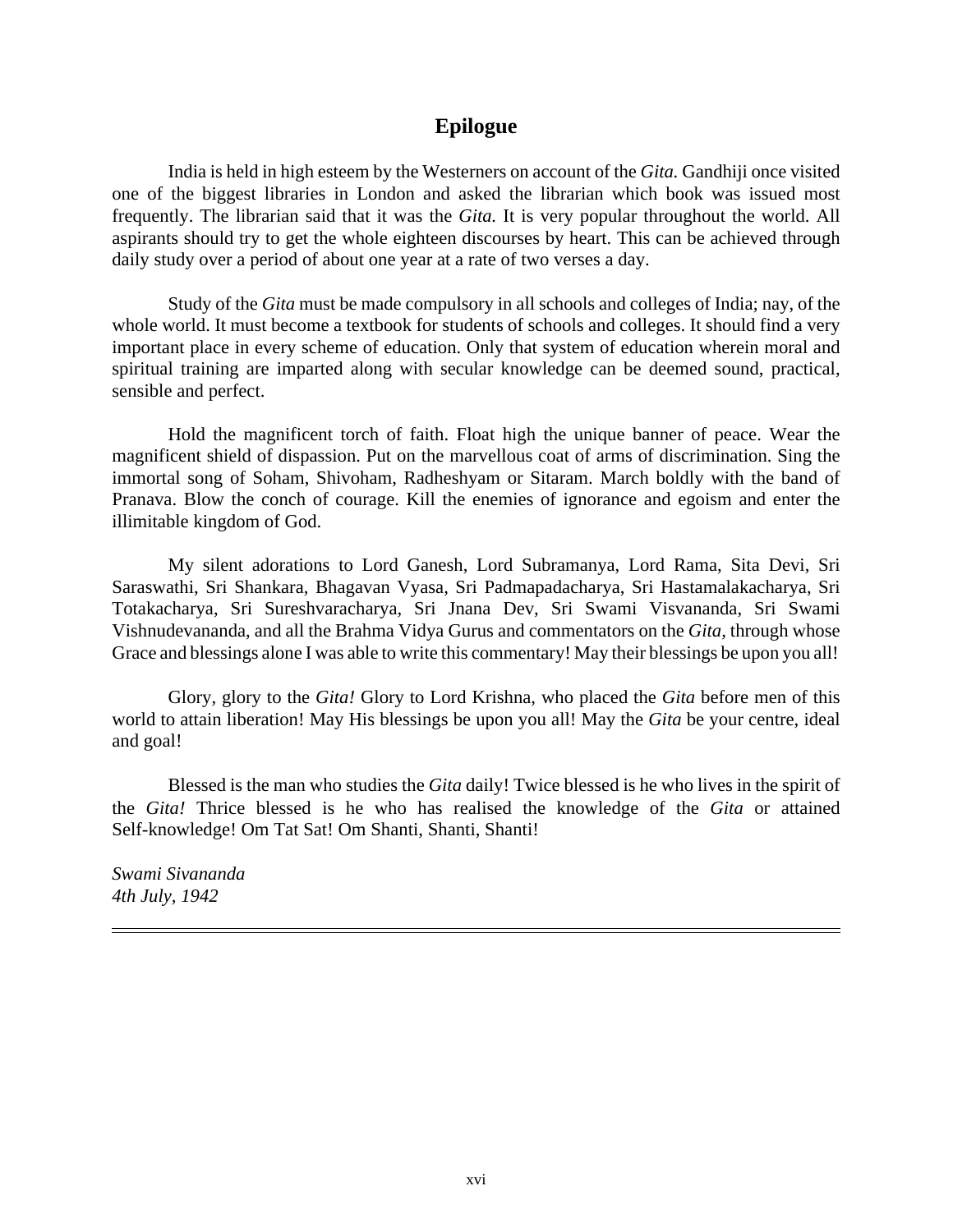# **INTRODUCTION**

Dhritarashtra and Pandu were brothers. Dhritarashtra married Gandhari, and Pandu was married to Kunti and Madri. King Pandu was cursed for a sin while hunting, due to which he was not permitted to unite with his wife. Kunti got a boon through her sincere service of a wise sage in her younger age, and she begot three children, namely, Yudhisthira, Bhima and Arjuna from Yama, Vayu and Indra respectively. Madri had twins, Nakula and Sahadeva, through the celestial physicians called Asvini-Devatas. Dhritarashtra had a hundred and one children by his wife Gandhari. Pandu passed away and his sons, the Pandavas, were all brought up by Dhritarashtra along with his sons known as Kauravas. The Pandavas and Kauravas grew up together, but due to the braveness and intelligence of the former, the Kauravas were unable to tolerate them. Hence the Pandavas decided to live separately, sharing half of their kingdom.

The Pandavas' pomp, wealth and glory displayed during the Rajasuya Yajna aroused deep jealousy and greed in the mind of Duryodhana, the chief of the Kauravas, who, with the cunning advice of his uncle, Sakuni, invited Yudhisthira to a game of dice and fraudulently defeated him, whereby all his wealth and possessions, including Draupadi, were lost. Finally it was settled that the Pandavas, including Draupadi, should repair to the forest for twelve years in exile, after which they had to live *incognito* for another year, untraced by the Kauravas. During this period the kingdom was to be ruled by the wicked Duryodhana.

Having successfully completed these thirteen years of exile, facing many obstacles and dangers instigated by the Kauravas, the Pandavas, as per the terms of the agreement, approached the Kauravas for their share of the kingdom. Duryodhana, however, flatly refused to part with as much land as could be covered by the point of a needle. According to the advice of Mother Kunti and with the inspiration of Lord Krishna, the Pandavas decided upon war and tried to establish their rightful claim on the kingdom by overcoming the Kauravas.

Duryodhana and Arjuna, from the side of the Kauravas and Pandavas respectively, were sent to Dwaraka to seek the help of the Yadava hero, Lord Krishna, in the battle. They both found Krishna resting on a couch in His palace. Duryodhana went in and occupied a seat at the head of the couch while Arjuna stood near the feet of the Lord. The moment Sri Krishna opened His eyes, He naturally saw Arjuna first, and then Duryodhana sitting on a chair. After enquiry of their welfare and the purpose of their visit, Sri Krishna, according to the prevailing custom, gave the first choice to Arjuna, because of his age, and also because of His sight of Arjuna first. Krishna asked Arjuna to fulfil his desire by selecting Him unarmed or His powerful army called Narayani Sena. Arjuna, who was a devotee of Sri Krishna, expressed his desire to have the Lord with him, neglecting the powerful Narayani Sena, even though Krishna warned that He would remain a witness, bound by the vow of not participating in battle and not taking up arms. Duryodhana, with great delight, thinking that Arjuna was foolish, expressed his wish for the powerful army to help his side in the battle.

When Krishna asked Arjuna why he chose Him when He was not for taking up arms, Arjuna said, "O Lord! You have the power to destroy all the forces by a mere sight. Why then should I prefer that worthless army? I have for a long time been cherishing a desire in my heart that you should act as my charioteer. Kindly fulfil my desire in this war."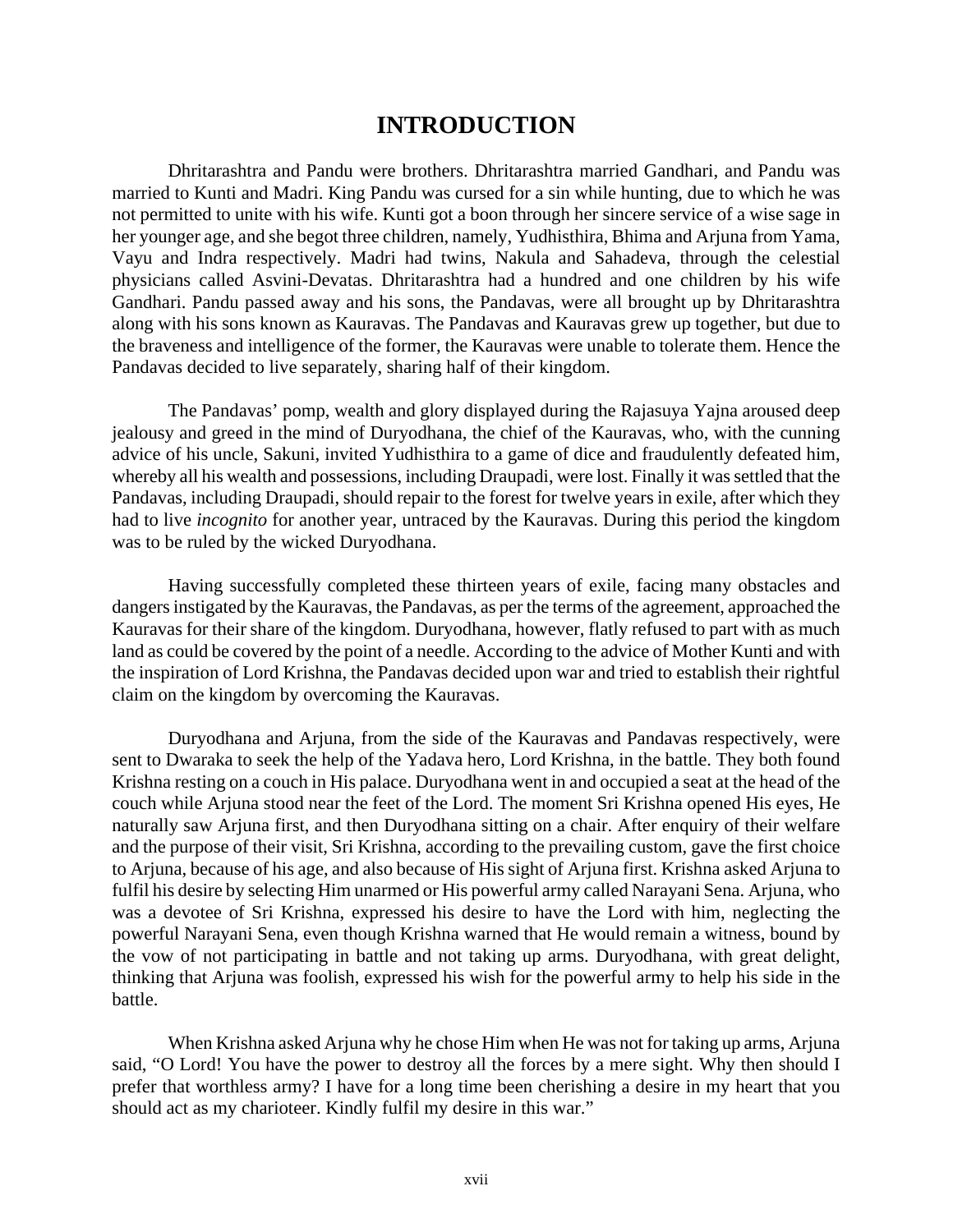The Lord, who is ever the most devoted lover of His devotees, accepted his request with pleasure; and thus Krishna became the charioteer of Arjuna in the battle of the Mahabharata.

After the return of Duryodhana and Arjuna from Dwaraka, Lord Krishna Himself went once to Hastinapura as the emissary of the Pandavas and tried to prevent the war. But then, under the guidance of Sakuni, the egoistic Duryodhana refused to agree to the peace mission and tried to imprison Lord Krishna, at which Krishna showed His Supreme Form (Viswarupa). Even the blind Dhritarashtra saw it by the Lord's Grace. King Dhritarashtra, due to his attachment to his sons, failed to control them, and the Kaurava chief, Duryodhana, with vain hope, decided to meet the powerful Pandavas in war.

When both sides were prepared to commence the battle, the sage Veda Vyasa approached blind Dhritarashtra and said, "If you wish to see this terrible carnage with your own eyes I can give you the gift of vision." The Kaurava king replied, "O Chief of the Brahmarishis! I have no desire to see with my own eyes this slaughter of my family, but I should like to hear all the details of the battle."

Then the sage conferred the gift of divine vision on Sanjaya, the trusty counsellor of the king, and told the king, "Sanjaya will describe to you all the incidents of the war. Whatever happens in the course of the war, he will directly see, hear or otherwise come to know. Whether an incident takes place before his eyes or behind his back, during the day or during the night, privately or in public, and whether it is reduced to actual action or appears only in thought, it will not remain hidden from his view. He will come to know everything, exactly as it happens. No weapon will touch his body nor will he feel tired."

After the ten days of continued war between the Pandavas and the Kauravas, when the great warrior Bhishma was thrown down from his chariot by Arjuna, Sanjaya announces the news to Dhritarashtra. In agony the king asks Sanjaya to narrate the full details of the previous ten days war, from the very beginning, in all detail as it happened. Here commences the *Bhagavad Gita.*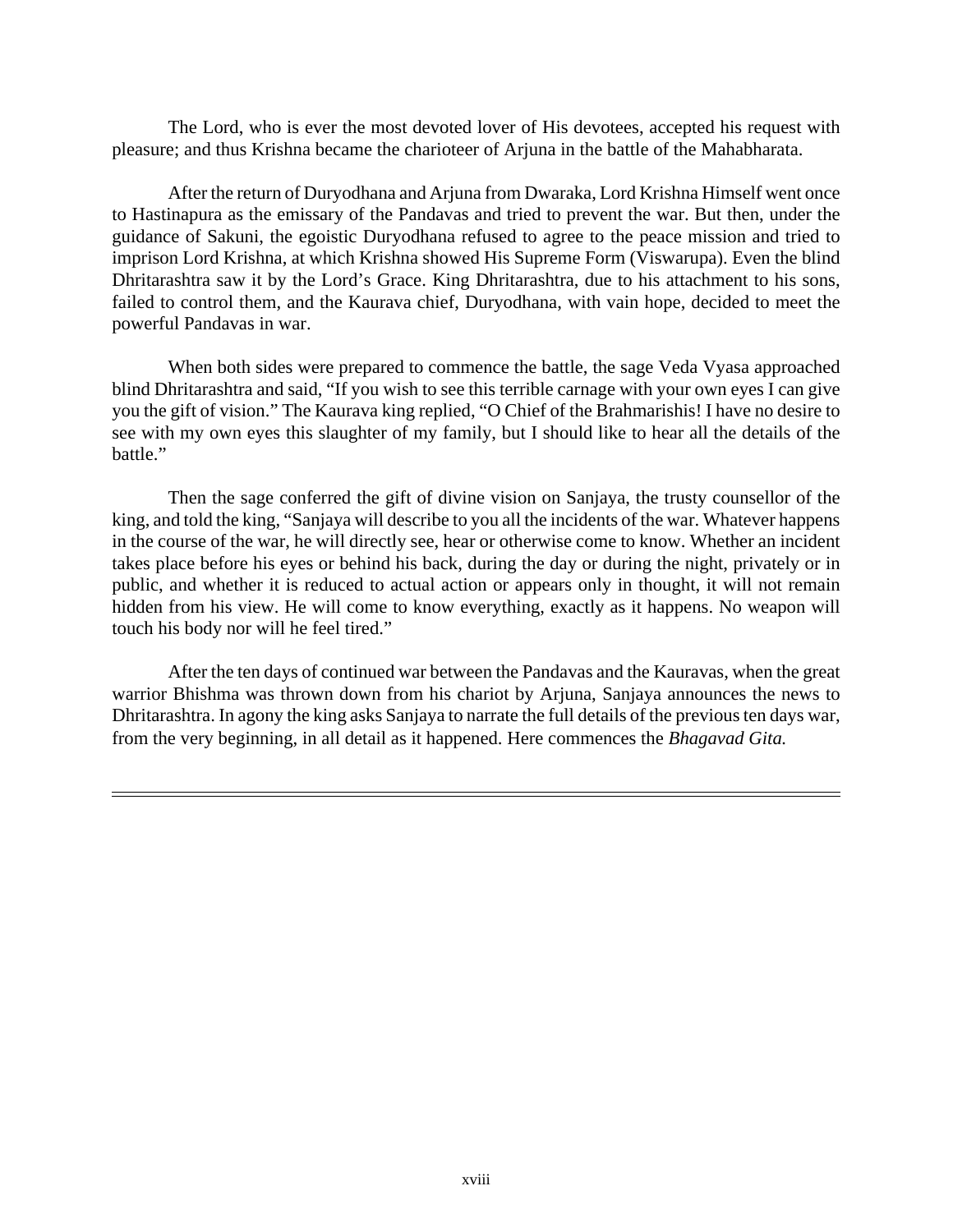# **PRAYER TO VYASA**

*Namostu te vyaasa visaalabuddhe phullaaravindaa yatapatranetra, Yena twayaa bhaaratatailapoornah prajwaalito jnaanamayah pradeepah.*

Salutations unto thee, O Vyasa, of broad intellect and with eyes large like the petals of a full-blown lotus, by whom the lamp of divine knowledge, filled with the oil of the *Mahabharata,* has been lighted!

# **PRAYER TO THE GURU**

*Gururbrahmaa gururvishnurgururdevo maheshwarah; Guruh saakshaat param brahma tasmai shree gurave namah.*

Guru is the creator (Brahma); Guru is the preserver (Vishnu); Guru is the destroyer (Maheshvara); Guru is verily the Supreme Absolute. To that Guru we prostrate.

*Dhyaanamoolam gurormoortih poojaamoolam guroh padam; Mantramoolam gurorvaakyam mokshamoolam guroh kripaa.*

The Guru's form is the root of meditation; the Guru's feet are the root of worship; the Guru's word is the root of Mantra; the Guru's Grace is the root of liberation.

# **PRAYER TO LORD KRISHNA**

*Krishnaaya vaasudevaaya devakeenandanaaya cha; Nandagopakumaaraaya govindaaya namo namah.*

I bow again and again to Lord Krishna, son of Vasudeva, the delighter of Devaki, the darling of Nandagopa, the protector of cows.

O Krishna! Thou art my sweet companion now. Thou hast a soft corner for me in Thy heart. Teach me now the mysteries of Thy divine play and the secrets of Vedanta. Thou sayest in the *Gita*: "I am the author of Vedanta and the knower of the *Vedas".* Thou art my best teacher. Explain to me the intricate details of Vedanta. Give me easy lessons.

Kindly explain; why did Sukadev, a Brahma Jnani who was always absorbed in Brahman, teach the *Bhagavata* to King Parikshit? What are the differences in the experiences of a Bhakta who enjoys union with God, of a Yogi who is established in the highest Superconscious State, and of a Jnani firmly established in the state of oneness or Brahman? What is the real difference between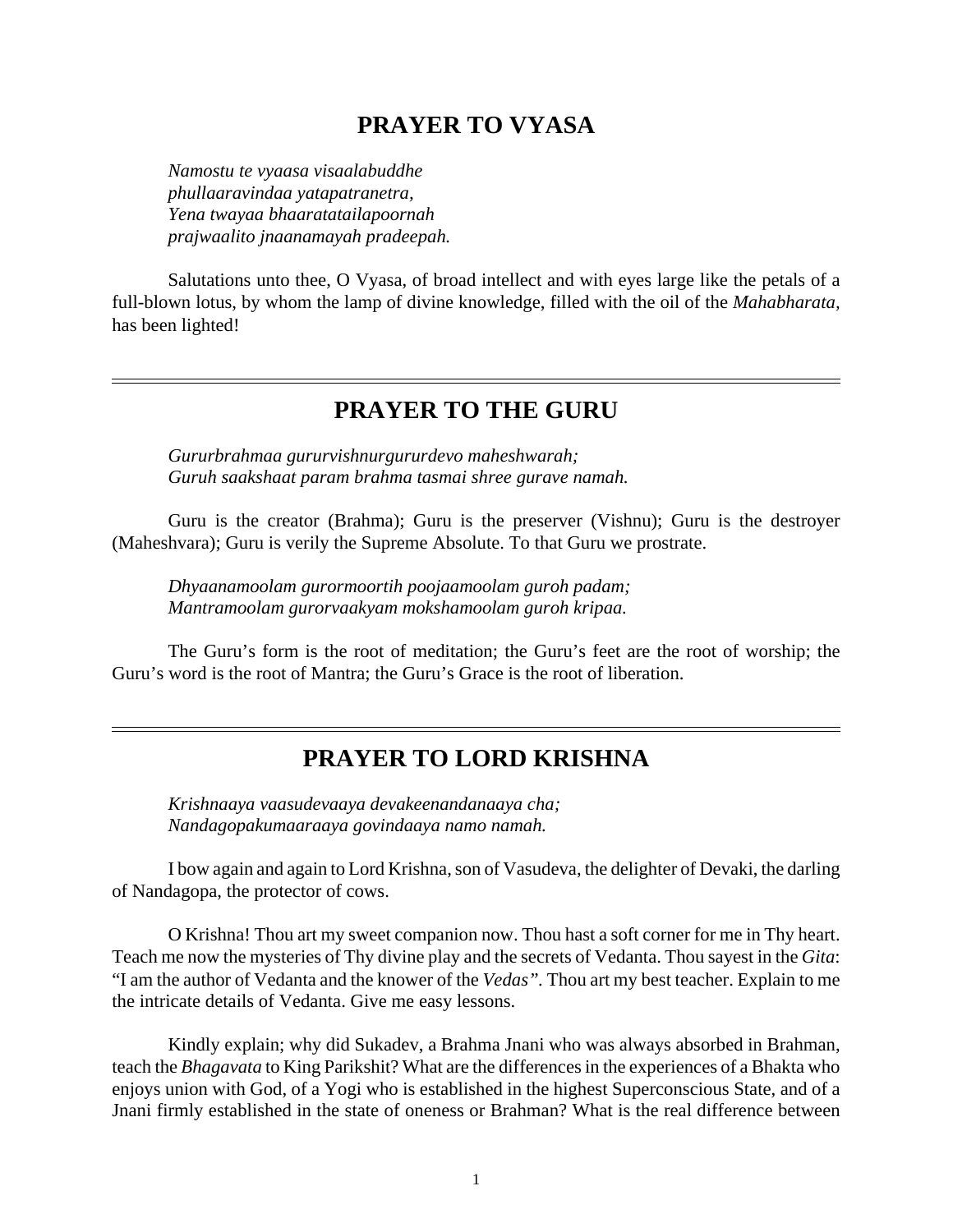#### PRAYER TO LORD KRISHNA

liberation while living and disembodied liberation, between the transcendent state and the state beyond it, between the perishable Person, the imperishable Person and the Supreme Person?

Let me be frank with Thee, O Krishna, because Thou art the indweller of my heart, the witness of my mind, and the Lord of my life-breath! I cannot hide anything from Thee, because Thou directly witnesseth all the thoughts that emanate from my mind. I have no fear of Thee. Thou art my friend now. Treat me like Arjuna. I shall sing and dance. You can play on the flute. Let us eat sugar-candy and butter together. Let us sing. Teach me the *Gita.* Let me hear it directly from Thy lips once more.

O Thou invisible One! O adorable and Supreme One! Thou penetratest and permeatest this vast universe from the unlimited space down to the tiny blade of grass at my feet. Thou art the basis of all names and forms. Thou art the apple of my eye, the divine love of my heart, the life of my life, the very soul of my soul, the illuminator of my intellect and senses, the sweet mystic music of my heart, and the substance of my physical, mental and causal bodies.

I recognise Thee alone as the mighty ruler of this universe and the inner controller of my three bodies. I prostrate again and again before Thee, my Lord. Thou art my sole refuge. I trust Thee alone, O ocean of mercy and love! Elevate, enlighten, guide and protect me. Remove the obstacles on my spiritual path. Remove the veil of ignorance.

O Thou supreme world-teacher! I cannot bear any longer, even for a second, the miseries of this physical body, this life and this worldly existence. Meet me quickly, O Prabhu! I am pining, I am melting. Listen, listen, listen to my fervent, innermost prayer. Do not be cruel, my Lord. Thou art the friend of the afflicted. Thou art one who raises the downtrodden. Thou art the purifier of the fallen.

O magnificent Lord of love and compassion! O fountain-head of bliss and knowledge! Thou art the eye of our eye, the ear of our ear, the breath of our breath, the mind of our mind, the soul of our soul. Thou art the unseen seer, the unthought thinker, the unheard hearer, the unknown knower. Pray, deliver us from temptation. Give us light, knowledge and purity.

O Lord of my breath! O all-pervading Lord of the universe, accept my humble prayer! Guide me. Lift me from the mire of worldliness. Enlighten me. Protect me. Thee alone I adore; Thee alone I worship; on Thee alone I meditate in Thee alone I take sole refuge.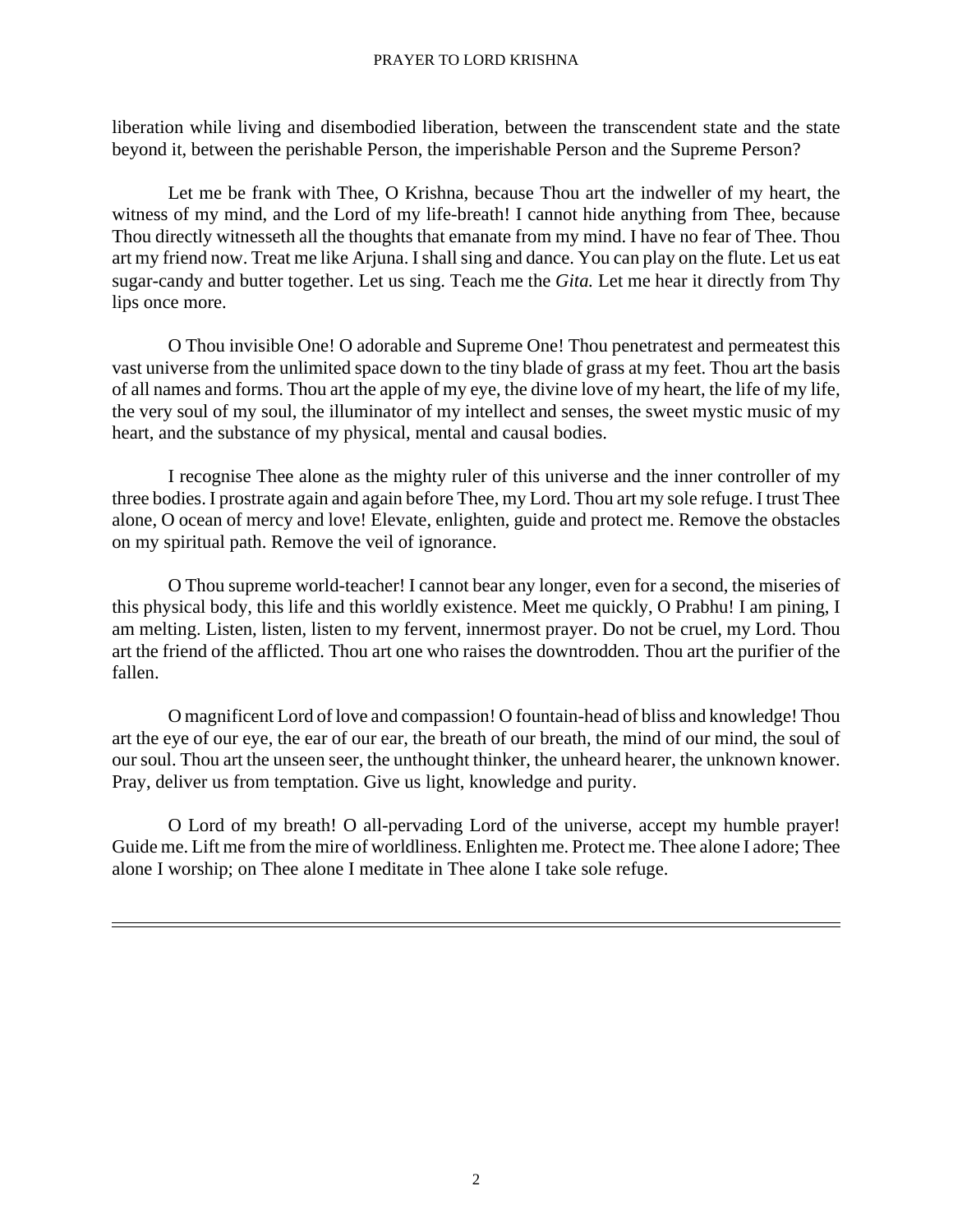BHAGAVAD GITA

# **GITA MAHATMYA**

### **GLORY OF THE GITA**

(To be read at the end of the day's *Gita* study)

*Sri Ganeshaaya Namah! Gopaalakrishnaaya Namah!*

*Dharovaacha: Bhagavan parameshaana bhaktiravyabhichaarinee; Praarabdham bhujyamaanasya katham bhavati he prabho.*

The Earth said:

1. O Bhagavan, the Supreme Lord! How can unflinching devotion arise in him who is immersed in his Prarabdha Karmas (worldly life), O Lord?

*Sri Vishnuruvaacha*: *Praarabdham bhujyamaano hi geetaabhyaasaratah sadaa; Sa muktah sa sukhee loke karmanaa nopalipyate.*

Lord Vishnu said:

2. Though engaged in the performance of worldly duties, one who is regular in the study of the *Gita* becomes free. He is the happy man in this world. He is not bound by Karma.

*Mahaapaapaadipaapaani geetaadhyaanam karoti chet; Kwachit sparsham na kurvanti nalineedalam ambuvat.*

3. Just as the water stains not the lotus leaf, even so sins do not taint him who is regular in the recitation of the *Gita.*

*Geetaayaah pustakam yatra yatra paathah pravartate; Tatra sarvaani teerthaani prayaagaadeeni tatra vai.*

4. All the sacred centres of pilgrimage, like Prayag and other places, dwell in that place where the *Gita* is kept, and where the *Gita* is read.

*Sarve devaashcha rishayo yoginahpannagaashcha ye; Gopaalaa gopikaa vaapi naaradoddhava paarshadaih.*

5. All the gods, sages, Yogins, divine serpents, Gopalas, Gopikas (friends and devotees of Lord Krishna), Narada, Uddhava and others (dwell here).

*Sahaayo jaayate sheeghram yatra geetaa pravartate; Yatra geetaavichaarashcha pathanam paathanam shrutam; Tatraaham nishchitam prithvi nivasaami sadaiva hi.*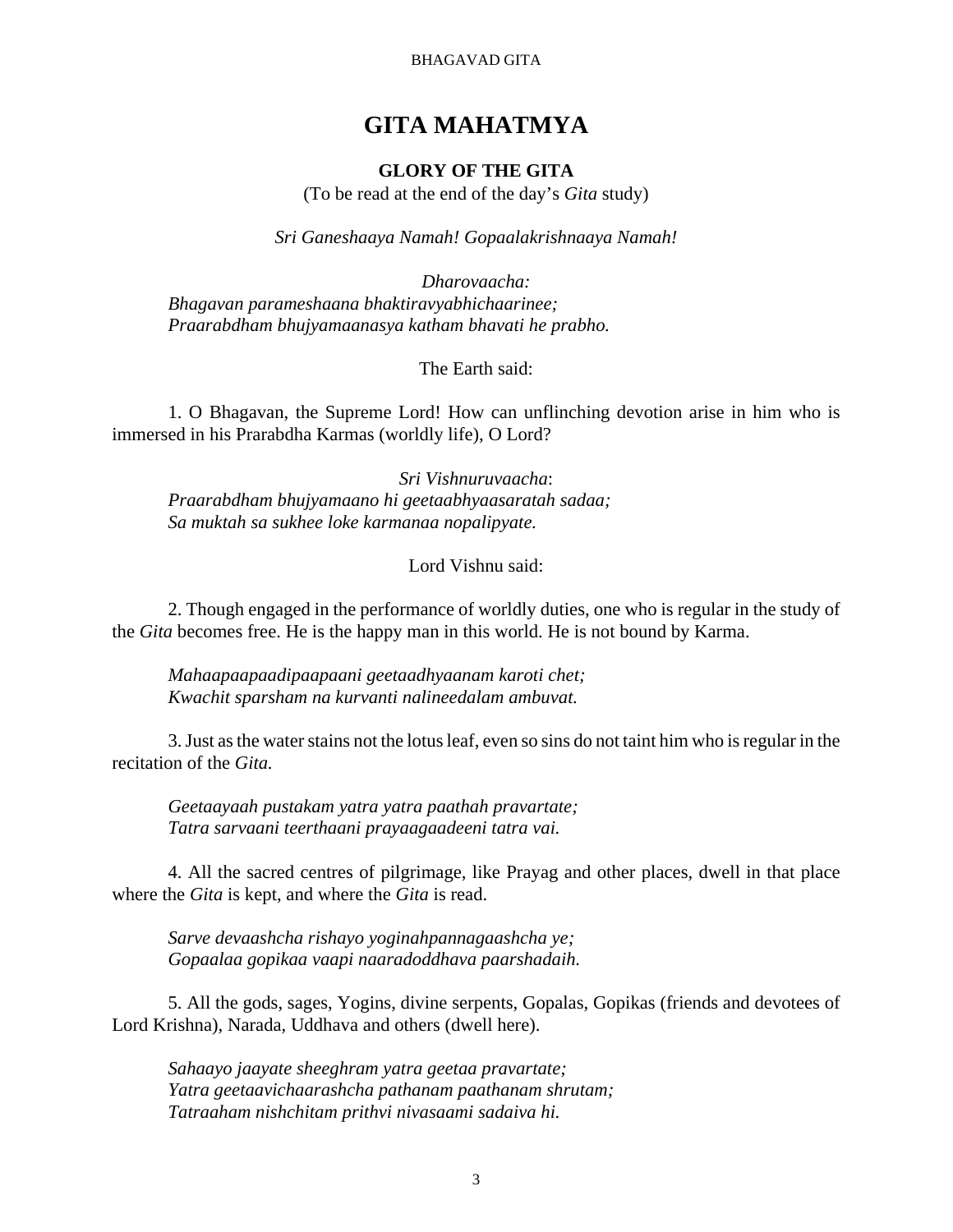#### GITA MAHATMYA

6. Help comes quickly where the *Gita* is recited and, O Earth, I ever dwell where it is read, heard, taught and contemplated upon!

*Geetaashraye'ham tishthaami geetaa me chottamam griham; Geetaajnaanam upaashritya treen Uokaan paalayaamyaham.*

7. I take refuge in the *Gita,* and the *Gita* is My best abode. I protect the three worlds with the knowledge of the *Gita.*

*Geetaa me paramaa vidyaa brahmaroopaa na samshayah; Ardhamaatraaksharaa nityaa swaanirvaachyapadaatmikaa.*

8. The *Gita* is My highest science, which is doubtless of the form of Brahman, the Eternal, the Ardhamatra (of the Pranava Om), the ineffable splendour of the Self.

*Chidaanandena krishnena proktaa swamukhato'rjuna; Vedatrayee paraanandaa tatwaarthajnaanasamyutaa.*

9. It was spoken by the blessed Lord Krishna, the all-knowing, through His own mouth, to Arjuna. It contains the essence of the *Vedas*—the knowledge of the Reality. It is full of supreme bliss.

**COMMENTARY:** The *Gita* contains the cream of the *Vedas* and *Upanishads.* Hence it is a universal scripture suited for people of all temperaments and for all ages.

*Yoashtaadasha japen nityam naro nishchalamaanasah; Jnaanasiddhim sa labhate tato yaati param padam.*

10. He who recites the eighteen chapters of the *Bhagavad Gita* daily, with a pure and unshaken mind, attains perfection in knowledge, and reaches the highest state or supreme goal.

*Paathe'asamarthah sampoornam tato'rdham paathamaacharet; Tadaa godaanajam punyam labhate naatra samshayah.*

11. If a complete reading is not possible, even if only half is read, he attains the benefit of giving a cow as a gift. There is no doubt about this.

*Tribhaagam pathamaanastu gangaasnaanaphalam labhet; Shadamsham japamaanastu somayaagaphalam labhet.*

12. He who recites one-third part of it achieves the merit of a bath in the sacred river Ganges; and who recites one-sixth of it attains the merit of performing a Soma sacrifice (a kind of ritual).

*Ekaadhyaayam tu yo nityam pathate bhaktisamyutah; Rudralokam avaapnoti gano bhootwaa vasecchiram.*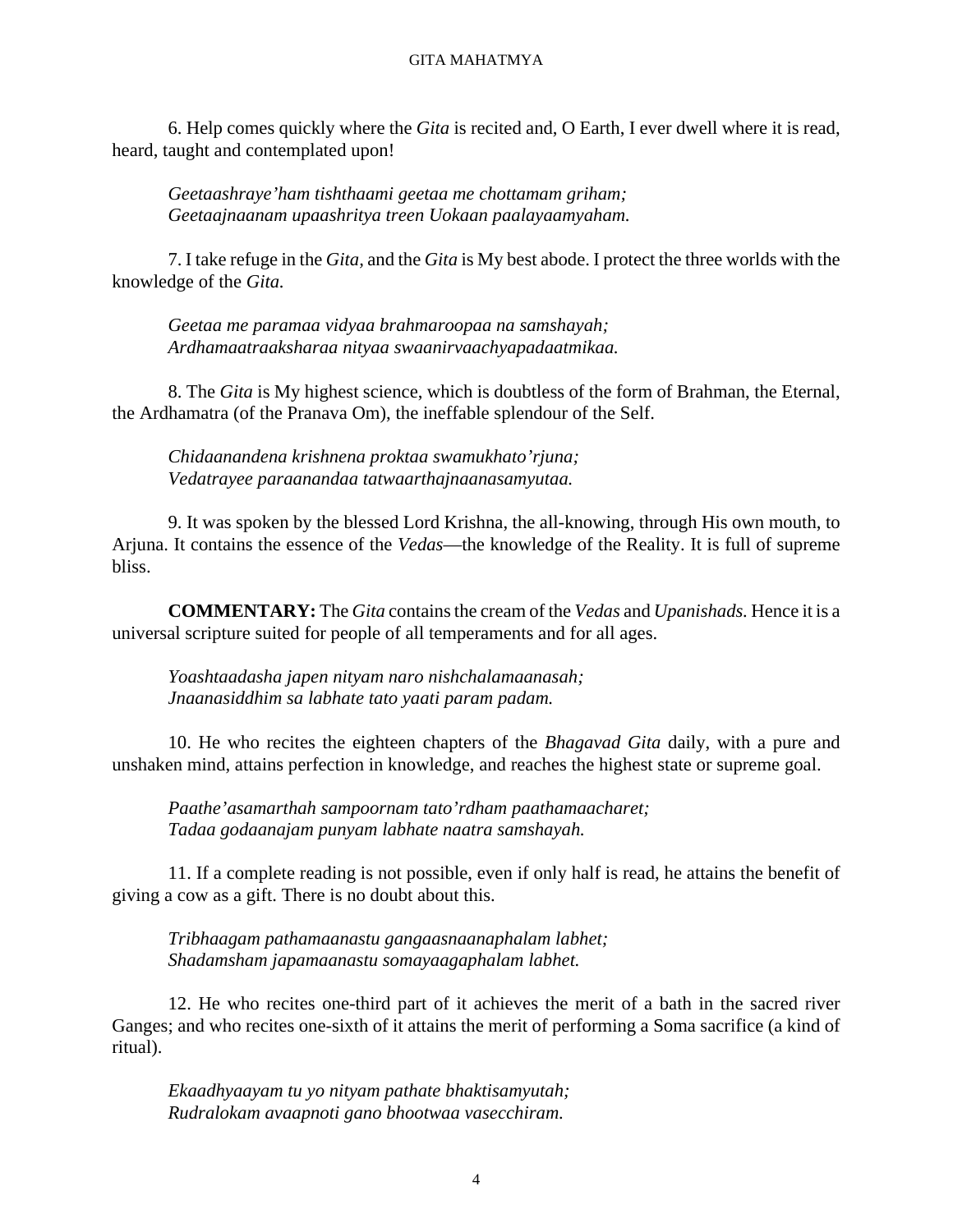#### BHAGAVAD GITA

13. That person who reads one discourse with supreme faith and devotion attains to the world of Rudra and, having become a Gana (an attendant of Lord Shiva), lives there for many years.

*Adhyaayam shlokapaadam vaa nityam yah pathate narah; Sa yaati narataam yaavanmanwantaram vasundhare.*

14. If one reads a discourse or even a part of a verse daily he, O Earth, retains a human body till the end of a Manvantara (71 Mahayugas or 308,448,000 years).

*Geetaayaah shloka dashakam sapta pancha chatushtayam; Dwautreenekam tadardhamvaa shlokaanaam yah pathennarah. Chandralokam avaapnoti varshaanaam ayutam dhruvam; Geetaapaathasamaayukto mrito maanushataam vrajet.*

15-16. He who repeats ten, seven, five, four, three, two verses or even one or half of it, attains the region of the moon and lives there for 10,000 years. Accustomed to the daily study of the *Gita,* a dying man comes back to life again as a human being.

*Geetaabhyaasam punah kritwaa labhate muktim uttamaam; Geetetyucchaarasamyukto mriyamaano gatim labhet.*

17. By repeated study of the *Gita,* he attains liberation. Uttering the word *Gita* at the time of death, a person attains liberation.

*Geetaarthashravanaasakto mahaapaapayuto'pi vaa; Vaikuntham samavaapnoti vishnunaa saha modate.*

18. Though full of sins, one who is ever intent on hearing the meaning of the *Gita,* goes to the kingdom of God and rejoices with Lord Vishnu.

*Geetaartham dhyaayate nityam kritwaa karmaani bhoorishah; Jeevanmuktah sa vijneyo dehaante paramam padam.*

19. He who meditates on the meaning of the *Gita,* having performed many virtuous actions, attains the supreme goal after death. Such an individual should be considered a true Jivanmukta.

**COMMENTARY:** A Jivanmukta is one who has attained liberation while living.

*Geetaam aashritya bahavo bhoobhujo janakaadayah; Nirdhootakalmashaa loke geetaa yaataah param padam.*

20. In this world, taking refuge in the *Gita,* many kings like Janaka and others reached the highest state or goal, purified of all sins.

*Geetaayaah pathanam kritwaa maahaatmyam naiva yah pathet; Vrithaa paatho bhavet tasya shrama eva hyudaahritah.*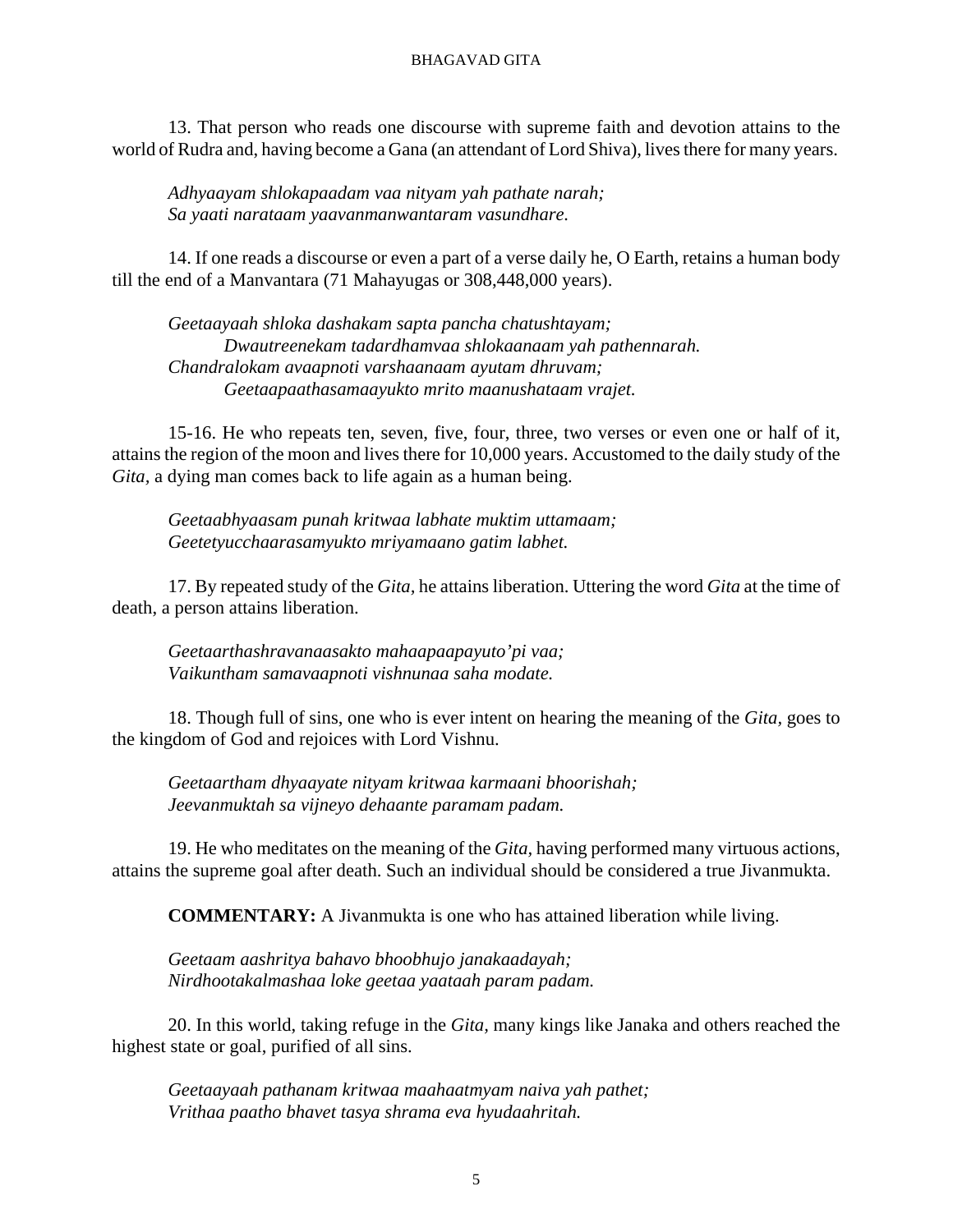#### GITA MAHATMYA

21. He who fails to read this "Glory of the *Gita*" after having read the *Gita,* loses the benefit thereby, and the effort alone remains.

**COMMENTARY:** This is to test and confirm the faith of the reader in the *Bhagavad Gita,* which is not a mere philosophical book but the word of God and should therefore be studied with great faith and devotion. The *Gita Mahatmya* generates this devotion in one's heart.

*Etanmaahaatmyasamyuktam geetaabhyaasam karoti yah; Sa tatphalamavaapnoti durlabhaam gatim aapnuyaat.*

22. One who studies the *Gita,* together with this "Glory of the *Gita*", attains the fruits mentioned above, and reaches the state which is otherwise very difficult to be attained.

*Suta Uvaacha*: *Maahaatmyam etad geetaayaah mayaa proktam sanaatanam; Geetaante cha pathedyastu yaduktam tatphalam labhet.*

#### Suta said:

23. This greatness or "Glory of the *Gita*", which is eternal, as narrated by me, should be read at the end of the study of the *Gita,* and the fruits mentioned therein will be obtained.

*Iti srivaraahapuraane srigeetaamaahaatmyam sampoornam.*

Thus ends the "Glory of the *Gita*" contained in the *Varaha* Purana.

Om Shanti, Shanti, Shanti!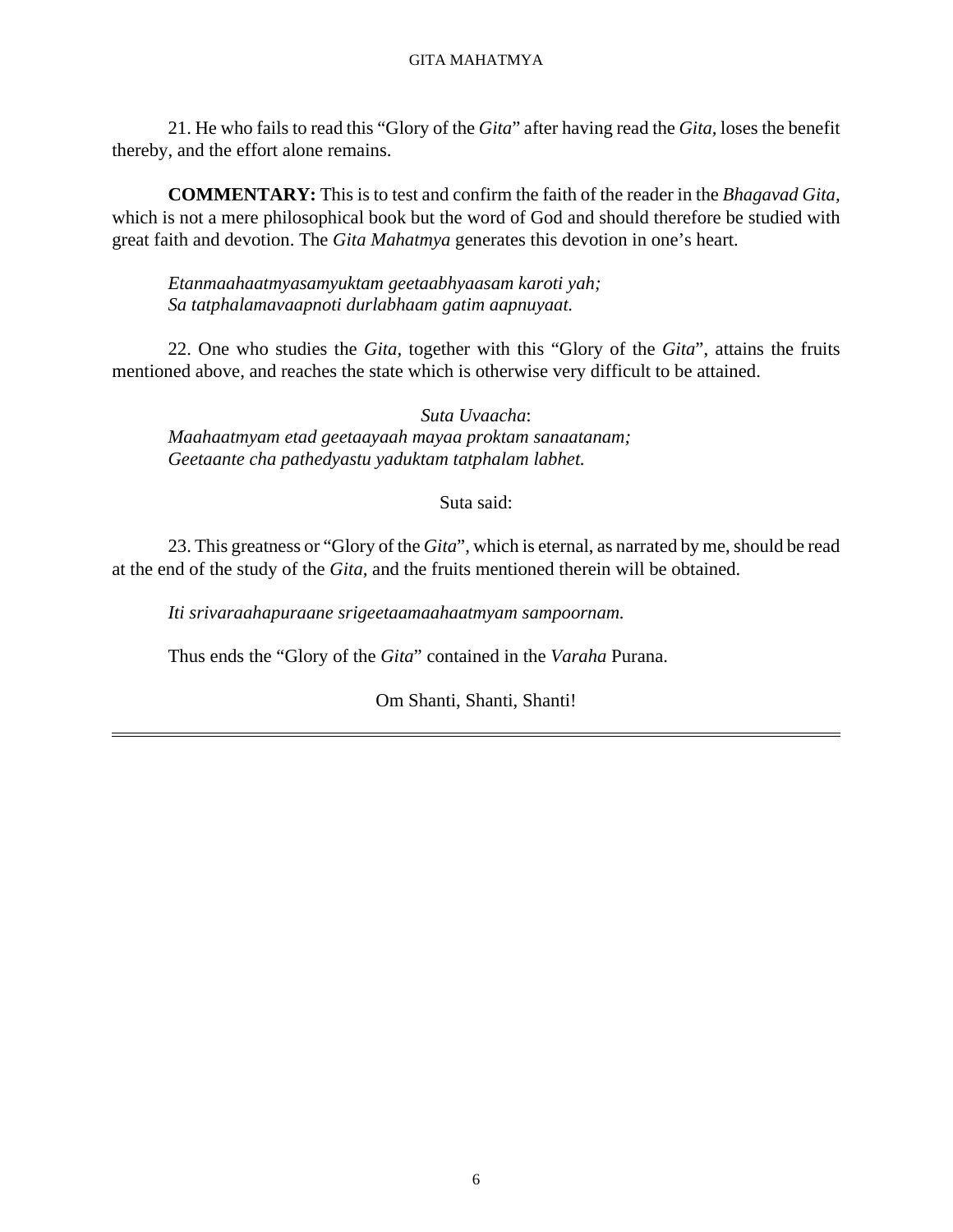#### BHAGAVAD GITA

# **GITA DHYANAM**

### **MEDITATION ON THE GITA**

*Om paarthaaya pratibodhitaam bhagavataa naaraayanenaswayam, Vyaasena grathitaam puraanamuninaa madhye mahaabhaaratam; Advaitaamritavarshineem bhagavateem ashtaadashaa dhyaayineem, Amba twaam anusandadhaami bhagavadgeete bhavadweshineem.*

1. Om. O *Bhagavad Gita,* with which Partha was illumined by Lord Narayana Himself, and which was composed within the *Mahabharata* by the ancient sage, Vyasa, O Divine Mother, the destroyer of rebirth, the showerer of the nectar of Advaita, and consisting of eighteen discourses—upon Thee, O *Gita,* O affectionate Mother, I meditate!

*Namostu te vyaasa vishaalabuddhe phullaaravindaayatapatranetra; Yena twayaa bhaaratatailapoornah prajwaalito jnaanamayah pradeepah.*

2. Salutations unto thee, O Vyasa, of broad intellect and with eyes like the petals of a full-blown lotus, by whom the lamp of knowledge, filled with the oil of the *Mahabharata,* has been lighted!

*Prapannapaarijaataaya totravetraikapaanaye; Jnaanamudraaya krishnaaya geetaamritaduhe namah.*

3. Salutations to Lord Krishna, the Parijata or the Kalpataru or the bestower of all desires for those who take refuge in Him, the holder of the whip in one hand, the holder of the symbol of divine knowledge and the milker of the divine nectar of the *Bhagavad Gita*!

*Sarvopanishado gaavo dogdhaa gopaalanandanah; Paartho vatsah sudheer bhoktaa dugdham geetaamritam mahat.*

4. All the *Upanishads* are the cows; the milker is Krishna; the cowherd boy, Partha (Arjuna), is the calf; men of purified intellect are the drinkers; the milk is the great nectar of the *Gita.*

*Vasudevasutam devam kamsachaanooramardanam; Devakeeparamaanandam krishnam vande jagadgurum.*

5. I salute Sri Krishna, the world-teacher, son of Vasudeva, the destroyer of Kamsa and Chanura, the supreme bliss of Devaki!

*Bheeshmadronatataa jayadrathajalaa gaandhaaraneelotpalaa; Shalyagraahavatee kripena vahanee karnena velaakulaa; Ashwatthaama-vikarna-ghora-makaraa duryodhanaavartinee; Sotteernaa khalu paandavai rananadee kaivartakah keshavah.*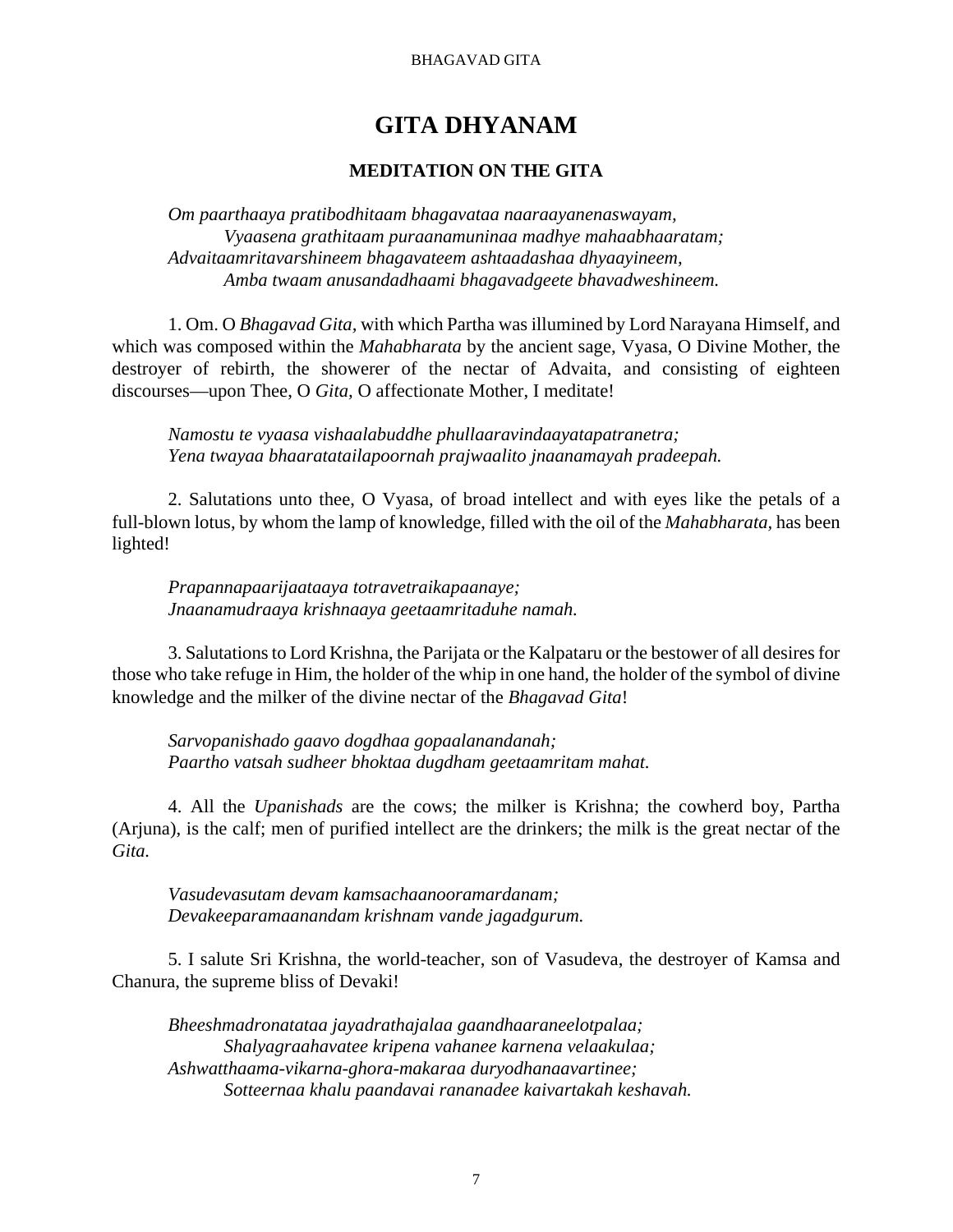#### GITA DHYANAM

6. With Kesava as the helmsman, verily was crossed by the Pandavas the battle-river, whose banks were Bhishma and Drona, whose water was Jayadratha, whose blue lotus was the king of Gandhara, whose crocodile was Salya, whose current was Kripa, whose billow was Karna, whose terrible alligators were Vikarna and Asvatthama, whose whirlpool was Duryodhana.

*Paaraasharya vachah sarojamamalam geetaarthagandhotkatam; Naanaakhyaanakakesaram harikathaa sambodhanaabodhitam; Loke sajjana shatpadairaharahah pepeeyamaanam mudaa; Bhooyaadbhaaratapankajam kalimala pradhwamsinah shreyase.*

7. May this lotus of the *Mahabharata,* born in the lake of the words of Vyasa, sweet with the fragrance of the meaning of the *Gita,* with many stories as its stamens, fully opened by the discourses of Hari, the destroyer of the sins of Kali, and drunk joyously by the bees of good men in the world, become day by day the bestower of good to us!

*Mookam karoti vaachaalam pangum langhayate girim; Yatkripaa tamaham vande paramaanandamaadhavam.*

8. I salute that Madhava, the source of supreme bliss, whose Grace makes the dumb eloquent and the cripple cross mountains!

*Yam brahmaa varunendrarudramarutah stunwanti divyaih stavaih, Vedaih saangapadakramopanishadair gaayanti yam saamagaah, Dhyaanaavasthitatadgatena manasaa pashyanti yam yogino, Yasyaantam na viduh suraasuraganaa devaaya tasmai namah.*

9. Salutations to that God whom Brahma, Indra, Varuna, Rudra and the Maruts praise with divine hymns, of whom the Sama-chanters sing by the *Vedas* and their Angas (in the Pada and Krama methods), and by the *Upanishads;* whom the Yogis see with their minds absorbed in Him through meditation, and whose ends the hosts of Devas and Asuras know not!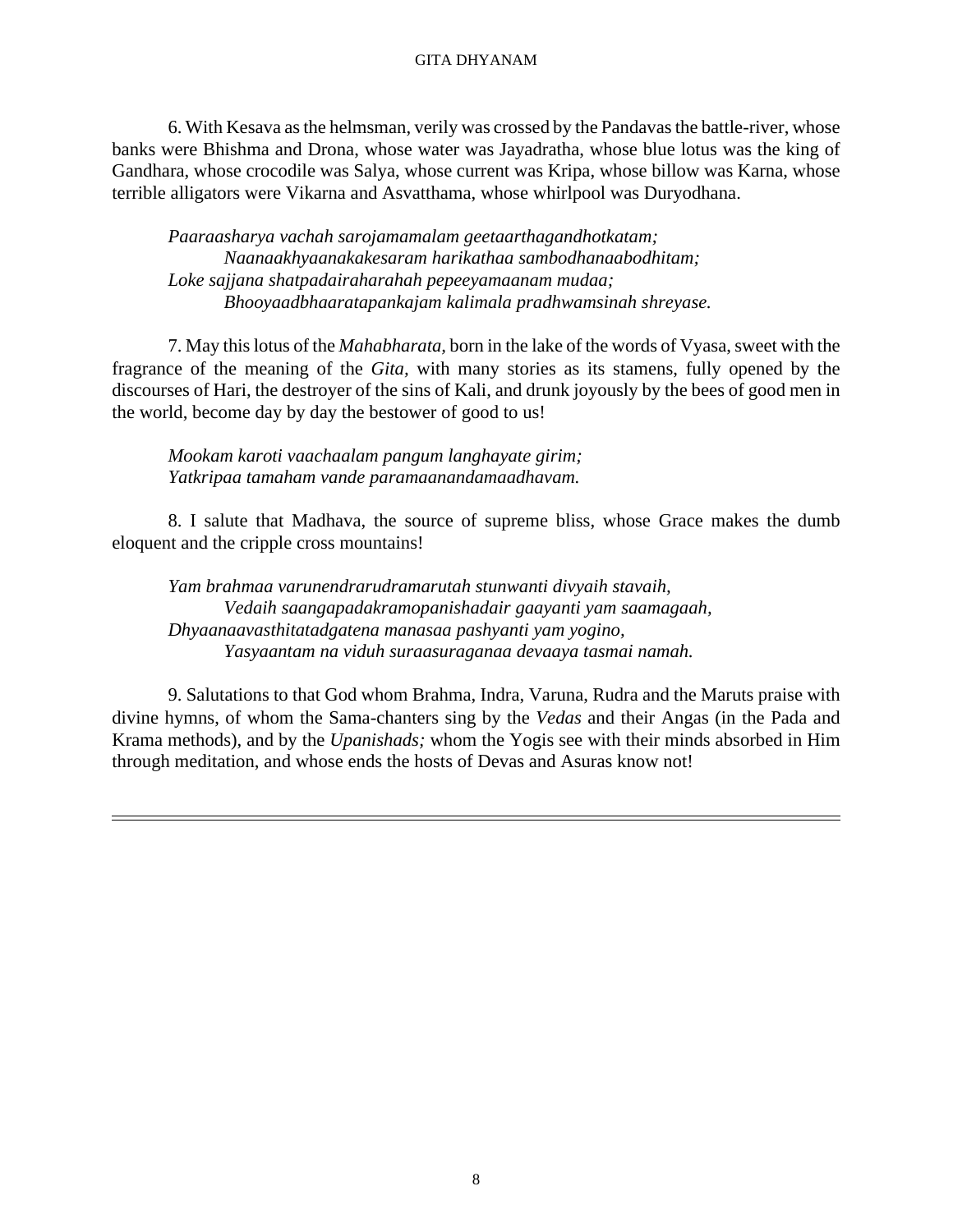# **I**

# **THE YOGA OF THE DESPONDENCY OF ARJUNA**

### **Summary of First Discourse**

The great Mahabharata war between the Pandavas and the Kauravas took place on the holy plain of Kurukshetra. After the failure of Lord Krishna's peace mission, when He Himself went to Hastinapura as the emissary of the Pandavas, there was no other alternative for the Pandavas but to engage in war for their rightful share of the kingdom.

All the famous warriors from both sides had assembled on the battlefield. Tents and wagons, weapons and machines, chariots and animals covered the vast plain.

Lord Krishna arrived on the scene in a magnificent chariot yoked by white horses. He was to act as the charioteer of Arjuna, one of the Pandava princes.

The din of hundreds of conches, blaring forth suddenly, announced the commencement of the battle. Arjuna blew his conch "Devadatta", while Bhima, his brother, sounded the "Paundra". All the other great warriors blew their respective conches.

As the two armies were arrayed, ready for battle, Arjuna requested Krishna to place his chariot between them so that he might survey his opponents. He was bewildered by the scene before him, for he beheld on both sides, fathers and grandfathers, teachers and uncles, fathers-in-law, grandsons, relatives and comrades.

Confusion reigned in Arjuna's mind. Should he participate in this terrible carnage? Was it proper to destroy one's relatives for the sake of a kingdom and some pleasures? Would it not be much better for him to surrender everything in favour of his enemies and retire in peace? As these thoughts rushed into his mind, a feeling of despondency overtook Arjuna. He had no enthusiasm to engage in this battle. Letting his bow slip from his hands, Arjuna could do nothing but turn to Lord Krishna for guidance and enlightenment.

*Dhritaraashtra Uvaacha*: *Dharmakshetre kurukshetre samavetaa yuyutsavah; Maamakaah paandavaashchaiva kim akurvata sanjaya.*

Dhritarashtra said:

1. What did the sons of Pandu and also my people do when they had assembled together, eager for battle on the holy plain of Kurukshetra, O Sanjaya?

*Sanjaya Uvaacha*: *Drishtwaa tu paandavaaneekam vyudham duryodhanastadaa;*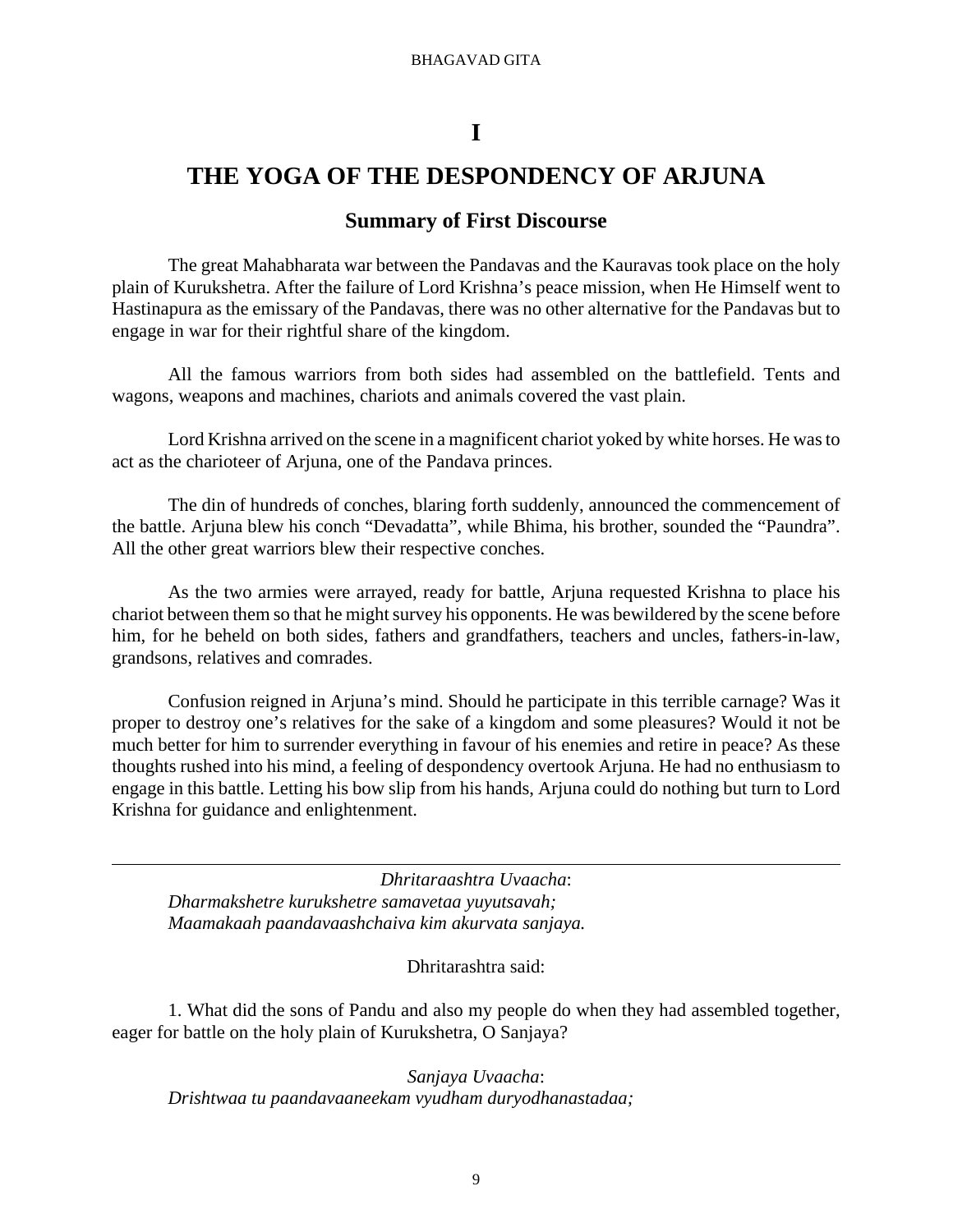#### THE YOGA OF THE DESPONDENCY OF ARJUNA

*Aachaaryam upasamgamya raajaa vachanam abraveet.*

#### Sanjaya said:

2. Having seen the army of the Pandavas drawn up in battle array, King Duryodhana then approached his teacher (Drona) and spoke these words:

*Pashyaitaam paanduputraanaam aachaarya mahateem chamoom; Vyoodhaam drupadaputrena tava shishyena dheemataa.*

3. "Behold, O Teacher, this mighty army of the sons of Pandu, arrayed by the son of Drupada, thy wise disciple!

*Atra shooraa maheshwaasaa bheemaarjunasamaa yudhi; Yuyudhaano viraatashcha drupadashcha mahaarathah.*

4. "Here are heroes, mighty archers, equal in battle to Bhima and Arjuna, Yuyudhana, Virata and Drupada, of the great car (mighty warriors),

*Dhrishtaketush chekitaanah kaashiraajashcha veeryavaan; Purujit kuntibhojashcha shaibyashcha narapungavah.*

5. "Drishtaketu, Chekitana and the valiant king of Kasi, Purujit, and Kuntibhoja and Saibya, the best of men,

*Yudhaamanyushcha vikraanta uttamaujaashcha veeryavaan; Saubhadro draupadeyaashcha sarva eva mahaarathaah.*

6. "The strong Yudhamanyu and the brave Uttamaujas, the son of Subhadra (Abhimanyu, the son of Arjuna), and the sons of Draupadi, all of great chariots (great heroes).

*Asmaakam tu vishishtaa ye taan nibodha dwijottama; Naayakaah mama sainyasya samjnaartham taan braveemi te.*

7. "Know also, O best among the twice-born, the names of those who are the most distinguished amongst ourselves, the leaders of my army! These I name to thee for thy information.

*Bhavaan bheeshmashcha karnashcha kripashcha samitinjayah; Ashwatthaamaa vikarnashcha saumadattis tathaiva cha.*

8. "Thyself and Bhishma, and Karna and Kripa, the victorious in war; Asvatthama, Vikarna, and Jayadratha, the son of Somadatta.

*Anye cha bahavah shooraa madarthe tyaktajeevitaah; Naanaashastrapraharanaah sarve yuddhavishaaradaah.*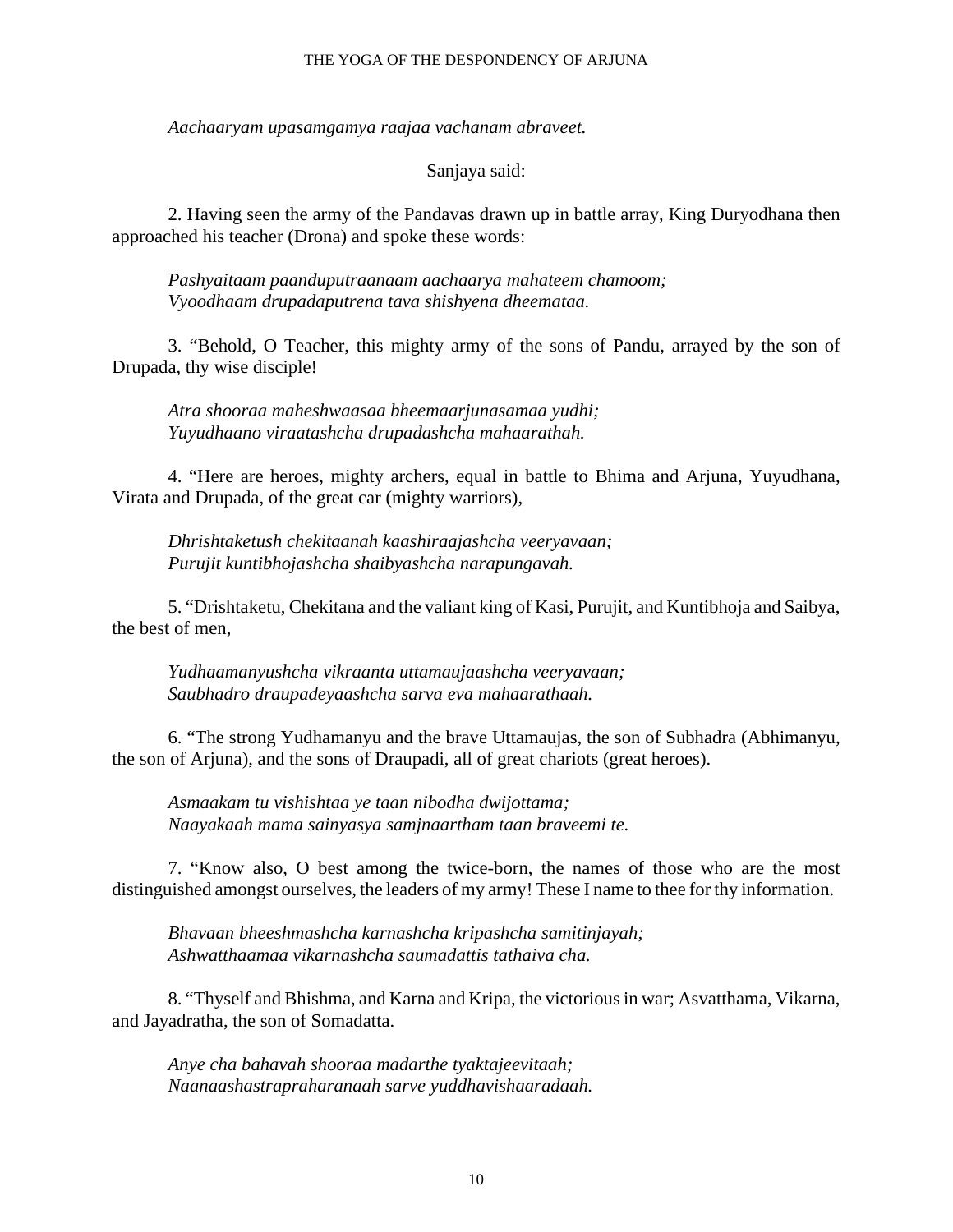9. "And also many other heroes who have given up their lives for my sake, armed with various weapons and missiles, all well skilled in battle.

*Aparyaaptam tad asmaakam balam bheeshmaabhirakshitam; Paryaaptam twidam eteshaam balam bheemaabhirakshitam.*

10. "This army of ours marshalled by Bhishma is insufficient, whereas their army, marshalled by Bhima, is sufficient.

*Ayaneshu cha sarveshu yathaabhaagam avasthitaah; Bheeshmam evaabhirakshantu bhavantah sarva eva hi.*

11. "Therefore, do ye all, stationed in your respective positions in the several divisions of the army, protect Bhishma alone".

*Tasya sanjanayan harsham kuruvriddhah pitaamahah; Simhanaadam vinadyocchaih shankham dadhmau prataapavaan.*

12. His glorious grandsire (Bhishma), the eldest of the Kauravas, in order to cheer Duryodhana, now roared like a lion and blew his conch.

*Tatah shankhaashcha bheryashcha panavaanakagomukhaah; Sahasaivaabhyahanyanta sa shabdastumulo'bhavat.*

13. Then (following Bhishma), conches and kettle-drums, tabors, drums and cow-horns blared forth quite suddenly (from the side of the Kauravas); and the sound was tremendous.

*Tatah shvetair hayair yukte mahati syandane sthitau; Maadhavah paandavashchaiva divyau shankhau pradadhmatuh.*

14. Then also, Madhava (Krishna), and the son of Pandu (Arjuna), seated in their magnificent chariot yoked with white horses, blew their divine conches.

*Paanchajanyam hrisheekesho devadattam dhananjayah; Paundram dadhmau mahaashankham bheemakarmaa vrikodarah.*

15. Hrishikesa blew the "Panchajanya" and Arjuna blew the "Devadatta", and Bhima, the doer of terrible deeds, blew the great conch, "Paundra".

*Anantavijayam raajaa kunteeputro yudhishthirah; Nakulah sahadevashcha sughoshamanipushpakau.*

16. Yudhisthira, the son of Kunti, blew the "Anantavijaya"; and Sahadeva and Nakula blew the "Manipushpaka" and "Sughosha" conches.

*Kaashyashcha parameshwaasah shikhandee cha mahaarathah;*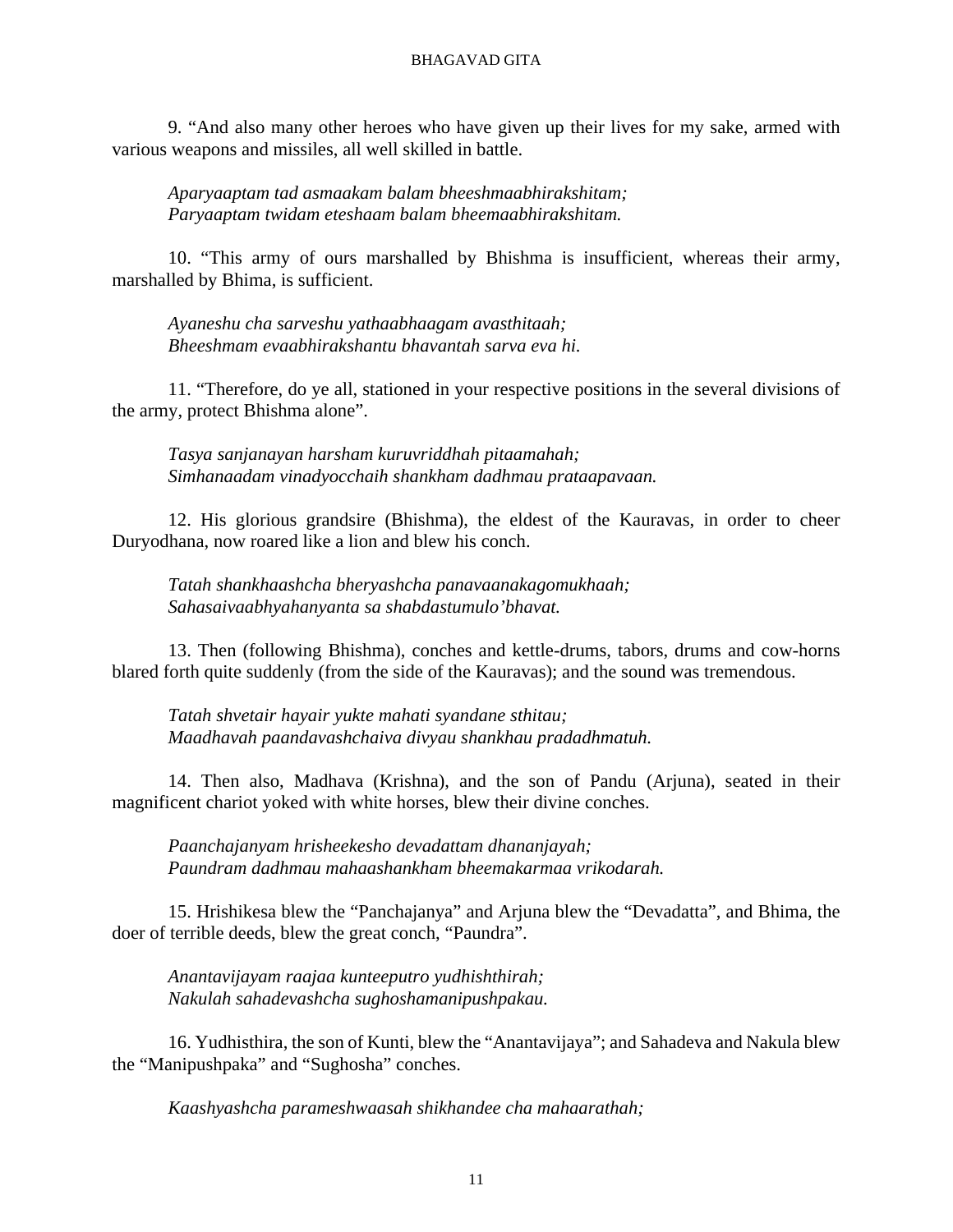#### THE YOGA OF THE DESPONDENCY OF ARJUNA

*Dhrishtadyumno viraatashcha saatyakishchaaparaajitah.*

17. The king of Kasi, an excellent archer, Sikhandi, the mighty car-warrior, Dhristadyumna and Virata and Satyaki, the unconquered,

*Drupado draupadeyaashcha sarvashah prithiveepate; Saubhadrashcha mahaabaahuh shankhaan dadhmuh prithak prithak.*

18. Drupada and the sons of Draupadi, O Lord of the Earth, and the son of Subhadra, the mighty-armed, all blew their respective conches!

*Sa ghosho dhaartaraashtraanaam hridayaani vyadaarayat; Nabhashcha prithiveem chaiva tumulo vyanunaadayan.*

19. The tumultuous sound rent the hearts of Dhritarashtra's party, making both heaven and earth resound.

*Atha vyavasthitaan drishtwaa dhaartaraashtraan kapidhwajah; Pravritte shastrasampaate dhanurudyamya paandavah. Hrisheekesham tadaa vaakyamidamaaha maheepate;*

20. Then, seeing all the people of Dhritarashtra's party standing arrayed and the discharge of weapons about to begin, Arjuna, the son of Pandu, whose ensign was that of a monkey, took up his bow and said the following to Krishna, O Lord of the Earth!

*Arjuna Uvaacha*: *Senayor ubhayormadhye ratham sthaapaya me'chyuta. Yaavad etaan nireekshe'ham yoddhukaamaan avasthitaan; Kair mayaa saha yoddhavyam asmin ranasamudyame.*

#### Arjuna said:

21-22. In the middle of the two armies, place my chariot, O Krishna, so that I may behold those who stand here, desirous to fight, and know with whom I must fight when the battle begins.

*Yotsyamaanaan avekshe'ham ya ete'tra samaagataah; Dhaartaraashtrasya durbuddher yuddhe priyachikeershavah.*

23. For I desire to observe those who are assembled here to fight, wishing to please in battle Duryodhana, the evil-minded.

*Sanjaya Uvaacha*: *Evamukto hrisheekesho gudaakeshena bhaarata; Senayor ubhayormadhye sthaapayitwaa rathottamam.*

Sanjaya said: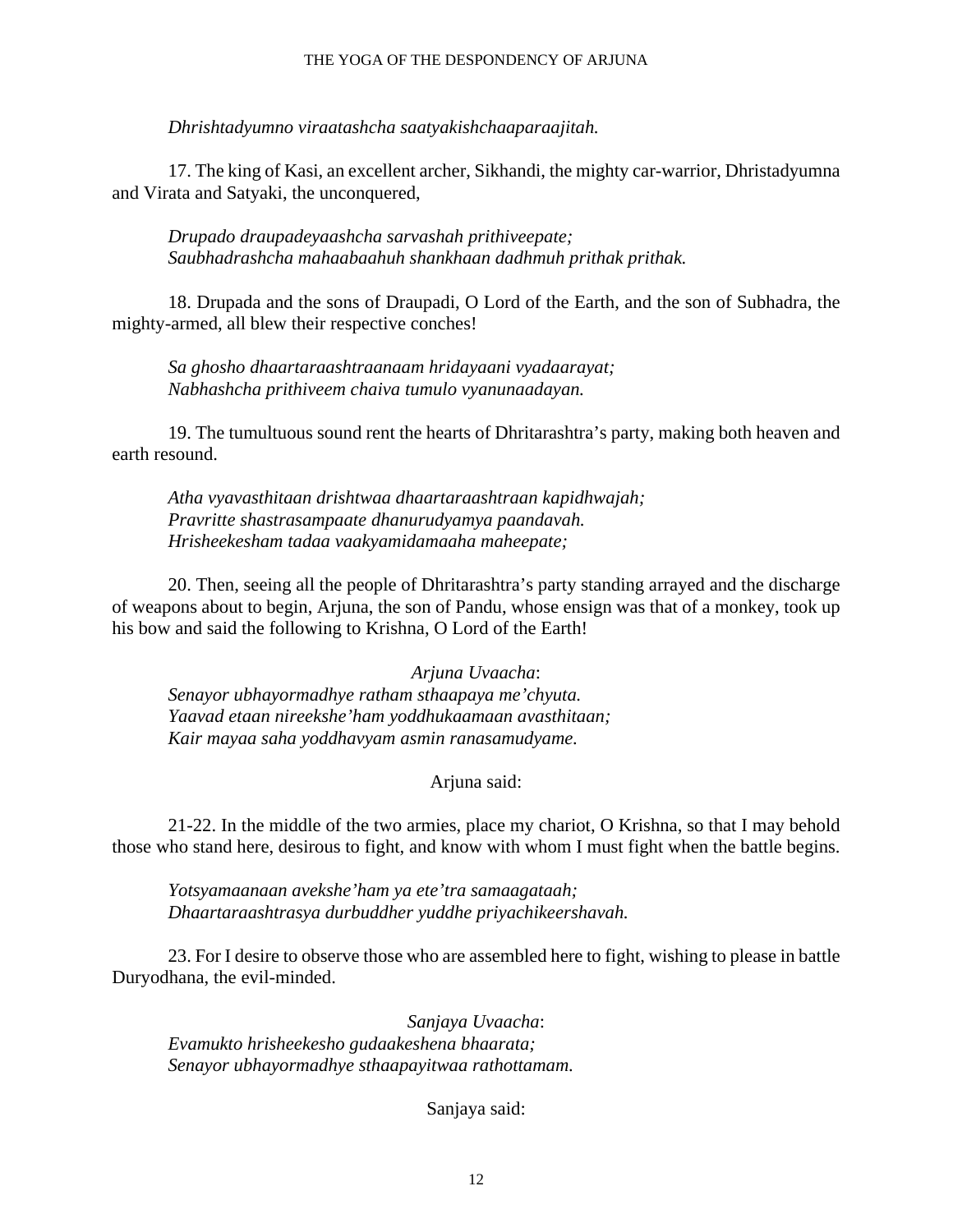#### BHAGAVAD GITA

24. Being thus addressed by Arjuna, Lord Krishna, having stationed that best of chariots, O Dhritarashtra, in the midst of the two armies,

*Bheeshmadronapramukhatah sarveshaam cha maheekshitaam; Uvaacha paartha pashyaitaan samavetaan kuroon iti.*

25. In front of Bhishma and Drona and all the rulers of the earth, said: "O Arjuna, behold now all these Kurus gathered together!"

*Tatraapashyat sthitaan paarthah pitrin atha pitaamahaan; Aachaaryaan maatulaan bhraatrun putraan pautraan sakheemstathaa.*

26. Then Arjuna beheld there stationed, grandfathers and fathers, teachers, maternal uncles, brothers, sons, grandsons and friends, too.

*Shvashuraan suhridashchaiva senayorubhayorapi; Taan sameekshya sa kaunteyah sarvaan bandhoon avasthitaan. Kripayaa parayaa'vishto visheedannidam abraveet;*

27. (He saw) fathers-in-law and friends also in both armies. The son of Kunti—Arjuna—seeing all these kinsmen standing arrayed, spoke thus sorrowfully, filled with deep pity.

*Arjuna Uvaacha*: *Drishtwemam swajanam krishna yuyutsum samupasthitam.*

#### Arjuna said:

28. Seeing these, my kinsmen, O Krishna, arrayed, eager to fight,

*Seedanti mama gaatraani mukham cha parishushyati; Vepathushcha shareere me romaharshashcha jaayate.*

29. My limbs fail and my mouth is parched up, my body quivers and my hairs stand on end!

*Gaandeevam sramsate hastaat twak chaiva paridahyate; Na cha shaknomyavasthaatum bhramateeva cha me manah.*

30. The (bow) "Gandiva" slips from my hand and my skin burns all over; I am unable even to stand, my mind is reeling, as it were.

*Nimittaani cha pashyaami vipareetaani keshava; Na cha shreyo'nupashyaami hatwaa swajanam aahave.*

31. And I see adverse omens, O Kesava! I do not see any good in killing my kinsmen in battle.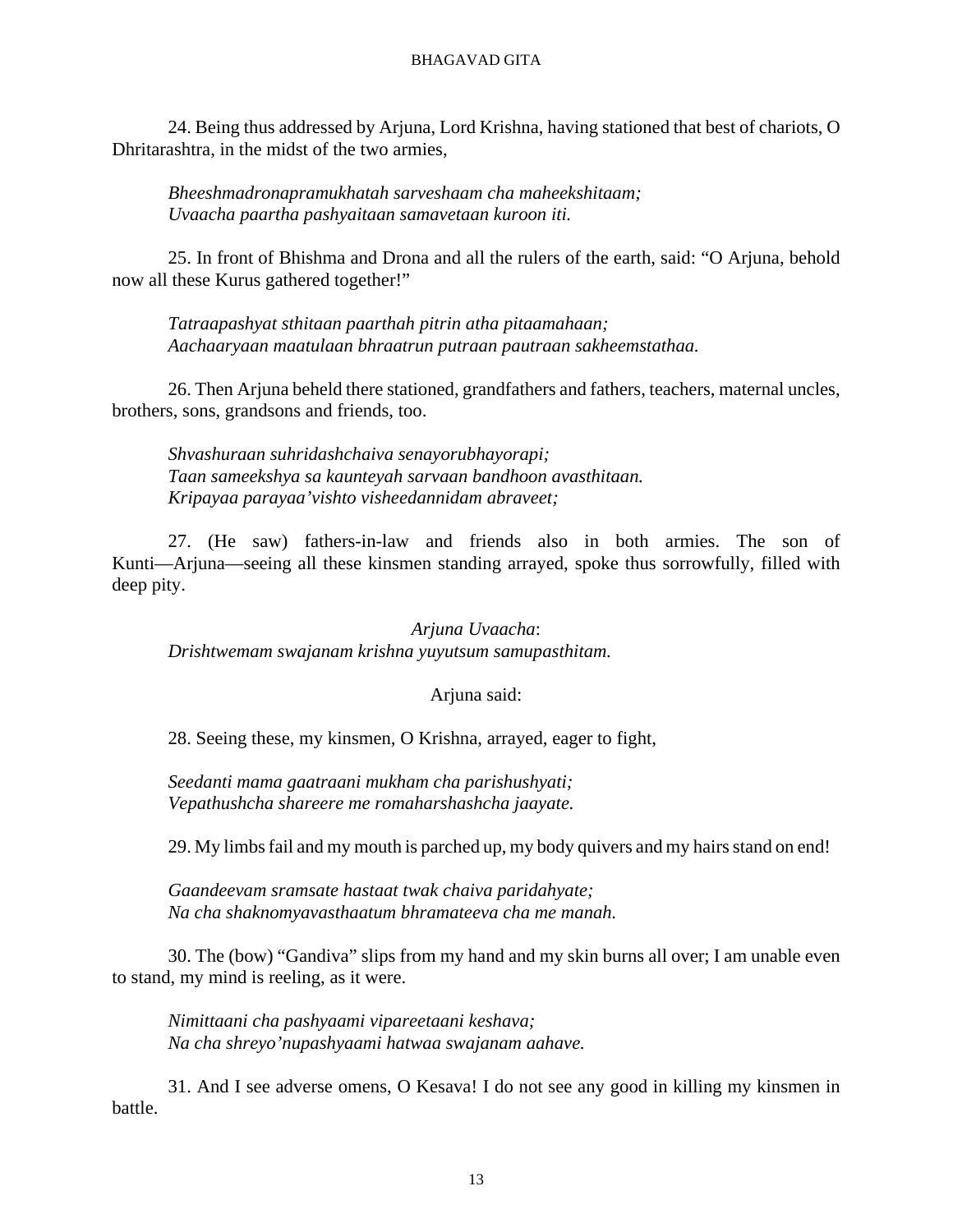*Na kaangkshe vijayam krishna na cha raajyam sukhaani cha; Kim no raajyena govinda kim bhogair jeevitena vaa.*

32. For I desire neither victory, O Krishna, nor pleasures nor kingdoms! Of what avail is a dominion to us, O Krishna, or pleasures or even life?

*Yeshaam arthe kaangkshitam no raajyam bhogaah sukhaani cha; Ta ime'vasthitaa yuddhe praanaamstyaktwaa dhanaani cha.*

33. Those for whose sake we desire kingdoms, enjoyments and pleasures, stand here in battle, having renounced life and wealth.

*Aachaaryaah pitarah putraastathaiva cha pitaamahaah; Maatulaah shwashuraah pautraah shyaalaah sambandhinas tathaa.*

34. Teachers, fathers, sons and also grandfathers, grandsons, fathers-in-law, maternal uncles, brothers-in-law and relatives,—

*Etaan na hantum icchaami ghnato'pi madhusoodana; Api trailokya raajyasya hetoh kim nu maheekrite.*

35. These I do not wish to kill, though they kill me, O Krishna, even for the sake of dominion over the three worlds, leave alone killing them for the sake of the earth!

*Nihatya dhaartaraashtraan nah kaa preetih syaaj janaardana; Paapam evaashrayed asmaan hatwaitaan aatataayinah.*

36. By killing these sons of Dhritarashtra, what pleasure can be ours, O Janardana? Only sin will accrue by killing these felons.

*Tasmaan naarhaa vayam hantum dhaartaraashtraan swabaandhavaan; Swajanam hi katham hatwaa sukhinah syaama maadhava.*

37. Therefore, we should not kill the sons of Dhritarashtra, our relatives; for, how can we be happy by killing our own people, O Madhava (Krishna)?

*Yadyapyete na pashyanti lobhopahatachetasah; Kulakshayakritam dosham mitradrohe cha paatakam.*

38. Though they, with intelligence overpowered by greed, see no evil in the destruction of families, and no sin in hostility to friends,

*Katham na jneyam asmaabhih paapaad asmaan nivartitum; Kulakshayakritam dosham prapashyadbhir janaardana.*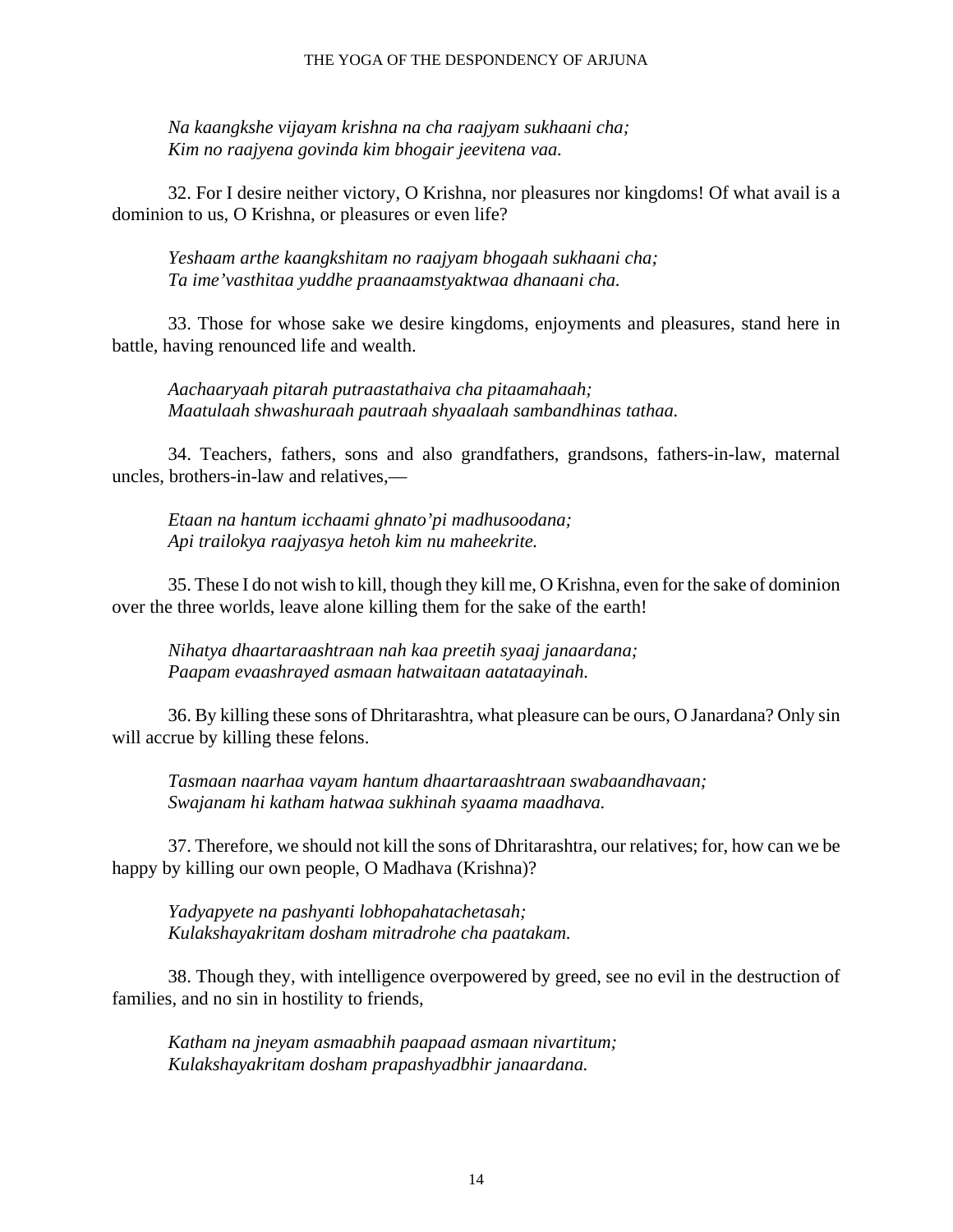39. Why should not we, who clearly see evil in the destruction of a family, learn to turn away from this sin, O Janardana (Krishna)?

**COMMENTARY:** Ignorance of the law is no excuse and wanton sinful conduct is a crime unworthy of knowledgeable people.

*Kulakshaye pranashyanti kuladharmaah sanaatanaah; Dharme nashte kulam kritsnam adharmo'bhibhavatyuta.*

40. In the destruction of a family, the immemorial religious rites of that family perish; on the destruction of spirituality, impiety overcomes the whole family.

**COMMENTARY:** Dharma pertains to the duties and ceremonies practised by the family in accordance with scriptural injunctions.

*Adharmaabhibhavaat krishna pradushyanti kulastriyah; Streeshu dushtaasu vaarshneya jaayate varnasankarah.*

41. By prevalence of impiety, O Krishna, the women of the family become corrupt and, women becoming corrupted, O Varsneya (descendant of Vrishni), there arises intermingling of castes!

*Sankaro narakaayaiva kulaghnaanaam kulasya cha; Patanti pitaro hyeshaam luptapindodakakriyaah.*

42. Confusion of castes leads to hell the slayers of the family, for their forefathers fall, deprived of the offerings of rice-ball and water.

*Doshair etaih kulaghnaanaam varnasankarakaarakaih; Utsaadyante jaatidharmaah kuladharmaashcha shaashwataah.*

43. By these evil deeds of the destroyers of the family, which cause confusion of castes, the eternal religious rites of the caste and the family are destroyed.

*Utsannakuladharmaanaam manushyaanaam janaardana; Narake'niyatam vaaso bhavateetyanushushruma.*

44. We have heard, O Janardana, that inevitable is the dwelling for an unknown period in hell for those men in whose families the religious practices have been destroyed!

*Aho bata mahat paapam kartum vyavasitaa vayam; Yadraajya sukhalobhena hantum swajanam udyataah.*

45. Alas! We are involved in a great sin in that we are prepared to kill our kinsmen through greed for the pleasures of a kingdom.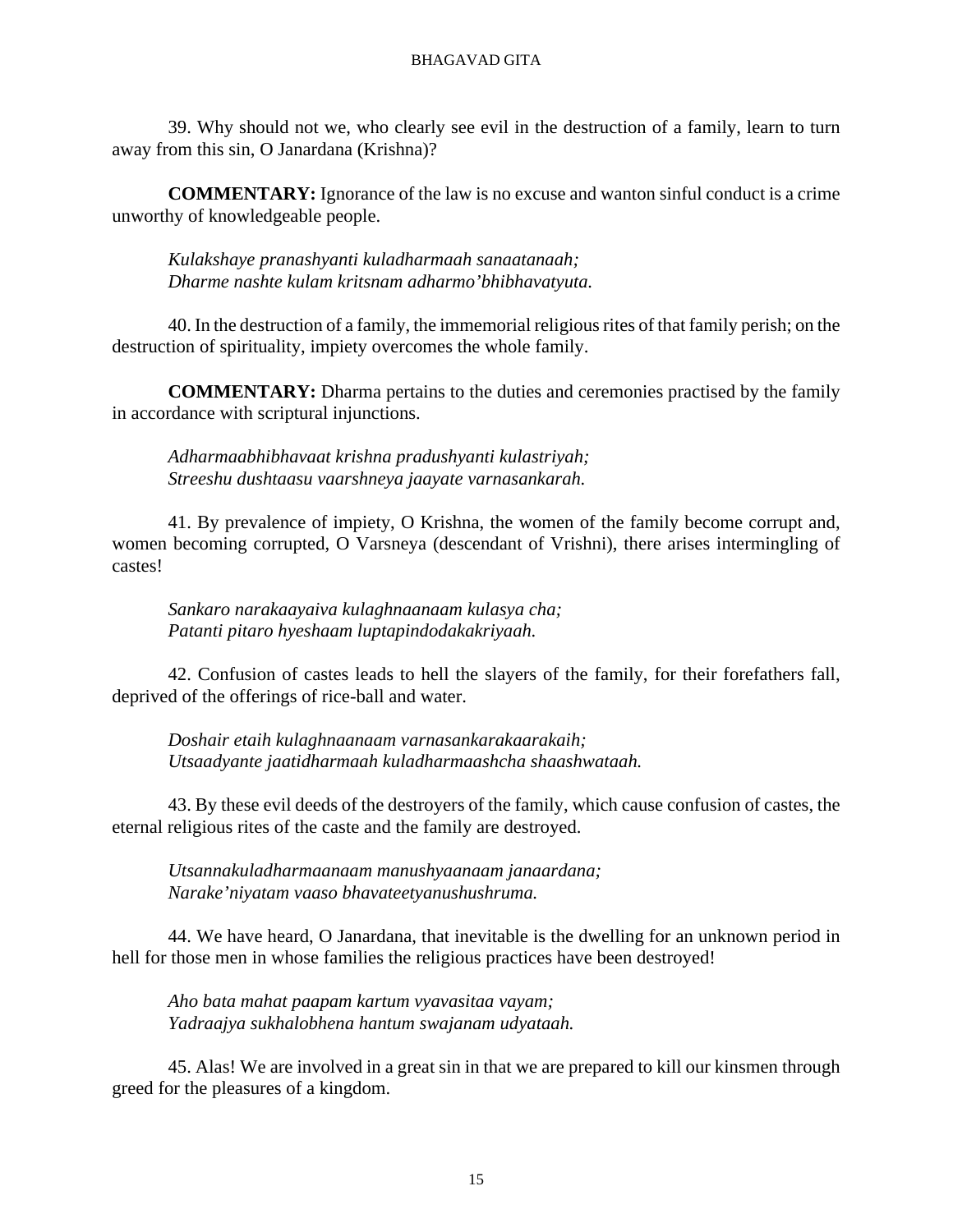#### THE YOGA OF THE DESPONDENCY OF ARJUNA

*Yadi maam aprateekaaram ashastram shastrapaanayah; Dhaartaraashtraa rane hanyus tanme kshemataram bhavet.*

46. If the sons of Dhritarashtra, with weapons in hand, should slay me in battle, unresisting and unarmed, that would be better for me.

*Sanjaya Uvaacha*: *Evamuktwaa'rjunah sankhye rathopastha upaavishat; Visrijya sasharam chaapam shokasamvignamaanasah.*

#### Sanjaya said:

47. Having thus spoken in the midst of the battlefield, Arjuna, casting away his bow and arrow, sat down on the seat of the chariot with his mind overwhelmed with sorrow.

> *Hari Om Tat Sat Iti Srimad Bhagavadgeetaasoopanishatsu Brahmavidyaayaam Yogashaastre Sri Krishnaarjunasamvaade Arjunavishaadayogo Naama Prathamo'dhyaayah.*

Thus in the *Upanishads* of the glorious *Bhagavad Gita,* the science of the Eternal, the scripture of Yoga, the dialogue between Sri Krishna and Arjuna, ends the first discourse entitled:

#### **"The Yoga Of the Despondency of Arjuna"**

### **II**

# **SANKHYA YOGA**

#### **Summary of Second Discourse**

Sanjaya explains the condition of Arjuna, who was agitated due to attachment and fear.

Lord Krishna rebukes him for his dejection, which was due to Moha or attachment, and exhorts him to fight. After failing to convince Sri Krishna through his seemingly wise thoughts, Arjuna realises his helplessness and surrenders himself completely to the Lord, seeking His guidance to get over the conflict of his mind.

The Lord takes pity on him and proceeds to enlighten him by various means. He explains to Arjuna the imperishable nature of the Atman, for which there is no past, present and future. The Atman never dies, therefore Arjuna should not grieve. As It transcends the five elements, namely, earth, water, fire, air and ether, It cannot be cut, burnt or dried. It is unchanging and eternal.

Everyone experiences conditions like pleasure and pain, heat and cold, due to contact of objects with the senses. The senses carry the sensations through the nerves to the mind. One should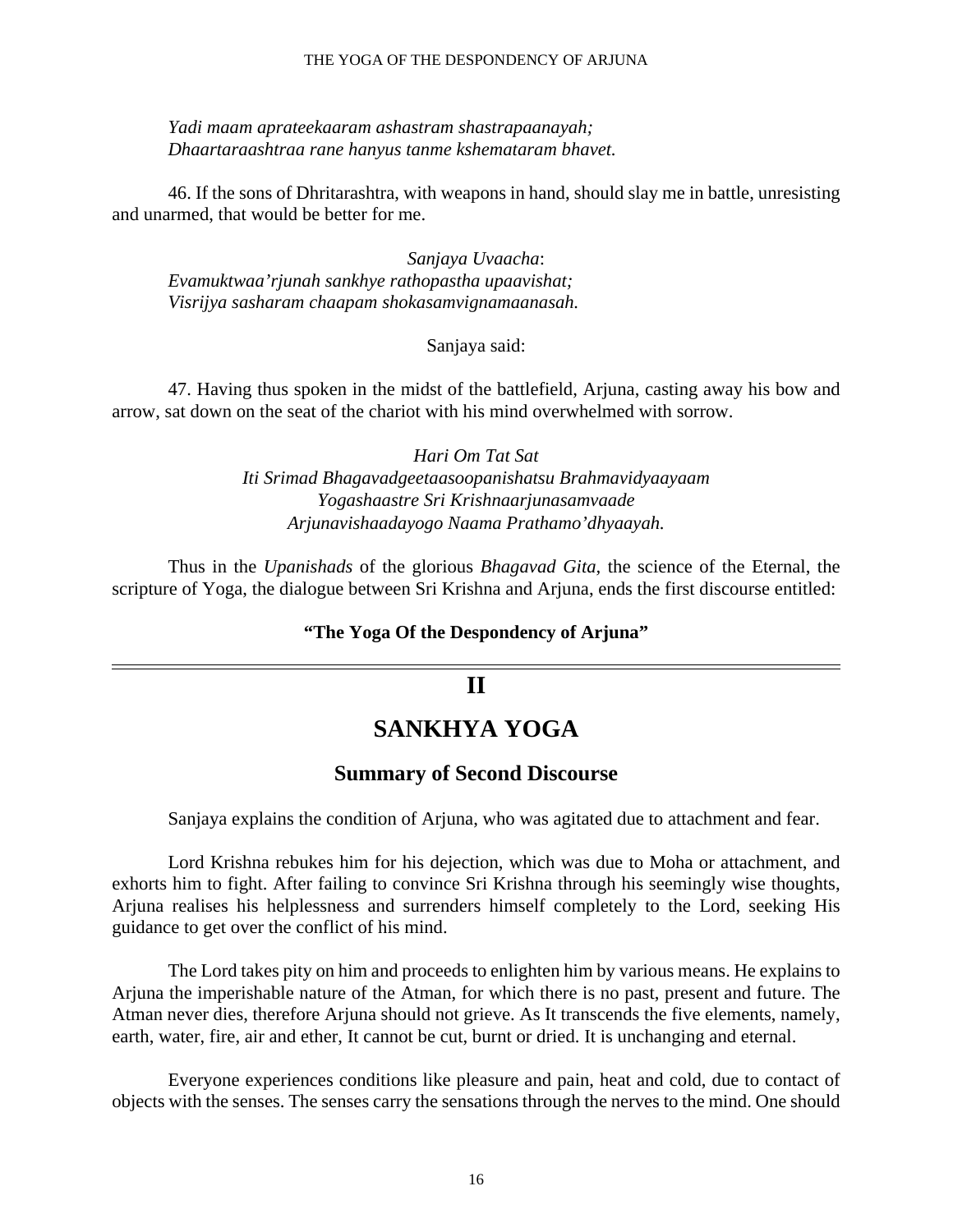be able to withdraw the senses from objects, like the tortoise which withdraws all its limbs within. Krishna asserts that only one who has the capacity to be balanced in pleasure and pain alike is fit for immortality.

Krishna goes on to tell Arjuna that if he refuses to fight and flees from the battle, people will be justified in condemning such action as unworthy of a warrior.

Having taught Arjuna the immortal nature of the Atman, Lord Krishna turns to the performance of action without expectation of fruit. A man should not concern himself about the fruit of the action, like gain and loss, victory and defeat. These are in the hands of the Lord. He should perform all action with a balanced mind, calmly enduring the pairs of opposites like heat and cold, pleasure and pain, that inevitably manifest during action. Krishna advises Arjuna to fight, free from desire for acquisition of kingdom or preservation of it.

Arjuna is eager to know the characteristics of a man who has a stable mind. Such a person, Krishna tells him, will have no desires at all. Since he is content within, having realised the Self, he is entirely free from desires. The consciousness of the Atman and abandonment of desires are simultaneous experiences. The various qualities of a Sthitaprajna (a stable-minded person) are described by the Lord. He will not be affected by adversity and will have no fear or anger. He will take things as they come, and will not have any likes and dislikes. He will neither hug the world nor hate it.

The man of stable mind will have perfect control of the senses. The senses are powerful and draw the mind outwards. One should therefore turn one's gaze within and realise God who resides in the heart. The Yogi, having achieved a stable mind, remains steadfast even though all sense-objects come to him. He is unmoved and lives a life of eternal peace.

Krishna concludes that the eternal Brahmic state frees one from delusion forever. Even at the end of life, when one departs from this body, one does not lose consciousness of one's identity with Brahman.

*Sanjaya Uvaacha*: *Tam tathaa kripayaavishtam ashrupoornaakulekshanam; Visheedantam idam vaakyam uvaacha madhusoodanah.*

Sanjaya said:

1. To him who was thus overcome with pity and who was despondent, with eyes full of tears and agitated, Krishna or Madhusudana (the destroyer of Madhu), spoke these words.

*Sri Bhagavaan Uvaacha*: *Kutastwaa kashmalam idam vishame samupasthitam; Anaaryajushtam aswargyam akeertikaram arjuna.*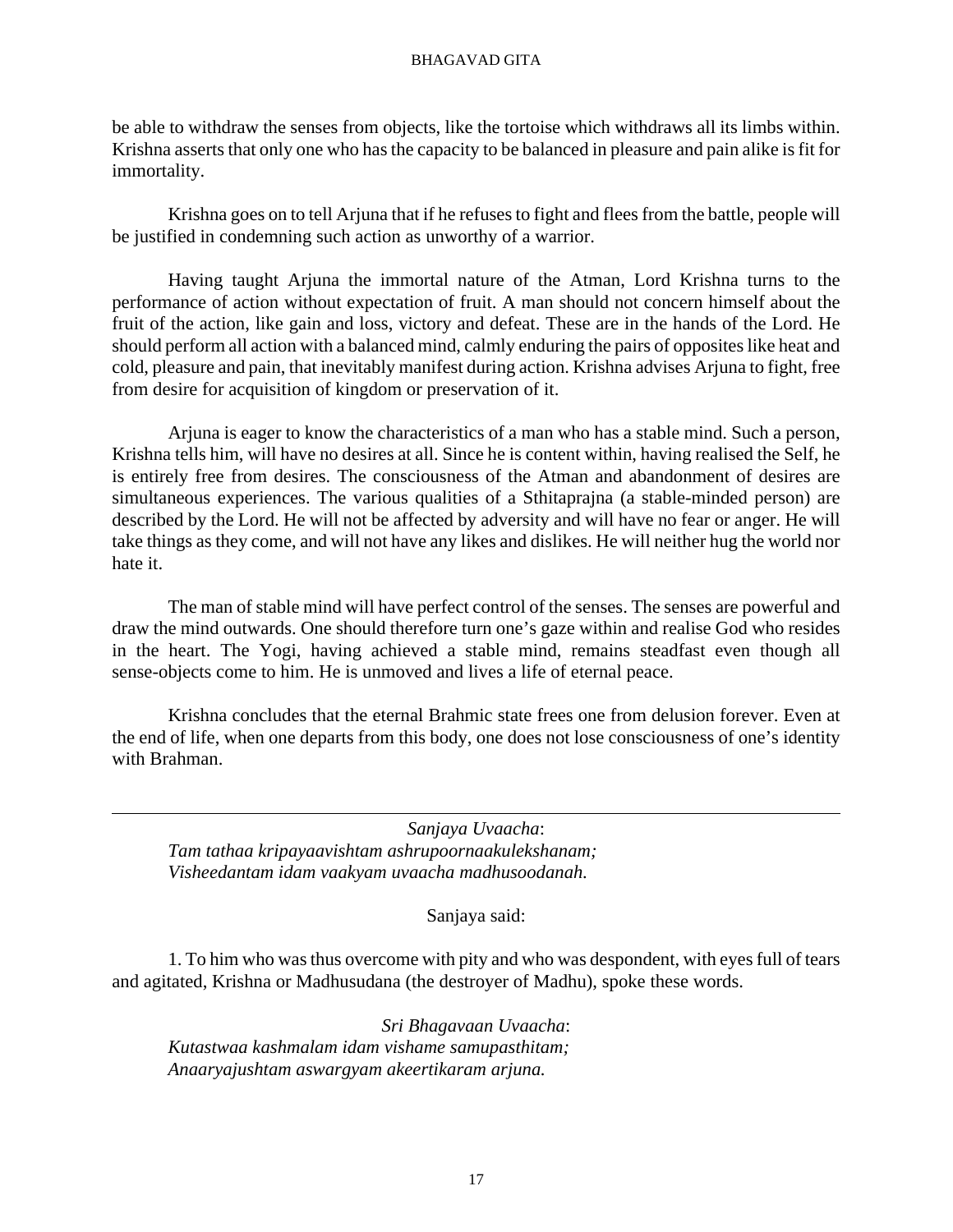#### SANKHYA YOGA

#### The Blessed Lord said:

2. Whence is this perilous strait come upon thee, this dejection which is unworthy of thee, disgraceful, and which will close the gates of heaven upon thee, O Arjuna?

*Klaibyam maa sma gamah paartha naitat twayyupapadyate; Kshudram hridaya daurbalyam tyaktwottishtha parantapa.*

3. Yield not to impotence, O Arjuna, son of Pritha! It does not befit thee. Cast off this mean weakness of the heart. Stand up, O scorcher of foes!

*Arjuna Uvaacha*: *Katham bheeshmamaham sankhye dronam cha madhusoodana; Ishubhih pratiyotsyaami poojaarhaavarisoodana.*

#### Arjuna said:

4. How, O Madhusudana, shall I fight in battle with arrows against Bhishma and Drona, who are fit to be worshipped, O destroyer of enemies?

*Guroon ahatwaa hi mahaanubhaavaan Shreyo bhoktum bhaikshyam apeeha loke; Hatwaarthakaamaamstu guroon ihaiva Bhunjeeya bhogaan rudhirapradigdhaan.*

5. Better it is, indeed, in this world to accept alms than to slay the most noble teachers. But if I kill them, even in this world all my enjoyments of wealth and desires will be stained with (their) blood.

*Na chaitad vidmah kataran no gareeyo Yadwaa jayema yadi vaa no jayeyuh; Yaan eva hatwaa na jijeevishaamas Te'vasthitaah pramukhe dhaartaraashtraah.*

6. I can hardly tell which will be better: that we should conquer them or they should conquer us. Even the sons of Dhritarashtra, after slaying whom we do not wish to live, stand facing us.

*Kaarpanyadoshopahataswabhaavah Pricchaami twaam dharmasammoodha chetaah; Yacchreyah syaan nishchitam broohi tanme Shishyaste'ham shaadhi maam twaam prapannam.*

7. My heart is overpowered by the taint of pity, my mind is confused as to duty. I ask Thee: tell me decisively what is good for me. I am Thy disciple. Instruct me who has taken refuge in Thee.

*Na hi prapashyaami mamaapanudyaad*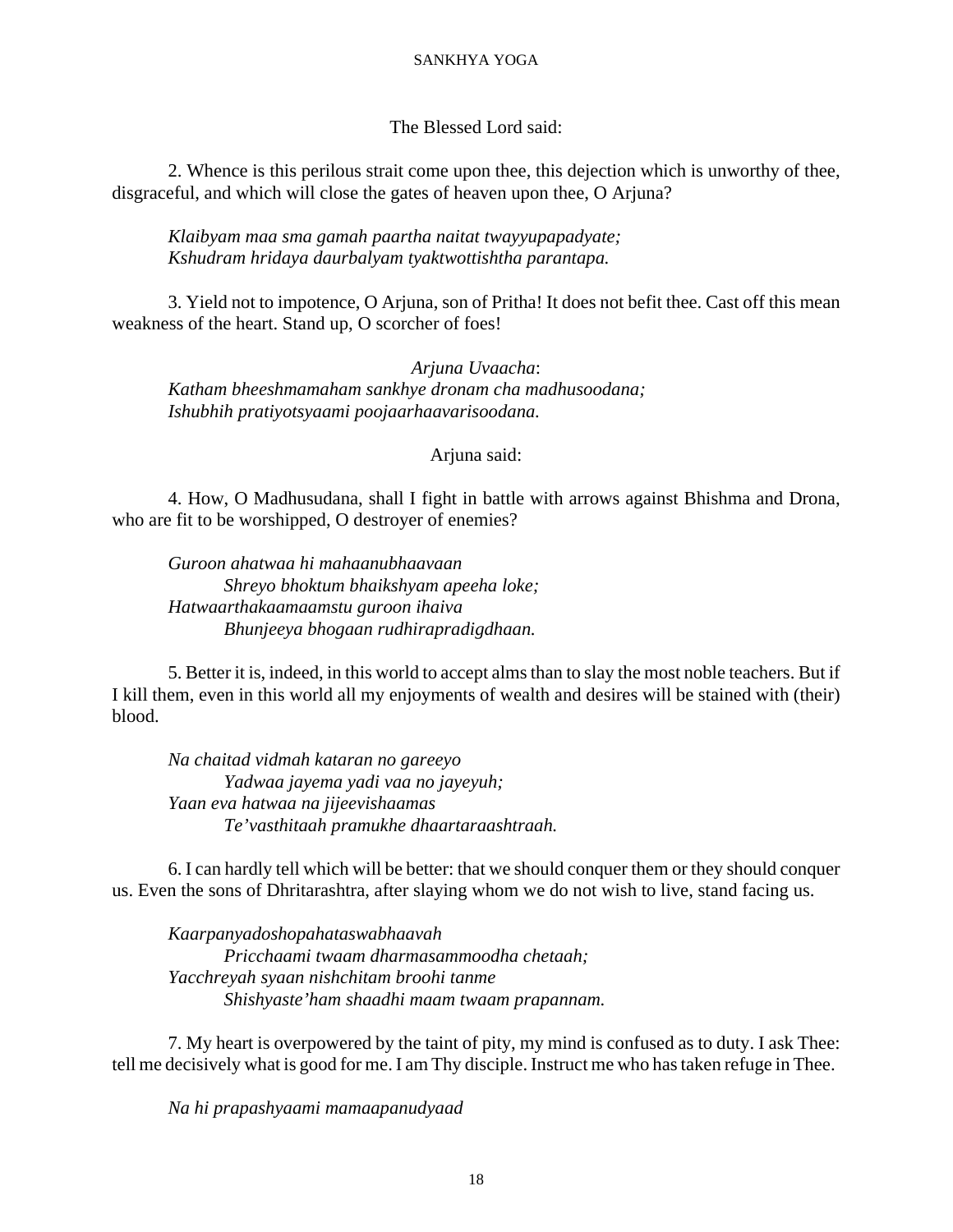*Yacchokam ucchoshanam indriyaanaam; Avaapya bhoomaavasapatnam riddham Raajyam suraanaam api chaadhipatyam.*

8. I do not see that it would remove this sorrow that burns up my senses even if I should attain prosperous and unrivalled dominion on earth or lordship over the gods.

*Sanjaya Uvaacha*: *Evam uktwaa hrisheekesham gudaakeshah parantapah; Na yotsya iti govindam uktwaa tooshneem babhoova ha.*

#### Sanjaya said:

9. Having spoken thus to Hrishikesa (Lord of the senses), Arjuna (the conqueror of sleep), the destroyer of foes, said to Krishna: "I will not fight," and became silent.

*Tam uvaacha hrisheekeshah prahasanniva bhaarata; Senayor ubhayor madhye visheedantam idam vachah.*

10. To him who was despondent in the midst of the two armies, Sri Krishna, as if smiling, O Bharata, spoke these words!

*Sri Bhagavaan Uvaacha*: *Ashochyaan anvashochastwam prajnaavaadaamshcha bhaashase; Gataasoon agataasoomshcha naanushochanti panditaah.*

#### The Blessed Lord said:

11. Thou hast grieved for those that should not be grieved for, yet thou speakest words of wisdom. The wise grieve neither for the living nor for the dead.

*Na twevaaham jaatu naasam na twam neme janaadhipaah; Na chaiva na bhavishyaamah sarve vayam atah param.*

12. Nor at any time indeed was I not, nor these rulers of men, nor verily shall we ever cease to be hereafter.

*Dehino'smin yathaa dehe kaumaaram yauvanam jaraa; Tathaa dehaantara praaptir dheeras tatra na muhyati.*

13. Just as in this body the embodied (soul) passes into childhood, youth and old age, so also does he pass into another body; the firm man does not grieve thereat.

*Maatraasparshaastu kaunteya sheetoshnasukhaduhkhadaah; Aagamaapaayino'nityaas taamstitikshaswa bhaarata.*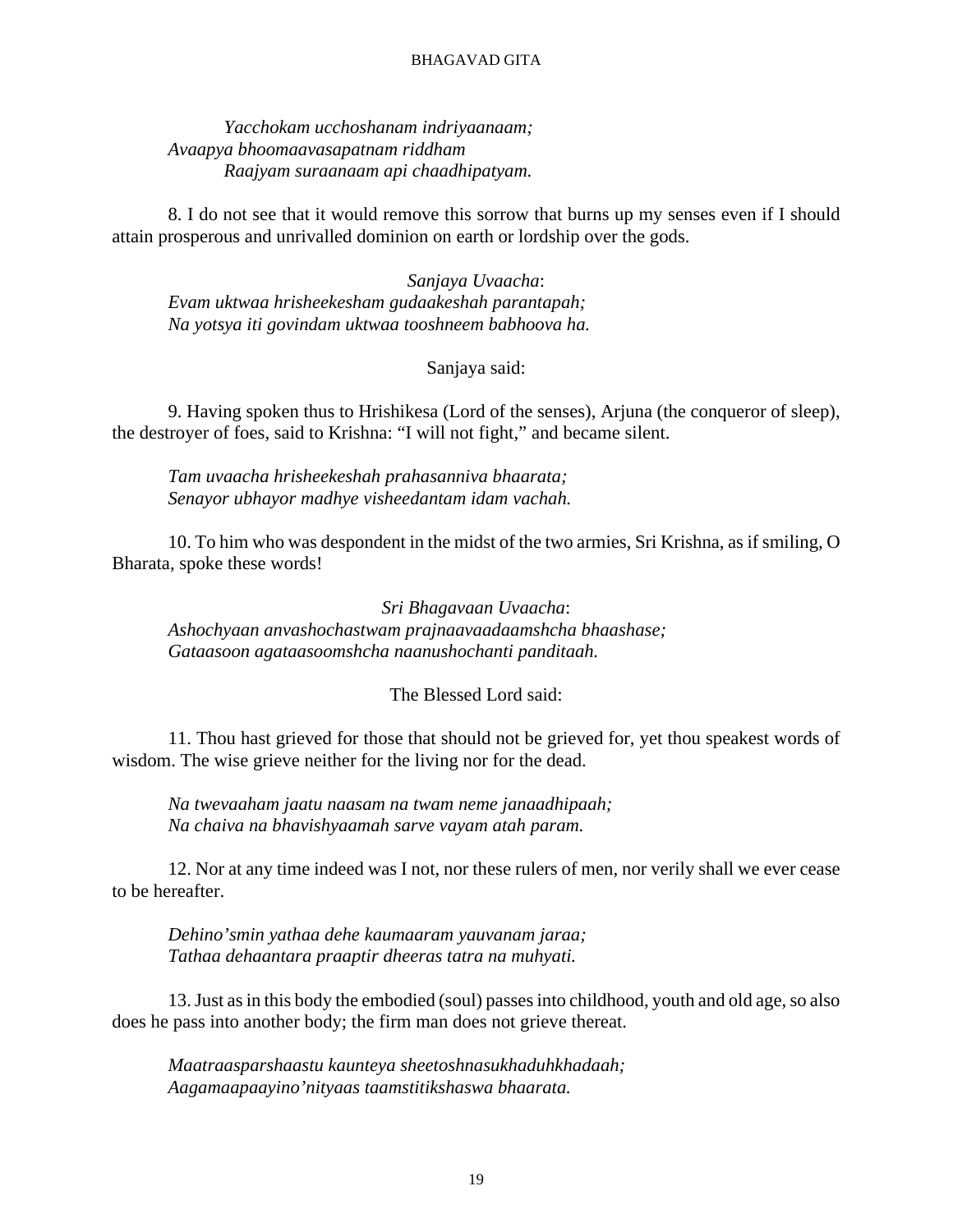#### SANKHYA YOGA

14. The contacts of the senses with the objects, O son of Kunti, which cause heat and cold and pleasure and pain, have a beginning and an end; they are impermanent; endure them bravely, O Arjuna!

*Yam hi na vyathayantyete purusham purusharshabha; Samaduhkha sukham dheeram so'mritatwaaya kalpate.*

15. That firm man whom surely these afflict not, O chief among men, to whom pleasure and pain are the same, is fit for attaining immortality!

*Naasato vidyate bhaavo naabhaavo vidyate satah; Ubhayorapi drishto'ntastwanayos tattwadarshibhih.*

16. The unreal hath no being; there is no non-being of the Real; the truth about both has been seen by the knowers of the Truth (or the seers of the Essence).

**COMMENTARY:** What is changing must always be unreal. What is constant or permanent must always be real. The Atman or the eternal, all-pervading Self ever exists. It is the only Reality. This phenomenal world of names and forms is ever changing. Names and forms are subject to decay and death. Hence they are unreal or impermanent.

*Avinaashi tu tad viddhi yena sarvam idam tatam; Vinaasham avyayasyaasya na kashchit kartum arhati.*

17. Know *That* to be indestructible, by whom all this is pervaded. None can cause the destruction of *That,* the Imperishable.

**COMMENTARY:** The Self pervades all objects like ether. Even if the pot is broken, the ether that is within and without it cannot be destroyed. Similarly, if the bodies and all other objects perish, the eternal Self that pervades them cannot be destroyed; It is the living Truth.

*Antavanta ime dehaa nityasyoktaah shareerinah; Anaashino'prameyasya tasmaad yudhyaswa bhaarata.*

18. These bodies of the embodied Self, which is eternal, indestructible and immeasurable, are said to have an end. Therefore, fight, O Arjuna!

*Ya enam vetti hantaaram yashchainam manyate hatam; Ubhau tau na vijaaneeto naayam hanti na hanyate.*

19. He who takes the Self to be the slayer and he who thinks He is slain, neither of them knows; He slays not nor is He slain.

*Na jaayate mriyate vaa kadaachin Naayam bhootwaa bhavitaa vaa na bhooyah; Ajo nityah shaashwato'yam puraano*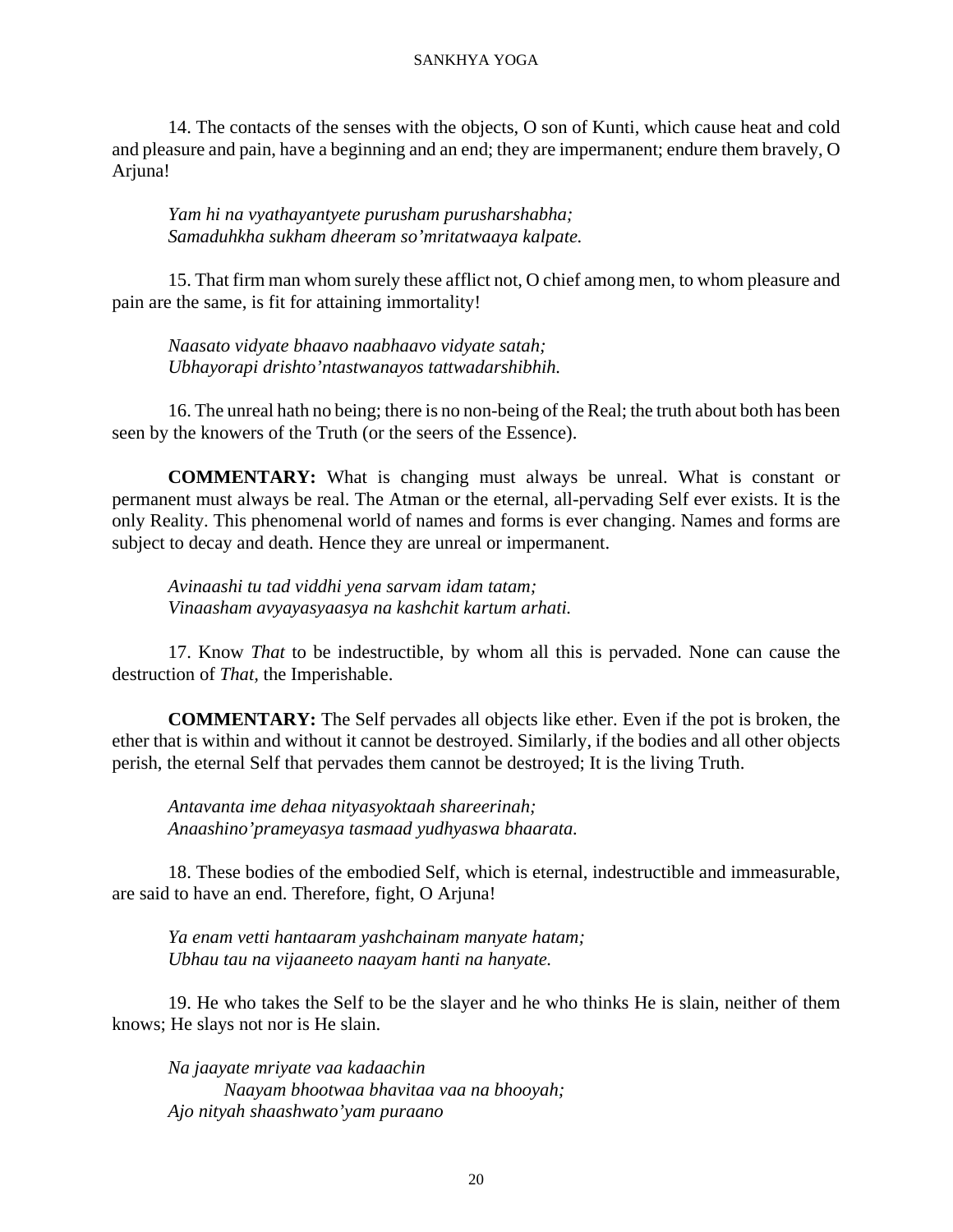*Na hanyate hanyamaane shareere.*

20. He is not born nor does He ever die; after having been, He again ceases not to be. Unborn, eternal, changeless and ancient, He is not killed when the body is killed,

*Vedaavinaashinam nityam ya enam ajam avyayam; Katham sa purushah paartha kam ghaatayati hanti kam.*

21. Whosoever knows Him to be indestructible, eternal, unborn and inexhaustible, how can that man slay, O Arjuna, or cause to be slain?

*Vaasaamsi jeernaani yathaa vihaaya Navaani grihnaati naro'paraani; Tathaa shareeraani vihaaya jeernaa Nyanyaani samyaati navaani dehee.*

22. Just as a man casts off worn-out clothes and puts on new ones, so also the embodied Self casts off worn-out bodies and enters others that are new.

*Nainam cchindanti shastraani nainam dahati paavakah; Na chainam kledayantyaapo na shoshayati maarutah.*

23. Weapons cut It not, fire burns It not, water wets It not, wind dries It not.

**COMMENTARY:** The Self is partless. It is infinite and extremely subtle. So the sword cannot cut It, fire cannot burn It, wind cannot dry It.

*Acchedyo'yam adaahyo'yam akledyo'shoshya eva cha; Nityah sarvagatah sthaanur achalo'yam sanaatanah.*

24. This Self cannot be cut, burnt, wetted nor dried up. It is eternal, all-pervading, stable, ancient and immovable.

*Avyakto'yam achintyo'yam avikaaryo'yam uchyate; Tasmaad evam viditwainam naanushochitum arhasi.*

25. This (Self) is said to be unmanifested, unthinkable and unchangeable. Therefore, knowing This to be such, thou shouldst not grieve.

*Atha chainam nityajaatam nityam vaa manyase mritam; Tathaapi twam mahaabaaho naivam shochitum arhasi.*

26. But, even if thou thinkest of It as being constantly born and dying, even then, O mighty-armed, thou shouldst not grieve!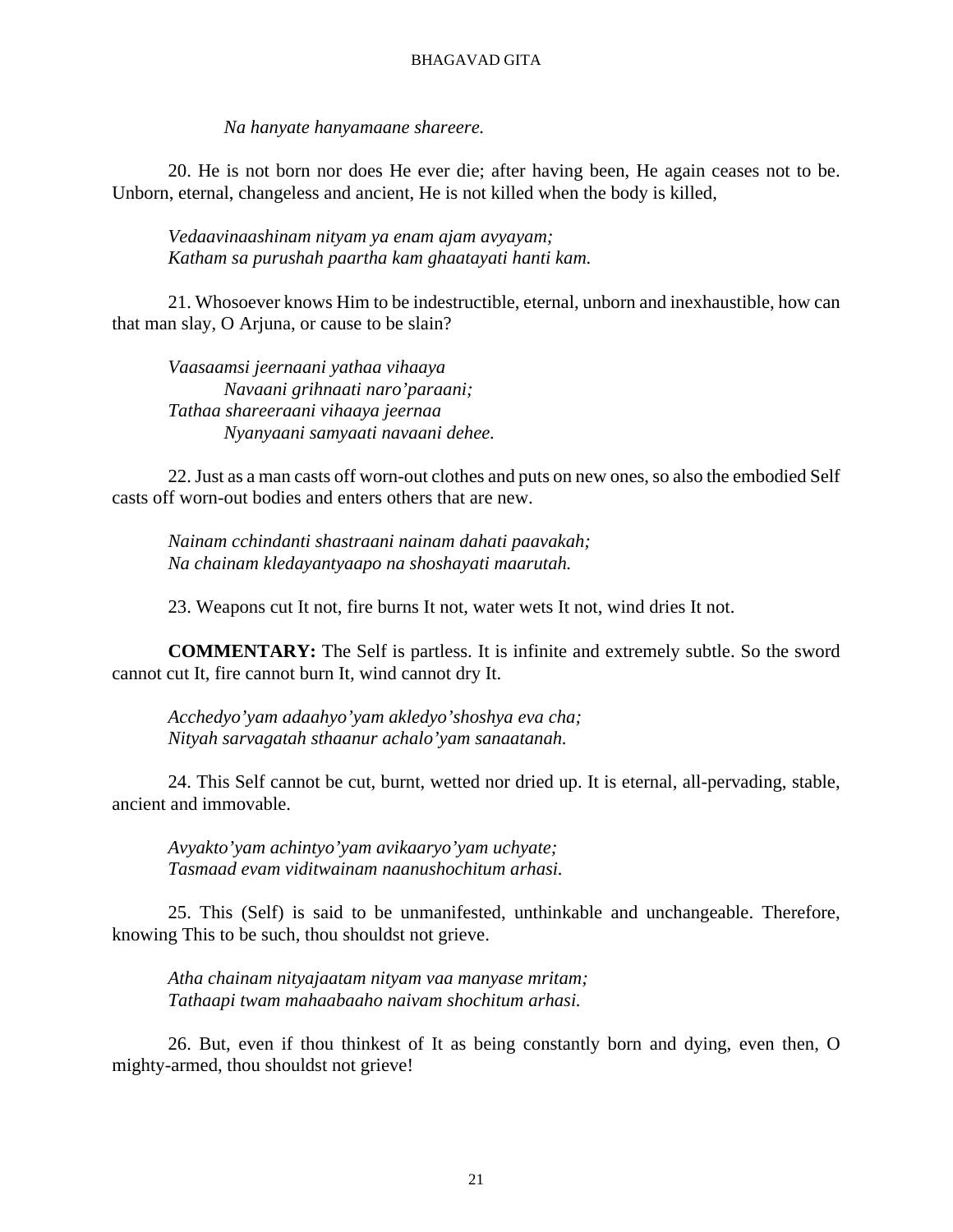#### SANKHYA YOGA

**COMMENTARY:** Birth is inevitable to what is dead and death is inevitable to what is born. This is the law of Nature. Therefore, one should not grieve.

*Jaatasya hi dhruvo mrityur dhruvam janma mritasya cha; Tasmaad aparihaarye'rthe na twam shochitum arhasi.*

27. For, certain is death for the born and certain is birth for the dead; therefore, over the inevitable thou shouldst not grieve.

*Avyaktaadeeni bhootaani vyaktamadhyaani bhaarata; Avyakta nidhanaanyeva tatra kaa paridevanaa.*

28. Beings are unmanifested in their beginning, manifested in their middle state, O Arjuna, and unmanifested again in their end! What is there to grieve about?

**COMMENTARY:** The physical body is a combination of the five elements. It is perceived by the physical eye only after the five elements have entered into such combination. After death the body disintegrates and all the five elements return to their source. The body cannot be perceived now. It can be perceived only in the middle state. He who understands the nature of the body and human relationships based upon it will not grieve.

*Aashcharyavat pashyati kashchid enam Aashcharyavad vadati tathaiva chaanyah; Aashcharyavacchainam anyah shrinoti Shrutwaapyenam veda na chaiva kashchit.*

29. One sees This (the Self) as a wonder; another speaks of It as a wonder; another hears of It as a wonder; yet, having heard, none understands It at all.

**COMMENTARY:** The verse may also be interpreted in this manner: he that sees, hears and speaks of the Self is a wonderful man. Such a man is very rare. He is one among many thousands. Therefore, the Self is very hard to understand.

*Dehee nityam avadhyo'yam dehe sarvasya bhaarata; Tasmaat sarvaani bhootaani na twam shochitum arhasi.*

30. This, the Indweller in the body of everyone, is always indestructible, O Arjuna! Therefore, thou shouldst not grieve for any creature.

*Swadharmam api chaavekshya na vikampitum arhasi; Dharmyaaddhi yuddhaacchreyo'nyat kshatriyasya na vidyate.*

31. Further, having regard to thy own duty, thou shouldst not waver, for there is nothing higher for a Kshatriya than a righteous war.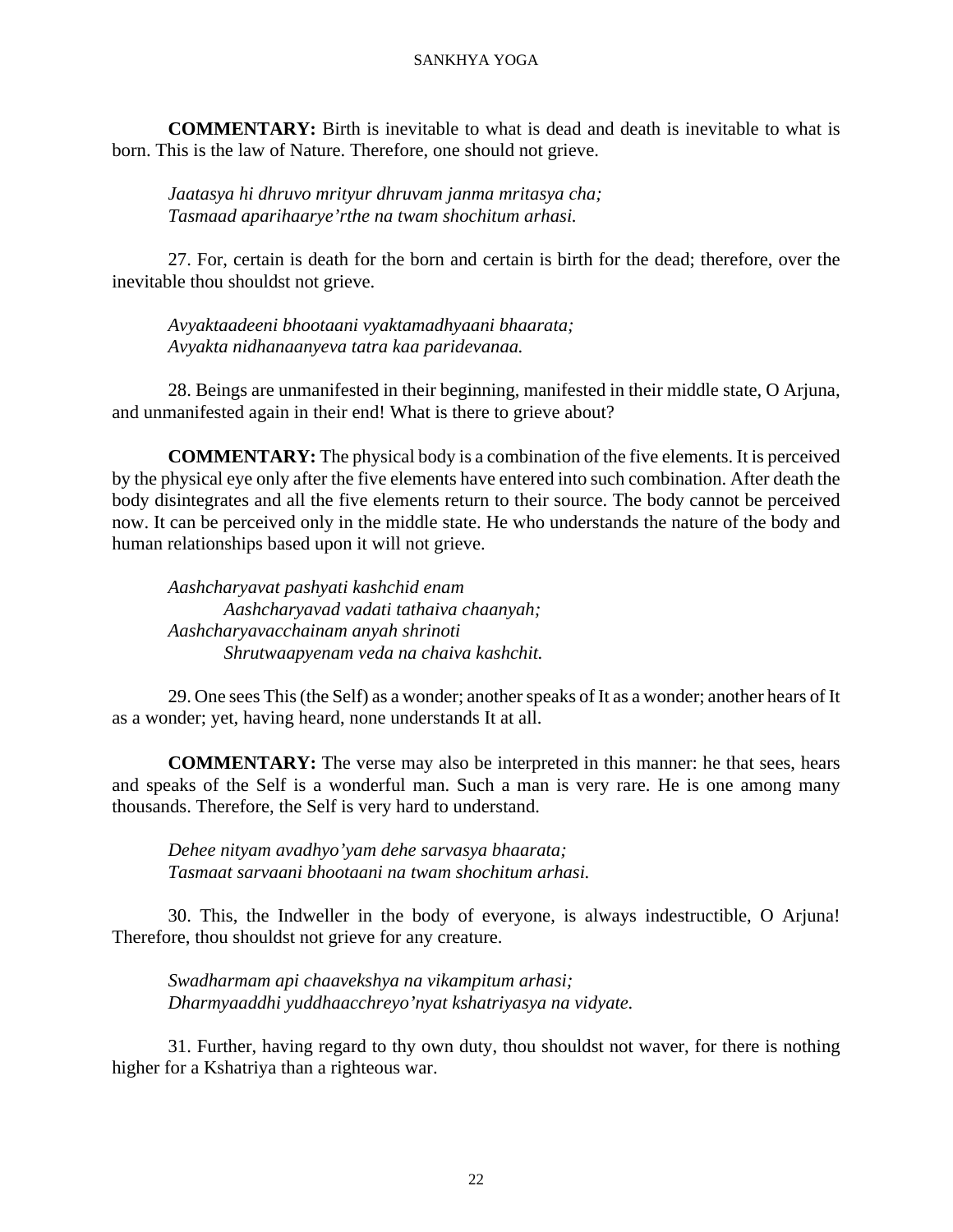**COMMENTARY:** To a Kshatriya (one born in the warrior or ruling class) nothing is more welcome than a righteous war.

*Yadricchayaa chopapannam swargadwaaram apaavritam; Sukhinah kshatriyaah paartha labhante yuddham eedrisham.*

32. Happy are the Kshatriyas, O Arjuna, who are called upon to fight in such a battle that comes of itself as an open door to heaven!

**COMMENTARY:** The scriptures declare that if a warrior dies for a righteous cause on the battlefield he at once ascends to heaven.

*Atha chettwam imam dharmyam samgraamam na karishyasi; Tatah swadharmam keertim cha hitwaa paapam avaapsyasi.*

33. But, if thou wilt not fight in this righteous war, then, having abandoned thine duty and fame, thou shalt incur sin.

*Akeertim chaapi bhootaani kathayishyanti te'vyayaam; Sambhaavitasya chaakeertir maranaad atirichyate.*

34. People, too, will recount thy everlasting dishonour; and to one who has been honoured, dishonour is worse than death.

*Bhayaad ranaad uparatam mamsyante twaam mahaarathaah; Yeshaam cha twam bahumato bhootwaa yaasyasi laaghavam.*

35. The great car-warriors will think that thou hast withdrawn from the battle through fear; and thou wilt be lightly held by them who have thought much of thee.

*Avaachyavaadaamshcha bahoon vadishyanti tavaahitaah; Nindantastava saamarthyam tato duhkhataram nu kim.*

36. Thy enemies also, cavilling at thy power, will speak many abusive words. What is more painful than this!

*Hato vaa praapsyasi swargam jitwaa vaa bhokshyase maheem; Tasmaad uttishtha kaunteya yuddhaaya kritanishchayah.*

37. Slain, thou wilt obtain heaven; victorious, thou wilt enjoy the earth; therefore, stand up, O son of Kunti, resolved to fight!

*Sukhaduhkhe same kritwaa laabhaalaabhau jayaajayau; Tato yuddhaaya yujyaswa naivam paapamavaapsyasi.*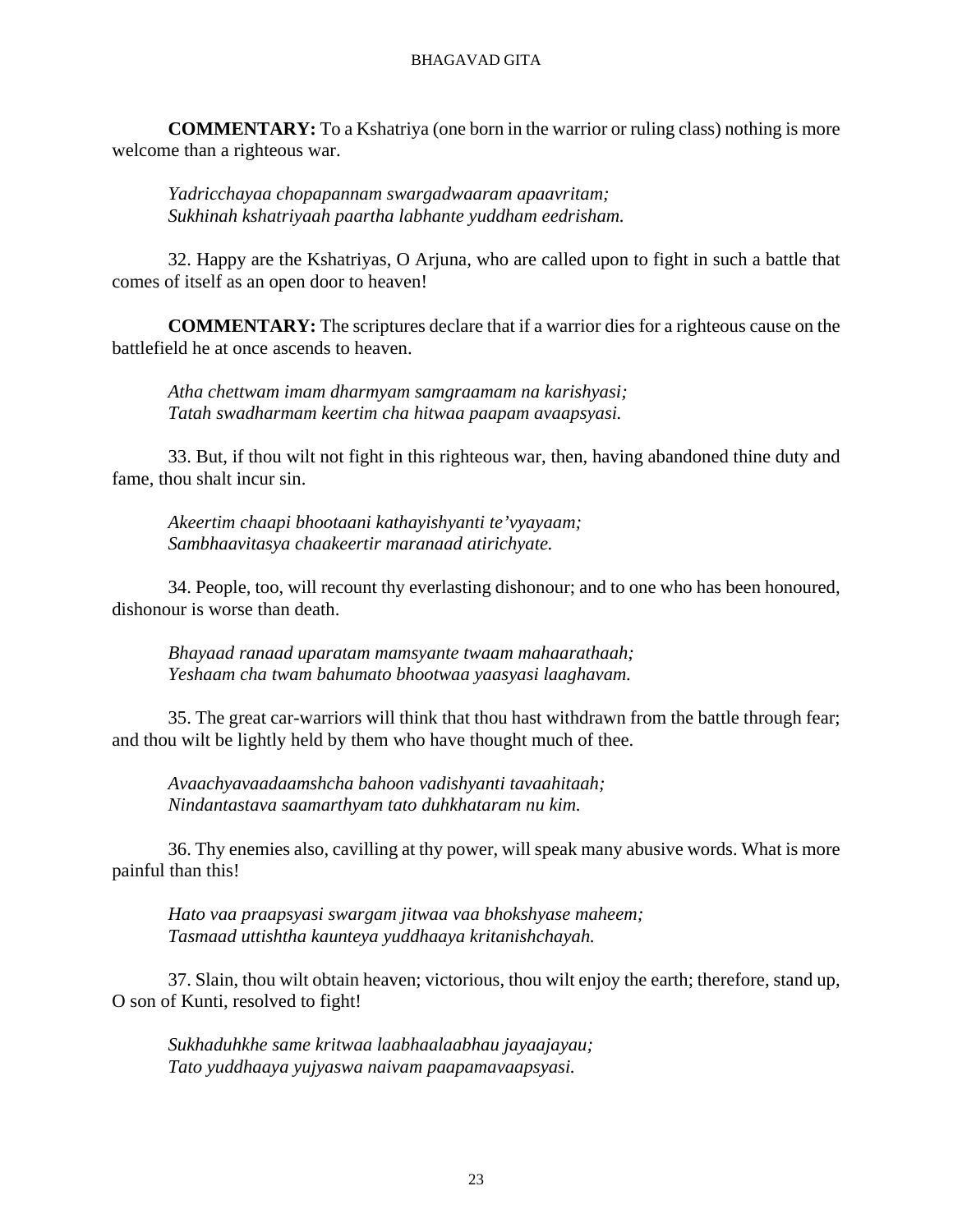38. Having made pleasure and pain, gain and loss, victory and defeat the same, engage thou in battle for the sake of battle; thus thou shalt not incur sin.

**COMMENTARY:** This is the Yoga of equanimity or the doctrine of poise in action. If a person performs actions with the above mental attitude, he will not reap the fruits of such actions.

*Eshaa te'bhihitaa saankhye buddhir yoge twimaam shrinu; Buddhyaa yukto yayaa paartha karma bandham prahaasyasi.*

39. This which has been taught to thee, is wisdom concerning Sankhya. Now listen to wisdom concerning Yoga, endowed with which, O Arjuna, thou shalt cast off the bonds of action!

*Nehaabhikramanaasho'sti pratyavaayo na vidyate; Swalpam apyasya dharmasya traayate mahato bhayaat.*

40. In this there is no loss of effort, nor is there any harm (the production of contrary results or transgression). Even a little of this knowledge (even a little practice of this Yoga) protects one from great fear.

**COMMENTARY:** In Karma Yoga (selfless action) even a little effort brings immediate purification of the heart. Purification of the heart leads to fearlessness.

*Vyavasaayaatmikaa buddhir ekeha kurunandana; Bahushaakhaa hyanantaashcha buddhayo'vyavasaayinaam.*

41. Here, O joy of the Kurus, there is a single one-pointed determination! Many-branched and endless are the thoughts of the irresolute.

*Yaam imaam pushpitaam vaacham pravadantyavipashchitah; Vedavaadarataah paartha naanyad asteeti vaadinah.*

42. Flowery speech is uttered by the unwise, who take pleasure in the eulogising words of the *Vedas,* O Arjuna, saying: "There is nothing else!"

**COMMENTARY:** Unwise people who lack discrimination place great stress upon the Karma Kanda or ritualistic portion of the *Vedas* which lays down specific rules for specific actions for the attainment of specific fruit. They extol these actions and rewards unduly.

*Kaamaatmaanah swargaparaa janmakarmaphalapradaam; Kriyaavisheshabahulaam bhogaishwaryagatim prati.*

43. Full of desires, having heaven as their goal, they utter speech which promises birth as the reward of one's actions, and prescribe various specific actions for the attainment of pleasure and power.

*Bhogaishwarya prasaktaanaam tayaapahritachetasaam;*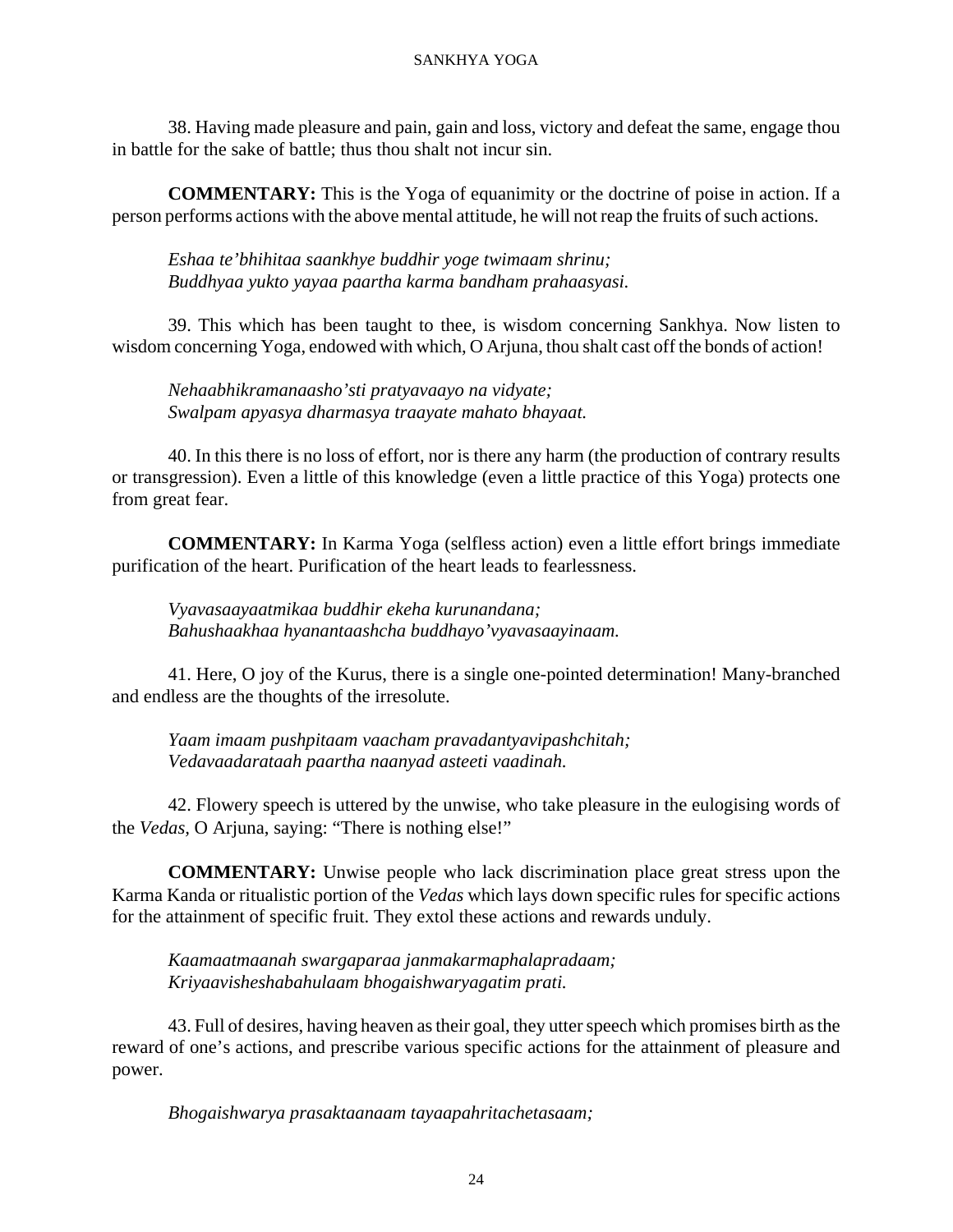*Vyavasaayaatmikaa buddhih samaadhau na vidheeyate.*

44. For those who are much attached to pleasure and to power, whose minds are drawn away by such teaching, that determinate faculty is not manifest that is steadily bent on meditation and Samadhi (the state of Superconsciousness).

*Traigunyavishayaa vedaa nistraigunyo bhavaarjuna; Nirdwandwo nityasatwastho niryogakshema aatmavaan.*

45. The *Vedas* deal with the three attributes (of Nature); be thou above these three attributes, O Arjuna! Free yourself from the pairs of opposites and ever remain in the quality of Sattwa (goodness), freed from the thought of acquisition and preservation, and be established in the Self.

**COMMENTARY:** Guna means attribute or quality. It is substance as well as quality. Nature is made up of three Gunas—Sattwa (purity, light, harmony), Rajas (passion, restlessness, motion), and Tamas (inertia, darkness). The pairs of opposites are pleasure and pain, heat and cold, gain and loss, victory and defeat, honour and dishonour, praise and censure.

*Yaavaanartha udapaane sarvatah samplutodake; Taavaan sarveshu vedeshu braahmanasya vijaanatah.*

46. To the Brahmana who has known the Self, all the *Vedas* are of as much use as is a reservoir of water in a place where there is a flood.

**COMMENTARY:** Only for a sage who has realised the Self are the *Vedas* of no use, because he is in possession of knowledge of the Self. This does not, however, mean that the *Vedas* are useless. They are useful for neophytes or aspirants who have just started on the spiritual path.

*Karmanyevaadhikaaraste maa phaleshu kadaachana; Maa karmaphalahetur bhoor maa te sango'stwakarmani.*

47. Thy right is to work only, but never with its fruits; let not the fruits of actions be thy motive, nor let thy attachment be to inaction.

**COMMENTARY:** Actions done with expectation of its rewards bring bondage. If you do not thirst for them, you get purification of heart and ultimately knowledge of the Self.

*Yogasthah kuru karmaani sangam tyaktwaa dhananjaya; Siddhyasiddhyoh samo bhootwaa samatwam yoga uchyate.*

48. Perform action, O Arjuna, being steadfast in Yoga, abandoning attachment and balanced in success and failure! Evenness of mind is called Yoga.

*Doorena hyavaram karma buddhiyogaad dhananjaya; Buddhau sharanamanwiccha kripanaah phalahetavah.*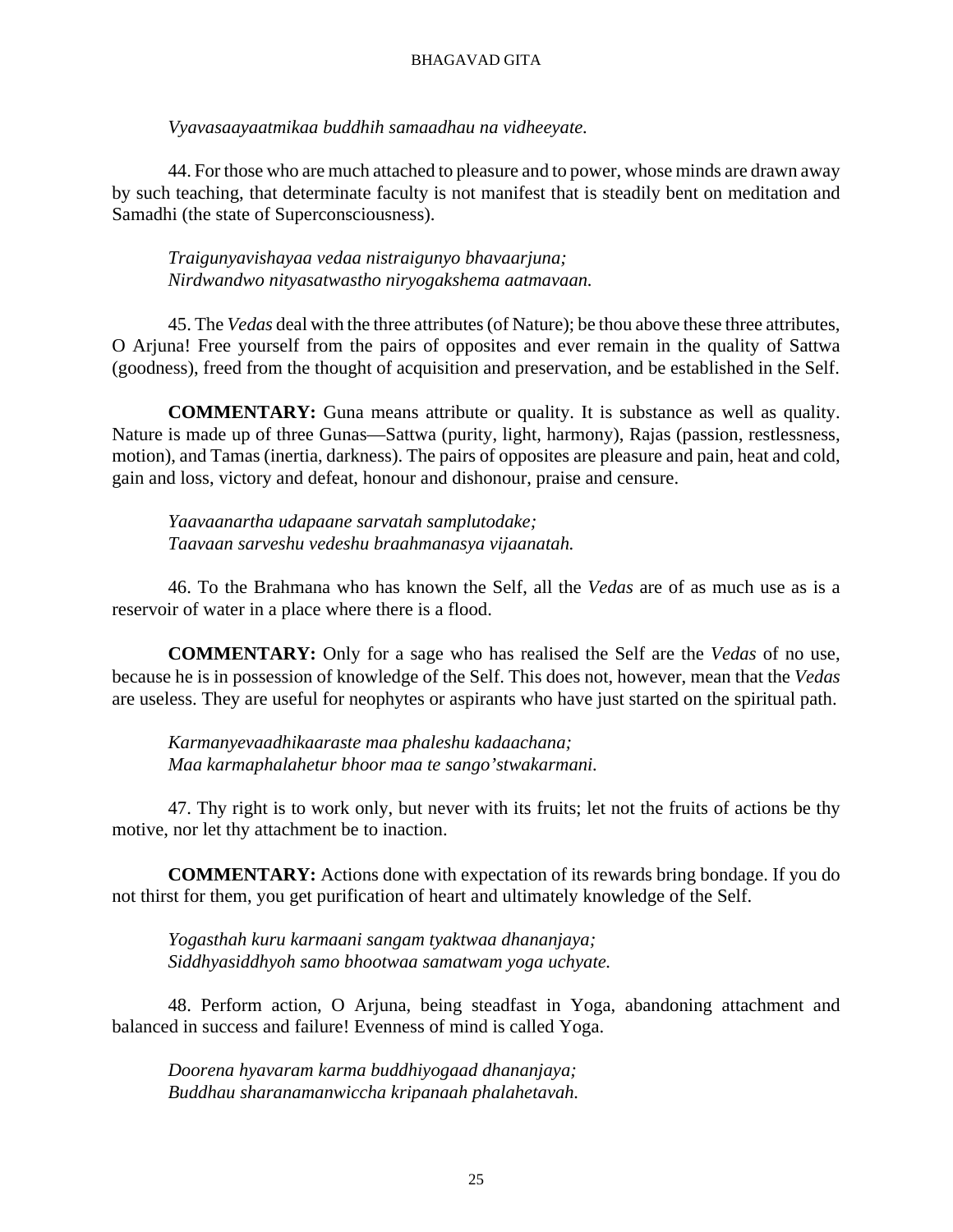49. Far lower than the Yoga of wisdom is action, O Arjuna! Seek thou refuge in wisdom; wretched are they whose motive is the fruit.

**COMMENTARY:** Actions done with evenness of mind is the Yoga of wisdom. Actions performed by one who expects their fruits are far inferior to the Yoga of wisdom wherein the seeker does not seek the fruits. The former leads to bondage, and is the cause of birth and death.

*Buddhiyukto jahaateeha ubhe sukrita dushkrite; Tasmaad yogaaya yujyaswa yogah karmasu kaushalam.*

50. Endowed with wisdom (evenness of mind), one casts off in this life both good and evil deeds; therefore, devote thyself to Yoga; Yoga is skill in action.

**COMMENTARY:** Actions which are of a binding nature lose that nature when performed with equanimity of mind.

*Karmajam buddhiyuktaa hi phalam tyaktwaa maneeshinah; Janmabandha vinirmuktaah padam gacchantyanaamayam.*

51. The wise, possessed of knowledge, having abandoned the fruits of their actions, and being freed from the fetters of birth, go to the place which is beyond all evil.

**COMMENTARY:** Clinging to the fruits of actions is the cause of rebirth. Man has to take a body to enjoy them. If actions are done for the sake of God, without desire for the fruits, one is released from the bonds of birth and death and attains to immortal bliss.

*Yadaa te mohakalilam buddhir vyatitarishyati; Tadaa gantaasi nirvedam shrotavyasya shrutasya cha.*

52. When thy intellect crosses beyond the mire of delusion, then thou shalt attain to indifference as to what has been heard and what has yet to be heard.

**COMMENTARY:** The mire of delusion is identification of the Self with the body and mind.

*Shrutivipratipannaa te yadaa sthaasyati nishchalaa; Samaadhaavachalaa buddhistadaa yogam avaapsyasi.*

53. When thy intellect, perplexed by what thou hast heard, shall stand immovable and steady in the Self, then thou shalt attain Self-realisation.

*Arjuna Uvaacha*: *Sthitaprajnasya kaa bhaashaa samaadhisthasya keshava; Sthitadheeh kim prabhaasheta kimaaseeta vrajeta kim.*

Arjuna said: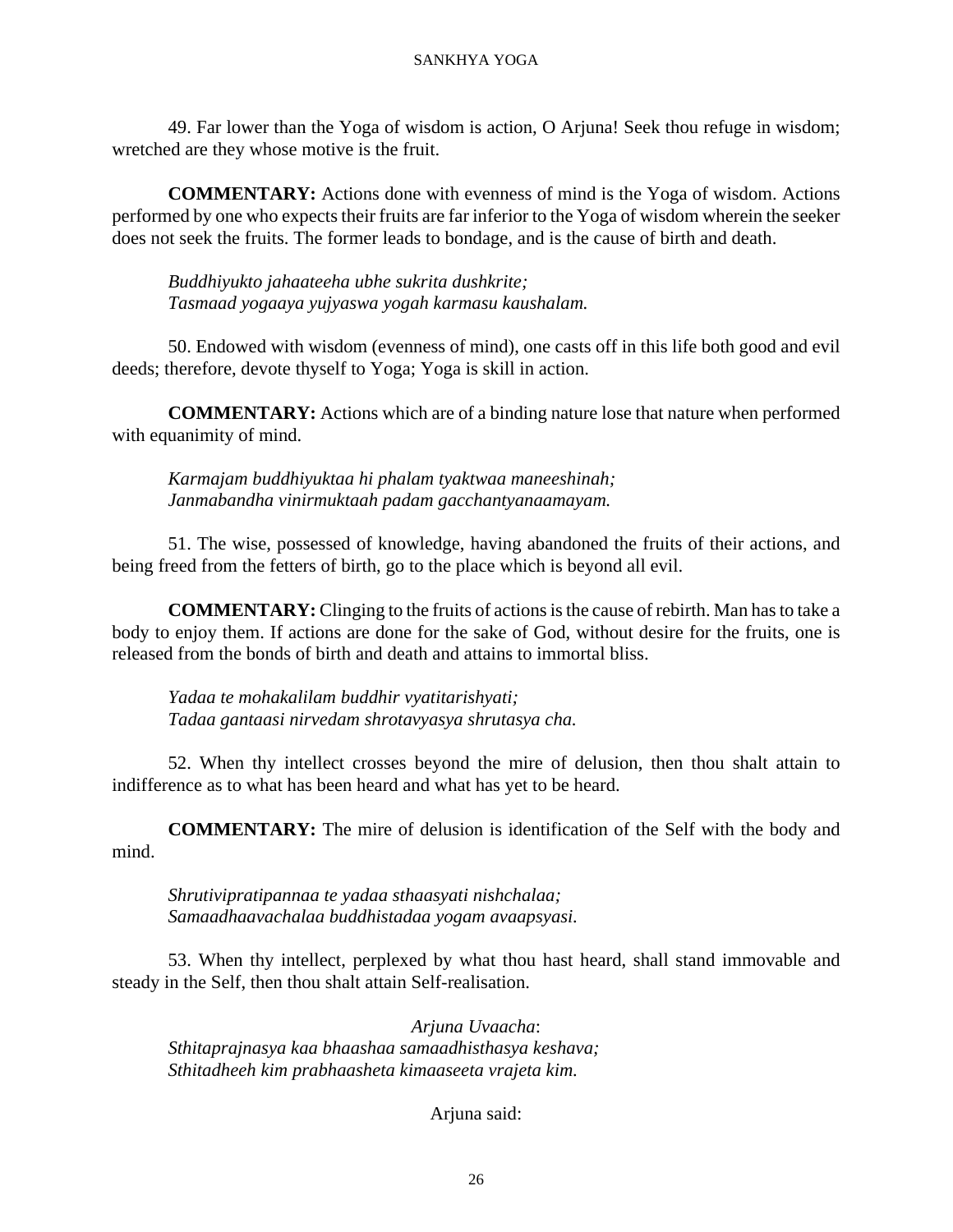54. What, O Krishna, is the description of him who has steady wisdom and is merged in the Superconscious State? How does one of steady wisdom speak? How does he sit? How does he walk?

*Sri Bhagavaan Uvaacha*: *Prajahaati yadaa kaamaan sarvaan paartha manogataan; Aatmanyevaatmanaa tushtah sthitaprajnastadochyate.*

### The Blessed Lord said:

55. When a man completely casts off, O Arjuna, all the desires of the mind and is satisfied in the Self by the Self, then is he said to be one of steady wisdom!

**COMMENTARY:** All the pleasures of the world are worthless to an illumined sage who is ever content in the immortal Self.

*Duhkheshwanudwignamanaah sukheshu vigatasprihah; Veetaraagabhayakrodhah sthitadheer munir uchyate.*

56. He whose mind is not shaken by adversity, who does not hanker after pleasures, and who is free from attachment, fear and anger, is called a sage of steady wisdom.

*Yah sarvatraanabhisnehas tattat praapya shubhaashubham; Naabhinandati na dweshti tasya prajnaa pratishthitaa.*

57. He who is everywhere without attachment, on meeting with anything good or bad, who neither rejoices nor hates, his wisdom is fixed.

*Yadaa samharate chaayam kurmo'ngaaneeva sarvashah; Indriyaaneendriyaarthebhyas tasya prajnaa pratishthitaa.*

58. When, like the tortoise which withdraws its limbs on all sides, he withdraws his senses from the sense-objects, then his wisdom becomes steady.

*Vishayaa vinivartante niraahaarasya dehinah Rasavarjam raso'pyasya param drishtwaa nivartate.*

59. The objects of the senses turn away from the abstinent man, leaving the longing (behind); but his longing also turns away on seeing the Supreme.

*Yatato hyapi kaunteya purushasya vipashchitah; Indriyaani pramaatheeni haranti prasabham manah.*

60. The turbulent senses, O Arjuna, do violently carry away the mind of a wise man though he be striving (to control them)!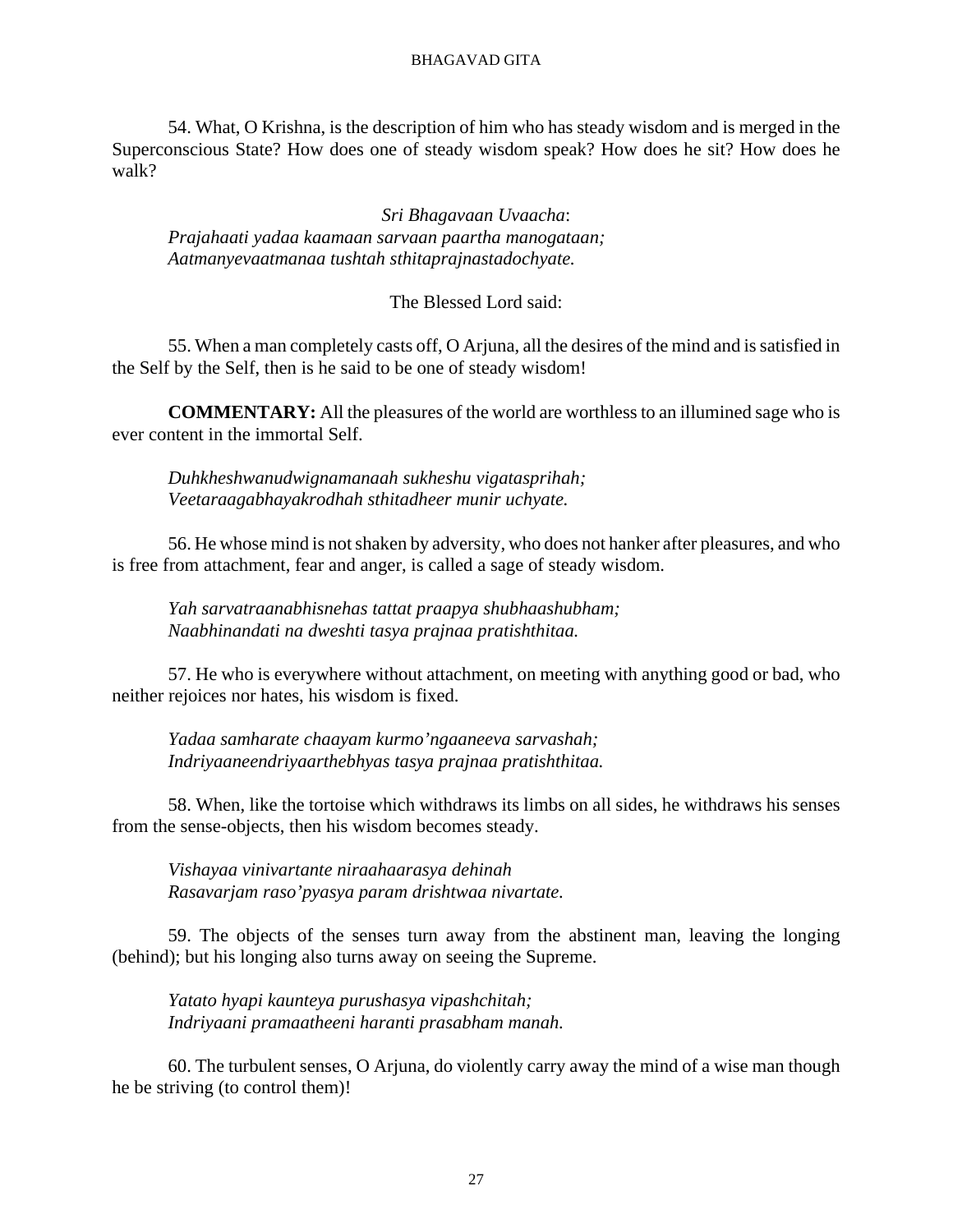#### SANKHYA YOGA

*Taani sarvaani samyamya yukta aaseeta matparah; Vashe hi yasyendriyaani tasya prajnaa pratishthitaa.*

61. Having restrained them all he should sit steadfast, intent on Me; his wisdom is steady whose senses are under control.

*Dhyaayato vishayaan pumsah sangas teshupajaayate; Sangaat sanjaayate kaamah kaamaat krodho'bhijaayate.*

62. When a man thinks of the objects, attachment to them arises; from attachment desire is born; from desire anger arises.

*Krodhaad bhavati sammohah sammohaat smriti vibhramah; Smritibhramshaad buddhinaasho buddhinaashaat pranashyati.*

63. From anger comes delusion; from delusion the loss of memory; from loss of memory the destruction of discrimination; from the destruction of discrimination he perishes.

*Raagadwesha viyuktaistu vishayaanindriyaishcharan; Aatmavashyair vidheyaatmaa prasaadamadhigacchati.*

64. But the self-controlled man, moving amongst objects with the senses under restraint, and free from attraction and repulsion, attains to peace.

*Prasaade sarvaduhkhaanaam haanir asyopajaayate; Prasannachetaso hyaashu buddhih paryavatishthate.*

65. In that peace all pains are destroyed, for the intellect of the tranquil-minded soon becomes steady.

**COMMENTARY:** When peace is attained all miseries end.

*Naasti buddhir ayuktasya na chaayuktasya bhaavanaa; Na chaabhaavayatah shaantir ashaantasya kutah sukham.*

66. There is no knowledge of the Self to the unsteady, and to the unsteady no meditation is possible; and to the un-meditative there can be no peace; and to the man who has no peace, how can there be happiness?

*Indriyaanaam hi charataam yanmano'nuvidheeyate; Tadasya harati prajnaam vaayur naavam ivaambhasi.*

67. For the mind which follows in the wake of the wandering senses, carries away his discrimination as the wind (carries away) a boat on the waters.

*Tasmaad yasya mahaabaaho nigriheetaani sarvashah;*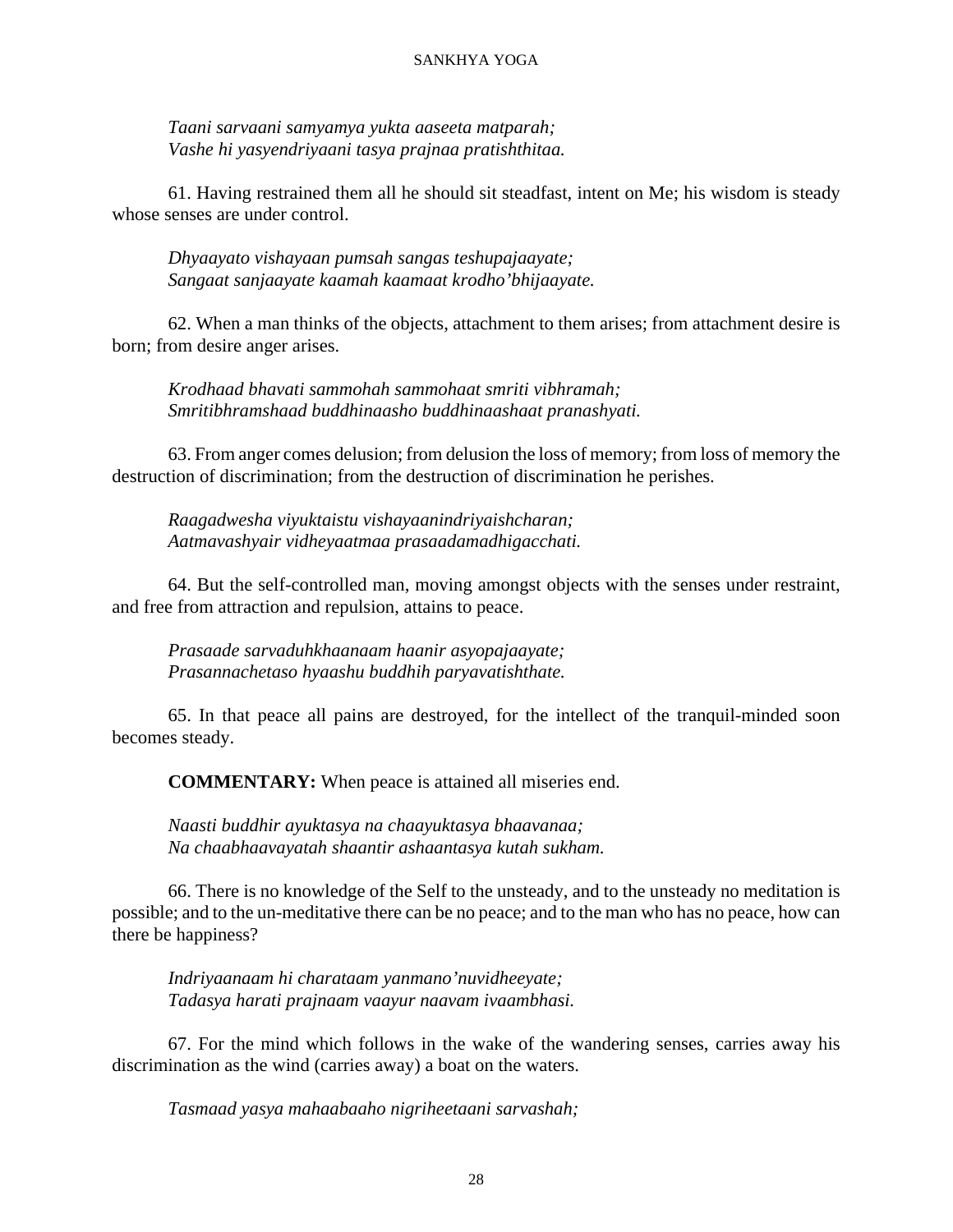*Indriyaaneendriyaarthebhyas tasya prajnaa pratishthitaa.*

68. Therefore, O mighty-armed Arjuna, his knowledge is steady whose senses are completely restrained from sense-objects!

*Yaanishaa sarvabhootaanaam tasyaam jaagarti samyamee; Yasyaam jaagrati bhootaani saa nishaa pashyato muneh.*

69. That which is night to all beings, then the self-controlled man is awake; when all beings are awake, that is night for the sage who sees.

**COMMENTARY:** The sage lives in the Self; this is day to him. He is unconscious of worldly phenomena; this is like night to him. The ordinary man is unconscious of his real nature. So life in the Self is like night to him. He experiences sense-objects; this is day to him.

*Aapooryamaanam achalapratishtham Samudram aapah pravishanti yadwat; Tadwat kaamaa yam pravishanti sarve Sa shaantim aapnoti na kaamakaami.*

70. He attains peace into whom all desires enter as waters enter the ocean, which, filled from all sides, remains unmoved; but not the man who is full of desires.

*Vihaaya kaamaan yah sarvaan pumaamshcharati nihsprihah; Nirmamo nirahankaarah sa shaantim adhigacchati.*

71. The man attains peace, who, abandoning all desires, moves about without longing, without the sense of mine and without egoism.

*Eshaa braahmee sthitih paartha nainaam praapya vimuhyati; Sthitwaasyaamantakaale'pi brahmanirvaanamricchati.*

72. This is the Brahmic seat (eternal state), O son of Pritha! Attaining to this, none is deluded. Being established therein, even at the end of life one attains to oneness with Brahman.

> *Hari Om Tat Sat Iti Srimad Bhagavadgeetaasoopanishatsu Brahmavidyaayaam Yogashaastre Sri Krishnaarjunasamvaade Saankhyayogo Naama Dvitiyo'dhyaayah*

Thus in the *Upanishads* of the glorious *Bhagavad Gita,* the science of the Eternal, the scripture of Yoga, the dialogue between Sri Krishna and Arjuna, ends the second discourse entitled:

## **"The Sankhya Yoga"**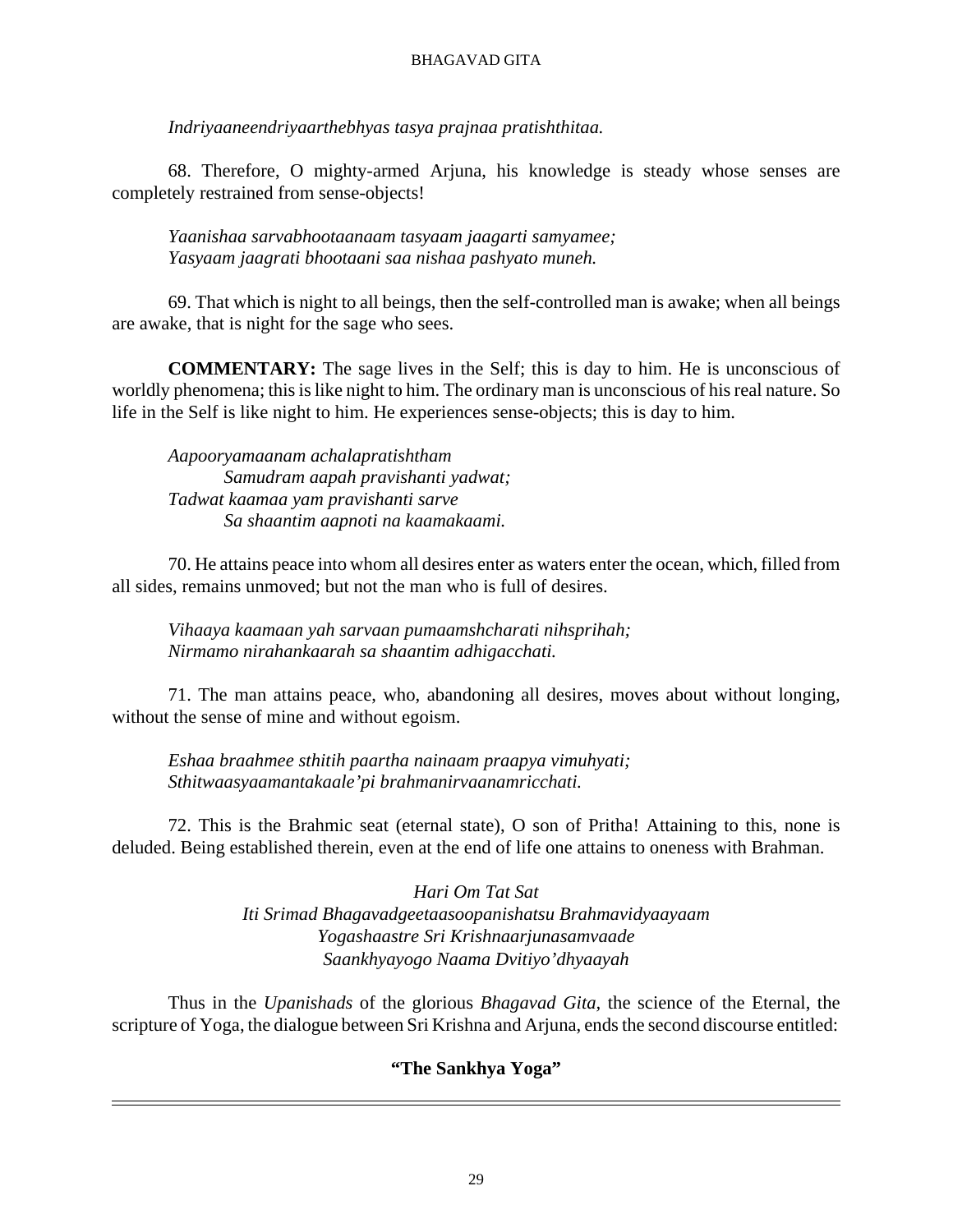#### THE YOGA OF ACTION

## **III**

# **THE YOGA OF ACTION**

## **Summary of Third Discourse**

In order to remove Moha or attachment, which was the sole cause of Arjuna's delusion, Sri Krishna taught him the imperishable nature of the Atman, the realisation of which would grant him the freedom of the Eternal. A doubt therefore arises in Arjuna's mind as to the necessity of engaging in action even after one has attained this state.

Sri Krishna clears this doubt by telling him that although one has realised oneness with the Eternal, one has to perform action through the force of Prakriti or Nature. He emphasises that perfection is attained not by ceasing to engage in action but by doing all actions as a divine offering, imbued with a spirit of non-attachment and sacrifice.

The man of God-vision, Sri Krishna explains to Arjuna, need not engage in action, as he has attained everything that has to be attained. He can be ever absorbed in the calm and immutable Self. But to perform action for the good of the world and for the education of the masses is no doubt superior. Therefore, action is necessary not only for one who has attained perfection but also for one who is striving for perfection. Sri Krishna quotes the example of Janaka, the great sage-king of India, who continued to rule his kingdom even after attaining God-realisation.

Prakriti or Nature is made up of the three qualities—Rajas, Tamas and Sattwa. The Atman is beyond these three qualities and their functions. Only when knowledge of this fact dawns in man does he attain perfection.

The Lord tells Arjuna that each one should do his duty according to his nature, and that doing duty that is suited to one's nature in the right spirit of detachment will lead to perfection.

Arjuna raises the question as to why man commits such actions that cloud his mind and drag him downwards, by force, as it were. Sri Krishna answers that it is desire that impels man to lose his discrimination and understanding, and thus commit wrong actions. Desire is the root cause of all evil actions. If desire is removed, then the divine power manifests in its full glory and one enjoys peace, bliss, light and freedom.

*Arjuna Uvaacha Jyaayasee chet karmanaste mataa buddhir janaardana; Tat kim karmani ghore maam niyojayasi keshava.*

Arjuna said:

1. If it be thought by Thee that knowledge is superior to action, O Krishna, why then, O Kesava, dost Thou ask me to engage in this terrible action?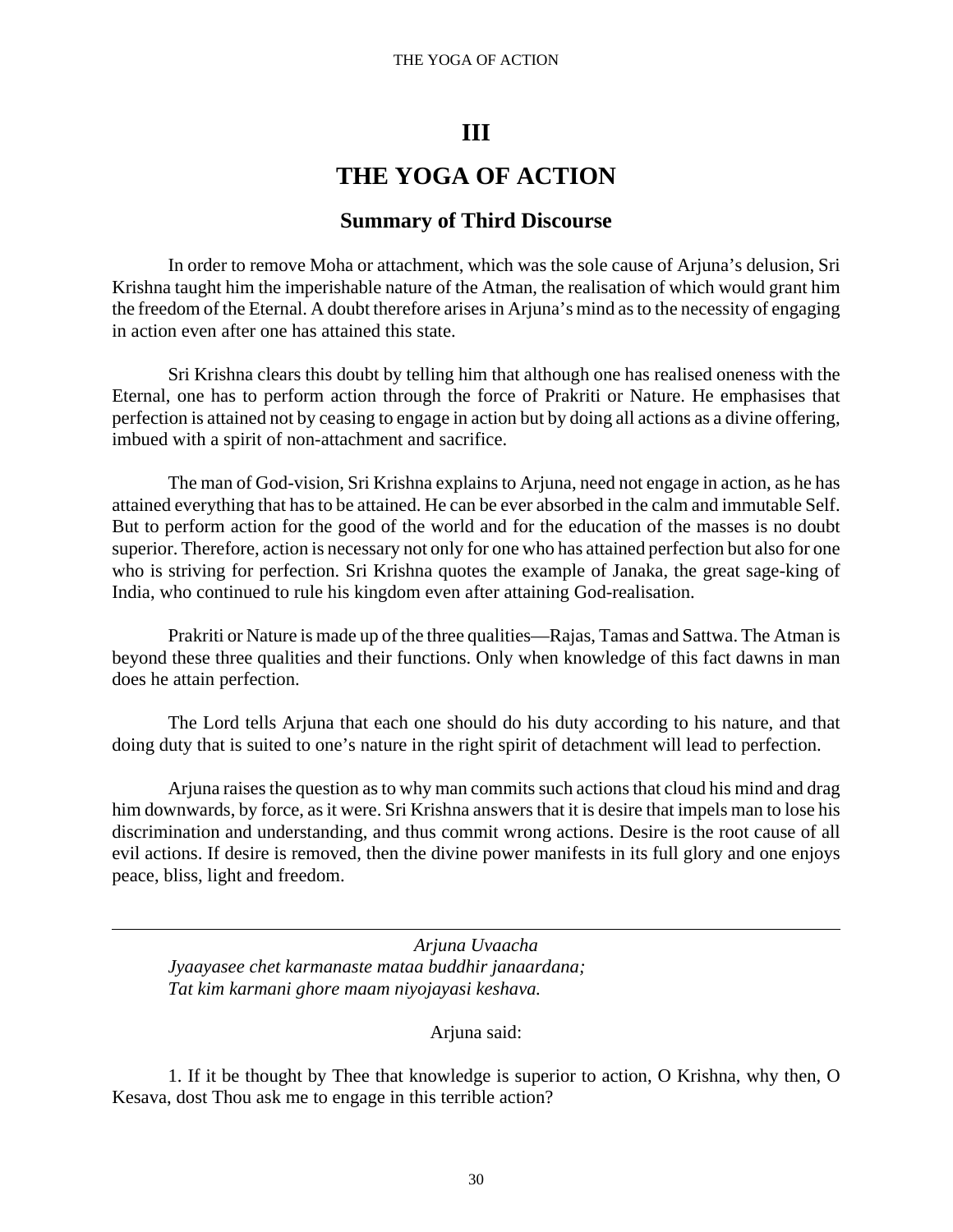*Vyaamishreneva vaakyena buddhim mohayaseeva me; Tadekam vada nishchitya yena shreyo'ham aapnuyaam.*

2. With these apparently perplexing words Thou confusest, as it were, my understanding; therefore, tell me that one way for certain by which I may attain bliss.

Sri Bhagavaan Uvaacha: *Loke'smin dwividhaa nishthaa puraa proktaa mayaanagha; Jnaanayogena saankhyaanaam karmayogena yoginaam.*

#### The Blessed Lord said:

3. In this world there is a twofold path, as I said before, O sinless one,—the path of knowledge of the Sankhyas and the path of action of the Yogis!

*Na karmanaam anaarambhaan naishkarmyam purusho'shnute; Na cha sannyasanaad eva siddhim samadhigacchati.*

4. Not by the non-performance of actions does man reach actionlessness, nor by mere renunciation does he attain to perfection.

**COMMENTARY:** Even if a man abandons action, his mind may be active. One cannot reach perfection or freedom from action or knowledge of the Self, merely by renouncing action. He must possess knowledge of the Self.

*Na hi kashchit kshanamapi jaatu tishthatyakarmakrit; Kaaryate hyavashah karma sarvah prakritijair gunaih.*

5. Verily none can ever remain for even a moment without performing action; for, everyone is made to act helplessly indeed by the qualities born of Nature.

**COMMENTARY:** The ignorant man is driven to action helplessly by the actions of the Gunas—Rajas, Tamas and Sattwa.

*Karmendriyaani samyamya ya aaste manasaa smaran; Indriyaarthaan vimoodhaatmaa mithyaachaarah sa uchyate.*

6. He who, restraining the organs of action, sits thinking of the sense-objects in mind, he, of deluded understanding, is called a hypocrite.

*Yastwindriyaani manasaa niyamyaarabhate'rjuna; Karmendriyaih karmayogam asaktah sa vishishyate.*

7. But whosoever, controlling the senses by the mind, O Arjuna, engages himself in Karma Yoga with the organs of action, without attachment, he excels!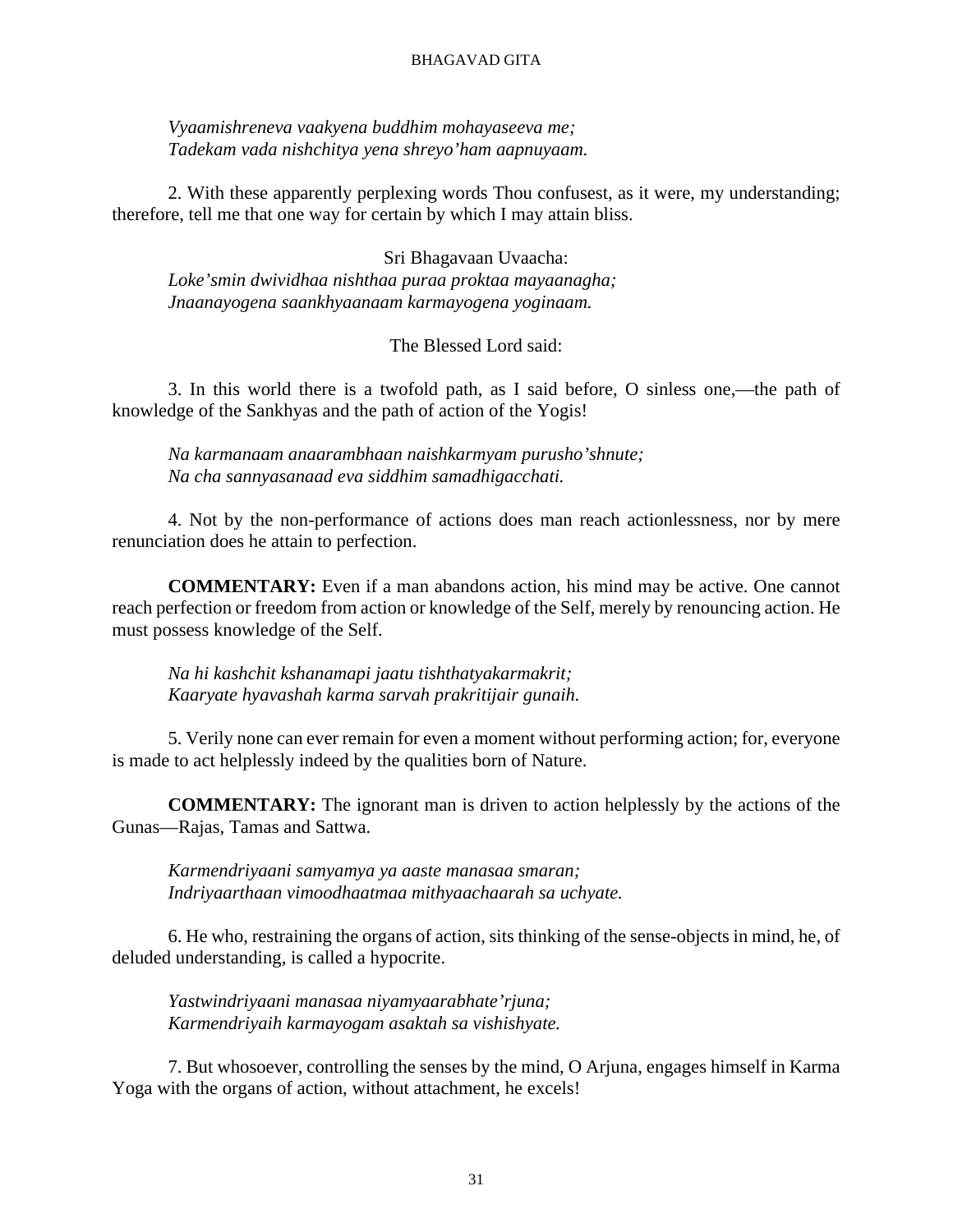#### THE YOGA OF ACTION

*Niyatam kuru karma twam karma jyaayo hyakarmanah; Shareerayaatraapi cha te na prasiddhyed akarmanah.*

8. Do thou perform thy bounden duty, for action is superior to inaction and even the maintenance of the body would not be possible for thee by inaction.

*Yajnaarthaat karmano'nyatra loko'yam karmabandhanah; Tadartham karma kaunteya muktasangah samaachara.*

9. The world is bound by actions other than those performed for the sake of sacrifice; do thou, therefore, O son of Kunti, perform action for that sake (for sacrifice) alone, free from attachment!

**COMMENTARY:** If anyone does actions for the sake of the Lord, he is not bound. His heart is purified by performing actions for the sake of the Lord. Where this spirit of unselfishness does not govern the action, such actions bind one to worldliness, however good or glorious they may be.

*Sahayajnaah prajaah srishtwaa purovaacha prajaapatih; Anena prasavishyadhwam esha vo'stvishtakaamadhuk.*

10. The Creator, having in the beginning of creation created mankind together with sacrifice, said: "By this shall ye propagate; let this be the milch cow of your desires (the cow which yields the desired objects)".

*Devaan bhaavayataanena te devaa bhaavayantu vah; Parasparam bhaavayantah shreyah param avaapsyatha.*

11. With this do ye nourish the gods, and may the gods nourish you; thus nourishing one another, ye shall attain to the highest good.

*Ishtaan bhogaan hi vo devaa daasyante yajnabhaavitaah; Tair dattaan apradaayaibhyo yo bhungkte stena eva sah.*

12. The gods, nourished by the sacrifice, will give you the desired objects. So, he who enjoys the objects given by the gods without offering (in return) to them, is verily a thief.

*Yajnashishtaashinah santo muchyante sarva kilbishaih; Bhunjate te twagham paapaa ye pachantyaatma kaaranaat.*

13. The righteous, who eat of the remnants of the sacrifice, are freed from all sins; but those sinful ones who cook food (only) for their own sake, verily eat sin.

*Annaad bhavanti bhootaani parjanyaad anna sambhavah; Yajnaad bhavati parjanyo yajnah karma samudbhavah.*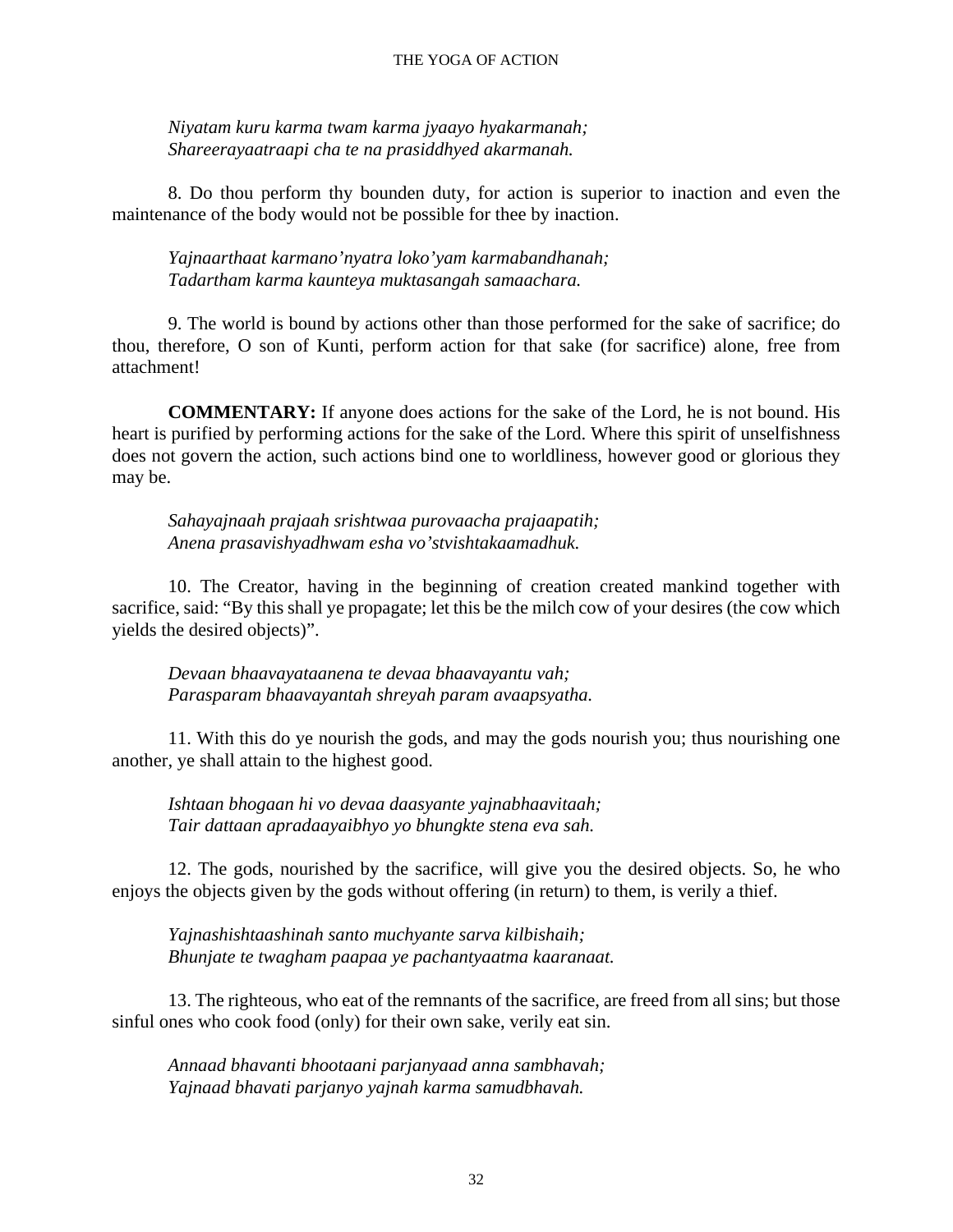14. From food come forth beings, and from rain food is produced; from sacrifice arises rain, and sacrifice is born of action.

*Karma brahmodbhavam viddhi brahmaakshara samudbhavam; Tasmaat sarvagatam brahma nityam yajne pratishthitam.*

15. Know thou that action comes from Brahma, and Brahma proceeds from the Imperishable. Therefore, the all-pervading (Brahma) ever rests in sacrifice.

*Evam pravartitam chakram naanuvartayateeha yah; Aghaayur indriyaaraamo mogham paartha sa jeevati.*

16. He who does not follow the wheel thus set revolving, who is of sinful life, rejoicing in the senses, he lives in vain, O Arjuna!

**COMMENTARY:** He who does not follow the wheel by studying the *Vedas* and performing the sacrifices prescribed therein, but who indulges only in sensual pleasures, lives in vain. He wastes his life.

*Yastwaatmaratir eva syaad aatmatriptashcha maanavah; Aatmanyeva cha santushtas tasya kaaryam na vidyate.*

17. But for that man who rejoices only in the Self, who is satisfied in the Self, who is content in the Self alone, verily there is nothing to do.

*Naiva tasya kritenaartho naakriteneha kashchana; Na chaasya sarvabhooteshu kashchidartha vyapaashrayah.*

18. For him there is no interest whatsoever in what is done or what is not done; nor does he depend on any being for any object.

**COMMENTARY:** The sage who rejoices in his own Self does not gain anything by doing any action. To him no real purpose is served by engaging in any action. No evil can touch him as a result of inaction. He does not lose anything by being inactive.

*Tasmaad asaktah satatam kaaryam karma samaachara; Asakto hyaacharan karma param aapnoti poorushah.*

19. Therefore, without attachment, do thou always perform action which should be done; for, by performing action without attachment man reaches the Supreme.

*Karmanaiva hi samsiddhim aasthitaa janakaadayah; Lokasangraham evaapi sampashyan kartum arhasi.*

20. Janaka and others attained perfection verily by action only; even with a view to the protection of the masses thou shouldst perform action.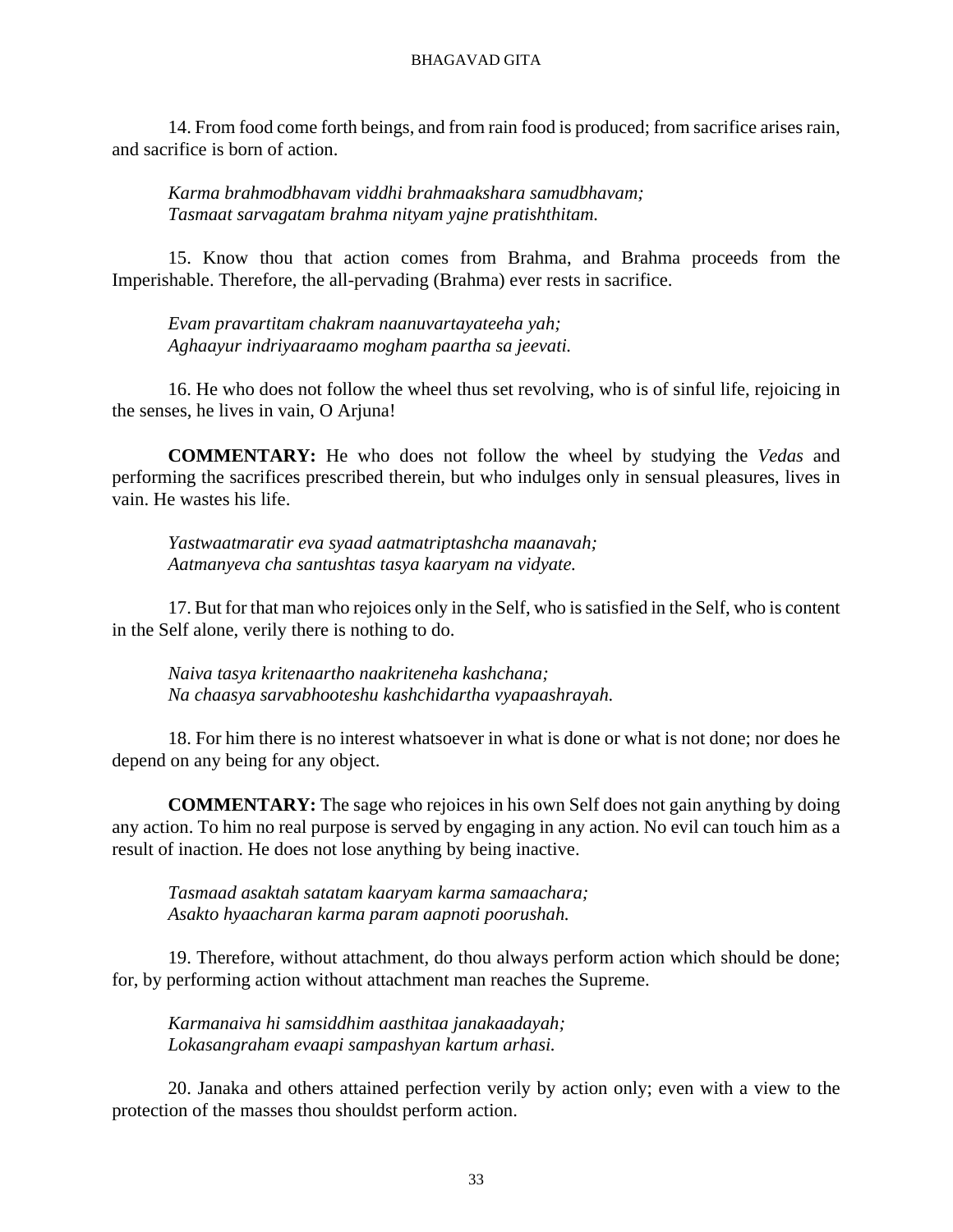*Yadyad aacharati shreshthas tattadevetaro janah; Sa yat pramaanam kurute lokas tad anuvartate.*

21. Whatsoever a great man does, that other men also do; whatever he sets up as the standard, that the world follows.

*Na me paarthaasti kartavyam trishu lokeshu kinchana; Naanavaaptam avaaptavyam varta eva cha karmani.*

22. There is nothing in the three worlds, O Arjuna, that should be done by Me, nor is there anything unattained that should be attained; yet I engage Myself in action!

*Yadi hyaham na varteyam jaatu karmanyatandritah; Mama vartmaanuvartante manushyaah paartha sarvashah.*

23. For, should I not ever engage Myself in action, unwearied, men would in every way follow My path, O Arjuna!

*Utseedeyur ime lokaa na kuryaam karma ched aham; Sankarasya cha kartaa syaam upahanyaam imaah prajaah.*

24. These worlds would perish if I did not perform action; I should be the author of confusion of castes and destruction of these beings.

*Saktaah karmanyavidwaamso yathaa kurvanti bhaarata; Kuryaad vidwaam stathaa saktash chikeershur lokasangraham.*

25. As the ignorant men act from attachment to action, O Bharata (Arjuna), so should the wise act without attachment, wishing the welfare of the world!

*Na buddhibhedam janayed ajnaanaam karmasanginaam; Joshayet sarva karmaani vidwaan yuktah samaacharan.*

26. Let no wise man unsettle the minds of ignorant people who are attached to action; he should engage them in all actions, himself fulfilling them with devotion.

*Prakriteh kriyamaanaani gunaih karmaani sarvashah; Ahamkaaravimoodhaatmaa kartaaham iti manyate.*

27. All actions are wrought in all cases by the qualities of Nature only. He whose mind is deluded by egoism thinks: "I am the doer".

**COMMENTARY:** Prakriti or Nature is that state in which the three Gunas exist in a state of equilibrium. When this equilibrium is disturbed, creation begins and the body, senses and mind are formed. The man who is deluded by egoism identifies the Self with the body, mind, the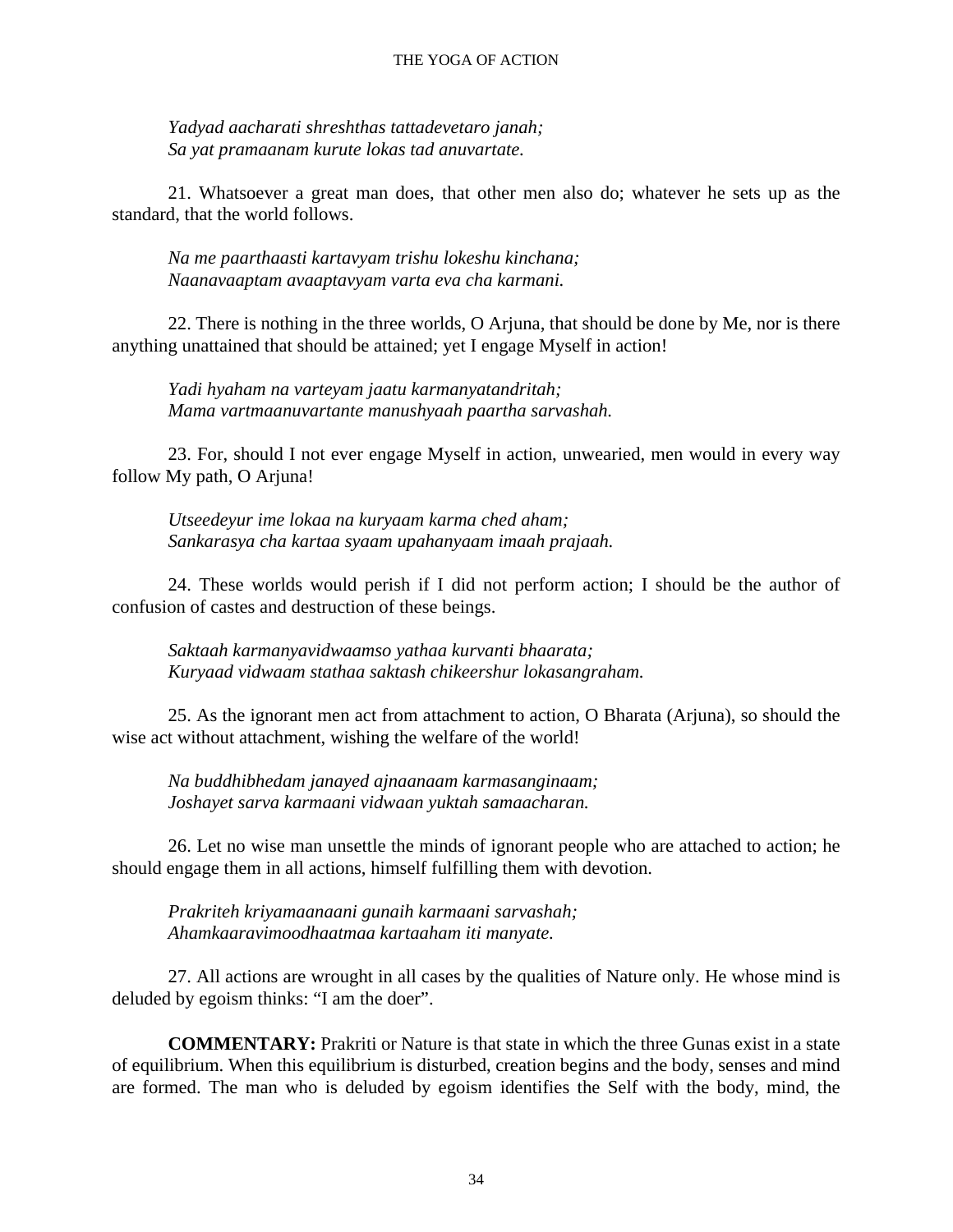life-force and the senses, and ascribes to the Self all the attributes of the body and the senses. In reality the Gunas of nature perform all actions.

*Tattwavittu mahaabaaho gunakarma vibhaagayoh; Gunaa guneshu vartanta iti matwaa na sajjate.*

28. But he who knows the truth, O mighty-armed Arjuna, about the divisions of the qualities and their functions, knowing that the Gunas as senses move amidst the Gunas as the sense-objects, is not attached.

*Prakriter gunasammoodhaah sajjante gunakarmasu; Taan akritsnavido mandaan kritsnavin na vichaalayet.*

29. Those deluded by the qualities of Nature are attached to the functions of the qualities. A man of perfect knowledge should not unsettle the foolish one of imperfect knowledge.

*Mayi sarvaani karmaani sannyasyaadhyaatma chetasaa; Niraasheer nirmamo bhootwaa yudhyaswa vigatajwarah.*

30. Renouncing all actions in Me, with the mind centred in the Self, free from hope and egoism, and from (mental) fever, do thou fight.

**COMMENTARY:** Surrender all actions to Me with the thought: "I perform all actions for the sake of the Lord only."

*Ye me matam idam nityam anutishthanti maanavaah; Shraddhaavanto'nasooyanto muchyante te'pi karmabhih.*

31. Those men who constantly practise this teaching of Mine with faith and without cavilling, they too are freed from actions.

*Ye twetad abhyasooyanto naanutishthanti me matam; Sarvajnaanavimoodhaam staan viddhi nashtaan achetasah.*

32. But those who carp at My teaching and do not practise it, deluded in all knowledge and devoid of discrimination, know them to be doomed to destruction.

*Sadrisham cheshtate swasyaah prakriter jnaanavaan api; Prakritim yaanti bhootaani nigrahah kim karishyati.*

33. Even a wise man acts in accordance with his own nature; beings will follow nature; what can restraint do?

**COMMENTARY:** Only the ignorant man comes under the sway of his natural propensities. The seeker after Truth who is endowed with the 'Four Means' and who constantly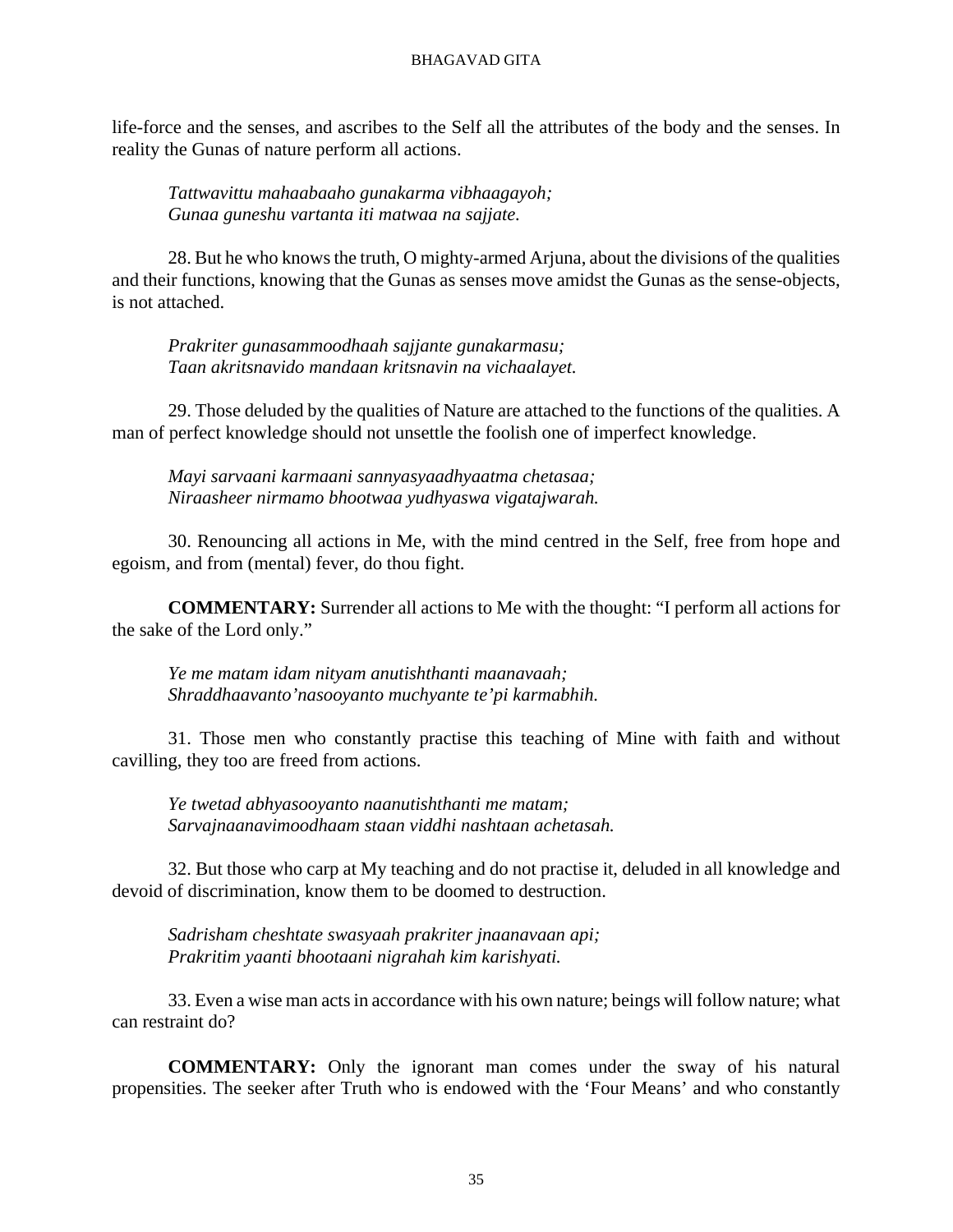#### THE YOGA OF ACTION

practises meditation, can easily control Nature if he rises above the sway of the pairs of opposites, like love and hate, etc.

*Indriyasyendriyasyaarthe raagadweshau vyavasthitau; Tayor na vasham aagacchet tau hyasya paripanthinau.*

34. Attachment and aversion for the objects of the senses abide in the senses; let none come under their sway, for they are his foes.

*Shreyaan swadharmo vigunah paradharmaat swanushthitaat; Swadharme nidhanam shreyah paradharmo bhayaavahah.*

35. Better is one's own duty, though devoid of merit, than the duty of another well discharged. Better is death in one's own duty; the duty of another is fraught with fear.

*Arjuna Uvaacha*: *Atha kena prayukto'yam paapam charati poorushah; Anicchann api vaarshneya balaad iva niyojitah.*

#### Arjuna said:

36. But impelled by what does man commit sin, though against his wishes, O Varshneya (Krishna), constrained, as it were, by force?

*Sri Bhagavaan Uvaacha*: *Kaama esha krodha esha rajoguna samudbhavah; Mahaashano mahaapaapmaa viddhyenam iha vairinam.*

#### The Blessed Lord said:

37. It is desire, it is anger born of the quality of Rajas, all-sinful and all-devouring; know this as the foe here (in this world).

*Dhoomenaavriyate vahnir yathaadarsho malena cha; Yatholbenaavrito garbhas tathaa tenedam aavritam.*

38. As fire is enveloped by smoke, as a mirror by dust, and as an embryo by the amnion, so is this enveloped by that.

*Aavritam jnaanam etena jnaanino nityavairinaa; Kaamaroopena kaunteya dushpoorenaanalena cha.*

39. O Arjuna, wisdom is enveloped by this constant enemy of the wise in the form of desire, which is unappeasable as fire!

*Indriyaani mano buddhir asyaadhishthaanam uchyate;*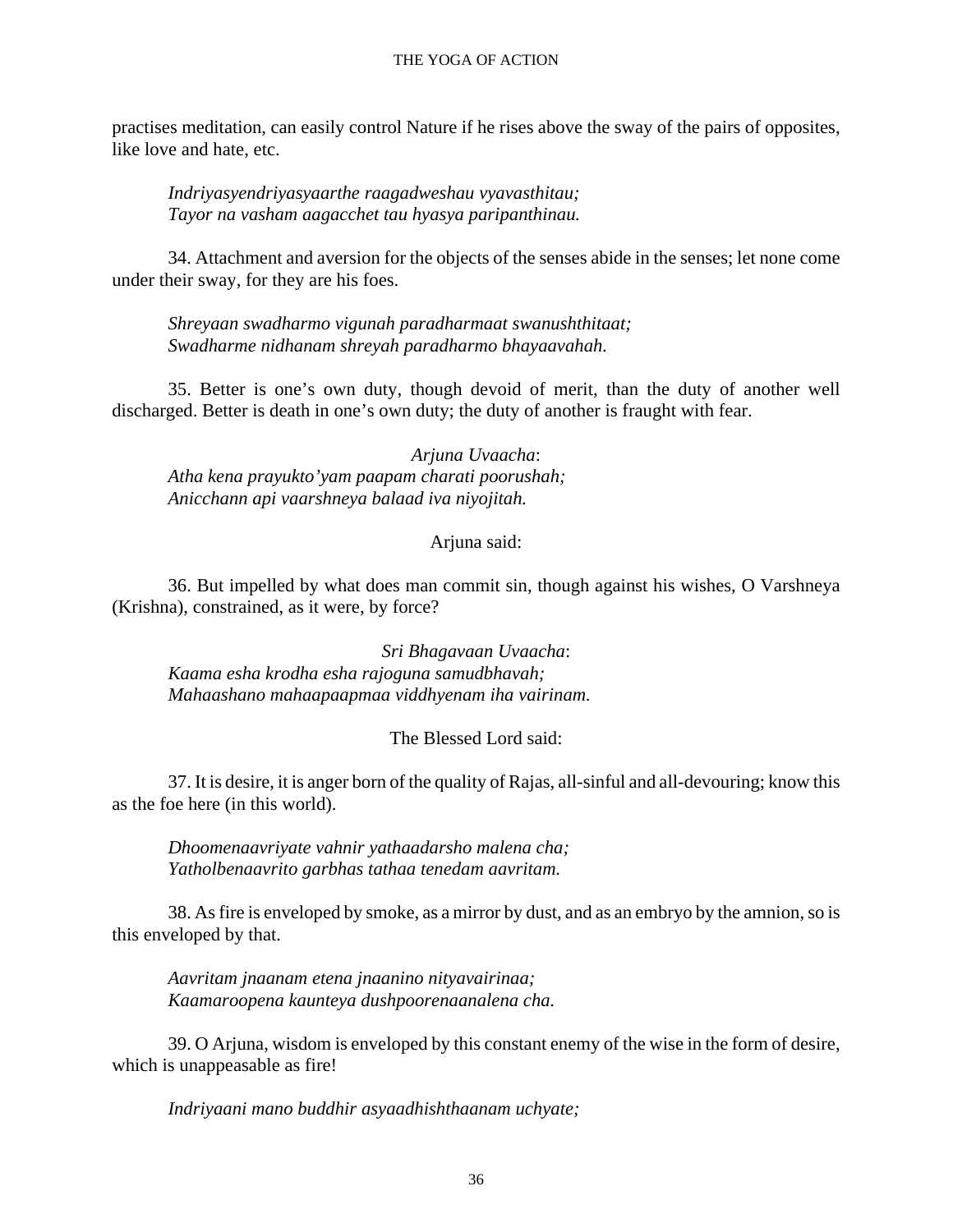*Etair vimohayatyesha jnaanam aavritya dehinam.*

40. The senses, mind and intellect are said to be its seat; through these it deludes the embodied by veiling his wisdom.

*Tasmaat twam indriyaanyaadau niyamya bharatarshabha; Paapmaanam prajahi hyenam jnaana vijnaana naashanam.*

41. Therefore, O best of the Bharatas (Arjuna), controlling the senses first, do thou kill this sinful thing (desire), the destroyer of knowledge and realisation!

*Indriyaani paraanyaahur indriyebhyah param manah; Manasastu paraa buddhir yo buddheh paratastu sah.*

42. They say that the senses are superior (to the body); superior to the senses is the mind; superior to the mind is the intellect; and one who is superior even to the intellect is He—the Self.

*Evam buddheh param buddhwaa samstabhyaatmaanam aatmanaa; Jahi shatrum mahaabaaho kaamaroopam duraasadam.*

43. Thus, knowing Him who is superior to the intellect and restraining the self by the Self, slay thou, O mighty-armed Arjuna, the enemy in the form of desire, hard to conquer!

**COMMENTARY:** Restrain the lower self by the higher Self. Subdue the lower mind by the higher mind. It is difficult to conquer desire because it is of a highly complex and incomprehensible nature. But a man of discrimination and dispassion, who does constant and intense Sadhana, can conquer it quite easily.

> *Hari Om Tat Sat Iti Srimad Bhagavadgeetaasoopanishatsu Brahmavidyaayaam Yogashaastre Sri Krishnaarjunasamvaade Karmayogo Naama Tritiyo'dhyaayah*

Thus in the *Upanishads* of the glorious *Bhagavad Gita,* the science of the Eternal, the scripture of Yoga, the dialogue between Sri Krishna and Arjuna, ends the third discourse entitled:

## **"The Yoga of Action"**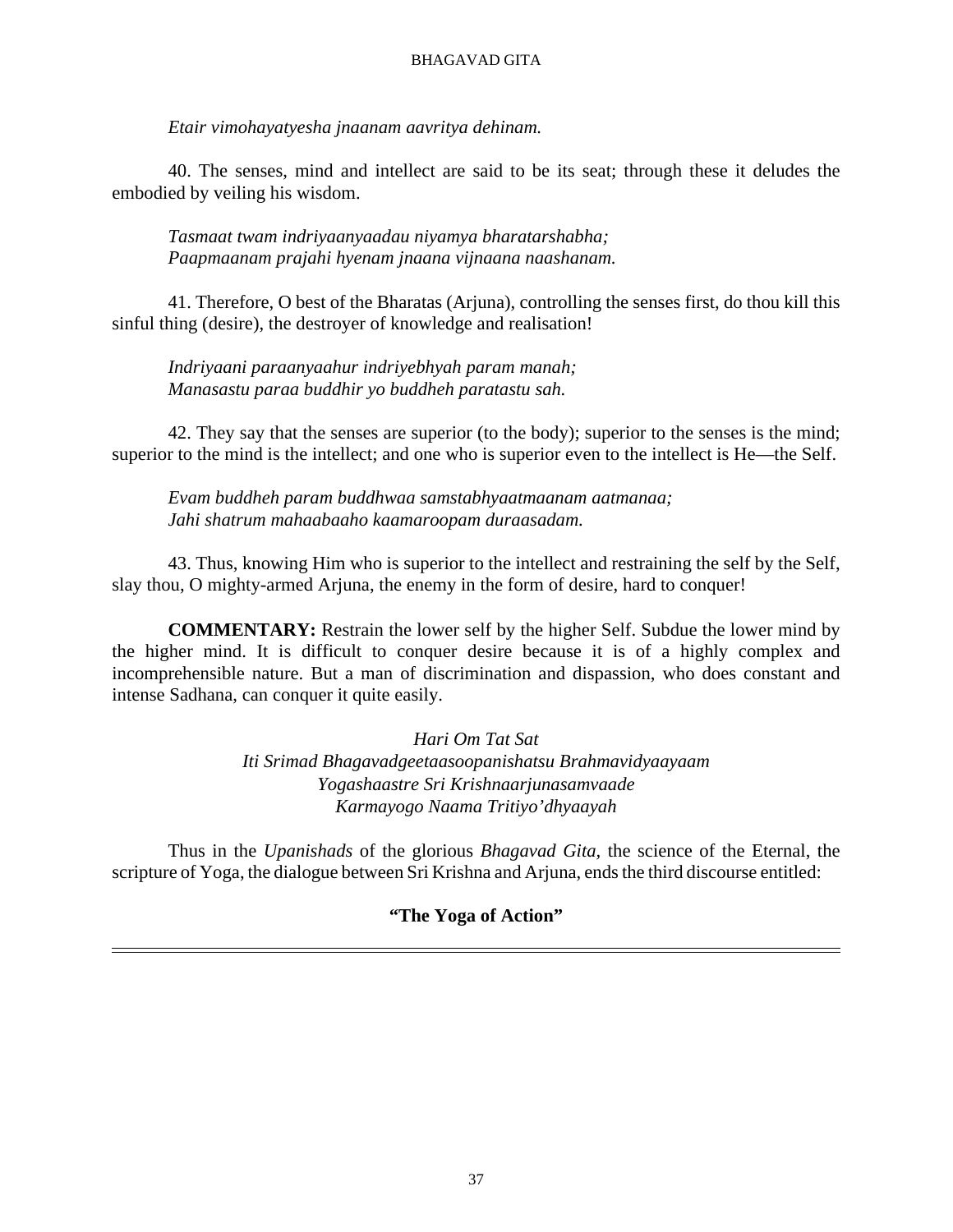#### THE YOGA OF WISDOM

## **IV**

# **THE YOGA OF WISDOM**

## **Summary of Fourth Discourse**

Lord Krishna declares that He is born from age to age, in order to raise man and take him to the Supreme. Whenever there is a prevalence of unrighteousness and the world is ruled by the forces of darkness, the Lord manifests Himself to destroy these adverse forces and to establish peace, order and harmony. Hence we see the appearance of the great saviours of the world.

What is the secret of Yogic action? This the Lord proceeds to explain to Arjuna. Even though one is not engaged in action, but if the mind is active with the idea of doership and egoism, then it is action in inaction. On the other hand, though engaged physically in intense action, if the idea of agency is absent, if one feels that Prakriti does everything, it is inaction in action. The liberated man is free from attachment and is always calm and serene though engaged in ceaseless action. He is unaffected by the pairs of opposites like joy and grief, success and failure.

One who has true union with the Lord is not subject to rebirth. He attains immortality. Such a union can only be achieved when one is free from attachment, fear and anger, being thoroughly purified by right knowledge. The Lord accepts the devotion of all, whatever path they may use to approach Him.

Various kinds of sacrifices are performed by those engaged in the path to God. Through the practice of these sacrifices the mind is purified and led Godward. Here also there must be the spirit of non-attachment to the fruits of actions.

Divine wisdom, according to Sri Krishna, should be sought at the feet of a liberated Guru, one who has realised the Truth. The aspirant should approach such a sage in a spirit of humility and devotion. God Himself manifests in the heart of the Guru and instructs the disciple. Having understood the Truth from the Guru by direct intuitive experience the aspirant is no longer deluded by ignorance.

The liberated aspirant directly beholds the Self in all beings and all beings in the Self. He cognises through internal experience or intuition that all beings, from the Creator down to a blade of grass, exist in his own Self and also in God.

Arjuna is given the most heartening assurance that divine wisdom liberates even the most sinful. When knowledge of the Self dawns, all actions with their results are burnt by the fire of that knowledge, just as fuel is burnt by fire. When there is no idea of egoism, when there is no desire for the fruits of one's actions, actions are no actions. They lose their potency.

In order to attain divine wisdom one must have supreme faith and devotion. Faith is therefore the most important qualification for a spiritual aspirant. The doubting mind is always led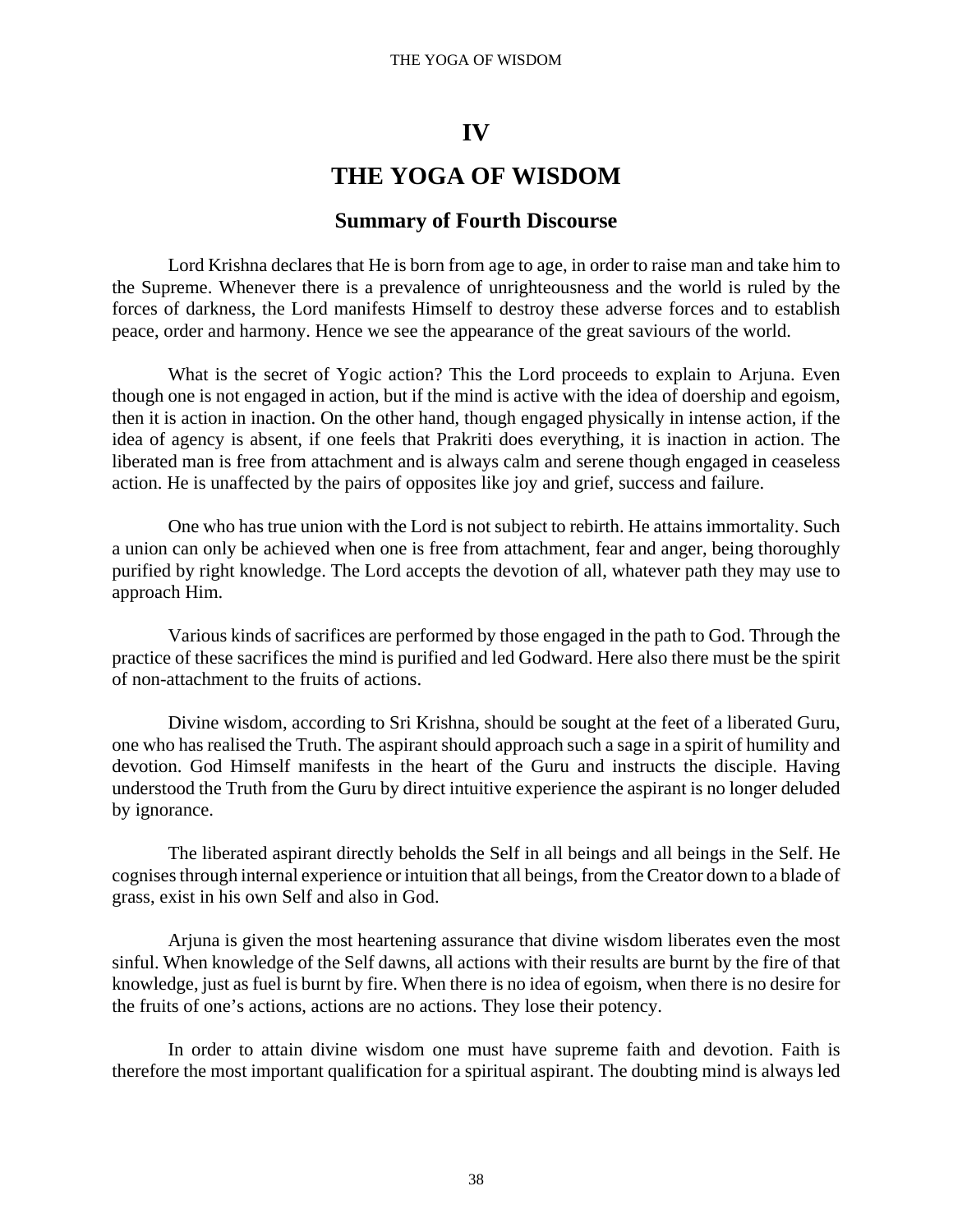astray from the right path. Faith ultimately confers divine knowledge, which removes ignorance once and for all.

Mere intellectual knowledge does not lead to liberation. It cannot grant one supreme peace and freedom. When one has achieved complete self-mastery and self-control, when one has intense faith and devotion, then true knowledge dawns within and one attains liberation and freedom from all weaknesses and sins.

The Lord concludes by emphasising that the soul that doubts goes to destruction. Without faith in oneself, in the scriptures and in the words of the preceptor, one cannot make any headway on the spiritual path. It is doubt that prevents one from engaging in spiritual Sadhana and realising the highest knowledge and bliss. By following the instructions of the Guru and through sincere service, one's doubts are rent asunder and divine knowledge manifests itself within. Spiritual progress then goes on at a rapid pace.

*Sri Bhagavaan Uvaacha*: *Imam vivaswate yogam proktavaan aham avyayam; Vivaswaan manave praaha manur ikshwaakave'braveet.*

The Blessed Lord said:

1. I taught this imperishable Yoga to Vivasvan; he told it to Manu; Manu proclaimed it to Ikshvaku.

*Evam paramparaa praaptam imam raajarshayo viduh; Sa kaaleneha mahataa yogo nashtah parantapa.*

2. This, handed down thus in regular succession, the royal sages knew. This Yoga, by a long lapse of time, has been lost here, O Parantapa (burner of foes)!

**COMMENTARY:** The royal sages were kings who at the same time possessed divine knowledge. They learnt this Yoga.

*Sa evaayam mayaa te'dya yogah proktah puraatanah; Bhakto'si me sakhaa cheti rahasyam hyetad uttamam.*

3. That same ancient Yoga has been today taught to thee by Me, for, thou art My devotee and friend; it is the supreme secret.

**COMMENTARY:** This ancient Yoga consists of profound and subtle teachings. Hence it is the supreme secret which the Lord reveals to Arjuna.

*Arjuna Uvaacha*: *Aparam bhavato janma param janma vivaswatah;*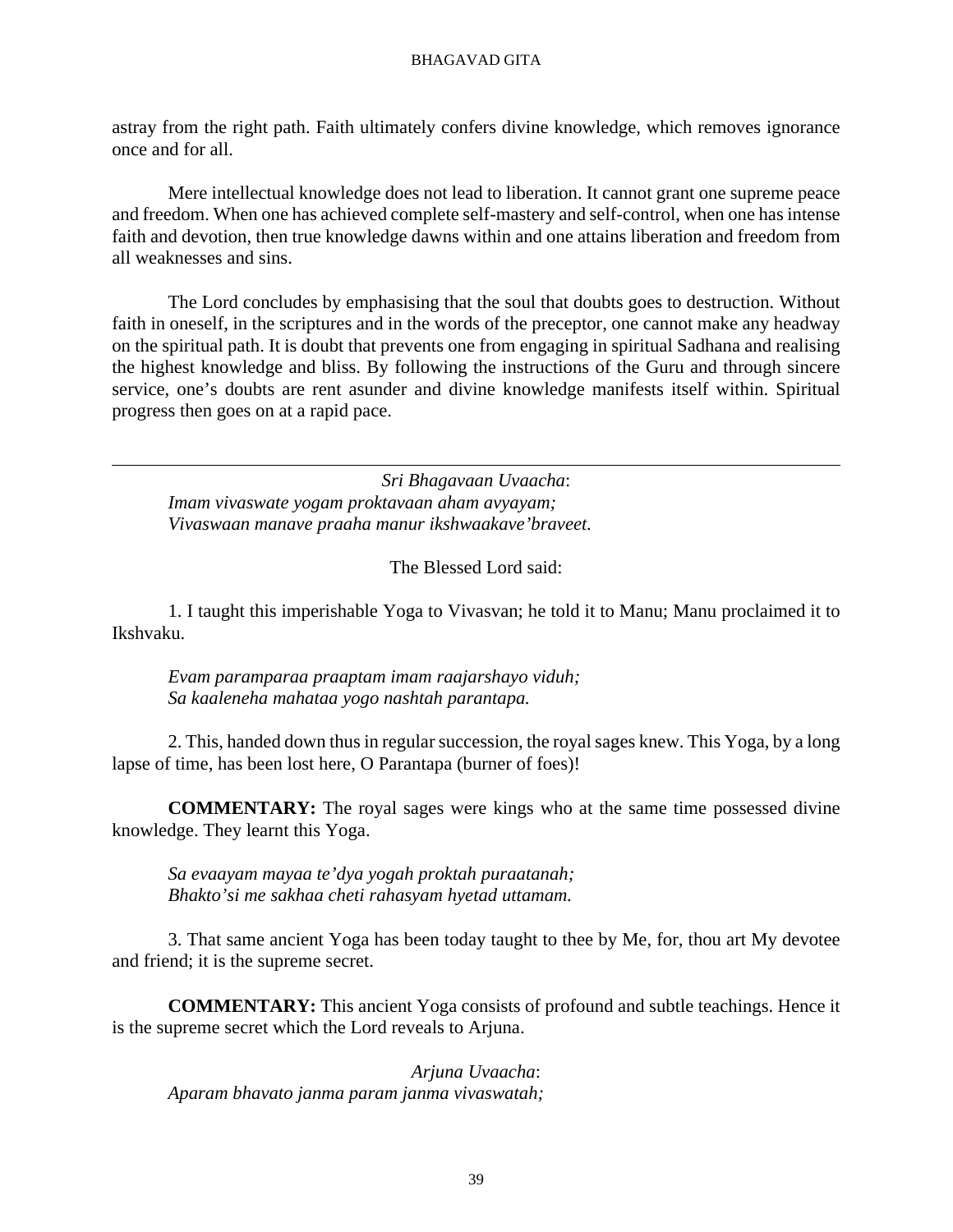#### THE YOGA OF WISDOM

*Katham etadvijaaneeyaam twam aadau proktavaan iti.* Arjuna said:

4. Later on was Thy birth, and prior to it was the birth of Vivasvan (the Sun); how am I to understand that Thou didst teach this Yoga in the beginning?

*Sri Bhagavaan Uvaacha*: *Bahooni me vyateetaani janmaani tava chaarjuna; Taanyaham veda sarvaani na twam vettha parantapa.*

The Blessed Lord said:

5. Many births of Mine have passed, as well as of thine, O Arjuna! I know them all but thou knowest not, O Parantapa!

*Ajo'pi sannavyayaatmaa bhootaanaam eeshwaro'pi san; Prakritim swaam adhishthaaya sambhavaamyaatmamaayayaa.*

6. Though I am unborn and of imperishable nature, and though I am the Lord of all beings, yet, ruling over My own Nature, I am born by My own Maya.

*Yadaa yadaa hi dharmasya glaanir bhavati bhaarata; Abhyutthaanam adharmasya tadaatmaanam srijaamyaham.*

7. Whenever there is a decline of righteousness, O Arjuna, and rise of unrighteousness, then I manifest Myself!

**COMMENTARY:** That which elevates a man and helps him to reach the goal of life and attain knowledge is Dharma (righteousness); that which drags him into worldliness is unrighteousness. That which helps a man to attain liberation is Dharma; that which makes him irreligious is Adharma or unrighteousness.

*Paritraanaaya saadhoonaam vinaashaaya cha dushkritaam; Dharma samsthaapanaarthaaya sambhavaami yuge yuge.*

8. For the protection of the good, for the destruction of the wicked, and for the establishment of righteousness, I am born in every age.

*Janma karma cha me divyam evam yo vetti tattwatah; Tyaktwa deham punarjanma naiti maameti so'rjuna.*

9. He who thus knows in true light My divine birth and action, after having abandoned the body is not born again; he comes to Me, O Arjuna!

*Veetaraagabhayakrodhaa manmayaa maam upaashritaah; Bahavo jnaana tapasaa pootaa madbhaavam aagataah.*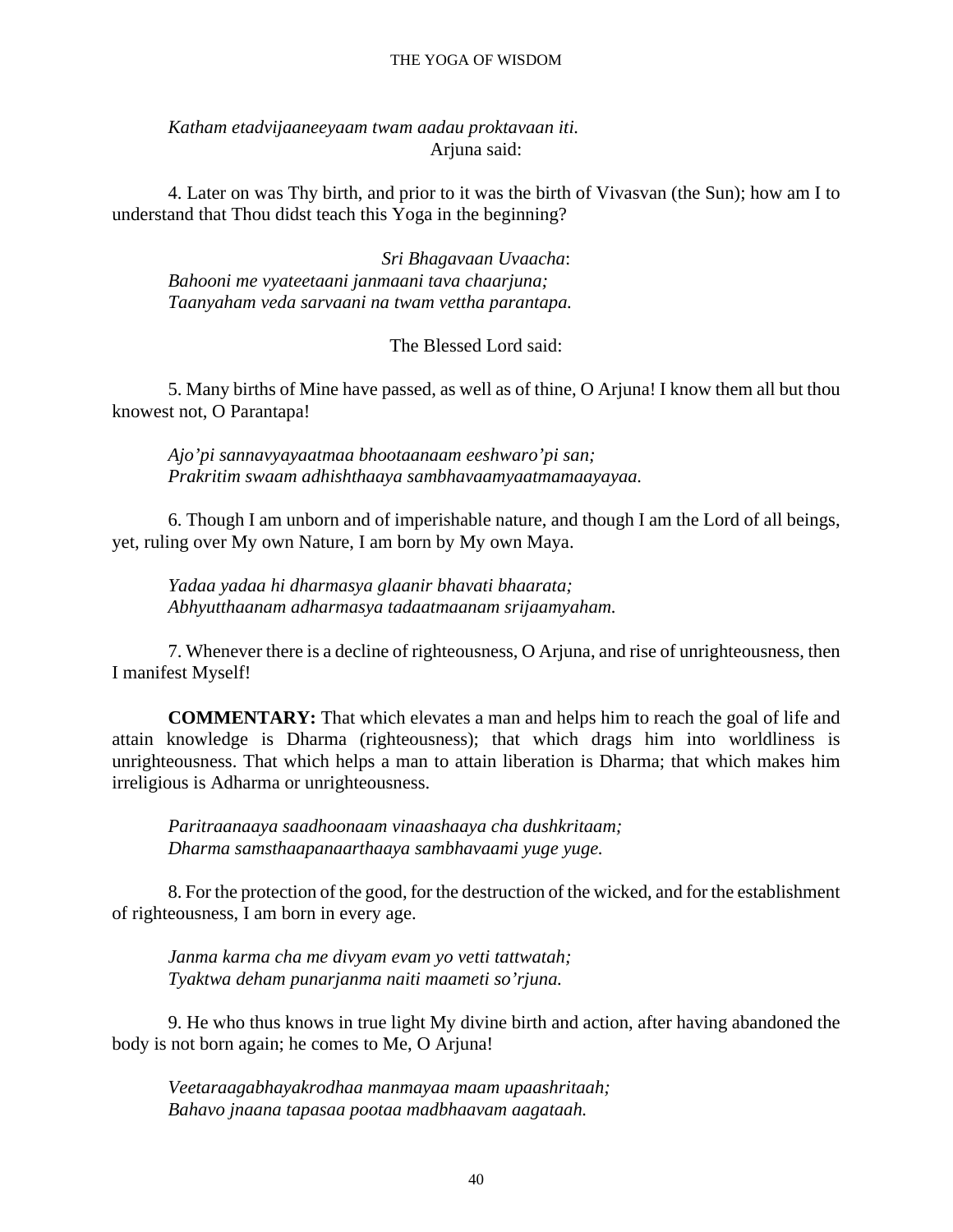10. Freed from attachment, fear and anger, absorbed in Me, taking refuge in Me, purified by the fire of knowledge, many have attained to My Being.

*Ye yathaa maam prapadyante taamstathaiva bhajaamyaham; Mama vartmaanuvartante manushyaah paartha sarvashah.*

11. In whatever way men approach Me, even so do I reward them; My path do men tread in all ways, O Arjuna!

*Kaangkshantah karmanaam siddhim yajanta iha devataah; Kshipram hi maanushe loke siddhir bhavati karmajaa.*

12. Those who long for success in action in this world sacrifice to the gods, because success is quickly attained by men through action.

*Chaaturvarnyam mayaa srishtam gunakarma vibhaagashah; Tasya kartaaram api maam viddhyakartaaram avyayam.*

13. The fourfold caste has been created by Me according to the differentiation of Guna and Karma; though I am the author thereof, know Me as the non-doer and immutable.

**COMMENTARY:** The four castes are Brahmana, Kshatriya, Vaisya and Sudra. This division is according to the Guna and Karma. Guna is quality. Karma is the kind of work. Both Guna and Karma determine the caste of a man.

In a Brahmana, Sattwa predominates. He possesses serenity, purity, self-restraint, straightforwardness and devotion.

In a Kshatriya, Rajas predominates. He possesses prowess, splendour, firmness, dexterity, generosity and rulership.

In a Vaisya, Rajas predominates and Tamas is subordinate to Rajas. He does the duty of ploughing, protection of cattle and trade.

In a Sudra, Tamas predominates and Rajas is subordinate to the quality of Tamas. He renders service to the other three castes. Human temperaments and tendencies vary according to the Gunas.

*Na maam karmaani limpanti na me karmaphale sprihaa; Iti maam yo'bhijaanaati karmabhir na sa badhyate.*

14. Actions do not taint Me, nor have I a desire for the fruits of actions. He who knows Me thus is not bound by actions.

*Evam jnaatwaa kritam karma poorvair api mumukshubhih; Kuru karmaiva tasmaat twam poorvaih poorvataram kritam.*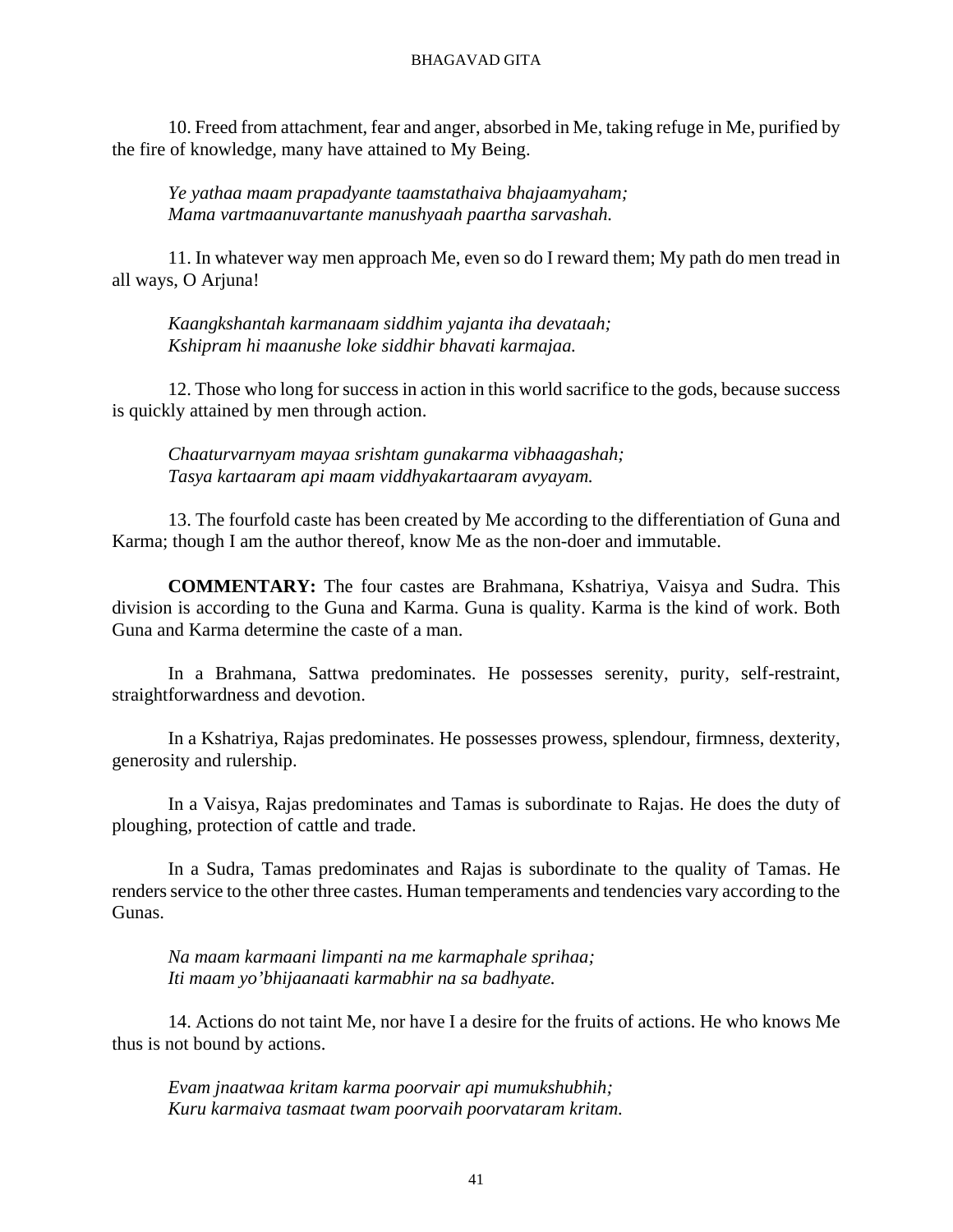15. Having known this, the ancient seekers after freedom also performed actions; therefore, do thou perform actions as did the ancients in days of yore.

*Kim karma kim akarmeti kavayo'pyatra mohitaah; Tat te karma pravakshyaami yajjnaatwaa mokshyase'shubhaat.*

16. What is action? What is inaction? As to this even the wise are confused. Therefore, I shall teach thee such action (the nature of action and inaction), by knowing which thou shalt be liberated from the evil (of Samsara, the world of birth and death).

*Karmano hyapi boddhavyam boddhavyam cha vikarmanah; Akarmanashcha boddhavyam gahanaa karmano gatih.*

17. For, verily the true nature of action (enjoined by the scriptures) should be known, also (that) of forbidden (or unlawful) action, and of inaction; hard to understand is the nature (path) of action.

*Karmanyakarma yah pashyed akarmani cha karma yah; Sa buddhimaan manushyeshu sa yuktah kritsnakarmakrit.*

18. He who seeth inaction in action and action in inaction, he is wise among men; he is a Yogi and performer of all actions.

**COMMENTARY:** It is the idea of agency, the idea of "I am the doer" that binds man to worldliness. If this idea vanishes, action is no action at all. It does not bind one to worldliness. This is inaction in action. But if a man sits quietly, thinking of actions and that he is their doer, he is ever doing actions. This is referred to as action in inaction.

*Yasya sarve samaarambhaah kaamasankalpa varjitaah; Jnaanaagni dagdhakarmaanam tam aahuh panditam budhaah.*

19. He whose undertakings are all devoid of desires and (selfish) purposes, and whose actions have been burnt by the fire of knowledge,—him the wise call a sage.

*Tyaktwaa karmaphalaasangam nityatripto niraashrayah; Karmanyabhipravritto'pi naiva kinchit karoti sah.*

20. Having abandoned attachment to the fruit of the action, ever content, depending on nothing, he does not do anything though engaged in activity.

*Niraasheer yatachittaatmaa tyaktasarvaparigrahah; Shaareeram kevalam karma kurvannaapnoti kilbisham.*

21. Without hope and with the mind and the self controlled, having abandoned all greed, doing mere bodily action, he incurs no sin.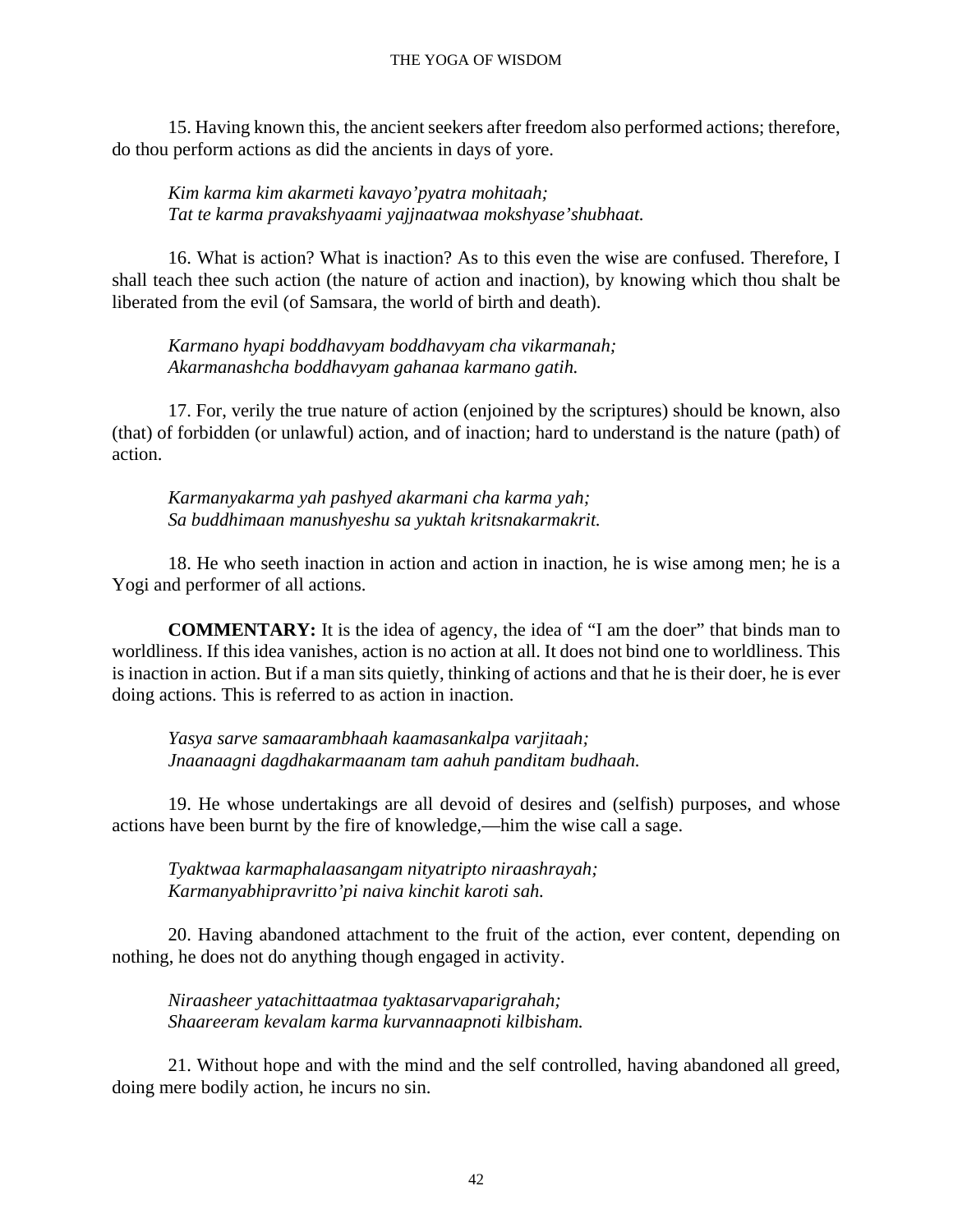*Yadricchaalaabhasantushto dwandwaateeto vimatsarah; Samah siddhaavasiddhau cha kritwaapi na nibadhyate.*

22. Content with what comes to him without effort, free from the pairs of opposites and envy, even-minded in success and failure, though acting, he is not bound.

*Gatasangasya muktasya jnaanaavasthitachetasah; Yajnaayaacharatah karma samagram pravileeyate.*

23. To one who is devoid of attachment, who is liberated, whose mind is established in knowledge, who works for the sake of sacrifice (for the sake of God), the whole action is dissolved.

*Brahmaarpanam brahmahavirbrahmaagnau brahmanaa hutam; Brahmaiva tena gantavyam brahmakarmasamaadhinaa.*

24. Brahman is the oblation; Brahman is the melted butter (ghee); by Brahman is the oblation poured into the fire of Brahman; Brahman verily shall be reached by him who always sees Brahman in action.

**COMMENTARY:** This is wisdom-sacrifice, wherein the idea of Brahman is substituted for the ideas of the instrument and other accessories of action, the idea of action itself and its results. By having such an idea the whole action melts away.

*Daivam evaapare yajnam yoginah paryupaasate; Brahmaagnaavapare yajnam yajnenaivopajuhwati.*

25. Some Yogis perform sacrifice to the gods alone, while others (who have realised the Self) offer the Self as sacrifice by the Self in the fire of Brahman alone.

*Shrotraadeeneendriyaanyanye samyamaagnishu juhwati; Shabdaadeen vishayaananya indriyaagnishu juhwati.*

26. Some again offer hearing and other senses as sacrifice in the fire of restraint; others offer sound and various objects of the senses as sacrifice in the fire of the senses.

*Sarvaaneendriya karmaani praanakarmaani chaapare; Aatmasamyamayogaagnau juhwati jnaanadeepite.*

27. Others again sacrifice all the functions of the senses and those of the breath (vital energy or Prana) in the fire of the Yoga of self-restraint kindled by knowledge.

*Dravyayajnaas tapoyajnaa yogayajnaastathaapare; Swaadhyaayajnaana yajnaashcha yatayah samshitavrataah.*

28. Some again offer wealth, austerity and Yoga as sacrifice, while the ascetics of self-restraint and rigid vows offer study of scriptures and knowledge as sacrifice.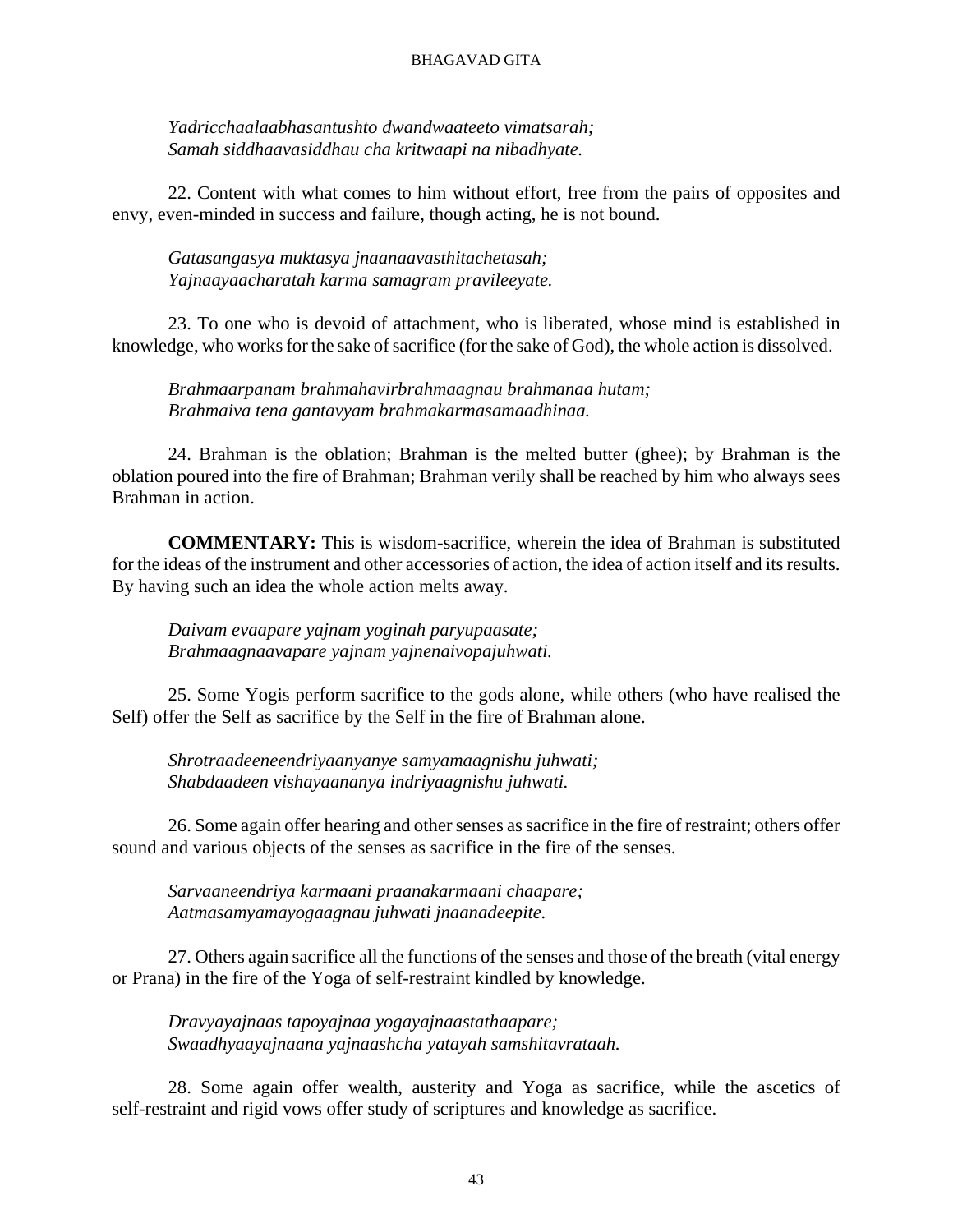#### THE YOGA OF WISDOM

*Apaane juhwati praanam praane'paanam tathaa'pare; Praanaapaana gatee ruddhwaa praanaayaamaparaayanaah.*

29. Others offer as sacrifice the outgoing breath in the incoming, and the incoming in the outgoing, restraining the courses of the outgoing and the incoming breaths, solely absorbed in the restraint of the breath.

**COMMENTARY:** Some Yogis practise inhalation, some practise exhalation, and some retention of breath. This is Pranayama.

*Apare niyataahaaraah praanaan praaneshu juhwati; Sarve'pyete yajnavido yajnakshapita kalmashaah.*

30. Others who regulate their diet offer life-breaths in life-breaths; all these are knowers of sacrifice, whose sins are all destroyed by sacrifice.

*Yajnashishtaamritabhujo yaanti brahma sanaatanam; Naayam loko'styayajnasya kuto'nyah kurusattama.*

31. Those who eat the remnants of the sacrifice, which are like nectar, go to the eternal Brahman. This world is not for the man who does not perform sacrifice; how then can he have the other, O Arjuna?

**COMMENTARY:** They go to the eternal Brahman after attaining knowledge of the Self through purification of the mind by performing the above sacrifices. He who does not perform any of these is not fit even for this miserable world. How then can he hope to get a better world than this?

*Evam bahuvidhaa yajnaa vitataa brahmano mukhe; Karmajaan viddhi taan sarvaan evam jnaatwaa vimokshyase.*

32. Thus, various kinds of sacrifices are spread out before Brahman (literally at the mouth or face of Brahman). Know them all as born of action, and knowing thus, thou shalt be liberated.

*Shreyaan dravyamayaadyajnaaj jnaanayajnah parantapa; Sarvam karmaakhilam paartha jnaane parisamaapyate.*

33. Superior is wisdom-sacrifice to sacrifice with objects, O Parantapa! All actions in their entirety, O Arjuna, culminate in knowledge!

*Tadviddhi pranipaatena pariprashnena sevayaa; Upadekshyanti te jnaanam jnaaninas tattwadarshinah.*

34. Know that by long prostration, by question and by service, the wise who have realised the Truth will instruct thee in (that) knowledge.

*Yajjnaatwaa na punarmoham evam yaasyasi paandava;*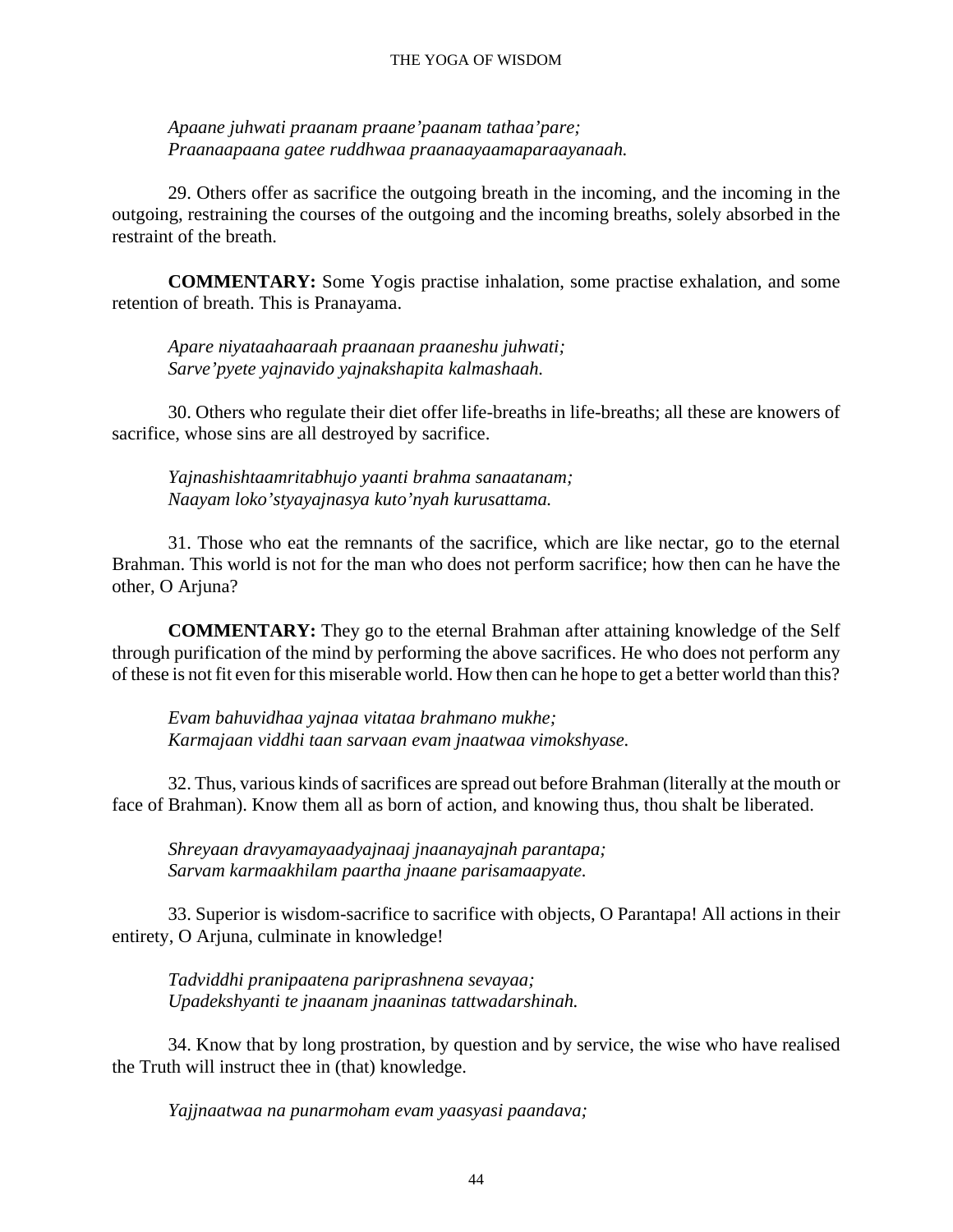*Yena bhootaanyasheshena drakshyasyaatmanyatho mayi.*

35. Knowing that, thou shalt not, O Arjuna, again become deluded like this; and by that thou shalt see all beings in thy Self and also in Me!

*Api chedasi paapebhyah sarvebhyah paapakrittamah; Sarvam jnaanaplavenaiva vrijinam santarishyasi.*

36. Even if thou art the most sinful of all sinners, yet thou shalt verily cross all sins by the raft of knowledge.

**COMMENTARY:** One can overcome sin through Self-knowledge.

*Yathaidhaamsi samiddho'gnir bhasmasaat kurute'rjuna; Jnaanaagnih sarvakarmaani bhasmasaat kurute tathaa.*

37. As the blazing fire reduces fuel to ashes, O Arjuna, so does the fire of knowledge reduce all actions to ashes!

*Na hi jnaanena sadrisham pavitram iha vidyate; Tat swayam yogasamsiddhah kaalenaatmani vindati.*

38. Verily there is no purifier in this world like knowledge. He who is perfected in Yoga finds it in the Self in time.

*Shraddhaavaan labhate jnaanam tatparah samyatendriyah; Jnaanam labdhvaa paraam shaantim achirenaadhigacchati.*

39. The man who is full of faith, who is devoted to it, and who has subdued all the senses, obtains (this) knowledge; and, having obtained the knowledge, he goes at once to the supreme peace.

*Ajnashchaashraddhadhaanashcha samshayaatmaa vinashyati; Naayam loko'sti na paro na sukham samshayaatmanah.*

40. The ignorant, the faithless, the doubting self proceeds to destruction; there is neither this world nor the other nor happiness for the doubting.

*Yogasannyasta karmaanam jnaanasamcchinnasamshayam; Aatmavantam na karmaani nibadhnanti dhananjaya.*

41. He who has renounced actions by Yoga, whose doubts are rent asunder by knowledge, and who is self-possessed,—actions do not bind him, O Arjuna!

*Tasmaad ajnaanasambhootam hritstham jnaanaasinaatmanah; Cchittwainam samshayam yogam aatishthottishtha bhaarata.*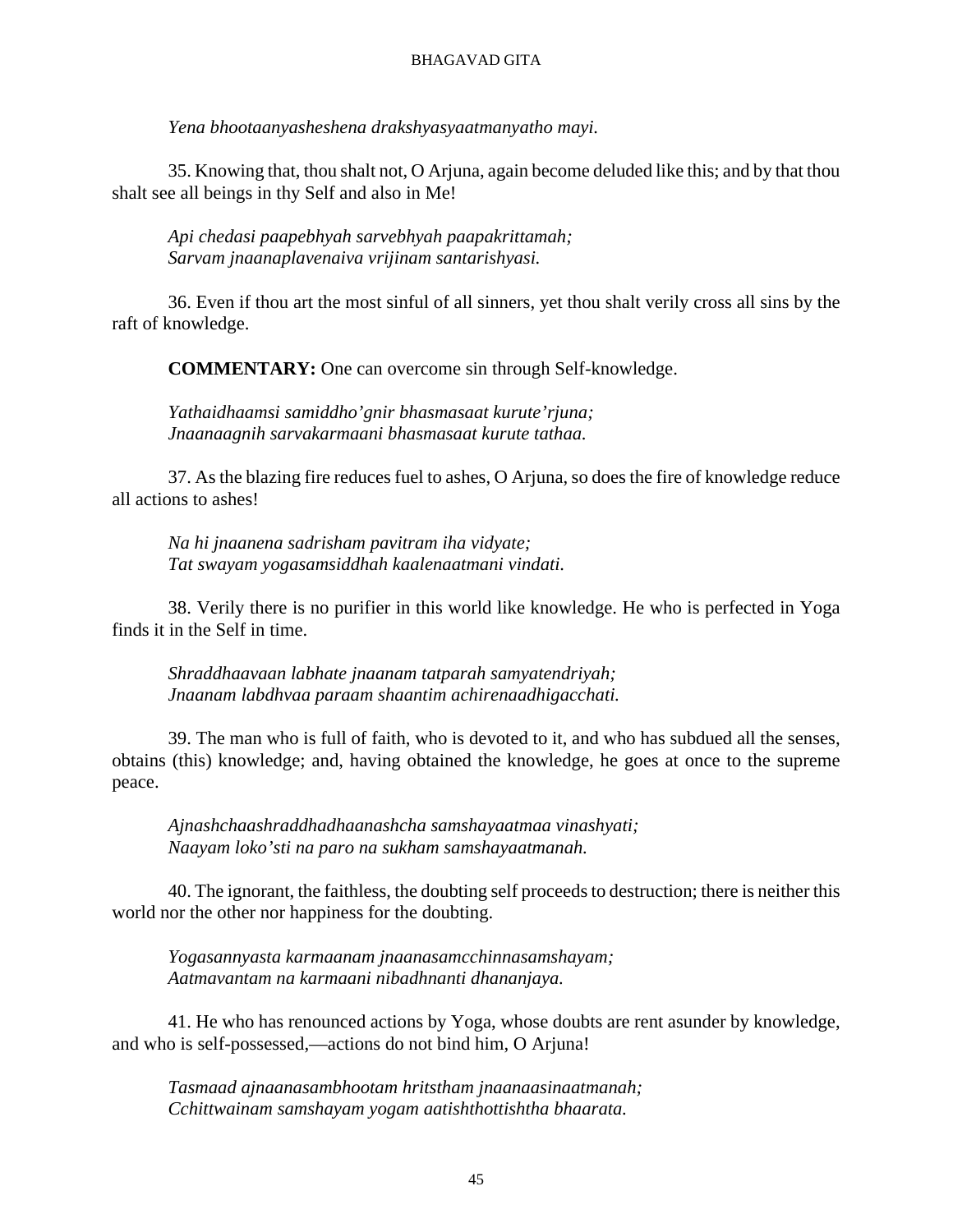42. Therefore, with the sword of knowledge (of the Self) cut asunder the doubt of the self born of ignorance, residing in thy heart, and take refuge in Yoga; arise, O Arjuna!

> *Hari Om Tat Sat Iti Srimad Bhagavadgeetaasoopanishatsu Brahmavidyaayaam Yogashaastre Sri Krishnaarjunasamvaade Jnaanavibhaagayogo Naama Chaturtho'dhyaayah*

Thus in the *Upanishads* of the glorious *Bhagavad Gita,* the science of the Eternal, the scripture of Yoga, the dialogue between Sri Krishna and Arjuna, ends the fourth discourse entitled:

**"The Yoga of Wisdom"**

## **V**

# **THE YOGA OF RENUNCIATION OF ACTION**

## **Summary of Fifth Discourse**

In spite of Sri Krishna's clear instructions, Arjuna still seems to be bewildered. He wants to know conclusively which is superior, the path of action or the path of renunciation of action.

The Lord says that both the paths lead to the highest goal of God-realisation. In both cases the final realisation of the Atman is the aim, but the path of Karma Yoga is superior. Actually there is no real difference between the two.

Krishna further asserts that perfection can be attained and one can be established in the Atman only after the mind has been purified through the performance of selfless action. The Karma Yogi who is aware of the Atman and who is constantly engaged in action knows that although the intellect, mind and senses are active, he does not do anything. He is a spectator of everything. He dedicates all his actions to the Lord and thus abandons attachment, ever remaining pure and unaffected. He surrenders himself completely to the Divine Shakti. Having completely rooted out all desires, attachments and the ego, he is not born again.

The sage who has realised Brahman and is always absorbed in It does not have any rebirth. Such a sage sees Brahman within and without—within as the static and transcendent Brahman, and without as the entire universe. He sees the one Self in all beings and creatures—in a cow, an elephant, and even in a dog and an outcaste. He is ever free from joy and grief and enjoys eternal peace and happiness. He does not depend upon the senses for his satisfaction. On the other hand the enjoyments of the senses are generators of pain. They are impermanent. Sri Krishna reminds Arjuna that desire is the main cause of pain and suffering. It is the cause of anger. Therefore, the aspirant should try to eradicate desire and anger if he is to reach the Supreme.

The Lord concludes by describing how to control the senses, mind and intellect by concentrating between the eyebrows and practising Pranayama. One who has achieved perfect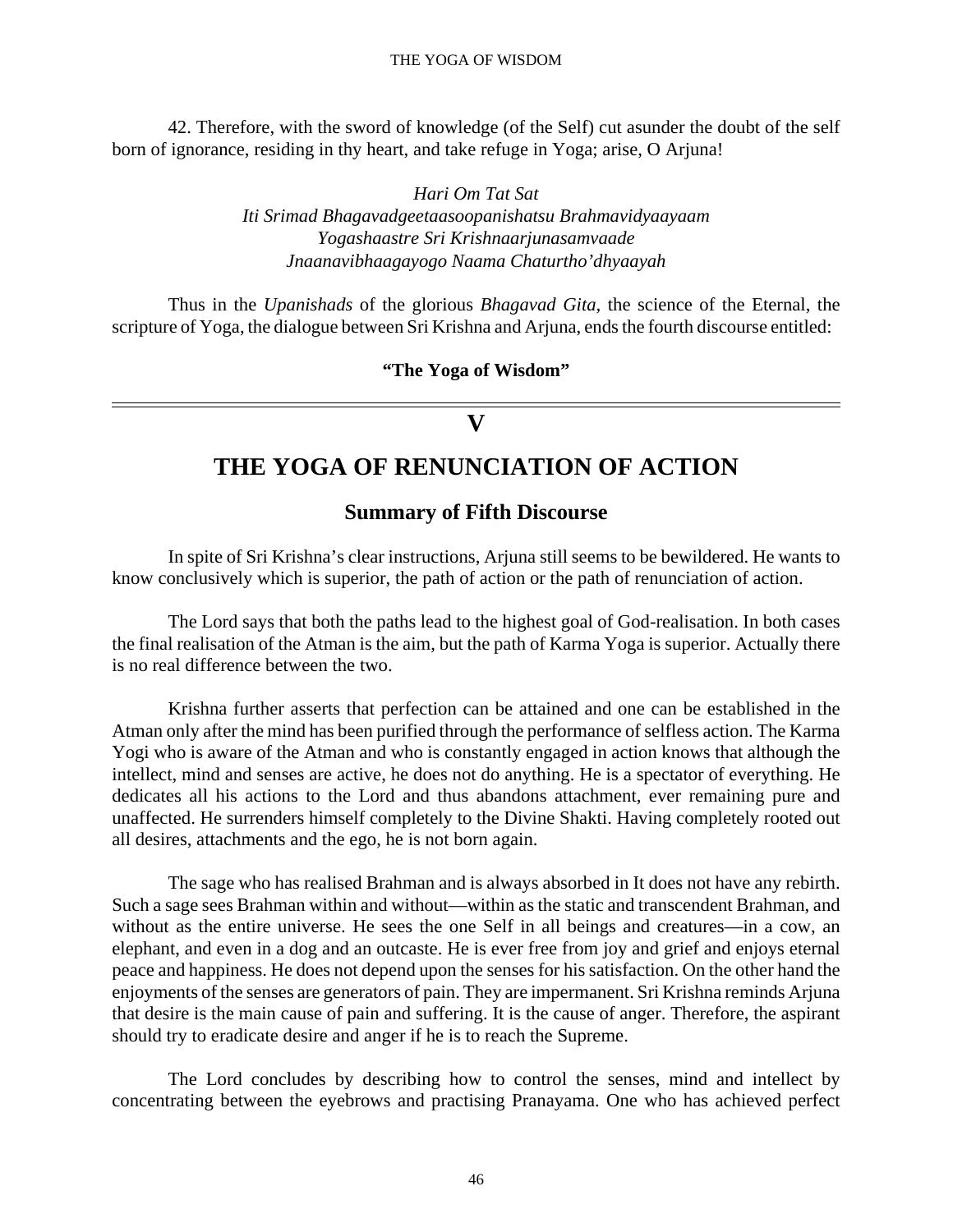control of the outgoing senses and is freed from desire, anger and fear attains liberation and enjoys perfect peace.

*Arjuna Uvaacha*: *Sannyaasam karmanaam krishna punar yogam cha shamsasi; Yacchreya etayorekam tanme broohi sunishchitam.*

Arjuna said:

1. Renunciation of actions, O Krishna, Thou praisest, and again Yoga! Tell me conclusively which is the better of the two.

*Sri Bhagavaan Uvaacha*: *Sannyaasah karmayogashcha nihshreyasakaraa vubhau; Tayostu karmasannyaasaat karmayogo vishishyate.*

The Blessed Lord said:

2. Renunciation and the Yoga of action both lead to the highest bliss; but of the two, the Yoga of action is superior to the renunciation of action.

*Jneyah sa nityasannyaasi yo na dweshti na kaangkshati; Nirdwandwo hi mahaabaaho sukham bandhaat pramuchyate.*

3. He should be known as a perpetual Sannyasin who neither hates nor desires; for, free from the pairs of opposites, O mighty-armed Arjuna, he is easily set free from bondage!

**COMMENTARY:** A man does not become a Sannyasin by merely giving up actions due to laziness, ignorance, some family quarrel or calamity or unemployment. A true Sannyasin is one who has neither attachment nor aversion to anything. Physical renunciation of objects is no renunciation at all. What is wanted is the renunciation of egoism and desires.

*Saankhyayogau prithagbaalaah pravadanti na panditaah; Ekam apyaasthitah samyag ubhayor vindate phalam.*

4. Children, not the wise, speak of knowledge and the Yoga of action or the performance of action as though they are distinct and different; he who is truly established in one obtains the fruits of both.

*Yatsaankhyaih praapyate sthaanam tad yogair api gamyate; Ekam saankhyam cha yogam cha yah pashyati sa pashyati.*

5. That place which is reached by the Sankhyas or the Jnanis is reached by the (Karma) Yogis. He sees who sees knowledge and the performance of action (Karma Yoga) as one.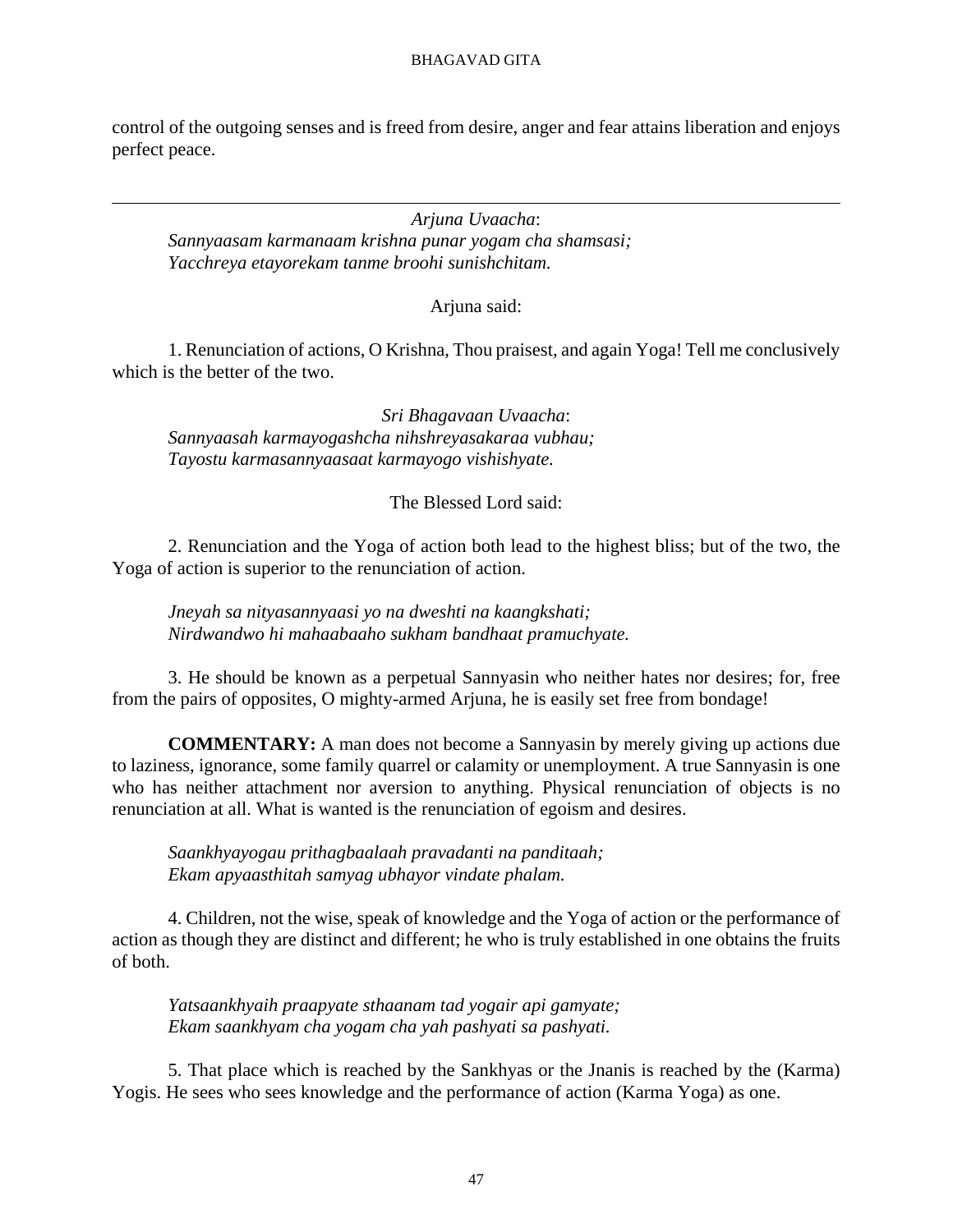*Sannyaasastu mahaabaaho duhkham aaptuma yogatah; Yogayukto munir brahma na chirenaadhigacchati.*

6. But renunciation, O mighty-armed Arjuna, is hard to attain without Yoga; the Yoga-harmonised sage proceeds quickly to Brahman!

*Yogayukto vishuddhaatmaa vijitaatmaa jitendriyah; Sarvabhootaatmabhootaatmaa kurvannapi na lipyate.*

7. He who is devoted to the path of action, whose mind is quite pure, who has conquered the self, who has subdued his senses and who has realised his Self as the Self in all beings, though acting, he is not tainted.

*Naiva kinchit karomeeti yukto manyeta tattwavit; Pashyan shrunvan sprishan jighran nashnan gacchan swapan shwasan.*

8. "I do nothing at all"—thus will the harmonised knower of Truth think—seeing, hearing, touching, smelling, eating, going, sleeping, breathing,

*Pralapan visrijan grihnan nunmishan nimishannapi; Indriyaaneendriyaartheshu vartanta iti dhaarayan.*

9. Speaking, letting go, seizing, opening and closing the eyes—convinced that the senses move among the sense-objects.

**COMMENTARY:** The liberated sage always remains as a witness of the activities of the senses as he identifies himself with the Self.

*Brahmanyaadhaaya karmaani sangam tyaktwaa karoti yah; Lipyate na sa paapena padmapatram ivaambhasaa.*

10. He who performs actions, offering them to Brahman and abandoning attachment, is not tainted by sin as a lotus leaf by water.

*Kaayena manasaa buddhyaa kevalair indriyair api; Yoginah karma kurvanti sangam tyaktwaatmashuddhaye.*

11. Yogis, having abandoned attachment, perform actions only by the body, mind, intellect and also by the senses, for the purification of the self.

*Yuktah karmaphalam tyaktwaa shaantim aapnoti naishthikeem; Ayuktah kaamakaarena phale sakto nibadhyate.*

12. The united one (the well poised or the harmonised), having abandoned the fruit of action, attains to the eternal peace; the non-united only (the unsteady or the unbalanced), impelled by desire and attached to the fruit, is bound.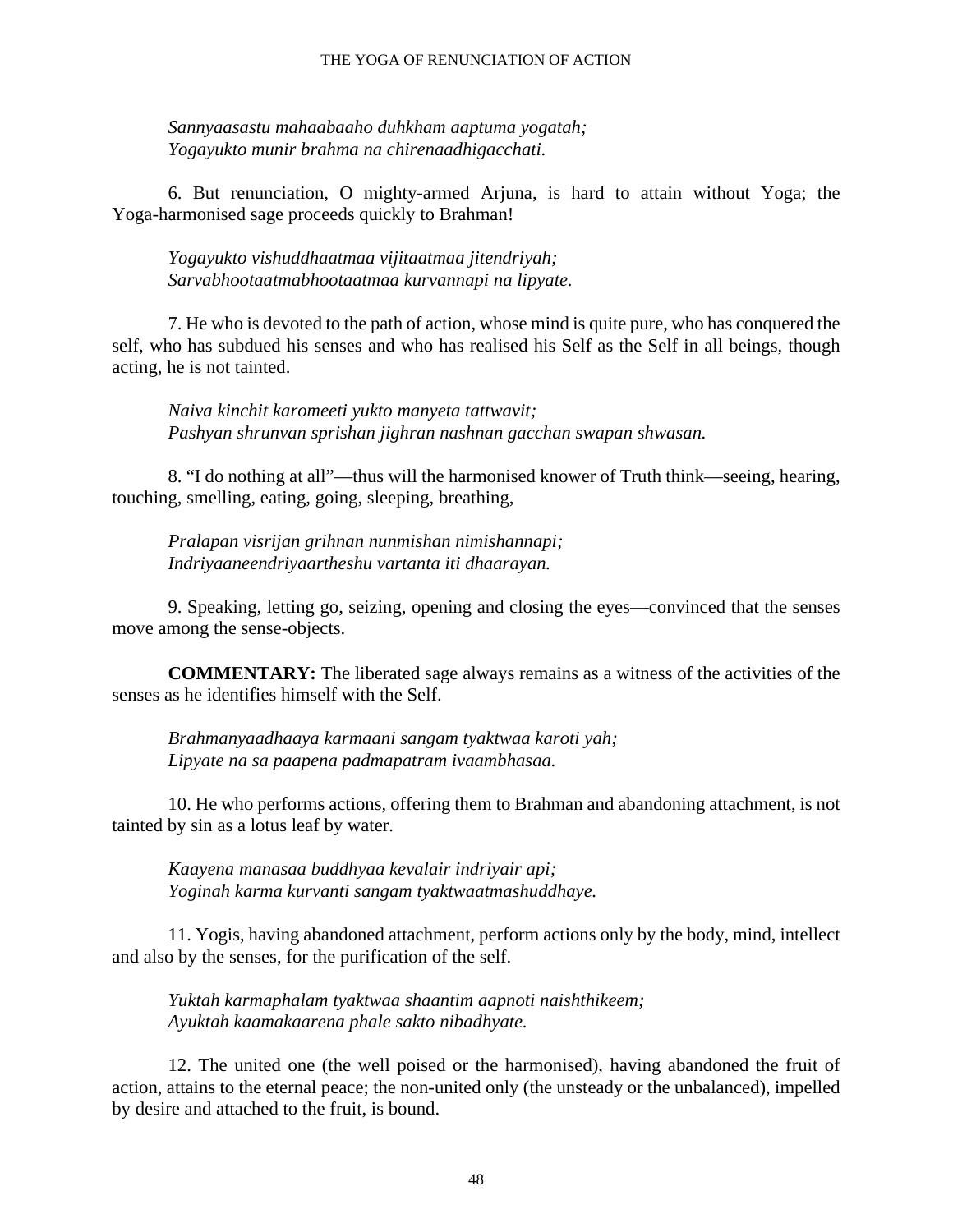*Sarvakarmaani manasaa sannyasyaaste sukham vashee; Navadwaare pure dehee naiva kurvan na kaarayan.*

13. Mentally renouncing all actions and self-controlled, the embodied one rests happily in the nine-gated city, neither acting nor causing others (body and senses) to act.

*Na kartritwam na karmaani lokasya srijati prabhuh; Na karmaphala samyogam swabhaavas tu pravartate.*

14. Neither agency nor actions does the Lord create for the world, nor union with the fruits of actions; it is Nature that acts.

*Naadatte kasyachit paapam na chaiva sukritam vibhuh; Ajnaanenaavritam jnaanam tena muhyanti jantavah.*

15. The Lord accepts neither the demerit nor even the merit of any; knowledge is enveloped by ignorance, thereby beings are deluded.

*Jnaanena tu tad ajnaanam yeshaam naashitam aatmanah; Teshaam aadityavaj jnaanam prakaashayati tatparam.*

16. But, to those whose ignorance is destroyed by knowledge of the Self, like the sun, knowledge reveals the Supreme (Brahman).

*Tadbuddhayas tadaatmaanas tannishthaas tatparaayanaah; Gacchantyapunaraavrittim jnaana nirdhoota kalmashaah.*

17. Their intellect absorbed in That, their self being That; established in That, with That as their supreme goal, they go whence there is no return, their sins dispelled by knowledge.

*Vidyaavinaya sampanne braahmane gavi hastini; Shuni chaiva shvapaake cha panditaah samadarshinah.*

18. Sages look with an equal eye on a Brahmin endowed with learning and humility, on a cow, on an elephant, and even on a dog and an outcaste.

*Ihaiva tairjitah sargo yeshaam saamye sthitam manah; Nirdosham hi samam brahma tasmaad brahmani te sthitaah.*

19. Even here (in this world) birth (everything) is overcome by those whose minds rest in equality; Brahman is spotless indeed and equal; therefore, they are established in Brahman.

*Na prahrishyet priyam praapya nodwijet praapya chaapriyam; Sthirabuddhir asammoodho brahmavid brahmani sthitah.*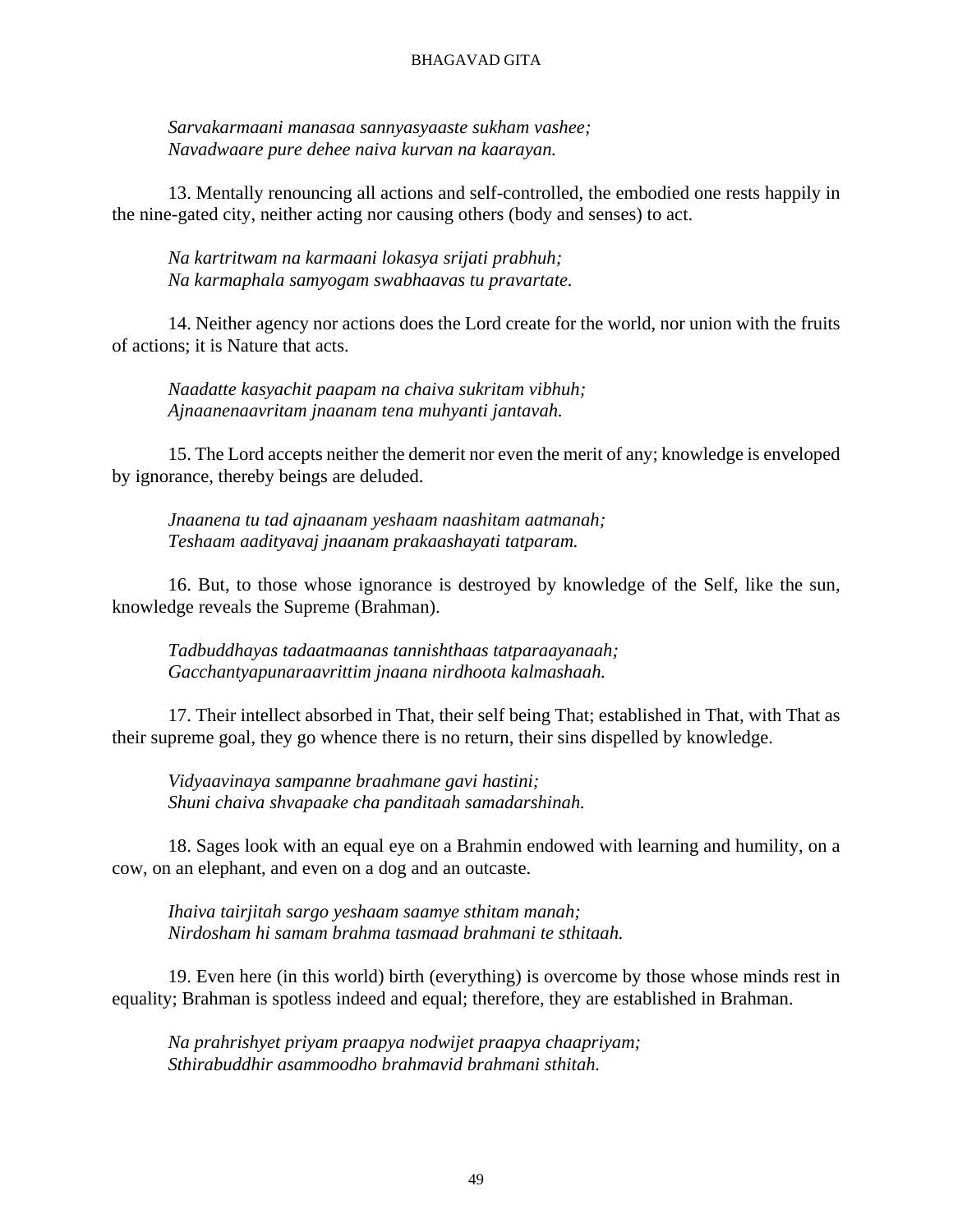#### THE YOGA OF RENUNCIATION OF ACTION

20. Resting in Brahman, with steady intellect, undeluded, the knower of Brahman neither rejoiceth on obtaining what is pleasant nor grieveth on obtaining what is unpleasant.

*Baahyasparsheshwasaktaatmaa vindatyaatmani yat sukham; Sa brahma yoga yuktaatmaa sukham akshayam ashnute.*

21. With the self unattached to the external contacts he discovers happiness in the Self; with the self engaged in the meditation of Brahman he attains to the endless happiness.

*Ye hi samsparshajaa bhogaa duhkhayonaya eva te; Aadyantavantah kaunteya na teshu ramate budhah.*

22. The enjoyments that are born of contacts are generators of pain only, for they have a beginning and an end, O Arjuna! The wise do not rejoice in them.

*Shaknoteehaiva yah sodhum praak shareera vimokshanaat; Kaamakrodhodbhavam vegam sa yuktah sa sukhee narah.*

23. He who is able, while still here in this world to withstand, before the liberation from the body, the impulse born of desire and anger—he is a Yogi, he is a happy man.

*Yo'ntah sukho'ntaraaraamas tathaantarjyotir eva yah; Sa yogee brahma nirvaanam brahmabhooto'dhigacchati.*

24. He who is ever happy within, who rejoices within, who is illumined within, such a Yogi attains absolute freedom or Moksha, himself becoming Brahman.

*Labhante brahma nirvaanam rishayah ksheenakalmashaah; Cchinnadwaidhaa yataatmaanah sarvabhootahite rataah.*

25. The sages obtain absolute freedom or Moksha—they whose sins have been destroyed, whose dualities (perception of dualities or experience of the pairs of opposites) are torn asunder, who are self-controlled, and intent on the welfare of all beings.

*Kaamakrodhaviyuktaanaam yateenaam yatachetasaam; Abhito brahma nirvaanam vartate viditaatmanaam.*

26. Absolute freedom (or Brahmic bliss) exists on all sides for those self-controlled ascetics who are free from desire and anger, who have controlled their thoughts and who have realised the Self.

*Sparsaan kritwaa bahir baahyaamschakshus chaivaantare bhruvoh; Praanaapaanau samau kritwaa naasaabhyantara chaarinau.*

27. Shutting out (all) external contacts and fixing the gaze between the eyebrows, equalising the outgoing and incoming breaths moving within the nostrils,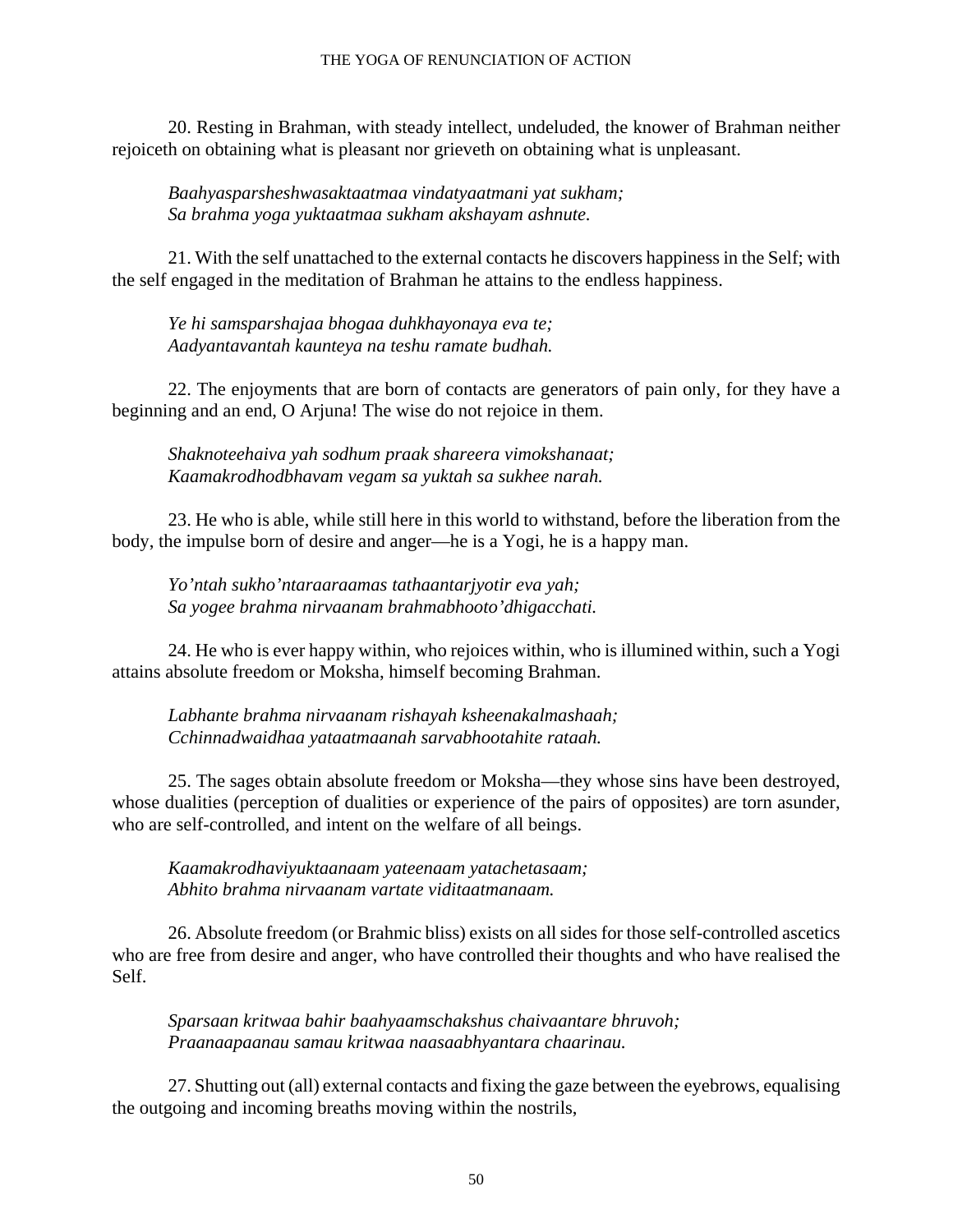*Yatendriya manobuddhir munir mokshaparaayanah; Vigatecchaabhaya krodho yah sadaa mukta eva sah.*

28. With the senses, the mind and the intellect always controlled, having liberation as his supreme goal, free from desire, fear and anger—the sage is verily liberated for ever.

*Bhoktaaram yajnatapasaam sarvaloka maheshwaram; Suhridam sarvabhootaanaam jnaatwaa maam shaantim ricchati.*

29. He who knows Me as the enjoyer of sacrifices and austerities, the great Lord of all the worlds and the friend of all beings, attains to peace.

> *Hari Om Tat Sat Iti Srimad Bhagavadgeetaasoopanishatsu Brahmavidyaayaam Yogashaastre Sri Krishnaarjunasamvaade Karmasanyaasayogo Naama Panchamo'dhyaayah*

Thus in the *Upanishads* of the glorious *Bhagavad Gita,* the science of the Eternal, the scripture of Yoga, the dialogue between Sri Krishna and Arjuna ends the fifth discourse entitled:

#### **"The Yoga of Renunciation of Action"**

## **VI**

## **THE YOGA OF MEDITATION**

### **Summary of Sixth Discourse**

Sri Krishna emphasises once again that the Yogi or Sannyasin is one who has renounced the fruits of actions, not the actions themselves. The performance of actions without an eye on their fruits brings about the purification of the mind. Only a purified mind, a mind free from desires, can engage itself in constant meditation on the Atman. Desire gives rise to imagination or Sankalpa, which drives the soul into the field of action. Therefore, none can realise permanent freedom and tranquillity of mind without renouncing desires.

The lower self must be controlled by the higher Self. All the lower impulses of the body, mind and senses must be controlled by the power of the higher Self. Then the higher Self becomes one's friend. He who has perfect control of the body, mind and senses and is united with God, sees God in all objects and beings. He sees inwardly that there is no difference between gold and stone, between friends and enemies, between the righteous and the unrighteous. He is perfectly harmonised.

Sri Krishna proceeds to give various practical hints as to the practice of meditation. The aspirant should select a secluded spot where there is no likelihood of disturbance. He should arrange his meditation seat properly and sit in a comfortable posture, with the head, neck and spine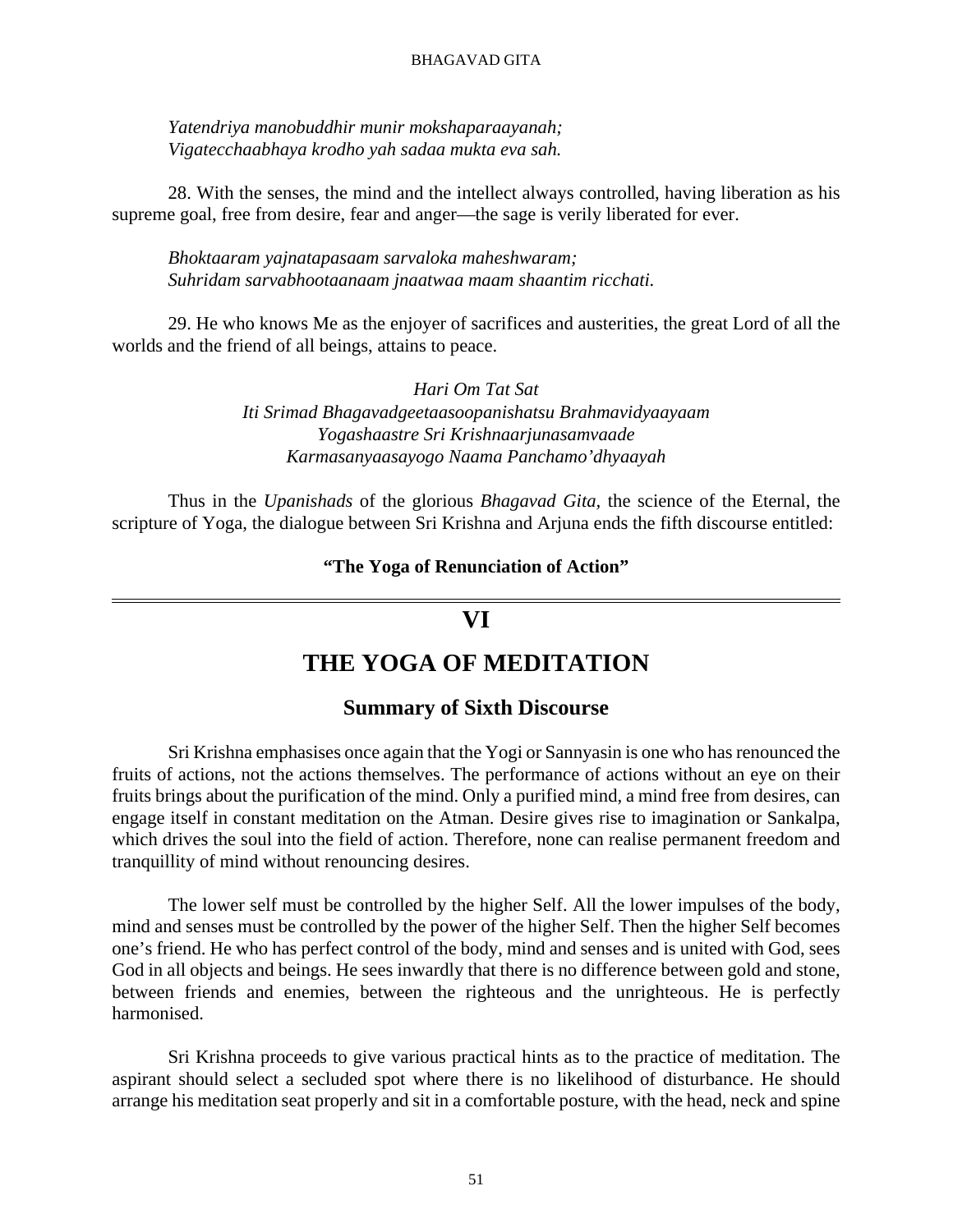erect but not tensed. He should fix his purified mind on the Atman by concentrating between the eyebrows or on the tip of the nose.

The practice of Brahmacharya is absolutely necessary if one is to succeed in meditation. The conservation and transformation of the vital fluid into spiritual energy gives immense power of concentration. Fearlessness, too, is an essential quality on the Godward path. It is faith in the sustaining protection and Grace of God.

The aspirant is advised to practise moderation in his daily habits—in eating, sleeping, recreation, etc. Extremes are to be avoided as they hinder the practice of meditation. Living a life of such moderation, and gathering up all his forces and directing them towards meditation upon the Atman, the aspirant gradually transcends the senses and intellect and merges himself in the blissful Atman. He finds that the bliss of the Atman is incomparable, that there is no gain greater than the Self. Having thus attained perfect union with the Self, the Yogi no more descends into ignorance or delusion. He does not relish any more the pleasures of the senses.

Lord Krishna again emphasises that the concentration of the mind on the Atman should be like a steady flame in a windless place. This ultimately leads to the vision of the Lord in all beings and creatures. Arjuna is doubtful whether it is at all possible to engage the mind steadily on the higher Self, as its very nature seems to be one of restlessness. Krishna assures him that the practice can succeed through Vairagya (dispassion) and constant effort.

Arjuna wishes to know the fate of the aspirant who fails to realise the Supreme in spite of his faith and sincerity. Krishna tells him that the accumulated power of his Yogic practices will assure him a better birth in the future, with more favourable conditions for Sadhana. The aspirant will then be compelled to carry on his Yogic practices with greater vigour and faith and will finally achieve God-realisation.

Krishna concludes that the Yogi—one who has attained union with the Supreme Lord—is superior to the ascetics, to the men of book knowledge and the men of action, as the latter have not transcended ignorance and merged in the Self.

*Sri Bhagavaan Uvaacha*: *Anaashritah karmaphalam kaaryam karma karoti yah; Sa sannyaasi cha yogee cha na niragnirna chaakriyah.*

The Blessed Lord said:

1. He who performs his bounden duty without depending on the fruits of his actions—he is a Sannyasin and a Yogi, not he who is without fire and without action.

*Yam sannyaasamiti praahuryogam tam viddhi paandava; Na hyasannyastasankalpo yogee bhavati kashchana.*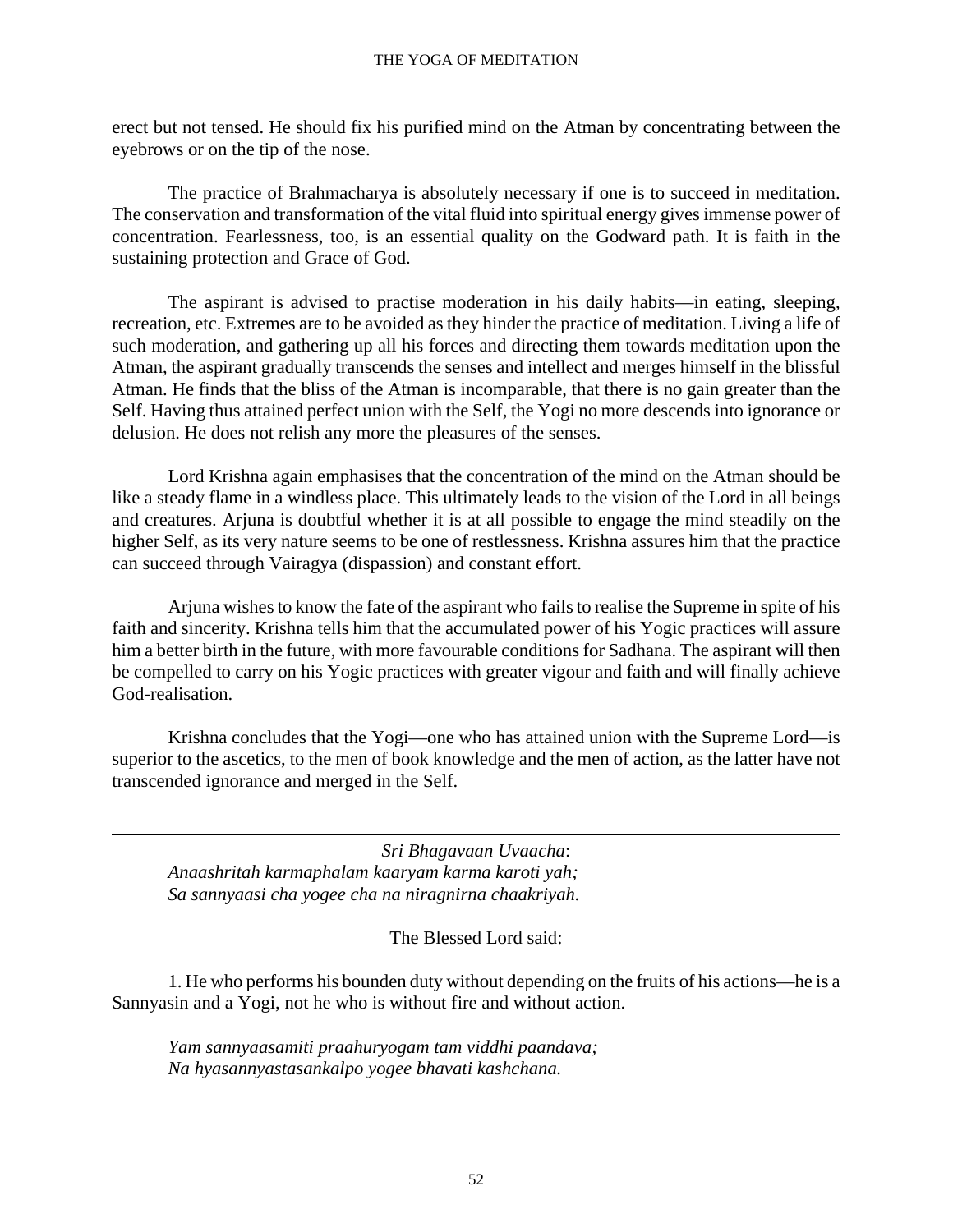2. Do thou, O Arjuna, know Yoga to be that which they call renunciation; no one verily becomes a Yogi who has not renounced thoughts!

**COMMENTARY:** Lord Krishna eulogises Karma Yoga here because it is a means or a stepping stone to the Yoga of meditation. In order to encourage the practice of Karma Yoga it is stated here that it is Sannyasa.

*Aarurukshormuneryogam karma kaaranamuchyate; Yogaaroodhasya tasyaiva shamah kaaranamuchyate.*

3. For a sage who wishes to attain to Yoga, action is said to be the means; for the same sage who has attained to Yoga, inaction (quiescence) is said to be the means.

*Yadaa hi nendriyaartheshu na karmaswanushajjate; Sarvasankalpasannyaasee yogaaroodhas tadochyate.*

4. When a man is not attached to the sense-objects or to actions, having renounced all thoughts, then he is said to have attained to Yoga.

*Uddharedaatmanaatmaanam naatmaanamavasaadayet; Atmaiva hyaatmano bandhuraatmaiva ripuraatmanah.*

5. Let a man lift himself by his own Self alone; let him not lower himself, for this self alone is the friend of oneself and this self alone is the enemy of oneself.

*Bandhuraatmaa'tmanastasya yenaatmaivaatmanaa jitah; Anaatmanastu shatrutwe vartetaatmaiva shatruvat.*

6. The self is the friend of the self for him who has conquered himself by the Self, but to the unconquered self, this self stands in the position of an enemy like the (external) foe.

*Jitaatmanah prashaantasya paramaatmaa samaahitah; Sheetoshna sukha duhkheshu tathaa maanaapamaanayoh.*

7. The Supreme Self of him who is self-controlled and peaceful is balanced in cold and heat, pleasure and pain, as also in honour and dishonour.

*Jnaana vijnaana triptaatmaa kootastho vijitendriyah; Yuktah ityuchyate yogee samaloshtaashmakaanchanah.*

8. The Yogi who is satisfied with the knowledge and the wisdom (of the Self), who has conquered the senses, and to whom a clod of earth, a piece of stone and gold are the same, is said to be harmonised (that is, is said to have attained the state of Nirvikalpa Samadhi).

*Suhrinmitraary udaaseena madhyastha dweshya bandhushu; Saadhushwapi cha paapeshu samabuddhirvishishyate.*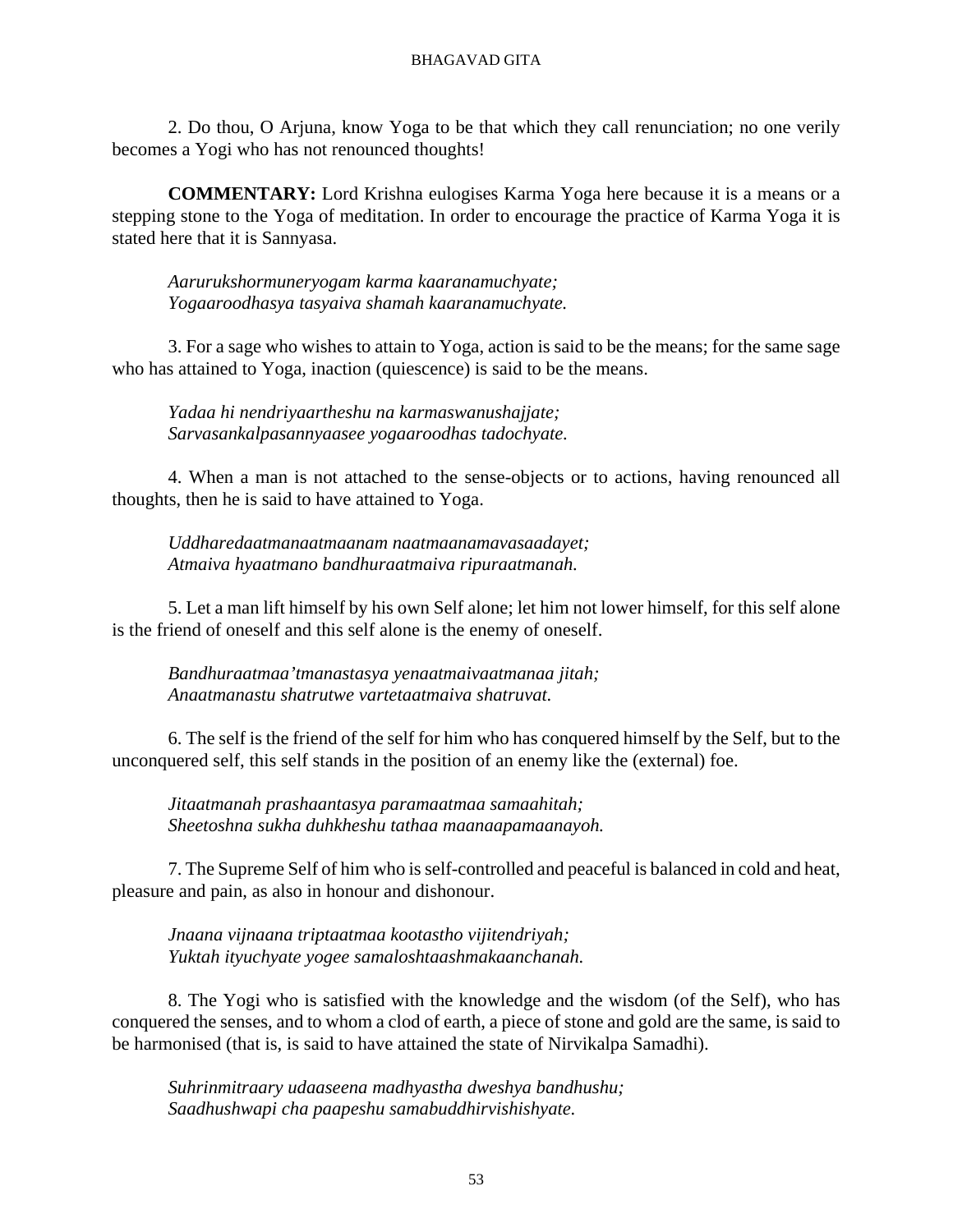9. He who is of the same mind to the good-hearted, friends, enemies, the indifferent, the neutral, the hateful, the relatives, the righteous and the unrighteous, excels.

*Yogee yunjeeta satatamaatmaanam rahasi sthitah; Ekaakee yatachittaatmaa niraasheeraparigrahah.*

10. Let the Yogi try constantly to keep the mind steady, remaining in solitude, alone, with the mind and the body controlled, and free from hope and greed.

*Shuchau deshe pratishthaapya sthiramaasanamaatmanah; Naatyucchritam naatineecham chailaajinakushottaram.*

11. In a clean spot, having established a firm seat of his own, neither too high nor too low, made of a cloth, a skin and *kusha* grass, one over the other,

*Tatraikaagram manah kritwaa yatachittendriyakriyah; Upavishyaasane yunjyaadyogamaatmavishuddhaye.*

12. There, having made the mind one-pointed, with the actions of the mind and the senses controlled, let him, seated on the seat, practise Yoga for the purification of the self.

*Samam kaayashirogreevam dhaarayannachalam sthirah; Samprekshya naasikaagram swam dishashchaanavalokayan.*

13. Let him firmly hold his body, head and neck erect and perfectly still, gazing at the tip of his nose, without looking around.

*Prashaantaatmaa vigatabheer brahmachaarivrate sthitah; Manah samyamya macchitto yukta aaseeta matparah.*

14. Serene-minded, fearless, firm in the vow of a Brahmachari, having controlled the mind, thinking of Me and balanced in mind, let him sit, having Me as his supreme goal.

*Yunjannevam sadaa'tmaanam yogee niyatamaanasah; Shaantim nirvaanaparamaam matsamsthaamadhigacchati.*

15. Thus, always keeping the mind balanced, the Yogi, with the mind controlled, attains to the peace abiding in Me, which culminates in liberation.

*Naatyashnatastu yogo'sti nachaikaantamanashnatah; Na chaatiswapnasheelasya jaagrato naiva chaarjuna.*

16. Verily Yoga is not possible for him who eats too much, nor for him who does not eat at all; nor for him who sleeps too much, nor for him who is (always) awake, O Arjuna!

*Yuktaahaaravihaarasya yuktacheshtasya karmasu;*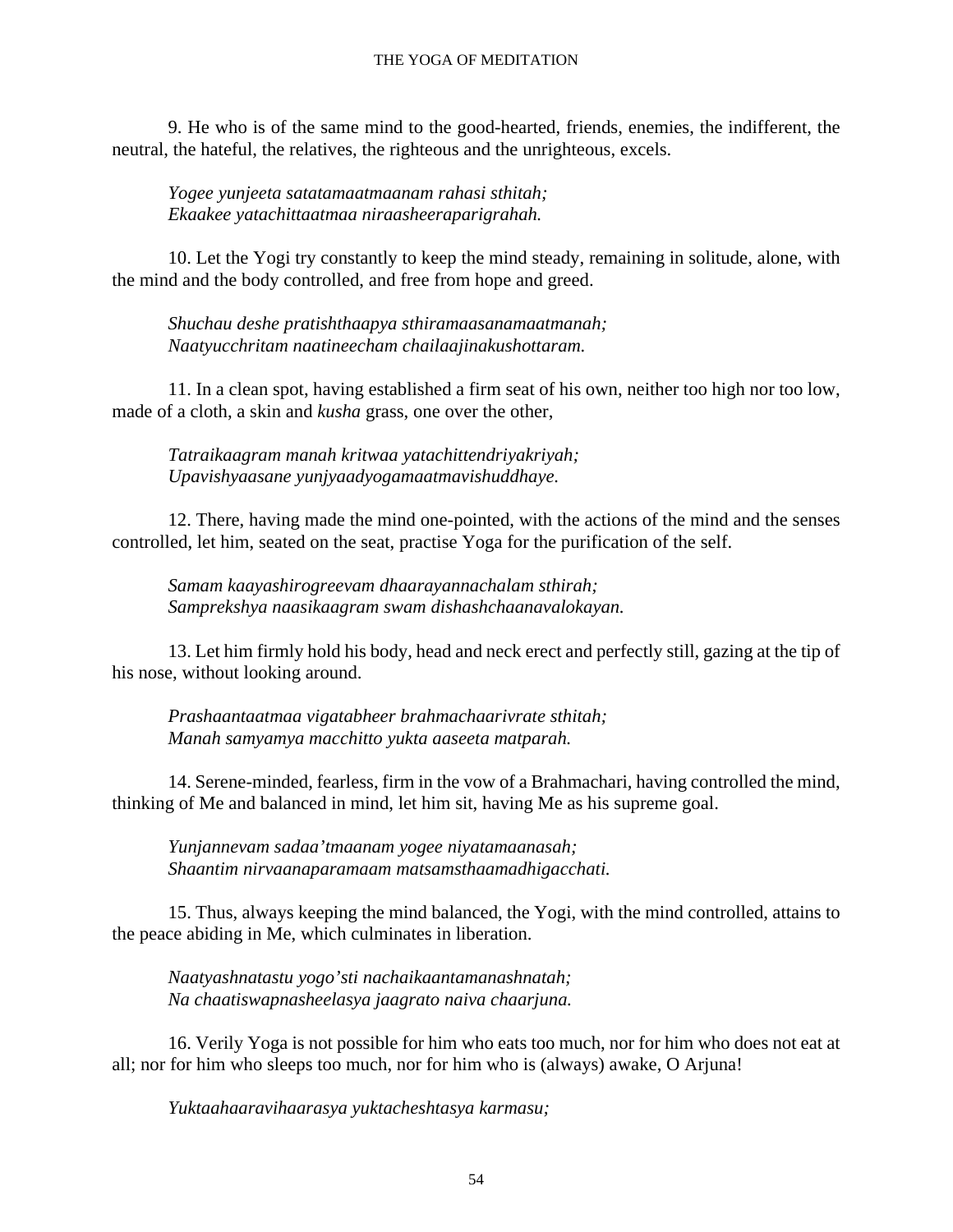*Yuktaswapnaavabodhasya yogo bhavati duhkhahaa.*

17. Yoga becomes the destroyer of pain for him who is always moderate in eating and recreation (such as walking, etc.), who is moderate in exertion in actions, who is moderate in sleep and wakefulness.

*Yadaa viniyatam chittamaatmanyevaavatishthate; Nihsprihah sarvakaamebhyo yukta ityuchyate tadaa.*

18. When the perfectly controlled mind rests in the Self only, free from longing for the objects of desire, then it is said: "He is united."

**COMMENTARY:** Without union with the Self neither harmony nor balance nor Samadhi is possible.

*Yathaa deepo nivaatastho nengate sopamaa smritaa; Yogino yatachittasya yunjato yogamaatmanah.*

19. As a lamp placed in a windless spot does not flicker—to such is compared the Yogi of controlled mind, practising Yoga in the Self (or absorbed in the Yoga of the Self).

**COMMENTARY:** This is a beautiful simile which Yogis often quote when they talk of concentration or one-pointedness of mind.

*Yatroparamate chittam niruddham yogasevayaa; Yatra chaivaatmanaa'tmaanam pashyannaatmani tushyati.*

20. When the mind, restrained by the practice of Yoga, attains to quietude, and when, seeing the Self by the Self, he is satisfied in his own Self,

*Sukhamaatyantikam yattad buddhi graahyamateendriyam; Vetti yatra na chaivaayam sthitashchalati tattwatah.*

21. When he (the Yogi) feels that infinite bliss which can be grasped by the (pure) intellect and which transcends the senses, and, established wherein he never moves from the Reality,

*Yam labdhwaa chaaparam laabham manyate naadhikam tatah; Yasmin sthito na duhkhena gurunaapi vichaalyate.*

22. Which, having obtained, he thinks there is no other gain superior to it; wherein established, he is not moved even by heavy sorrow,—

*Tam vidyaad duhkhasamyogaviyogam yogasamjnitam; Sa nishchayena yoktavyo yogo'nirvinna chetasaa.*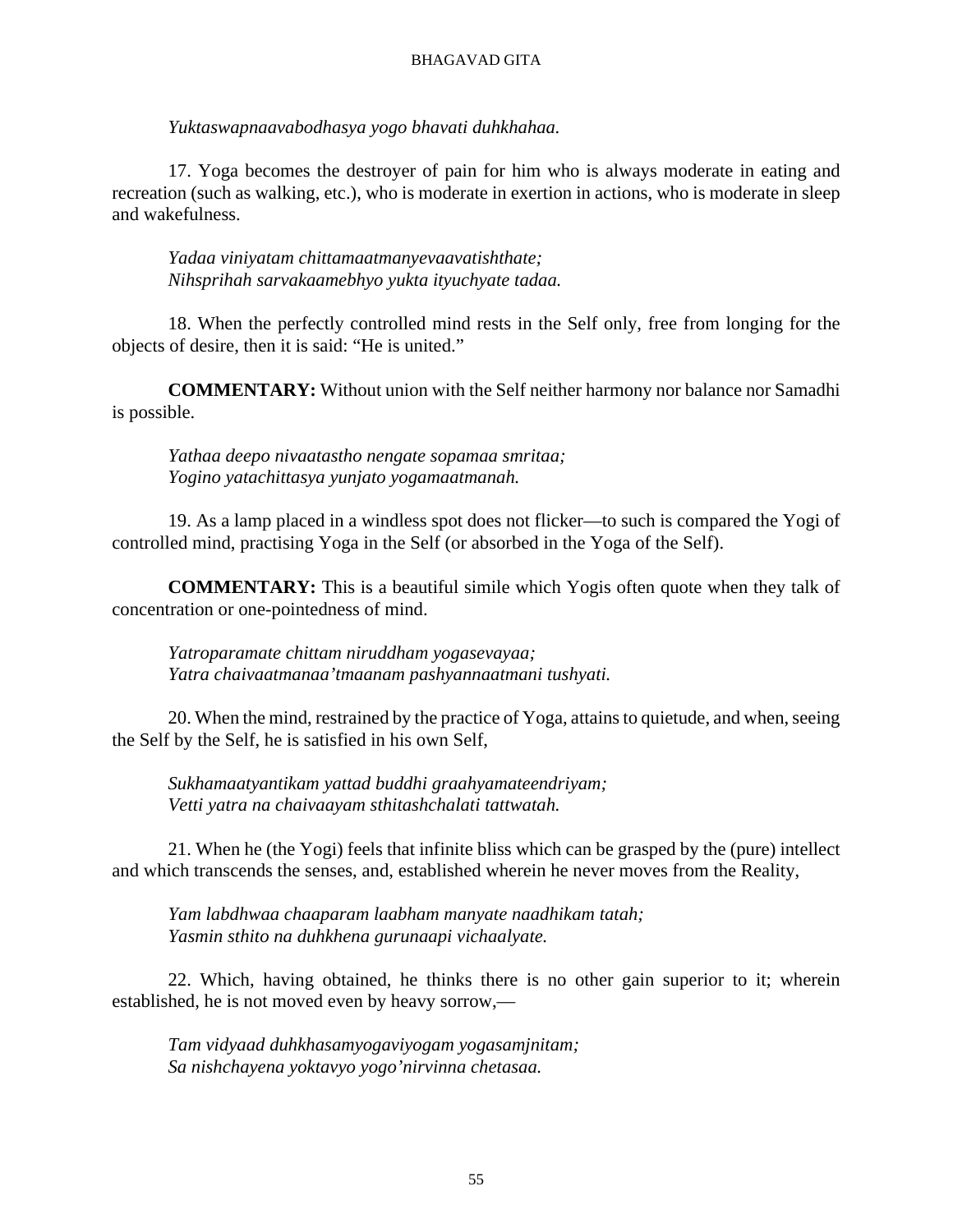#### THE YOGA OF MEDITATION

23. Let that be known by the name of Yoga, the severance from union with pain. This Yoga should be practised with determination and with an undesponding mind.

*Sankalpaprabhavaan kaamaan styaktwaa sarvaan asheshatah; Manasaivendriyagraamam viniyamya samantatah.*

24. Abandoning without reserve all the desires born of Sankalpa, and completely restraining the whole group of senses by the mind from all sides,

**COMMENTARY:** The mind is so diplomatic that it keeps certain desires for its secret gratification. So one should completely abandon all desires without reservation.

*Shanaih shanairuparamed buddhyaa dhritigriheetayaa; Aatmasamstham manah kritwaa na kinchidapi chintayet.*

25. Little by little let him attain to quietude by the intellect held firmly; having made the mind establish itself in the Self, let him not think of anything.

*Yato yato nishcharati manashchanchalamasthiram; Tatastato niyamyaitad aatmanyeva vasham nayet.*

26. From whatever cause the restless, unsteady mind wanders away, from that let him restrain it and bring it under the control of the Self alone.

*Prashaantamanasam hyenam yoginam sukhamuttamam; Upaiti shaantarajasam brahmabhootamakalmasham.*

27. Supreme bliss verily comes to this Yogi whose mind is quite peaceful, whose passion is quieted, who has become Brahman, and who is free from sin.

*Yunjannevam sadaa'tmaanam yogee vigatakalmashah; Sukhena brahmasamsparsham atyantam sukham ashnute.*

28. The Yogi, always engaging the mind thus (in the practice of Yoga), freed from sins, easily enjoys the infinite bliss of contact with Brahman (the Eternal).

*Sarvabhootasthamaatmaanam sarvabhootaani chaatmani; Eekshate yogayuktaatmaa sarvatra samadarshanah.*

29. With the mind harmonised by Yoga he sees the Self abiding in all beings and all beings in the Self; he sees the same everywhere.

*Yo maam pashyati sarvatra sarvam cha mayi pashyati; Tasyaaham na pranashyaami sa cha me na pranashyati.*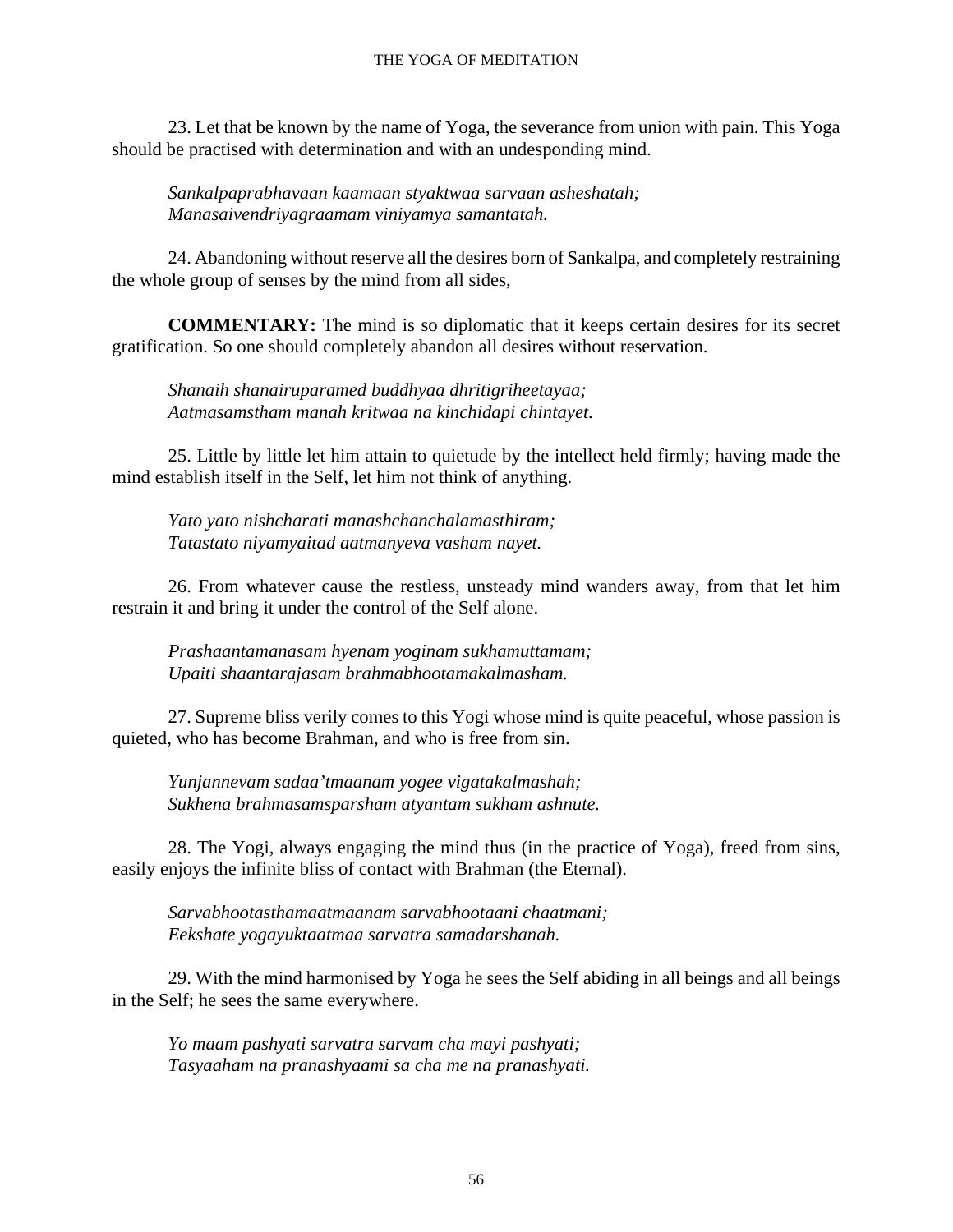30. He who sees Me everywhere and sees everything in Me, he does not become separated from Me nor do I become separated from him.

**COMMENTARY:** The Lord describes here the effect of oneness.

*Sarvabhootasthitam yo maam bhajatyekatwamaasthitah; Sarvathaa vartamaano'pi sa yogee mayi vartate.*

31. He who, being established in unity, worships Me who dwells in all beings,—that Yogi abides in Me, whatever may be his mode of living.

*Aatmaupamyena sarvatra samam pashyati yo'rjuna; Sukham vaa yadi vaa duhkham sa yogee paramo matah.*

32. He who, through the likeness of the Self, O Arjuna, sees equality everywhere, be it pleasure or pain, he is regarded as the highest Yogi!

*Arjuna Uvaacha*: *Yo'yam yogastwayaa proktah saamyena madhusoodana; Etasyaaham na pashyaami chanchalatwaat sthitim sthiraam.*

Arjuna said:

33. This Yoga of equanimity taught by Thee, O Krishna, I do not see its steady continuance, because of restlessness (of the mind)!

*Chanchalam hi manah krishna pramaathi balavad dridham; Tasyaaham nigraham manye vaayoriva sudushkaram.*

34. The mind verily is restless, turbulent, strong and unyielding, O Krishna! I deem it as difficult to control as to control the wind.

**COMMENTARY:** The mind ever changes its point of concentration from one object to another. So it is always restless. It is not only restless but also turbulent and impetuous, strong and obstinate. It produces agitation in the body and in the senses. That is why the mind is even more difficult to control than to control the wind.

*Sri Bhagavaan Uvaacha*: *Asamshayam mahaabaaho mano durnigraham chalam; Abhyaasena tu kaunteya vairaagyena cha grihyate.*

The Blessed Lord said:

35. Undoubtedly, O mighty-armed Arjuna, the mind is difficult to control and restless; but, by practice and by dispassion it may be restrained!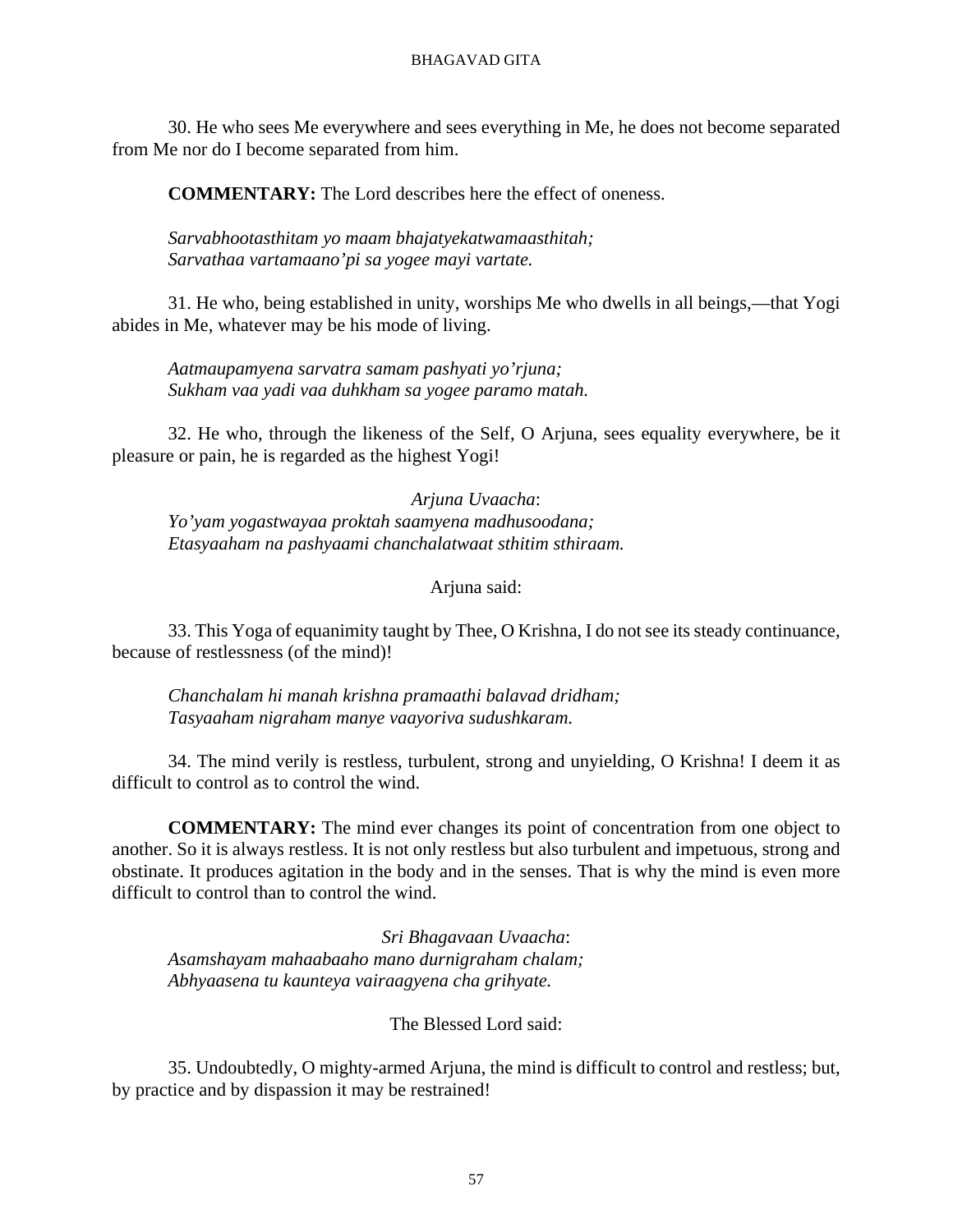#### THE YOGA OF MEDITATION

*Asamyataatmanaa yogo dushpraapa iti me matih; Vashyaatmanaa tu yatataa shakyo'vaaptumupaayatah.*

36. I think that Yoga is hard to be attained by one of uncontrolled self, but the self~controlled and striving one attains to it by the (proper) means.

*Arjuna Uvaacha*: *Ayatih shraddhayopeto yogaacchalitamaanasah; Apraapya yogasamsiddhim kaam gatim krishna gacchati.*

Arjuna said:

37. He who is unable to control himself though he has the faith, and whose mind wanders away from Yoga, what end does he meet, having failed to attain perfection in Yoga, O Krishna?

*Kacchinnobhayavibhrashtash cchinnaabhramiva nashyati; Apratishtho mahaabaaho vimoodho brahmanah pathi.*

38. Fallen from both, does he not perish like a rent cloud, supportless, O mighty-armed (Krishna), deluded on the path of Brahman?

*Etanme samshayam krishna cchettumarhasyasheshatah; Twadanyah samshayasyaasya cchettaa na hyupapadyate.*

39. This doubt of mine, O Krishna, do Thou completely dispel, because it is not possible for any but Thee to dispel this doubt.

**COMMENTARY:** There is no better teacher than the Lord Himself as He is omniscient.

*Sri Bhagavaan Uvaacha*: *Paartha naiveha naamutra vinaashas tasya vidyate; Nahi kalyaanakrit kashchid durgatim taata gacchati.*

The Blessed Lord said:

40. O Arjuna, neither in this world, nor in the next world is there destruction for him; none, verily, who does good, O My son, ever comes to grief!

*Praapya punyakritaam lokaanushitwaa shaashwateeh samaah; Shucheenaam shreemataam gehe yogabhrashto'bhijaayate.*

41. Having attained to the worlds of the righteous and, having dwelt there for everlasting years, he who fell from Yoga is reborn in the house of the pure and wealthy.

*Athavaa yoginaameva kule bhavati dheemataam; Etaddhi durlabhataram loke janma yadeedrisham.*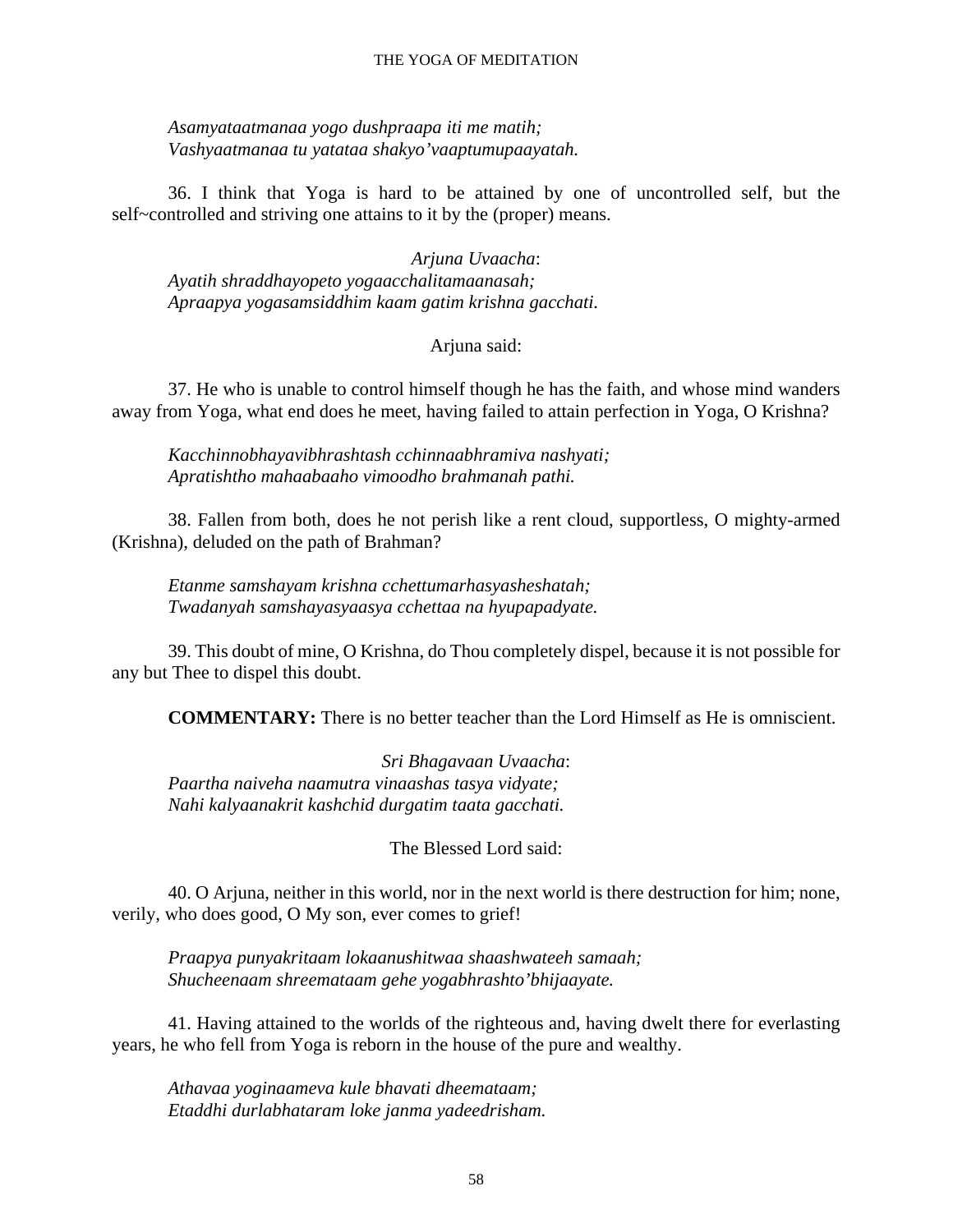42. Or he is born in a family of even the wise Yogis; verily a birth like this is very difficult to obtain in this world.

*Tatra tam buddhisamyogam labhate paurvadehikam; Yatate cha tato bhooyah samsiddhau kurunandana.*

43. There he comes in touch with the knowledge acquired in his former body and strives more than before for perfection, O Arjuna!

*Poorvaabhyaasena tenaiva hriyate hyavasho'pi sah; Jijnaasurapi yogasya shabdabrahmaativartate.*

44. By that very former practice he is borne on in spite of himself. Even he who merely wishes to know Yoga transcends the Brahmic word.

**COMMENTARY:** One who had fallen from Yoga is carried to the goal (which he intended to reach in his previous birth), by the force of the impressions of his past Yogic practices, though he may be unconscious of it and may not be willing to adopt the course of Yogic discipline due to the force of some evil Karma.

*Prayatnaadyatamaanastu yogee samshuddhakilbishah; Anekajanmasamsiddhas tato yaati paraam gatim.*

45. But, the Yogi who strives with assiduity, purified of sins and perfected gradually through many births, reaches the highest goal.

*Tapaswibhyo'dhiko yogee jnaanibhyo'pi mato'dhikah; Karmibhyashchaadhiko yogee tasmaad yogee bhavaarjuna.*

46. The Yogi is thought to be superior to the ascetics and even superior to men of knowledge (obtained through the study of scriptures); he is also superior to men of action; therefore, be thou a Yogi, O Arjuna!

*Yoginaamapi sarveshaam madgatenaantaraatmanaa; Shraddhaavaan bhajate yo maam sa me yuktatamo matah.*

47. And among all the Yogis, he who, full of faith and with his inner self merged in Me, worships Me, he is deemed by Me to be the most devout.

> *Hari Om Tat Sat Iti Srimad Bhagavadgeetaasoopanishatsu Brahmavidyaayaam Yogashaastre Sri Krishnaarjunasamvaade Aatmasamyamayogo Naama Shashtho'dhyaayah*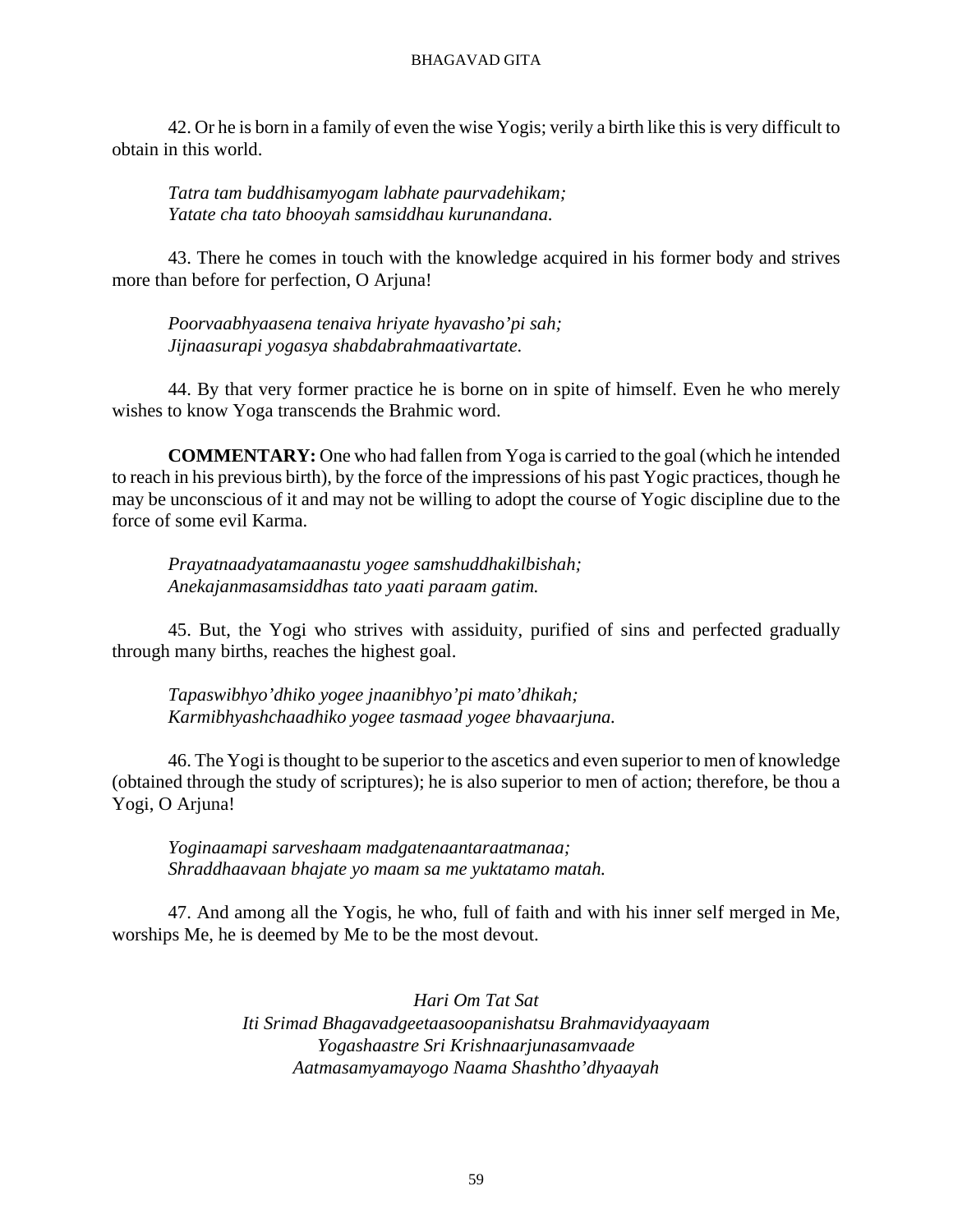#### THE YOGA OF MEDITATION

Thus in the *Upanishads* of the glorious *Bhagavad Gita,* the science of the Eternal, the scripture of Yoga, the dialogue between Sri Krishna and Arjuna, ends the sixth discourse entitled:

#### **"The Yoga of Meditation"**

## **VII**

## **THE YOGA OF WISDOM AND REALISATION**

### **Summary of Seventh Discourse**

Sri Krishna tells Arjuna that the supreme Godhead has to be realised in both its transcendent and immanent aspects. The Yogi who has reached this summit has nothing more to know.

This complete union with the Lord is difficult of attainment. Among many thousands of human beings, very few aspire for this union, and even among those who aspire for it, few ever reach the pinnacle of spiritual realisation.

The Lord has already given a clear description of the all-pervading static and infinite state of His. Now He proceeds to explain His manifestations as the universe and the power behind it. He speaks of these manifestations as His lower and higher Prakritis. The lower Prakriti is made up of the five elements, mind, ego and intellect. The higher Prakriti is the life-element which upholds the universe, activates it and causes its appearance and final dissolution.

Krishna says that whatever exists is nothing but Himself. He is the cause of the appearance of the universe and all things in it. Everything is strung on Him like clusters of gems on a string. He is the essence, substance and substratum of everything, whether visible or invisible. Although everything is in Him, yet He transcends everything as the actionless Self. Prakriti or Nature is made up of the three Gunas or qualities—Sattwa, Rajas and Tamas. These three qualities delude the soul and make it forget its true nature, which is one with God. This delusion, termed Maya, can only be removed by the Grace of the Lord Himself.

Thus far Arjuna has been taught the highest form of devotion, which leads to union with God in His static aspect as also with His dynamic Prakriti. Krishna tells him that there are also other forms of devotion which are inferior as they are performed with various motives. The distressed, the seeker of divine wisdom, and he who desires wealth, worship Him, as also the wise. Of these the Lord deems the wise as dearest to Him. Such a devotee loves the Lord for the sake of pure love alone. Whatever form the devotee worships, the ultimate goal is the Lord Himself. The Lord accepts such worship, knowing that it is directed to Him only.

*Sri Bhagavaan Uvaacha*: *Mayyaasaktamanaah paartha yogam yunjanmadaashrayah; Asamshayam samagram maam yathaa jnaasyasi tacchrinu.*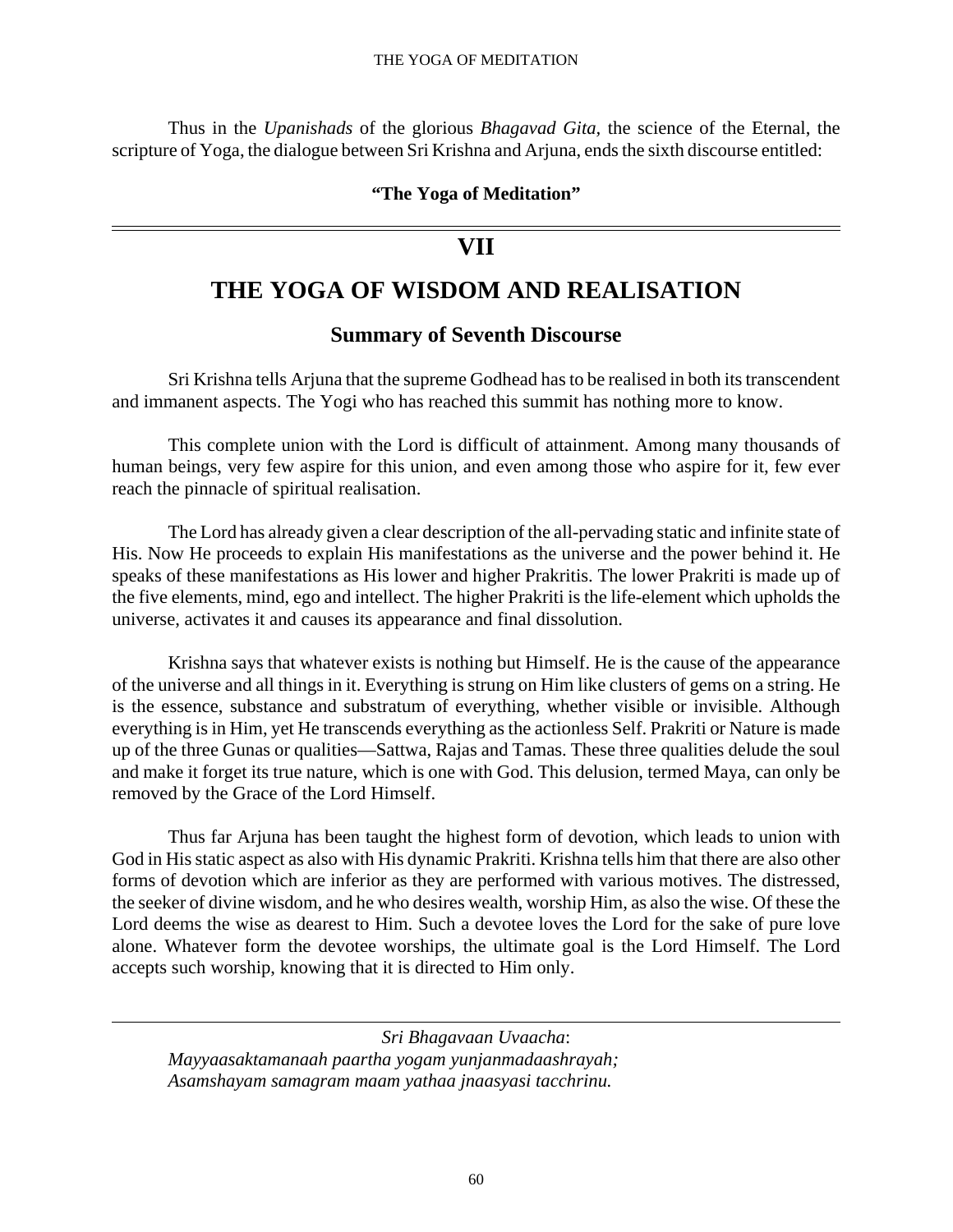The Blessed Lord said:

1. O Arjuna, hear how you shall without doubt know Me fully, with the mind intent on Me, practising Yoga and taking refuge in Me!

**COMMENTARY:** If you sing the glories and attributes of the Lord, you will develop love for Him and then your mind will be ever fixed on Him. Intense love for the Lord is real devotion. With this you must surely get full knowledge of the Self.

*Jnaanam te'ham savijnaanam idam vakshyaamyasheshatah; Yajjnaatwaa neha bhooyo'nyaj jnaatavyamavashishyate.*

2. I shall declare to thee in full this knowledge combined with direct realisation, after knowing which nothing more here remains to be known.

*Manushyaanaam sahasreshu kashchidyatati siddhaye; Yatataamapi siddhaanaam kashchinmaam vetti tattwatah.*

3. Among thousands of men, one perchance strives for perfection; even among those successful strivers, only one perchance knows Me in essence.

*Bhoomiraapo'nalo vaayuh kham mano buddhireva cha; Ahamkaara iteeyam me bhinnaa prakritirashtadhaa.*

4. Earth, water, fire, air, ether, mind, intellect and egoism—thus is My Nature divided eightfold.

*Apareyamitastwanyaam prakritim viddhi me paraam; Jeevabhootaam mahaabaaho yayedam dhaaryate jagat.*

5. This is the inferior Prakriti, O mighty-armed (Arjuna)! Know thou as different from it My higher Prakriti (Nature), the very life-element by which this world is upheld.

*Etadyoneeni bhootaani sarvaaneetyupadhaaraya; Aham kritsnasya jagatah prabhavah pralayastathaa.*

6. Know that these two (My higher and lower Natures) are the womb of all beings. So, I am the source and dissolution of the whole universe.

*Mattah parataram naanyat kinchidasti dhananjaya; Mayi sarvamidam protam sootre maniganaa iva.*

7. There is nothing whatsoever higher than Me, O Arjuna! All this is strung on Me as clusters of gems on a string.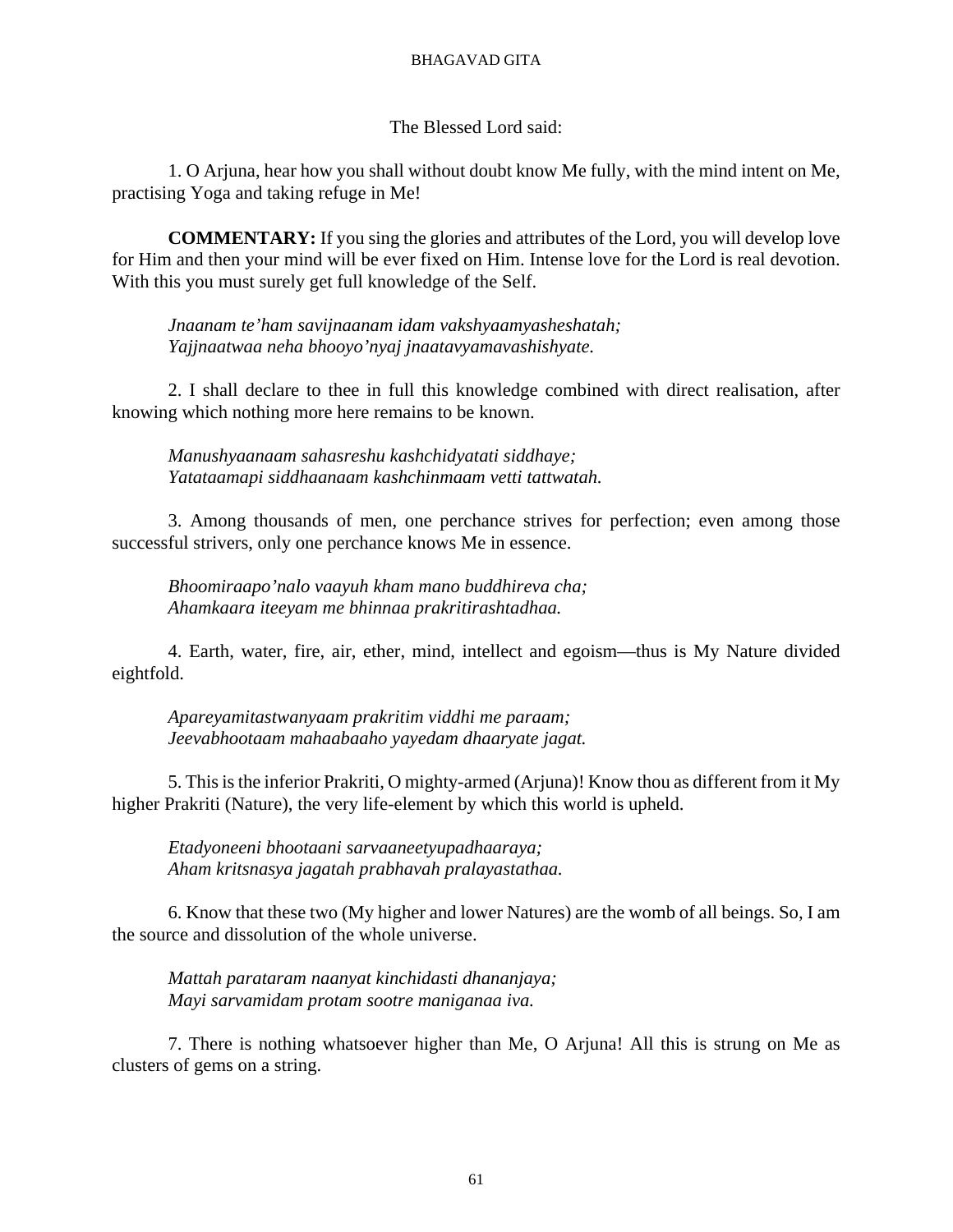### THE YOGA OF WISDOM AND REALISATION

**COMMENTARY:** There is no other cause of the universe but Me. I alone am the cause of the universe.

*Raso'hamapsu kaunteya prabhaasmi shashisooryayoh; Pranavah sarvavedeshu shabdah khe paurusham nrishu.*

8. I am the sapidity in water, O Arjuna! I am the light in the moon and the sun; I am the syllable Om in all the *Vedas,* sound in ether, and virility in men.

*Punyo gandhah prithivyaam cha tejashchaasmi vibhaavasau; Jeevanam sarvabhooteshu tapashchaasmi tapaswishu.*

9. I am the sweet fragrance in earth and the brilliance in fire, the life in all beings; and I am austerity in ascetics.

*Beejam maam sarvabhootaanaam viddhi paartha sanaatanam; Buddhir buddhimataamasmi tejastejaswinaamaham.*

10. Know Me, O Arjuna, as the eternal seed of all beings; I am the intelligence of the intelligent; the splendour of the splendid objects am I!

*Balam balavataam asmi kaamaraagavivarjitam; Dharmaaviruddho bhooteshu kaamo'smi bharatarshabha.*

11. Of the strong, I am the strength devoid of desire and attachment, and in (all) beings, I am the desire unopposed to Dharma, O Arjuna!

*Ye chaiva saattvikaa bhaavaa raajasaastaamasaashcha ye; Matta eveti taanviddhi na twaham teshu te mayi.*

12. Whatever being (and objects) that are pure, active and inert, know that they proceed from Me. They are in Me, yet I am not in them.

*Tribhirgunamayair bhaavairebhih sarvamidam jagat; Mohitam naabhijaanaati maamebhyah paramavyayam.*

13. Deluded by these Natures (states or things) composed of the three qualities of Nature, all this world does not know Me as distinct from them and immutable.

*Daivee hyeshaa gunamayee mama maayaa duratyayaa; Maameva ye prapadyante maayaametaam taranti te.*

14. Verily this divine illusion of Mine made up of the qualities (of Nature) is difficult to cross over; those who take refuge in Me alone cross over this illusion.

*Na maam dushkritino moodhaah prapadyante naraadhamaah;*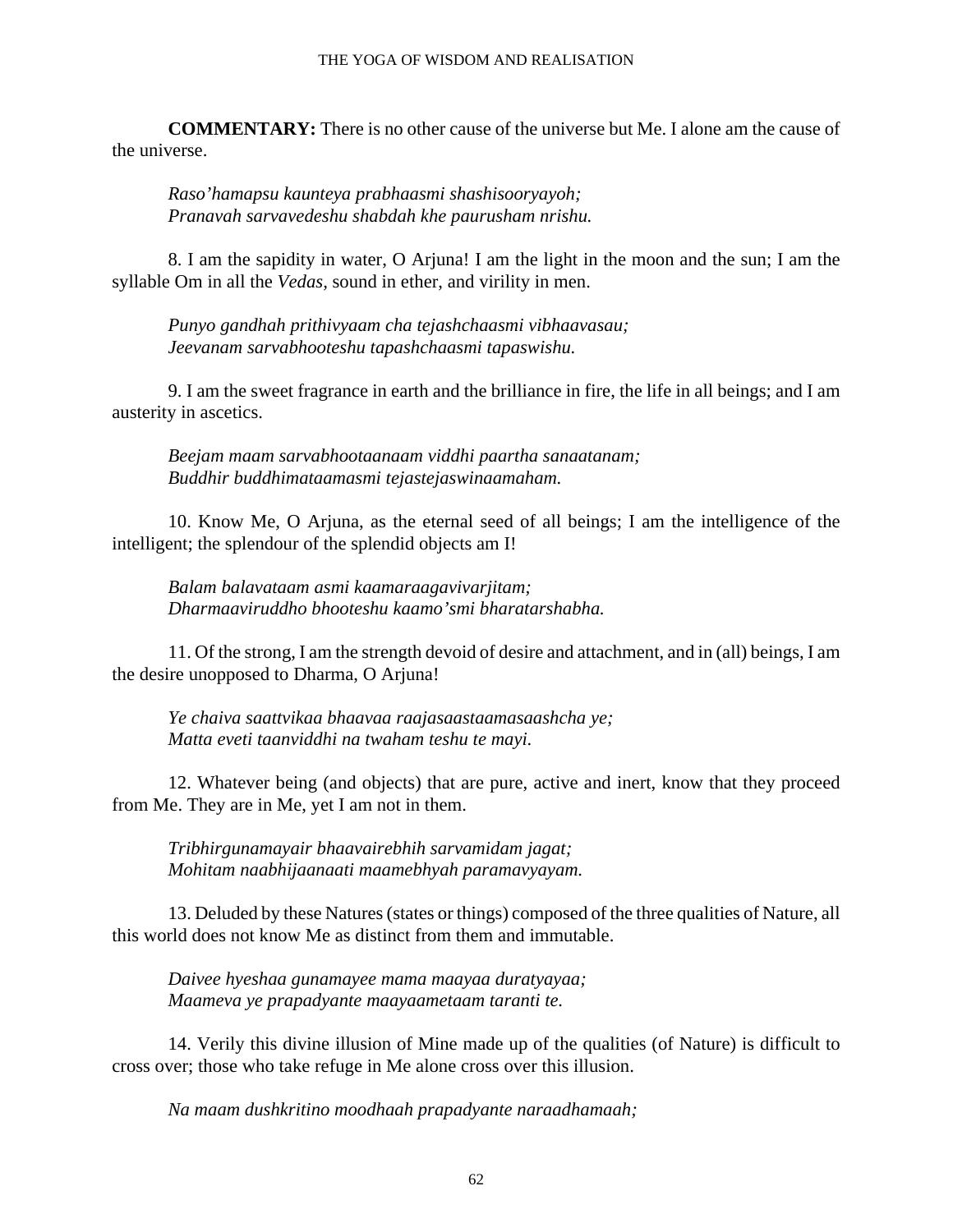*Maayayaapahritajnaanaa aasuram bhaavamaashritaah.*

15. The evil-doers and the deluded, who are the lowest of men, do not seek Me; they whose knowledge is destroyed by illusion follow the ways of demons.

*Chaturvidhaa bhajante maam janaah sukritino'rjuna; Aarto jijnaasurartharthee jnaanee cha bharatarshabha.*

16. Four kinds of virtuous men worship Me, O Arjuna! They are the distressed, the seeker of knowledge, the seeker of wealth, and the wise, O lord of the Bharatas!

*Teshaam jnaanee nityayukta eka bhaktirvishishyate; Priyo hi jnaanino'tyarthamaham sa cha mama priyah.*

17. Of them, the wise, ever steadfast and devoted to the One, excels (is the best); for, I am exceedingly dear to the wise and he is dear to Me.

*Udaaraah sarva evaite jnaanee twaatmaiva me matam; Aasthitah sa hi yuktaatmaa maamevaanuttamaam gatim.*

18. Noble indeed are all these; but I deem the wise man as My very Self; for, steadfast in mind, he is established in Me alone as the supreme goal.

*Bahoonaam janmanaamante jnaanavaanmaam prapadyate; Vaasudevah sarvamiti sa mahaatmaa sudurlabhah.*

19. At the end of many births the wise man comes to Me, realising that all this is Vasudeva (the innermost Self); such a great soul (Mahatma) is very hard to find.

*Kaamaistaistairhritajnaanaah prapadyante'nyadevataah; Tam tam niyamamaasthaaya prakrityaa niyataah swayaa.*

20. Those whose wisdom has been rent away by this or that desire, go to other gods, following this or that rite, led by their own nature.

*Yo yo yaam yaam tanum bhaktah shraddhayaarchitum icchati; Tasya tasyaachalaam shraddhaam taameva vidadhaamyaham.*

21. Whatsoever form any devotee desires to worship with faith—that (same) faith of his I make firm and unflinching.

*Sa tayaa shraddhayaa yuktastasyaaraadhanameehate; Labhate cha tatah kaamaan mayaiva vihitaan hi taan.*

22. Endowed with that faith, he engages in the worship of that (form), and from it he obtains his desire, these being verily ordained by Me (alone).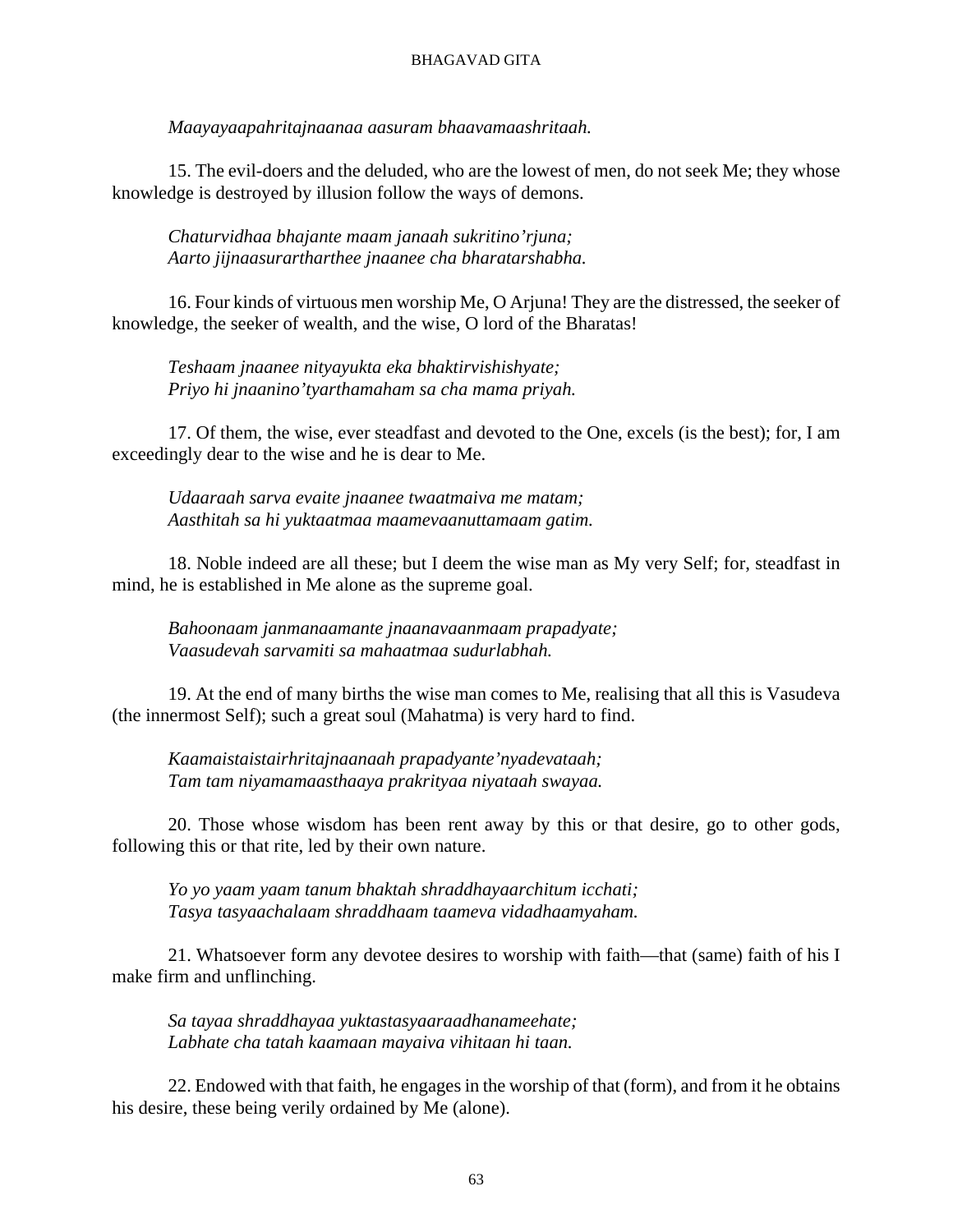*Antavattu phalam teshaam tadbhavatyalpamedhasaam; Devaan devayajo yaanti madbhaktaa yaanti maamapi.*

23. Verily the reward (fruit) that accrues to those men of small intelligence is finite. The worshippers of the gods go to them, but My devotees come to Me.

*Avyaktam vyaktimaapannam manyante maamabuddhayah; Param bhaavamajaananto mamaavyayamanuttamam.*

24. The foolish think of Me, the Unmanifest, as having manifestation, knowing not My higher, immutable and most excellent nature.

*Naaham prakaashah sarvasya yogamaayaasamaavritah; Moodho'yam naabhijaanaati loko maamajamavyayam.*

25. I am not manifest to all (as I am), being veiled by the Yoga Maya. This deluded world does not know Me, the unborn and imperishable.

*Vedaaham samateetaani vartamaanaani chaarjuna; Bhavishyaani cha bhootani maam tu veda na kashchana.*

26. I know, O Arjuna, the beings of the past, the present and the future, but no one knows Me.

*Icchaadweshasamutthena dwandwamohena bhaarata; Sarvabhootaani sammoham sarge yaanti parantapa.*

27. By the delusion of the pairs of opposites arising from desire and aversion, O Bharata, all beings are subject to delusion at birth, O Parantapa!

*Yeshaam twantagatam paapam janaanaam punyakarmanaam; Te dwandwamohanirmuktaa bhajante maam dridhavrataah.*

28. But those men of virtuous deeds whose sins have come to an end, and who are freed from the delusion of the pairs of opposites, worship Me, steadfast in their vows.

*Jaraamaranamokshaaya maamaashritya yatanti ye; Te brahma tadviduh kritsnam adhyaatmam karma chaakhilam.*

29. Those who strive for liberation from old age and death, taking refuge in Me, realise in full that Brahman, the whole knowledge of the Self and all action.

*Saadhibhootaadhidaivam maam saadhiyajnam cha ye viduh; Prayaanakaale'pi cha maam te vidur yuktachetasah.*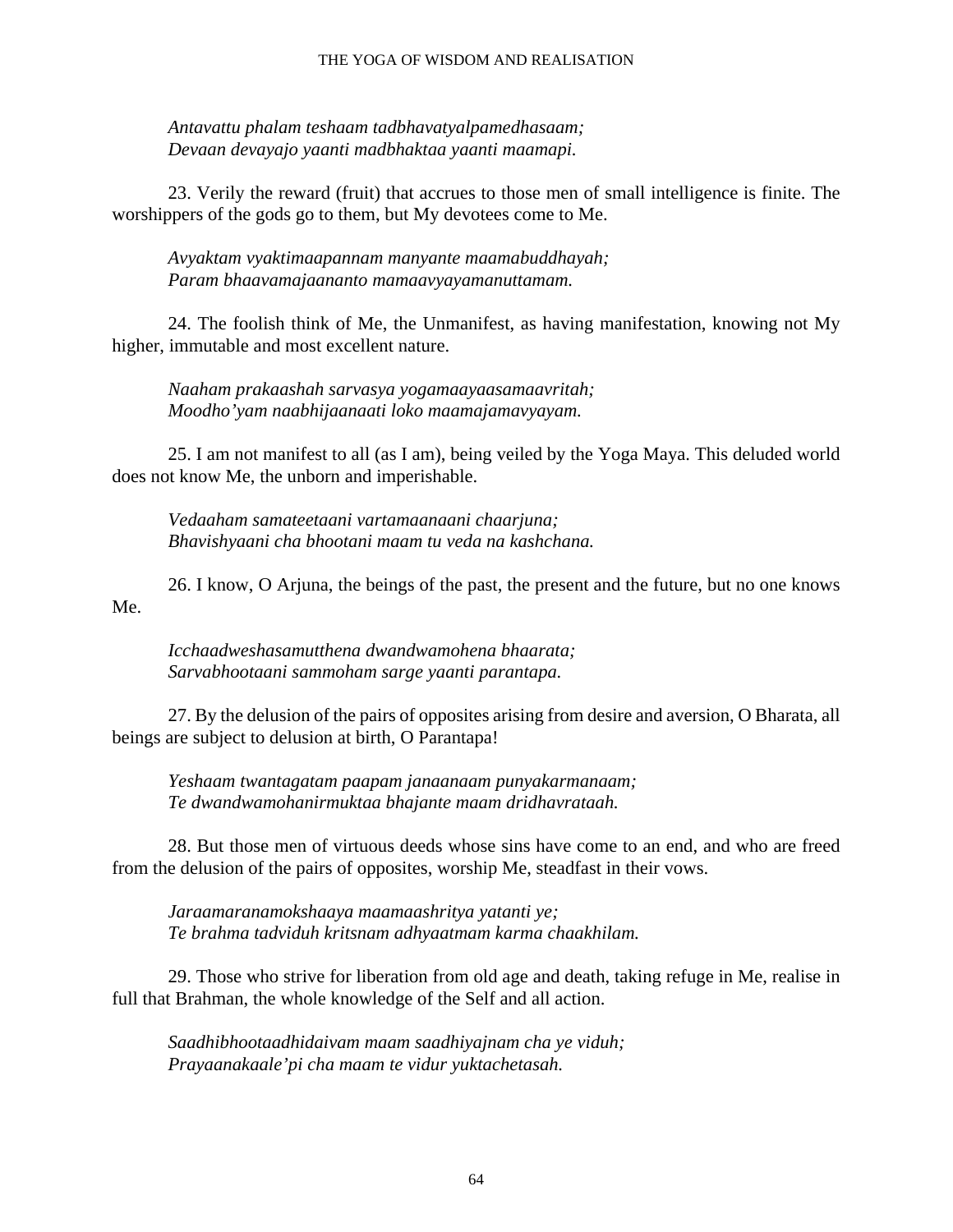30. Those who know Me with the Adhibhuta (pertaining to the elements), the Adhidaiva (pertaining to the gods), and Adhiyajna (pertaining to the sacrifice), know Me even at the time of death, steadfast in mind.

**COMMENTARY:** They who are steadfast in mind, who have taken refuge in Me, who know Me as knowledge of elements on the physical plane, as knowledge of gods on the celestial or mental plane, as knowledge of sacrifice in the realm of sacrifice,—they are not affected by death.

> *Hari Om Tat Sat Iti Srimad Bhagavadgeetaasoopanishatsu Brahmavidyaayaam Yogashaastre Sri Krishnaarjunasamvaade Jnaanavijnaanayogo Naama Saptamo'dhyaayah*

Thus in the *Upanishads* of the glorious *Bhagavad Gita,* the science of the Eternal, the scripture of Yoga, the dialogue between Sri Krishna and Arjuna, ends the seventh discourse entitled:

#### **"The Yoga of Wisdom and Realisation"**

# **VIII**

# **THE YOGA OF THE IMPERISHABLE BRAHMAN**

## **Summary of Eighth Discourse**

Lord Krishna explains how those who attain Him do not have to come again into this impermanent world of sorrow and pain. All beings, including even the gods, come again and again into this created universe from the state of unmanifest being wherein they remained at the end of an age-cycle. But the Lord exists even beyond this unmanifest being. That radiant, imperishable Divine Reality is the highest goal to be attained. Single-minded devotion of our heart is the means of attaining this highest blessed state.

Even though there are auspicious and inauspicious circumstances of departing from the physical body and journeying forth, yet if one steadily abides in the Lord through firm devotion and faith, then these conditions do not matter. By always remaining in tune with the Lord through pure love, everything is made auspicious, if one can ever remain united with the Divine through deep devotion, constant remembrance, regular meditation and continuous communion, then all times, places, conditions and situations become auspicious and blessed. This is the secret of invoking His Grace and attaining Him and becoming eternally free and blissful.

Arjuna here asks Lord Krishna about the meaning of the different terms referred to by Him in the last two verses of the previous chapter. He wishes to know what is the Supreme Being, what is Karma or action that He refers to, and what is the meaning that pertains to this spirit, the elements and the centre of all things within this human body.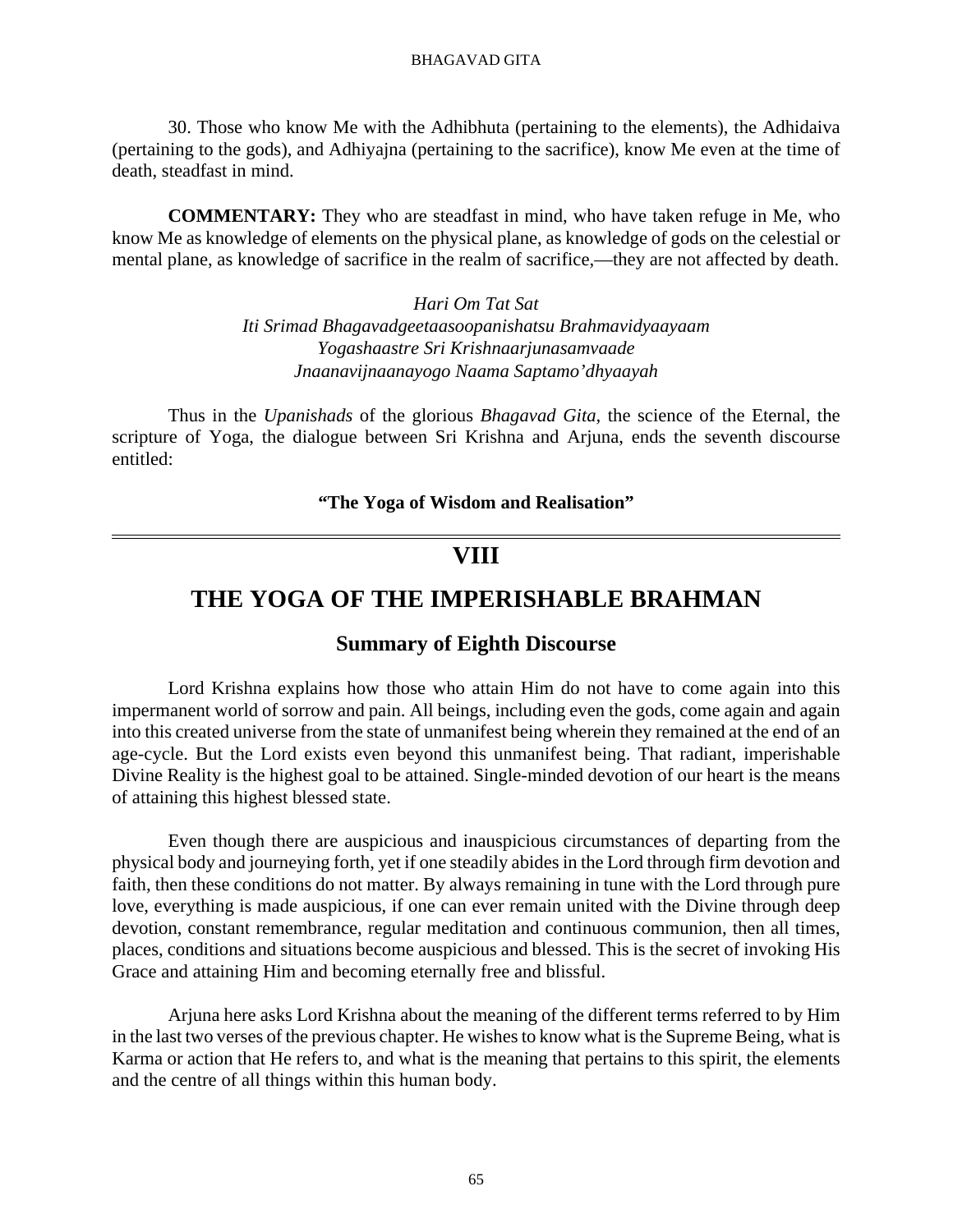#### THE YOGA OF THE IMPERISHABLE BRAHMAN

Beyond all things manifest and unmanifest, beyond these names and forms, there is the Supreme Being—Brahman. He indwells this body as the centre of all things, including even our own self (individual soul). We are a spiritual being residing in this body and supported by the Silent Witness within—the Supreme Antaryamin. Prakriti or Nature is the being pertaining to the elements. Worship, prayer and offering to the gods with faith and devotion constitute actions that lead to blessedness.

The secret of reaching the Divine Being and thus freeing oneself forever from birth and death and the pains and sufferings of this earth-life, is to constantly practise unbroken remembrance of the Lord at all times, in all places and even amidst one's daily activities. If one practises such steady remembrance through regular daily Sadhana, then he will be rooted in His remembrance even at the time of departing from this body at death. Thus departing, he will go beyond darkness and bondage and attain the realm of eternal blessedness.

One must practise sense-control. The senses must be well disciplined and gradually withdrawn from outside objects. The mind should be centred within upon God, by uttering Om or any Divine Name. By such steady practice daily the Lord is easily attained.

*Arjuna Uvaacha*: *Kim tadbrahma kim adhyaatmam kim karma purushottama; Adhibhootam cha kim proktam adhidaivam kimuchyate.*

Arjuna said:

1. What is that Brahman? What is Adhyatma? What is action, O best among men? What is declared to be Adhibhuta? And what is Adhidaiva said to be?

*Adhiyajnah katham ko'tra dehe'smin madhusoodana; Prayaanakaale cha katham jneyo'si niyataatmabhih.*

2. Who and how is Adhiyajna here in this body, O destroyer of Madhu (Krishna)? And how, at the time of death, art Thou to be known by the self-controlled one?

**COMMENTARY:** In the last two verses of the seventh discourse, Lord Krishna uses certain philosophical terms. Arjuna does not understand their meaning. So he proceeds to question the Lord.

*Sri Bhagavaan Uvaacha*: *Aksharam brahma paramam swabhaavo'dhyaatmamuchyate; Bhootabhaavodbhavakaro visargah karmasamjnitah.*

The Blessed Lord said: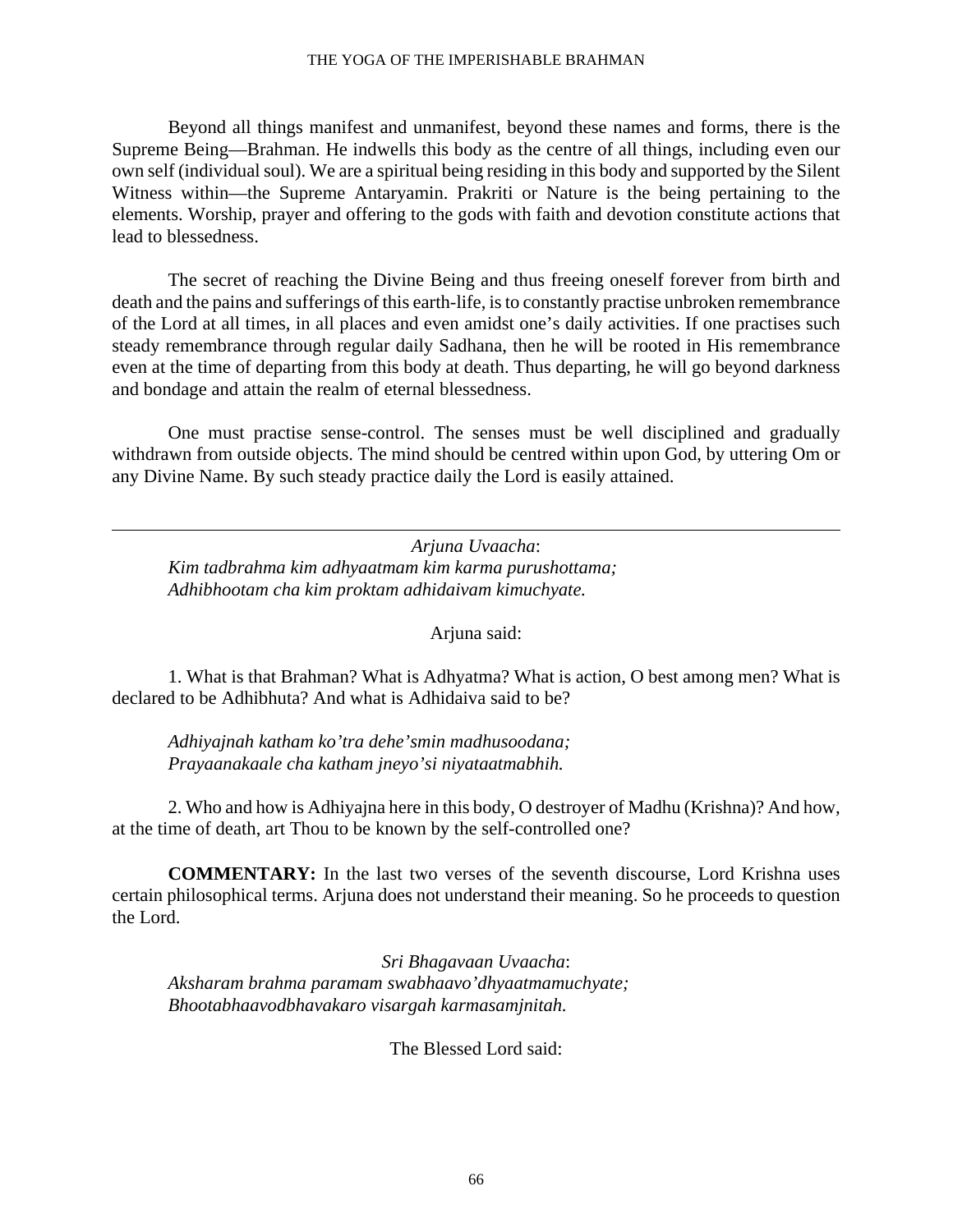3. Brahman is the Imperishable, the Supreme; His essential nature is called Self-knowledge; the offering (to the gods) which causes existence and manifestation of beings and which also sustains them is called action.

*Adhibhootam ksharo bhaavah purushashchaadhidaivatam; Adhiyajno'hamevaatra dehe dehabhritaam vara.*

4. Adhibhuta (knowledge of the elements) pertains to My perishable Nature, and the Purusha or soul is the Adhidaiva; I alone am the Adhiyajna here in this body, O best among the embodied (men)!

*Antakaale cha maameva smaran muktwaa kalevaram; Yah prayaati sa madbhaavam yaati naastyatra samshayah.*

5. And whosoever, leaving the body, goes forth remembering Me alone at the time of death, he attains My Being; there is no doubt about this.

*Yam yam vaapi smaran bhaavam tyajatyante kalevaram; Tam tamevaiti kaunteya sadaa tadbhaavabhaavitah.*

6. Whosoever at the end leaves the body, thinking of any being, to that being only does he go, O son of Kunti (Arjuna), because of his constant thought of that being!

**COMMENTARY:** The most prominent thought of one's life occupies the mind at the time of death. It determines the nature of the body to be attained in the next birth.

*Tasmaat sarveshu kaaleshu maamanusmara yudhya cha; Mayyarpitamanobuddhir maamevaishyasyasamshayam.*

7. Therefore, at all times remember Me only and fight. With mind and intellect fixed (or absorbed) in Me, thou shalt doubtless come to Me alone.

*Abhyaasayogayuktena chetasaa naanyagaaminaa; Paramam purusham divyam yaati paarthaanuchintayan.*

8. With the mind not moving towards any other thing, made steadfast by the method of habitual meditation, and constantly meditating, one goes to the Supreme Person, the Resplendent, O Arjuna!

*Kavim puraanamanushaasitaaram Anoraneeyaamsam anusmaredyah; Sarvasya dhaataaram achintyaroopam Aadityavarnam tamasah parastaat.*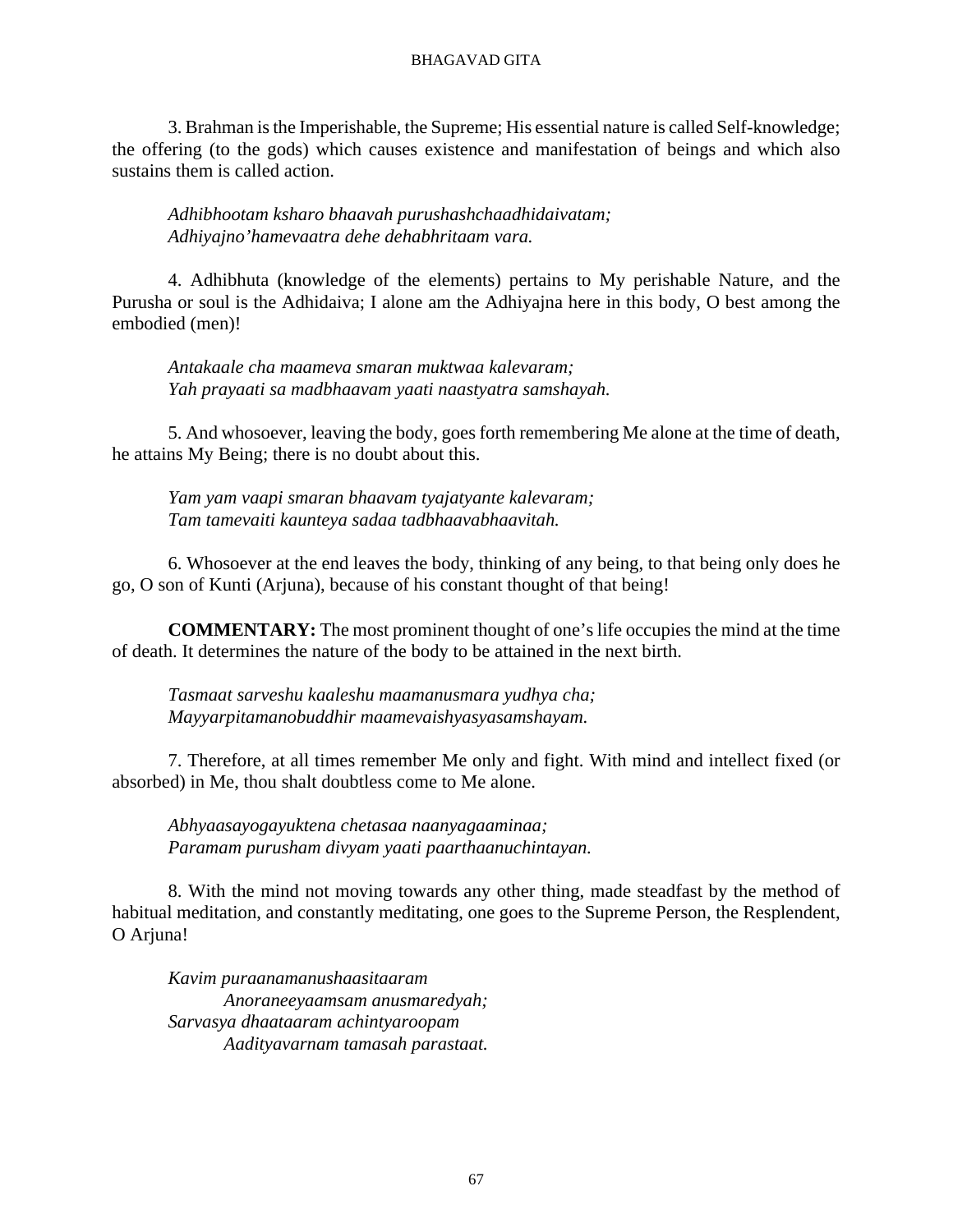9. Whosoever meditates on the Omniscient, the Ancient, the ruler (of the whole world), minuter than an atom, the supporter of all, of inconceivable form, effulgent like the sun and beyond the darkness of ignorance,

*Prayaanakaale manasaachalena Bhaktyaa yukto yogabalena chaiva; Bhruvormadhye praanamaaveshya samyak Sa tam param purusham upaiti divyam.*

10. At the time of death, with unshaken mind, endowed with devotion and by the power of Yoga, fixing the whole life-breath in the middle of the two eyebrows, he reaches that resplendent Supreme Person.

*Yadaksharam vedavido vadanti Vishanti yadyatayo veetaraagaah; Yadicchanto brahmacharyam charanti Tatte padam samgrahena pravakshye.*

11. That which is declared imperishable by those who know the *Vedas,* that which the self-controlled (ascetics) and passion-free enter, that desiring which celibacy is practised—that goal I will declare to thee in brief.

*Sarvadwaaraani samyamya mano hridi nirudhya cha; Moordhnyaadhaayaatmanah praanamaasthito yogadhaaranaam.*

12. Having closed all the gates, confined the mind in the heart and fixed the life-breath in the head, engaged in the practice of concentration,

*Omityekaaksharam brahma vyaaharan maamanusmaran; Yah prayaati tyajan deham sa yaati paramaam gatim.*

13. Uttering the monosyllable Om—the Brahman—remembering Me always, he who departs thus, leaving the body, attains to the supreme goal.

*Ananyachetaah satatam yo maam smarati nityashah; Tasyaaham sulabhah paartha nityayuktasya yoginah.*

14. I am easily attainable by that ever-steadfast Yogi who constantly and daily remembers Me (for a long time), not thinking of anything else (with a single or one-pointed mind), O Partha (Arjuna)!

**COMMENTARY:** Constantly remembering the Lord throughout one's life is the easiest way of attaining Him.

*Maamupetya punarjanma duhkhaalayamashaashwatam; Naapnuvanti mahaatmaanah samsiddhim paramaam gataah.*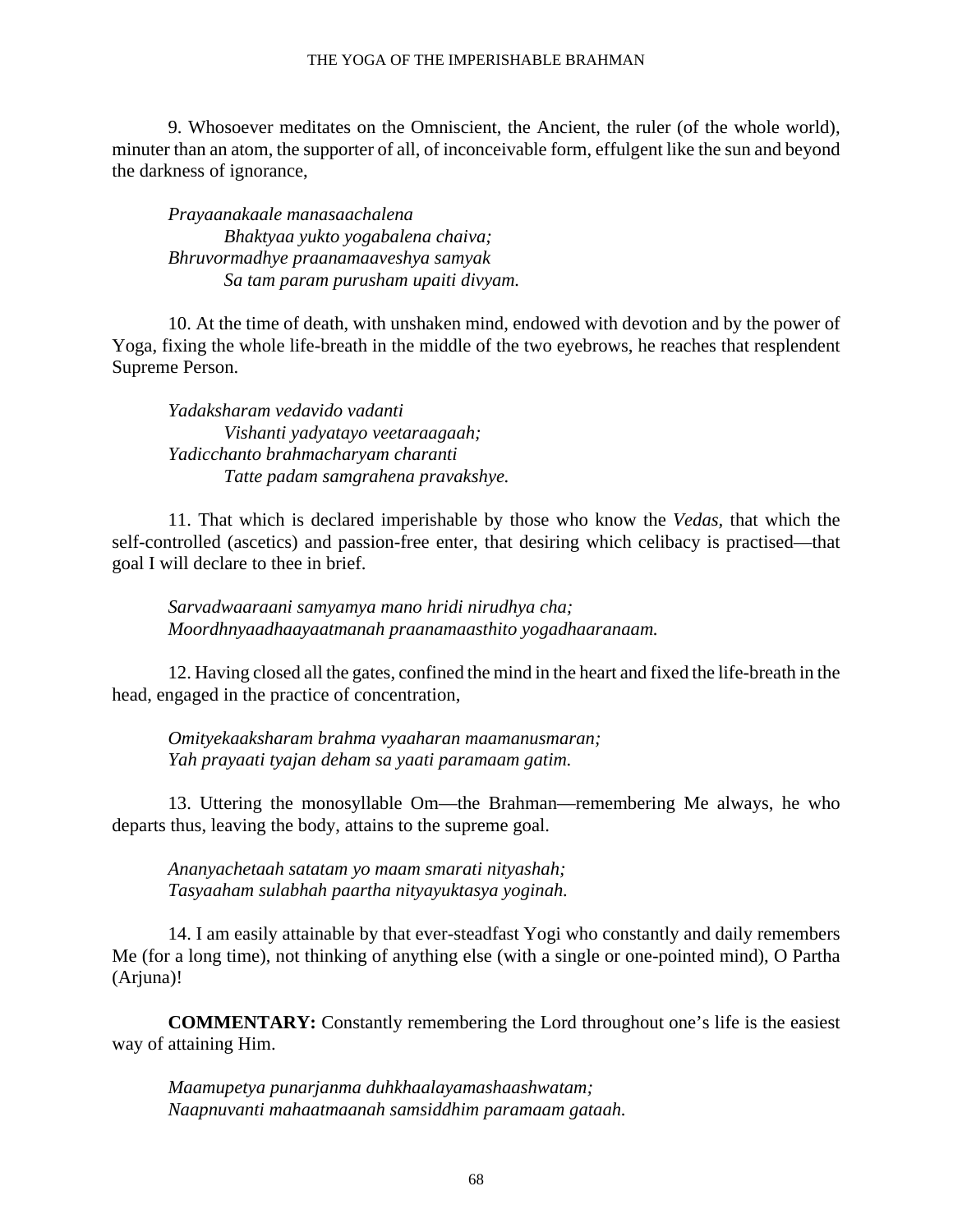15. Having attained Me these great souls do not again take birth (here), which is the place of pain and is non-eternal; they have reached the highest perfection (liberation).

*Aabrahmabhuvanaallokaah punaraavartino'rjuna; Maamupetya tu kaunteya punarjanma na vidyate.*

16. (All) the worlds, including the world of Brahma, are subject to return again, O Arjuna! But he who reaches Me, O son of Kunti, has no rebirth!

*Sahasrayugaparyantam aharyad brahmano viduh; Raatrim yugasahasraantaam te'horaatravido janaah.*

17. Those who know the day of Brahma, which is of a duration of a thousand Yugas (ages), and the night, which is also of a thousand Yugas' duration, they know day and night.

*Avyaktaadvyaktayah sarvaah prabhavantyaharaagame; Raatryaagame praleeyante tatraivaavyaktasamjnake.*

18. From the unmanifested all the manifested (worlds) proceed at the coming of the "day"; at the coming of the "night" they dissolve verily into that alone which is called the unmanifested.

**COMMENTARY:** Coming of the "day' is the commencement of creation. Coming of the "night" is the commencement of dissolution.

*Bhootagraamah sa evaayam bhootwaa bhootwaa praleeyate; Raatryaagame'vashah paartha prabhavatyaharaagame.*

19. This same multitude of beings, born again and again, is dissolved, helplessly, O Arjuna, (into the unmanifested) at the coming of the night, and comes forth at the coming of the day!

*Parastasmaat tu bhaavo'nyo'vyakto'vyaktaatsanaatanah; Yah sa sarveshu bhooteshu nashyatsu na vinashyati.*

20. But verily there exists, higher than the unmanifested, another unmanifested Eternal who is not destroyed when all beings are destroyed.

**COMMENTARY:** Another unmanifested Eternal refers to Para Brahman, which is distinct from the unmanifested (primordial Nature), and which is of quite a different nature. It is superior to Hiranyagarbha (the creative Intelligence) and the unmanifested Nature because It is their cause. It is not destroyed when all beings from Brahma down to a blade of grass are destroyed.

*Avyakto'kshara ityuktastamaahuh paramaam gatim; Yam praapya na nivartante taddhaama paramam mama.*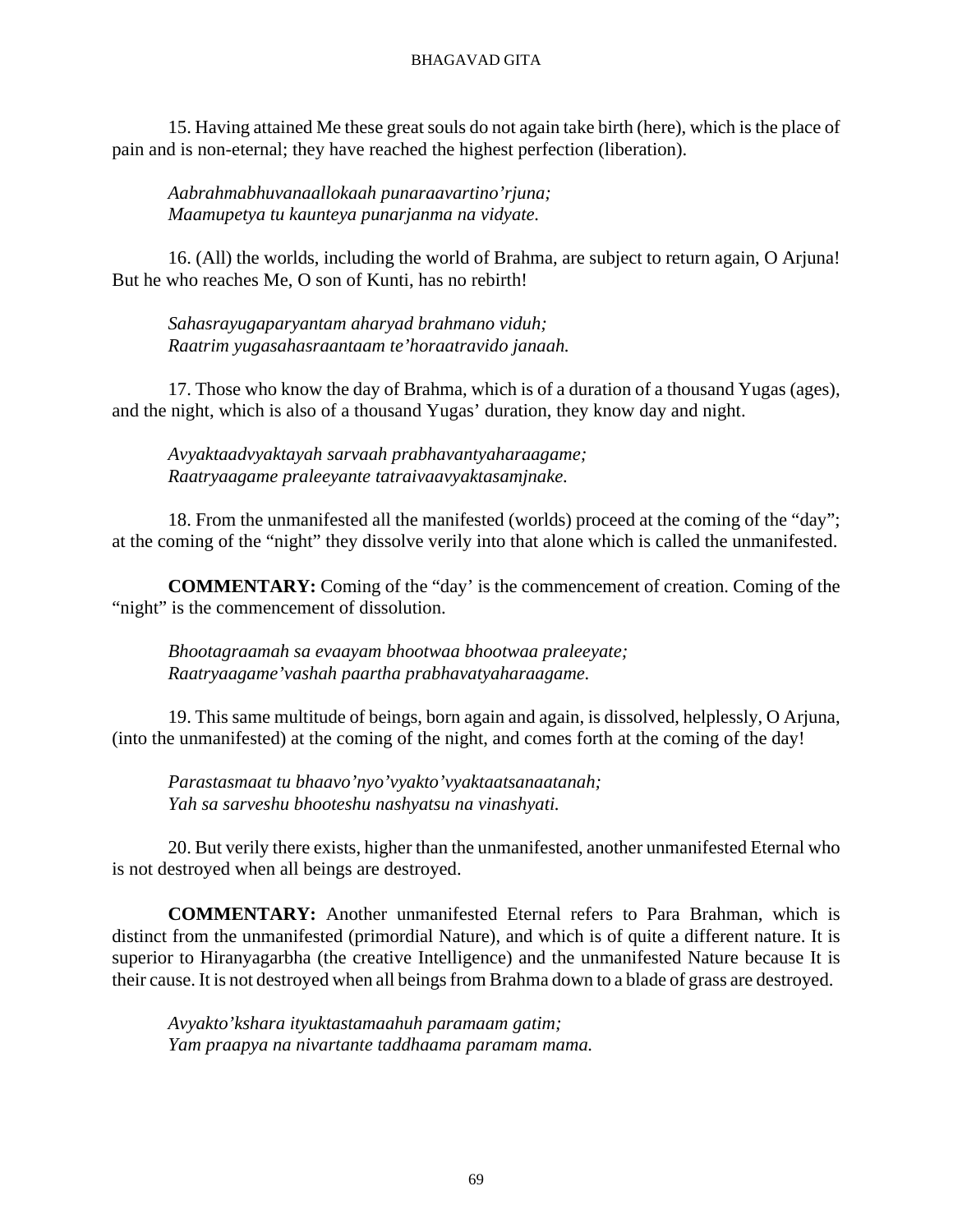#### THE YOGA OF THE IMPERISHABLE BRAHMAN

21. What is called the Unmanifested and the Imperishable, That they say is the highest goal (path). They who reach It do not return (to this cycle of births and deaths). That is My highest abode (place or state).

*Purushah sa parah paartha bhaktyaa labhyastwananyayaa; Yasyaantahsthaani bhootaani yena sarvamidam tatam.*

22. That highest Purusha, O Arjuna, is attainable by unswerving devotion to Him alone within whom all beings dwell and by whom all this is pervaded.

*Yatra kaale twanaavrittim aavrittim chaiva yoginah; Prayaataa yaanti tam kaalam vakshyaami bharatarshabha.*

23. Now I will tell thee, O chief of the Bharatas, the times departing at which the Yogis will return or not return!

*Agnijyotirahah shuklah shanmaasaa uttaraayanam; Tatra prayaataa gacchanti brahma brahmavido janaah.*

24. Fire, light, daytime, the bright fortnight, the six months of the northern path of the sun (northern solstice)—departing then (by these), men who know Brahman go to Brahman.

*Dhoomo raatristathaa krishnah shanmaasaa dakshinaayanam; Tatra chaandramasam jyotir yogee praapya nivartate.*

25. Attaining to the lunar light by smoke, night-time, the dark fortnight or the six months of the southern path of the sun (the southern solstice), the Yogi returns.

*Shuklakrishne gatee hyete jagatah shaashwate mate; Ekayaa yaatyanaavrittim anyayaa'vartate punah.*

26. The bright and the dark paths of the world are verily thought to be eternal; by the one (the bright path) a person goes not to return again, and by the other (the dark path) he returns.

**COMMENTARY:** The bright path is the path to the gods taken by devotees. The dark path is of the manes taken by those who perform sacrifices or charitable acts with the expectation of rewards.

*Naite sritee paartha jaanan yogee muhyati kashchana; Tasmaat sarveshu kaaleshu yogayukto bhavaarjuna.*

27. Knowing these paths, O Arjuna, no Yogi is deluded! Therefore, at all times be steadfast in Yoga.

*Vedeshu yajneshu tapahsu chaiva Daaneshu yat punyaphalam pradishtam:*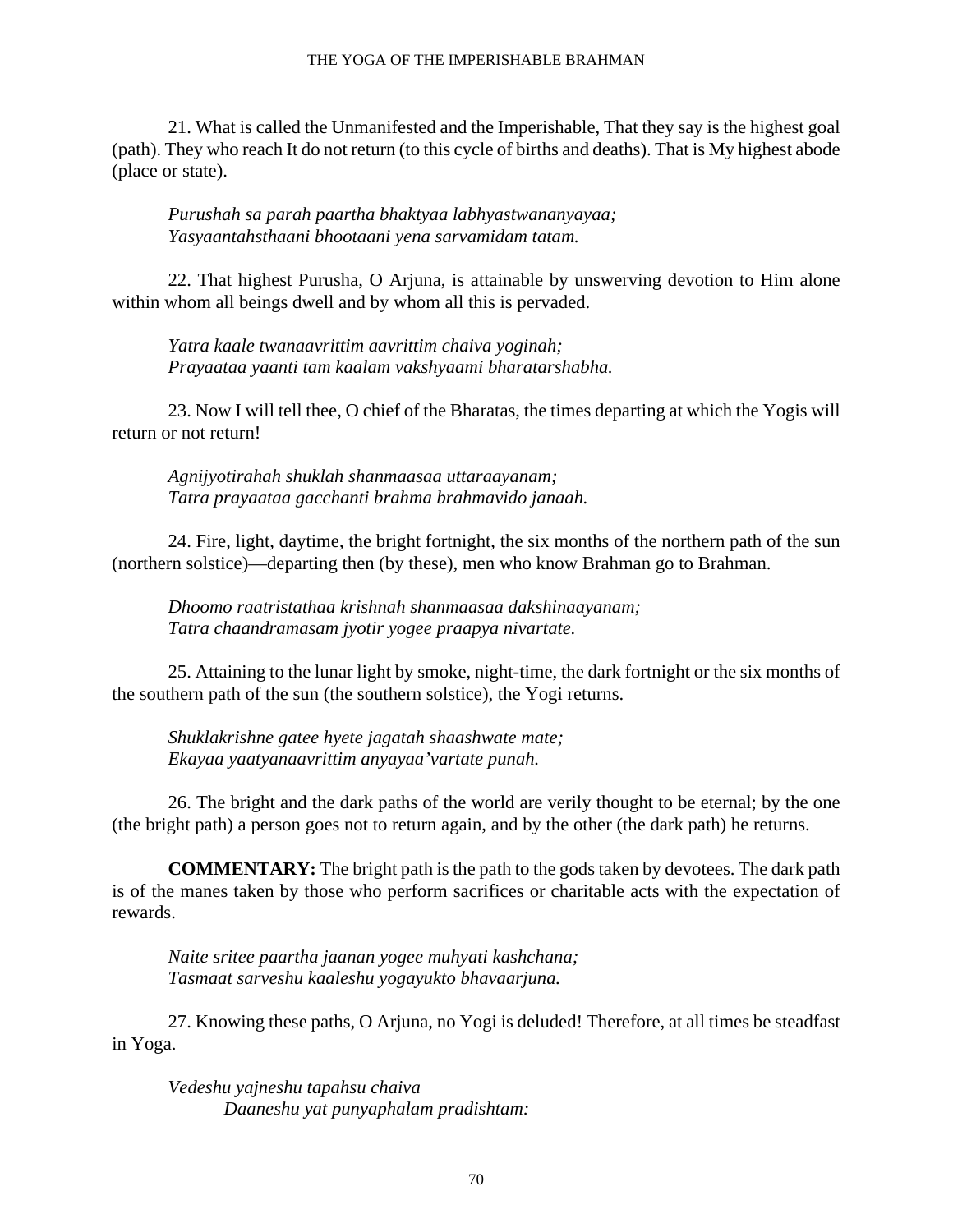### *Atyeti tatsarvam idam viditwaa Yogee param sthaanamupaiti chaadyam.*

28. Whatever fruits or merits is declared (in the scriptures) to accrue from (the study of) the *Vedas,* (the performance of) sacrifices, (the practice of) austerities, and (the offering of) gifts—beyond all these goes the Yogi, having known this; and he attains to the supreme primeval (first or ancient) Abode.

> *Hari Om Tat Sat Iti Srimad Bhagavadgeetaasoopanishatsu Brahmavidyaayaam Yogashaastre Sri Krishnaarjunasamvaade Aksharabrahmayogo Naama Ashtamo'dhyaayah*

Thus in the *Upanishads* of the glorious *Bhagavad Gita,* the science of the Eternal, the scripture of Yoga, the dialogue between Sri Krishna and Arjuna, ends the eighth discourse entitled:

#### **"The Yoga Of the Imperishable Brahman"**

## **IX**

# **THE YOGA OF THE KINGLY SCIENCE & THE KINGLY SECRET**

### **Summary of Ninth Discourse**

Observing that Arjuna was a qualified aspirant and endowed with faith, Krishna declares to him the sovereign knowledge and sovereign secret that is to be known by direct experience. He adds that without faith in this knowledge man fails to reach God and is reborn to suffer.

Now the Lord proceeds to describe His nature as the eternal, all-comprehensive Truth. He is everything that is invisible and visible. He pervades everything that exists. He creates everything, sustains everything, and when final dissolution takes place, absorbs everything into Himself. He manifests them again when the next creation begins. All beings who are ignorant of this knowledge are caught helplessly in the cycle of birth and death. In the midst of this creation, preservation and dissolution of the universe, the Lord stands as a silent witness, unaffected and unattached. He is the sole director, sustainer and supervisor of His Cosmic Prakriti.

Ignorant beings are not able to recognise the Lord in one who has realised Him. Although these cruel beings assume a human form, their nature is that of demons. The God-realised Mahatma, on the other hand, is a man of knowledge, and perceives Him indwelling all beings and creatures. He beholds the underlying unity of existence in all names and forms.

The Lord's divine protection is assured to all those who take refuge in Him. Whatever path a devotee follows, he ultimately reaches Him. He is the goal of the various methods of spiritual practice. Devotion, Sri Krishna emphasises, is the essence of all spiritual discipline. If this supreme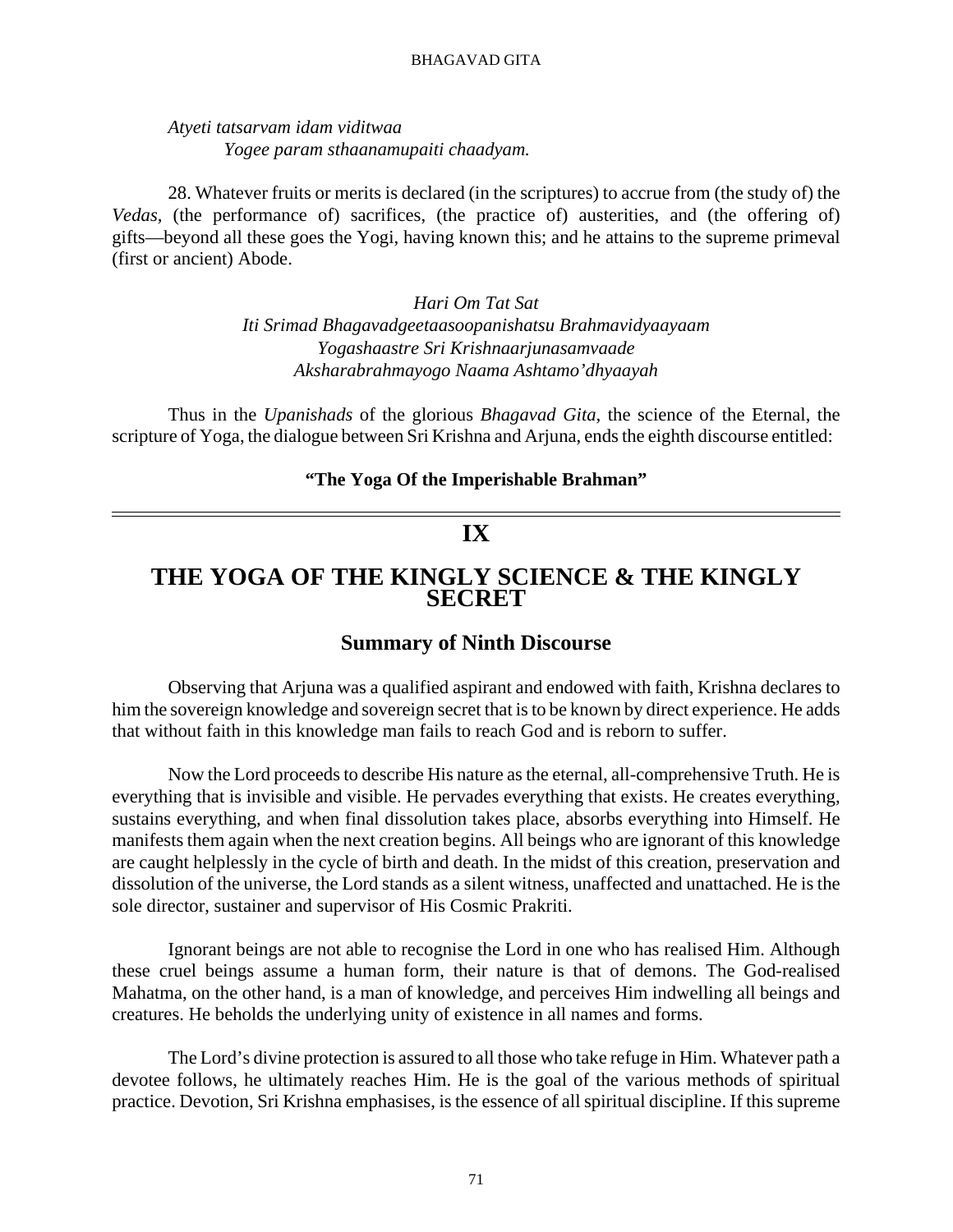element is present, then the devotee is freed from bondage. The Lord observes the motive and degree of devotion. Even the most sinful and diabolical man, if he takes a radical turn towards the path of righteousness and truth, reaches the Lord. Whatever vocation one follows, one can attain the Lord if one seeks earnestly and with loving devotion. The essential thing is to fix the mind on the Lord and dedicate everything unto Him—one's body, mind, actions, emotion and will.

*Sri Bhagavaan Uvaacha*: *Idam tu te guhyatamam pravakshyaamyanasooyave; Jnaanam vijnaanasahitam yajjnaatwaa mokshyase'shubhaat.*

The Blessed Lord said:

1. I shall now declare to thee who does not cavil, the greatest secret, the knowledge combined with experience (Self-realisation). Having known this, thou shalt be free from evil.

*Raajavidyaa raajaguhyam pavitramidamuttamam; Pratyakshaavagamam dharmyam susukham kartumavyayam.*

2. This is the kingly science, the kingly secret, the supreme purifier, realisable by direct intuitional knowledge, according to righteousness, very easy to perform and imperishable.

*Ashraddhadhaanaah purushaa dharmasyaasya parantapa; Apraapya maam nivartante mrityusamsaaravartmani.*

3. Those who have no faith in this Dharma (knowledge of the Self), O Parantapa (Arjuna), return to the path of this world of death without attaining Me!

*Mayaa tatamidam sarvam jagadavyaktamoortinaa; Matsthaani sarvabhootaani na chaaham teshvavasthitah.*

4. All this world is pervaded by Me in My unmanifest aspect; all beings exist in Me, but I do not dwell in them.

*Na cha matsthaani bhootaani pashya me yogamaishwaram; Bhootabhrinna cha bhootastho mamaatmaa bhootabhaavanah.*

5. Nor do beings exist in Me (in reality): behold My divine Yoga, supporting all beings, but not dwelling in them, is My Self, the efficient cause of beings.

*Yathaakaashasthito nityam vaayuh sarvatrago mahaan; Tathaa sarvaani bhootaani matsthaaneetyupadhaaraya.*

6. As the mighty wind, moving everywhere, rests always in the ether, even so, know thou that all beings rest in Me.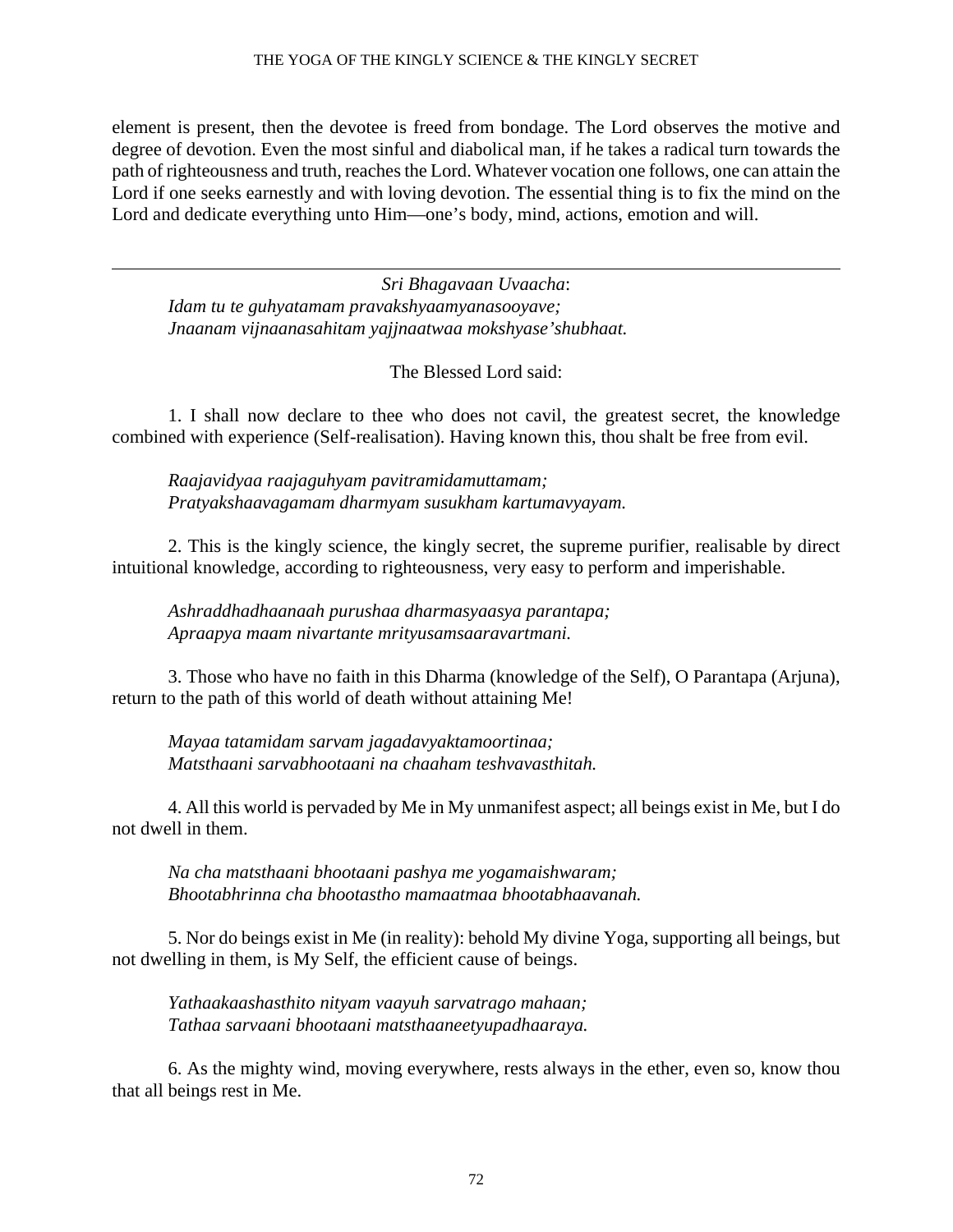*Sarvabhootaani kaunteya prakritim yaanti maamikaam; Kalpakshaye punastaani kalpaadau visrijaamyaham.*

7. All beings, O Arjuna, enter into My Nature at the end of a Kalpa; I send them forth again at the beginning of (the next) Kalpa!

*Prakritim swaamavashtabhya visrijaami punah punah; Bhootagraamamimam kritsnamavasham prakritervashaat.*

8. Animating My Nature, I again and again send forth all this multitude of beings, helpless by the force of Nature.

*Na cha maam taani karmaani nibadhnanti dhananjaya; Udaaseenavadaaseenam asaktam teshu karmasu.*

9. These actions do not bind Me, O Arjuna, sitting like one indifferent, unattached to those acts!

*Mayaa'dhyakshena prakritih sooyate sacharaacharam; Hetunaa'nena kaunteya jagadwiparivartate.*

10. Under Me as supervisor, Nature produces the moving and the unmoving; because of this, O Arjuna, the world revolves!

*Avajaananti maam moodhaah maanusheem tanumaashritam; Param bhaavamajaananto mama bhootamaheshwaram.*

11. Fools disregard Me, clad in human form, not knowing My higher Being as the great Lord of (all) beings.

**COMMENTARY:** Fools who do not have discrimination despise Me, dwelling in human form. I have taken this body in order to bless My devotees. These fools have no knowledge of My higher Being. I am the great Lord, the Supreme.

*Moghaashaa moghakarmaano moghajnaanaa vichetasah; Raakshaseemaasureem chaiva prakritim mohineem shritaah.*

12. Of vain hopes, of vain actions, of vain knowledge and senseless, they verily are possessed of the deceitful nature of demons and undivine beings.

*Mahaatmaanastu maam paartha daiveem prakritimaashritaah; Bhajantyananyamanaso jnaatwaa bhootaadimavyayam.*

13. But the great souls, O Arjuna, partaking of My divine nature, worship Me with a single mind (with the mind devoted to nothing else), knowing Me as the imperishable source of beings!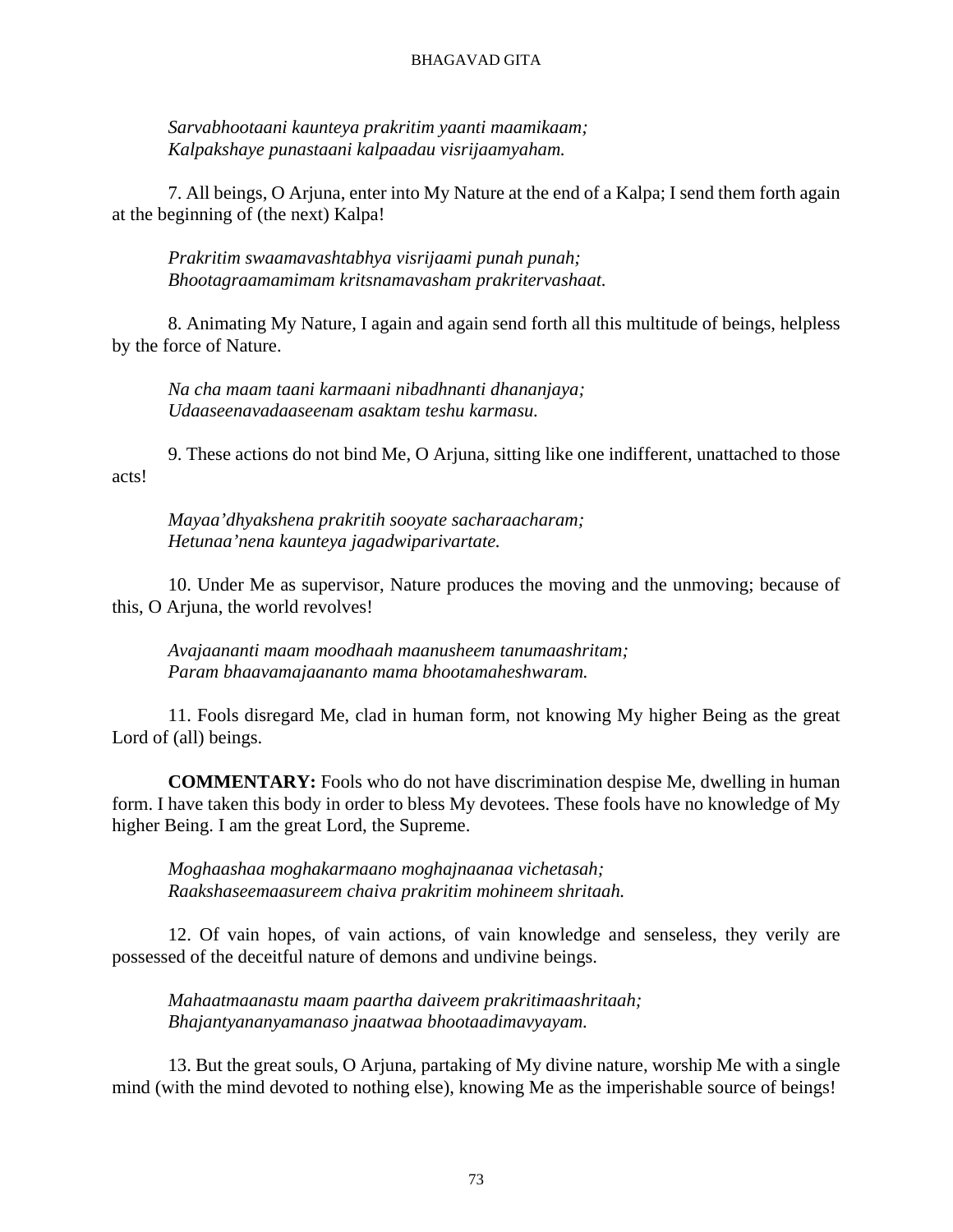*Satatam keertayanto maam yatantashcha dridhavrataah; Namasyantashcha maam bhaktyaa nityayuktaa upaasate.*

14. Always glorifying Me, striving, firm in vows, prostrating before Me, they worship Me with devotion, ever steadfast.

*Jnaanayajnena chaapyanye yajanto maamupaasate; Ekatwena prithaktwena bahudhaa vishwatomukham.*

15. Others also, sacrificing with the wisdom-sacrifice, worship Me, the all-faced, as one, as distinct, and as manifold.

*Aham kraturaham yajnah swadhaa'hamahamaushadham; Mantro'hamahamevaajyam ahamagniraham hutam.*

16. I am the Kratu; I am the Yajna; I am the offering (food) to the manes; I am the medicinal herb and all the plants; I am the Mantra; I am also the *ghee* or melted butter; I am the fire; I am the oblation.

*Pitaahamasya jagato maataa dhaataa pitaamahah; Vedyam pavitramonkaara riksaama yajureva cha.*

17. I am the father of this world, the mother, the dispenser of the fruits of actions, and the grandfather; the (one) thing to be known, the purifier, the sacred monosyllable (Om), and also the *Rig-,* the *Sama-* and *Yajur Vedas.*

*Gatirbhartaa prabhuh saakshee nivaasah sharanam suhrit; Prabhavah pralayah sthaanam nidhaanam beejamavyayam.*

18. I am the goal, the support, the Lord, the witness, the abode, the shelter, the friend, the origin, the dissolution, the foundation, the treasure-house and the imperishable seed.

*Tapaamyahamaham varsham nigrihnaamyutsrijaami cha; Amritam chaiva mrityushcha sadasacchaahamarjuna.*

19. (As the sun) I give heat; I withhold and send forth the rain; I am immortality and also death, existence and non-existence, O Arjuna!

*Traividyaa maam somapaah pootapaapaa Yajnairishtwaa swargatim praarthayante; Te punyamaasaadya surendraloka-Mashnanti divyaan divi devabhogaan.*

20. The knowers of the three *Vedas,* the drinkers of Soma, purified of all sins, worshipping Me by sacrifices, pray for the way to heaven; they reach the holy world of the Lord of the gods and enjoy in heaven the divine pleasures of the gods.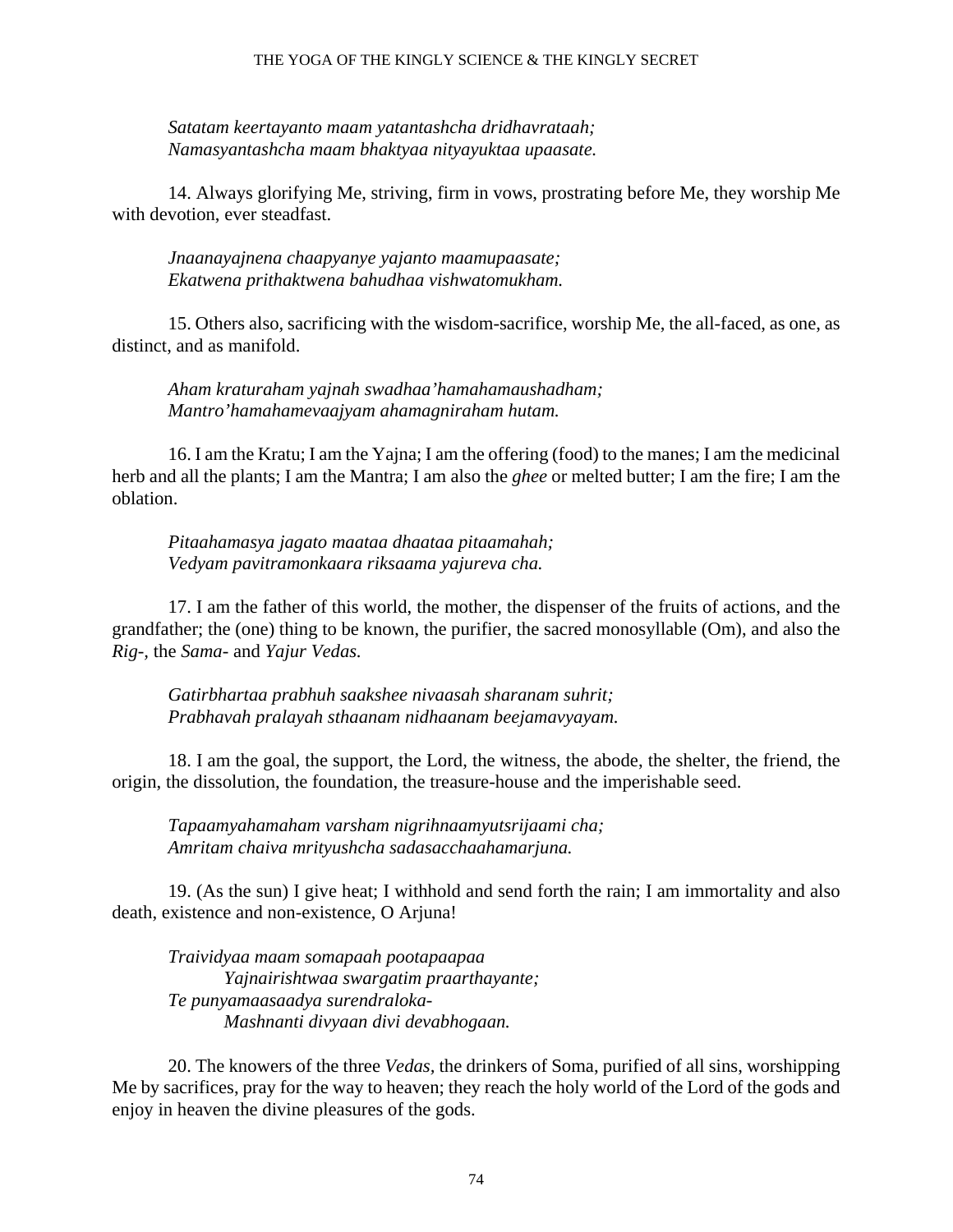*Te tam bhuktwaa swargalokam vishaalam Ksheene punye martyalokam vishanti; Evam trayeedharmamanuprapannaa Gataagatam kaamakaamaa labhante.*

21. They, having enjoyed the vast heaven, enter the world of mortals when their merits are exhausted; thus abiding by the injunctions of the three *(Vedas)* and desiring (objects of) desires, they attain to the state of going and returning.

**COMMENTARY:** When their accumulated merits are exhausted, they come to this world again. They have no independence.

*Ananyaashchintayanto maam ye janaah paryupaasate; Teshaam nityaabhiyuktaanaam yogakshemam vahaamyaham.*

22. To those men who worship Me alone, thinking of no other, of those ever united, I secure what is not already possessed and preserve what they already possess.

*Ye'pyanyadevataa bhaktaa yajante shraddhayaa'nvitaah; Te'pi maameva kaunteya yajantyavidhipoorvakam.*

23. Even those devotees who, endowed with faith, worship other gods, worship Me only, O Arjuna, but by the wrong method!

*Aham hi sarvayajnaanaam bhoktaa cha prabhureva cha; Na tu maamabhijaananti tattwenaatashchyavanti te.*

24. (For) I alone am the enjoyer and also the Lord of all sacrifices; but they do not know Me in essence (in reality), and hence they fall (return to this mortal world).

*Yaanti devavrataa devaan pitreen yaanti pitrivrataah; Bhutaani yaanti bhutejyaa yaanti madyaajino'pi maam.*

25. The worshippers of the gods go to them; to the manes go the ancestor-worshippers; to the Deities who preside over the elements go their worshippers; My devotees come to Me.

*Patram pushpam phalam toyam yo me bhaktyaa prayacchati; Tadaham bhaktyupahritamashnaami prayataatmanah.*

26. Whoever offers Me with devotion and a pure mind (heart), a leaf, a flower, a fruit or a little water—I accept (this offering).

*Yatkaroshi yadashnaasi yajjuhoshi dadaasi yat; Yattapasyasi kaunteya tatkurushva madarpanam.*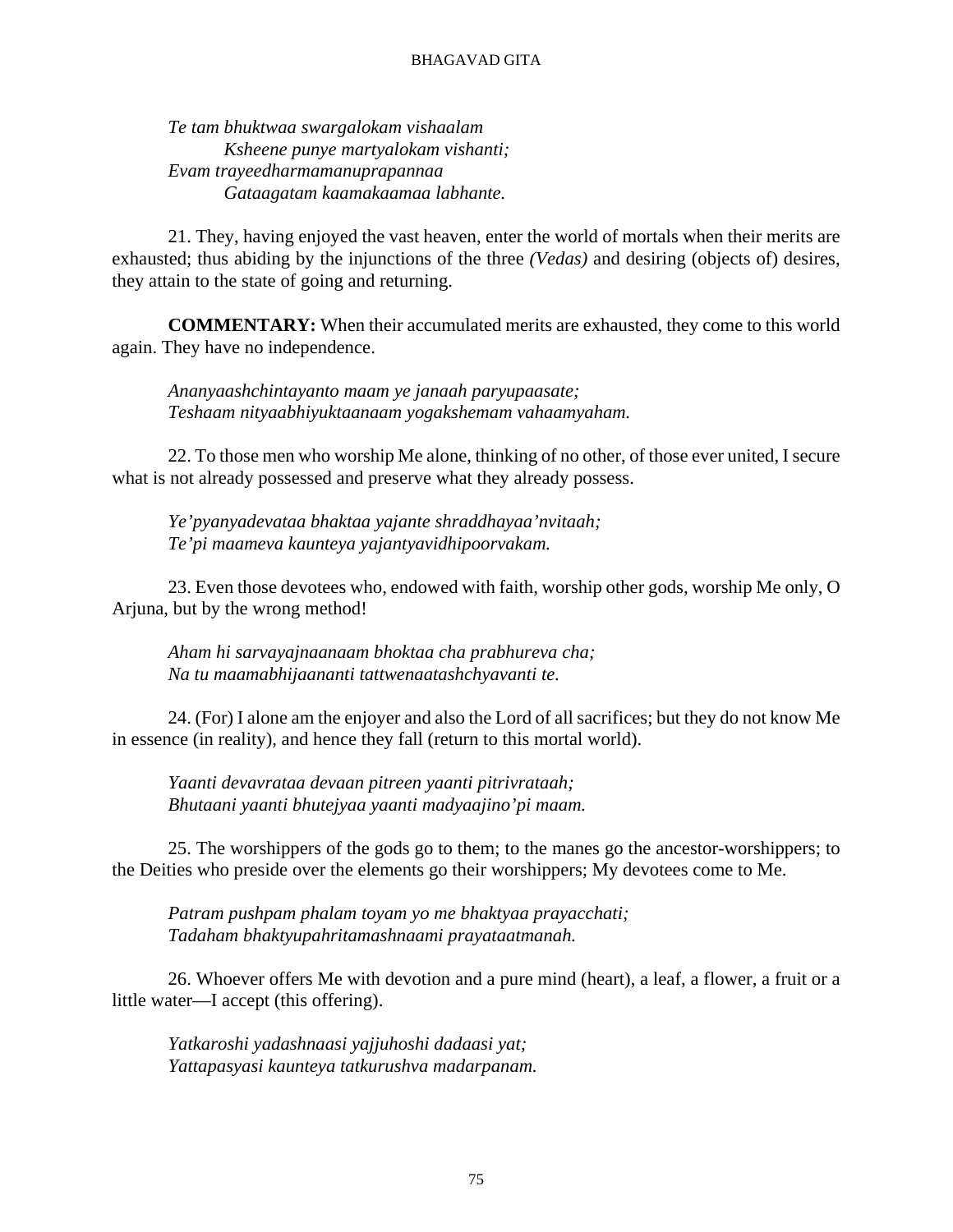#### THE YOGA OF THE KINGLY SCIENCE & THE KINGLY SECRET

27. Whatever thou doest, whatever thou eatest, whatever thou offerest in sacrifice, whatever thou givest, whatever thou practiseth as austerity, O Arjuna, do it as an offering unto Me!

*Shubhaashubhaphalairevam mokshyase karmabandhanaih; Sannyaasayogayuktaatmaa vimukto maamupaishyasi.*

28. Thus shalt thou be freed from the bonds of actions yielding good and evil fruits; with the mind steadfast in the Yoga of renunciation, and liberated, thou shalt come unto Me.

*Samo'ham sarvabhooteshu na me dweshyo'sti na priyah; Ye bhajanti tu maam bhaktyaa mayi te teshu chaapyaham.*

29. The same am I to all beings; to Me there is none hateful or dear; but those who worship Me with devotion are in Me and I am also in them.

*Api chet suduraachaaro bhajate maamananyabhaak; Saadhureva sa mantavyah samyagvyavasito hi sah.*

30. Even if the most sinful worships Me, with devotion to none else, he too should indeed be regarded as righteous, for he has rightly resolved.

*Kshipram bhavati dharmaatmaa shashwacchaantim nigacchati; Kaunteya pratijaaneehi na me bhaktah pranashyati.*

31. Soon he becomes righteous and attains to eternal peace; O Arjuna, know thou for certain that My devotee is never destroyed!

*Maam hi paartha vyapaashritya ye'pi syuh paapayonayah; Striyo vaishyaastathaa shoodraaste'pi yaanti paraam gatim.*

32. For, taking refuge in Me, they also, who, O Arjuna, may be of sinful birth—women, Vaisyas as well as Sudras—attain the Supreme Goal!

*Kim punarbraahmanaah punyaa bhaktaa raajarshayastathaa; Anityamasukham lokam imam praapya bhajaswa maam.*

33. How much more easily then the holy Brahmins and devoted royal saints (attain the goal); having obtained this impermanent and unhappy world, do thou worship Me.

*Manmanaa bhava madbhakto madyaajee maam namaskuru; Maamevaishyasi yuktwaivamaatmaanam matparaayanah.*

34. Fix thy mind on Me; be devoted to Me; sacrifice unto Me; bow down to Me; having thus united thy whole self with Me, taking Me as the Supreme Goal, thou shalt verily come unto Me.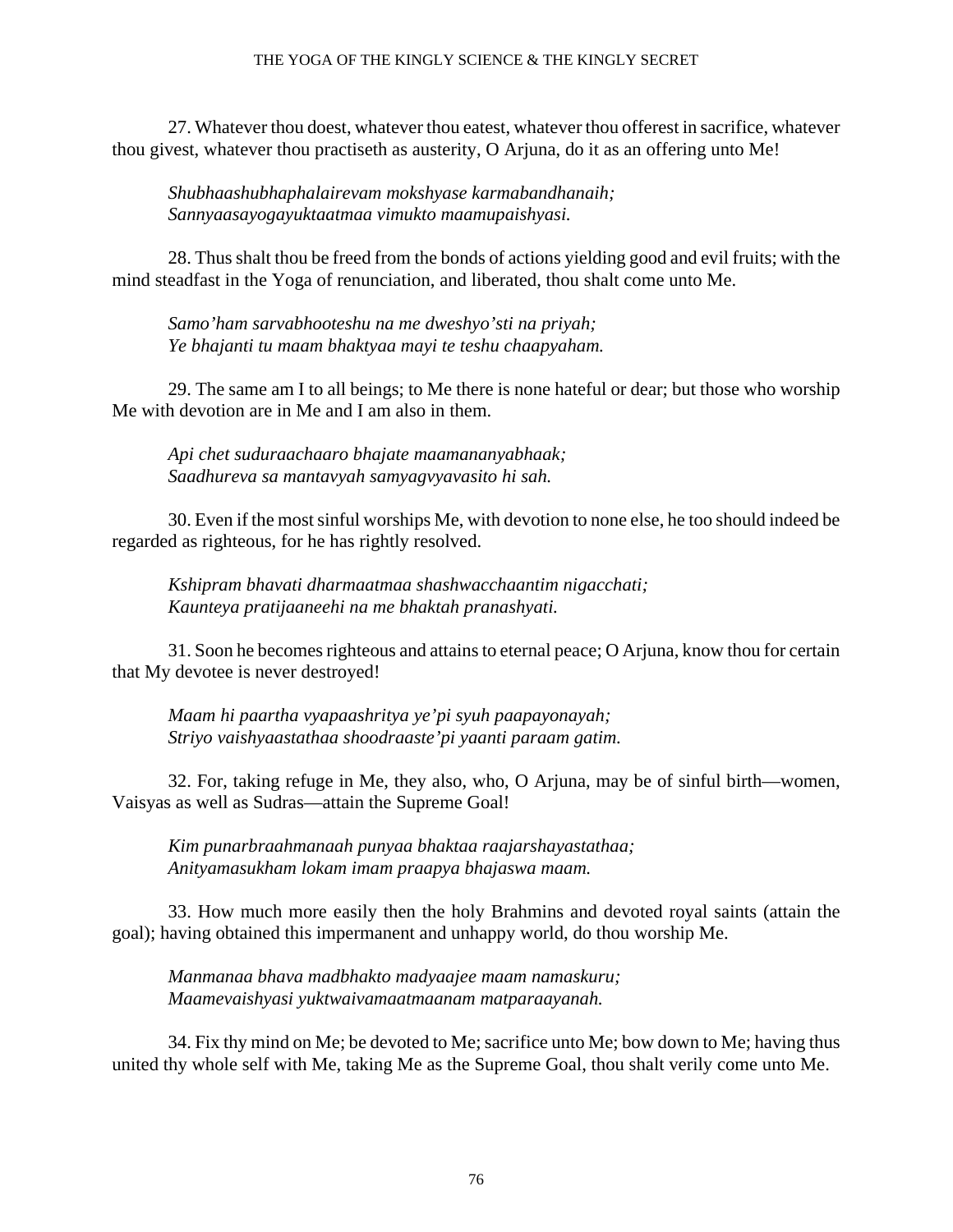**COMMENTARY:** The whole being of a man should be surrendered to the Lord without reservation. Then there will be a marvellous transformation. He will have the vision of God everywhere. All sorrows and pains will vanish. His mind will be one with Him. He will for ever have his life and being in the Lord alone.

> *Hari Om Tat Sat Iti Srimad Bhagavadgeetaasoopanishatsu Brahmavidyaayaam Yogashaastre Sri Krishnaarjunasamvaade Raajavidyaa-raajaguhyayogo Naama Navamo'dhyaayah*

Thus in the *Upanishads* of the glorious *Bhagavad Gita,* the science of the Eternal, the scripture of Yoga, the dialogue between Sri Krishna and Arjuna, ends the ninth discourse entitled:

**"The Yoga of the Kingly Science & the Kingly Secret"**

# **X**

# **THE YOGA OF THE DIVINE GLORIES**

## **Summary of Tenth Discourse**

Krishna tells Arjuna that even the Devas and highly evolved souls fail to understand how He projects Himself as the universe and all its manifestations. He goes on to describe the various qualities that beings manifest according to their Karmas. All these qualities—wisdom, truth, contentment, etc.—originate from Him.

The true devotees of the Lord are wholly absorbed in Him. They have completely surrendered to Him and through single-minded devotion they are granted the power of discrimination, the discrimination that leads them from the unreal to the Real. Krishna emphatically declares that ignorance is destroyed and knowledge gained through Divine Grace alone.

Arjuna accepts the descent of the Supreme in a human form, but wishes to know from the Lord Himself His Cosmic powers by means of which He controls the diverse forces of the universe. The Lord describes His Divine glories, bringing within the range of Arjuna's comprehension His limitless manifestations, and how He upholds everything. In short, the Lord is the Almighty Power that creates, sustains and destroys everything.

*Sri Bhagavaan Uvaacha*: *Bhooya eva mahaabaaho shrinu me paramam vachah; Yatte'ham preeyamaanaaya vakshyaami hitakaamyayaa.*

The Blessed Lord said: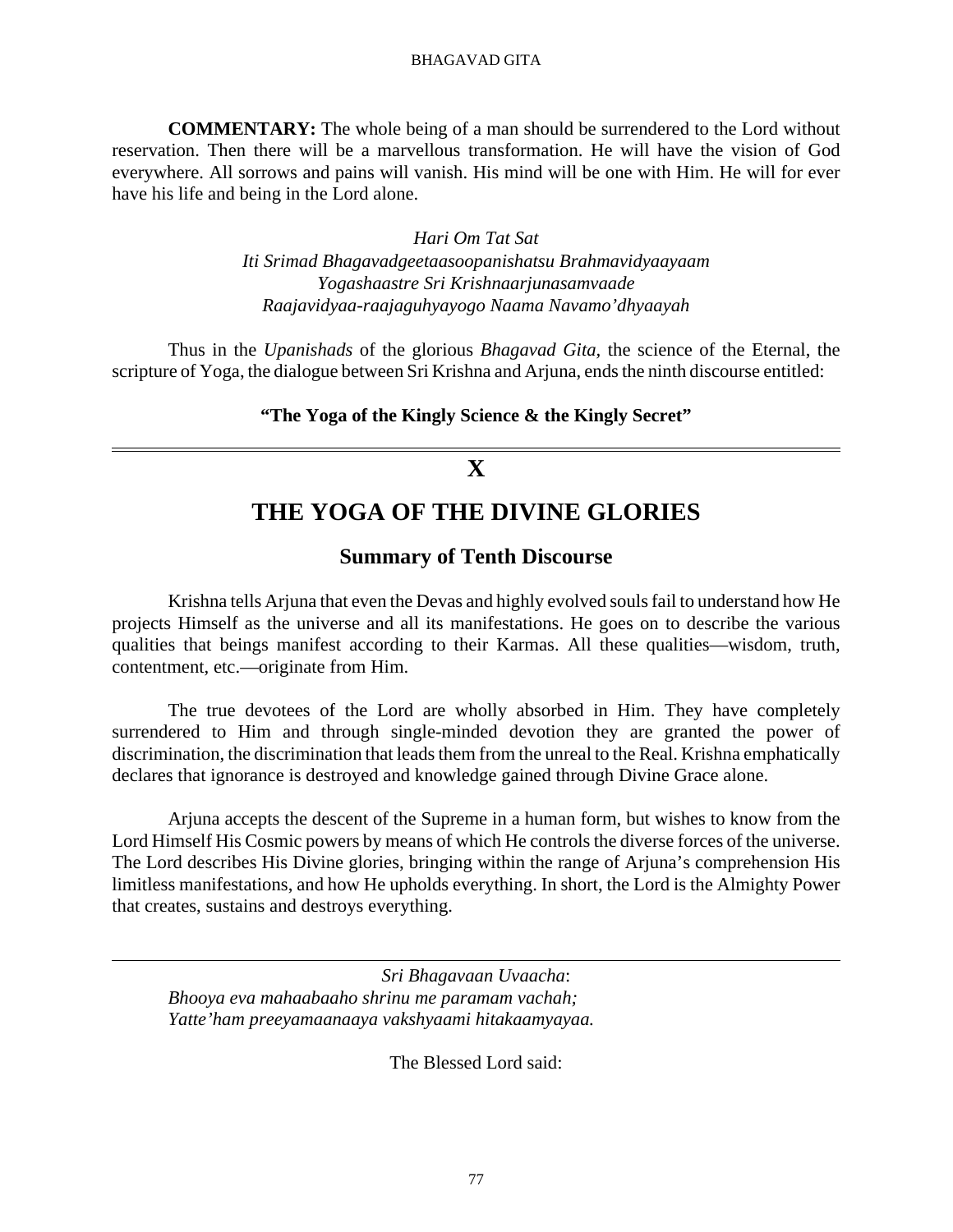1. Again, O mighty-armed Arjuna, listen to My supreme word which I shall declare to thee who art beloved, for thy welfare!

**COMMENTARY:** The all-compassionate Lord in His mercy wants to encourage Arjuna and cheer him up, and so He Himself comes forward to give him instructions without any request having been made by Arjuna.

*Na me viduh suraganaah prabhavam na maharshayah; Ahamaadirhi devaanaam maharsheenaam cha sarvashah.*

2. Neither the hosts of the gods nor the great sages know My origin; for, in every way I am the source of all the gods and the great sages.

*Yo maamajamanaadim cha vetti lokamaheshwaram; Asammoodhah sa martyeshu sarvapaapaih pramuchyate.*

3. He who knows Me as unborn and beginningless, as the great Lord of the worlds, he, among mortals, is undeluded; he is liberated from all sins.

**COMMENTARY:** As the Supreme Being is the cause of all the worlds, He is beginningless. As He is the source of all the gods and the great sages, so there is no source for His own existence. As He is beginningless, He is unborn. He is the great Lord of all the worlds.

*Buddhir jnaanamasammohah kshamaa satyam damah shamah; Sukham duhkham bhavo'bhaavo bhayam chaabhayameva cha.*

4. Intellect, wisdom, non-delusion, forgiveness, truth, self-restraint, calmness, happiness, pain, birth or existence, death or non-existence, fear and also fearlessness,

*Ahimsaa samataa tushtistapo daanam yasho'yashah; Bhavanti bhaavaa bhootaanaam matta eva prithagvidhaah.*

5. Non-injury, equanimity, contentment, austerity, fame, beneficence, ill-fame—(these) different kinds of qualities of beings arise from Me alone.

*Maharshayah sapta poorve chatwaaro manavastathaa; Madbhaavaa maanasaa jaataa yeshaam loka imaah prajaah.*

6. The seven great sages, the ancient four and also the Manus, possessed of powers like Me (on account of their minds being fixed on Me), were born of  $(My)$  mind; from them are these creatures born in this world.

*Etaam vibhootim yogam cha mama yo vetti tattwatah; So'vikampena yogena yujyate naatra samshayah.*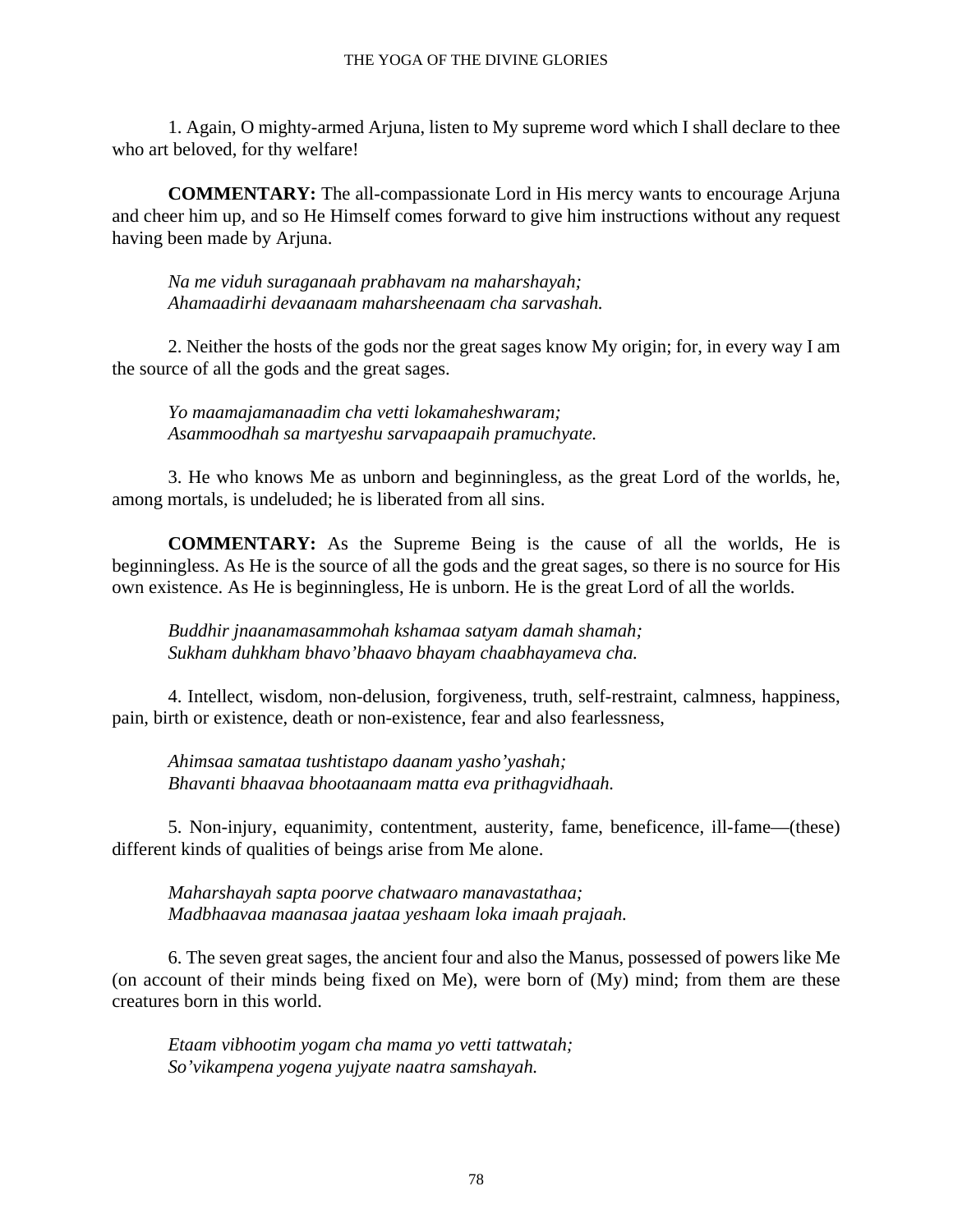7. He who in truth knows these manifold manifestations of My Being and (this) Yoga-power of Mine, becomes established in the unshakeable Yoga; there is no doubt about it.

*Aham sarvasya prabhavo mattah sarvam pravartate; Iti matwaa bhajante maam budhaa bhaavasamanvitaah.*

8. I am the source of all; from Me everything evolves; understanding thus, the wise, endowed with meditation, worship Me.

*Macchittaa madgatapraanaa bodhayantah parasparam; Kathayantashcha maam nityam tushyanti cha ramanti cha.*

9. With their minds and lives entirely absorbed in Me, enlightening each other and always speaking of Me, they are satisfied and delighted.

*Teshaam satatayuktaanaam bhajataam preetipoorvakam; Dadaami buddhiyogam tam yena maamupayaanti te.*

10. To them who are ever steadfast, worshipping Me with love, I give the Yoga of discrimination by which they come to Me.

**COMMENTARY:** The devotees who have dedicated themselves to the Lord, who are ever harmonious and self-abiding, who adore Him with intense love, who are ever devout, obtain the Divine Grace.

*Teshaam evaanukampaartham aham ajnaanajam tamah; Naashayaamyaatmabhaavastho jnaanadeepena bhaaswataa.*

11. Out of mere compassion for them, I, dwelling within their Self, destroy the darkness born of ignorance by the luminous lamp of knowledge.

*Arjuna Uvaacha*: *Param brahma param dhaama pavitram paramam bhavaan; Purusham shaashvatam divyam aadidevamajam vibhum.*

### Arjuna said:

12. Thou art the Supreme Brahman, the supreme abode (or the supreme light), the supreme purifier, the eternal, divine Person, the primeval God, unborn and omnipresent.

*Aahustwaam rishayah sarve devarshirnaaradastathaa; Asito devalo vyaasah swayam chaiva braveeshi me.*

13. All the sages have thus declared Thee, as also the divine sage Narada; so also Asita, Devala and Vyasa; and now Thou Thyself sayest so to me.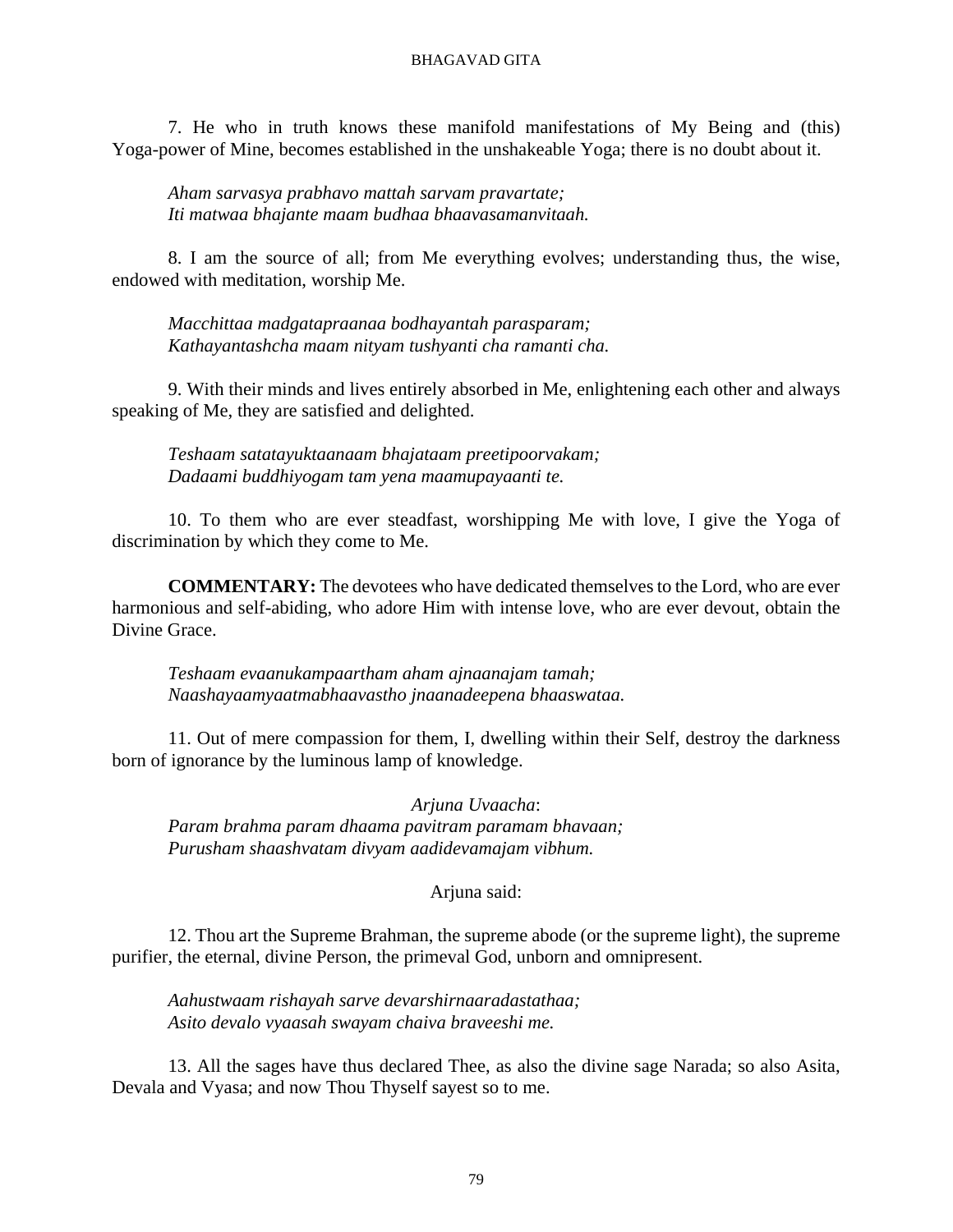#### THE YOGA OF THE DIVINE GLORIES

*Sarvametadritam manye yanmaam vadasi keshava; Na hi te bhagavan vyaktim vidurdevaa na daanavaah.*

14. I believe all this that Thou sayest to me as true, O Krishna! Verily, O blessed Lord, neither the gods nor the demons know Thy manifestation (origin)!

*Swayamevaatmanaatmaanam vettha twam purushottama; Bhootabhaavana bhootesha devadeva jagatpate.*

15. Verily, Thou Thyself knowest Thyself by Thyself, O Supreme Person, O source and Lord of beings, O God of gods, O ruler of the world!

*Vaktum arhasyasheshena divyaa hyaatmavibhootayah; Yaabhir vibhootibhir lokaanimaamstwam vyaapya tishthasi.*

16. Thou shouldst indeed tell, without reserve, of Thy divine glories by which Thou existeth, pervading all these worlds. (None else can do so.)

*Katham vidyaamaham yogimstwaam sadaa parichintayan; Keshu keshu cha bhaaveshu chintyo'si bhagavanmayaa.*

17. How shall I, ever meditating, know Thee, O Yogin? In what aspects or things, O blessed Lord, art Thou to be thought of by me?

*Vistarenaatmano yogam vibhootim cha janaardana; Bhooyah kathaya triptirhi shrinvato naasti me'mritam.*

18. Tell me again in detail, O Krishna, of Thy Yogic power and glory; for I am not satisfied with what I have heard of Thy life-giving and nectar-like speech!

*Sri Bhagavaan Uvaacha*: *Hanta te kathayishyaami divyaa hyaatmavibhootayah; Praadhaanyatah kurushreshtha naastyanto vistarasya me.*

The Blessed Lord said:

19. Very well, now I will declare to thee My divine glories in their prominence, O Arjuna! There is no end to their detailed description.

**COMMENTARY:** The Lord's divine glories are illimitable.

*Ahamaatmaa gudaakesha sarvabhootaashayasthitah; Ahamaadishcha madhyam cha bhootaanaamanta eva cha.*

20. I am the Self, O Gudakesha, seated in the hearts of all beings! I am the beginning, the middle and also the end of all beings.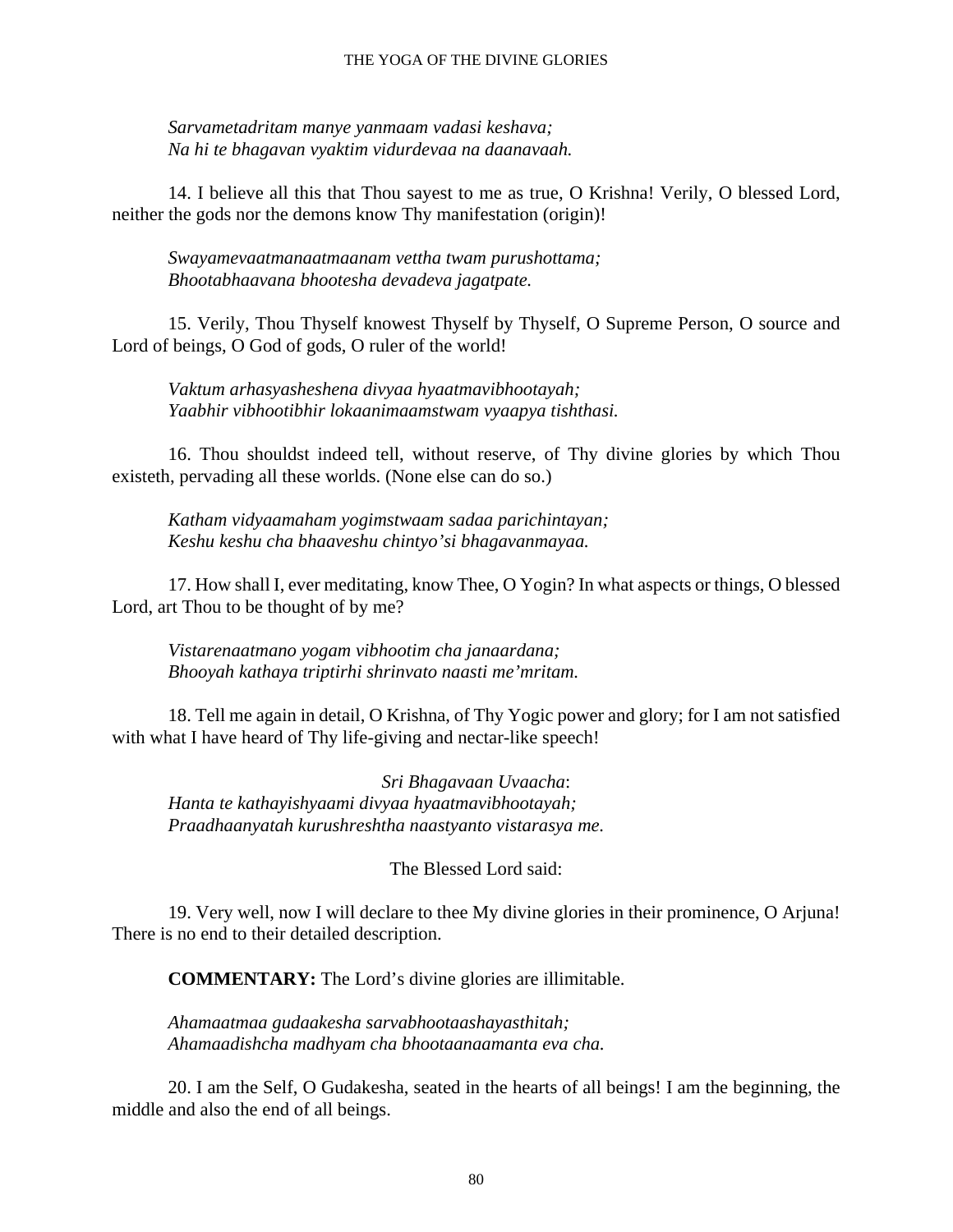*Aadityaanaamaham vishnur jyotishaam raviramshumaan; Mareechirmarutaamasmi nakshatraanaamaham shashee.*

21. Among the (twelve) Adityas, I am Vishnu; among the luminaries, the radiant sun; I am Marichi among the (seven or forty-nine) Maruts; among stars the moon am I.

*Vedaanaam saamavedo'smi devaanaam asmi vaasavah; Indriyaanaam manashchaasmi bhootaanaamasmi chetanaa.*

22. Among the *Vedas*I am the *Sama Veda;* I am Vasava among the gods; among the senses I am the mind; and I am intelligence among living beings.

*Rudraanaam shankarashchaasmi vittesho yaksharakshasaam; Vasoonaam paavakashchaasmi meruh shikharinaamaham.*

23. And, among the Rudras I am Shankara; among the Yakshas and Rakshasas, the Lord of wealth (Kubera); among the Vasus I am Pavaka (fire); and among the (seven) mountains I am the Meru.

*Purodhasaam cha mukhyam maam viddhipaartha brihaspatim; Senaaneenaamaham skandah sarasaamasmi saagarah.*

24. And, among the household priests (of kings), O Arjuna, know Me to be the chief, Brihaspati; among the army generals I am Skanda; among lakes I am the ocean!

*Maharsheenaam bhriguraham giraamasmyekamaksharam; Yajnaanaam japayajno'smi sthaavaraanaam himaalayah.*

25. Among the great sages I am Bhrigu; among words I am the monosyllable Om; among sacrifices I am the sacrifice of silent repetition; among immovable things the Himalayas I am.

**COMMENTARY:** Repetition of the Mantra is regarded as the best of all Yajnas or sacrifices. There is no loss or injury in this Yajna. Manu says: "Whatever else the Brahmana may or may not do, he attains salvation by Japa alone".

*Ashwatthah sarvavrikshaanaam devarsheenaam cha naaradah; Gandharvaanaam chitrarathah siddhaanaam kapilo munih.*

26. Among the trees (I am) the *peepul*; among the divine sages I am Narada; among Gandharvas I am Chitraratha; among the perfected the sage Kapila.

*Ucchaihshravasamashwaanaam viddhi maamamritodbhavam; Airaavatam gajendraanaam naraanaam cha naraadhipam.*

27. Know Me as Ucchaisravas, born of nectar among horses; among lordly elephants (I am) the Airavata; and among men, the king.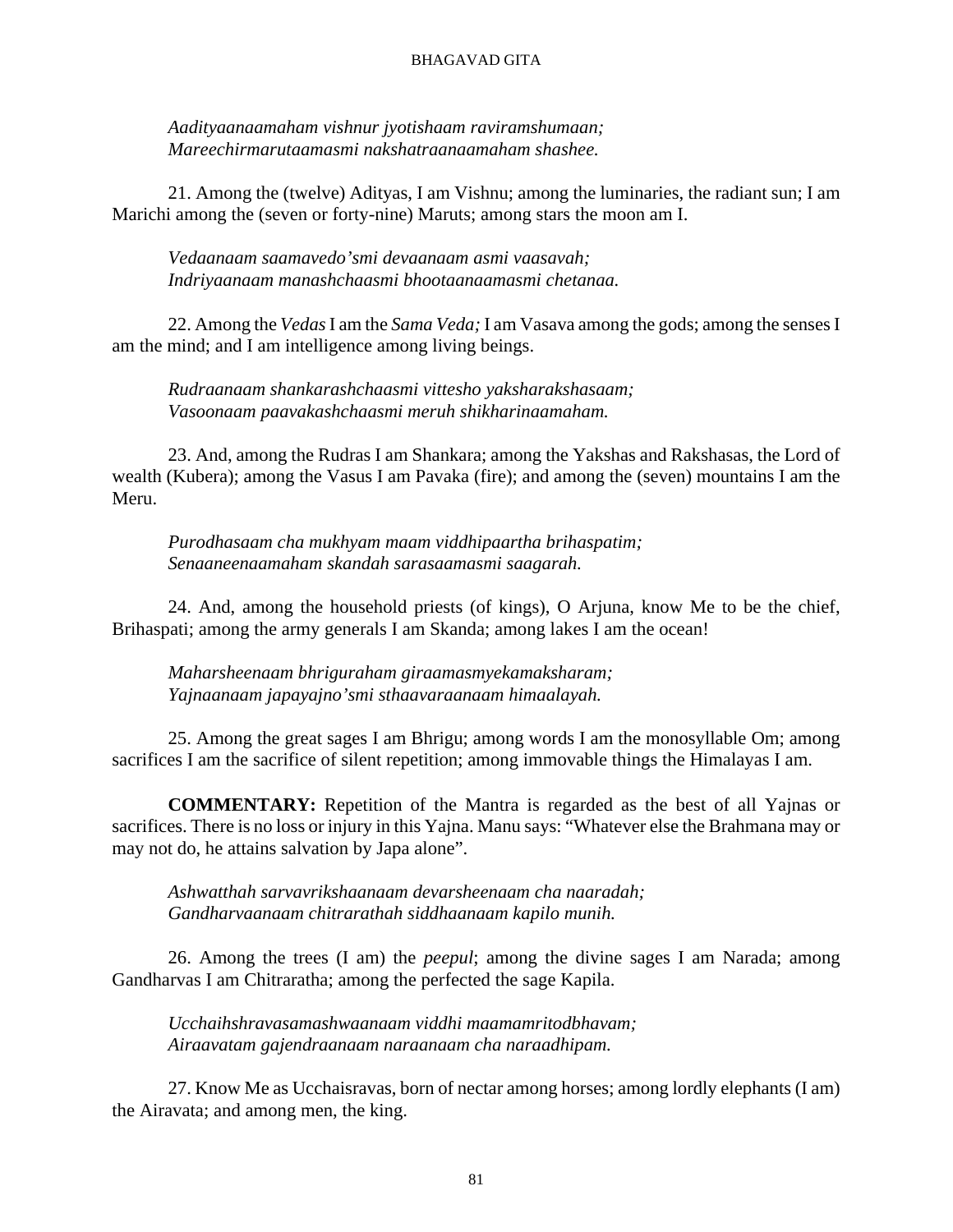*Aayudhaanaamaham vajram dhenoonaamasmi kaamadhuk; Prajanashchaasmi kandarpah sarpaanaamasmi vaasukih.*

28. Among weapons I am the thunderbolt; among cows I am the wish-fulfilling cow called Surabhi; I am the progenitor, the god of love; among serpents I am Vasuki.

*Anantashchaasmi naagaanaam varuno yaadasaamaham; Pitreenaamaryamaa chaasmi yamah samyamataamaham.*

29. I am Ananta among the Nagas; I am Varuna among water-Deities; Aryaman among the manes I am; I am Yama among the governors.

*Prahlaadashchaasmi daityaanaam kaalah kalayataamaham; Mrigaanaam cha mrigendro'ham vainateyashcha pakshinaam.*

30. And, I am Prahlad among the demons; among the reckoners I am time; among beasts I am their king, the lion; and Garuda among birds.

*Pavanah pavataamasmi raamah shastrabhritaamaham; Jhashaanaam makarashchaasmi srotasaamasmi jaahnavee.*

31. Among the purifiers (or the speeders) I am the wind; Rama among the warriors am I; among the fishes I am the shark; among the streams I am the Ganga.

*Sargaanaamaadirantashcha madhyam chaivaaham arjuna; Adhyaatmavidyaa vidyaanaam vaadah pravadataamaham.*

32. Among creations I am the beginning, the middle and also the end, O Arjuna! Among the sciences I am the science of the Self; and I am logic among controversialists.

*Aksharaanaamakaaro'smi dwandwah saamaasikasya cha; Ahamevaakshayah kaalo dhaataaham vishwatomukhah.*

33. Among the letters of the alphabet, the letter "A" I am, and the dual among the compounds. I am verily the inexhaustible or everlasting time; I am the dispenser (of the fruits of actions), having faces in all directions.

*Mrityuh sarvaharashchaaham udbhavashcha bhavishyataam; Keertih shreervaakcha naareenaam smritirmedhaadhritih kshamaa.*

34. And I am all-devouring death, and prosperity of those who are to be prosperous; among feminine qualities (I am) fame, prosperity, speech, memory, intelligence, firmness and forgiveness.

*Brihatsaama tathaa saamnaam gaayatree cchandasaamaham; Maasaanaam maargasheersho'hamritoonaam kusumaakarah.*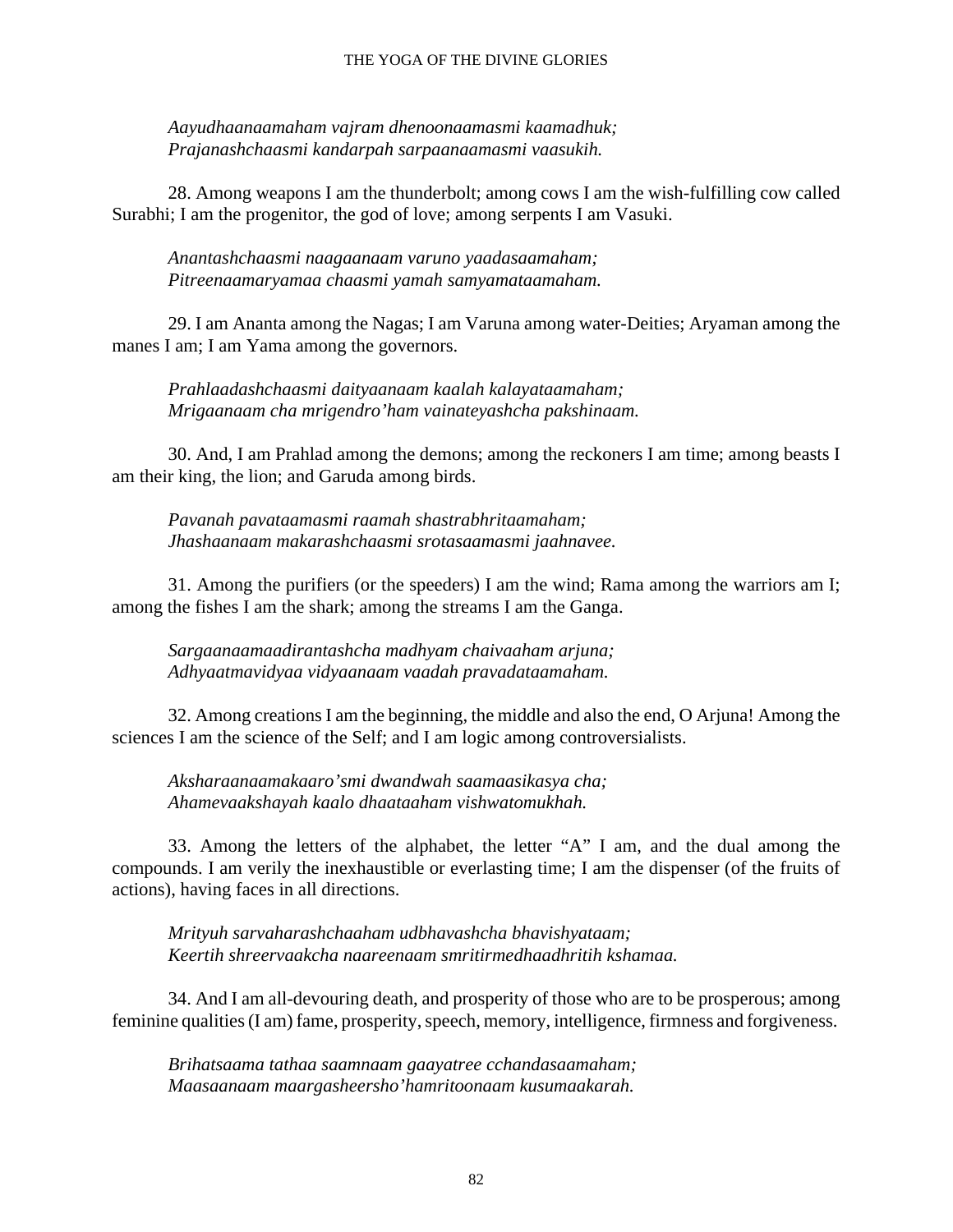35. Among the hymns also I am the Brihatsaman; among metres Gayatri am I; among the months I am Margasirsa; among seasons (I am) the flowery season.

*Dyootam cchalayataamasmi tejastejaswinaamaham; Jayo'smi vyavasaayo'smi sattwam sattwavataamaham.*

36. I am the gambling of the fraudulent; I am the splendour of the splendid; I am victory; I am determination (of those who are determined); I am the goodness of the good.

**COMMENTARY:** Of the various methods of defrauding others, I am gambling, such as dice-play. Gambling is My manifestation. I am power in the powerful. I am victory in the victorious. I am effort in those who make that effort.

*Vrishneenaam vaasudevo'smi paandavaanaam dhananjayah; Muneenaamapyaham vyaasah kaveenaamushanaa kavih.*

37. Among Vrishnis I am Vasudeva; among the Pandavas I am Arjuna; among sages I am Vyasa; among poets I am Usana, the poet.

*Dando damayataamasmi neetirasmi jigeeshataam; Maunam chaivaasmi guhyaanaam jnaanam jnaanavataamaham.*

38. Among the punishers I am the sceptre; among those who seek victory I am statesmanship; and also among secrets I am silence; knowledge among knowers I am.

*Yachchaapi sarvabhootaanaam beejam tadahamarjuna; Na tadasti vinaa yatsyaanmayaa bhootam charaacharam.*

39. And whatever is the seed of all beings, that also am I, O Arjuna! There is no being, whether moving or unmoving, that can exist without Me.

**COMMENTARY:** I am the primeval seed from which all creation has come into existence. I am the seed of everything. I am the Self of everything. Nothing can exist without Me. Everything is of My nature. I am the soul of everything.

*Naanto'sti mama divyaanaam vibhooteenaam parantapa; Esha tooddeshatah prokto vibhootervistaro mayaa.*

40. There is no end to My divine glories, O Arjuna, but this is a brief statement by Me of the particulars of My divine glories!

*Yadyad vibhootimat sattwam shreemadoorjitameva vaa; Tattadevaavagaccha twam mama tejom'shasambhavam.*

41. Whatever being there is that is glorious, prosperous or powerful, that know thou to be a manifestation of a part of My splendour.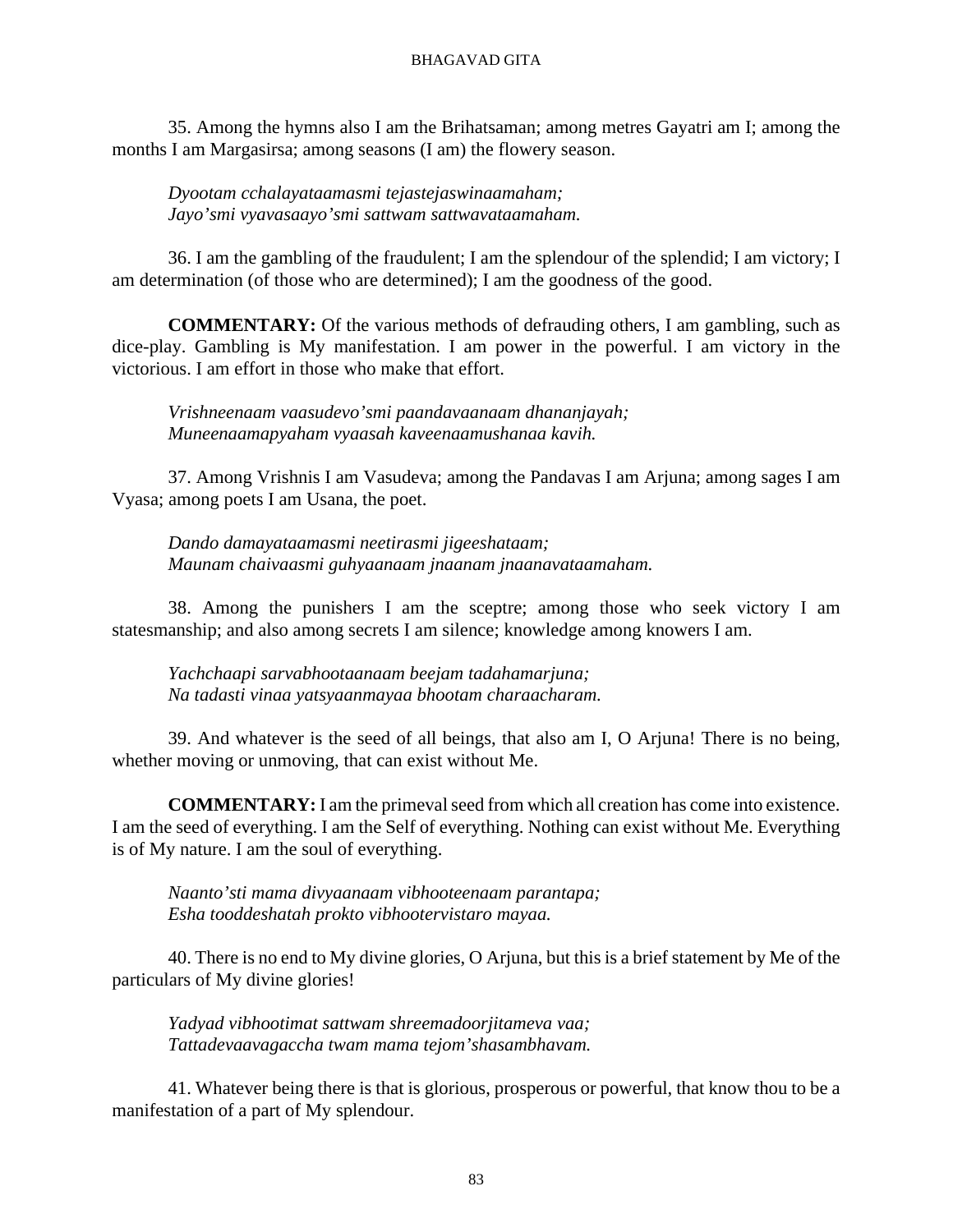#### THE YOGA OF THE DIVINE GLORIES

*Athavaa bahunaitena kim jnaatena tavaarjuna; Vishtabhyaahamidam kritsnamekaamshena sthito jagat.*

42. But of what avail to thee is the knowledge of all these details, O Arjuna? I exist, supporting this whole world by one part of Myself.

> *Hari Om Tat Sat Iti Srimad Bhagavadgeetaasoopanishatsu Brahmavidyaayaam Yogashaastre Sri Krishnaarjunasamvaade Vibhootiyogo Naama Dashamo'dhyaayah*

Thus in the *Upanishads* of the glorious *Bhagavad Gita,* the science of the Eternal, the scripture of Yoga, the dialogue between Sri Krishna and Arjuna, ends the tenth discourse entitled:

**"The Yoga of the Divine Glories"**

## **XI**

# **THE YOGA OF THE VISION OF THE COSMIC FORM**

## **Summary of Eleventh Discourse**

Arjuna's doubts having been removed through a clear description of the nature of the Atman and the origin and destruction of all created things, he is now ready to behold the Cosmic Vision.

Krishna grants him the divine sight by means of which Arjuna beholds the Lord as the vast Cosmic Manifestation. The vision is at once all-comprehensive and simultaneous. In every direction Arjuna sees the Lord as the entire universe. All the created worlds, gods, beings, creatures and things stand revealed as the one gigantic body of the Lord.

Arjuna further sees that the great cosmic drama is set in motion and controlled by the all-mighty power of the Lord. His Will alone prevails in all things and actions, both good and bad. The Lord exhorts him to fight, he being only an apparent cause of the destruction of his enemies.

Arjuna is unable to bear the pressure of the sudden expansion of consciousness and is filled with fear. He begs the Lord to assume once more His usual form.

Krishna reiterates that this vision cannot be had through any amount of austerities, study, sacrifices or philanthrophic acts. Supreme devotion is the only means by which one can have access to His grand vision.

*Arjuna Uvaacha*: *Madanugrahaaya paramam guhyamadhyaatmasamjnitam; Yattwayoktam vachastena moho'yam vigato mama.*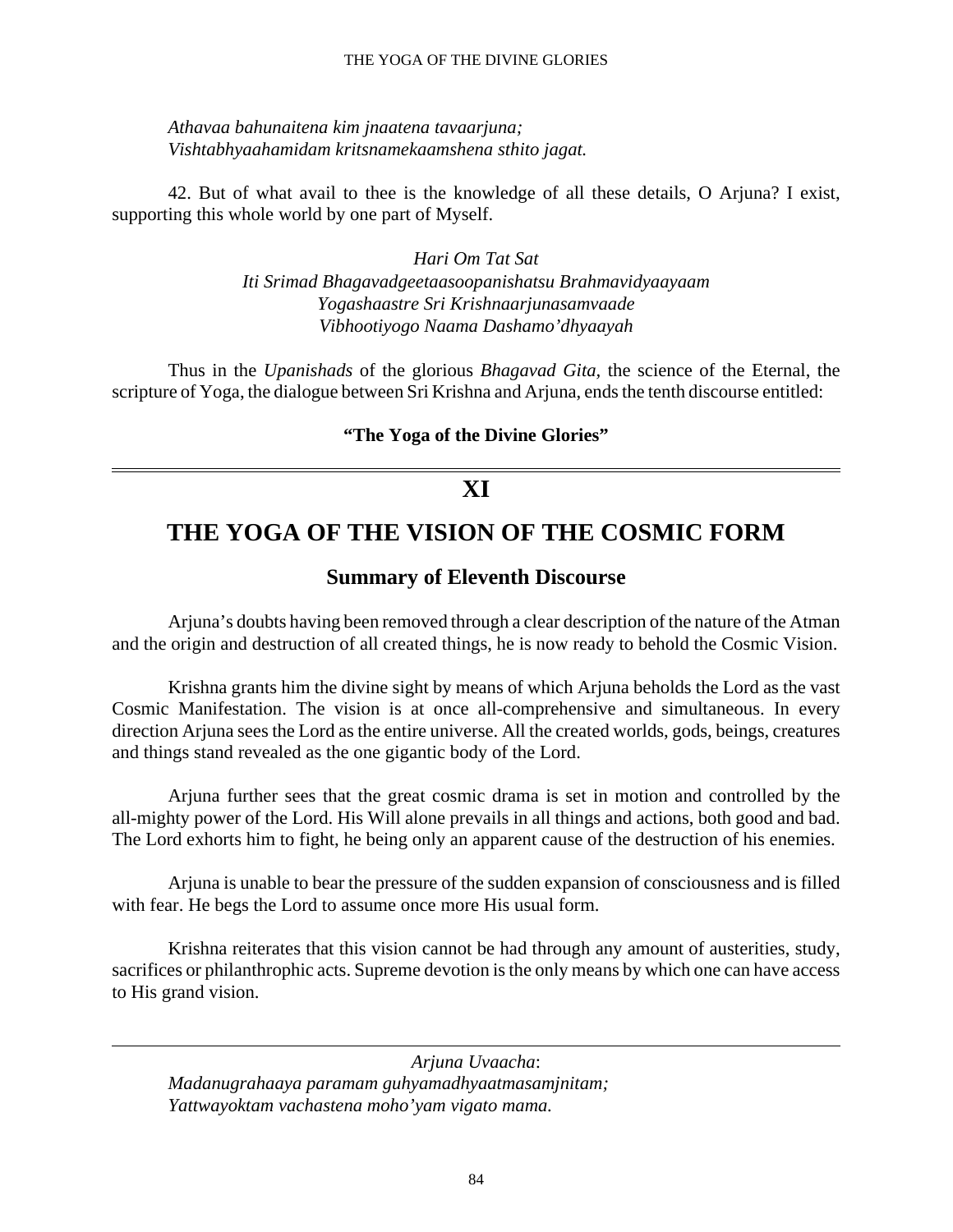#### Arjuna said:

1. By this explanation of the highest secret concerning the Self, which Thou hast spoken out of compassion towards me my delusion is gone.

**COMMENTARY:** After hearing the glories of the Lord, Arjuna has an intense longing to have the wonderful Cosmic Vision.

*Bhavaapyayau hi bhootaanaam shrutau vistarasho mayaa; Twattah kamalapatraaksha maahaatmyamapi chaavyayam.*

2. The origin and the destruction of beings verily have been heard by me in detail from Thee, O lotus-eyed Lord, and also Thy inexhaustible greatness!

*Evametadyathaattha twamaatmaanam parameshwara; Drashtumicchaami te roopamaishwaram purushottama.*

3. (Now), O Supreme Lord, as Thou hast thus described Thyself, O Supreme Person, I wish to see Thy Divine Form!

*Manyase yadi tacchakyam mayaa drashtumiti prabho; Yogeshwara tato me twam darshayaatmaanamavyayam.*

4. If Thou, O Lord, thinkest it possible for me to see it, do Thou, then, O Lord of the Yogis, show me Thy imperishable Self!

*Sri Bhagavaan Uvaacha*: *Pashya me paartha roopaani shatasho'tha sahasrashah; Naanaavidhaani divyaani naanaavarnaakriteeni cha.*

The Blessed Lord said:

5. Behold, O Arjuna, My forms by the hundreds and thousands, of different sorts, divine and of various colours and shapes!

*Pashyaadityaan vasoon rudraan ashwinau marutastathaa; Bahoonyadrishtapoorvaani pashyaashcharyaani bhaarata.*

6. Behold the Adityas, the Vasus, the Rudras, the two Asvins and also the Maruts; behold many wonders never seen before, O Arjuna!

*Ihaikastham jagatkritsnam pashyaadya sacharaacharam; Mama dehe gudaakesha yachchaanyad drashtumicchasi.*

7. Now behold, O Arjuna, in this, My body, the whole universe centred in the one—including the moving and the unmoving—and whatever else thou desirest to see!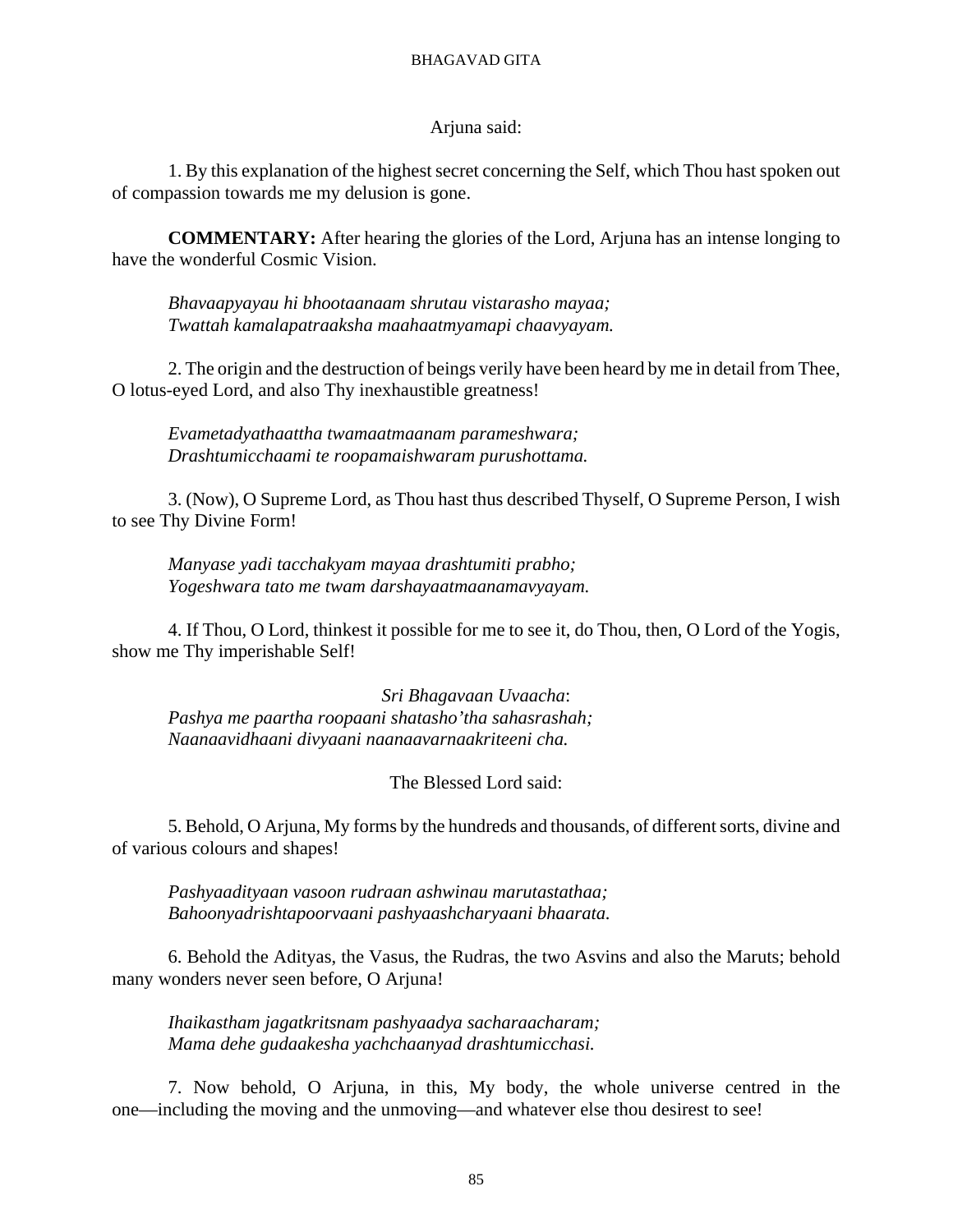#### THE YOGA OF THE VISION OF THE COSMIC FORM

*Na tu maam shakyase drashtum anenaiva swachakshushaa; Divyam dadaami te chakshuh pashya me yogamaishwaram.*

8. But thou art not able to behold Me with these, thine own eyes; I give thee the divine eye; behold My lordly Yoga.

**COMMENTARY:** No fleshy eye can behold Me in My Cosmic Form. One can see Me only through the eye of intuition or the divine eye. It should not be confused with seeing through the physical eye or through the mind. It is an inner divine experience attained through intense devotion and concentration.

*Sanjaya Uvaacha*: *Evamuktwaa tato raajan mahaayogeshwaro harih; Darshayaamaasa paarthaaya paramam roopamaishwaram.*

Sanjaya said:

9. Having thus spoken, O king, the great Lord of Yoga, Hari (Krishna), showed to Arjuna His supreme form as the Lord!

*Anekavaktra nayanam anekaadbhuta darshanam; Anekadivyaabharanam divyaanekodyataayudham.*

10. With numerous mouths and eyes, with numerous wonderful sights, with numerous divine ornaments, with numerous divine weapons uplifted (such a form He showed).

*Divyamaalyaambaradharam divyagandhaanulepanam; Sarvaashcharyamayam devam anantam vishwatomukham.*

11. Wearing divine garlands and apparel, anointed with divine unguents, the all-wonderful, resplendent (Being), endless, with faces on all sides,

*Divi sooryasahasrasya bhavedyugapadutthitaa; Yadi bhaah sadrishee saa syaadbhaasastasya mahaatmanah.*

12. If the splendour of a thousand suns were to blaze out at once (simultaneously) in the sky, that would be the splendour of that mighty Being (great soul).

*Tatraikastham jagatkritsnam pravibhaktamanekadhaa; Apashyaddevadevasya shareere paandavastadaa.*

13. There, in the body of the God of gods, Arjuna then saw the whole universe resting in the one, with its many groups.

*Tatah sa vismayaavishto hrishtaromaa dhananjayah; Pranamya shirasaa devam kritaanjalirabhaashata.*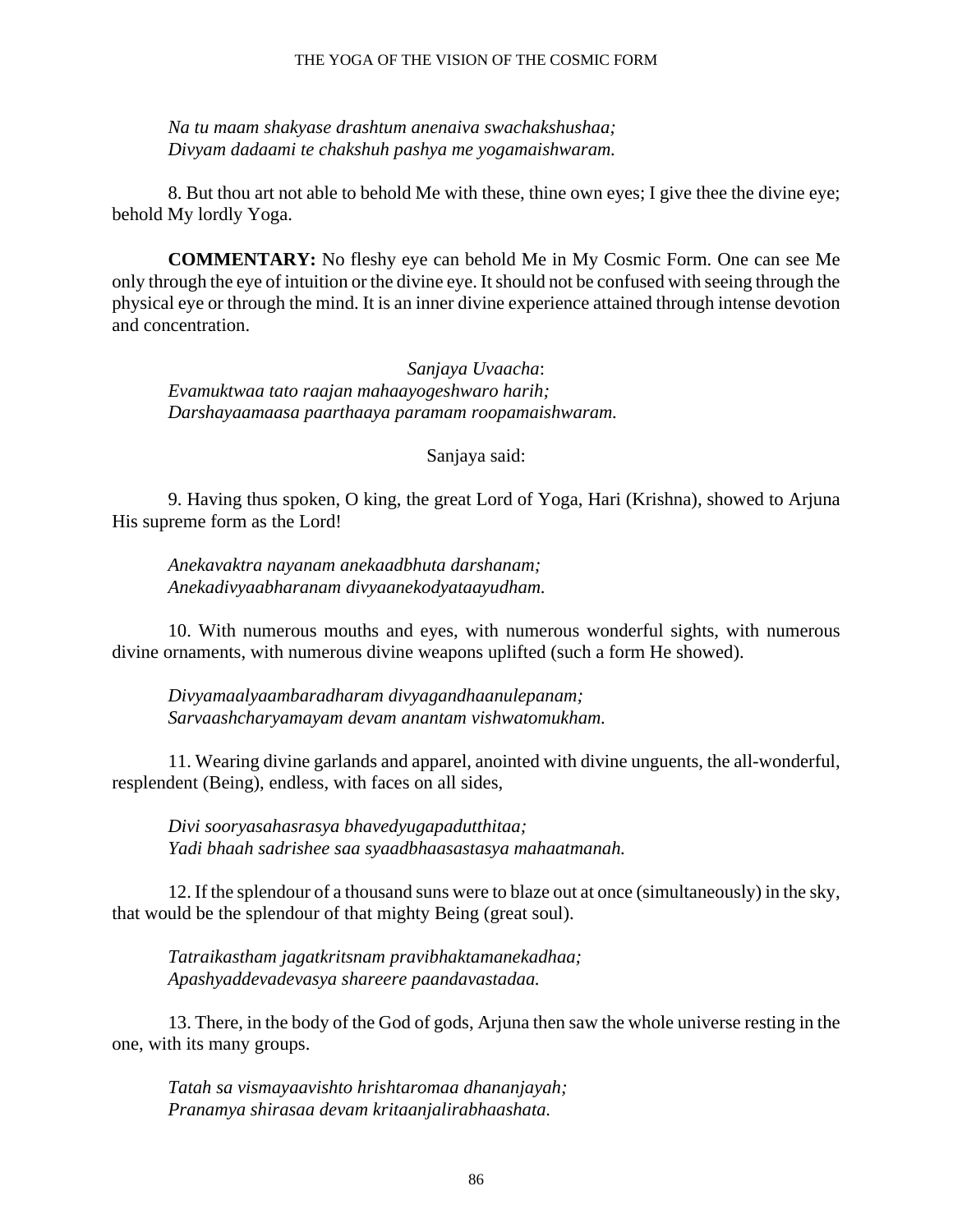14. Then, Arjuna, filled with wonder and with hair standing on end, bowed down his head to the Lord and spoke with joined palms.

*Arjuna Uvaacha*:

*Pashyaami devaamstava deva dehe Sarvaamstathaa bhootavisheshasanghaan; Brahmaanameesham kamalaasanastha-Mrisheemshcha sarvaanuragaamshcha divyaan.*

### Arjuna said:

15. I behold all the gods, O God, in Thy body, and hosts of various classes of beings; Brahma, the Lord, seated on the lotus, all the sages and the celestial serpents!

*Anekabaahoodaravaktranetram Pashyaami twaam sarvato'nantaroopam; Naantam na madhyam na punastavaadim Pashyaami vishweshwara vishwaroopa.*

16. I see Thee of boundless form on every side, with many arms, stomachs, mouths and eyes; neither the end nor the middle nor also the beginning do I see, O Lord of the universe, O Cosmic Form!

*Kireetinam gadinam chakrinam cha, Tejoraashim sarvato deeptimantam; Pashyaami twaam durnireekshyam samantaad Deeptaanalaarkadyutimaprameyam.*

17. I see Thee with the diadem, the club and the discus, a mass of radiance shining everywhere, very hard to look at, blazing all round like burning fire and the sun, and immeasurable.

*Twamaksharam paramam veditavyam Twamasya vishwasya param nidhaanam; Twamavyayah shaashwatadharmagoptaa Sanaatanastwam purusho mato me.*

18. Thou art the Imperishable, the Supreme Being, worthy of being known; Thou art the great treasure-house of this universe; Thou art the imperishable protector of the eternal Dharma; Thou art the ancient Person, I deem.

*Anaadimadhyaantamanantaveeryam Anantabaahum shashisooryanetram; Pashyaami twaam deeptahutaashavaktram Swatejasaa vishwamidam tapantam.*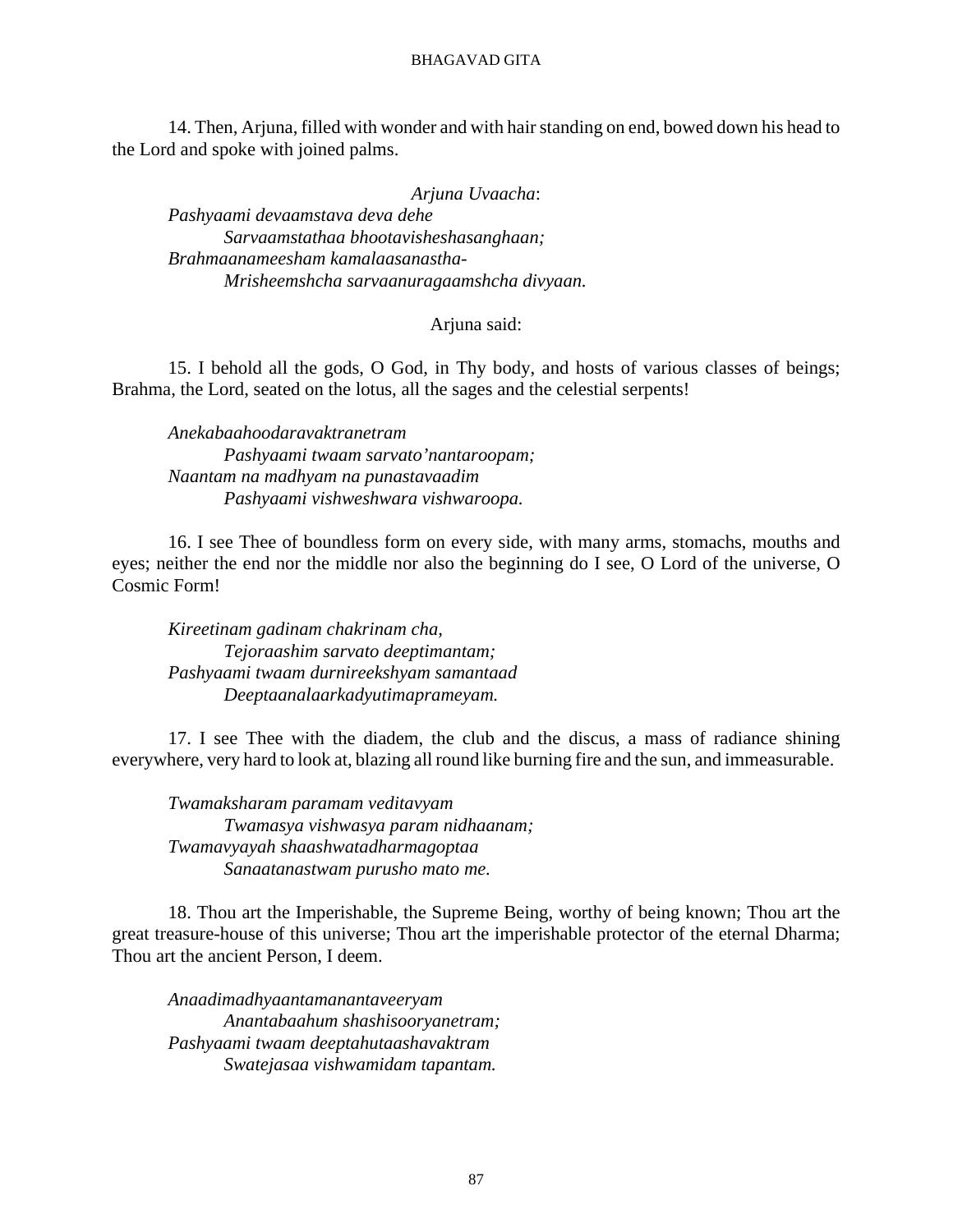19. I see Thee without beginning, middle or end, infinite in power, of endless arms, the sun and the moon being Thy eyes, the burning fire Thy mouth, heating the entire universe with Thy radiance.

*Dyaavaaprithivyoridamantaram hi Vyaaptam twayaikena dishashcha sarvaah; Drishtwaa'dbhutam roopamugram tavedam Lokatrayam pravyathitam mahaatman.*

20. The space between the earth and the heaven and all the quarters are filled by Thee alone; having seen this, Thy wonderful and terrible form, the three worlds are trembling with fear, O great-souled Being!

*Amee hi twaam surasanghaah vishanti Kechid bheetaah praanjalayo grinanti; Swasteetyuktwaa maharshisiddhasanghaah Stuvanti twaam stutibhih pushkalaabhih.*

21. Verily, into Thee enter these hosts of gods; some extol Thee in fear with joined palms: "May it be well." Saying thus, bands of great sages and perfected ones praise Thee with complete hymns.

*Rudraadityaa vasavo ye cha saadhyaa Vishwe'shvinau marutashchoshmapaashcha; Gandharvayakshaasurasiddhasanghaa Veekshante twaam vismitaashchaiva sarve.*

22. The Rudras, Adityas, Vasus, Sadhyas, Visvedevas, the two Asvins, Maruts, the manes and hosts of celestial singers, Yakshas, demons and the perfected ones, are all looking at Thee in great astonishment.

*Roopam mahat te bahuvaktranetram Mahaabaaho bahubaahoorupaadam; Bahoodaram bahudamshtraakaraalam Drishtwaa lokaah pravyathitaastathaa'ham.*

23. Having beheld Thy immeasurable form with many mouths and eyes, O mighty-armed, with many arms, thighs and feet, with many stomachs, and fearful with many teeth, the worlds are terrified and so am I!

*Nabhahsprisham deeptamanekavarnam Vyaattaananam deeptavishaalanetram; Drishtwaa hi twaam pravyathitaantaraatmaa Dhritim na vindaami shamam cha vishno.*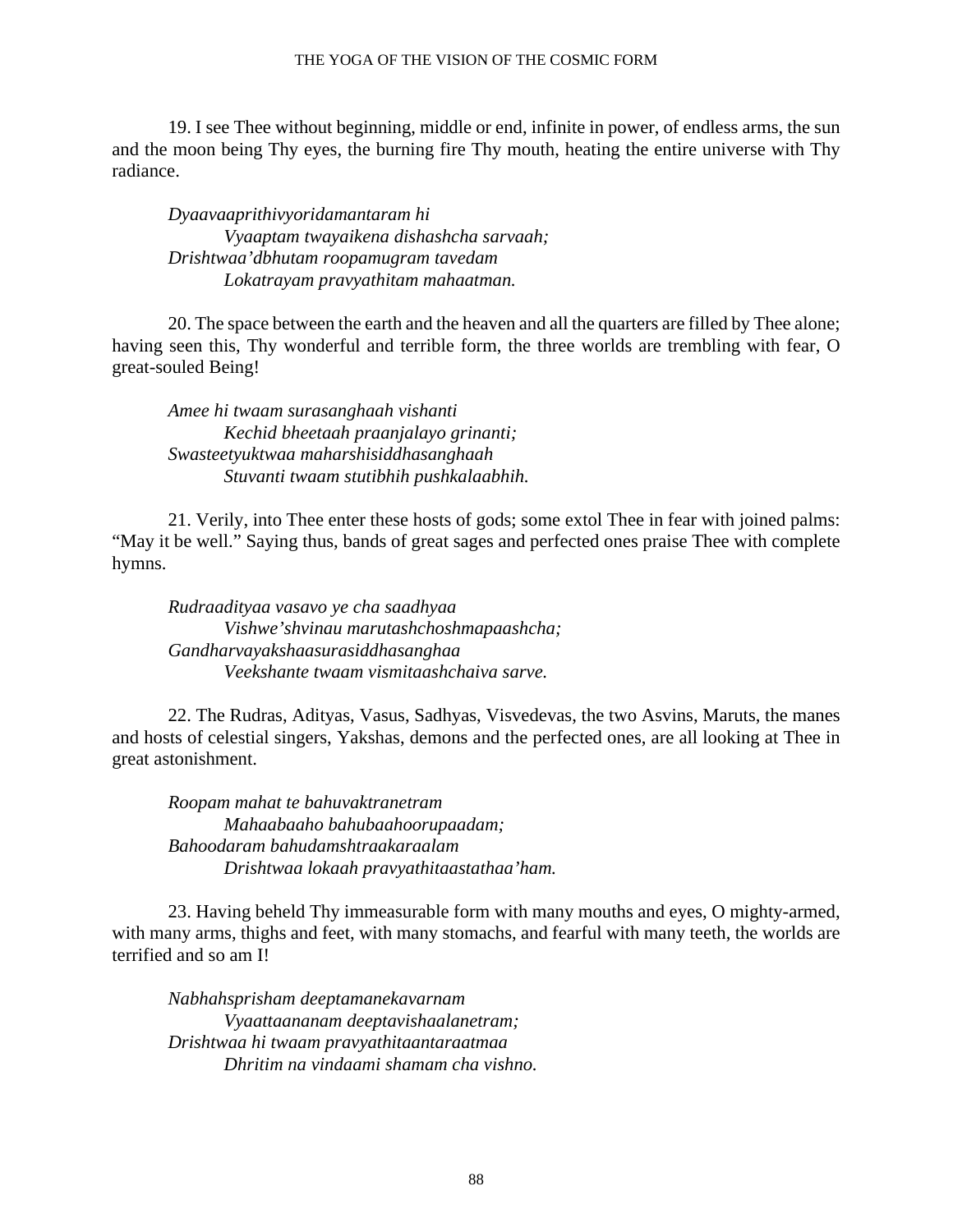24. On seeing Thee (the Cosmic Form) touching the sky, shining in many colours, with mouths wide open, with large, fiery eyes, I am terrified at heart and find neither courage nor peace, O Vishnu!

*Damshtraakaraalaani cha te mukhaani Drishtwaiva kaalaanalasannibhaani; Disho na jaane na labhe cha sharma Praseeda devesha jagannivaasa.*

25. Having seen Thy mouths, fearful with teeth, blazing like the fires of cosmic dissolution, I know not the four quarters, nor do I find peace. Have mercy, O Lord of the gods! O abode of the universe!

*Amee cha twaam dhritaraashtrasya putraah Sarve sahaivaavanipaalasanghaih; Bheeshmo dronah sootaputrastathaa'sau Sahaasmadeeyairapi yodhamukhyaih.*

26. All the sons of Dhritarashtra with the hosts of kings of the earth, Bhishma, Drona and Karna, with the chief among all our warriors,

*Vaktraani te twaramaanaa vishanti Damshtraakaraalaani bhayaanakaani; Kechidwilagnaa dashanaantareshu Sandrishyante choornitairuttamaangaih.*

27. They hurriedly enter into Thy mouths with terrible teeth and fearful to behold. Some are found sticking in the gaps between the teeth, with their heads crushed to powder.

*Yathaa nadeenaam bahavo'mbuvegaah Samudramevaabhimukhaah dravanti; Tathaa tavaamee naralokaveeraah Vishanti vaktraanyabhivijwalanti.*

28. Verily, just as many torrents of rivers flow towards the ocean, even so these heroes of the world of men enter Thy flaming mouths.

**COMMENTARY:** Arjuna sees all the warriors, whom he did not wish to kill, rushing to death. He knows now that the Lord has already destroyed them, so why should he worry about the inevitable.

*Yathaa pradeeptam jwalanam patangaa Vishanti naashaaya samriddhavegaah; Tathaiva naashaaya vishanti lokaas Tavaapi vaktraani samriddhavegaah.*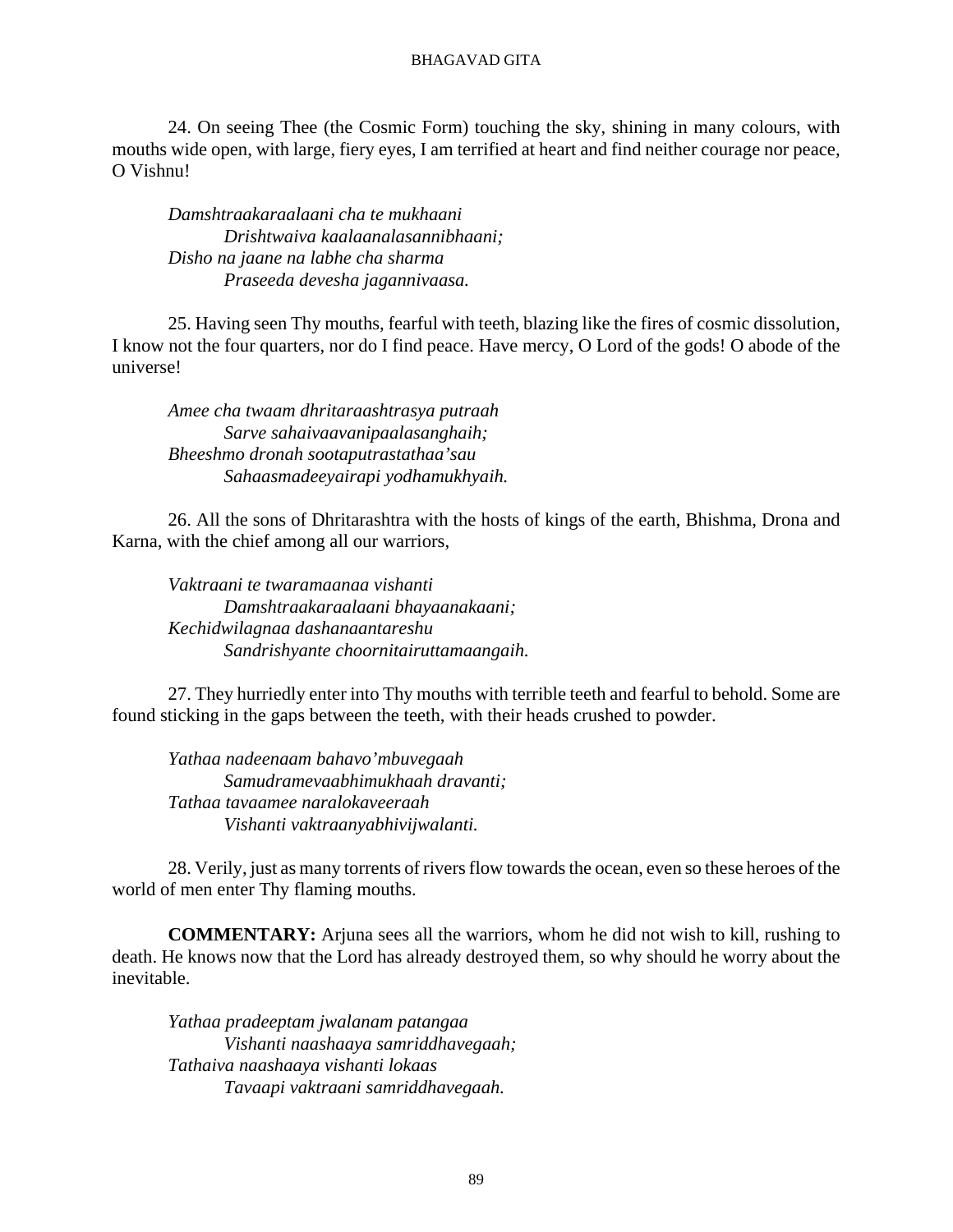#### THE YOGA OF THE VISION OF THE COSMIC FORM

29. As moths hurriedly rush into a blazing fire for (their own) destruction, so also these creatures hurriedly rush into Thy mouths for (their own) destruction.

*Lelihyase grasamaanah samantaal Lokaan samagraan vadanair jwaladbhih; Tejobhiraapoorya jagatsamagram Bhaasastavograah pratapanti vishno.*

30. Thou lickest up, devouring all the worlds on every side with Thy flaming mouths. Thy fierce rays, filling the whole world with radiance, are burning, O Vishnu!

*Aakhyaahi me ko bhavaanugraroopo Namo'stu te devavara praseeda; Vijnaatumicchaami bhavantamaadyam Na hi prajaanaami tava pravrittim.*

31. Tell me, who Thou art, so fierce in form. Salutations to Thee, O God Supreme! Have mercy; I desire to know Thee, the original Being. I know not indeed Thy doing.

*Sri Bhagavaan Uvaacha*: *Kaalo'smi lokakshayakrit pravriddho Lokaan samaahartumiha pravrittah; Rite'pi twaam na bhavishyanti sarve Ye'wasthitaah pratyaneekeshu yodhaah.*

The Blessed Lord said:

32. I am the mighty world-destroying Time, now engaged in destroying the worlds. Even without thee, none of the warriors arrayed in the hostile armies shall live.

*Tasmaat twam uttishtha yasho labhaswa Jitwaa shatroon bhungkshwa raajyam samriddham; Mayaivaite nihataah poorvameva Nimittamaatram bhava savyasaachin.*

33. Therefore, stand up and obtain fame. Conquer the enemies and enjoy the unrivalled kingdom. Verily, they have already been slain by Me; be thou a mere instrument, O Arjuna!

*Dronam cha bheeshmam cha jayadratham cha Karnam tathaa'nyaanapi yodhaveeraan; Mayaa hataamstwam jahi maa vyathishthaa Yudhyaswa jetaasi rane sapatnaan.*

34. Drona, Bhishma, Jayadratha, Karna and all the other courageous warriors—these have already been slain by Me; do thou kill; be not distressed with fear; fight and thou shalt conquer thy enemies in battle.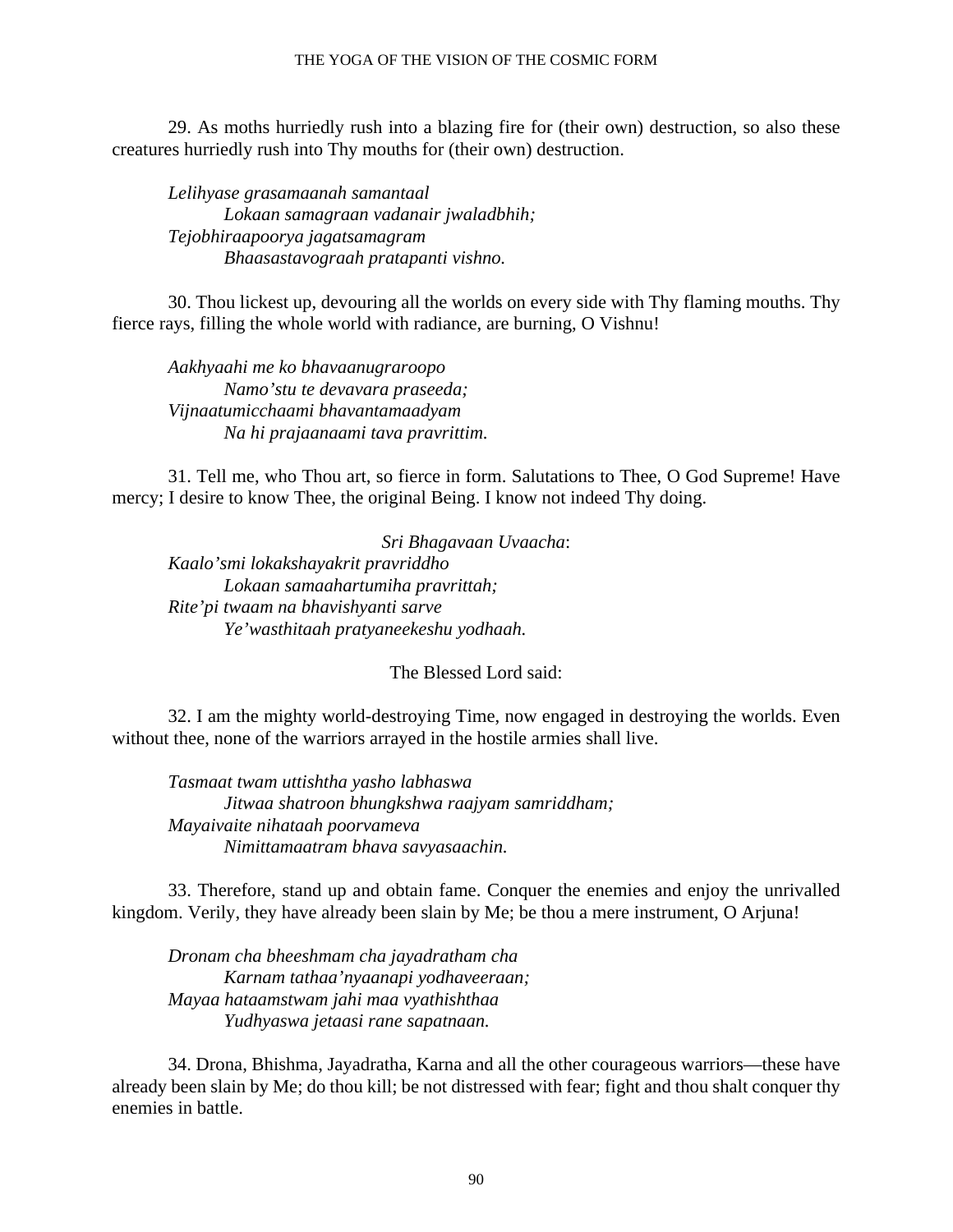*Sanjaya Uvaacha*: *Etacchrutwaa vachanam keshavasya Kritaanjalirvepamaanah kireetee; Namaskritwaa bhooya evaaha krishnam Sagadgadam bheetabheetah pranamya.*

Sanjaya said:

35. Having heard that speech of Lord Krishna, the crowned one (Arjuna), with joined palms, trembling, prostrating himself, again addressed Krishna, in a choked voice, bowing down, overwhelmed with fear.

*Arjuna Uvaacha*: *Sthaane hrisheekesha tava prakeertyaa Jagat prahrishyatyanurajyate cha; Rakshaamsi bheetaani disho dravanti Sarve namasyanti cha siddhasanghaah.*

Arjuna said:

36. It is meet, O Krishna, that the world delights and rejoices in Thy praise; demons fly in fear to all quarters and the hosts of the perfected ones bow to Thee!

*Kasmaachcha te na nameran mahaatman Gareeyase brahmano'pyaadikartre; Ananta devesha jagannivaasa Twamaksharam sadasattatparam yat.*

37. And why should they not, O great soul, bow to Thee who art greater (than all else), the primal cause even of (Brahma) the creator, O Infinite Being! O Lord of the gods! O abode of the universe! Thou art the imperishable, the Being, the non-being and That which is the supreme (that which is beyond the Being and non-being).

**COMMENTARY:** The Lord is Mahatma. He is greater than all else. He is the imperishable, so He is the proper object of worship, love and delight.

*Twamaadidevah purushah puraanas Twamasya vishwasya param nidhaanam; Vettaasi vedyam cha param cha dhaama Twayaa tatam vishwamanantaroopa.*

38. Thou art the primal God, the ancient Purusha, the supreme refuge of this universe, the knower, the knowable and the supreme abode. By Thee is the universe pervaded, O Being of infinite forms!

*Vaayuryamo'gnirvarunah shashaankah*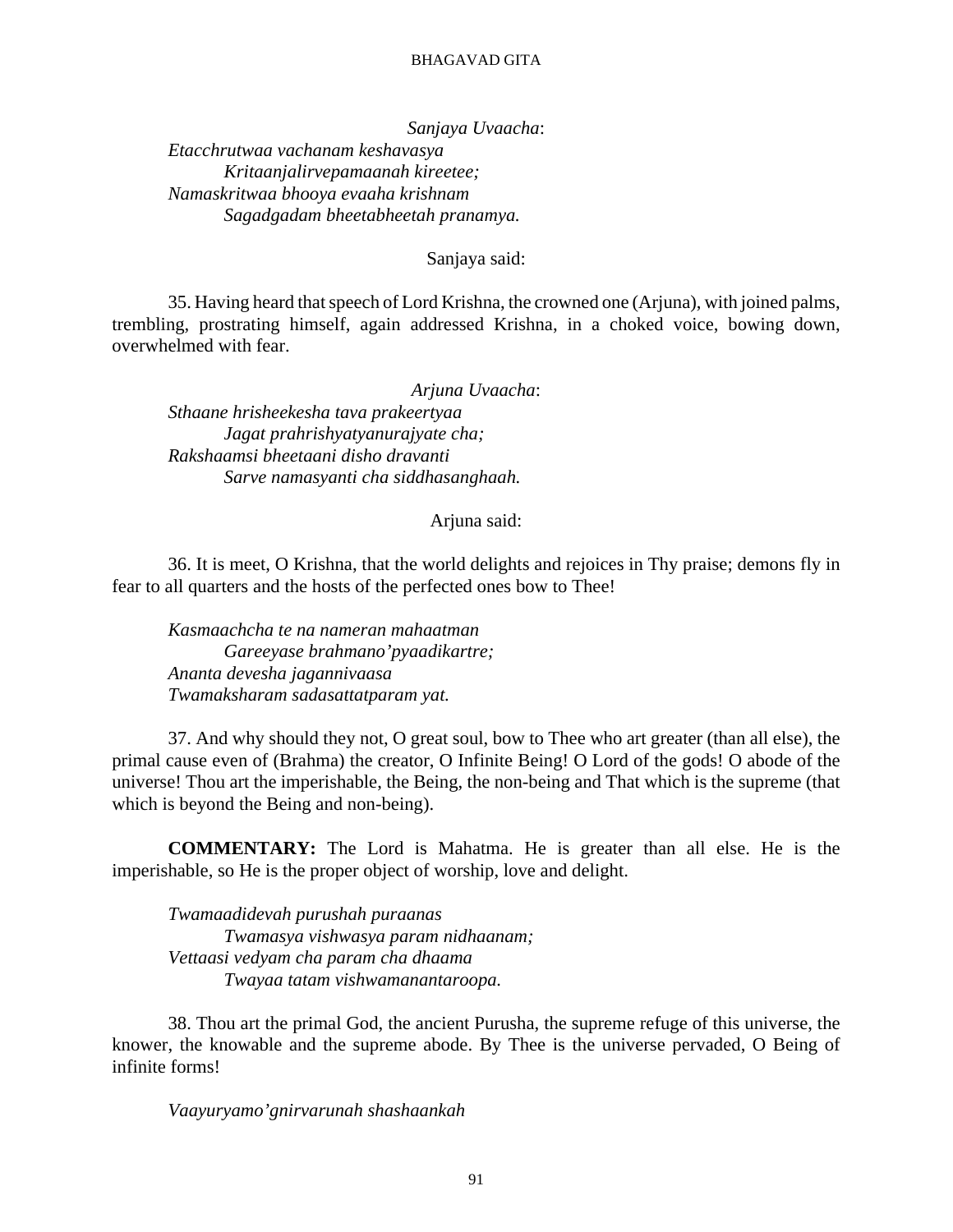#### THE YOGA OF THE VISION OF THE COSMIC FORM

*Prajaapatistwam prapitaamahashcha; Namo namaste'stu sahasrakritwah Punashcha bhooyo'pi namo namaste.*

39. Thou art Vayu, Yama, Agni, Varuna, the moon, the creator, and the great-grandfather. Salutations, salutations unto Thee, a thousand times, and again salutations, salutations unto Thee!

*Namah purastaadatha prishthataste Namo'stu te sarvata eva sarva; Anantaveeryaamitavikramastwam Sarvam samaapnoshi tato'si sarvah.*

40. Salutations to Thee from front and from behind! Salutations to Thee on every side! O All! Thou infinite in power and prowess, pervadest all; wherefore Thou art all.

*Sakheti matwaa prasabham yaduktam He krishna he yaadava he sakheti; Ajaanataa mahimaanam tavedam Mayaa pramaadaat pranayena vaapi.*

41. Whatever I have presumptuously uttered from love or carelessness, addressing Thee as O Krishna! O Yadava! O Friend! regarding Thee merely as a friend, unknowing of this, Thy greatness,

*Yachchaavahaasaartham asatkrito'si Vihaarashayyaasanabhojaneshu; Eko'thavaapyachyuta tatsamaksham Tatkshaamaye twaamaham aprameyam.*

42. In whatever way I may have insulted Thee for the sake of fun while at play, reposing, sitting or at meals, when alone (with Thee), O Achyuta, or in company—that I implore Thee, immeasurable one, to forgive!

*Pitaasi lokasya charaacharasya Twamasya poojyashcha gururgareeyaan; Na twatsamo'styabhyadhikah kuto'nyo Lokatraye'pyapratimaprabhaava.*

43. Thou art the Father of this world, unmoving and moving. Thou art to be adored by this world. Thou art the greatest Guru; (for) none there exists who is equal to Thee; how then can there be another superior to Thee in the three worlds, O Being of unequalled power?

*Tasmaatpranamya pranidhaaya kaayam Prasaadaye twaamahameeshameedyam; Piteva putrasya sakheva sakhyuh Priyah priyaayaarhasi deva sodhum.*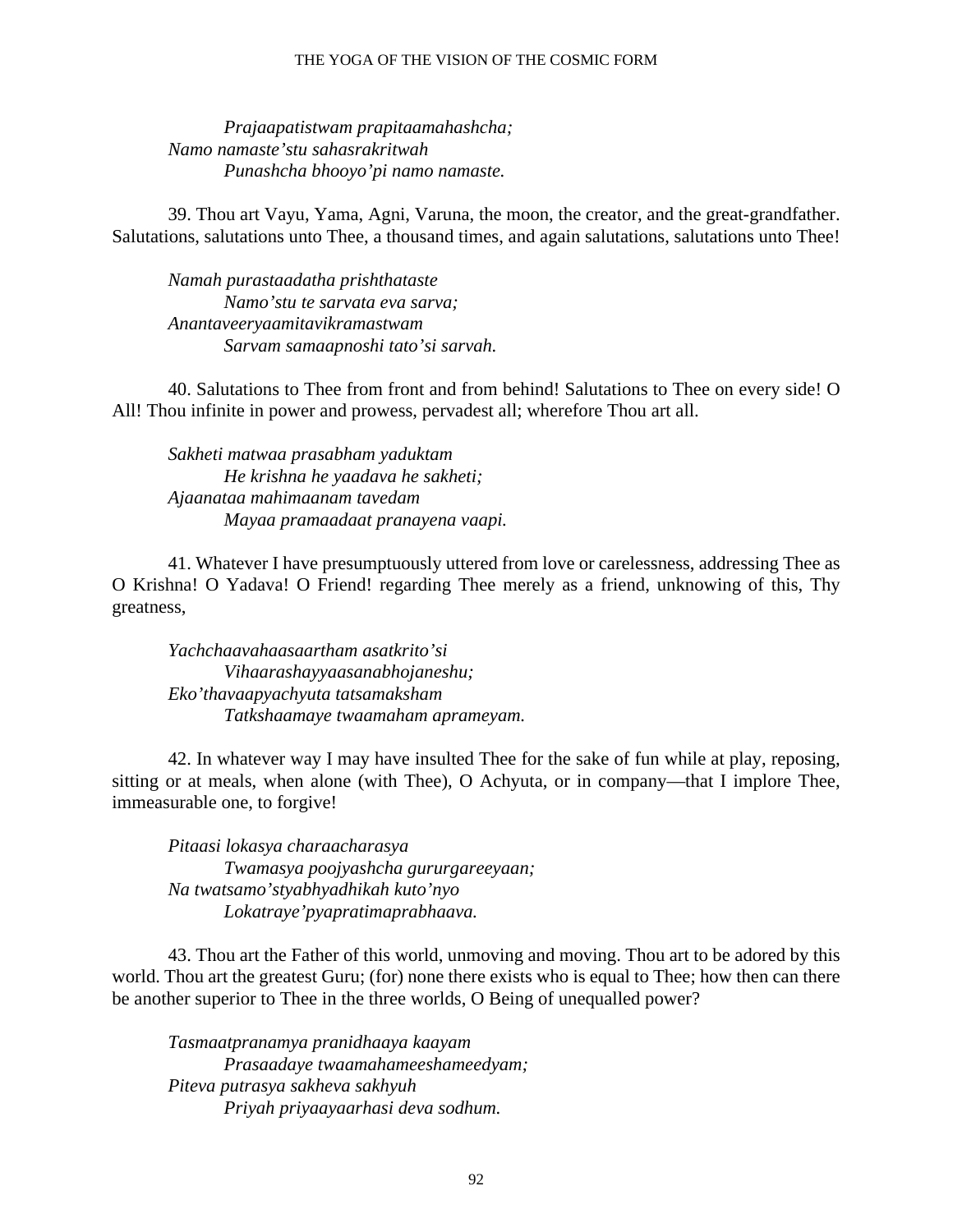44. Therefore, bowing down, prostrating my body, I crave Thy forgiveness, O adorable Lord! As a father forgives his son, a friend his (dear) friend, a lover his beloved, even so shouldst Thou forgive me, O God!

*Adrishtapoorvam hrishito'smi drishtwaa Bhayena cha pravyathitam mano me; Tadeva me darshaya deva roopam Praseeda devesha jagannivaasa.*

45. I am delighted, having seen what has never been seen before; and yet my mind is distressed with fear. Show me that (previous) form only, O God! Have mercy, O God of gods! O abode of the universe!

*Kireetinam gadinam chakrahastam Icchaami twaam drashtumaham tathaiva; Tenaiva roopena chaturbhujena Sahasrabaaho bhava vishwamoorte.*

46. I desire to see Thee as before, crowned, bearing a mace, with the discus in hand, in Thy former form only, having four arms, O thousand-armed, Cosmic Form (Being)!

*Sri Bhagavaan Uvaacha*: *Mayaa prasannena tavaarjunedam Roopam param darshitamaatmayogaat; Tejomayam vishwamanantamaadyam Yanme twadanyena na drishtapoorvam.*

The Blessed Lord said:

47. O Arjuna, this Cosmic Form has graciously been shown to thee by Me by My own Yogic power; full of splendour, primeval, and infinite, this Cosmic Form of Mine has never been seen before by anyone other than thyself.

*Na vedayajnaadhyayanairna daanair Na cha kriyaabhirna tapobhirugraih; Evam roopah shakya aham nriloke Drashtum twadanyena karupraveera.*

48. Neither by the study of the *Vedas* and sacrifices, nor by gifts, nor by rituals, nor by severe austerities, can I be seen in this form in the world of men by any other than thyself, O great hero of the Kurus (Arjuna)!

*Maa te vyathaa maa cha vimoodhabhaavo Drishtwaa roopam ghorameedringmamedam; Vyapetabheeh preetamanaah punastwam Tadeva me roopamidam prapashya.*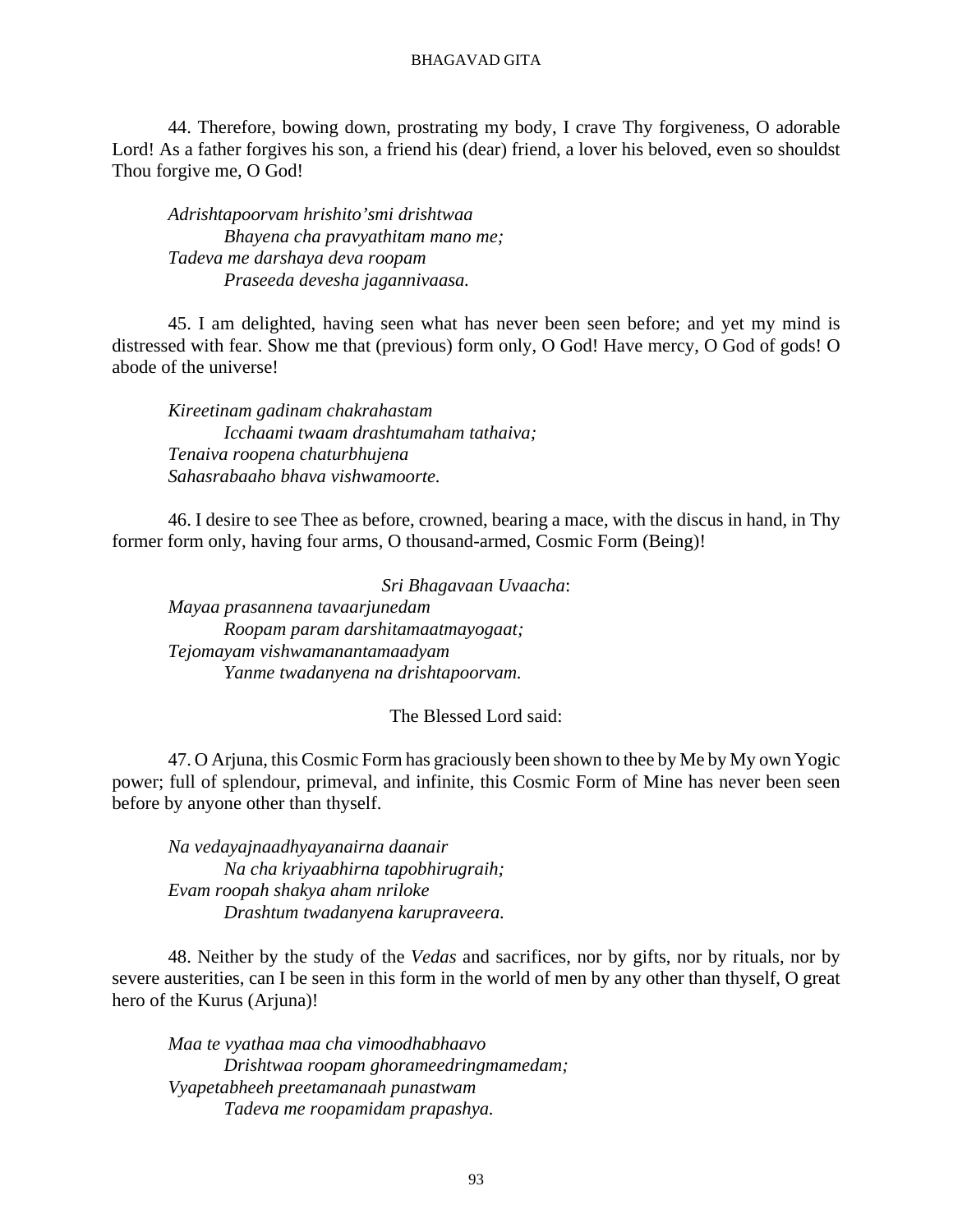49. Be not afraid nor bewildered on seeing such a terrible form of Mine as this; with thy fear entirely dispelled and with a gladdened heart, now behold again this former form of Mine.

*Sanjaya Uvaacha*:

*Ityarjunam vaasudevastathoktwaa Swakam roopam darshayaamaasa bhooyah; Aashwaasayaamaasa cha bheetamenam Bhootwaa punah saumyavapurmahaatmaa.*

## Sanjaya said:

50. Having thus spoken to Arjuna, Krishna again showed His own form; and the great soul (Krishna), assuming His gentle form, consoled him who was terrified (Arjuna).

*Arjuna Uvaacha*: *Drishtwedam maanusham roopam tava saumyam janaardana; Idaaneemasmi samvrittah sachetaah prakritim gatah.*

Arjuna said:

51. Having seen this Thy gentle human form, O Krishna, now I am composed and restored to my own nature!

*Sri Bhagavaan Uvaacha*: *Sudurdarshamidam roopam drishtavaanasi yanmama; Devaa apyasya roopasya nityam darshanakaangkshinah.*

## The Blessed Lord said:

52. Very hard indeed it is to see this form of Mine which thou hast seen. Even the gods are ever longing to behold it.

*Naa ham vedairna tapasaa na daanena na chejyayaa; Shakya evamvidho drashtum drishtavaanasi maam yathaa.*

53. Neither by the *Vedas,* nor by austerity, nor by gift, nor by sacrifice, can I be seen in this form as thou hast seen Me (so easily).

*Bhaktyaa twananyayaa shakyam aham evamvidho'rjuna; Jnaatum drashtum cha tattwena praveshtum cha parantapa.*

54. But by single-minded devotion can I, of this form, be known and seen in reality and also entered into, O Arjuna!

*Matkarmakrinmatparamo madbhaktah sangavarjitah; Nirvairah sarvabhooteshu yah sa maameti paandava.*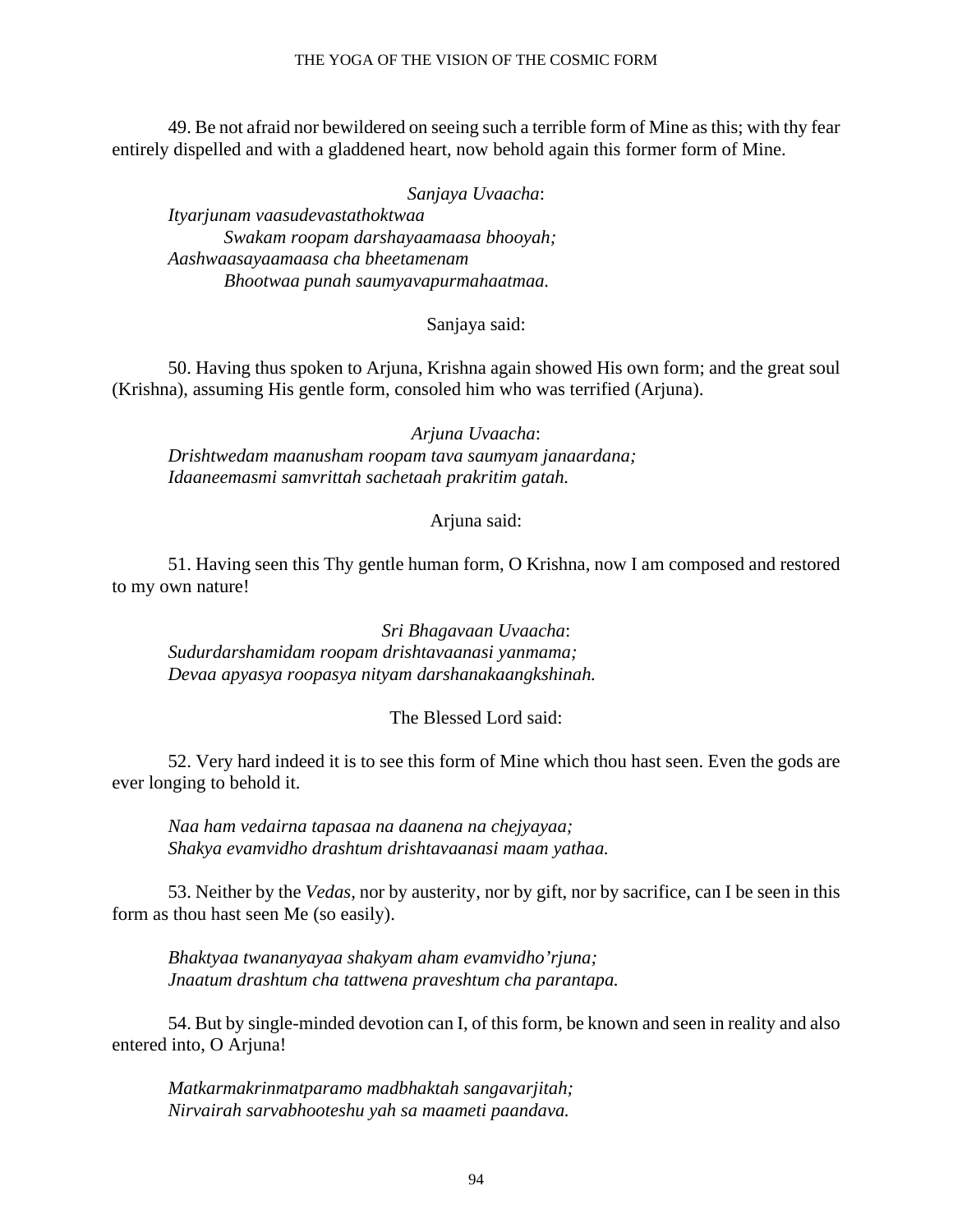55. He who does all actions for Me, who looks upon Me as the Supreme, who is devoted to Me, who is free from attachment, who bears enmity towards no creature, he comes to Me, O Arjuna!

**COMMENTARY:** This is the essence of the whole teaching of the *Gita.* He who practises this teaching attains supreme bliss and immortality. Such a one realises Him and enters into His Being, becoming completely one with Him. This verse contains the summary of the entire *Gita* philosophy.

> *Hari Om Tat Sat Iti Srimad Bhagavadgeetaasoopanishatsu Brahmavidyaayaam Yogashaastre Sri Krishnaarjunasamvaade Vishwaroopa Darshanayogo Naama Ekaadasho'dhyaayah*

Thus in the *Upanishads* of the glorious *Bhagavad Gita,* the science of the Eternal, the scripture of Yoga, the dialogue between Sri Krishna and Arjuna, ends the eleventh discourse entitled:

**"The Yoga of the Vision of the Cosmic Form"**

# **XII**

# **THE YOGA OF DEVOTION**

## **Summary of Twelfth Discourse**

The twelfth discourse indicates that the path of devotion is easier than the path of knowledge. In this path the aspirant worships God in His Cosmic Form of the Supreme Personality. He develops a loving relationship with Him, adores Him, remembers Him and chants His glories and Name. He thus effects union with the Lord and attains not only His formless aspect but also the Lord as the manifest universe.

The path of knowledge, whereby the aspirant meditates on the formless Brahman, is more difficult as he has to give up his attachment to the body from the very beginning. He has to have dispassion for the things of the world.

How to practise devotion? Krishna asks Arjuna to fix his entire mind on Him. As often as the mind wanders it should be brought back to the Lord. If this process of concentration is difficult he should dedicate all his actions to Him, feeling that it is His power that activates everything. If this also is beyond his ability, he should offer all his actions to the Lord, abandoning the desire for their fruits. He should take complete refuge in Him. The devotee who surrenders himself to the Lord attains perfect peace.

The Lord goes on to describe the qualities that a true devotee possesses. He neither attaches himself to anything nor does he have any aversion to things. He has a balanced mind under all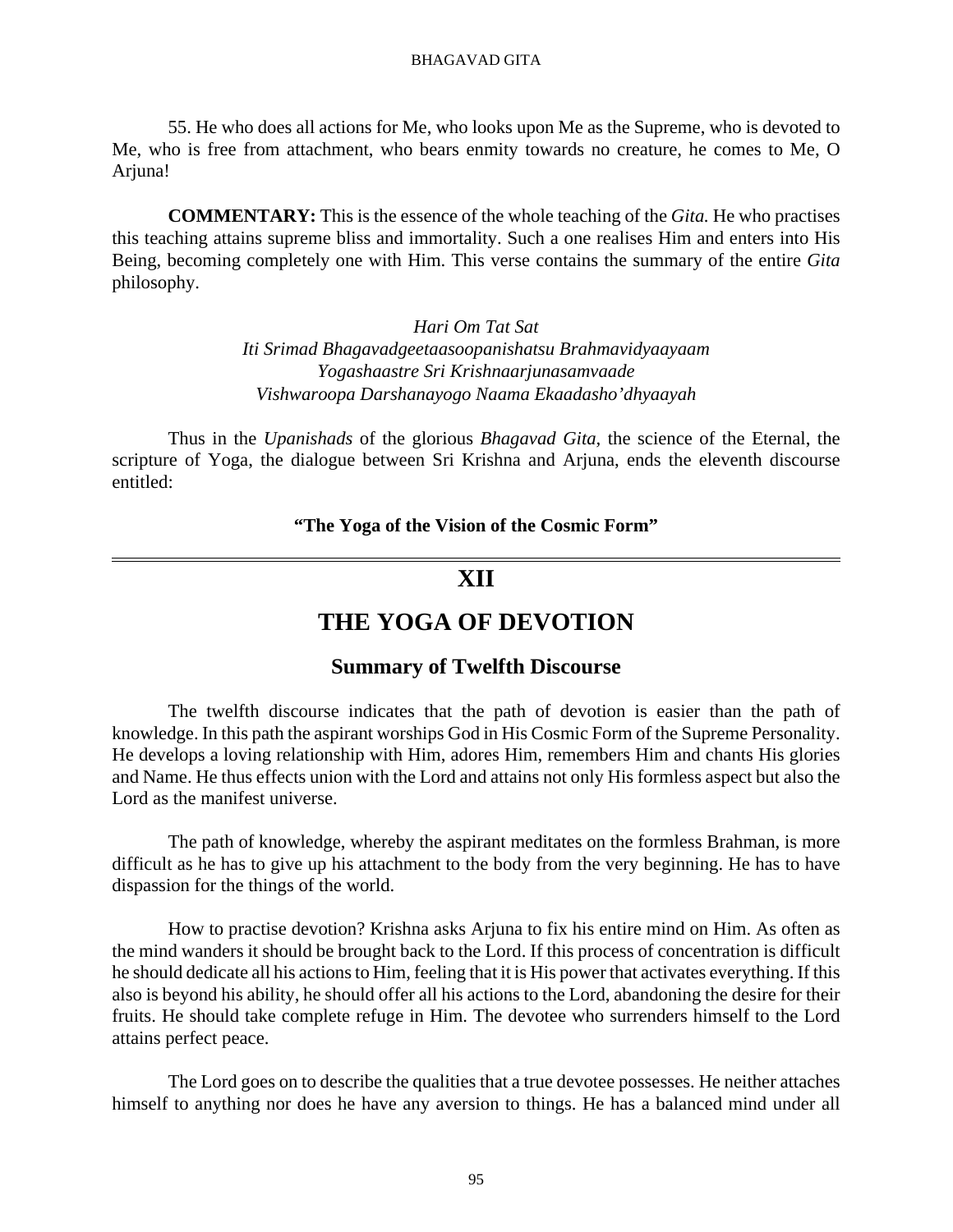circumstances. He is not agitated by the happenings of the world, nor does he himself cause any agitation in others. He is perfectly desireless and rejoices in the Lord within. He sees equality everywhere, being untouched by sorrow, fear, honour as also dishonour. He is perfectly content as he has surrendered his entire being to the Lord.

*Arjuna Uvaacha*: *Evam satatayuktaa ye bhaktaastwaam paryupaasate; Ye chaapyaksharamavyaktam teshaam ke yogavittamaah.*

Arjuna said:

1. Those devotees who, ever steadfast, thus worship Thee and those also who worship the Imperishable and the Unmanifested—which of them are better versed in Yoga?

**COMMENTARY:** The twelfth discourse indicates that Bhakti Yoga is much easier than Jnana Yoga or the Yoga of knowledge.

*Sri Bhagavaan Uvaacha*: *Mayyaaveshya mano ye maam nityayuktaa upaasate; Shraddhayaa parayopetaaste me yuktatamaa mataah.*

The Blessed Lord said:

2. Those who, fixing their minds on Me, worship Me, ever steadfast and endowed with supreme faith, these are the best in Yoga in My opinion.

*Ye twaksharamanirdeshyamavyaktam paryupaasate; Sarvatragamachintyam cha kootasthamachalam dhruvam.*

3. Those who worship the imperishable, the indefinable, the unmanifested, the omnipresent, the unthinkable, the eternal and the immovable,

*Samniyamyendriyagraamam sarvatra samabuddhayah; Te praapnuvanti maameva sarvabhootahite rataah.*

4. Having restrained all the senses, even-minded everywhere, intent on the welfare of all beings—verily they also come unto Me.

*Klesho'dhikatarasteshaam avyaktaasaktachetasaam; Avyaktaa hi gatirduhkham dehavadbhiravaapyate.*

5. Greater is their trouble whose minds are set on the Unmanifested; for the goal—the Unmanifested—is very difficult for the embodied to reach.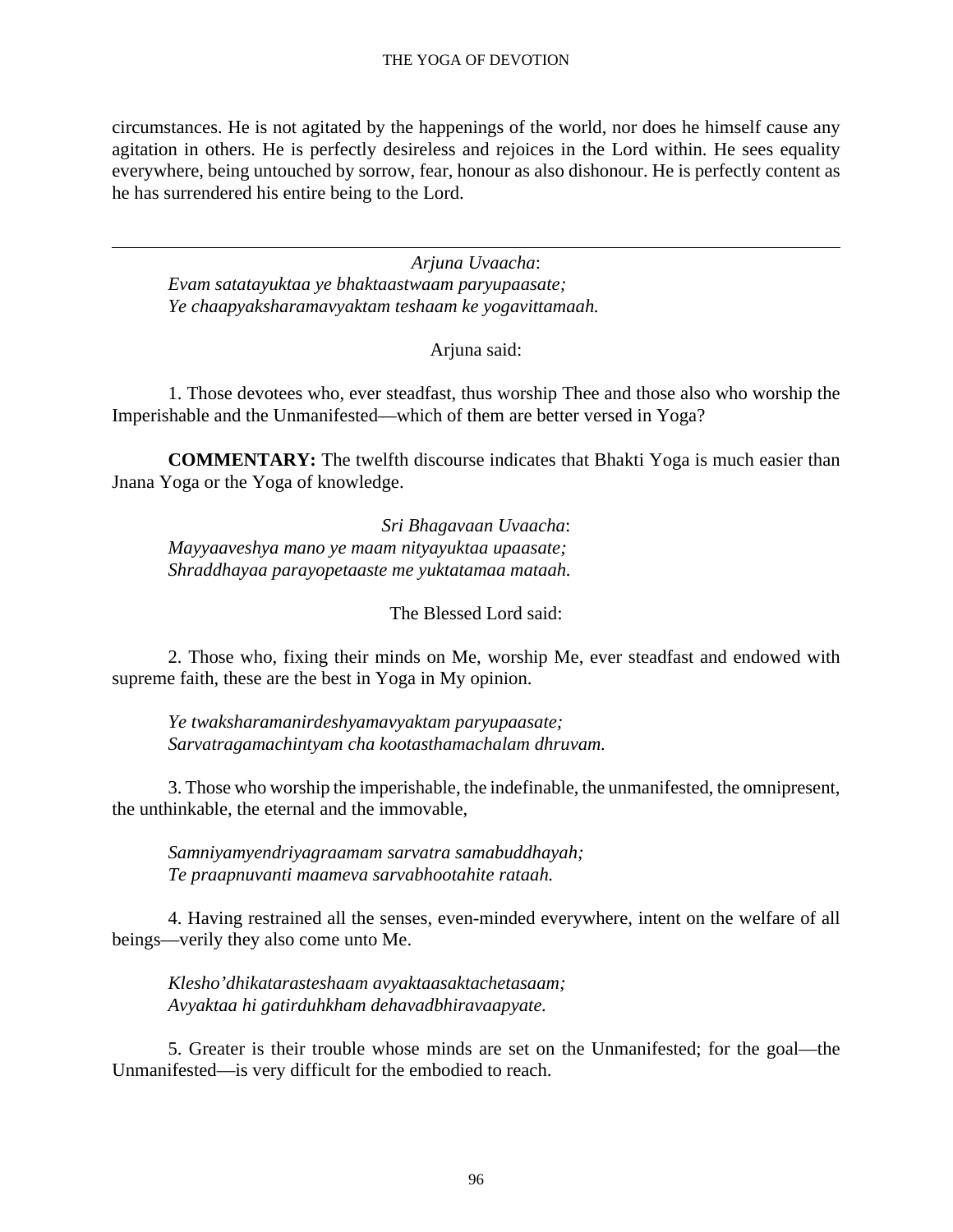**COMMENTARY:** The embodied—those who identify themselves with their bodies. The imperishable Self is very hard to reach for those who are attached to their bodies. Their restless minds will not be able to get fixed on the attributeless Self.

*Ye tu sarvaani karmaani mayi sannyasya matparaah; Ananyenaiva yogena maam dhyaayanta upaasate.*

6. But to those who worship Me, renouncing all actions in Me, regarding Me as the supreme goal, meditating on Me with single-minded Yoga,

*Teshaamaham samuddhartaa mrityusamsaarasaagaraat; Bhavaami nachiraat paartha mayyaaveshitachetasaam.*

7. To those whose minds are set on Me, O Arjuna, verily I become ere long the saviour out of the ocean of the mortal Samsara!

*Mayyeva mana aadhatswa mayi buddhim niveshaya; Nivasishyasi mayyeva ata oordhwam na samshayah.*

8. Fix thy mind on Me only, thy intellect in Me, (then) thou shait no doubt live in Me alone hereafter.

*Atha chittam samaadhaatum na shaknoshi mayi sthiram; Abhyaasayogena tato maamicchaaptum dhananjaya.*

9. If thou art unable to fix thy mind steadily on Me, then by the Yoga of constant practice do thou seek to reach Me, O Arjuna!

*Abhyaase'pyasamartho'si matkarmaparamo bhava; Madarthamapi karmaani kurvansiddhimavaapsyasi.*

10. If thou art unable to practise even this Abhyasa Yoga, be thou intent on doing actions for My sake; even by doing actions for My sake, thou shalt attain perfection.

*Athaitadapyashakto'si kartum madyogamaashritah; Sarvakarmaphalatyaagam tatah kuru yataatmavaan.*

11. If thou art unable to do even this, then, taking refuge in union with Me, renounce the fruits of all actions with the self controlled.

*Shreyo hi jnaanamabhyaasaat jnaanaaddhyaanam vishishyate; Dhyaanaat karmaphalatyaagas tyaagaacchaantir anantaram.*

12. Better indeed is knowledge than practice; than knowledge meditation is better; than meditation the renunciation of the fruits of actions; peace immediately follows renunciation.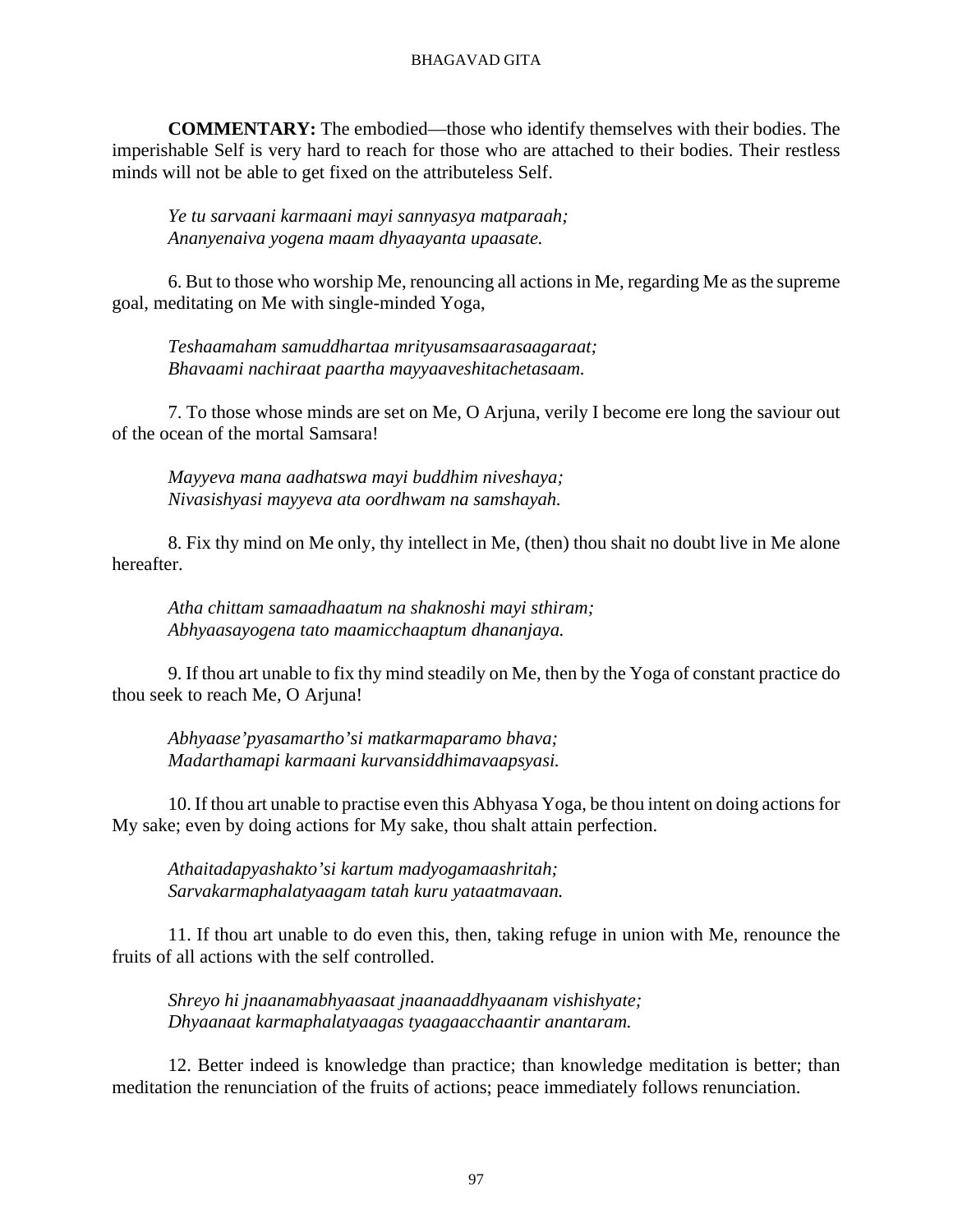### THE YOGA OF DEVOTION

*Adweshtaa sarvabhootaanaam maitrah karuna eva cha; Nirmamo nirahankaarah samaduhkhasukhah kshamee.*

13. He who hates no creature, who is friendly and compassionate to all, who is free from attachment and egoism, balanced in pleasure and pain, and forgiving,

*Santushtah satatam yogee yataatmaa dridhanishchayah; Mayyarpitamanobuddhiryo madbhaktah sa me priyah.*

14. Ever content, steady in meditation, possessed of firm conviction, self-controlled, with mind and intellect dedicated to Me, he, My devotee, is dear to Me.

*Yasmaannodwijate loko lokaannodwijate cha yah; Harshaamarshabhayodwegairmukto yah sa cha me priyah.*

15. He by whom the world is not agitated and who cannot be agitated by the world, and who is freed from joy, envy, fear and anxiety—he is dear to Me.

*Anapekshah shuchirdaksha udaaseeno gatavyathah; Sarvaarambhaparityaagee yo madbhaktah sa me priyah.*

16. He who is free from wants, pure, expert, unconcerned, and untroubled, renouncing all undertakings or commencements—he who is (thus) devoted to Me, is dear to Me.

*Yona hrishyati na dweshti na shochati na kaangkshati; Shubhaashubhaparityaagee bhaktimaan yah sa me priyah.*

17. He who neither rejoices, nor hates, nor grieves, nor desires, renouncing good and evil, and who is full of devotion, is dear to Me.

**COMMENTARY:** He does not rejoice when he attains desirable objects nor does he grieve when he parts with his cherished objects. Further, he does not desire the unattained.

*Samah shatrau cha mitre cha tathaa maanaapamaanayoh; Sheetoshnasukhaduhkheshu samah sangavivarjitah.*

18. He who is the same to foe and friend, and in honour and dishonour, who is the same in cold and heat and in pleasure and pain, who is free from attachment,

*Tulyanindaastutirmaunee santushto yena kenachit: Aniketah sthiramatir bhaktimaan me priyo narah.*

19. He to whom censure and praise are equal, who is silent, content with anything, homeless, of a steady mind, and full of devotion—that man is dear to Me.

*Ye tu dharmyaamritamidam yathoktam paryupaasate;*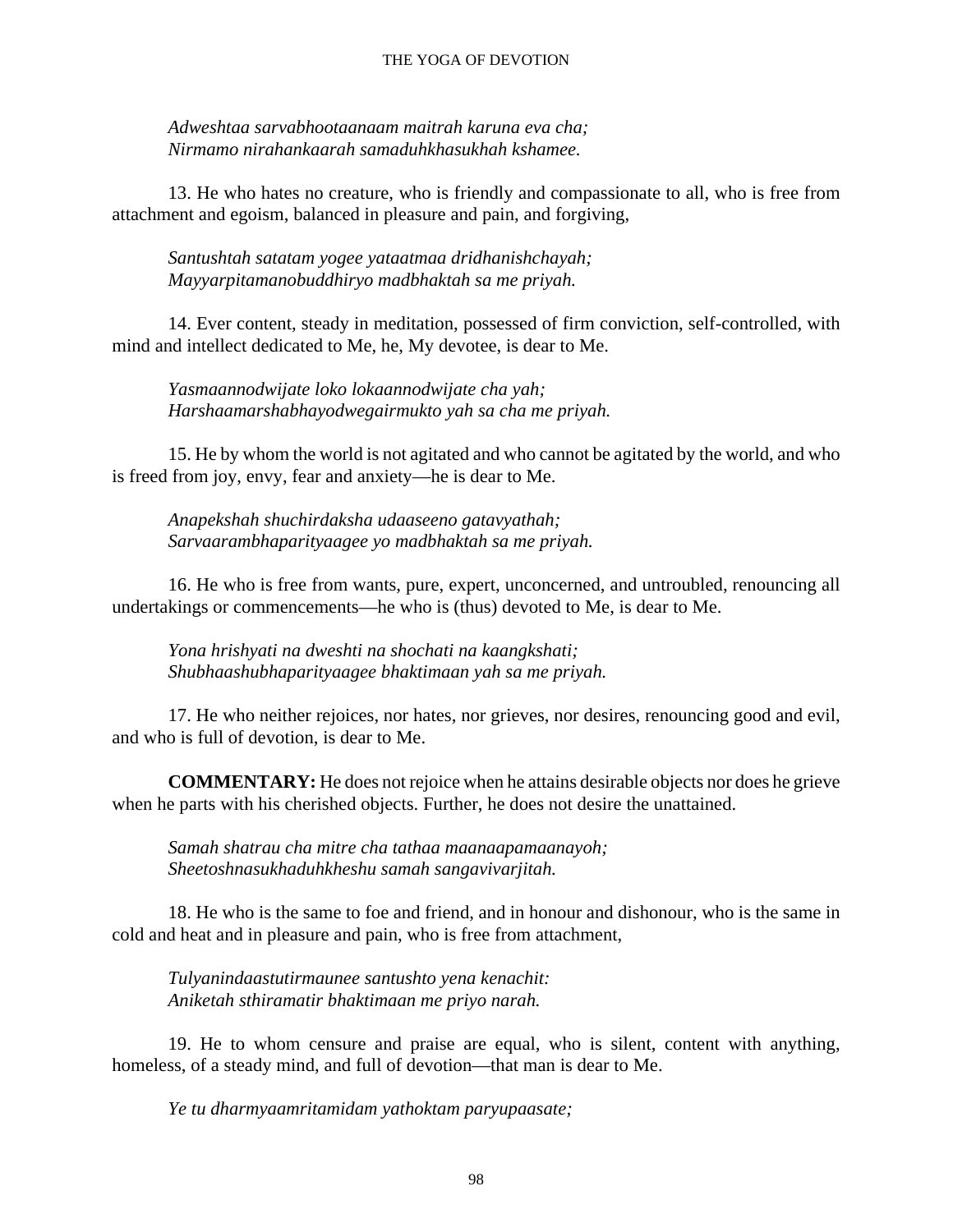*Shraddhadhaanaah matparamaa bhaktaaste'teeva me priyaah.*

20. They verily who follow this immortal Dharma (doctrine or law) as described above, endowed with faith, regarding Me as their supreme goal, they, the devotees, are exceedingly dear to Me.

> *Hari Om Tat Sat Iti Srimad Bhagavadgeetaasoopanishatsu Brahmavidyaayaam Yogashaastre Sri Krishnaarjunasamvaade Bhaktiyogo Naama Dwaadasho'dhyaayah*

Thus in the *Upanishads* of the glorious *Bhagavad Gita,* the science of the Eternal, the scripture of Yoga, the dialogue between Sri Krishna and Arjuna, ends the twelfth discourse entitled:

**"The Yoga of Devotion"**

# **XIII**

# **THE YOGA OF DISTINCTION BETWEEN THE FIELD & THE KNOWER OF THE FIELD**

## **Summary of Thirteenth Discourse**

In this discourse we have one of the most significant, most illuminating, most inspiring and most mystical portions of the *Bhagavad Gita.* The Lord gives us a wonderfully revealing insight into the human individual. It is the metaphysics of man, the unknown. The immortal Soul, with its physical embodiment, is the main theme of this discourse. The supreme transcendental Spirit, which is the eternal substratum beyond both, is also described in a wonderful manner. The knower of the Supreme Reality is instantly liberated.

The blessed Lord tells us that the knowledge of the Field and the Knower of the Field is the true knowledge. This highest and the best knowledge grants us divine wisdom and spiritual illumination that lead to divine beatitude. This body is the Field. The Immortal Soul (yourself), dwelling in the body is the Knower of the Field. Verily, it is the Supreme Being who has projected Himself and assumed the form of this Knower of the Field within this body. This self is none other than That. Thus, Lord Krishna explains the mystery of the individual soul dwelling within this mortal body. This knowledge constitutes the main subject matter of all the scriptures and the highest philosophical works.

The five elements, the ego, the mind, intellect and the ten organs, desire and aversion and such factors constitute the Field. Next follows a wonderful summing-up of what constitutes true knowledge. Then follows the declaration of the Supreme Soul, the knowledge of which grants us immortality. That Supreme Reality is the one universal Essence present everywhere. It pervades all. It shines within the inmost chambers of our heart, it is everything, it is the one seer, the witness, the guide, sustainer, experiencer and Lord of all. One who knows this mystery is not bound by activity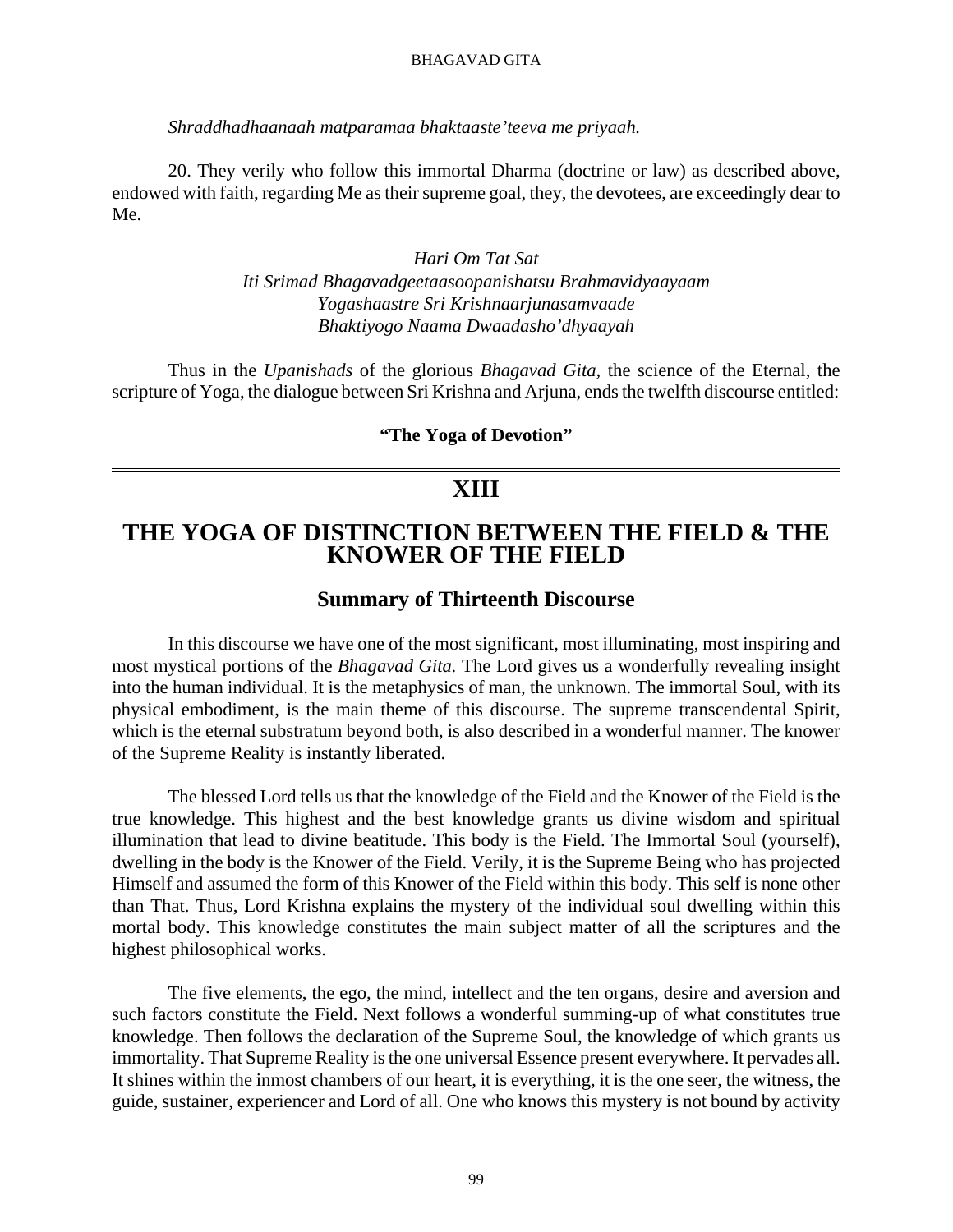even in the midst of life. When we perceive this supreme Presence dwelling in all beings we cannot injure anyone. Krishna asks us to see and know the difference between the Field (body or Prakriti) and the Knower of the Field (Spirit or Purusha), and thus reach the Self. This is the teaching and the message of this illuminating discourse.

*Arjuna Uvaacha*: *Prakritim purusham chaiva kshetram kshetrajnameva cha; Etadveditumicchaami jnaanam jneyam cha keshava.*

Arjuna said:

1. I wish to learn about Nature (matter) and the Spirit (soul), the Field and the Knower of the Field, knowledge and that which ought to be known.

*Sri Bhagavaan Uvaacha*: *Idam shareeram kaunteya kshetramityabhidheeyate; Etadyo vetti tam praahuh kshetrajna iti tadvidah.*

The Blessed Lord said:

2. This body, O Arjuna, is called the Field; he who knows it is called the Knower of the Field by those who know of them, that is, by the sages.

*Kshetrajnam chaapi maam viddhi sarvakshetreshu bhaarata; Kshetrakshetrajnayor jnaanam yattat jnaanam matam mama.*

3. Do thou also know Me as the Knower of the Field in all fields, O Arjuna! Knowledge of both the Field and the Knower of the Field is considered by Me to be *the* knowledge.

*Tat kshetram yaccha yaadrik cha yadvikaari yatashcha yat; Sa cha yo yatprabhaavashcha tatsamaasena me shrinu.*

4. What the Field is and of what nature, what its modifications are and whence it is, and also who He is and what His powers are—hear all that from Me in brief.

*Rishibhirbahudhaa geetam cchandobhirvividhaih prithak; Brahmasootrapadaishchaiva hetumadbhirvinishchitaih.*

5. Sages have sung in many ways, in various distinctive chants and also in the suggestive words indicative of the Absolute, full of reasoning and decisive.

*Mahaabhootaanyahankaaro buddhiravyaktameva cha; Indriyaani dashaikam cha pancha chendriyagocharaah.*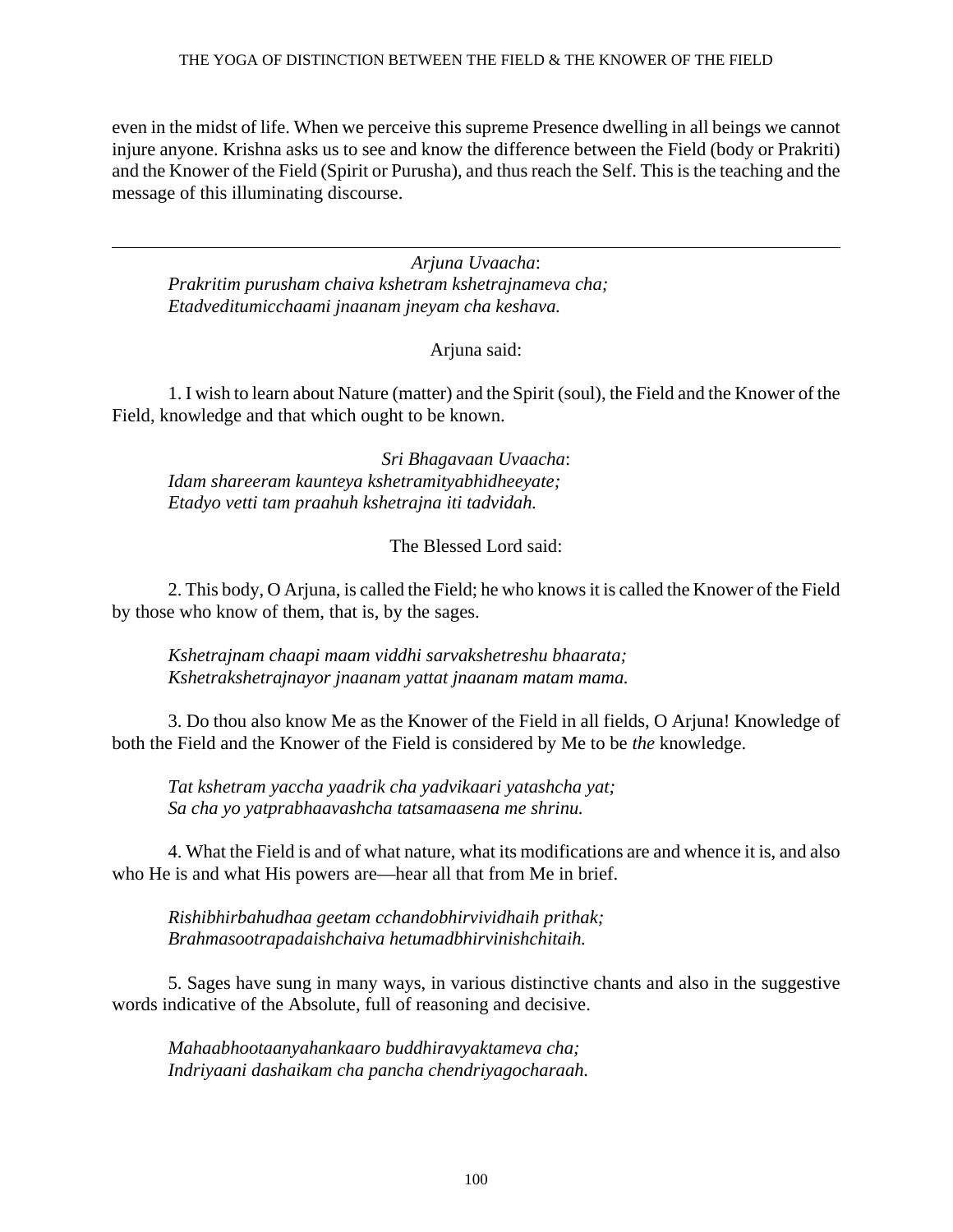6. The great elements, egoism, intellect and also unmanifested Nature, the ten senses and one, and the five objects of the senses,

**COMMENTARY:** Great elements: earth, water, fire, air and ether are so called because they pervade all modifications of matter. The ten senses are: the five organs of knowledge (ears, skin, eyes, tongue and nose), and the five organs of action (hand, feet, mouth, anus and generative organ).

The one: this is the mind. The five objects of the senses are sound, touch, form colour, taste and smell.

*Icchaa dweshah sukham duhkham sanghaatashchetanaa dhritih; Etat kshetram samaasena savikaaramudaahritam.*

7. Desire, hatred, pleasure, pain, the aggregate (the body), fortitude and intelligence—the Field has thus been described briefly with its modifications.

*Amaanitwam adambhitwam ahimsaa kshaantiraarjavam; Aachaaryopaasanam shaucham sthairyamaatmavinigrahah.*

8. Humility, unpretentiousness, non-injury, forgiveness, uprightness, service of the teacher, purity, steadfastness, self-control,

*Indriyaartheshu vairaagyamanahankaara eva cha; Janmamrityujaraavyaadhi duhkhadoshaanu darshanam.*

9. Indifference to the objects of the senses, also absence of egoism, perception of (or reflection on) the evil in birth, death, old age, sickness and pain,

*Asaktiranabhishwangah putradaaragrihaadishu; Nityam cha samachittatwam ishtaanishtopapattishu.*

10. Non-attachment, non-identification of the Self with son, wife, home and the rest, and constant even-mindedness on the attainment of the desirable and the undesirable,

*Mayi chaananyayogena bhaktiravyabhichaarinee; Viviktadesha sevitwam aratir janasamsadi.*

11. Unswerving devotion unto Me by the Yoga of non-separation, resort to solitary places, distaste for the society of men,

*Adhyaatma jnaana nityatwam tattwa jnaanaartha darshanam; Etajjnaanamiti proktam ajnaanam yadato'nyathaa.*

12. Constancy in Self-knowledge, perception of the end of true knowledge—this is declared to be knowledge, and what is opposed to it is ignorance.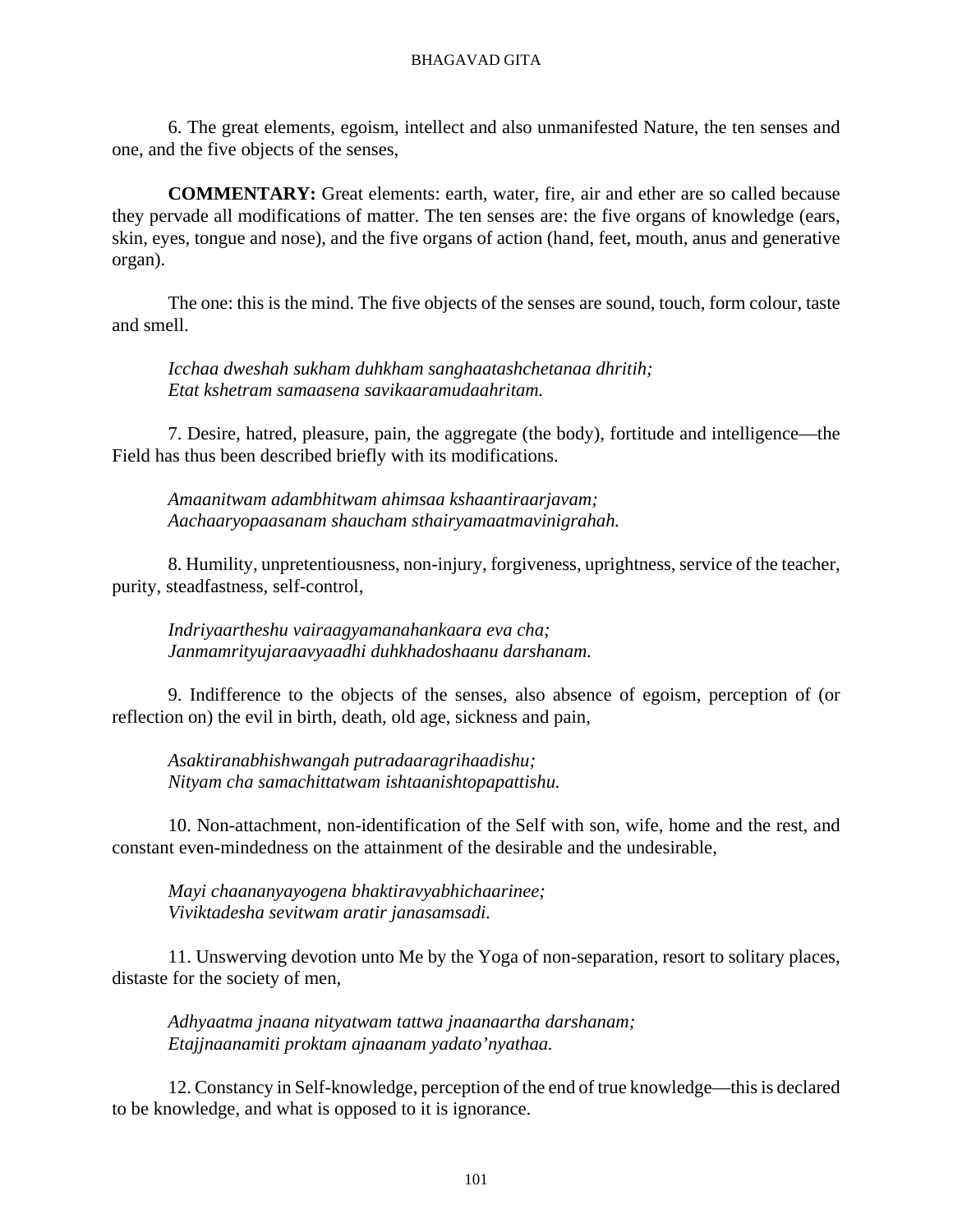*Jneyam yattat pravakshyaami yajjnaatwaa'mritamashnute; Anaadimatparam brahma na sattannaasaduchyate.*

13. I will declare that which has to be known, knowing which one attains to immortality, the beginningless supreme Brahman, called neither being nor non-being.

*Sarvatah paanipaadam tat sarvato'kshishiromukham; Sarvatah shrutimalloke sarvamaavritya tishthati.*

14. With hands and feet everywhere, with eyes, heads and mouths everywhere, with ears everywhere, He exists in the worlds, enveloping all.

*Sarvendriyagunaabhaasam sarvendriyavivarjitam; Asaktam sarvabhricchaiva nirgunam gunabhoktru cha.*

15. Shining by the functions of all the senses, yet without the senses; unattached, yet supporting all; devoid of qualities, yet their experiencer,

*Bahirantashcha bhootaanaam acharam charameva cha; Sookshmatwaat tadavijneyam doorastham chaantike cha tat.*

16. Without and within (all) beings, the unmoving and also the moving; because of His subtlety, unknowable; and near and far away is That.

*Avibhaktam cha bhooteshu vibhaktamiva cha sthitam; Bhootabhartru cha tajjneyam grasishnu prabhavishnu cha.*

17. And undivided, yet He exists as if divided in beings; He is to be known as the supporter of beings; He devours and He generates also.

*Jyotishaamapi tajjyotistamasah paramuchyate; Jnaanam jneyam jnaanagamyam hridi sarvasya vishthitam.*

18. That, the Light of all lights, is beyond darkness; it is said to be knowledge, the Knowable and the goal of knowledge, seated in the hearts of all.

*Iti kshetram tathaa jnaanam jneyam choktam samaasatah; Madbhakta etadvijnaaya madbhaavaayopapadyate.*

19. Thus the Field as well as knowledge and the Knowable have been briefly stated. My devotee, knowing this, enters into My Being.

*Prakritim purusham chaiva viddhyaanaadee ubhaavapi; Vikaaraamshcha gunaamshchaiva viddhi prakritisambhavaan.*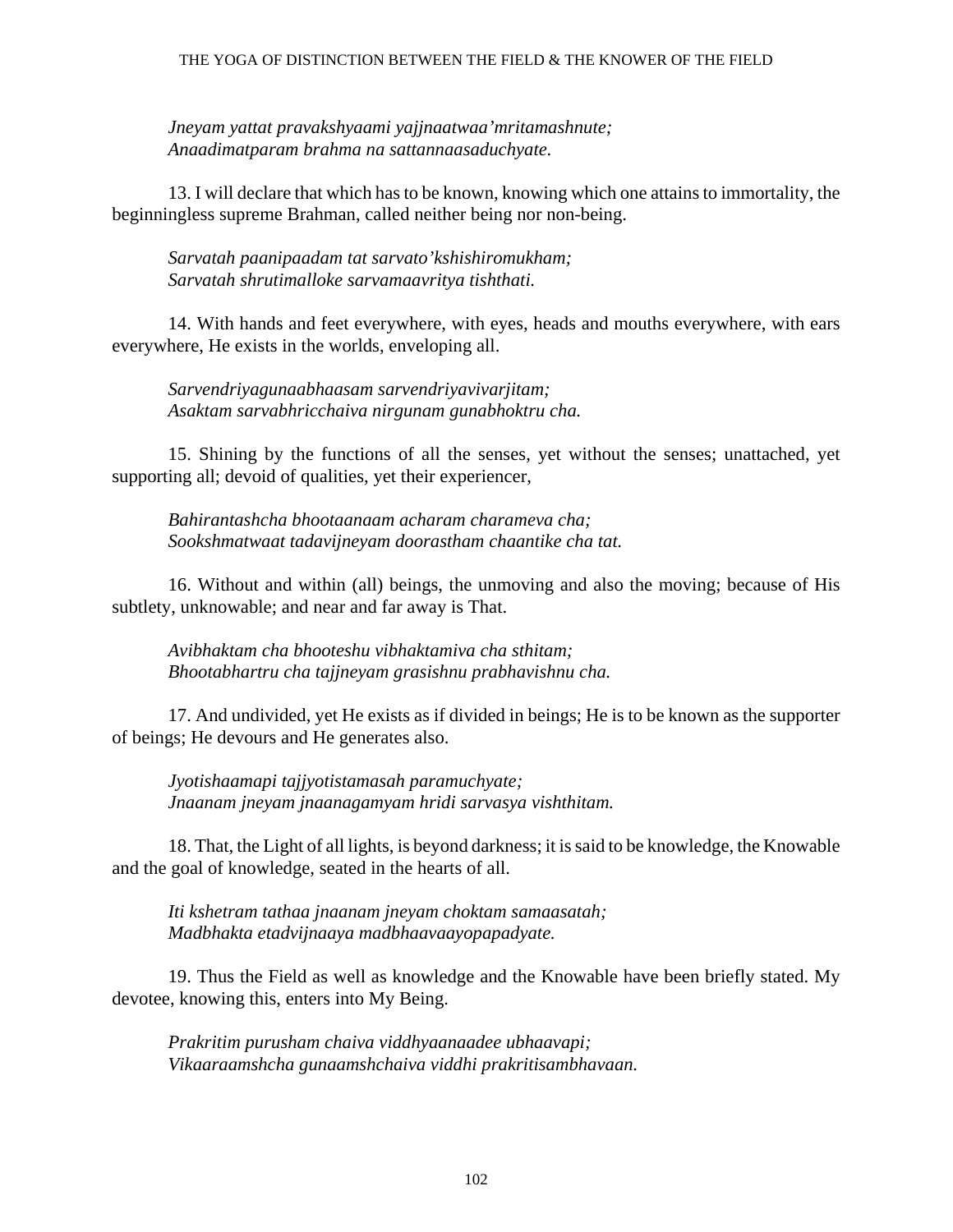20. Know thou that Nature and Spirit are beginningless; and know also that all modifications and qualities are born of Nature.

*Kaaryakaaranakartrutwe hetuh prakritiruchyate; Purushah sukhaduhkhaanaam bhoktritwe heturuchyate.*

21. In the production of the effect and the cause, Nature (matter) is said to be the cause; in the experience of pleasure and pain, the soul is said to be the cause.

*Purushah prakritistho hi bhungkte prakritijaan gunaan; Kaaranam gunasango'sya sadasadyoni janmasu.*

22. The soul seated in Nature experiences the qualities born of Nature; attachment to the qualities is the cause of his birth in good and evil wombs.

*Upadrashtaanumantaa cha bhartaa bhoktaa maheshwarah; Paramaatmeti chaapyukto dehe'smin purushah parah.*

23. The Supreme Soul in this body is also called the spectator, the permitter, the supporter, the enjoyer, the great Lord and the Supreme Self.

*Ya evam vetti purusham prakritim cha gunaih saha; Sarvathaa vartamaano'pi na sa bhooyo'bhijaayate.*

24. He who thus knows Spirit and Matter, together with the qualities, in whatever condition he may be, he is not reborn.

*Dhyaanenaatmani pashyanti kechidaatmaanamaatmanaa; Anye saankhyena yogena karmayogena chaapare.*

25. Some by meditation behold the Self in the Self by the Self, others by the Yoga of knowledge, and others by the Yoga of action.

*Anye twevamajaanantah shrutwaanyebhya upaasate; Te'pi chaatitarantyeva mrityum shrutiparaayanaah.*

26. Others also, not knowing thus, worship, having heard of it from others; they, too, cross beyond death, regarding what they have heard as the supreme refuge.

*Yaavat sanjaayate kinchit sattwam sthaavarajangamam; Kshetrakshetrajnasamyogaat tadviddhi bharatarshabha.*

27. Wherever a being is born, whether it be unmoving or moving, know thou, O best of the Bharatas (Arjuna), that it is from the union between the Field and its Knower.

*Samam sarveshu bhooteshu tishthantam parameshwaram;*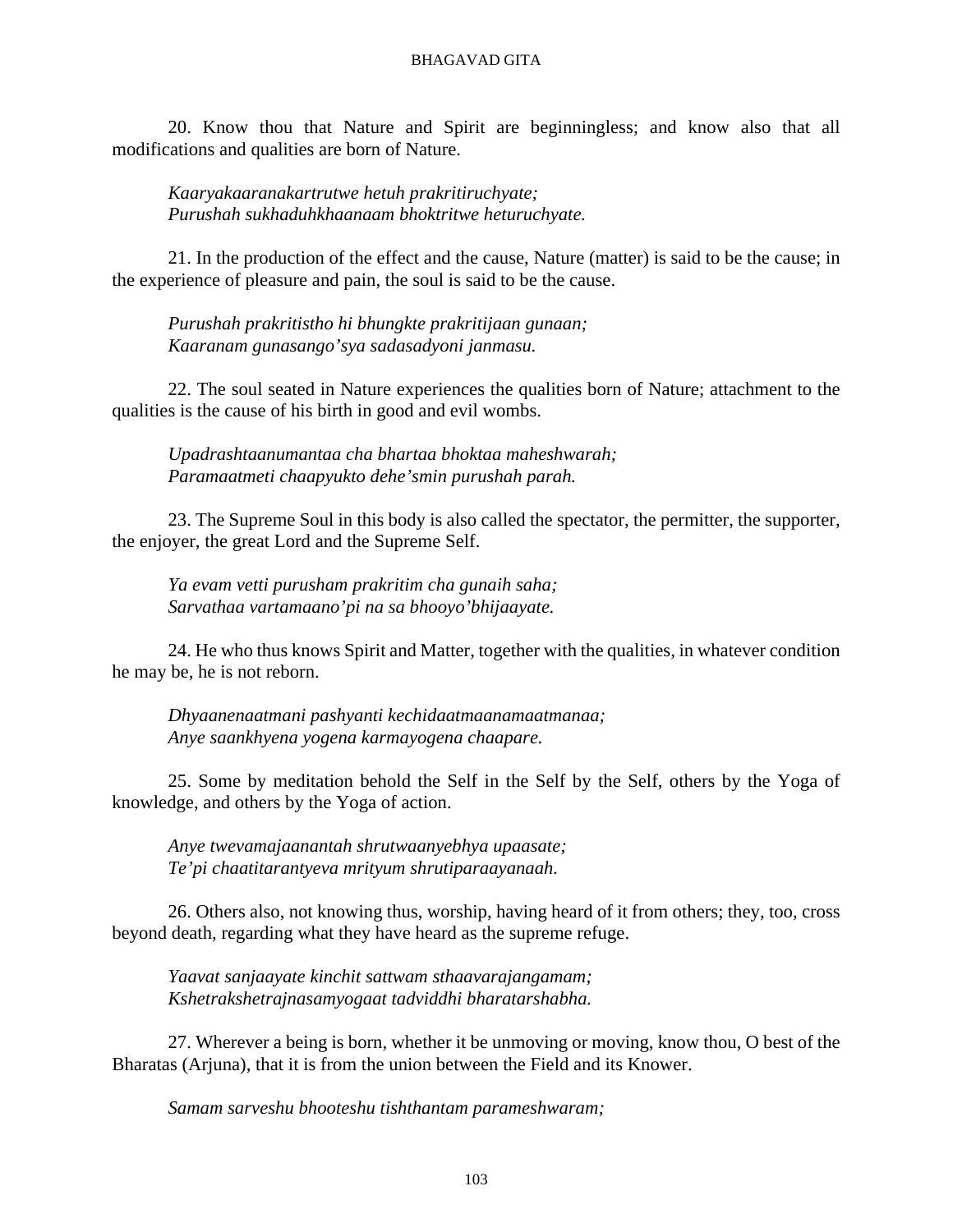### THE YOGA OF DISTINCTION BETWEEN THE FIELD & THE KNOWER OF THE FIELD

*Vinashyatswavinashyantam yah pashyati sa pashyati.*

28. He sees, who sees the Supreme Lord, existing equally in all beings, the unperishing within the perishing.

**COMMENTARY:** Birth is the root cause of the modifications of change, growth, decay and death. The other changes of state manifest after the birth of the body. But the Lord is changeless and He is birthless, decayless and deathless.

*Samam pashyan hi sarvatra samavasthitameeshwaram; Na hinastyaatmanaa'tmaanam tato yaati paraam gatim.*

29. Because he who sees the same Lord dwelling equally everywhere does not destroy the Self by the self, he goes to the highest goal.

*Prakrityaiva cha karmaani kriyamaanaani sarvashah; Yah pashyati tathaa'tmaanam akartaaram sa pashyati.*

30. He sees, who sees that all actions are performed by Nature alone and that the Self is actionless.

*Yadaa bhootaprithagbhaavam ekastham anupashyati; Tata eva cha vistaaram brahma sampadyate tadaa.*

31. When a man sees the whole variety of beings as resting in the One, and spreading forth from That alone, he then becomes Brahman.

**COMMENTARY:** A man attains to unity with the Supreme when he knows or realises through intuition that all these manifold forms are rooted in the One. Like waves in water, like rays in the sun, so also all forms are rooted in the One.

*Anaaditwaan nirgunatwaat paramaatmaayam avyayah; Shareerastho'pi kaunteya na karoti na lipyate.*

32. Being without beginning and devoid of (any) qualities, the Supreme Self, imperishable, though dwelling in the body, O Arjuna, neither acts nor is tainted!

*Yathaa sarvagatam saukshmyaadaakaasham nopalipyate; Sarvatraavasthito dehe tathaatmaa nopalipyate.*

33. As the all-pervading ether is not tainted because of its subtlety, so the Self seated everywhere in the body, is not tainted.

*Yathaa prakaashayatyekah kritsnam lokamimam ravih; Kshetram kshetree tathaa kritsnam prakaashayati bhaarata.*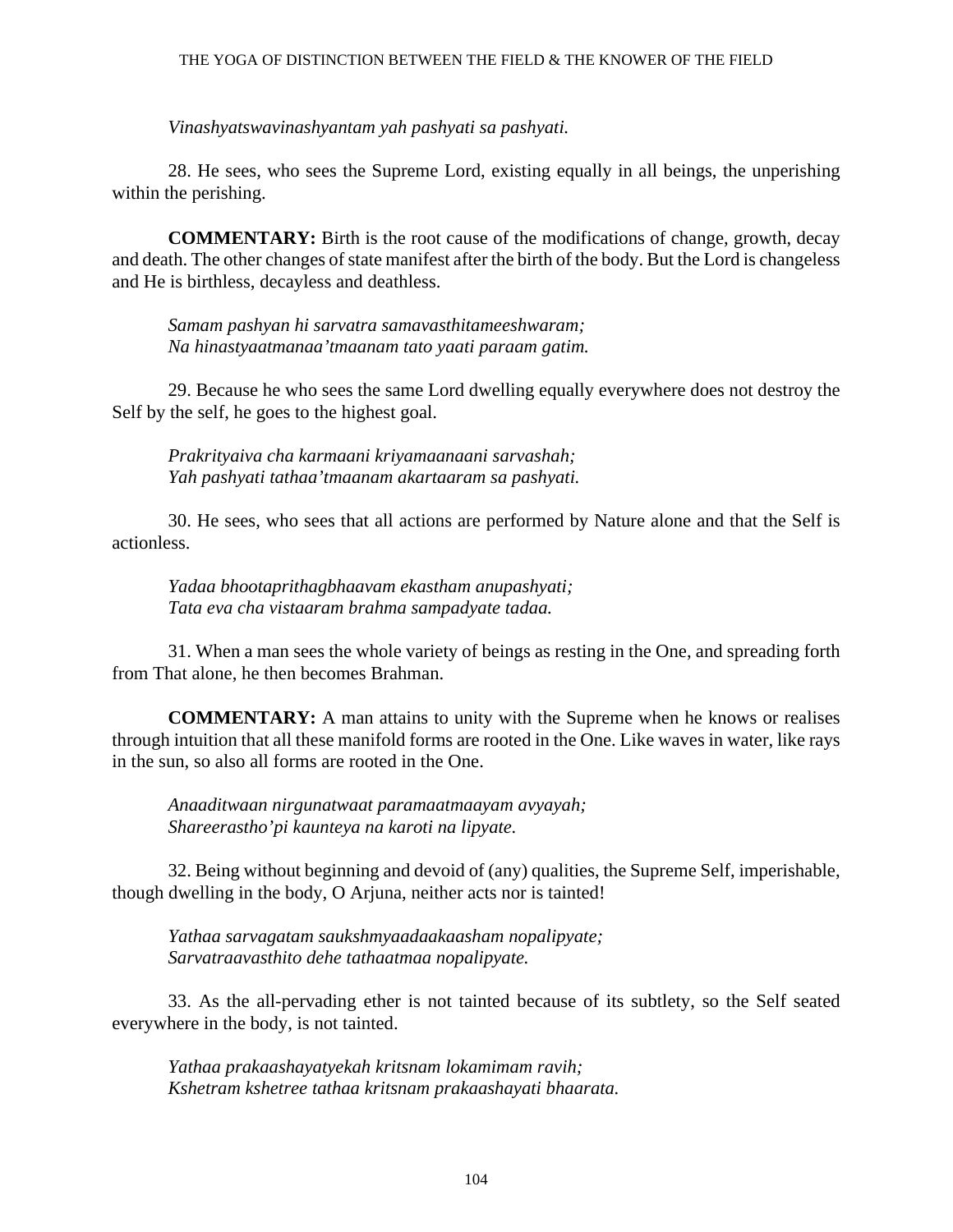34. Just as the one sun illumines the whole world, so also the Lord of the Field (the Supreme Self) illumines the whole Field, O Arjuna!

*Kshetrakshetrajnayor evam antaram jnaanachakshushaa; Bhootaprakritimoksham cha ye vidur yaanti te param.*

35. They who, through the eye of knowledge, perceive the distinction between the Field and its Knower, and also the liberation from the Nature of being, they go to the Supreme.

**COMMENTARY:** They who know through the eye of intuition opened by meditation and the instructions of the Guru and the scriptures, that the Field is insentient, the doer, changing and finite, and that the Knower of the Field is pure Consciousness, the non-doer, unchanging and infinite, and who also perceive the non-existence of Nature, ignorance, the Unmanifested, the material cause of being,—they attain the Supreme.

> *Hari Om Tat Sat Iti Srimad Bhagavadgeetaasoopanishatsu Brahmavidyaayaam Yogashaastre Sri Krishnaarjunasamvaade Kshetrakshetrajnavibhaagayogo Naama Trayodasho'dhyaayah*

Thus in the *Upanishads* of the glorious *Bhagavad Gita,* the science of the Eternal, the scripture of Yoga, the dialogue between Sri Krishna and Arjuna, ends the thirteenth discourse entitled:

**"The Yoga of the Distinction Between The Field and the Knower of the Field"**

# **XIV**

# **THE YOGA OF THE DIVISION OF THE THREE GUNAS**

## **Summary of Fourteenth Discourse**

Knowledge of the three cosmic qualities or Gunas, namely, Sattwa, Rajas and Tamas is now given through this discourse. The knowledge of these three Gunas, which hold the entire universe and all creatures under their sway, is of vital importance to each and everyone for their progress and happiness in life. Without this knowledge one will be forever bound by sorrow. In this knowledge we have the secret of success in worldly life as well as in spiritual life. Therefore, one should acquire this precious knowledge.

Lord Krishna reveals that these three qualities compose the Cosmic Nature. This Cosmic Nature is the primal source and origin of the entire creation and all things in it. Hence all things created are subject to their influence and irresistible power. The individual soul also is bound to the body by these three qualities present in Cosmic Nature. The Supreme Being brings about creation through the help of His Prakriti (Nature) endowed with these threefold qualities.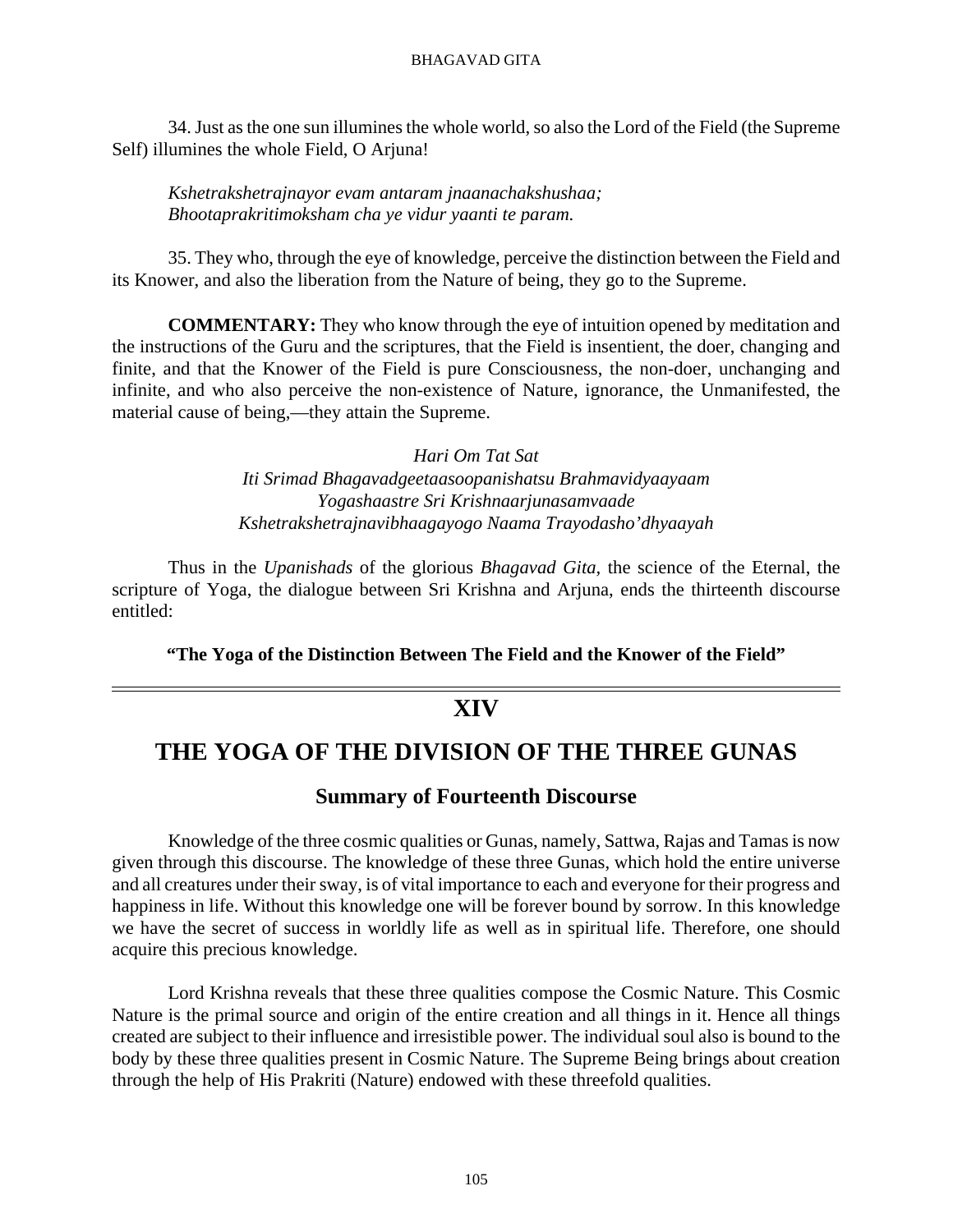### THE YOGA OF THE DIVISION OF THE THREE GUNAS

The highest of the three qualities is Sattwa. It is pure. It brings about happiness, wisdom and also illumination. The second quality of Rajas gives rise to passion manifested by intense attachment and greed. It causes sorrow and suffering. The third, termed Tamas, is the worst of all. It arises due to ignorance and results in darkness, lethargy and delusion.

Krishna asks us to diligently endeavour to cast out Tamas from our nature. We should control and master Rajas, and by holding it in check, wisely divert its power towards good kinds of activities. Sattwa should be carefully cultivated, developed and conserved in order to enable us to attain immortality. The realised sage, of course, goes beyond all these qualities, for, although it is Sattwa that enables him to reach God, even this quality will bind him if he is attached to it.

The aspirant should know the symptoms and signs of their presence in his personality and acquire a knowledge of their subtle workings. Then only can he maintain an unhampered and smooth progress in all activities of his life, both secular as well as spiritual. Lord Krishna teaches us this important subject in this discourse from the ninth to the eighteenth verse. He declares that one who rises beyond all the three Gunas through spiritual practices, becomes free from birth, death, old age and sorrow, and enjoys immortality.

In reply to a question from Arjuna, the blessed Lord describes the marks of one who has risen above the three Gunas. He states that if one constantly worships Him with exclusive devotion one will attain the highest divine experience and supreme peace and blessedness.

*Sri Bhagavaan Uvaacha*: *Param bhooyah pravakshyaami jnaanaanaam jnaanamuttamam; Yajjnaatwaa munayah sarve paraam siddhimito gataah.*

## The Blessed Lord said:

1. I will again declare (to thee) that supreme knowledge, the best of all knowledge, having known which all the sages have gone to the supreme perfection after this life.

*Idam jnaanam upaashritya mama saadharmyam aagataah; Sarge'pi nopajaayante pralaye na vyathanti cha.*

2. They who, having taken refuge in this knowledge, attain to unity with Me, are neither born at the time of creation nor are they disturbed at the time of dissolution.

**COMMENTARY:** In this verse it is knowledge of the Supreme Self that is eulogised by the Lord.

*Mama yonirmahadbrahma tasmin garbham dadhaamyaham; Sambhavah sarvabhootaanaam tato bhavati bhaarata.*

3. My womb is the great Brahma; in that I place the germ; thence, O Arjuna, is the birth of all beings!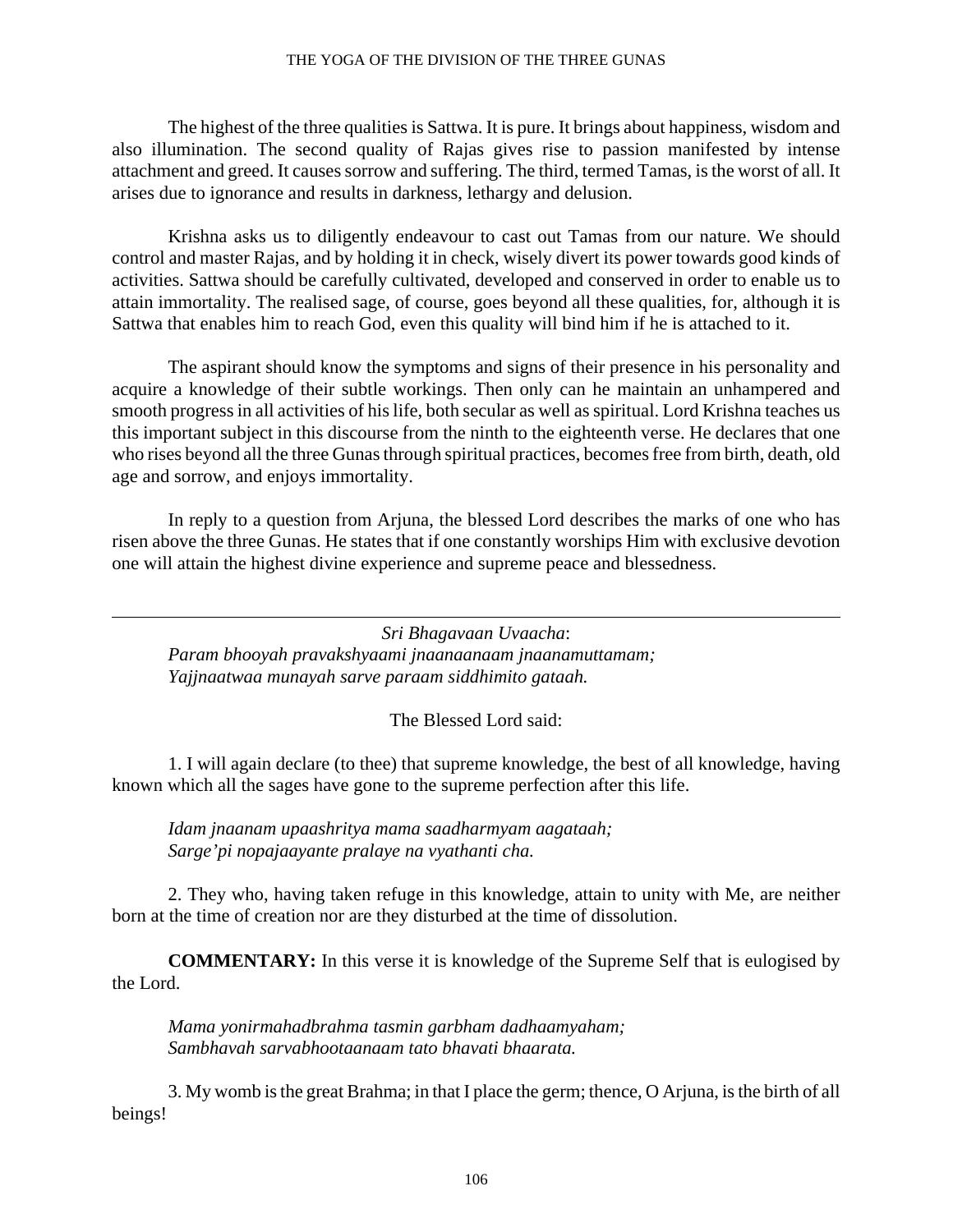*Sarvayonishu kaunteya moortayah sambhavanti yaah; Taasaam brahma mahadyonir aham beejapradah pitaa.*

4. Whatever forms are produced, O Arjuna, in any womb whatsoever, the great Brahma is their womb and I am the seed-giving father.

*Sattwam rajastama iti gunaah prakriti sambhavaah; Nibadhnanti mahaabaaho dehe dehinam avyayam.*

5. Purity, passion and inertia—these qualities, O mighty-armed Arjuna, born of Nature, bind fast in the body, the embodied, the indestructible!

**COMMENTARY:** The three Gunas are present in all human beings. None is free from the operation of any one of the three qualities. They are not constant. Sometimes Sattwa predominates and at other times Rajas or Tamas predominates. One should analyse and stand as a witness of these three qualities.

*Tatra sattwam nirmalatwaat prakaashakam anaamayam; Sukhasangena badhnaati jnaanasangena chaanagha.*

6. Of these, Sattwa, which from its stainlessness is luminous and healthy, binds by attachment to knowledge and to happiness, O sinless one!

*Rajo raagaatmakam viddhi trishnaasangasamudbhavam; Tannibadhnaati kaunteya karmasangena dehinam.*

7. Know thou Rajas to be of the nature of passion, the source of thirst (for sensual enjoyment) and attachment; it binds fast, O Arjuna, the embodied one by attachment to action!

*Tamastwajnaanajam viddhi mohanam sarvadehinaam; Pramaadaalasyanidraabhis tannibadhnaati bhaarata.*

8. But know thou Tamas to be born of ignorance, deluding all embodied beings; it binds fast, O Arjuna, by heedlessness, sleep and indolence!

*Sattwam sukhe sanjayati rajah karmani bhaarata; Jnaanamaavritya tu tamah pramaade sanjayatyuta.*

9. Sattwa attaches to happiness, Rajas to action, O Arjuna, while Tamas, shrouding knowledge, attaches to heedlessness only!

*Rajastamashchaabhibhooya sattwam bhavati bhaarata; Rajah sattwam tamashchaiva tamah sattwam rajastathaa.*

10. Now Sattwa prevails, O Arjuna, having overpowered Rajas and Tamas; now Rajas, having overpowered Sattwa and Tamas; and now Tamas, having overpowered Sattwa and Rajas!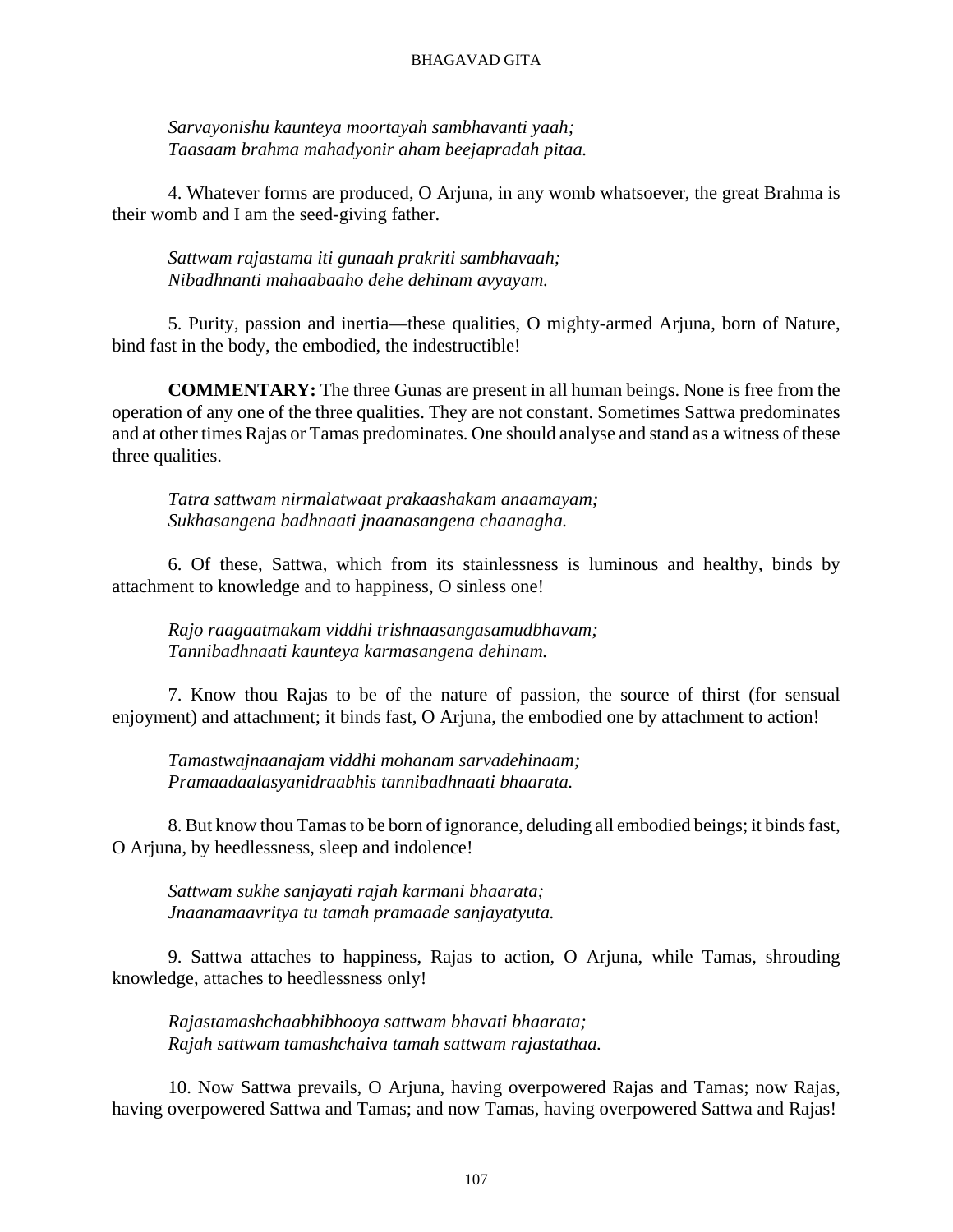#### THE YOGA OF THE DIVISION OF THE THREE GUNAS

*Sarvadwaareshu dehe'smin prakaasha upajaayate; Jnaanam yadaa tadaa vidyaa dvivriddham sattwamityuta.*

11. When, through every gate (sense) in this body, the wisdom-light shines, then it may be known that Sattwa is predominant.

*Lobhah pravrittir aarambhah karmanaam ashamah sprihaa; Rajasyetaani jaayante vivriddhe bharatarshabha.*

12. Greed, activity, the undertaking of actions, restlessness, longing—these arise when Rajas is predominant, O Arjuna!

*Aprakaasho'pravrittishcha pramaado moha eva cha; Tamasyetaani jaayante vivriddhe kurunandana.*

13. Darkness, inertness, heedlessness and delusion—these arise when Tamas is predominant, O Arjuna!

*Yadaa sattwe pravriddhe tu pralayam yaati dehabhrit; Tadottamavidaam lokaan amalaan pratipadyate.*

14. If the embodied one meets with death when Sattwa has become predominant, then he attains to the spotless worlds of the knowers of the Highest.

*Rajasi pralayam gatwaa karmasangishu jaayate; Tathaa praleenastamasi moodhayonishu jaayate.*

15. Meeting death in Rajas, he is born among those who are attached to action; and dying in Tamas, he is born in the womb of the senseless.

*Karmanah sukritasyaahuh saattwikam nirmalam phalam; Rajasastu phalam duhkham ajnaanam tamasah phalam.*

16. The fruit of good action, they say, is Sattwic and pure; the fruit of Rajas is pain, and ignorance is the fruit of Tamas.

*Sattwaat sanjaayate jnaanam rajaso lobha eva cha; Pramaadamohau tamaso bhavato'jnaanameva cha.*

17. From Sattwa arises knowledge, and greed from Rajas; heedlessness and delusion arise from Tamas, and ignorance also.

*Oordhwam gacchanti sattwasthaa madhye tishthanti raajasaah; Jaghanyagunavrittisthaa adho gacchanti taamasaah.*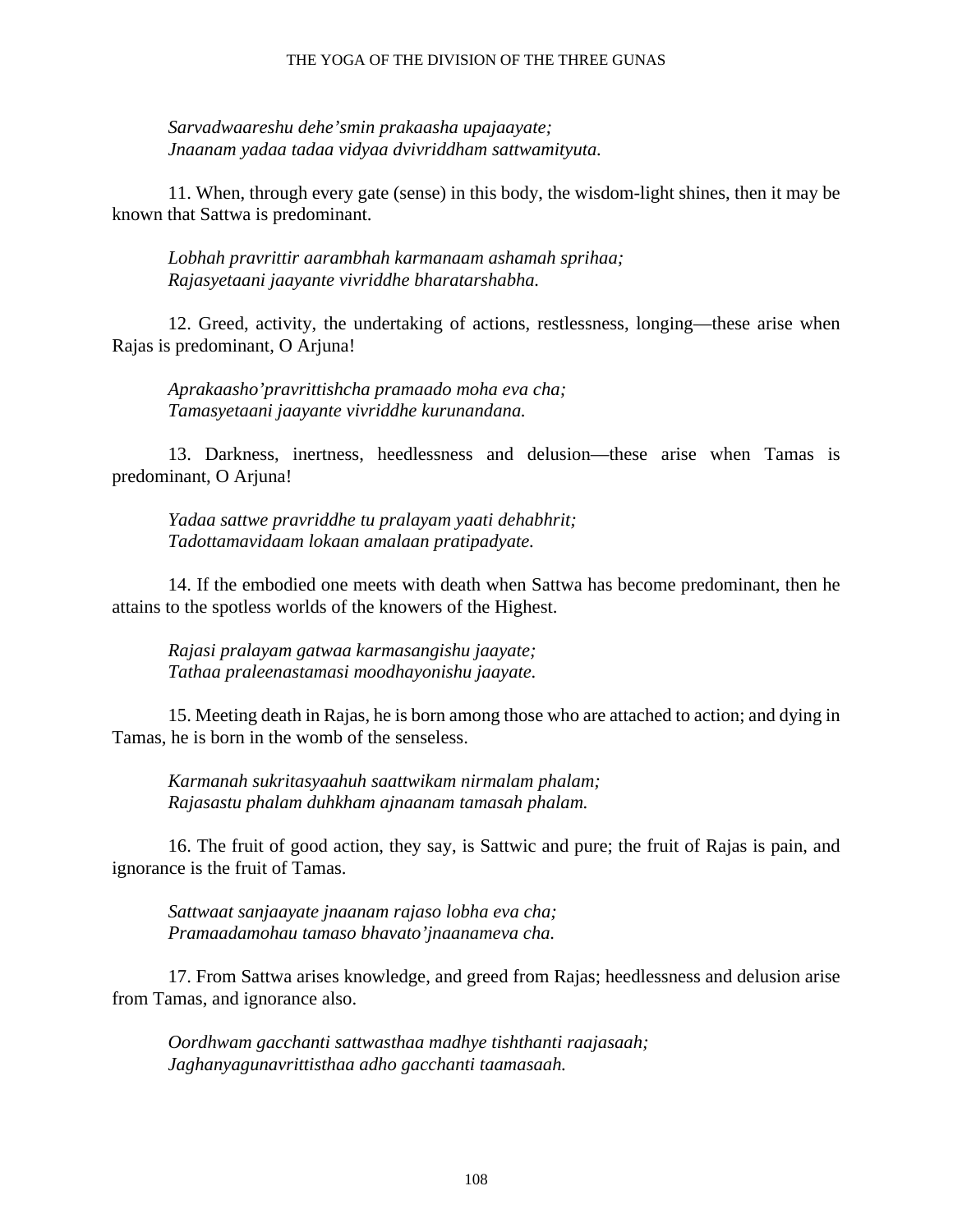18. Those who are seated in Sattwa proceed upwards; the Rajasic dwell in the middle; and the Tamasic, abiding in the function of the lowest Guna, go downwards.

*Naanyam gunebhyah kartaaram yadaa drashtaanupashyati; Gunebhyashcha param vetti madbhaavam so'dhigacchati.*

19. When the seer beholds no agent other than the Gunas, knowing that which is higher than them, he attains to My Being.

**COMMENTARY:** The seer knows that the Gunas alone are responsible for all actions and He is distinct from them.

*Gunaanetaanateetya treen dehee dehasamudbhavaan; Janmamrityujaraaduhkhair vimukto'mritamashnute.*

20. The embodied one, having crossed beyond these three Gunas out of which the body is evolved, is freed from birth, death, decay and pain, and attains to immortality.

*Arjuna Uvaacha*: *Kairlingais treen gunaanetaan ateeto bhavati prabho; Kimaachaarah katham chaitaam streen gunaan ativartate.*

Arjuna said:

21. What are the marks of him who has crossed over the three qualities, O Lord? What is his conduct and how does he go beyond these three qualities?

*Sri Bhagavaan Uvaacha*: *Prakaasham cha pravrittim cha mohameva cha paandava; Na dweshti sampravrittaani na nivrittaani kaangkshati.*

### The Blessed Lord said:

22. Light, activity and delusion,—when they are present, O Arjuna, he hates not, nor does he long for them when they are absent!

*Udaaseenavadaaseeno gunairyo na vichaalyate; Gunaa vartanta ityeva yo'vatishthati nengate.*

23. He who, seated like one unconcerned, is not moved by the qualities, and who, knowing that the qualities are active, is self-centred and moves not,

*Samaduhkhasukhah swasthah samaloshtaashmakaanchanah; Tulyapriyaapriyo dheeras tulyanindaatma samstutih.*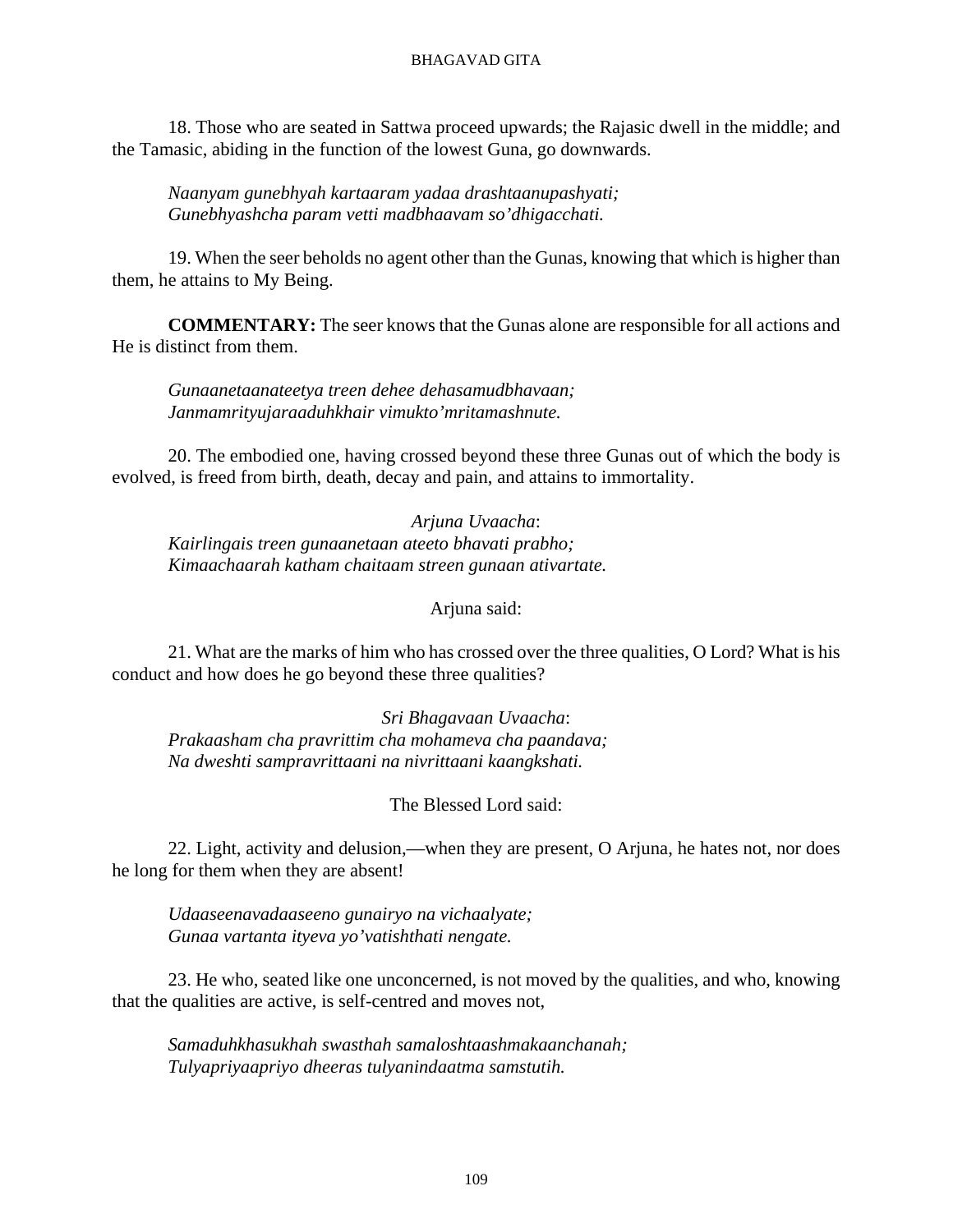#### THE YOGA OF THE DIVISION OF THE THREE GUNAS

24. Alike in pleasure and pain, who dwells in the Self, to whom a clod of earth, stone and gold are alike, to whom the dear and the unfriendly are alike, firm, the same in censure and praise,

*Maanaapamaanayostulyas tulyo mitraaripakshayoh; Sarvaarambhaparityaagee gunaateetah sa uchyate.*

25. The same in honour and dishonour, the same to friend and foe, abandoning all undertakings—he is said to have crossed the qualities.

*Maam cha yo'vyabhichaarena bhaktiyogena sevate; Sa gunaan samateetyaitaan brahmabhooyaaya kalpate.*

26. And he who serves Me with unswerving devotion, he, crossing beyond the qualities, is fit for becoming Brahman.

*Brahmano hi pratishthaa'ham amritasyaavyayasya cha; Shaashwatasya cha dharmasya sukhasyaikaantikasya cha.*

27. For I am the abode of Brahman, the immortal and the immutable, of everlasting Dharma and of absolute bliss.

> *Hari Om Tat Sat Iti Srimad Bhagavadgeetaasoopanishatsu Brahmavidyaayaam Yogashaastre Sri Krishnaarjunasamvaade Gunatrayavibhaagayogo Naama Chaturdasho'dhyaayah*

Thus in the *Upanishads* of the glorious *Bhagavad Gita,* the science of the Eternal, the scripture of Yoga, the dialogue between Sri Krishna and Arjuna, ends the fourteenth discourse entitled:

**"The Yoga of the Division Of the Three Gunas"**

## **XV**

# **THE YOGA OF THE SUPREME SPIRIT**

## **Summary of Fifteenth Discourse**

This discourse is entitled "Purushottama Yoga" or the "Yoga of the Supreme Person". Here Lord Krishna tells us about the ultimate source of this visible phenomenal universe from which all things have come into being, just like a great tree with all its roots, trunk, branches, twigs, leaves, flowers and fruits which spring forth from the earth, which itself supports the tree and in which it is rooted. Sri Krishna declares that the Supreme Being is the source of all existence, and refers allegorically to this universe as being like an inverted tree whose roots are in Para Brahman, and whose spreading branches and foliage constitute all the things and factors that go to make up this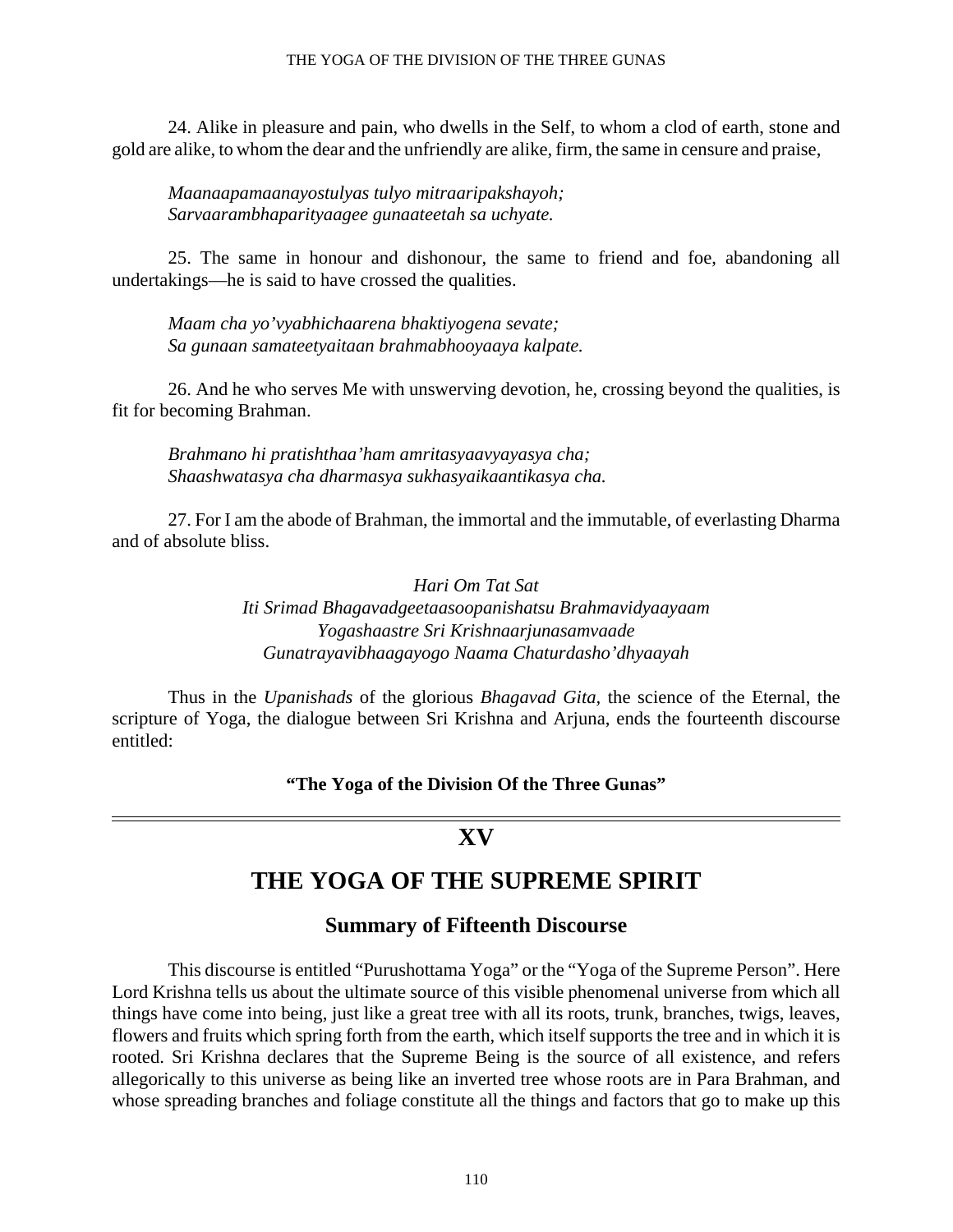creation of variegated phenomena. This is a very mysterious "Tree" which is very difficult to understand, being a product of His inscrutable power of Maya; and hence a marvellous, apparent appearance without having actual reality. One who fully understands the nature of this Samsara-Tree goes beyond Maya. To be attached to it is to be caught in it. The surest way of transcending this Samsara or worldly life is by wielding the excellent weapon of dispassion and non-attachment.

In verses four and five of this discourse the Lord tells us how one goes beyond this visible Samsara and attains the supreme, imperishable status, attaining which one does not have to return to this mortal world of pain and death.

Lord Krishna also describes for us the wonderful mystery of His Presence in this universe and the supreme place He occupies in sustaining everything here. The Lord declares that it is a part of Himself that manifests here as the individual soul in each body. He Himself is the indwelling Oversoul beyond the self. He is the effulgence inherent in the sun, moon and fire. He is present as the nourishing element in the earth. He is the inner witness of all beings. He is the supreme Knower even beyond Vedic knowledge. He is the resplendent Person who is beyond both this perishable phenomenal creation as well as the imperishable individual soul which is a part of His eternal essence. Thus, because He is beyond perishable matter and superior to the imperishable soul (enveloped in Maya), He is known in this world as well as in the *Vedas* as the Supreme Person.

*Sri Bhagavaan Uvaacha*: *Oordhwamoolam adhahshaakham ashwattham praahuravyayam; Cchandaamsi yasya parnaani yastam veda sa vedavit.*

The Blessed Lord said:

1. They (the wise) speak of the indestructible *peepul* tree, having its root above and branches below, whose leaves are the metres or hymns; he who knows it is a knower of the *Vedas.*

*Adhashchordhwam prasritaastasya shaakhaah Gunapravriddhaa vishayapravaalaah; Adhashcha moolaanyanusantataani Karmaanubandheeni manushyaloke.*

2. Below and above spread its branches, nourished by the Gunas; sense-objects are its buds; and below in the world of men stretch forth the roots, originating action.

*Na roopamasyeha tathopalabhyate Naanto na chaadirna cha sampratishthaa; Ashwatthamenam suviroodhamoolam Asangashastrena dridhena cchittwaa.*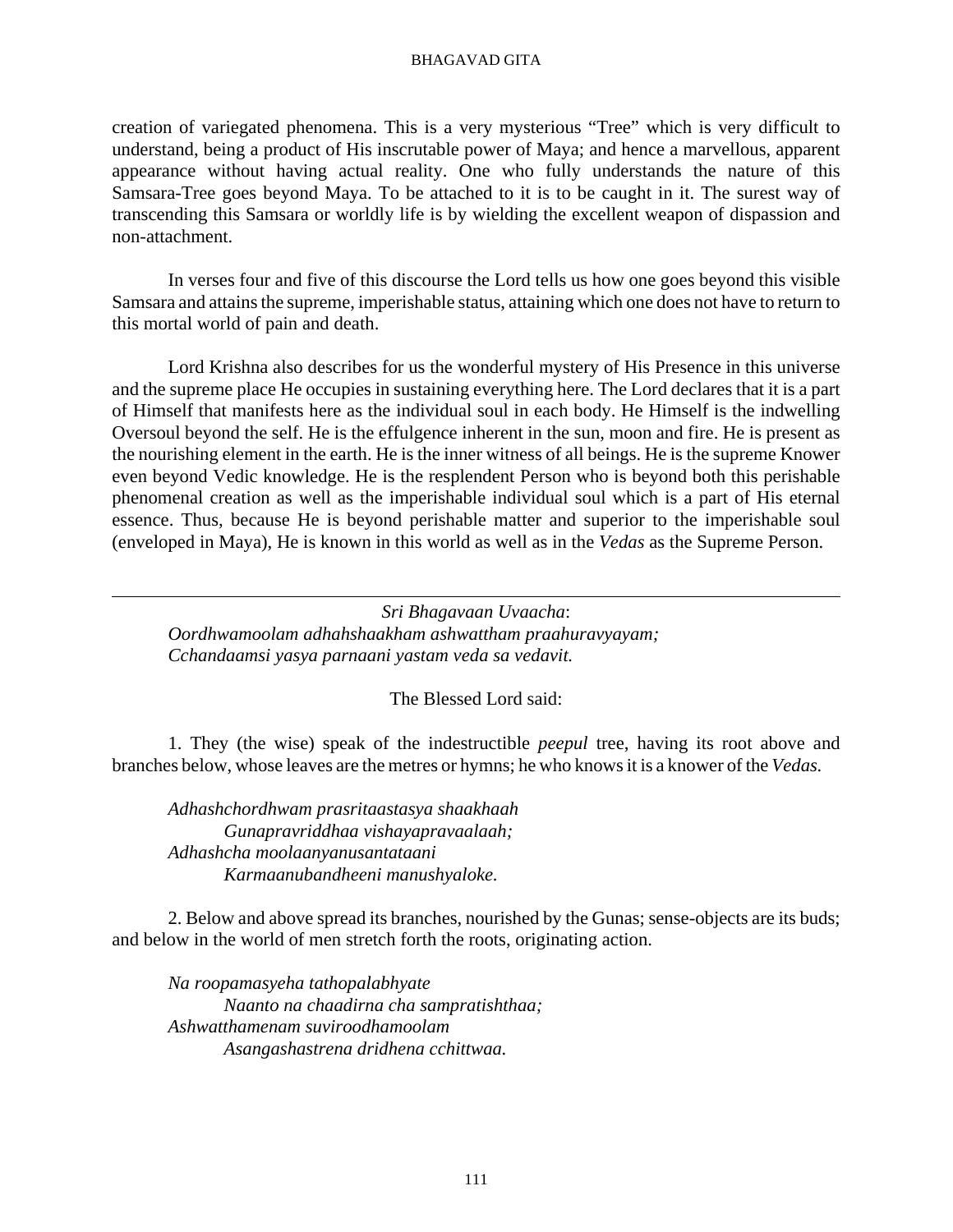3. Its form is not perceived here as such, neither its end nor its origin, nor its foundation nor resting place; having cut asunder this firmly-rooted *peepul* tree with the strong axe of non-attachment,

*Tatah padam tat parimaargitavyam Yasmin gataa na nivartanti bhooyah; Tameva chaadyam purusham prapadye Yatah pravrittih prasritaa puraanee.*

4. Then *that* goal should be sought after, whither having gone none returns again. Seek refuge in that Primeval Purusha whence streamed forth the ancient activity or energy.

**COMMENTARY:** That which fills the whole world with the form of Satchidananda, is Purusha. That which sleeps in this city of the body is the Purusha. Single-minded devotion, which consists of ceaselessly remembering the Supreme Being, is the surest and most potent means of attaining Self-realisation.

*Nirmaanamohaa jitasangadoshaa Adhyaatmanityaa vinivrittakaamaah; Dwandwairvimuktaah sukhaduhkhasamjnair Gacchantyamoodhaah padamavyayam tat.*

5. Free from pride and delusion, victorious over the evil of attachment, dwelling constantly in the Self, their desires having completely turned away, freed from the pairs of opposites known as pleasure and pain, the undeluded reach the eternal goal.

*Na tadbhaasayate sooryo na shashaangko na paavakah; Yadgatwaa na nivartante taddhaama paramam mama.*

6. Neither doth the sun illumine there, nor the moon, nor the fire; having gone thither they return not; that is My supreme abode.

*Mamaivaamsho jeevaloke jeevabhootah sanaatanah; Manah shashthaaneendriyaani prakritisthaani karshati.*

7. An eternal portion of Myself having become a living soul in the world of life, draws to (itself) the (five) senses with the mind for the sixth, abiding in Nature.

*Shareeram yadavaapnoti yacchaapyutkraamateeshwarah; Griheetwaitaani samyaati vaayurgandhaanivaashayaat.*

8. When the Lord obtains a body and when He leaves it, He takes these and goes (with them) as the wind takes the scents from their seats (flowers, etc.).

*Shrotram chakshuh sparshanam cha rasanam ghraanameva cha; Adhishthaaya manashchaayam vishayaanupasevate.*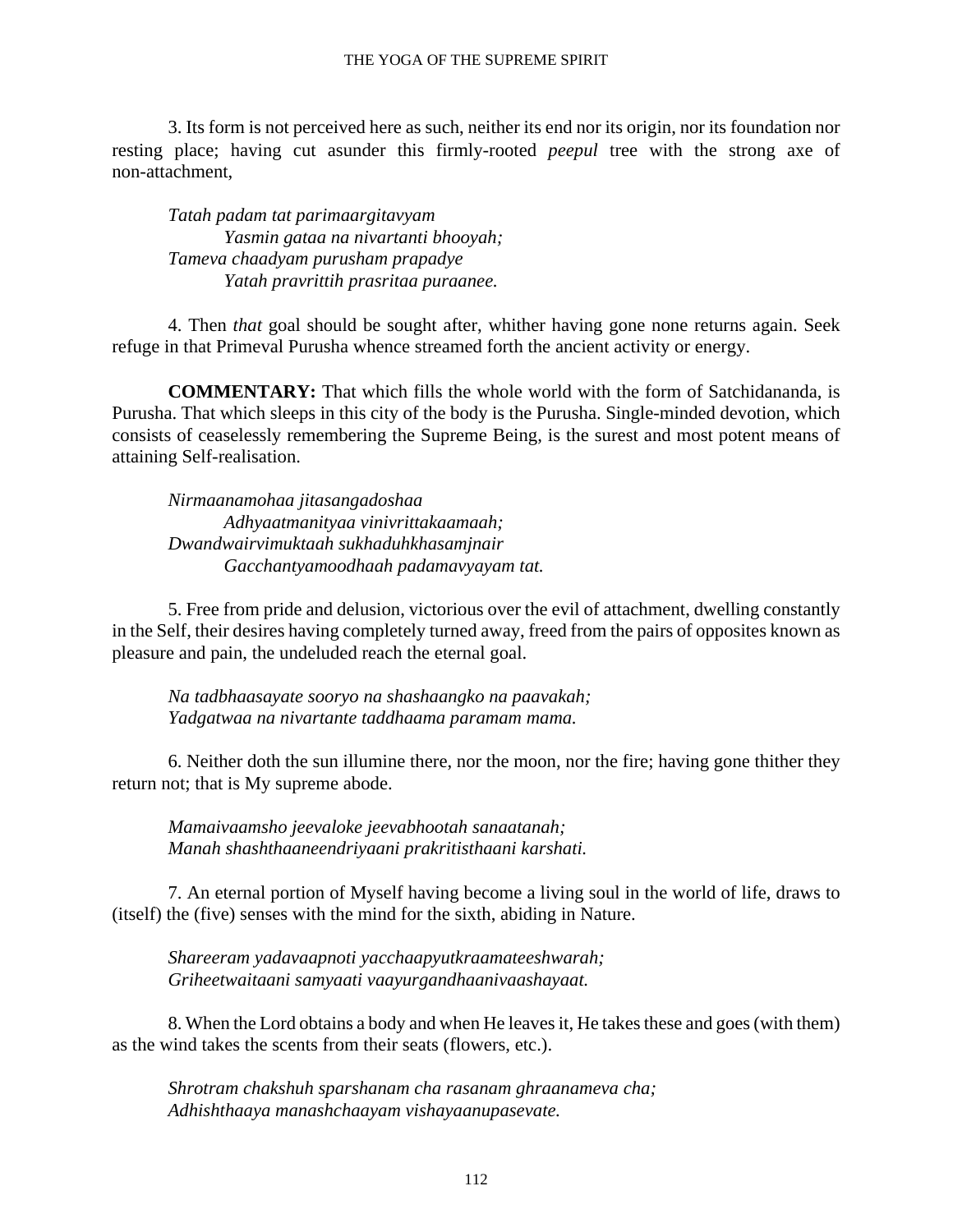9. Presiding over the ear, the eye, touch, taste and smell, as well as the mind, he enjoys the objects of the senses.

*Utkraamantam sthitam vaapi bhunjaanam vaa gunaanvitam; Vimoodhaa naanupashyanti pashyanti jnaanachakshushah.*

10. The deluded do not see Him who departs, stays and enjoys; but they who possess the eye of knowledge behold Him.

*Yatanto yoginashchainam pashyantyaatmanyavasthitam; Yatanto'pyakritaatmaano nainam pashyantyachetasah.*

11. The Yogis striving (for perfection) behold Him dwelling in the Self; but, the unrefined and unintelligent, even though striving, see Him not.

*Yadaadityagatam tejo jagad bhaasayate'khilam; Yacchandramasi yacchaagnau tattejo viddhi maamakam.*

12. That light which residing in the sun, illumines the whole world, that which is in the moon and in the fire—know that light to be Mine.

*Gaam aavishya cha bhootaani dhaarayaamyaham ojasaa; Pushnaami chaushadheeh sarvaah somo bhootwaa rasaatmakah.*

13. Permeating the earth I support all beings by (My) energy; and, having become the watery moon, I nourish all herbs.

*Aham vaishwaanaro bhootwaa praaninaam dehamaashritah; Praanaapaana samaayuktah pachaamyannam chaturvidham.*

14. Having become the fire Vaisvanara, I abide in the body of living beings and, associated with the Prana and Apana, digest the fourfold food.

*Sarvasya chaaham hridi sannivishto Mattah smritir jnaanam apohanam cha; Vedaischa sarvairahameva vedyo Vedaantakrid vedavid eva chaaham.*

15. And, I am seated in the hearts of all; from Me are memory, knowledge, as well as their absence. I am verily that which has to be known by all the *Vedas;* I am indeed the author of the Vedanta, and the knower of the *Vedas* am I.

*Dwaavimau purushau loke ksharashchaakshara eva cha; Ksharah sarvaani bhootaani kootastho'kshara uchyate.*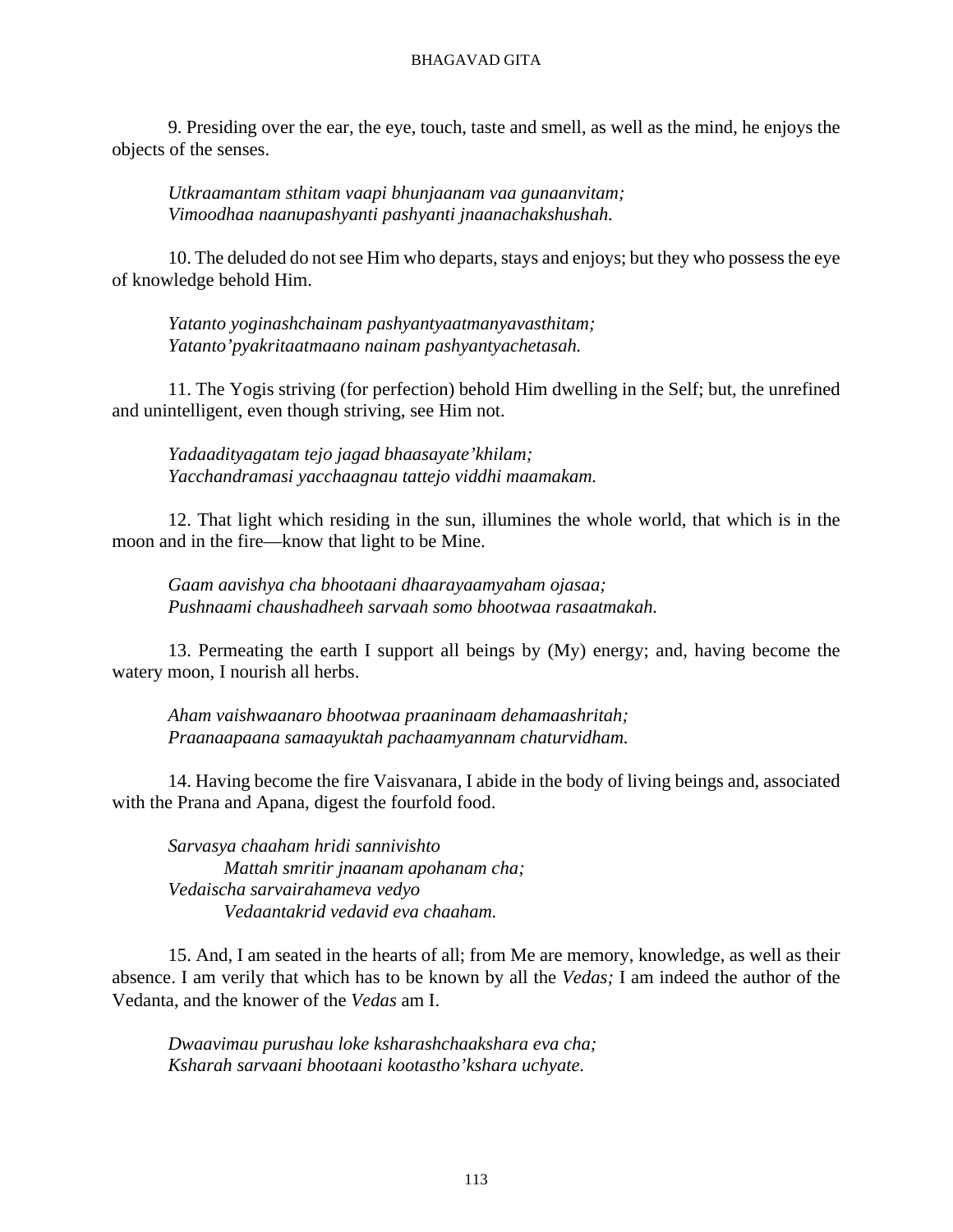#### THE YOGA OF THE SUPREME SPIRIT

16. Two Purushas there are in this world, the perishable and the imperishable. All beings are the perishable, and the Kutastha is called the imperishable.

*Uttamah purushastwanyah paramaatmetyudaahritah; Yo lokatrayamaavishya bibhartyavyaya ishwarah.*

17. But distinct is the Supreme Purusha called the highest Self, the indestructible Lord who, pervading the three worlds, sustains them.

*Yasmaat ksharam ateeto'hamaksharaadapi chottamah; Ato'smi loke vede cha prathitah purushottamah.*

18. As I transcend the perishable and am even higher than the imperishable, I am declared as the highest Purusha in the world and in the *Vedas*.

*Yo maamevam asammoodho jaanaati purushottamam; Sa sarvavidbhajati maam sarvabhaavena bhaarata.*

19. He who, undeluded, knows Me thus as the highest Purusha, he, knowing all, worships Me with his whole being (heart), O Arjuna!

*Iti guhyatamam shaastram idamuktam mayaa'nagha; Etadbuddhwaa buddhimaan syaat kritakrityashcha bhaarata.*

20. Thus, this most secret science has been taught by Me, O sinless one! On knowing this, a man becomes wise, and all his duties are accomplished, O Arjuna!

> *Hari Om Tat Sat Iti Srimad Bhagavadgeetaasoopanishatsu Brahmavidyaayaam Yogashaastre Sri Krishnaarjunasamvaade Purushottamayogo Naama Panchadasho'dhyaayah*

Thus in the *Upanishads* of the glorious *Bhagavad Gita,* the science of the Eternal, the scripture of Yoga, the dialogue between Sri Krishna and Arjuna, ends the fifteenth discourse entitled:

**"The Yoga of the Supreme Spirit"**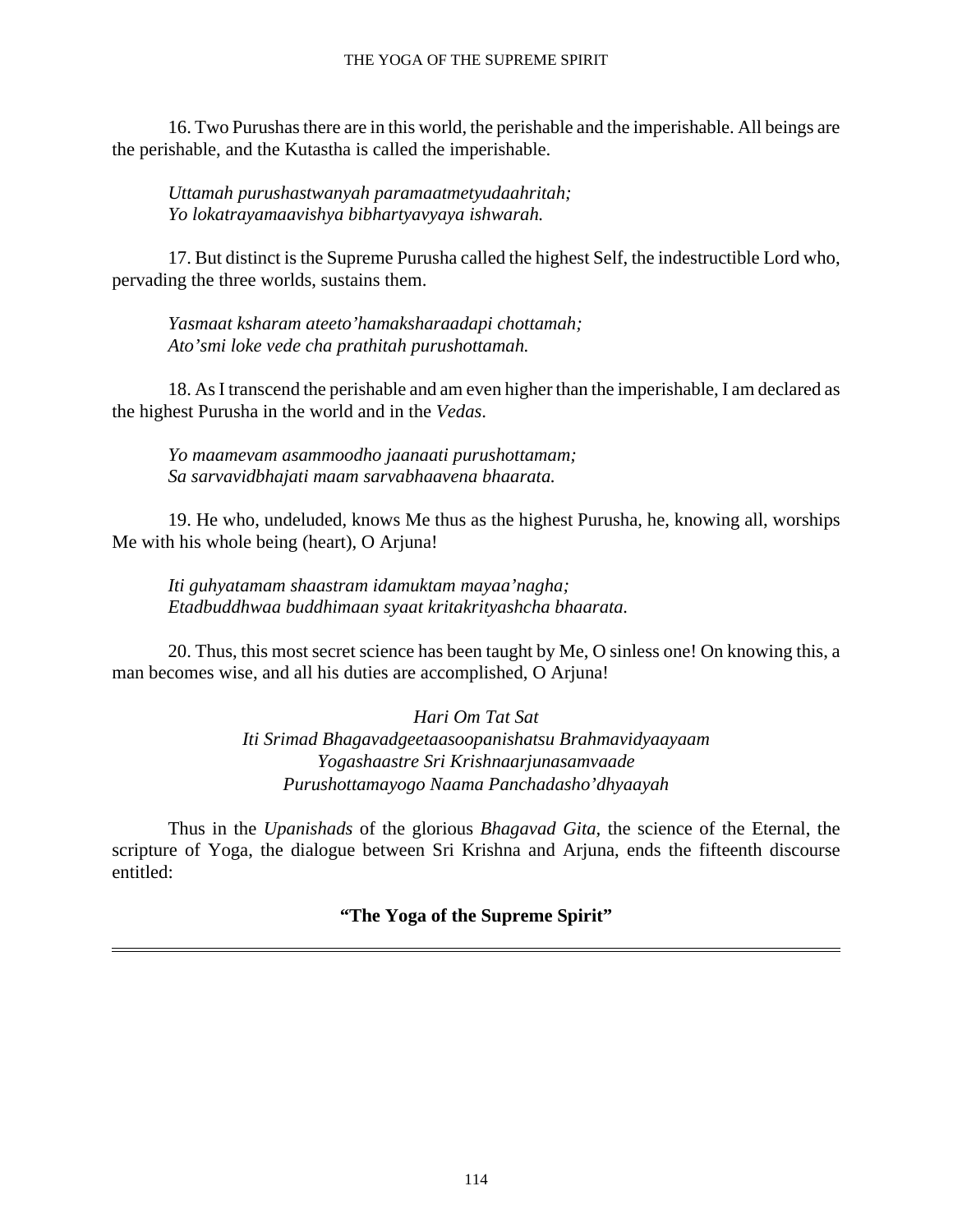# **XVI**

# **THE YOGA OF THE DIVISION BETWEEN THE DIVINE AND THE DEMONIACAL**

# **Summary of Sixteenth Discourse**

This discourse is important and very instructive to all persons who wish to attain happiness, prosperity and blessedness, and to seekers in particular, who wish to attain success in their spiritual life. Lord Krishna brings out quite clearly and unmistakably here the intimate connection between ethics and spirituality, between a life of virtue and God-realisation and liberation. Listing two sets of qualities of opposite kinds, the Lord classifies them as divine and demoniacal (undivine), and urges us to eradicate the latter and cultivate the divine qualities.

What kind of nature should one develop? What conduct must one follow? What way should one live and act if one must attain God and obtain divine bliss? These questions are answered with perfect clarity and very definitely. The pure divine qualities are conducive to peace and liberation and the undivine qualities lead to bondage. Purity, good conduct and truth are indispensable to spiritual progress and even to an honourable life here.

Devoid of purity, good conduct and truth, and having no faith in God or a higher Reality beyond this visible world, man degenerates into a two-legged beast of ugly character and cruel actions, and sinks into darkness. Such a person becomes his own enemy and the destroyer of the happiness of others as well as his own. Caught in countless desires and cravings, a slave of sensual enjoyments and beset by a thousand cares, his life ultimately ends in misery and degradation. Haughtiness, arrogance and egoism lead to this dire fate. Therefore, a wise person, desiring success, must eradicate vice and cultivate virtue.

In this world three gates lead to hell—the gates of passion, anger and greed. Released from these three qualities one can succeed in attaining salvation and reaching the highest goal, namely God. Thus the sacred scriptures teach wisely the right path of pure, virtuous living. One should therefore follow the injunctions of the sacred scriptures that wish his welfare and be guided in his actions by their noble teachings.

*Sri Bhagavaan Uvaacha*: *Abhayam sattwasamshuddhih jnaanayogavyavasthitih; Daanam damashcha yajnashcha swaadhyaayastapa aarjavam.*

## The Blessed Lord said:

1. Fearlessness, purity of heart, steadfastness in Yoga and knowledge, alms-giving, control of the senses, sacrifice, study of scriptures, austerity and straightforwardness,

*Ahimsaa satyamakrodhas tyaagah shaantirapaishunam;*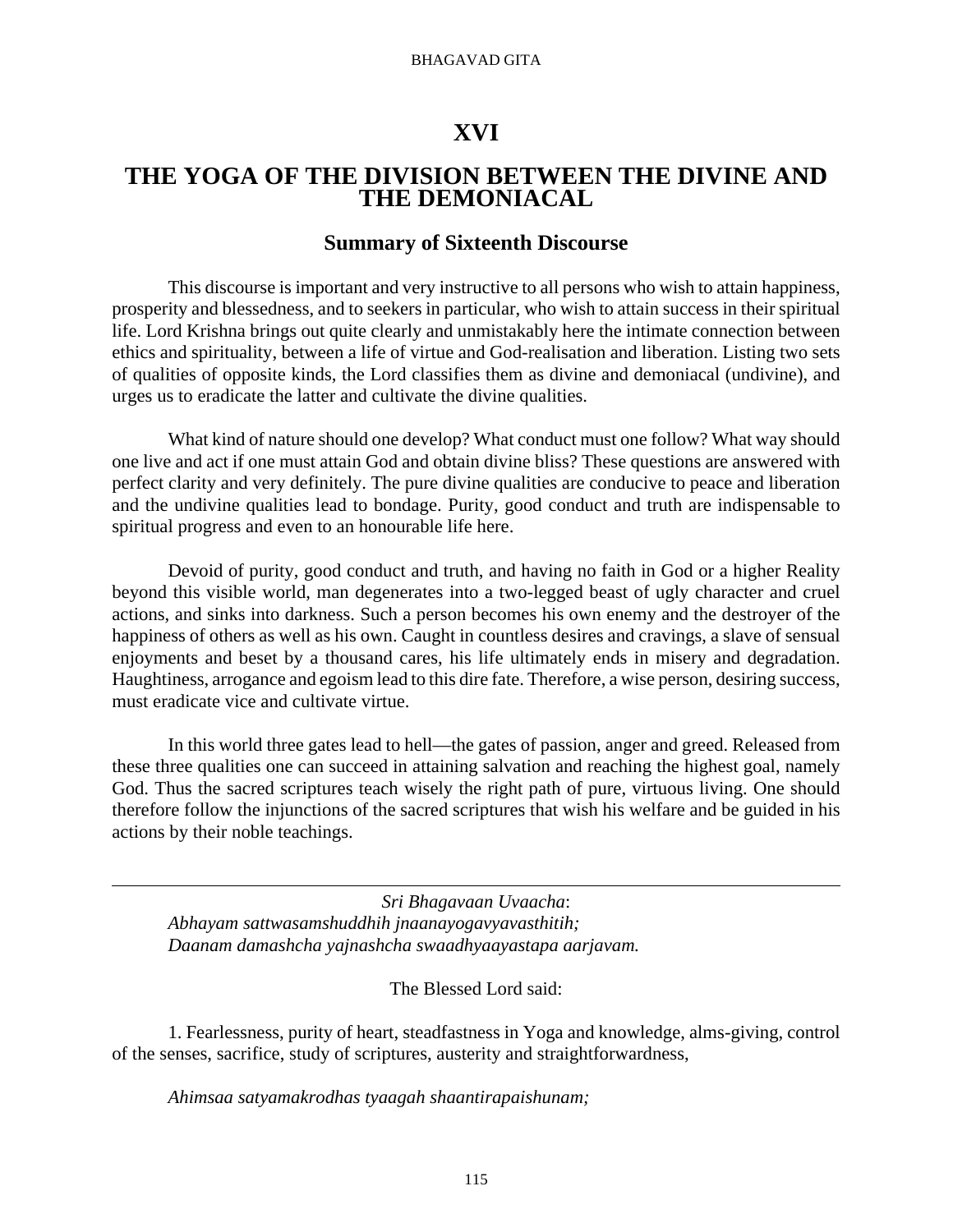#### THE YOGA OF THE DIVISION BETWEEN THE DIVINE AND THE DEMONIACAL

*Dayaa bhooteshvaloluptwam maardavam hreerachaapalam.*

2. Harmlessness, truth, absence of anger, renunciation, peacefulness, absence of crookedness, compassion towards beings, uncovetousness, gentleness, modesty, absence of fickleness,

*Tejah kshamaa dhritih shauchamadroho naatimaanitaa; Bhavanti sampadam daiveem abhijaatasya bhaarata.*

3. Vigour, forgiveness, fortitude, purity, absence of hatred, absence of pride—these belong to one born in a divine state, O Arjuna!

*Dambho darpo'bhimaanashcha krodhah paarushyameva cha; Ajnaanam chaabhijaatasya paartha sampadamaasureem.*

4. Hypocrisy, arrogance, self-conceit, harshness and also anger and ignorance, belong to one who is born in a demoniacal state, O Arjuna!

*Daivee sampadvimokshaaya nibandhaayaasuree mataa; Maa shuchah sampadam daiveem abhijaato'si paandava.*

5. The divine nature is deemed for liberation and the demoniacal for bondage. Grieve not, O Arjuna, for thou art born with divine properties!

**COMMENTARY:** As Arjuna is dejected, Sri Krishna assures him not to feel alarmed at this description of the demoniacal qualities as he is born with Sattwic tendencies leading towards salvation.

*Dwau bhootasargau loke'smin daiva aasura eva cha; Daivo vistarashah proktah aasuram paartha me shrinu.*

6. There are two types of beings in this world—the divine and the demoniacal; the divine has been described at length; hear from Me, O Arjuna, of the demoniacal!

*Pravrittim cha nivrittim cha janaa na viduraasuraah; Na shaucham naapi chaachaaro na satyam teshu vidyate.*

7. The demoniacal know not what to do and what to refrain from; neither purity nor right conduct nor truth is found in them.

*Asatyamapratishtham te jagadaahuraneeshwaram; Aparasparasambhootam kimanyat kaamahaitukam.*

8. They say: "This universe is without truth, without a (moral) basis, without a God, brought about by mutual union, with lust for its cause; what else?"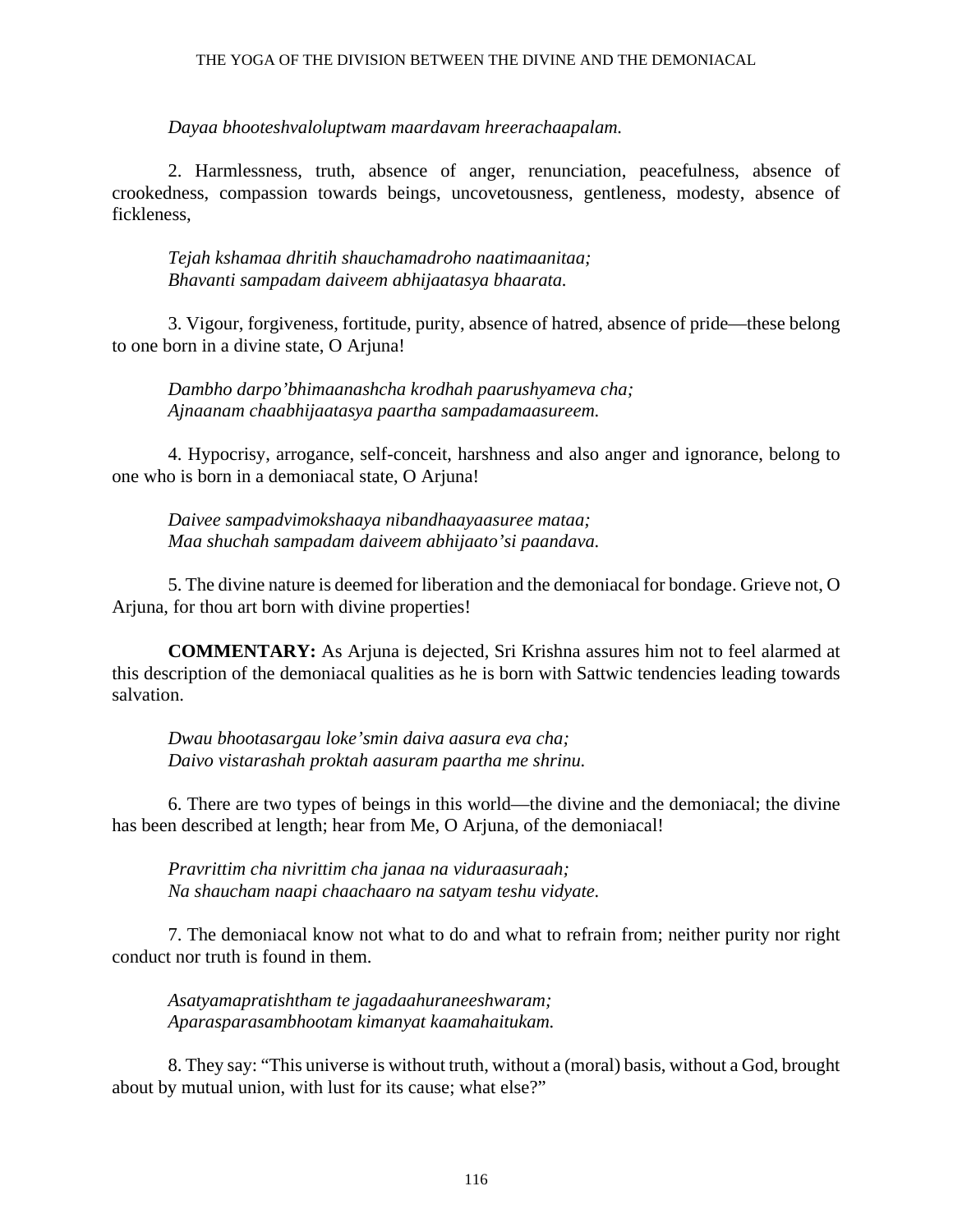*Etaam drishtimavashtabhya nashtaatmaano'lpabuddhayah; Prabhavantyugrakarmaanah kshayaaya jagato'hitaah.*

9. Holding this view, these ruined souls of small intellects and fierce deeds, come forth as enemies of the world for its destruction.

*Kaamamaashritya dushpooram dambhamaanamadaanvitaah; Mohaadgriheetvaasadgraahaan pravartante'shuchivrataah.*

10. Filled with insatiable desires, full of hypocrisy, pride and arrogance, holding evil ideas through delusion, they work with impure resolves.

*Chintaamaparimeyaam cha pralayaantaamupaashritaah; Kaamopabhogaparamaa etaavaditi nishchitaah.*

11. Giving themselves over to immeasurable cares ending only with death, regarding gratification of lust as their highest aim, and feeling sure that that is all,

*Aashaapaashashatairbaddhaah kaamakrodhaparaayanaah; Eehante kaamabhogaartha manyaayenaarthasanchayaan.*

12. Bound by a hundred ties of hope, given over to lust and anger, they strive to obtain by unlawful means hoards of wealth for sensual enjoyment.

*Idamadya mayaa labdham imam praapsye manoratham; Idamasteedamapi me bhavishyati punardhanam.*

13. "This has been gained by me today; this desire I shall obtain; this is mine and this wealth too shall be mine in future."

*Asau mayaa hatah shatrur hanishye chaaparaanapi; Eeshwaro'hamaham bhogee siddho'ham balavaan sukhee.*

14. "That enemy has been slain by me and others also I shall slay. I am the lord; I enjoy; I am perfect, powerful and happy".

*Aadhyo'bhijanavaanasmi ko'nyosti sadrisho mayaa; Yakshye daasyaami modishye ityajnaanavimohitaah.*

15. "I am rich and born in a noble family. Who else is equal to me? I will sacrifice. I will give (charity). I will rejoice,"—thus, deluded by ignorance,

*Anekachittavibhraantaah mohajaalasamaavritaah; Prasaktaah kaamabhogeshu patanti narake'shuchau.*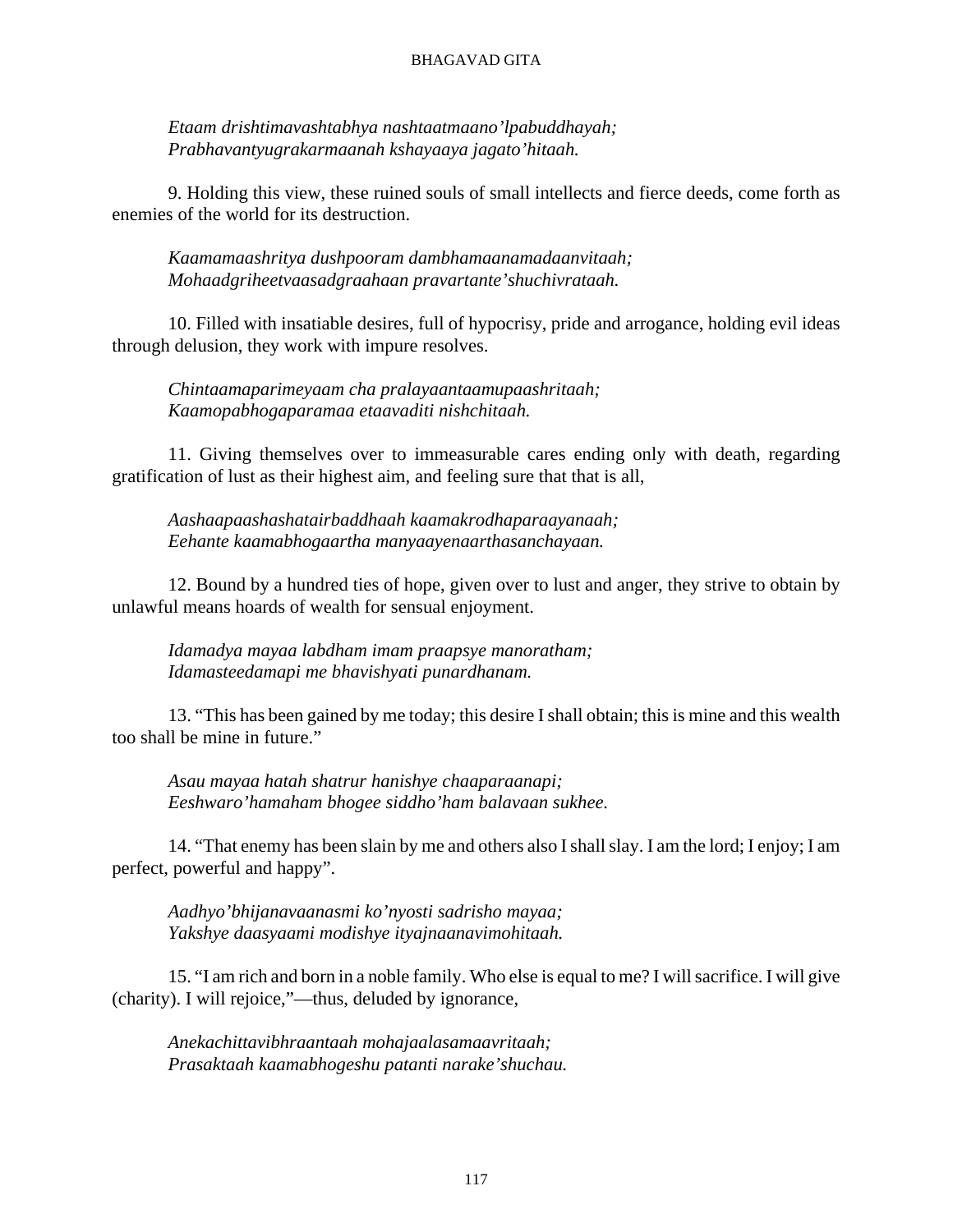### THE YOGA OF THE DIVISION BETWEEN THE DIVINE AND THE DEMONIACAL

16. Bewildered by many a fancy, entangled in the snare of delusion, addicted to the gratification of lust, they fall into a foul hell.

*Aatmasambhaavitaah stabdhaa dhanamaanamadaanvitaah; Yajante naamayajnaiste dambhenaavidhipoorvakam.*

17. Self-conceited, stubborn, filled with the intoxication and pride of wealth, they perform sacrifices in name, through ostentation, contrary to scriptural ordinances.

*Ahankaaram balam darpam kaamam krodham cha samshritaah; Maamaatmaparadeheshu pradwishanto'bhyasooyakaah.*

18. Given over to egoism, power, haughtiness, lust and anger, these malicious people hate Me in their own bodies and those of others.

*Taanaham dwishatah krooraan samsaareshu naraadhamaan; Kshipaamyajasram ashubhaan aasureeshweva yonishu.*

19. These cruel haters, the worst among men in the world,—I hurl all these evil-doers for ever into the wombs of demons only.

*Aasureem yonimaapannaa moodhaa janmani janmani; Maamapraapyaiva kaunteya tato yaantyadhamaam gatim.*

20. Entering into demoniacal wombs and deluded birth after birth, not attaining Me, they thus fall, O Arjuna, into a condition still lower than that!

*Trividham narakasyedam dwaaram naashanamaatmanah; Kaamah krodhastathaa lobhas tasmaadetat trayam tyajet.*

21. Triple is the gate of this hell, destructive of the self—lust, anger, and greed,—therefore, one should abandon these three.

*Etairvimuktah kaunteya tamodwaaraistribhirnarah; Aacharatyaatmanah shreyas tato yaati paraam gatim.*

22. A man who is liberated from these three gates to darkness, O Arjuna, practises what is good for him and thus goes to the Supreme goal!

**COMMENTARY:** When these three gates to hell are abandoned, the path to salvation is cleared for the aspirant. He gets the company of sages, which leads to liberation. He receives spiritual instructions and practises them. He hears the scriptures, reflects, meditates and attains Self-realisation.

*Yah shaastravidhimutsrijya vartate kaamakaaratah; Na sa siddhimavaapnoti na sukham na paraam gatim.*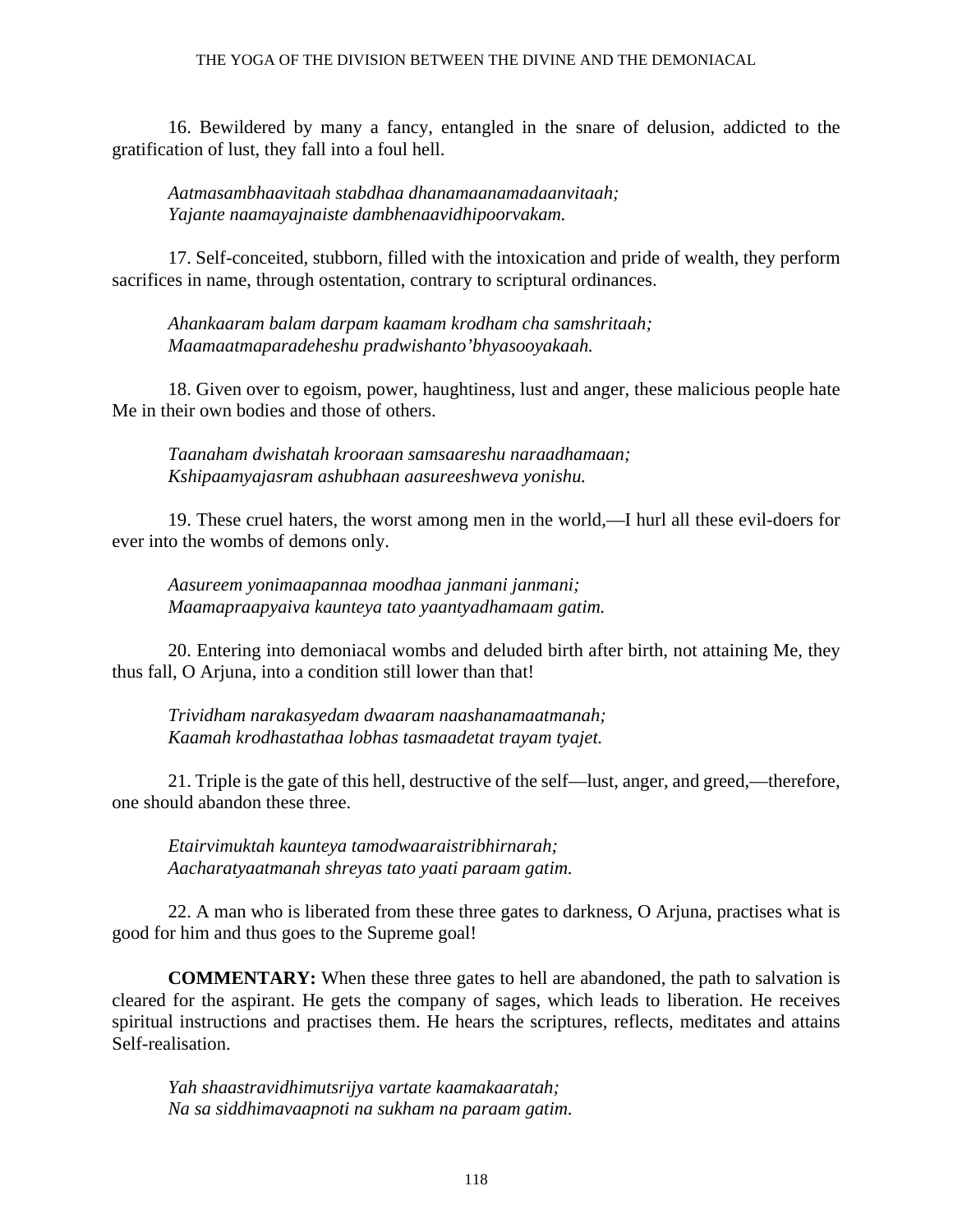23. He who, casting aside the ordinances of the scriptures, acts under the impulse of desire, attains neither perfection nor happiness nor the supreme goal.

*Tasmaat shaastram pramaanam te kaaryaakaaryavyavasthitau; Jnaatwaa shaastravidhaanoktam karma kartumihaarhasi.*

24. Therefore, let the scripture be the authority in determining what ought to be done and what ought not to be done. Having known what is said in the ordinance of the scriptures, thou shouldst act here in this world.

> *Hari Om Tat Sat Iti Srimad Bhagavadgeetaasoopanishatsu Brahmavidyaayaam Yogashaastre Sri Krishnaarjunasamvaade Daivaasurasampadvibhaagayogo Naama Shodasho'dhyaayah*

Thus in the *Upanishads* of the glorious *Bhagavad Gita,* the science of the Eternal, the scripture of Yoga, the dialogue between Sri Krishna and Arjuna, ends the sixteenth discourse entitled:

**"The Yoga of the Division Between the Divine & the Demoniacal"**

# **XVII**

# **THE YOGA OF THE DIVISION OF THE THREEFOLD FAITH**

## **Summary of Seventeenth Discourse**

This discourse is termed the "Yoga of the Division of the Three Kinds of Faith". The theme of this discourse arises out of the question asked by Arjuna in Verse 1 with reference to the final and closing advice of Lord Krishna in the previous discourse, contained in the last two verses therein (Verses 23 and 24). Arjuna asks, "What about those who, even though setting aside scriptural injunctions yet perform worship with faith?"

The Lord replies and states that the faith of such men who ignore the injunctions of the scriptures could be either Sattwic, Rajasic or Tamasic. This would be in accordance with the basic nature of the person himself. And, conversely, as is the kind of faith, so develops the nature of the man.

Thus, in all things like sacrifice, worship, charity, penance, etc., these qualities become expressed in accordance with the kind of faith in which the person concerned is based. They produce results in accordance with the quality of the doer's faith. These acts done with right faith lead to supreme blessedness. When done without any faith whatsoever, all these actions become barren and useless.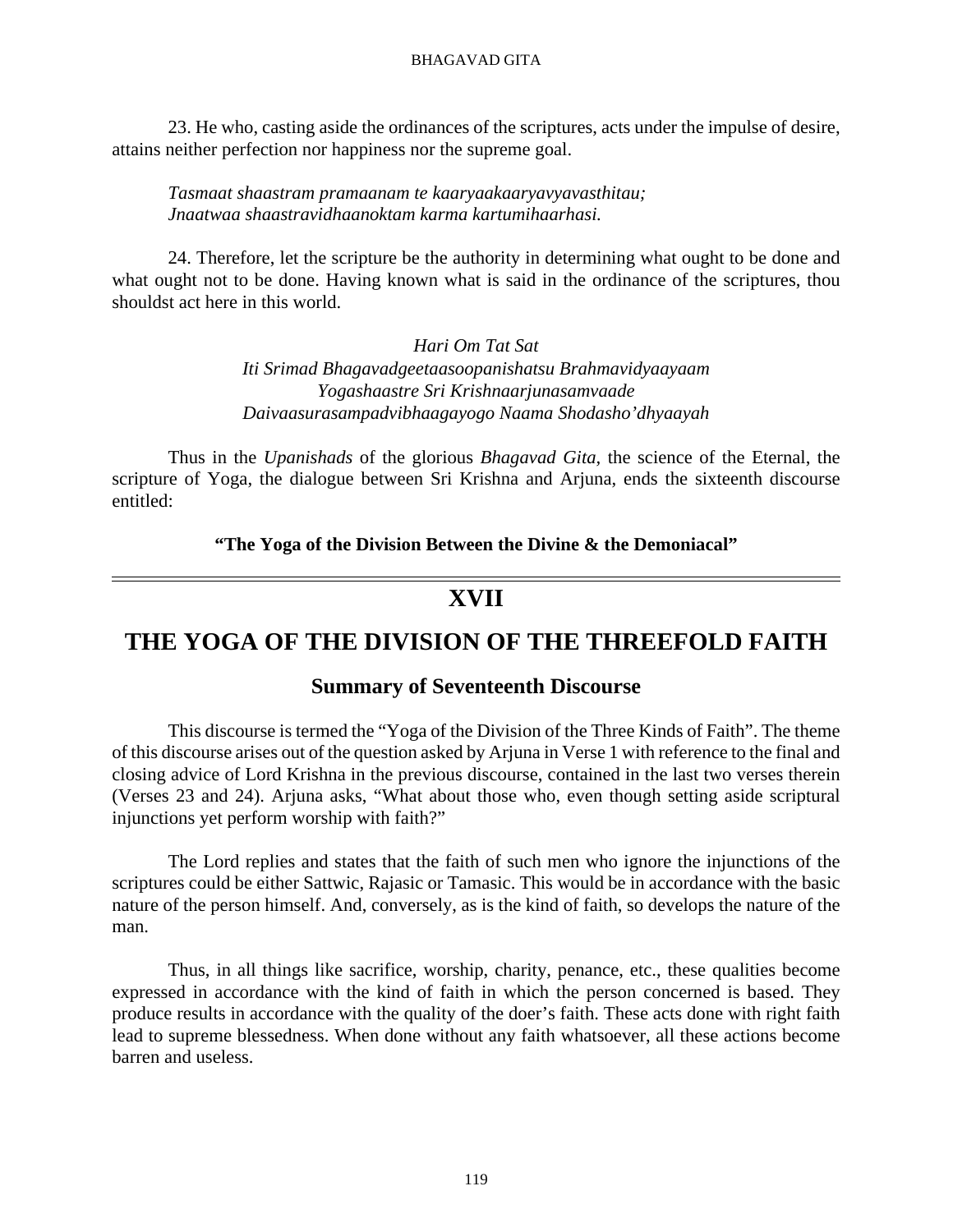#### THE YOGA OF THE DIVISION OF THE THREEFOLD FAITH

*Arjuna Uvaacha*: *Ye shaastravidhimutsrijya yajante shraddhayaanvitaah; Teshaam nishthaa tu kaa krishna sattwamaaho rajastamah.*

Arjuna said:

1. Those who, setting aside the ordinances of the scriptures, perform sacrifice with faith, what is their condition, O Krishna? Is it that of Sattwa, Rajas or Tamas?

**COMMENTARY:** This discourse deals with the three kinds of faith, according to one's inherent nature—Sattwic, Rajasic or Tamasic.

*Sri Bhagavaan Uvaacha*: *Trividhaa bhavati shraddhaa dehinaam saa swabhaavajaa; Saattwikee raajasee chaiva taamasee cheti taam shrinu.*

The Blessed Lord said:

2. Threefold is the faith of the embodied, which is inherent in their nature—the Sattwic (pure), the Rajasic (passionate), and the Tamasic (dark). Do thou hear of it.

*Sattwaanuroopaa sarvasya shraddhaa bhavati bhaarata; Shraddhaamayo'yam purusho yo yacchraddhah sa eva sah.*

3. The faith of each is in accordance with his nature, O Arjuna! The man consists of his faith; as a man's faith is, so is he.

*Yajante saattwikaa devaan yaksharakshaamsi raajasaah; Pretaan bhootaganaamshchaanye yajante taamasaa janaah.*

4. The Sattwic or pure men worship the gods; the Rajasic or the passionate worship the Yakshas and the Rakshasas; the others (the Tamasic or the deluded) worship the ghosts and the hosts of nature-spirits.

*Ashaastravihitam ghoram tapyante ye tapo janaah; Dambhaahamkaarasamyuktaah kaamaraagabalaanvitaah.*

5. Those men who practise terrific austerities not enjoined by the scriptures, given to hypocrisy and egoism, impelled by the force of lust and attachment,

*Karshayantah shareerastham bhootagraamamachetasah; Maam chaivaantahshareerastham taanviddhyaasuranishchayaan.*

6. Senseless, torturing all the elements in the body and Me also, who dwells in the body,—know thou these to be of demoniacal resolves.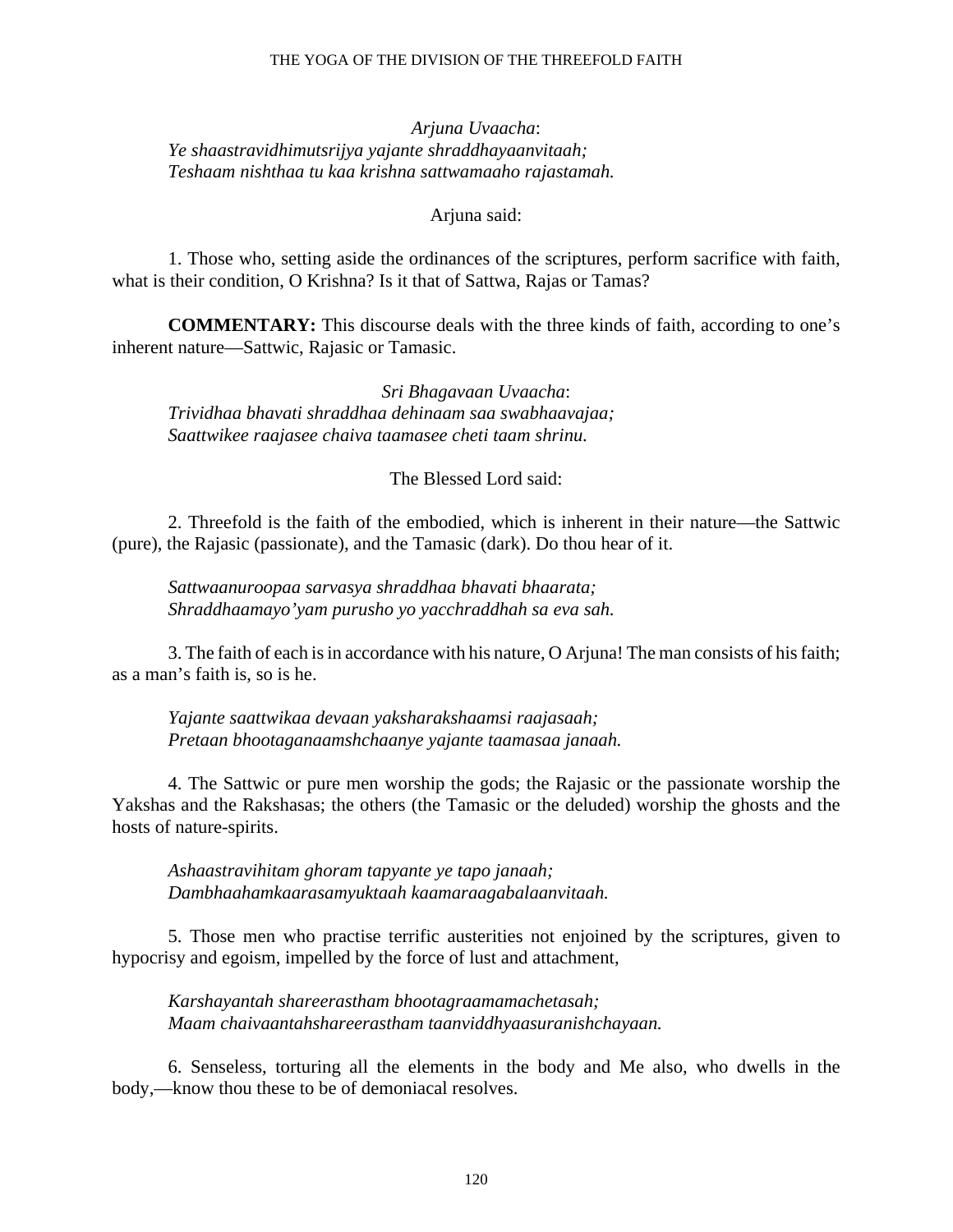*Aahaarastwapi sarvasya trividho bhavati priyah; Yajnastapastathaa daanam teshaam bhedamimam shrinu.*

7. The food also which is dear to each is threefold, as also sacrifice, austerity and alms-giving. Hear thou the distinction of these.

**COMMENTARY:** A man's taste for a particular food is determined according to the Guna prevalent in him.

*Aayuh sattwabalaarogya sukha preetivi vardhanaah; Rasyaah snigdhaah sthiraa hridyaa aahaaraah saattwikapriyaah.*

8. Foods which increase life, purity, strength, health,joy and cheerfulness, which are oleaginous and savoury, substantial and agreeable, are dear to the Sattwic people.

*Katvamlalavanaatyushna teekshna rooksha vidaahinah; Aahaaraah raajasasyeshtaa duhkhashokaamayapradaah.*

9. The foods that are bitter, sour, saline, excessively hot, dry, pungent and burning, are liked by the Rajasic and are productive of pain, grief and disease.

*Yaatayaamam gatarasam pooti paryushitam cha yat; Ucchishtamapi chaamedhyam bhojanam taamasapriyam.*

10. That which is stale, tasteless, putrid, rotten and impure refuse, is the food liked by the Tamasic.

*Aphalaakaangkshibhiryajno vidhidrishto ya ijyate; Yashtavyameveti manah samaadhaaya sa saattwikah.*

11. That sacrifice which is offered by men without desire for reward as enjoined by the ordinance (scripture), with a firm faith that to do so is a duty, is Sattwic (or pure).

*Abhisandhaaya tu phalam dambhaarthamapi chaiva yat; Ijyate bharatashreshtha tam yajnam viddhi raajasam.*

12. The sacrifice which is offered, O Arjuna, seeking a reward and for ostentation, know thou that to be a Rajasic Yajna!

*Vidhiheenam asrishtaannam mantraheenam adakshinam; Shraddhaavirahitam yajnam taamasam parichakshate.*

13. They declare that sacrifice to be Tamasic which is contrary to the ordinances of the scriptures, in which no food is distributed, which is devoid of Mantras and gifts, and which is devoid of faith.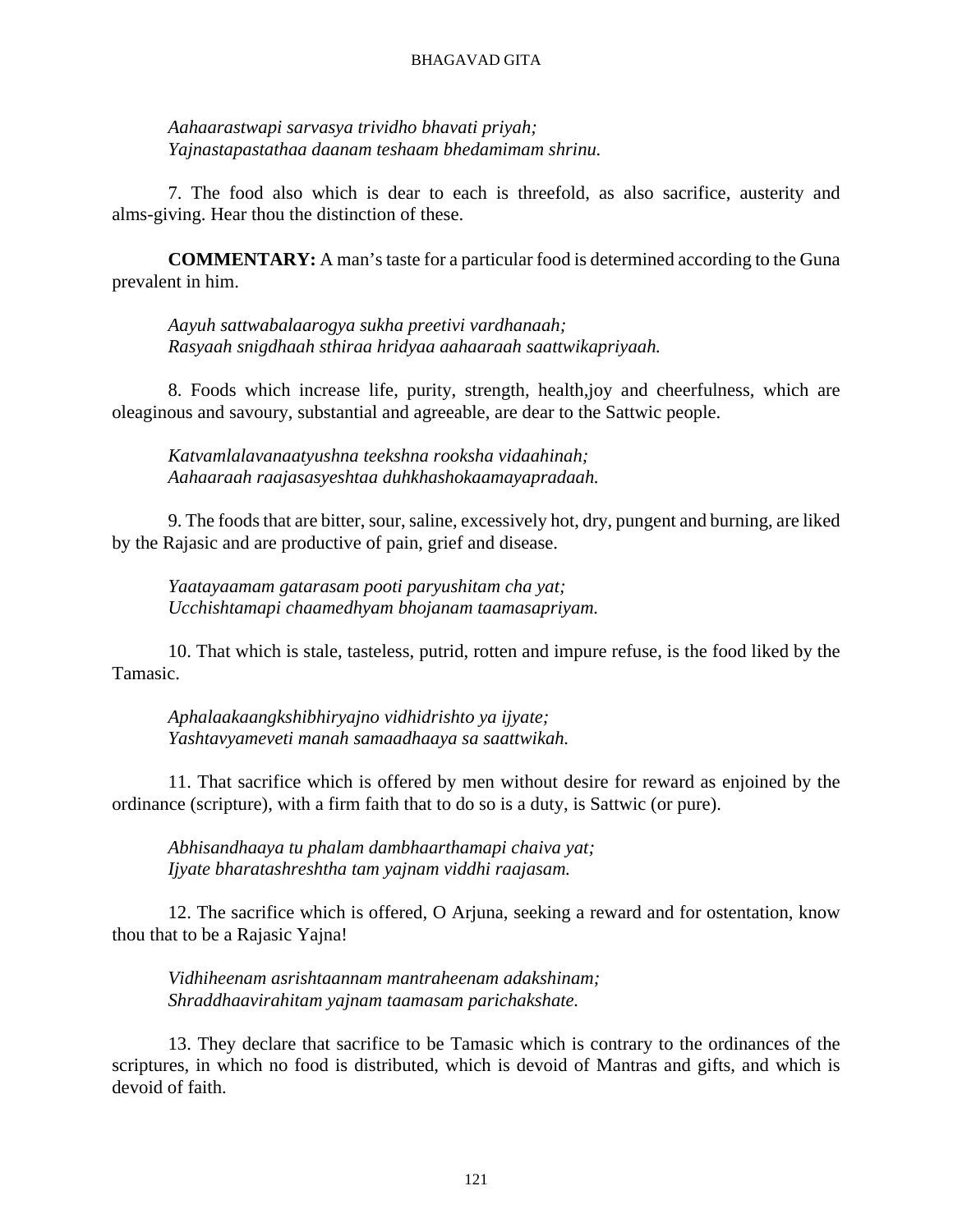#### THE YOGA OF THE DIVISION OF THE THREEFOLD FAITH

*Devadwijagurupraajna poojanam shauchamaarjavam; Brahmacharyamahimsaa cha shaareeram tapa uchyate.*

14. Worship of the gods, the twice-born, the teachers and the wise, purity, straightforwardness, celibacy and non-injury—these are called the austerities of the body.

*Anudwegakaram vaakyam satyam priyahitam cha yat; Swaadhyaayaabhyasanam chaiva vaangmayam tapa uchyate.*

15. Speech which causes no excitement and is truthful, pleasant and beneficial, the practice of the study of the *Vedas,* are called austerity of speech.

**COMMENTARY:** It is said in the *Manu Smriti:* "One should speak what is true; one should speak what is pleasant; one should not speak what is true if it is not pleasant, nor what is pleasant if it is false. This is the ancient Dharma". To be an austerity speech should combine all the attributes mentioned in the above verse.

*Manahprasaadah saumyatwam maunamaatmavinigrahah; Bhaavasamshuddhirityetat tapo maanasamuchyate.*

16. Serenity of mind, good-heartedness, purity of nature, self-control—this is called mental austerity.

*Shraddhayaa parayaa taptam tapastattrividham naraih; Aphalaakaangkshibhiryuktaih saattwikam parichakshate.*

17. This threefold austerity practised by steadfast men with the utmost faith, desiring no reward, they call Sattwic.

*Satkaaramaanapoojaartham tapo dambhena chaiva yat; Kriyate tadiha proktam raajasam chalamadhruvam.*

18. The austerity which is practised with the object of gaining good reception, honour and worship and with hypocrisy, is here said to be Rajasic, unstable and transitory.

*Moodhagraahenaatmano yat peedayaa kriyate tapah; Parasyotsaadanaartham vaa tattaamasamudaahritam.*

19. The austerity which is practised out of a foolish notion, with self-torture, or for the purpose of destroying another, is declared to be Tamasic.

*Daatavyamiti yaddaanam deeyate'nupakaarine; Deshe kaale cha paatre cha taddaanam saattwikam smritam.*

20. That gift which is given to one who does nothing in return, knowing it to be a duty to give in a fit place and time to a worthy person, that gift is held to be Sattwic.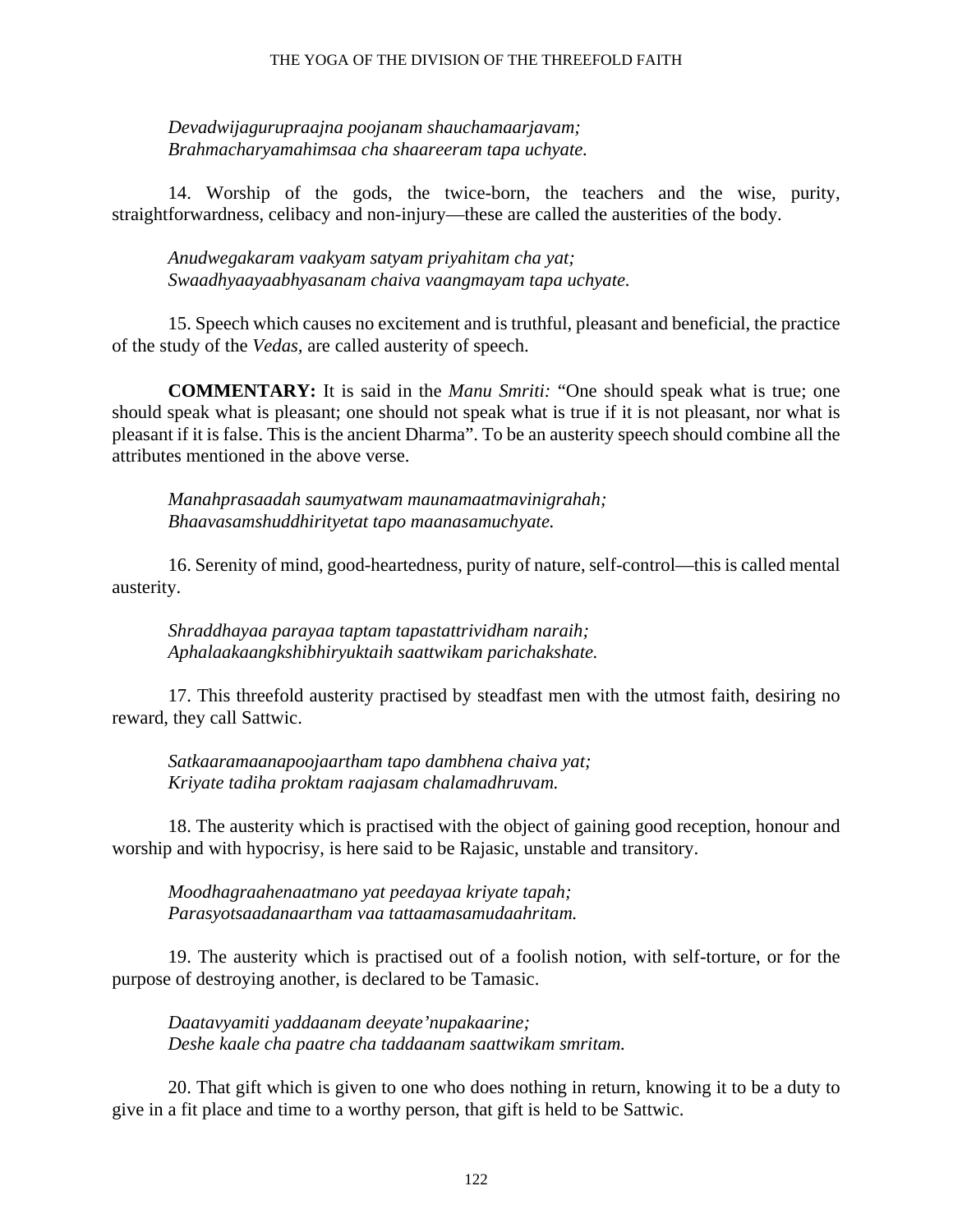*Yattu pratyupakaaraartham phalamuddishya vaa punah; Deeyate cha pariklishtam taddaanam raajasam smritam.*

21. And, that gift which is made with a view to receive something in return, or looking for a reward, or given reluctantly, is said to be Rajasic.

*Adeshakaale yaddaanamapaatrebhyashcha deeyate; Asatkritamavajnaatam tattaamasamudaahritam.*

22. The gift which is given at the wrong place and time to unworthy persons, without respect or with insult, is declared to be Tamasic.

**COMMENTARY:** At the wrong place and time—at a place which is not holy, where irreligious people and beggars assemble, where wealth acquired through illegal means such as gambling and theft, is distributed to gamblers, singers, fools, rogues, women of evil reputation; wealth that is distributed at an inauspicious time. This does not discourage the giving of alms to the poor.

*Om tatsaditi nirdesho brahmanas trividhah smritah; Braahmanaastena vedaashcha yajnaashcha vihitaah puraa.*

23. "Om Tat Sat": this has been declared to be the triple designation of Brahman. By that were created formerly the Brahmanas, the *Vedas* and the sacrifices.

*Tasmaadomityudaahritya yajnadaanatapahkriyaah; Pravartante vidhaanoktaah satatam brahmavaadinaam.*

24. Therefore, with the utterance of "Om" are the acts of gift, sacrifice and austerity as enjoined in the scriptures always begun by the students of Brahman.

*Tadityanabhisandhaaya phalam yajnatapah kriyaah; Daanakriyaashcha vividhaah kriyante mokshakaangkshibhih.*

25. Uttering Tat, without aiming at the fruits, are the acts of sacrifice and austerity and the various acts of gift performed by the seekers of liberation.

*Sadbhaave saadhubhaave cha sadityetatprayujyate; Prashaste karmani tathaa sacchabdah paartha yujyate.*

26. The word Sat is used in the sense of reality and of goodness; and so also, O Arjuna, it is used in the sense of an auspicious act!

*Yajne tapasi daane cha sthitih saditi chochyate; Karma chaiva tadartheeyam sadityevaabhidheeyate.*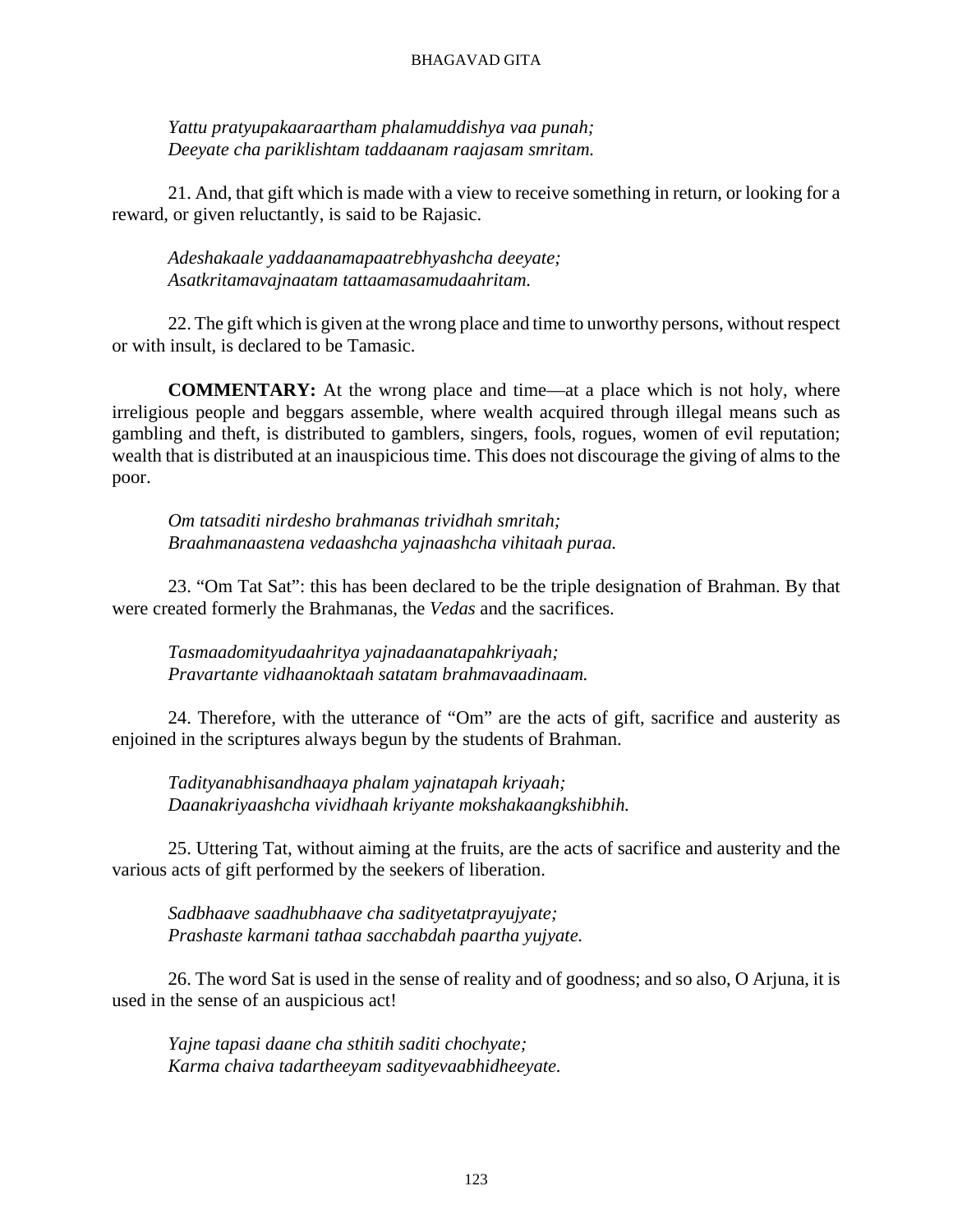#### THE YOGA OF THE DIVISION OF THE THREEFOLD FAITH

27. Steadfastness in sacrifice, austerity and gift, is also called Sat, and also action in connection with these (or for the sake of the Supreme) is called Sat.

*Ashraddhayaa hutam dattam tapastaptam kritam cha yat; Asadityuchyate paartha na cha tatpretya no iha.*

28. Whatever is sacrificed, given or performed, and whatever austerity is practised without faith, it is called Asat, O Arjuna! It is naught here or hereafter (after death).

**COMMENTARY:** Whatever sacrifice, austerity or charity done without being dedicated to the Lord will be of no avail to the doer in this earthly life here or in the life beyond hereafter.

> *Hari Om Tat Sat Iti Srimad Bhagavadgeetaasoopanishatsu Brahmavidyaayaam Yogashaastre Sri Krishnaarjunasamvaade Shraddhaatrayavibhaagayogo Naama Saptadasho'dhyaayah*

Thus in the *Upanishads* of the glorious *Bhagavad Gita,* the science of the Eternal, the scripture of Yoga, the dialogue between Sri Krishna and Arjuna, ends the seventeenth discourse entitled:

**"The Yoga of the Division of the Threefold Faith"**

# **XVIII**

# **THE YOGA OF LIBERATION BY RENUNCIATION**

# **Summary of Eighteenth Discourse**

The eighteenth discourse, which is the conclusion of the divine discourse of Lord Krishna, is in many ways a summary of the foregoing portions of the *Gita.* It covers in brief numerous important points dealt with in the previous discourses. Here you behold the ultimate result or effect of the Lord's discourse to Arjuna. The drama of Arjuna's utter despondency and breakdown is finally resolved in triumphant self-mastery, strength and bold resoluteness. Its central message emerges as an assurance that in and through the performance of one's respective duties in life one can qualify for the highest liberation, if one performs actions by renouncing egoism and attachment and surrendering all desire for selfish, personal gain. By regarding the performance of your duties as worship offered to God, you obtain the Grace of the Lord and attain the eternal One.

Significantly, this discourse opens with a question by Arjuna asking what is true Sannyasa and true Tyaga (renunciation). In reply to this important and crucial query, the blessed Lord makes it clear to us that real Sannyasa or renunciation lies in renunciation of selfish actions, and even more in the renunciation of the desire or greed for the fruits of any action. Very clearly we are told that selfless and virtuous actions, and actions conducive to the welfare of others should not be abandoned. You must engage yourself in performing such action but renouncing attachment and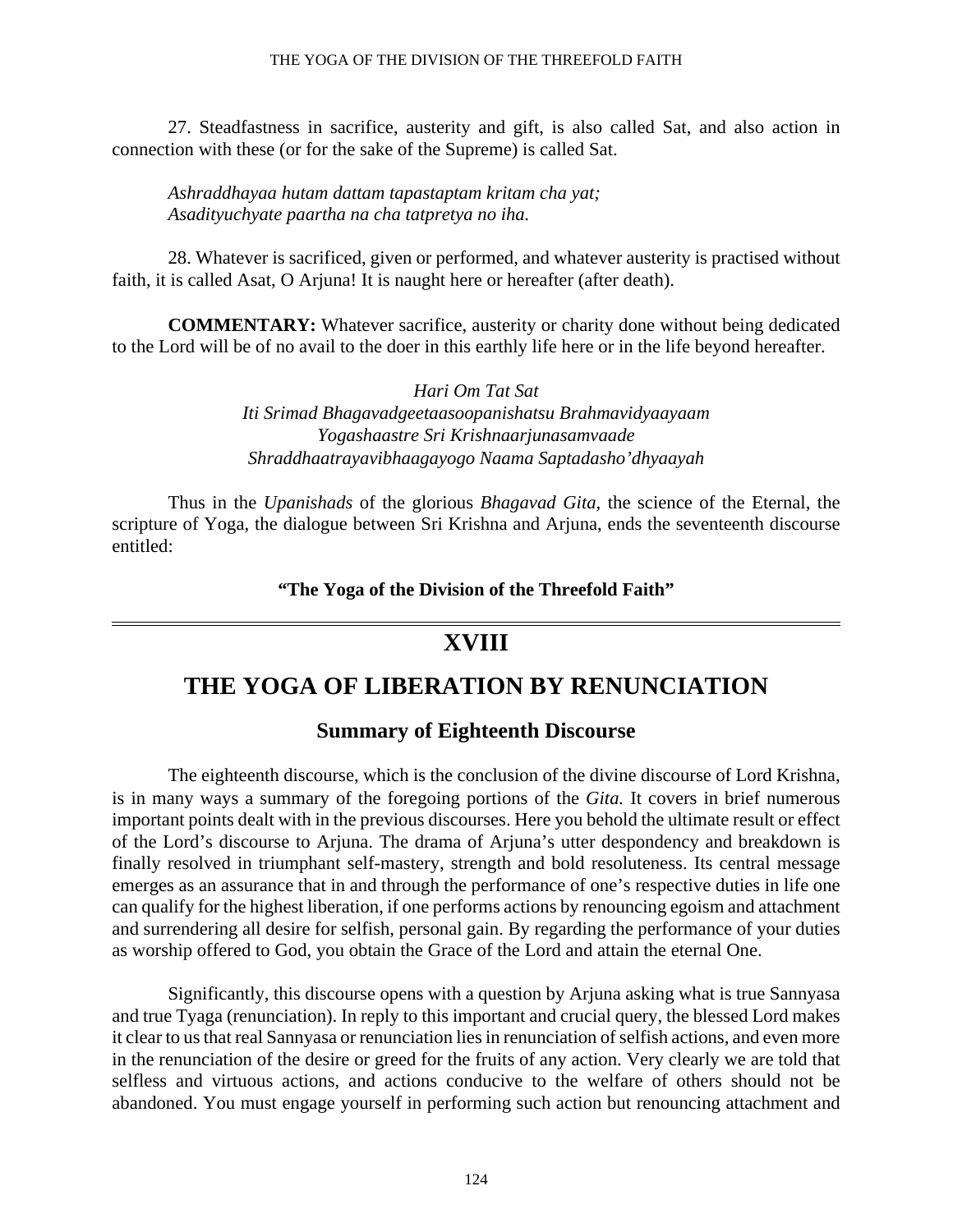greed. The true and proper renunciation is giving up of selfishness and attachment while performing one's legitimate duties. This is called Sattwic Tyaga. We neither hate unpleasant action nor are we attached to pleasurable action. As it is not possible for you to renounce all action, the renunciation of egoism, selfishness and attachment in your activity is declared as true renunciation. Karma does not accumulate and bind one who is thus established in such inner renunciation.

The divine injunction is that God must be made the sole object of one's life. This is the heart of the *Gita* gospel. This is the central message in its teaching. This is the one way to your welfare here.

Now Sanjaya concludes his narrative by declaring that where there is such obedience as that of Arjuna, and such willing readiness to carry out the divine teachings, there surely prosperity, victory, glory and all blessedness will prevail.

*Arjuna Uvaacha*: *Sannyaasasya mahaabaaho tattwamicchaami veditum; Tyaagasya cha hrisheekesha prithak keshinishoodana.*

## Arjuna said:

1. I desire to know severally, O mighty-armed, the essence or truth of renunciation, O Hrishikesa, as also of abandonment, O slayer of Kesi!

*Sri Bhagavaan Uvaacha*: *Kaamyaanaam karmanaam nyaasam sannyaasam kavayoviduh; Sarvakarmaphalatyaagam praahustyaagam vichakshanaah.*

## The Blessed Lord said:

2. The sages understand Sannyas to be the renunciation of action with desire; the wise declare the abandonment of the fruits of all actions as Tyaga.

*Tyaajyam doshavadityeke karma praahurmaneeshinah; Yajnadaanatapah karma na tyaajyamiti chaapare.*

3. Some philosophers declare that all actions should be abandoned as an evil, while others declare that acts of gift, sacrifice and austerity should not be relinquished.

*Nishchayam shrinu me tatra tyaage bharatasattama; Tyaago hi purushavyaaghra trividhah samprakeertitah.*

4. Hear from Me the conclusion or the final truth about this abandonment, O best of the Bharatas; abandonment, verily, O best of men, has been declared to be of three kinds!

*Yajnadaanatapah karma na tyaajyam kaaryameva tat;*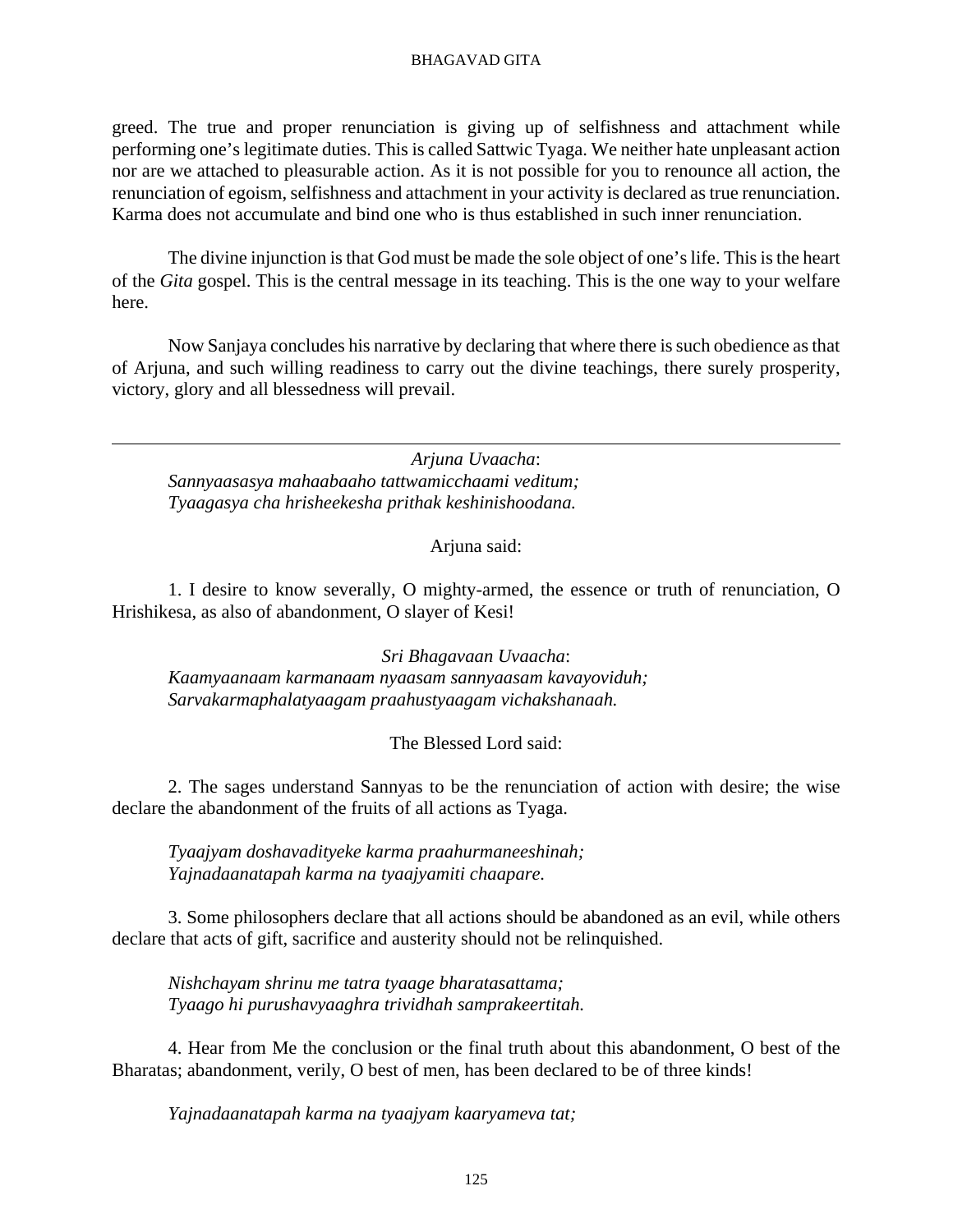### THE YOGA OF LIBERATION BY RENUNCIATION

*Yajno daanam tapashchaiva paavanaani maneeshinaam.*

5. Acts of sacrifice, gift and austerity should not be abandoned, but should be performed; sacrifice, gift and also austerity are the purifiers of the wise.

*Etaanyapi tu karmaani sangam tyaktwaa phalaani cha; Kartavyaaneeti me paartha nishchitam matamuttamam.*

6. But even these actions should be performed leaving aside attachment and the desire for rewards, O Arjuna! This is My certain and best conviction.

**COMMENTARY:** This is a summary of the doctrine of Karma Yoga already enunciated before. The defect in Karma is not in the action itself but in attachment and expectation of a reward.

*Niyatasya tu sannyaasah karmano nopapadyate; Mohaattasya parityaagas taamasah parikeertitah.*

7. Verily, the renunciation of obligatory action is improper; the abandonment of the same from delusion is declared to be Tamasic.

*Duhkhamityeva yat karma kaayakleshabhayaat tyajet; Sa kritwaa raajasam tyaagam naiva tyaagaphalam labhet.*

8. He who abandons action on account of the fear of bodily trouble (because it is painful), he does not obtain the merit of renunciation by doing such Rajasic renunciation.

*Kaaryamityeva yatkarma niyatam kriyate'rjuna; Sangam tyaktwaa phalam chaiva sa tyaagah saattwiko matah.*

9. Whatever obligatory action is done, O Arjuna, merely because it ought to be done, abandoning attachment and also the desire for reward, that renunciation is regarded as Sattwic!

*Na dweshtyakushalam karma kushale naanushajjate; Tyaagee sattwasamaavishto medhaavee cchinnasamshayah.*

10. The man of renunciation, pervaded by purity, intelligent and with his doubts cut asunder, does not hate a disagreeable work nor is he attached to an agreeable one.

*Na hi dehabhritaa shakyam tyaktum karmaanyasheshatah; Yastu karmaphalatyaagi sa tyaageetyabhidheeyate.*

11. Verily, it is not possible for an embodied being to abandon actions entirely; but he who relinquishes the rewards of actions is verily called a man of renunciation.

**COMMENTARY:** Nature, and your own nature, too, will urge you to do actions. You will have to abandon the idea of agency and the fruits of actions. Then no action will bind you.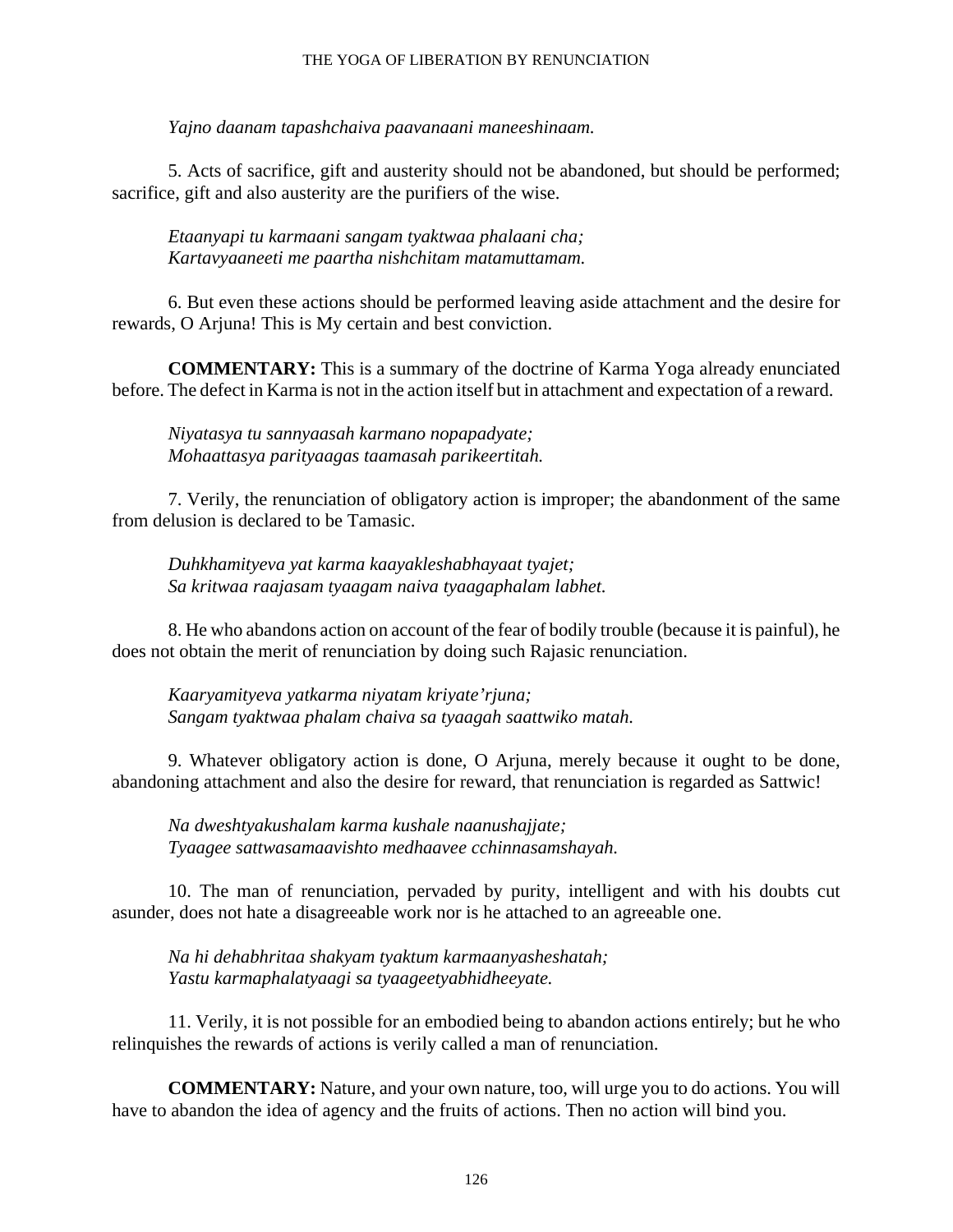*Anishtamishtam mishram cha trividham karmanah phalam; Bhavatyatyaaginaam pretya na tu sannyaasinaam kwachit.*

12. The threefold fruit of action—evil, good and mixed—accrues after death to the non-abandoners, but never to the abandoners.

*Panchaitaani mahaabaaho kaaranaani nibodha me; Saankhye kritaante proktaani siddhaye sarvakarmanaam.*

13. Learn from Me, O mighty-armed Arjuna, these five causes, as declared in the Sankhya system for the accomplishment of all actions!

*Adhishthaanam tathaa kartaa karanam cha prithagvidham; Vividhaashcha prithakcheshtaa daivam chaivaatra panchamam.*

14. The body, the doer, the various senses, the different functions of various sorts, and the presiding Deity, also, the fifth,

*Shareeravaangmanobhiryat karma praarabhate narah; Nyaayyam vaa vipareetam vaa panchaite tasya hetavah.*

15. Whatever action a man performs by his body, speech and mind, whether right or the reverse, these five are its causes.

*Tatraivam sati kartaaram aatmaanam kevalam tu yah; Pashyatyakritabuddhitwaan na sa pashyati durmatih.*

16. Now, such being the case, he who, owing to untrained understanding, looks upon his Self, which is isolated, as the agent, he of perverted intelligence, sees not.

*Yasya naahankrito bhaavo buddhiryasya na lipyate; Hatwaapi sa imaam llokaan na hanti na nibadhyate.*

17. He who is ever free from the egoistic notion, whose intelligence is not tainted by (good or evil), though he slays these people, he slayeth not, nor is he bound (by the action).

*Jnaanam jneyam parijnaataa trividhaa karmachodanaa; Karanam karma karteti trividhah karmasangrahah.*

18. Knowledge, the knowable and the knower form the threefold impulse to action; the organ, the action and the agent form the threefold basis of action.

*Jnaanam karma cha kartaa cha tridhaiva gunabhedatah; Prochyate gunasankhyaane yathaavacchrinu taanyapi.*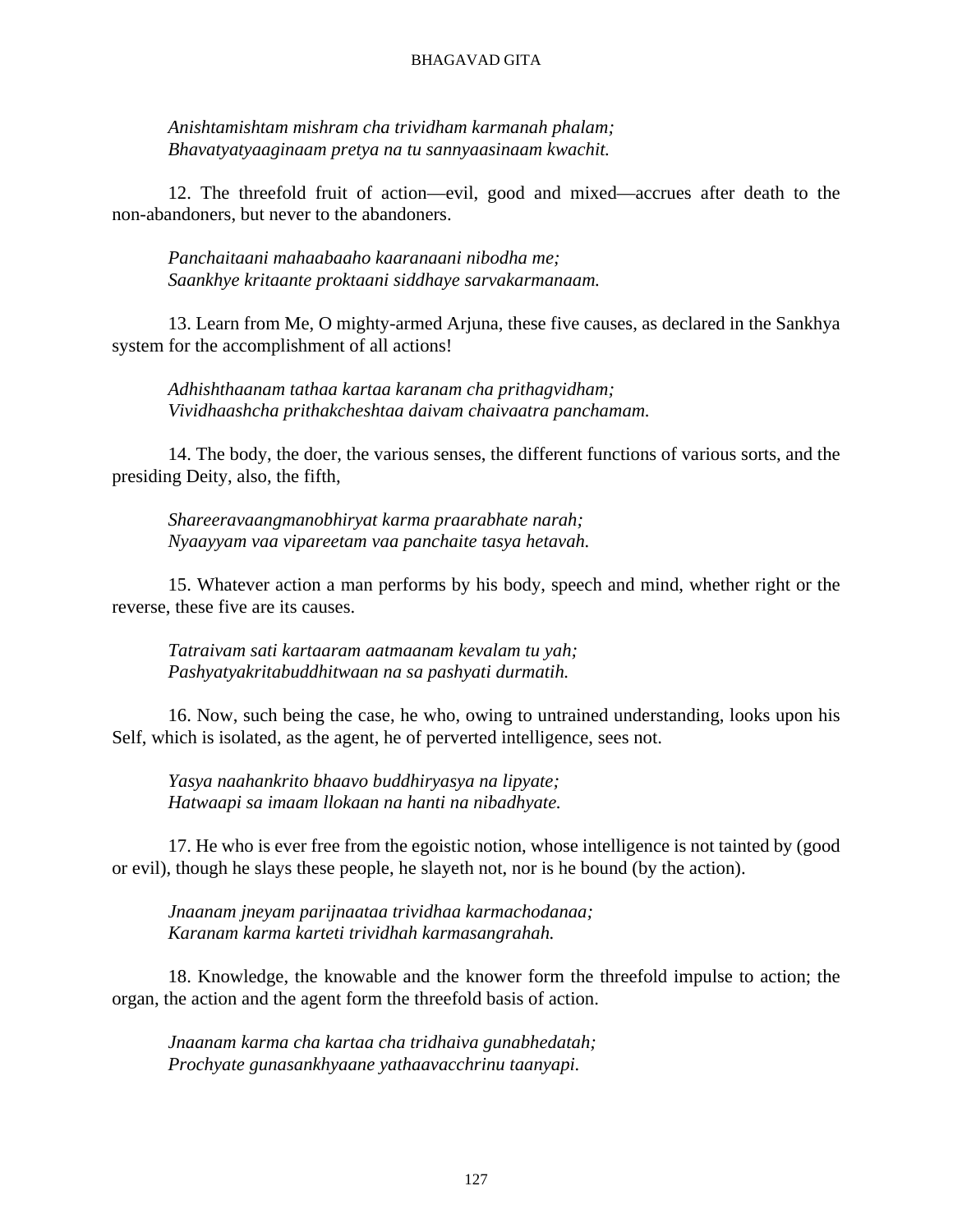## THE YOGA OF LIBERATION BY RENUNCIATION

19. Knowledge, action and the actor are declared in the science of the Gunas (the Sankhya philosophy) to be of three kinds only, according to the distinction of the Gunas. Hear them also duly.

*Sarvabhooteshu yenaikam bhaavamavyayameekshate; Avibhaktam vibhakteshu tajjnaanam viddhi saattwikam.*

20. That by which one sees the one indestructible Reality in all beings, not separate in all the separate beings—know thou that knowledge to be Sattwic (pure).

*Prithaktwena tu yajjnaanam naanaabhaavaan prithagvidhaan; Vetti sarveshu bhooteshu tajjnaanam viddhi raajasam.*

21. But that knowledge which sees in all beings various entities of distinct kinds as different from one another—know thou that knowledge to be Rajasic (passionate).

*Yattu kritsnavadekasmin kaarye saktamahaitukam; Atattwaarthavadalpam cha tattaamasamudaahritam.*

22. But that which clings to one single effect as if it were the whole, without reason, without foundation in Truth, and trivial—that is declared to be Tamasic (dark).

*Niyatam sangarahitam araagadweshatah kritam; Aphalaprepsunaa karma yattat saattwikamuchyate.*

23. An action which is ordained, which is free from attachment, which is done without love or hatred by one who is not desirous of any reward—that action is declared to be Sattwic.

*Yattu kaamepsunaa karma saahankaarena vaa punah; Kriyate bahulaayaasam tadraajasamudaahritam.*

24. But that action which is done by one longing for the fulfilment of desires or gain, with egoism or with much effort—that is declared to be Rajasic.

*Anubandham kshayam himsaam anavekshya cha paurusham; Mohaadaarabhyate karma yattat taamasamuchyate.*

25. That action which is undertaken from delusion, without regard to the consequences of loss, injury and (one's own) ability—that is declared to be Tamasic.

*Muktasango'nahamvaadi dhrityutsaahasamanvitah; Siddhyasiddhyor nirvikaarah kartaa saattwika uchyate.*

26. He who is free from attachment, non-egoistic, endowed with firmness and enthusiasm and unaffected by success or failure, is called Sattwic.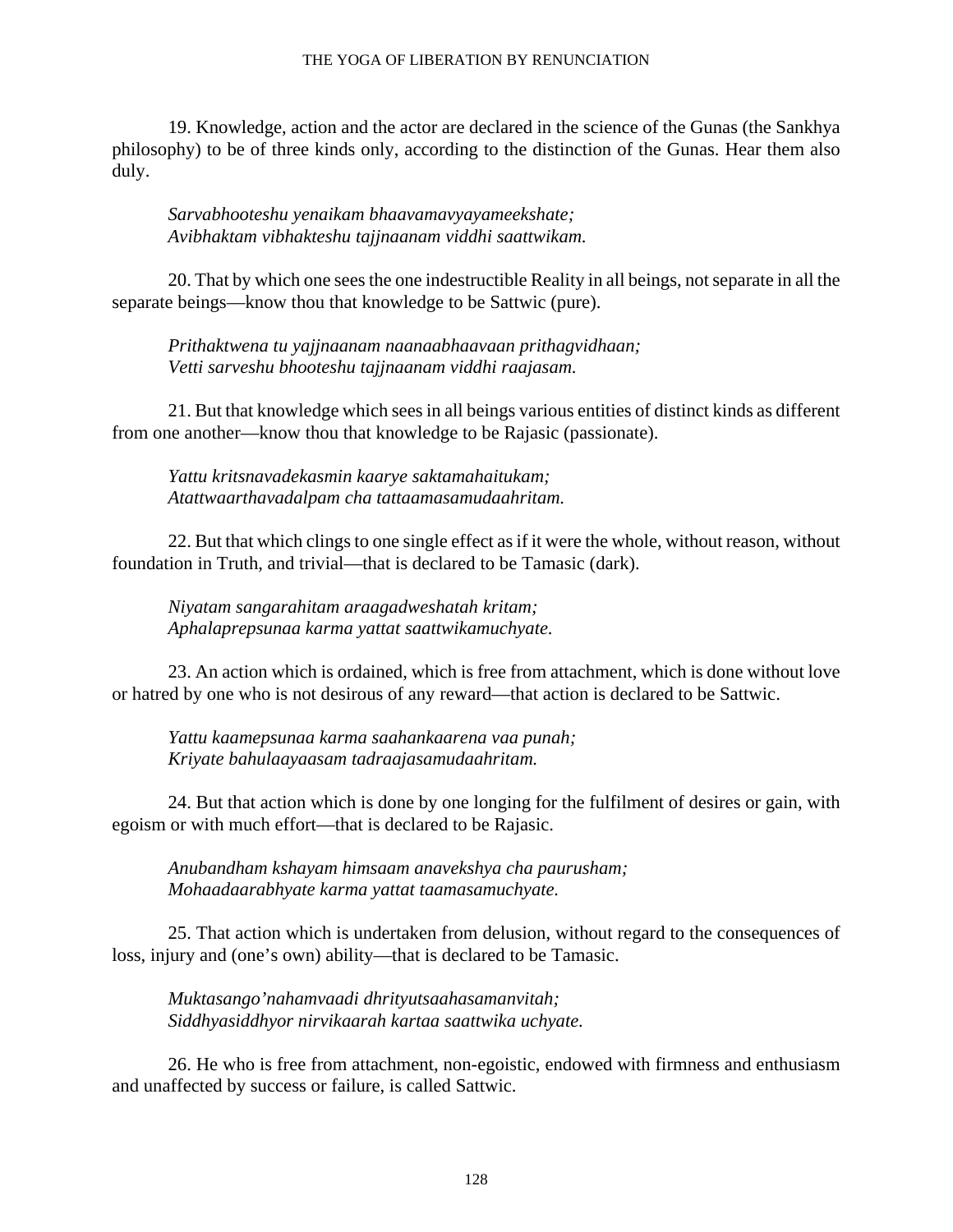*Raagee karmaphalaprepsur lubdho himsaatmako'shuchih; Harshashokaanvitah kartaa raajasah parikeertitah.*

27. Passionate, desiring to obtain the rewards of actions, cruel, greedy, impure, moved by joy and sorrow, such an agent is said to be Rajasic.

*Ayuktah praakritah stabdhah shatho naishkritiko'lasah; Vishaadee deerghasootree cha kartaa taamasa uchyate.*

28. Unsteady, dejected, unbending, cheating, malicious, vulgar, lazy and proscrastinating—such an agent is called Tamasic.

*Buddherbhedam dhriteshchaiva gunatastrividham shrinu; Prochyamaanamasheshena prithaktwena dhananjaya.*

29. Hear thou the threefold division of the intellect and firmness according to the Gunas, as I declare them fully and distinctly, O Arjuna!

*Pravrittim cha nivrittim cha karyaakaarye bhayaabhaye; Bandhammoksham cha yaa vetti buddhih saa paartha saattwikee.*

30. That which knows the path of work and renunciation, what ought to be done and what ought not to be done, fear and fearlessness, bondage and liberation—that intellect is Sattwic, O Arjuna!

*Yayaa dharmamadharmam cha kaaryam chaakaaryameva cha; Ayathaavat prajaanaati buddhih saa paartha raajasee.*

31. That by which one incorrectly understands Dharma and Adharma, and also what ought to be done and what ought not to be done—that intellect, O Arjuna, is Rajasic!

**COMMENTARY:** That which is ordained in the scriptures is Dharma. That which hurls you into the abyss of ignorance is Adharma. The Rajasic intellect is not able to distinguish between righteous and unrighteous actions.

*Adharmam dharmamiti yaa manyate tamasaavritaa; Sarvaarthaan vipareetaamshcha buddhih saa paartha taamasee.*

32. That which, enveloped in darkness, views Adharma as Dharma and all things perverted—that intellect, O Arjuna, is called Tamasic!

*Dhrityaa yayaa dhaarayate manah praanendriyakriyaah; Yogenaavyabhichaarinyaa dhritih saa paartha saattwikee.*

33. The unwavering firmness by which, through Yoga, the functions of the mind, the life-force and the senses are restrained—that firmness, O Arjuna, is Sattwic!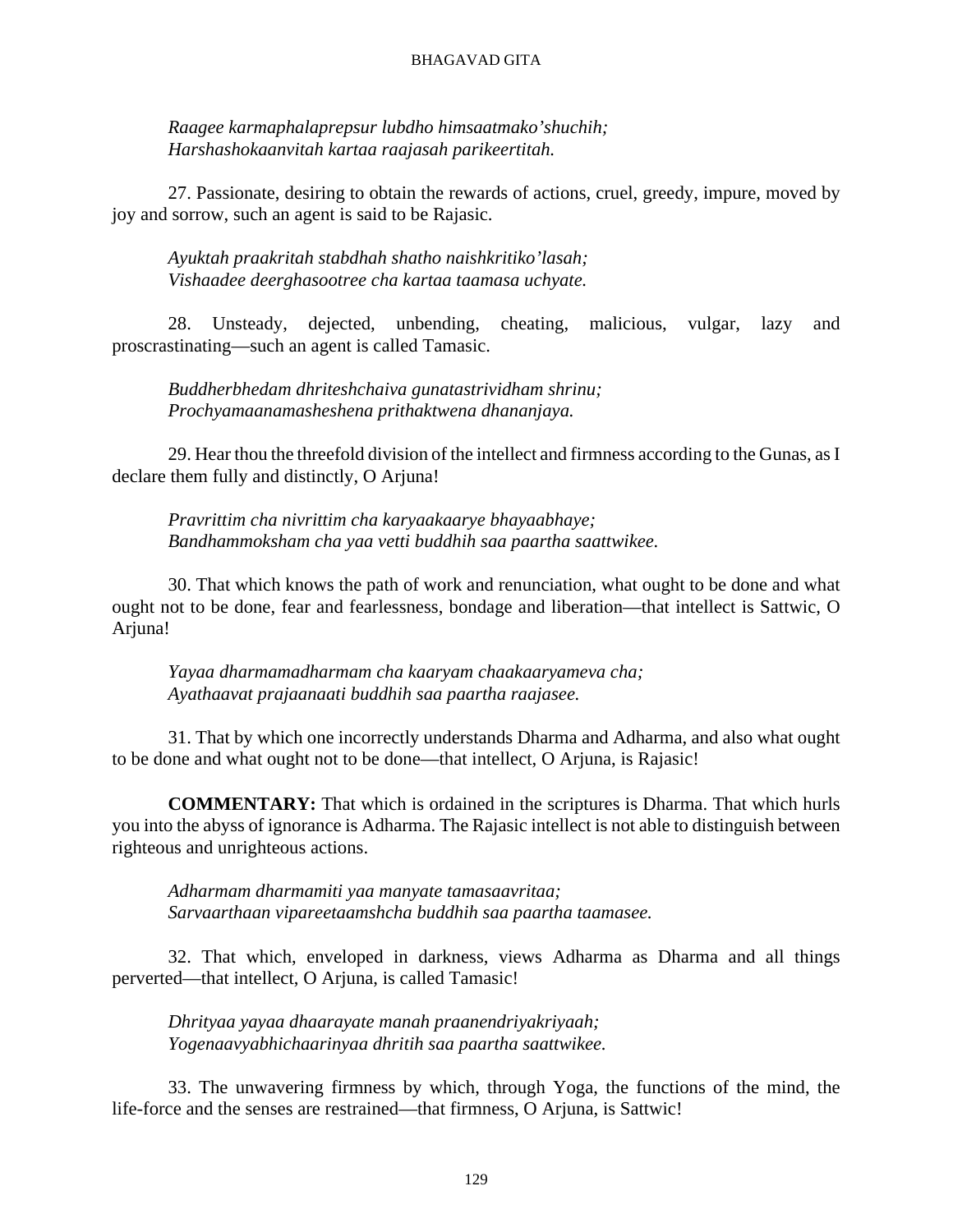*Yayaa tu dharmakaamaarthaan dhrityaa dhaarayate'rjuna; Prasangena phalaakaangkshee dhritih saa paartha raajasee.*

34. But that firmness, O Arjuna, by which, on account of attachment and desire for reward, one holds fast to Dharma, enjoyment of pleasures and earning of wealth—that firmness, O Arjuna, is Rajasic!

*Yayaa swapnam bhayam shokam vishaadam madameva cha; Na vimunchati durmedhaa dhritih saa paartha taamasee.*

35. That by which a stupid man does not abandon sleep, fear, grief, despair and also conceit—that firmness, O Arjuna, is Tamasic!

*Sukham twidaaneem trividham shrinu me bharatarshabha; Abhyaasaadramate yatra duhkhaantam cha nigacchati.*

36. Now hear from Me, O Arjuna, of the threefold pleasure, in which one rejoices by practice and surely comes to the end of pain!

*Yattadagre vishamiva parinaame'mritopamam; Tatsukham saattwikam proktam aatmabuddhiprasaadajam.*

37. That which is like poison at first but in the end like nectar—that pleasure is declared to be Sattwic, born of the purity of one's own mind due to Self-realisation.

*Vishayendriya samyogaad yattadagre'mritopamam; Parinaame vishamiva tatsukham raajasam smritam.*

38. That pleasure which arises from the contact of the sense-organs with the objects, which is at first like nectar and in the end like poison—that is declared to be Rajasic.

*Yadagre chaanubandhe cha sukham mohanamaatmanah; Nidraalasyapramaadottham tattaamasamudaahritam.*

39. That pleasure which at first and in the sequel is delusive of the self, arising from sleep, indolence and heedlessness—such a pleasure is declared to be Tamasic.

*Na tadasti prithivyaam vaa divi deveshu vaa punah; Sattwam prakritijairmuktam yadebhih syaat tribhirgunaih.*

40. There is no being on earth or again in heaven among the gods that is liberated from the three qualities born of Nature.

*Braahmanakshatriyavishaam shoodraanaam cha parantapa; Karmaani pravibhaktaani swabhaavaprabhavairgunaih.*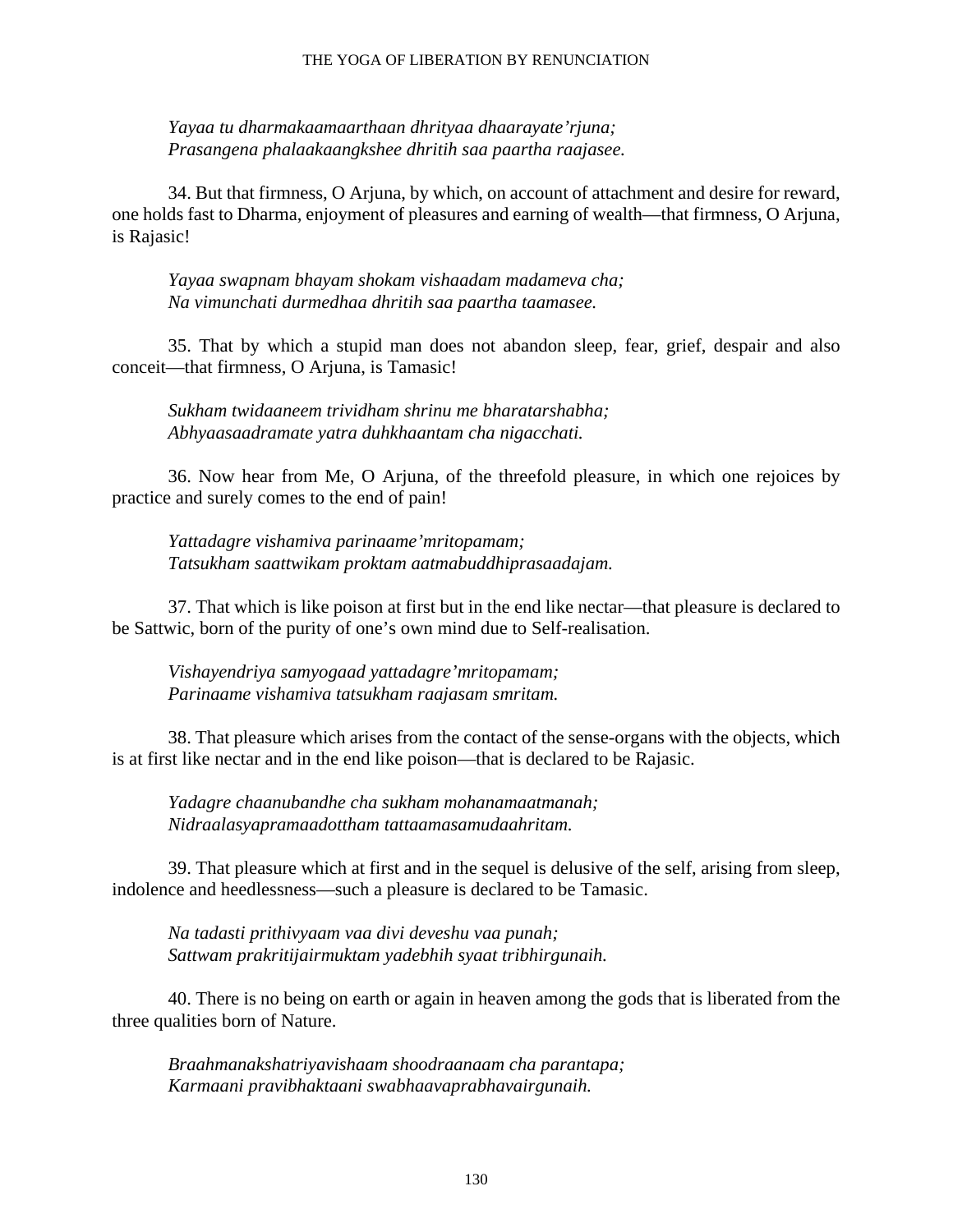41. Of Brahmanas, Kshatriyas and Vaishyas, as also the Sudras, O Arjuna, the duties are distributed according to the qualities born of their own nature!

*Shamo damastapah shaucham kshaantiraarjavameva cha; Jnaanam vijnaanam aastikyam brahmakarma swabhaavajam.*

42. Serenity, self-restraint, austerity, purity, forgiveness and also uprightness, knowledge, realisation and belief in God are the duties of the Brahmanas, born of (their own) nature.

*Shauryam tejo dhritirdaakshyam yuddhe chaapyapalaayanam; Daanameeshwarabhaavashcha kshaatram karmaswabhaavajam.*

43. Prowess, splendour, firmness, dexterity and also not fleeing from battle, generosity and lordliness are the duties of Kshatriyas, born of (their own) nature.

*Krishigaurakshyavaanijyam vaishyakarma swabhaavajam; Paricharyaatmakam karma shoodrasyaapi swabhaavajam.*

44. Agriculture, cattle-rearing and trade are the duties of the Vaishya (merchant class), born of (their own) nature; and action consisting of service is the duty of the Sudra (servant class), born of (their own) nature.

**COMMENTARY:** When a man does his duties rightly according to his order of life, his heart gets purified and he goes to heaven.

*Swe swe karmanyabhiratah samsiddhim labhate narah; Swakarmaniratah siddhim yathaa vindati tacchrinu.*

45. Each man, devoted to his own duty, attains perfection. How he attains perfection while being engaged in his own duty, hear now.

*Yatah pravrittirbhootaanaam yena sarvamidam tatam; Swakarmanaa tamabhyarchya siddhim vindati maanavah.*

46. He from whom all the beings have evolved and by whom all this is pervaded, worshipping Him with his own duty, man attains perfection.

**COMMENTARY:** Man attains perfection by worshipping the Lord through the performance of his own duty, that is, he becomes qualified for the dawn of Self-knowledge.

*Shreyaanswadharmo vigunah paradharmaat swanushthitaat; Swabhaavaniyatam karma kurvannaapnoti kilbisham.*

47. Better is one's own duty (though) destitute of merits, than the duty of another well performed. He who does the duty ordained by his own nature incurs no sin.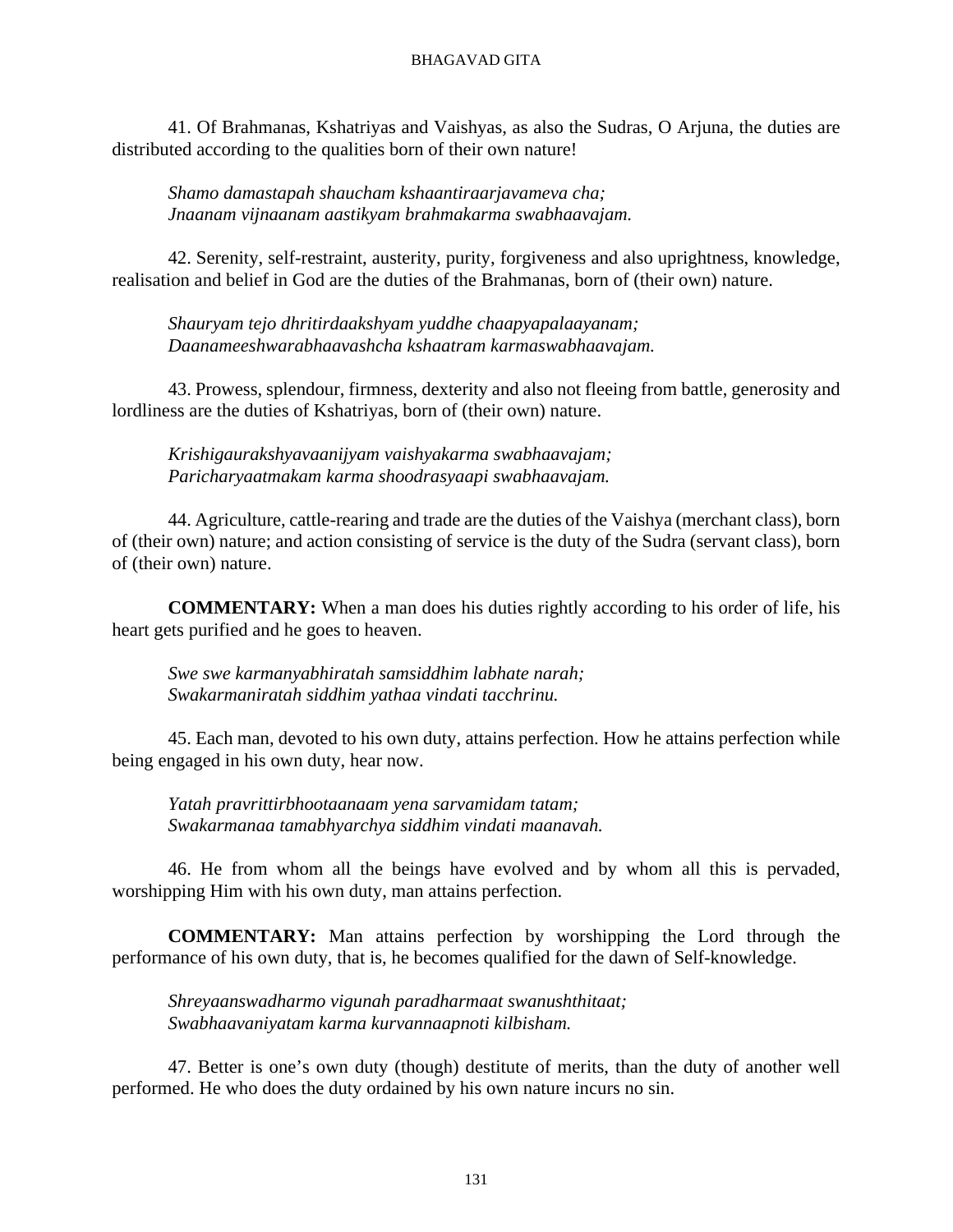### THE YOGA OF LIBERATION BY RENUNCIATION

*Sahajam karma kaunteya sadoshamapi na tyajet; Sarvaarambhaa hi doshena dhoomenaagnirivaavritaah.*

48. One should not abandon, O Arjuna, the duty to which one is born, though faulty; for, all undertakings are enveloped by evil, as fire by smoke!

*Asaktabuddhih sarvatra jitaatmaa vigatasprihah; Naishkarmyasiddhim paramaam sannyaasenaadhigacchati.*

49. He whose intellect is unattached everywhere, who has subdued his self, from whom desire has fled,—he by renunciation attains the supreme state of freedom from action.

*Siddhim praapto yathaa brahma tathaapnoti nibodha me; Samaasenaiva kaunteya nishthaa jnaanasya yaa paraa.*

50. Learn from Me in brief, O Arjuna, how he who has attained perfection reaches Brahman, that supreme state of knowledge.

*Buddhyaa vishuddhayaa yukto dhrityaatmaanam niyamya cha; Shabdaadeen vishayaanstyaktwaa raagadweshau vyudasya cha.*

51. Endowed with a pure intellect, controlling the self by firmness, relinquishing sound and other objects and abandoning both hatred and attraction,

*Viviktasevee laghwaashee yatavaakkaayamaanasah; Dhyaanayogaparo nityam vairaagyam samupaashritah.*

52. Dwelling in solitude, eating but little, with speech, body and mind subdued, always engaged in concentration and meditation, taking refuge in dispassion,

*Ahankaaram balam darpam kaamam krodham parigraham; Vimuchya nirmamah shaanto brahmabhooyaaya kalpate.*

53. Having abandoned egoism, strength, arrogance, anger, desire, and covetousness, free from the notion of "mine" and peaceful,—he is fit for becoming Brahman.

*Brahmabhootah prasannaatmaa na shochati na kaangkshati; Samah sarveshu bhooteshu madbhaktim labhate paraam.*

54. Becoming Brahman, serene in the Self, he neither grieves nor desires; the same to all beings, he attains supreme devotion unto Me.

*Bhaktyaa maamabhijaanaati yaavaanyashchaasmi tattwatah; Tato maam tattwato jnaatwaa vishate tadanantaram.*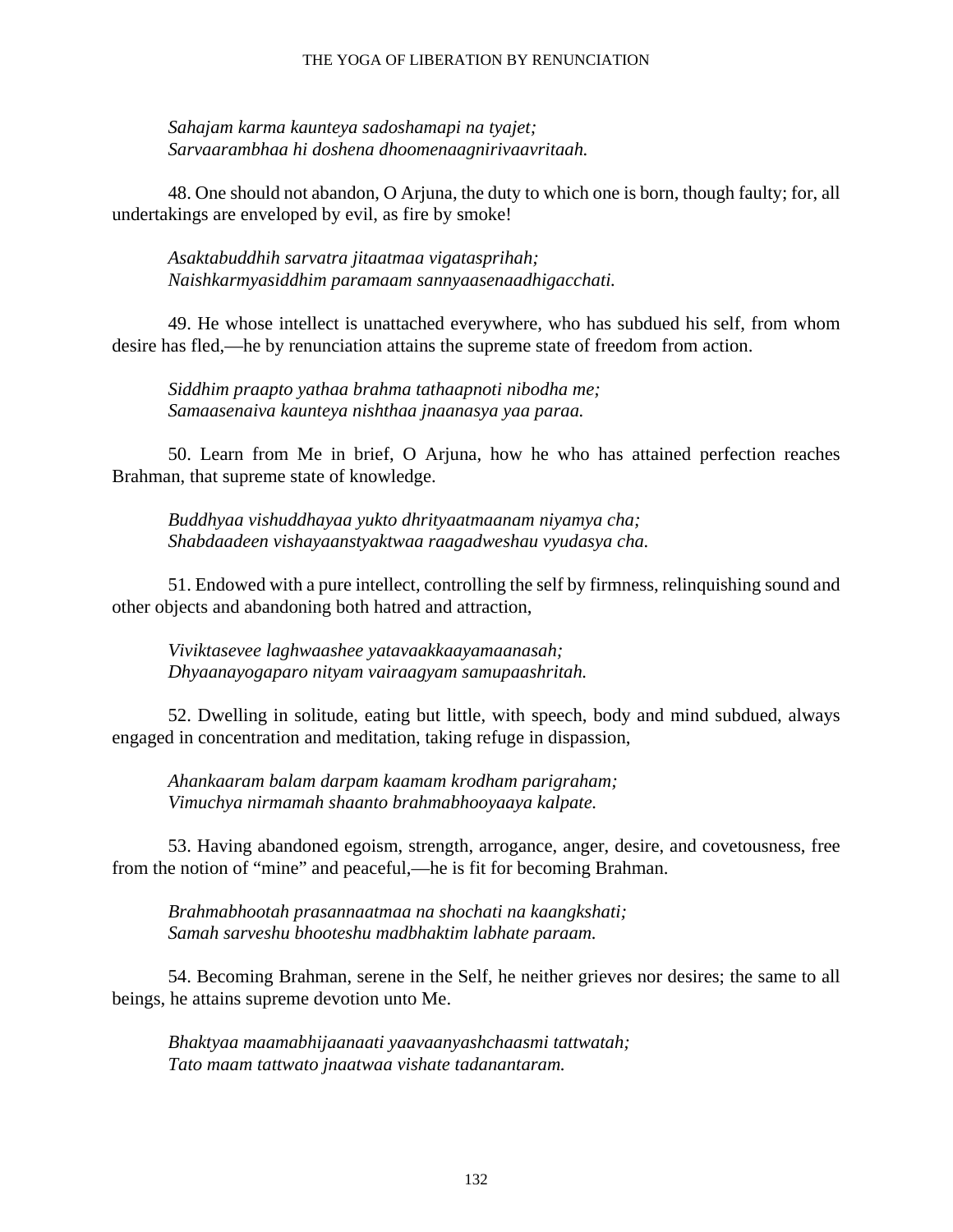55. By devotion he knows Me in truth, what and who I am; and knowing Me in truth, he forthwith enters into the Supreme.

*Sarvakarmaanyapi sadaa kurvaano madvyapaashrayah; Matprasaadaadavaapnoti shaashwatam padamavyayam.*

56. Doing all actions always, taking refuge in Me, by My Grace he obtains the eternal, indestructible state or abode.

*Chetasaa sarvakarmaani mayi sannyasya matparah; Buddhiyogam upaashritya macchittah satatam bhava.*

57. Mentally renouncing all actions in Me, having Me as the highest goal, resorting to the Yoga of discrimination do thou ever fix thy mind on Me.

*Macchittah sarvadurgaani matprasaadaat tarishyasi; Atha chet twam ahankaaraan na shroshyasi vinangkshyasi.*

58. Fixing thy mind on Me, thou shalt by My Grace overcome all obstacles; but if from egoism thou wilt not hear Me, thou shalt perish.

*Yadahankaaram aashritya na yotsya iti manyase; Mithyaisha vyavasaayaste prakritistwaam niyokshyati.*

59. If, filled with egoism, thou thinkest: "I will not fight", vain is this, thy resolve; Nature will compel thee.

*Swabhaavajena kaunteya nibaddhah swena karmanaa; Kartum necchasi yanmohaat karishyasyavasho'pi tat.*

60. O Arjuna, bound by thy own Karma (action) born of thy own nature, that which from delusion thou wishest not to do, even that thou shalt do helplessly!

**COMMENTARY:** Thou wilt be forced to fight because of thy nature. It will compel thee to fight, much against thy will.

*Eeshwarah sarvabhootaanaam hriddeshe'rjuna tishthati; Bhraamayan sarvabhootaani yantraaroodhaani maayayaa.*

61. The Lord dwells in the hearts of all beings, O Arjuna, causing all beings, by His illusive power, to revolve as if mounted on a machine!

*Tameva sharanam gaccha sarvabhaavena bhaarata; Tatprasaadaatparaam shaantim sthaanam praapsyasi shaashwatam.*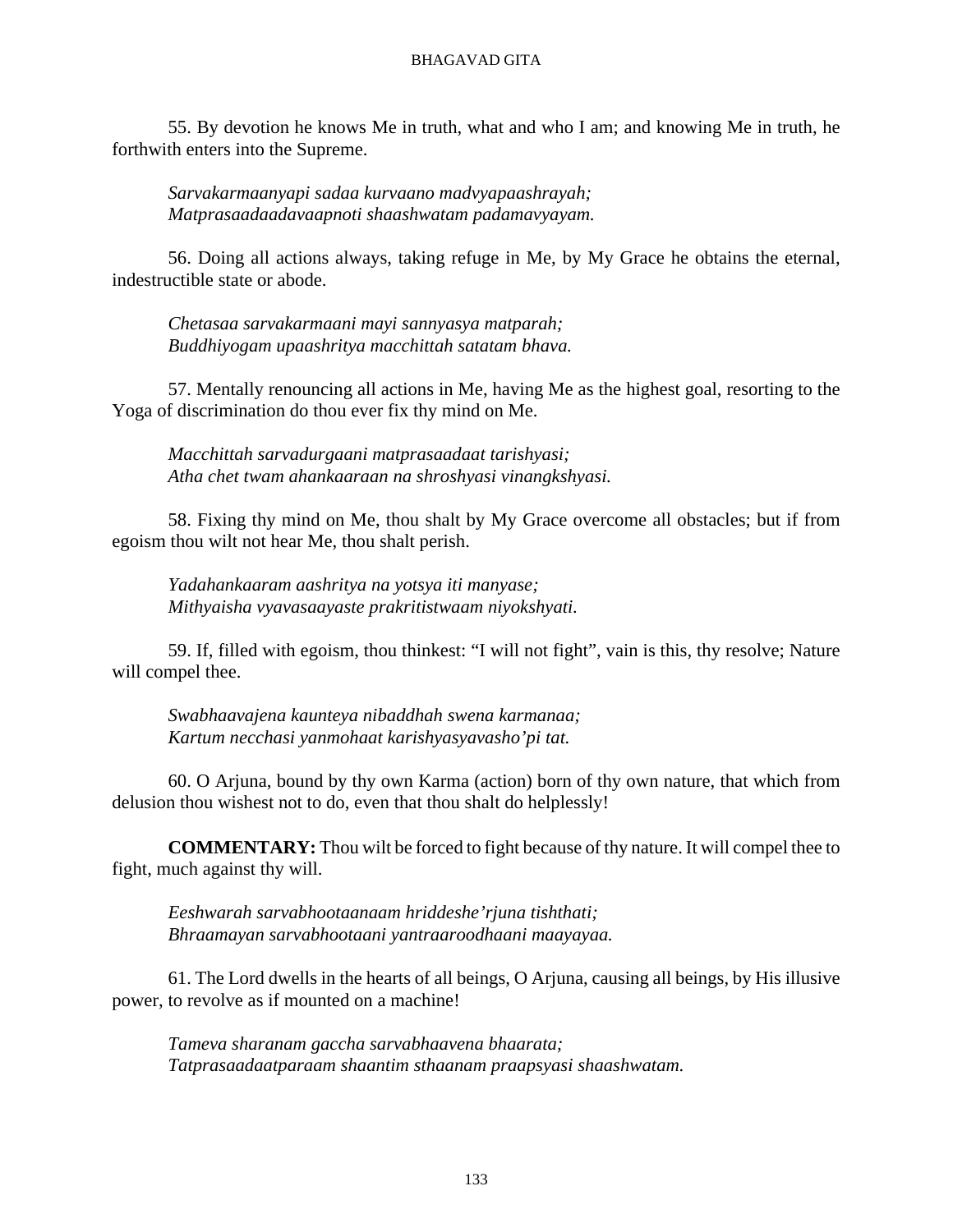### THE YOGA OF LIBERATION BY RENUNCIATION

62. Fly unto Him for refuge with all thy being, O Arjuna! By His Grace thou shalt obtain supreme peace and the eternal abode.

*Iti te jnaanamaakhyaatam guhyaad guhyataram mayaa; Vimrishyaitadasheshena yathecchasi tathaa kuru.*

63. Thus has wisdom more secret than secrecy itself been declared unto thee by Me; having reflected over it fully, then act thou as thou wishest.

*Sarvaguhyatamam bhooyah shrinu me paramam vachah; Ishto'si me dridhamiti tato vakshyaami te hitam.*

64. Hear thou again My supreme word, most secret of all; because thou art dearly beloved of Me, I will tell thee what is good.

*Manmanaa bhava madbhakto madyaajee maam namaskuru; Maamevaishyasi satyam te pratijaane priyo'si me.*

65. Fix thy mind on Me, be devoted to Me, sacrifice to Me, bow down to Me. Thou shalt come even to Me; truly do I promise unto thee, (for) thou art dear to Me.

*Sarvadharmaan parityajya maamekam sharanam vraja; Aham twaa sarvapaapebhyo mokshayishyaami maa shuchah.*

66. Abandoning all duties, take refuge in Me alone; I will liberate thee from all sins; grieve not.

*Idam te naatapaskaaya naabhaktaaya kadaachana; Na chaashushrooshave vaachyam na cha maam yo'bhyasooyati.*

67. This is never to be spoken by thee to one who is devoid of austerities, to one who is not devoted, nor to one who does not render service, nor who does not desire to listen, nor to one who cavils at Me.

*Ya imam paramam guhyam madbhakteshvabhidhaasyati; Bhaktim mayi paraam kritwaa maamevaishyatyasamshayah.*

68. He who with supreme devotion to Me will teach this supreme secret to My devotees, shall doubtless come to Me.

*Na cha tasmaanmanushyeshu kashchinme priyakrittamah; Bhavitaa na cha me tasmaadanyah priyataro bhuvi.*

69. Nor is there any among men who does dearer service to Me, nor shall there be another on earth dearer to Me than he.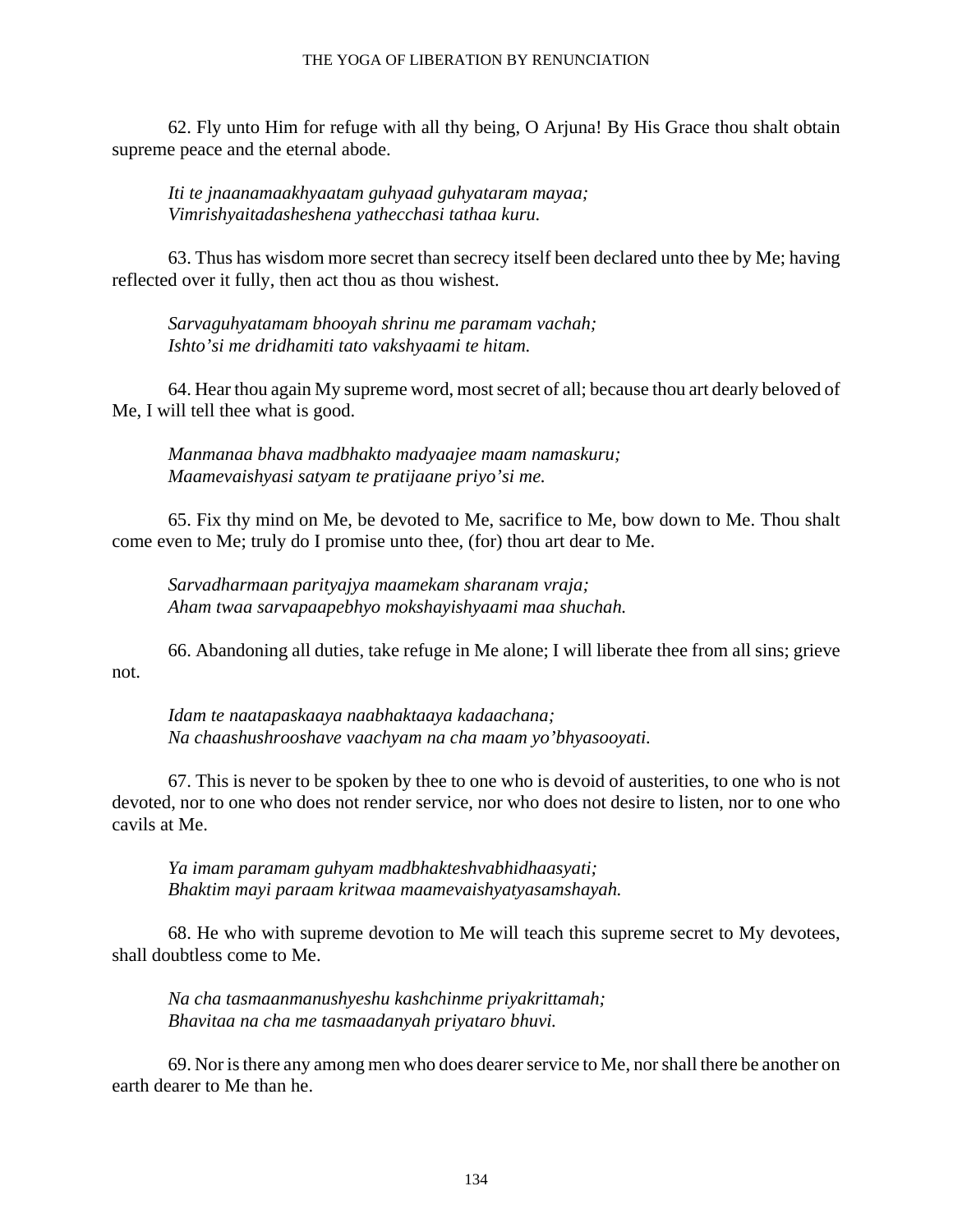**COMMENTARY:** He who hands down this *Gita* to My devotees does immense service to Me. He is extremely dear to Me. In the present generation, there will be none dearer to Me in the world, nor shall there be in the future also.

*Adhyeshyate cha ya imam dharmyam samvaadamaavayoh; Jnaanayajnena tenaaham ishtah syaamiti me matih.*

70. And he who will study this sacred dialogue of ours, by him I shall have been worshipped by the sacrifice of wisdom; such is My conviction.

*Shraddhaavaan anasooyashcha shrinuyaadapi yo narah; So'pi muktah shubhaamllokaan praapnuyaat punyakarmanaam.*

71. The man also who hears this, full of faith and free from malice, he, too, liberated, shall attain to the happy worlds of those of righteous deeds.

*Kacchid etacchrutam paartha twayaikaagrena chetasaa; Kacchid ajnaanasammohah pranashtaste dhananjaya.*

72. Has this been heard, O Arjuna, with one-pointed mind? Has the delusion of thy ignorance been fully destroyed, O Dhananjaya?

*Arjuna Uvaacha*: *Nashto mohah smritirlabdhaa twatprasaadaanmayaachyuta; Sthito'smi gata sandehah karishye vachanam tava.*

## Arjuna said:

73. Destroyed is my delusion as I have gained my memory (knowledge) through Thy Grace, O Krishna! I am firm; my doubts are gone. I will act according to Thy word.

*Sanjaya Uvaacha*: *Ityaham vaasudevasya paarthasya cha mahaatmanah; Samvaadam imam ashrausham adbhutam romaharshanam.*

## Sanjaya said:

74. Thus have I heard this wonderful dialogue between Krishna and the high-souled Arjuna, which causes the hair to stand on end.

*Vyaasaprasaadaacchrutavaan etadguhyamaham param; Yogam yogeshwaraat krishnaat saakshaat kathayatah swayam.*

75. Through the Grace of Vyasa I have heard this supreme and most secret Yoga direct from Krishna, the Lord of Yoga Himself declaring it.